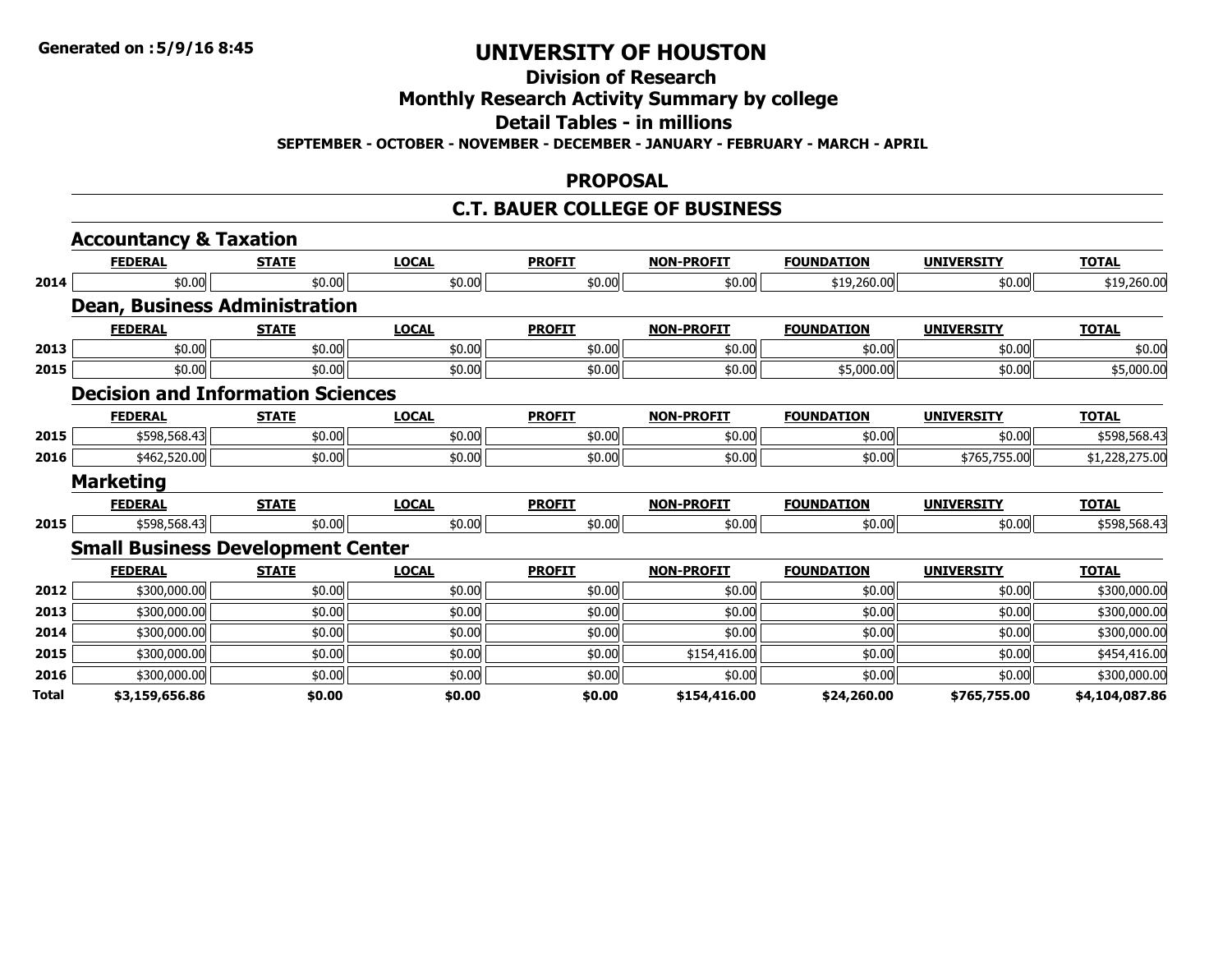### **Division of ResearchMonthly Research Activity Summary by college Detail Tables - in millions SEPTEMBER - OCTOBER - NOVEMBER - DECEMBER - JANUARY - FEBRUARY - MARCH - APRIL**

#### **PROPOSAL**

### **COLLEGE OF ARCHITECTURE**

|      | <b>FEDERAL</b> | <b>STATE</b> | <b>LOCAL</b> | <b>PROFIT</b> | <b>NON-PROFIT</b> | <b>FOUNDATION</b> | <b>UNIVERSITY</b> | <b>TOTAL</b> |
|------|----------------|--------------|--------------|---------------|-------------------|-------------------|-------------------|--------------|
| 2012 | \$140,758.05   | \$0.00       | \$0.00       | \$0.00        | \$0.00            | \$8,200.00        | \$0.00            | \$148,958.05 |
| 2013 | \$89,843.25    | \$0.00       | \$0.00       | \$0.00        | \$24,714.50       | \$0.00            | \$0.00            | \$114,557.75 |
| 2014 | \$0.00         | \$0.00       | \$0.00       | \$0.00        | \$19,925.20       | \$0.00            | \$0.00            | \$19,925.20  |
| 2015 | \$370,150.00   | \$0.00       | \$0.00       | \$0.00        | \$0.00            | \$0.00            | \$0.00            | \$370,150.00 |
| 2016 | \$50,000.00    | \$0.00       | \$0.00       | \$7,987.00    | \$0.00            | \$0.00            | \$0.00            | \$57,987.00  |

|       | __<br>------   |        |                     |               |                   |                   |                   |                |
|-------|----------------|--------|---------------------|---------------|-------------------|-------------------|-------------------|----------------|
|       | <b>FEDERAI</b> | TATE   | <b>OCAL</b><br>וועש | <b>PROFIT</b> | <b>NON-PROFIT</b> | <b>FOUNDATION</b> | <b>UNIVERSITY</b> | <b>TOTAL</b>   |
| 2012  | \$0.00         | \$0.00 | \$0.00              | \$0.00        | \$5,000.00        | _ ⊄በ በቦ<br>JU.UU  | \$0.00            | 5.000.00،      |
| Total | \$650,751.30   | \$0.00 | \$0.00              | \$7,987.00    | \$49,639.70       | \$8,200.00        | \$0.00            | 578.00<br>-711 |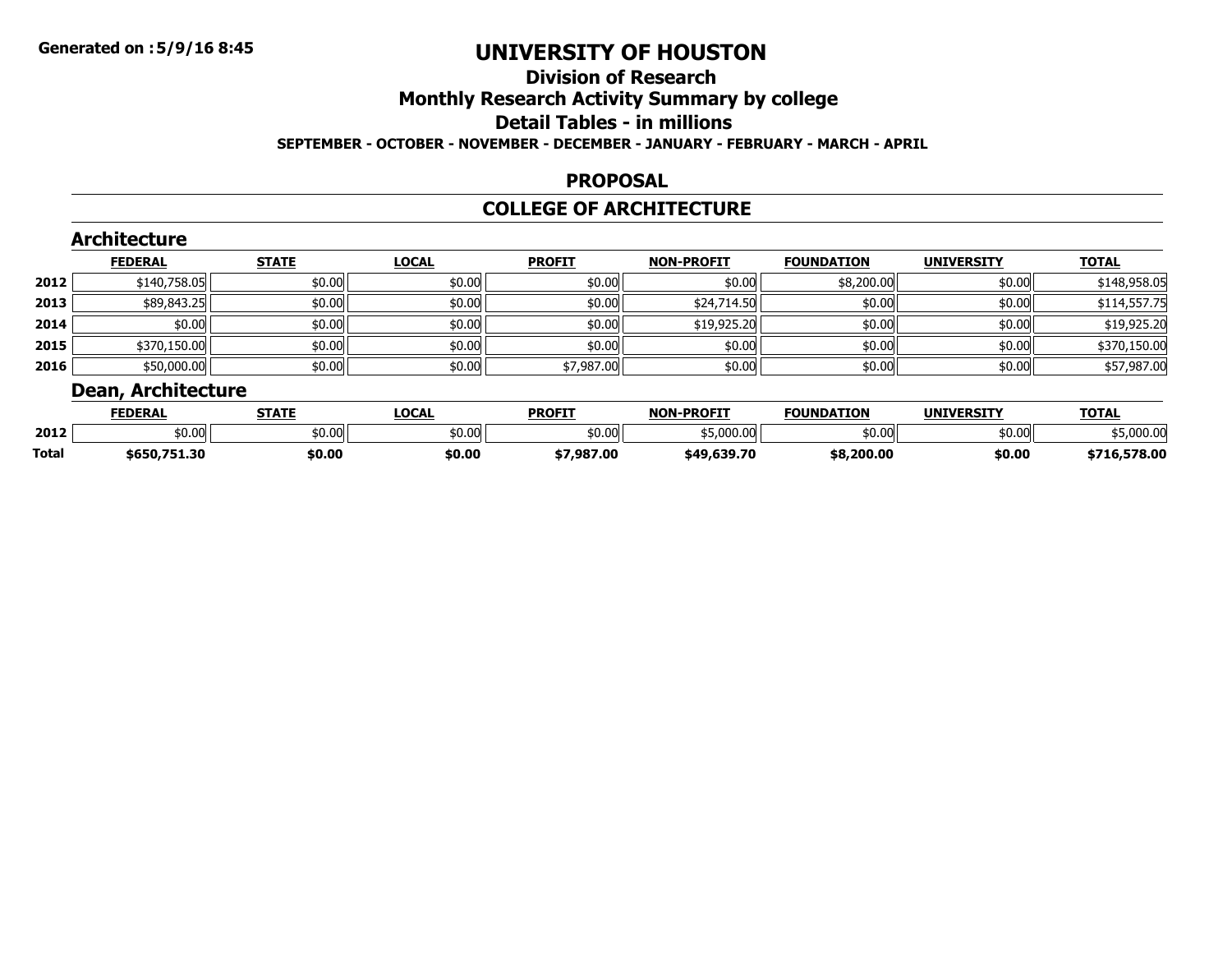# **Division of Research**

# **Monthly Research Activity Summary by college**

# **Detail Tables - in millions**

### **SEPTEMBER - OCTOBER - NOVEMBER - DECEMBER - JANUARY - FEBRUARY - MARCH - APRIL**

### **PROPOSAL**

### **COLLEGE OF EDUCATION**

### **Consistency Mgmt and Coop Disc**

|      | <b>FEDERAL</b> | <b>STATE</b> | <b>LOCAL</b> | <b>PROFIT</b> | <b>NON-PROFIT</b> | <b>FOUNDATION</b> | <b>UNIVERSITY</b> | <b>TOTAL</b>   |
|------|----------------|--------------|--------------|---------------|-------------------|-------------------|-------------------|----------------|
| 2012 | \$4,176,056.65 | \$0.00       | \$30,000.00  | \$0.00        | \$957,408.00      | \$0.00            | \$0.00            | \$5,163,464.65 |
| 2013 | \$2,480,018.64 | \$0.00       | \$0.00       | \$0.00        | \$0.00            | \$0.00            | \$0.00            | \$2,480.018.64 |
| 2014 | \$2,632,766.14 | \$0.00       | \$235,590.00 | \$0.00        | \$0.00            | \$0.00            | \$0.00            | \$2,868,356.14 |
|      |                |              |              |               |                   |                   |                   |                |

### **Curriculum and Instruction**

|      | <b>FEDERAL</b> | <b>STATE</b>   | <u>LOCAL</u> | <b>PROFIT</b> | <b>NON-PROFIT</b> | <b>FOUNDATION</b> | <b>UNIVERSITY</b> | <b>TOTAL</b>   |
|------|----------------|----------------|--------------|---------------|-------------------|-------------------|-------------------|----------------|
| 2012 | \$2,161,385.90 | \$714,991.00   | \$120,000.00 | \$0.00        | \$57,153.00       | \$0.00            | \$394,235.00      | \$3,447,764.90 |
| 2013 | \$2,457,888.50 | \$351,775.00   | \$0.00       | \$0.00        | \$3,500.00        | \$0.00            | \$258,964.50      | \$3,072,128.00 |
| 2014 | \$4,201,990.19 | \$1,834,645.80 | \$21,958.00  | \$0.00        | \$108,500.00      | \$50,000.00       | \$262,874.00      | \$6,479,967.99 |
| 2015 | \$1,535,637.22 | \$569,898.20   | \$0.00       | \$0.00        | \$0.00            | \$89,931.00       | \$50,000.00       | \$2,245,466.42 |
| 2016 | \$1,727,739.20 | \$961,896.62   | \$0.00       | \$69,500.00   | \$10,000.00       | \$0.00            | \$0.00            | \$2,769,135.82 |

#### **Dean, Education**

|      | <b>FEDERAL</b> | <b>STATE</b> | LOCAI  | <b>PROFIT</b> | -PROFIT<br>NIANI | <b>FOUNDATION</b> | <b>UNIVERSITY</b> | <b>TOTAL</b>    |
|------|----------------|--------------|--------|---------------|------------------|-------------------|-------------------|-----------------|
| 2014 | 400 003 50     | \$258,000.00 | \$0.00 | \$0.00        | \$0.00           | \$0.00            | \$0.00            | 0.02.5<br>,,,,, |
| 2016 | \$3,200,007.80 | \$0.00       | \$0.00 | \$0.00        | \$0.00           | \$25,000.00       | \$0.00            | 225,007.80      |

### **Educational Leadership & Policy Studies**

|      | <b>FEDERAL</b> | <b>STATE</b> | <b>LOCAL</b> | <b>PROFIT</b> | <b>NON-PROFIT</b> | <b>FOUNDATION</b> | <b>UNIVERSITY</b> | <b>TOTAL</b>   |
|------|----------------|--------------|--------------|---------------|-------------------|-------------------|-------------------|----------------|
| 2012 | \$1,079,092.00 | \$366,462.00 | \$0.00       | \$0.00        | \$32,160.00       | \$43,833.50       | \$1,816,362.70    | \$3,337,910.20 |
| 2013 | \$208,076.00   | \$0.00       | \$0.00       | \$0.00        | \$15,825.00       | \$87,009.00       | \$0.00            | \$310,910.00   |
| 2014 | \$697,883.40   | \$258,000.00 | \$27,400.00  | \$0.00        | \$375,000.00      | \$0.00            | \$172,455.00      | \$1,530,738.40 |
| 2015 | \$250,000.00   | \$0.00       | \$0.00       | \$0.00        | \$0.00            | \$0.00            | \$78,750.00       | \$328,750.00   |
| 2016 | \$3,972,293.10 | \$0.00       | \$375,000.00 | \$35,000.00   | \$0.00            | \$48,660.00       | \$54,093.00       | \$4,485,046.10 |

# **Institute for Urban Education**

|      | <b>FEDERAI</b> | <b>CTATE</b>     | $\sim$<br>LULAI  | <b>PROFIT</b>    | -PROFTT<br>NON. | <b>FOUNDATION</b>                                | <b>IINIVEDCTTV</b> | $T^{\sim}$ |
|------|----------------|------------------|------------------|------------------|-----------------|--------------------------------------------------|--------------------|------------|
| 2013 | \$0.00         | $+0.00$<br>טט.טע | \$0.00           | $+0.02$          | \$0.00          | $AD^{\prime}$<br>JU.UU                           | \$0.00             | \$0.00     |
| 2014 | \$0.00         | $+0.00$<br>וטיט  | \$0.00<br>$\sim$ | $+0.05$<br>JU.UU | \$0.00          | $\lambda$ $\Lambda$ $\Lambda$ $\Lambda$<br>JU.UU | \$0.00             | \$0.00     |

### **Psychological, Health, and Learning Sciences**

|      | <u>FEDERAL</u> | <b>STATE</b>   | <b>LOCAL</b> | <b>PROFIT</b> | <b>NON-PROFIT</b> | <b>FOUNDATION</b> | <b>UNIVERSITY</b> | <b>TOTAL</b>   |
|------|----------------|----------------|--------------|---------------|-------------------|-------------------|-------------------|----------------|
| 2012 | \$3,837,719.26 | \$1,195,697.00 | \$0.00       | \$0.00        | \$0.00            | \$43,833.50       | \$332,179.04      | \$5,409,428.80 |
| 2013 | \$3,053,773.00 | \$71,610.00    | \$0.00       | \$0.00        | \$19,530.53       | \$300,318,00      | \$475,030,00      | \$3,920,261.53 |
| 2014 | \$5,024,664.00 | \$814,606.00   | \$0.00       | \$0.00        | \$12,031.00       | \$0.00            | \$565,789.00      | \$6,417,090.00 |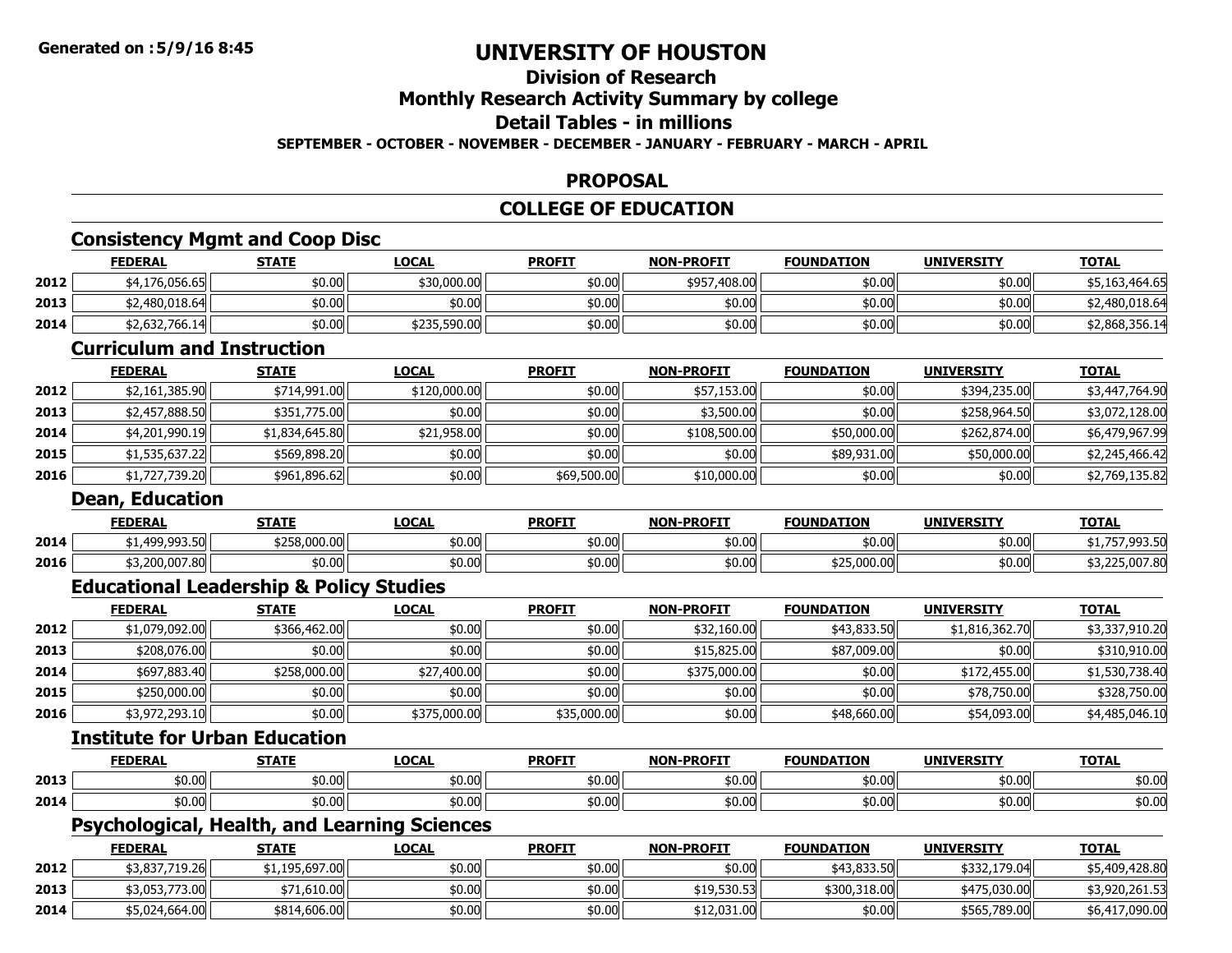# **Division of Research**

### **Monthly Research Activity Summary by college**

### **Detail Tables - in millions**

#### **SEPTEMBER - OCTOBER - NOVEMBER - DECEMBER - JANUARY - FEBRUARY - MARCH - APRIL**

### **PROPOSAL**

### **COLLEGE OF EDUCATION**

# **Psychological, Health, and Learning Sciences**

|      | <b>FEDERAL</b>               | STATE        | LOCAL               | <b>PROFIT</b> | <b>NON-PROFIT</b>                         | <b>FOUNDATION</b> | <b>UNIVERSITY</b> | <b>TOTAL</b>                    |
|------|------------------------------|--------------|---------------------|---------------|-------------------------------------------|-------------------|-------------------|---------------------------------|
| 2015 | \$4,201,081.91               | \$0.00       | $\sim$ 00<br>\$U.UU | \$0.00        | \$39,997.00                               | \$69,196.00       | \$1,243,826.00    | 4,100.91<br>,,,,,               |
| 2016 | $\sim$ 272.222.20 $^{\circ}$ | \$518,687.70 | ትስ ስስ<br>\$U.UU     | \$0.00        | $\sim$ $\sim$ $\sim$ $\sim$ $\sim$ $\sim$ | \$45,000.00       | \$1,503,244.50    | 45 367 783 00<br>\$5,302,783.YY |

#### **UH Charter School**

|              | <b>FEDERAL</b>  | <b>STATE</b>   | <u>LOCAL</u> | <b>PROFIT</b> | <b>NON-PROFIT</b> | <b>FOUNDATION</b> | <b>UNIVERSITY</b> | <b>TOTAL</b>    |
|--------------|-----------------|----------------|--------------|---------------|-------------------|-------------------|-------------------|-----------------|
| 2012         | \$0.00          | \$7,150.00     | \$0.00       | \$0.00        | \$0.00            | \$0.00            | \$0.00            | \$7,150.00      |
| 2013         | \$0.00          | √1,489.55،     | \$0.00       | \$0.00        | \$0.00            | \$0.00            | \$0.00            | \$1,489.55      |
| 2014         | \$187,811.00    | \$0.00         | \$0.00       | \$0.00        | \$0.00            | \$0.00            | \$0.00            | \$187,811.00    |
| <b>Total</b> | \$50,959,199.41 | \$7,924,908.87 | \$809,948.00 | \$104,500.00  | \$2,553,634.32    | \$802,781.00      | \$7,207,802,74    | \$70,362,774.34 |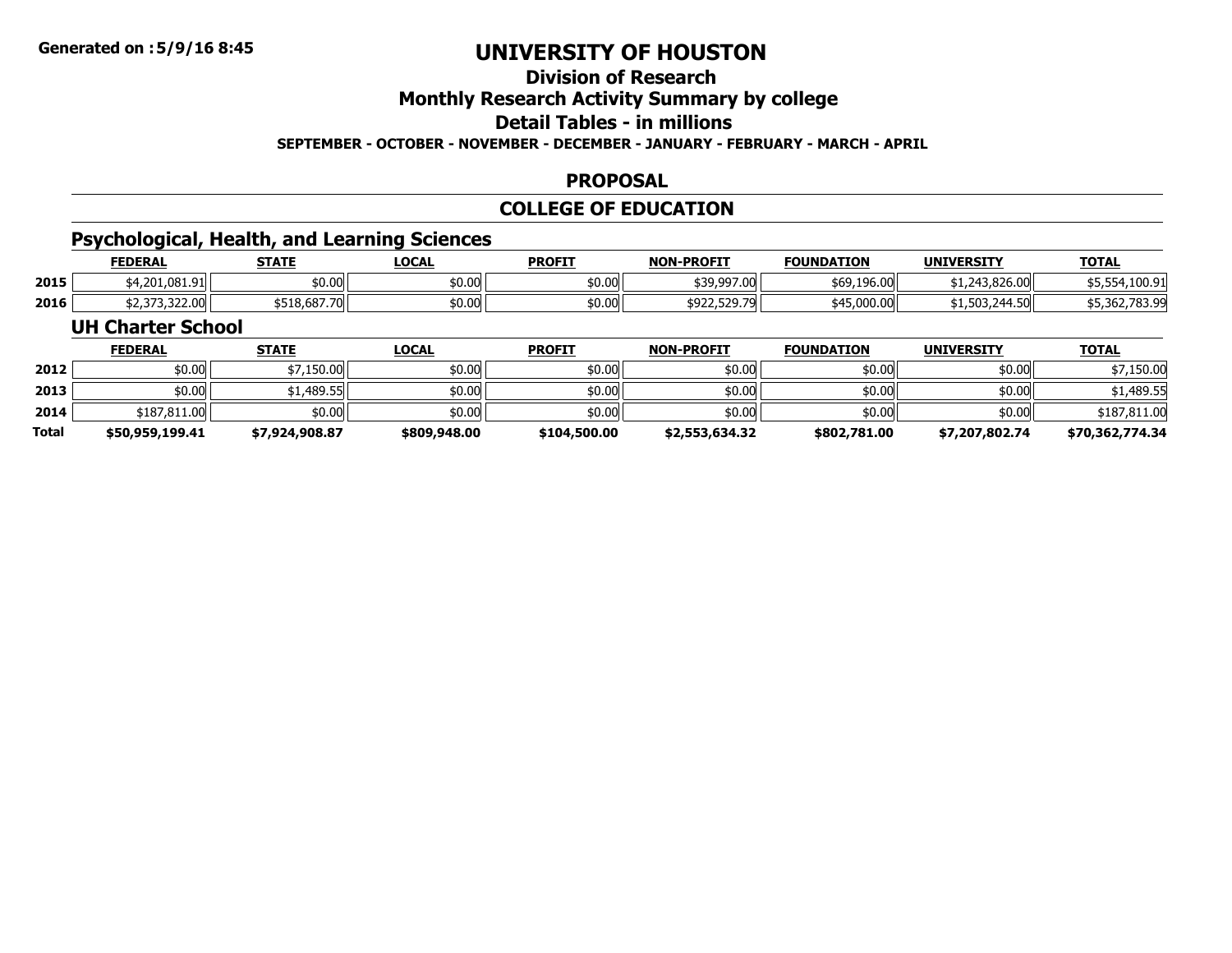# **Division of Research**

# **Monthly Research Activity Summary by college**

# **Detail Tables - in millions**

**SEPTEMBER - OCTOBER - NOVEMBER - DECEMBER - JANUARY - FEBRUARY - MARCH - APRIL**

#### **PROPOSAL**

# **COLLEGE OF LIBERAL ARTS AND SOCIAL SCIENCES**

|      | <b>African-American Studies</b>             |              |              |               |                   |                   |                   |                |
|------|---------------------------------------------|--------------|--------------|---------------|-------------------|-------------------|-------------------|----------------|
|      | <b>FEDERAL</b>                              | <b>STATE</b> | <b>LOCAL</b> | <b>PROFIT</b> | <b>NON-PROFIT</b> | <b>FOUNDATION</b> | <b>UNIVERSITY</b> | <b>TOTAL</b>   |
| 2014 | \$0.00                                      | \$0.00       | \$0.00       | \$0.00        | \$9,500.00        | \$0.00            | \$0.00            | \$9,500.00     |
| 2016 | \$0.00                                      | \$0.00       | \$0.00       | \$0.00        | \$1,250.00        | \$0.00            | \$0.00            | \$1,250.00     |
|      | Art                                         |              |              |               |                   |                   |                   |                |
|      | <b>FEDERAL</b>                              | <b>STATE</b> | <b>LOCAL</b> | <b>PROFIT</b> | <b>NON-PROFIT</b> | <b>FOUNDATION</b> | <b>UNIVERSITY</b> | <b>TOTAL</b>   |
| 2012 | \$294,676.59                                | \$0.00       | \$0.00       | \$0.00        | \$35,000.00       | \$0.00            | \$0.00            | \$329,676.59   |
| 2016 | \$0.00                                      | \$0.00       | \$0.00       | \$0.00        | \$190,000.00      | \$0.00            | \$0.00            | \$190,000.00   |
|      | <b>Arte Publico Press</b>                   |              |              |               |                   |                   |                   |                |
|      | <b>FEDERAL</b>                              | <b>STATE</b> | <b>LOCAL</b> | <b>PROFIT</b> | <b>NON-PROFIT</b> | <b>FOUNDATION</b> | <b>UNIVERSITY</b> | <b>TOTAL</b>   |
| 2012 | \$298,497.00                                | \$20,000.00  | \$0.00       | \$0.00        | \$98,393.00       | \$0.00            | \$0.00            | \$416,890.00   |
| 2013 | \$100,000.00                                | \$40,000.00  | \$0.00       | \$0.00        | \$50,000.00       | \$150,000.00      | \$0.00            | \$340,000.00   |
| 2014 | \$100,000.00                                | \$6,000.00   | \$0.00       | \$0.00        | \$170,074.00      | \$150,000.00      | \$0.00            | \$426,074.00   |
| 2015 | \$263,532.00                                | \$21,000.00  | \$0.00       | \$0.00        | \$100,000.00      | \$0.00            | \$0.00            | \$384,532.00   |
| 2016 | \$200,000.00                                | \$9,500.00   | \$0.00       | \$0.00        | \$75,000.00       | \$0.00            | \$0.00            | \$284,500.00   |
|      | <b>Blaffer Gallery</b>                      |              |              |               |                   |                   |                   |                |
|      | <b>FEDERAL</b>                              | <b>STATE</b> | <b>LOCAL</b> | <b>PROFIT</b> | <b>NON-PROFIT</b> | <b>FOUNDATION</b> | <b>UNIVERSITY</b> | <b>TOTAL</b>   |
| 2012 | \$0.00                                      | \$5,132.00   | \$0.00       | \$0.00        | \$85,759.00       | \$0.00            | \$0.00            | \$90,891.00    |
| 2013 | \$50,000.00                                 | \$10,000.00  | \$0.00       | \$0.00        | \$81,500.00       | \$0.00            | \$0.00            | \$141,500.00   |
| 2014 | \$0.00                                      | \$14,000.00  | \$0.00       | \$0.00        | \$80,000.00       | \$0.00            | \$0.00            | \$94,000.00    |
| 2015 | \$0.00                                      | \$4,000.00   | \$0.00       | \$0.00        | \$40,000.00       | \$60,000.00       | \$0.00            | \$104,000.00   |
| 2016 | \$185,175.05                                | \$5,000.00   | \$0.00       | \$0.00        | \$48,000.00       | \$111,500.00      | \$0.00            | \$349,675.05   |
|      | <b>Communication</b>                        |              |              |               |                   |                   |                   |                |
|      | <b>FEDERAL</b>                              | <b>STATE</b> | <b>LOCAL</b> | <b>PROFIT</b> | <b>NON-PROFIT</b> | <b>FOUNDATION</b> | <b>UNIVERSITY</b> | <b>TOTAL</b>   |
| 2012 | \$336,545.00                                | \$0.00       | \$0.00       | \$0.00        | \$0.00            | \$0.00            | \$0.00            | \$336,545.00   |
| 2013 | \$0.00                                      | \$0.00       | \$0.00       | \$0.00        | \$9,800.00        | \$0.00            | \$76,763.00       | \$86,563.00    |
| 2014 | \$0.00                                      | \$0.00       | \$0.00       | \$0.00        | \$1,500.00        | \$34,993.00       | \$9,591.00        | \$46,084.00    |
| 2015 | \$2,916,503.12                              | \$0.00       | \$0.00       | \$0.00        | \$211,745.00      | \$0.00            | \$14,884.00       | \$3,143,132.12 |
| 2016 | \$159,369.70                                | \$0.00       | \$0.00       | \$5,000.00    | \$0.00            | \$0.00            | \$0.00            | \$164,369.70   |
|      | <b>Communication Sciences and Disorders</b> |              |              |               |                   |                   |                   |                |
|      | <b>FEDERAL</b>                              | <b>STATE</b> | <b>LOCAL</b> | <b>PROFIT</b> | <b>NON-PROFIT</b> | <b>FOUNDATION</b> | <b>UNIVERSITY</b> | <b>TOTAL</b>   |
| 2012 | \$447,207.00                                | \$11,723.40  | \$0.00       | \$0.00        | \$58,248.00       | \$22,770.00       | \$263,177.00      | \$803,125.40   |

\$447,207.00 \$11,723.40 \$0.00 \$0.00 \$58,248.00 \$22,770.00 \$263,177.00 \$803,125.40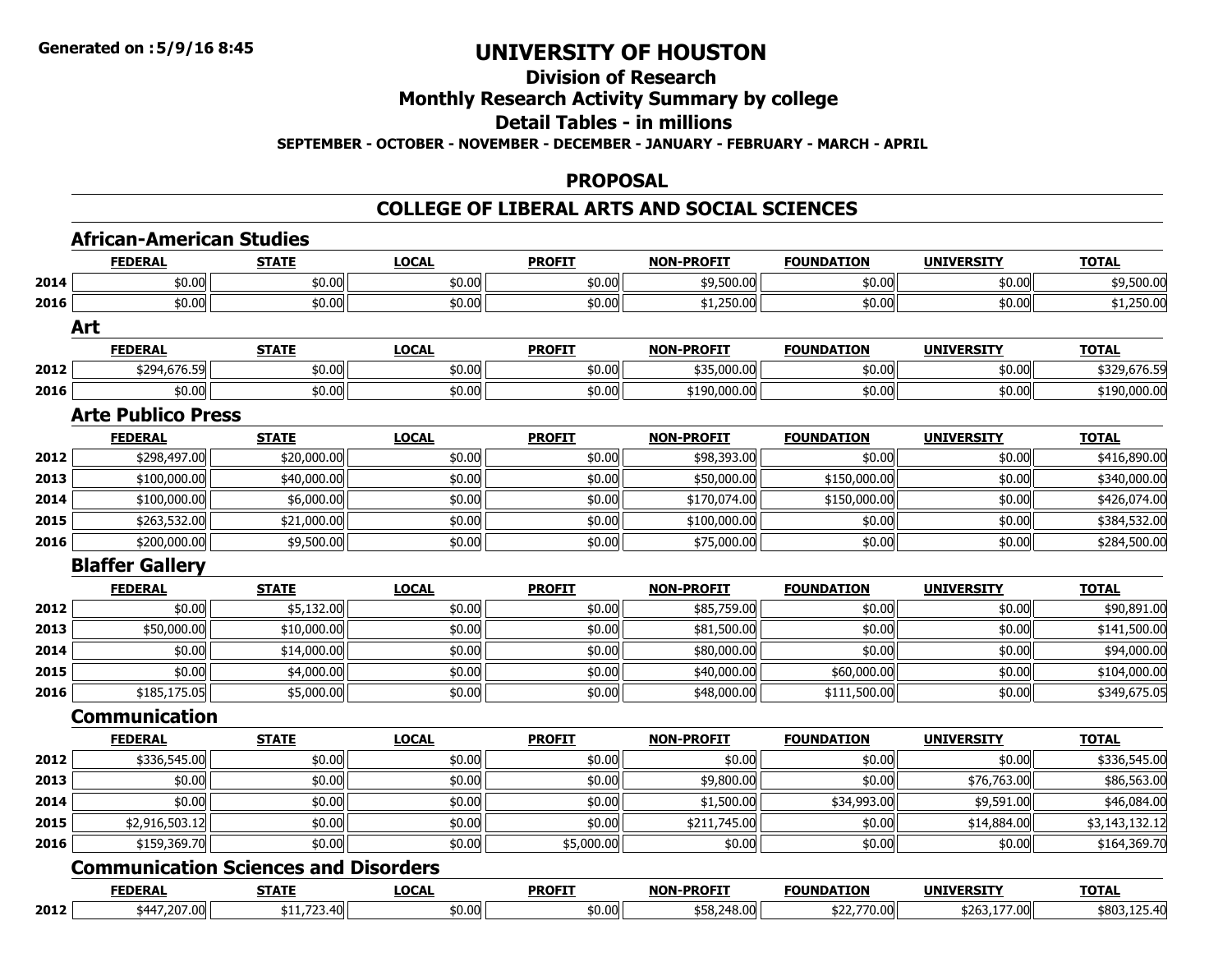### **Division of ResearchMonthly Research Activity Summary by college Detail Tables - in millionsSEPTEMBER - OCTOBER - NOVEMBER - DECEMBER - JANUARY - FEBRUARY - MARCH - APRIL**

### **PROPOSAL**

### **COLLEGE OF LIBERAL ARTS AND SOCIAL SCIENCES**

# **Communication Sciences and Disorders**

**Dean, Liberal Arts and Social Sciences**

|      | <b>FEDERAL</b> | <b>STATE</b>                                      | <b>LOCAL</b> | <b>PROFIT</b> | <b>NON-PROFIT</b> | <b>FOUNDATION</b> | <b>UNIVERSITY</b> | <b>TOTAL</b>   |
|------|----------------|---------------------------------------------------|--------------|---------------|-------------------|-------------------|-------------------|----------------|
| 2013 | \$535,125.00   | \$13,290.00                                       | \$0.00       | \$0.00        | \$54,922.00       | \$24,500.00       | \$396,469.00      | \$1,024,306.00 |
| 2014 | \$295,718.47   | \$0.00                                            | \$0.00       | \$0.00        | \$0.00            | \$17,556.00       | \$0.00            | \$313,274.47   |
| 2015 | \$451,500.00   | \$0.00                                            | \$0.00       | \$0.00        | \$191,644.00      | \$29,932.00       | \$29,789.00       | \$702,865.00   |
| 2016 | \$852,544.00   | \$29,842.00                                       | \$0.00       | \$108,829.00  | \$0.00            | \$10,000.00       | \$71,793.52       | \$1,073,008.52 |
|      |                | <b>Cynthia Woods Mitchell Center for the Arts</b> |              |               |                   |                   |                   |                |
|      | <b>FEDERAL</b> | <b>STATE</b>                                      | <b>LOCAL</b> | <b>PROFIT</b> | <b>NON-PROFIT</b> | <b>FOUNDATION</b> | <b>UNIVERSITY</b> | <b>TOTAL</b>   |
| 2013 | \$0.00         | \$150,000.00                                      | \$0.00       | \$200,000.00  | \$35,000.00       | \$15,000.00       | \$0.00            | \$400,000.00   |
| 2014 | \$0.00         | \$8,000.00                                        | \$0.00       | \$200,000.00  | \$0.00            | \$1,400.00        | \$0.00            | \$209,400.00   |

\$100,000.00 \$0.00 \$0.00 \$0.00 \$10,000.00 \$10,000.00 \$0.00 \$120,000.00

6 \$0.00 \$0.00 \$0.00 \$0.00 \$0.00 \$0.00 \$0.00 \$0.00 \$0.00 \$0.00 \$0.00 \$0.00 \$0.00 \$0.00 \$0.00 \$273,800.00

|      | <b>FEDERAL</b>   | <b>STATE</b> | <b>LOCAL</b> | <b>PROFIT</b> | <b>NON-PROFIT</b> | <b>FOUNDATION</b> | <b>UNIVERSITY</b> | <b>TOTAL</b>   |
|------|------------------|--------------|--------------|---------------|-------------------|-------------------|-------------------|----------------|
| 2014 | \$0.00           | \$0.00       | \$0.00       | \$0.00        | \$55,000.00       | \$0.00            | \$0.00            | \$55,000.00    |
| 2015 | \$598,568.43     | \$0.00       | \$0.00       | \$0.00        | \$0.00            | \$0.00            | \$0.00            | \$598,568.43   |
|      | <b>Economics</b> |              |              |               |                   |                   |                   |                |
|      | <b>FEDERAL</b>   |              |              |               | <b>NON-PROFIT</b> | <b>FOUNDATION</b> | <b>UNIVERSITY</b> |                |
|      |                  | <b>STATE</b> | <b>LOCAL</b> | <b>PROFIT</b> |                   |                   |                   | <b>TOTAL</b>   |
| 2012 | \$882,933.40     | \$0.00       | \$0.00       | \$0.00        | \$777,891.00      | \$158,086.00      | \$0.00            | \$1,818,910.40 |
| 2013 | \$243,160.00     | \$0.00       | \$0.00       | \$0.00        | \$0.00            | \$34,967.00       | \$0.00            | \$278,127.00   |

\$7,606,296.24 \$0.00 \$0.00 \$0.00 \$15,000.00 \$137,106.00 \$215,736.00 \$7,974,138.24

**2016** $\textbf{6} \quad | \quad \textbf{2},098,832.00 | \quad \textbf{3},0.00 | \quad \textbf{4},0.00 | \quad \textbf{5},0.00 | \quad \textbf{6},0.00 | \quad \textbf{5},0.00 | \quad \textbf{6},0.00 | \quad \textbf{7},0.00 | \quad \textbf{8},0.00 | \quad \textbf{8},0.00 | \quad \textbf{9},0.00 | \quad \textbf{10},0.00 | \quad \textbf{11},0.00 | \quad \textbf{12},0.00 | \quad \textbf{13},0.00 | \quad \textbf{$ **English**

**2015**

**2016**

**2015**

|      | <b>FEDERAL</b> | <b>STATE</b> | <u>LOCAL</u> | <b>PROFIT</b> | <b>NON-PROFIT</b> | <b>FOUNDATION</b> | <b>UNIVERSITY</b> | <b>TOTAL</b> |
|------|----------------|--------------|--------------|---------------|-------------------|-------------------|-------------------|--------------|
| 2012 | \$932,888.40   | \$0.00       | \$0.00       | \$0.00        | \$0.00            | \$0.00            | \$0.00            | \$932,888.40 |
| 2014 | \$363,341.50   | \$7,109.00   | \$0.00       | \$0.00        | \$0.00            | \$0.00            | \$0.00            | \$370,450.50 |
| 2015 | \$0.00         | \$0.00       | \$0.00       | \$0.00        | \$1,500.00        | \$0.00            | \$0.00            | \$1,500.00   |
| 2016 | \$0.00         | \$0.00       | \$0.00       | \$0.00        | \$1,250.00        | \$0.00            | \$100,275.60      | \$101,525.60 |

### **Health and Human Performance**

|      | <b>FEDERAL</b> | -----            | LOCAI<br>- - | <b>PROFIT</b> | <b>-PROFT</b><br>NON. | <b>FOUNDATION</b> | <b>UNIVERSIT</b> | TOTAL<br>אוטי |
|------|----------------|------------------|--------------|---------------|-----------------------|-------------------|------------------|---------------|
| 2012 | '.oı           | 818.00<br>$\sim$ | 0.00         | $\sim$        | - 11<br>.<br>.        | \$0.00            | 9,339.00         | , v.v.        |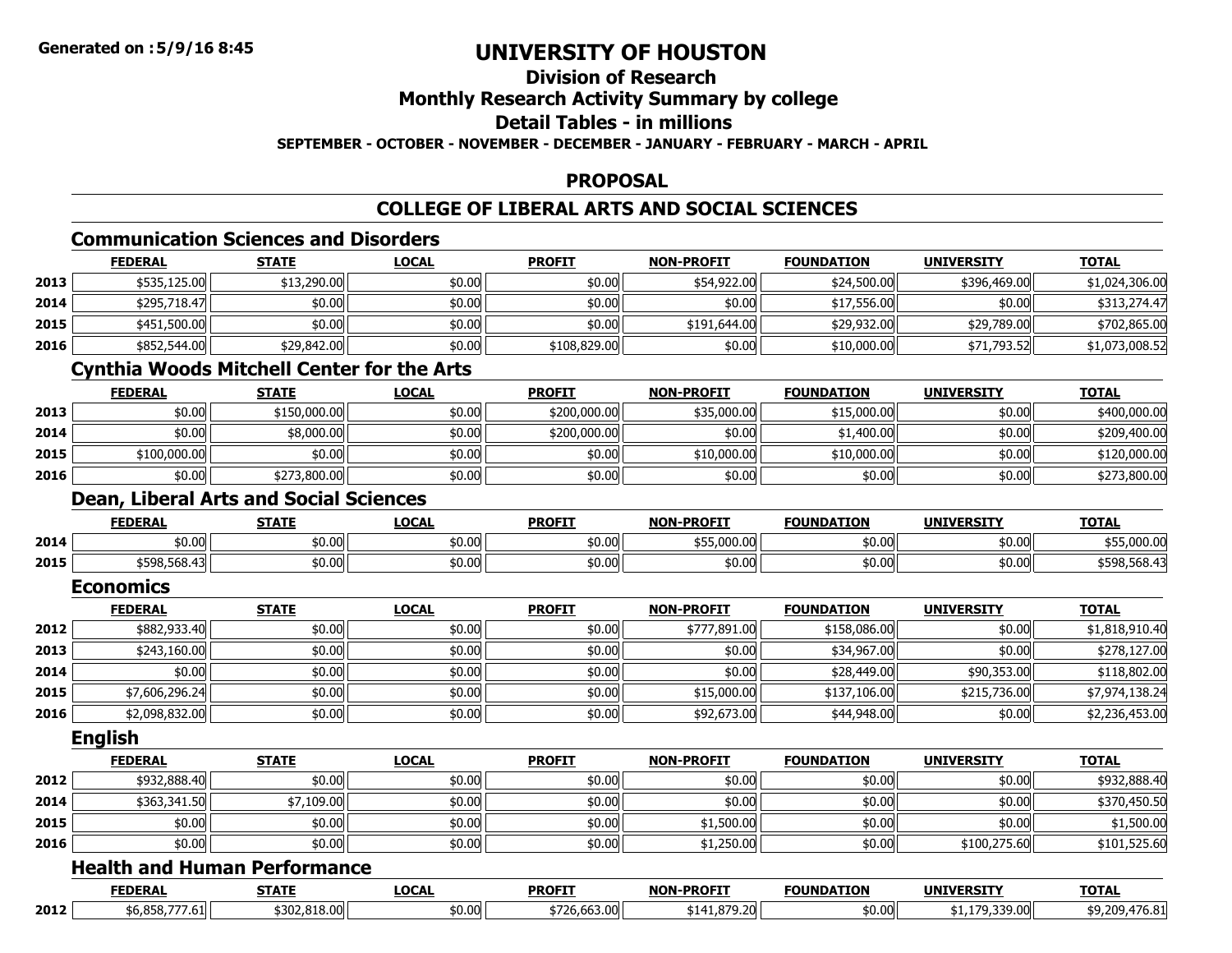### **Division of ResearchMonthly Research Activity Summary by college Detail Tables - in millionsSEPTEMBER - OCTOBER - NOVEMBER - DECEMBER - JANUARY - FEBRUARY - MARCH - APRIL**

#### **PROPOSAL**

# **COLLEGE OF LIBERAL ARTS AND SOCIAL SCIENCES**

# **Health and Human Performance**

|      | <b>FEDERAL</b>                        | <b>STATE</b>   | <b>LOCAL</b> | <b>PROFIT</b>  | <b>NON-PROFIT</b> | <b>FOUNDATION</b> | <b>UNIVERSITY</b> | <b>TOTAL</b>    |
|------|---------------------------------------|----------------|--------------|----------------|-------------------|-------------------|-------------------|-----------------|
| 2013 | \$5,419,000.52                        | \$1,750,000.00 | \$0.00       | \$66,142.80    | \$472,354.00      | \$69,976.00       | \$133,652.00      | \$7,911,125.32  |
| 2014 | \$12,519,797.40                       | \$0.00         | \$0.00       | \$0.00         | \$70,505.00       | \$168,482.40      | \$247,634.64      | \$13,006,419.44 |
| 2015 | \$6,219,595.55                        | \$0.00         | \$0.00       | \$1,446,494.00 | \$1,799,082.92    | \$200,000.00      | \$254,802.40      | \$9,919,974.87  |
| 2016 | \$3,670,852.80                        | \$2,794,260.30 | \$134,849.00 | \$1,333,377.00 | \$135,084.80      | \$150,000.00      | \$317,647.70      | \$8,536,071.60  |
|      | <b>Hispanic Studies</b>               |                |              |                |                   |                   |                   |                 |
|      | <b>FEDERAL</b>                        | <b>STATE</b>   | <b>LOCAL</b> | <b>PROFIT</b>  | <b>NON-PROFIT</b> | <b>FOUNDATION</b> | <b>UNIVERSITY</b> | <b>TOTAL</b>    |
| 2012 | \$38,419.59                           | \$0.00         | \$0.00       | \$0.00         | \$0.00            | \$0.00            | \$0.00            | \$38,419.59     |
| 2013 | \$0.00                                | \$0.00         | \$0.00       | \$0.00         | \$0.00            | \$0.00            | \$11,992.50       | \$11,992.50     |
| 2014 | \$295,629.77                          | \$0.00         | \$0.00       | \$0.00         | \$0.00            | \$0.00            | \$0.00            | \$295,629.77    |
| 2015 | \$0.00                                | \$0.00         | \$0.00       | \$0.00         | \$0.00            | \$0.00            | \$0.00            | \$0.00          |
| 2016 | \$90,116.70                           | \$0.00         | \$0.00       | \$0.00         | \$0.00            | \$0.00            | \$0.00            | \$90,116.70     |
|      | <b>History</b>                        |                |              |                |                   |                   |                   |                 |
|      | <b>FEDERAL</b>                        | <b>STATE</b>   | <b>LOCAL</b> | <b>PROFIT</b>  | <b>NON-PROFIT</b> | <b>FOUNDATION</b> | <b>UNIVERSITY</b> | <b>TOTAL</b>    |
| 2012 | \$63,776.82                           | \$0.00         | \$0.00       | \$0.00         | \$0.00            | \$0.00            | \$0.00            | \$63,776.82     |
| 2016 | \$199,476.80                          | \$0.00         | \$0.00       | \$0.00         | \$82,000.00       | \$0.00            | \$0.00            | \$281,476.80    |
|      | <b>Hobby Center for Public Policy</b> |                |              |                |                   |                   |                   |                 |
|      | <b>FEDERAL</b>                        | <b>STATE</b>   | <b>LOCAL</b> | <b>PROFIT</b>  | <b>NON-PROFIT</b> | <b>FOUNDATION</b> | <b>UNIVERSITY</b> | <b>TOTAL</b>    |
| 2013 | \$164,250.00                          | \$0.00         | \$0.00       | \$0.00         | \$0.00            | \$0.00            | \$0.00            | \$164,250.00    |
| 2014 | \$1,800.00                            | \$0.00         | \$0.00       | \$0.00         | \$0.00            | \$28,780.00       | \$0.00            | \$30,580.00     |
| 2015 | \$0.00                                | \$0.00         | \$0.00       | \$0.00         | \$0.00            | \$15,000.00       | \$0.00            | \$15,000.00     |
|      | <b>Modern/Classical Languages</b>     |                |              |                |                   |                   |                   |                 |
|      | <b>FEDERAL</b>                        | <b>STATE</b>   | <b>LOCAL</b> | <b>PROFIT</b>  | <b>NON-PROFIT</b> | <b>FOUNDATION</b> | <b>UNIVERSITY</b> | <b>TOTAL</b>    |
| 2012 | \$396,977.00                          | \$0.00         | \$0.00       | \$0.00         | \$0.00            | \$0.00            | \$0.00            | \$396,977.00    |
| 2013 | \$99,251.00                           | \$0.00         | \$0.00       | \$0.00         | \$0.00            | \$0.00            | \$0.00            | \$99,251.00     |
| 2015 | \$89,835.00                           | \$0.00         | \$0.00       | \$0.00         | \$0.00            | \$29,771.00       | \$0.00            | \$119,606.00    |
| 2016 | \$0.00                                | \$0.00         | \$0.00       | \$0.00         | \$0.00            | \$28,460.00       | \$0.00            | \$28,460.00     |
|      | <b>Philosophy</b>                     |                |              |                |                   |                   |                   |                 |
|      | <b>FEDERAL</b>                        | <b>STATE</b>   | <b>LOCAL</b> | <b>PROFIT</b>  | <b>NON-PROFIT</b> | <b>FOUNDATION</b> | <b>UNIVERSITY</b> | <b>TOTAL</b>    |
| 2012 | \$23,229.00                           | \$0.00         | \$0.00       | \$0.00         | \$0.00            | \$0.00            | \$0.00            | \$23,229.00     |
| 2013 | \$24,897.00                           | \$0.00         | \$0.00       | \$0.00         | \$0.00            | \$0.00            | \$0.00            | \$24,897.00     |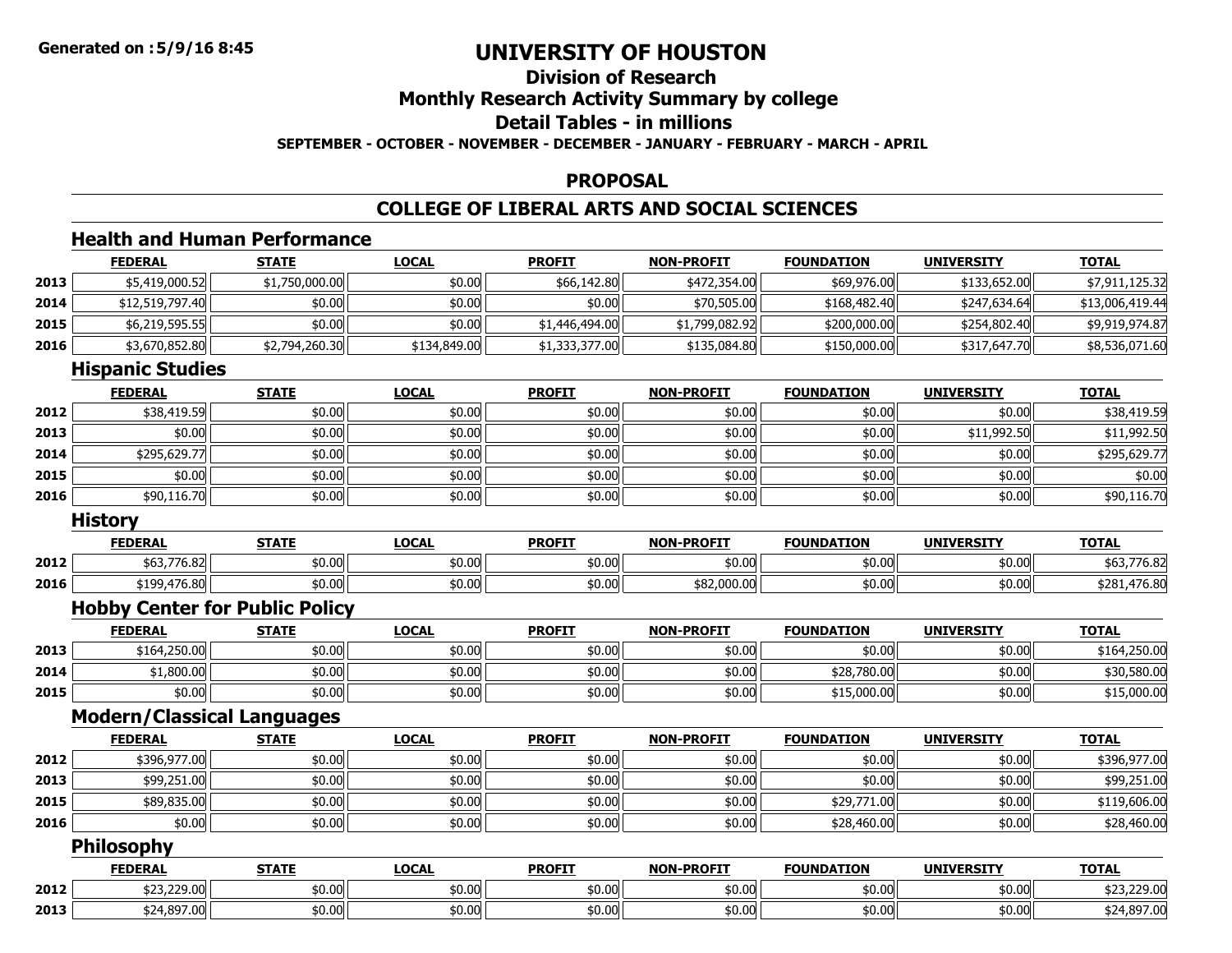# **Division of ResearchMonthly Research Activity Summary by college Detail Tables - in millions**

**SEPTEMBER - OCTOBER - NOVEMBER - DECEMBER - JANUARY - FEBRUARY - MARCH - APRIL**

#### **PROPOSAL**

#### **COLLEGE OF LIBERAL ARTS AND SOCIAL SCIENCES**

|       | <b>Philosophy</b>        |                 |              |                |                   |                   |                   |                  |
|-------|--------------------------|-----------------|--------------|----------------|-------------------|-------------------|-------------------|------------------|
|       | <b>FEDERAL</b>           | <b>STATE</b>    | <b>LOCAL</b> | <b>PROFIT</b>  | <b>NON-PROFIT</b> | <b>FOUNDATION</b> | <b>UNIVERSITY</b> | <b>TOTAL</b>     |
| 2015  | \$0.00                   | \$0.00          | \$0.00       | \$0.00         | \$0.00            | \$0.00            | \$19,170.00       | \$19,170.00      |
| 2016  | \$49,684.85              | \$0.00          | \$0.00       | \$0.00         | \$0.00            | \$0.00            | \$0.00            | \$49,684.85      |
|       | <b>Political Science</b> |                 |              |                |                   |                   |                   |                  |
|       | <b>FEDERAL</b>           | <b>STATE</b>    | <b>LOCAL</b> | <b>PROFIT</b>  | <b>NON-PROFIT</b> | <b>FOUNDATION</b> | <b>UNIVERSITY</b> | <b>TOTAL</b>     |
| 2012  | \$383,429.00             | \$77,296.00     | \$0.00       | \$0.00         | \$0.00            | \$0.00            | \$0.00            | \$460,725.00     |
| 2013  | \$857,738.00             | \$0.00          | \$0.00       | \$0.00         | \$0.00            | \$0.00            | \$0.00            | \$857,738.00     |
| 2014  | \$77,661.00              | \$0.00          | \$0.00       | \$0.00         | \$3,300.00        | \$13,706.00       | \$0.00            | \$94,667.00      |
| 2015  | \$277,127.00             | \$0.00          | \$0.00       | \$45,000.00    | \$3,000.00        | \$0.00            | \$58,951.00       | \$384,078.00     |
|       | <b>Psychology</b>        |                 |              |                |                   |                   |                   |                  |
|       | <b>FEDERAL</b>           | <b>STATE</b>    | <b>LOCAL</b> | <b>PROFIT</b>  | <b>NON-PROFIT</b> | <b>FOUNDATION</b> | <b>UNIVERSITY</b> | <b>TOTAL</b>     |
| 2012  | \$8,304,933.47           | \$13,431.15     | \$0.00       | \$423,255.00   | \$0.00            | \$60,667.00       | \$1,111,030.00    | \$9,913,316.62   |
| 2013  | \$13,439,532.19          | \$936,366.00    | \$0.00       | \$112,786.00   | \$144,345.00      | \$185,784.00      | \$2,670,507.00    | \$17,489,320.19  |
| 2014  | \$11,280,906.11          | \$587,444.00    | \$0.00       | \$24,000.00    | \$376,792.49      | \$0.00            | \$2,569,241.40    | \$14,838,384.00  |
| 2015  | \$11,055,965.85          | \$2,659,046.00  | \$0.00       | \$18,000.00    | \$995,081.80      | \$227,396.00      | \$2,557,920.20    | \$17,513,409.85  |
| 2016  | \$11,975,699.25          | \$685,938.00    | \$0.00       | \$1,178,218.00 | \$4,533,971.47    | \$306,460.00      | \$5,567,247.50    | \$24,247,534.22  |
|       | <b>School of Music</b>   |                 |              |                |                   |                   |                   |                  |
|       | <b>FEDERAL</b>           | <b>STATE</b>    | <b>LOCAL</b> | <b>PROFIT</b>  | <b>NON-PROFIT</b> | <b>FOUNDATION</b> | <b>UNIVERSITY</b> | <b>TOTAL</b>     |
| 2013  | \$0.00                   | \$5,000.00      | \$0.00       | \$0.00         | \$10,000.00       | \$24,500.00       | \$0.00            | \$39,500.00      |
| 2014  | \$0.00                   | \$9,000.00      | \$0.00       | \$0.00         | \$0.00            | \$3,919.00        | \$0.00            | \$12,919.00      |
| 2015  | \$0.00                   | \$9,000.00      | \$0.00       | \$0.00         | \$10,000.00       | \$0.00            | \$0.00            | \$19,000.00      |
|       | <b>Sociology</b>         |                 |              |                |                   |                   |                   |                  |
|       | <b>FEDERAL</b>           | <b>STATE</b>    | <b>LOCAL</b> | <b>PROFIT</b>  | <b>NON-PROFIT</b> | <b>FOUNDATION</b> | <b>UNIVERSITY</b> | <b>TOTAL</b>     |
| 2012  | \$0.00                   | \$0.00          | \$0.00       | \$0.00         | \$0.00            | \$16,808.00       | \$508,467.30      | \$525,275.30     |
| 2013  | \$160,063.00             | \$0.00          | \$18,000.00  | \$0.00         | \$0.00            | \$0.00            | \$0.00            | \$178,063.00     |
| 2014  | \$0.00                   | \$0.00          | \$31,200.00  | \$0.00         | \$0.00            | \$0.00            | \$0.00            | \$31,200.00      |
|       | <b>Theatre</b>           |                 |              |                |                   |                   |                   |                  |
|       | <b>FEDERAL</b>           | <b>STATE</b>    | <b>LOCAL</b> | <b>PROFIT</b>  | <b>NON-PROFIT</b> | <b>FOUNDATION</b> | <b>UNIVERSITY</b> | <b>TOTAL</b>     |
| 2013  | \$0.00                   | \$0.00          | \$0.00       | \$0.00         | \$100,027.00      | \$0.00            | \$0.00            | \$100,027.00     |
| 2014  | \$187,811.00             | \$0.00          | \$0.00       | \$0.00         | \$0.00            | \$0.00            | \$0.00            | \$187,811.00     |
| Total | \$114,538,646.16         | \$10,457,995.85 | \$184,049.00 | \$5,887,764.80 | \$11,458,072.68   | \$2,570,916.40    | \$18,476,433.76   | \$163,573,878.65 |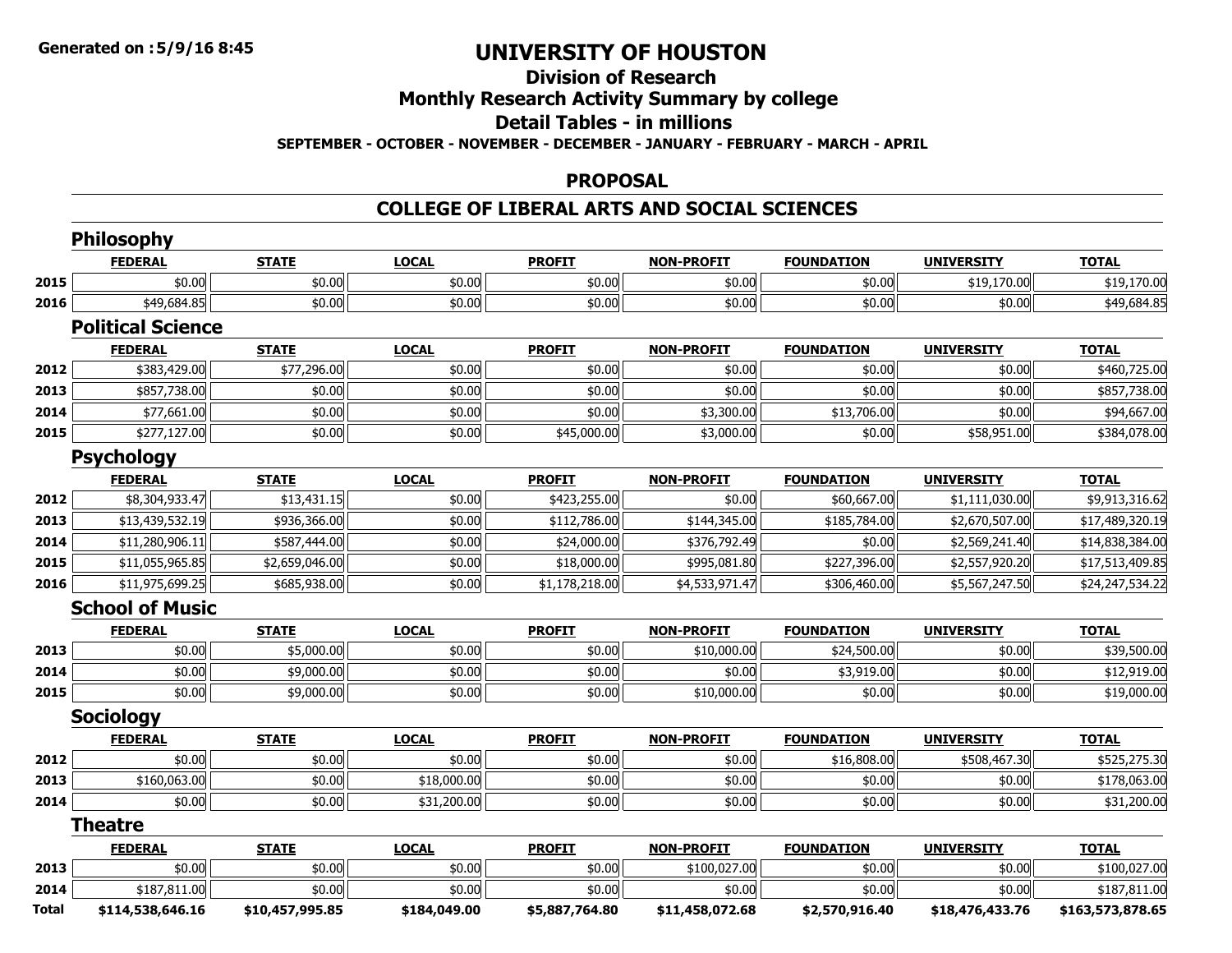### **Division of ResearchMonthly Research Activity Summary by college Detail Tables - in millionsSEPTEMBER - OCTOBER - NOVEMBER - DECEMBER - JANUARY - FEBRUARY - MARCH - APRIL**

### **PROPOSAL**

### **COLLEGE OF NATURAL SCIENCES AND MATHEMATICS**

# **Biology/Biochemistry**

|      | <b>FEDERAL</b>  | <b>STATE</b>   | <b>LOCAL</b> | <b>PROFIT</b>  | <b>NON-PROFIT</b> | <b>FOUNDATION</b> | <b>UNIVERSITY</b> | <b>TOTAL</b>    |
|------|-----------------|----------------|--------------|----------------|-------------------|-------------------|-------------------|-----------------|
| 2012 | \$27,197,412.66 | \$3,739,930.00 | \$0.00       | \$60,000.00    | \$3,089,527.80    | \$1,584,822.00    | \$1,530,628.58    | \$37,202,321.04 |
| 2013 | \$23,413,676.45 | \$1,540,596.03 | \$0.00       | \$128,351.00   | \$0.00            | \$1,901,970.00    | \$1,249,792.00    | \$28,234,385.48 |
| 2014 | \$15,454,130.66 | \$5,145,378.75 | \$0.00       | \$154,786.00   | \$705,759.26      | \$1,874,390.00    | \$627,934.00      | \$23,962,378.67 |
| 2015 | \$16,388,216.70 | \$707,533.00   | \$0.00       | \$1,322,153.00 | \$1,174,149.89    | \$1,030,000.00    | \$1,224,842.00    | \$21,846,894.59 |
| 2016 | \$37,688,376.31 | \$674,163.00   | \$0.00       | \$99,000.00    | \$4,458,116.20    | \$1,625,625.10    | \$127,865.00      | \$44,673,145.61 |

# **Center for Nuclear Receptors and Cell Signaling**

|      | <b>FEDERAL</b>  | <b>STATE</b>    | <b>LOCAL</b> | <b>PROFIT</b> | <b>NON-PROFIT</b> | <b>FOUNDATION</b> | <b>UNIVERSITY</b> | <b>TOTAL</b>    |
|------|-----------------|-----------------|--------------|---------------|-------------------|-------------------|-------------------|-----------------|
| 2012 | \$6,504,620.00  | \$0.00          | \$0.00       | \$0.00        | \$403,096.00      | \$225,000.00      | \$0.00            | \$7,132,716.00  |
| 2013 | \$15,971,782.20 | \$0.00 l        | \$0.00       | \$337,414.00  | \$454,000.00      | \$730,000.00      | \$0.00            | \$17,493,196.20 |
| 2014 | \$17,690,724.10 | \$7,674,201.00  | \$0.00       | \$0.00        | \$1,864,612.00    | \$1,100,000.00    | \$0.00            | \$28,329,537.10 |
| 2015 | \$17,912,428.20 | \$11,264,578.50 | \$0.00       | \$99,000.00   | \$5,130,137.20    | \$613,384.00      | \$0.00            | \$35,019,527.90 |
| 2016 | \$7,327,930.90  | \$199,999.50    | \$0.00       | \$0.00        | \$1,709,225.00    | \$295,000.00      | \$0.00            | \$9,532,155.40  |

# **Chemistry**

|      | <b>FEDERAL</b>  | <b>STATE</b>   | <b>LOCAL</b> | <b>PROFIT</b> | <b>NON-PROFIT</b> | <b>FOUNDATION</b> | <b>UNIVERSITY</b> | <b>TOTAL</b>    |
|------|-----------------|----------------|--------------|---------------|-------------------|-------------------|-------------------|-----------------|
| 2012 | \$14,046,653.14 | \$2,914,220.00 | \$0.00       | \$291,980.00  | \$1,114,109.00    | \$1,080,000.00    | \$214,591.00      | \$19,661,553.14 |
| 2013 | \$13,188,723.89 | \$2,688,596.00 | \$0.00       | \$0.00        | \$100,000.00      | \$2,420,000.00    | \$16,030.00       | \$18,413,349.89 |
| 2014 | \$9,090,295.35  | \$71,429.58    | \$0.00       | \$0.00        | \$1,607,000.00    | \$4,875,000.00    | \$353,677.00      | \$15,997,401.93 |
| 2015 | \$14,266,484.59 | \$2,429,502.00 | \$0.00       | \$124,348.00  | \$1,553,818.00    | \$2,470,000.00    | \$1,070,491.00    | \$21,914,643.59 |
| 2016 | \$4,770,973.02  | \$2,337,820.70 | \$0.00       | \$0.00        | \$25,500.00       | \$2,350,000.00    | \$317,502.00      | \$9,801,795.72  |

### **Computer Science**

|      | <b>FEDERAL</b>  | <b>STATE</b>   | <b>LOCAL</b> | <b>PROFIT</b>  | <b>NON-PROFIT</b> | <b>FOUNDATION</b> | <b>UNIVERSITY</b> | <b>TOTAL</b>    |
|------|-----------------|----------------|--------------|----------------|-------------------|-------------------|-------------------|-----------------|
| 2012 | \$23,435,492.78 | \$1,396,932.00 | \$0.00       | \$139,721.00   | \$18,000.00       | \$185,918.20      | \$129,955.00      | \$25,306,018.98 |
| 2013 | \$16,838,112.49 | \$508,212.00   | \$0.00       | \$1,387,204.57 | \$460,000.00      | \$0.00            | \$0.00            | \$19,193,529.06 |
| 2014 | \$27,742,311.62 | \$1,426,471.50 | \$0.00       | \$22,411.41    | \$1,763,722.00    | \$78,646.25       | \$570,485.00      | \$31,604,047.78 |
| 2015 | \$51,587,114.17 | \$1,592,955.50 | \$0.00       | \$574,680.00   | \$640,990.60      | \$134,316.00      | \$769,192.60      | \$55,299,248.87 |
| 2016 | \$13,095,076.18 | \$0.00         | \$0.00       | \$274,168.40   | \$859,599.00      | \$660,000.00      | \$258,859.30      | \$15,147,702.88 |

### **Dean, Natural Sciences and Mathematics**

|      | <b>FEDERAL</b>                              | <b>STATE</b>        | LOCAL  | <b>PROFIT</b> | <b>NON-PROFIT</b> | <b>FOUNDATION</b>                                | <b>UNIVERSITY</b> | <b>TOTAL</b>                       |
|------|---------------------------------------------|---------------------|--------|---------------|-------------------|--------------------------------------------------|-------------------|------------------------------------|
| 2012 | $0.400$ 022 50<br>, , , , , , , , , , , , , | \$0.00              | \$0.00 | \$0.00        | \$0.00            | $\uparrow$ $\uparrow$ $\uparrow$<br><b>DU.UU</b> | \$0.00            | 0.22.5<br>40c<br><b>TJJ.JZZ.JU</b> |
| 2013 | nn n<br>DU.UG                               | 107.0<br>210.107.00 | \$0.00 | \$0.00        | \$0.00            | $+0.00$<br><b>DU.UU</b>                          | \$0.00            | \$210,187.00                       |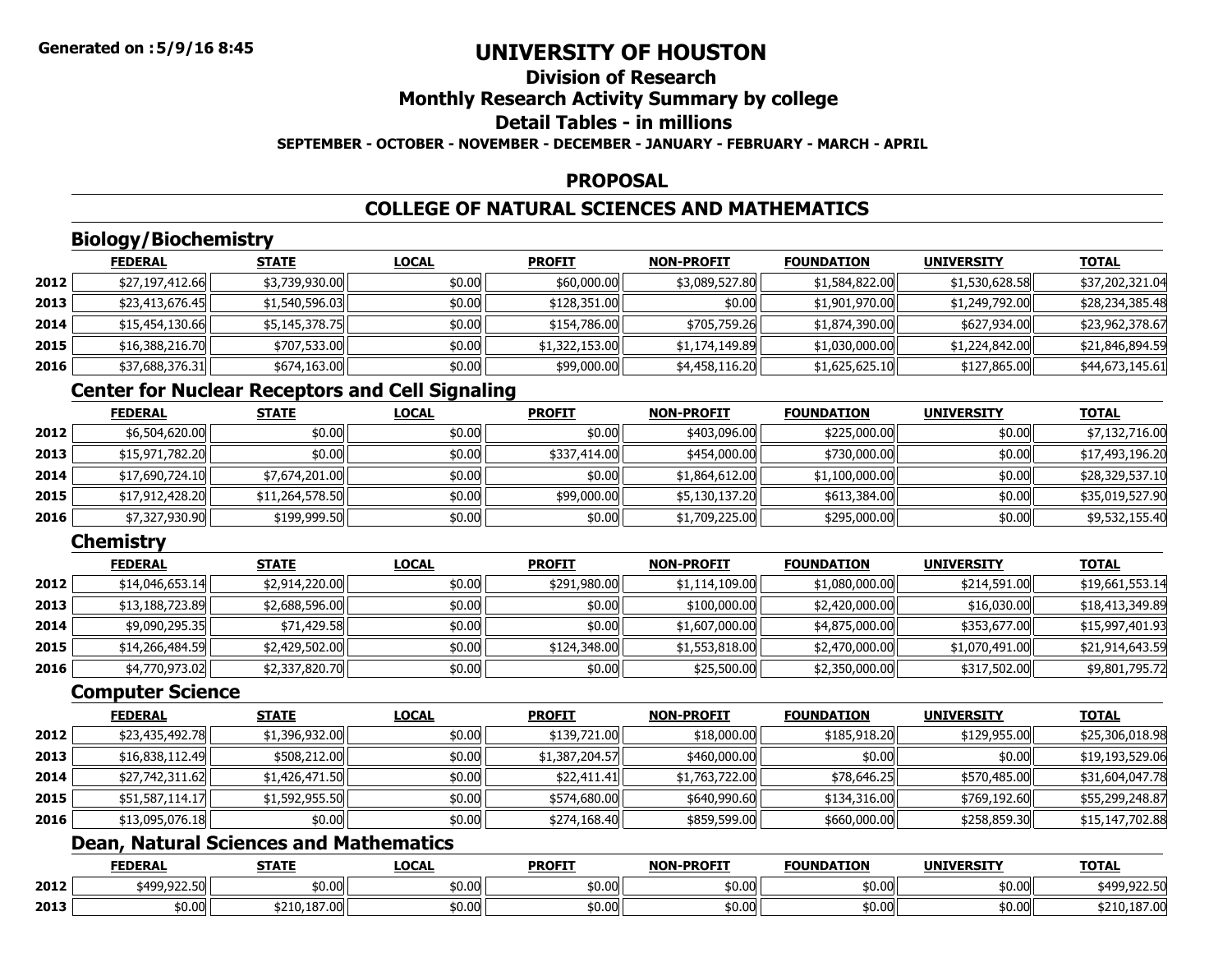# **Division of Research**

### **Monthly Research Activity Summary by college**

### **Detail Tables - in millions**

### **SEPTEMBER - OCTOBER - NOVEMBER - DECEMBER - JANUARY - FEBRUARY - MARCH - APRIL**

### **PROPOSAL**

### **COLLEGE OF NATURAL SCIENCES AND MATHEMATICS**

<u> 1989 - Johann Stoff, deutscher Stoff, der Stoff, der Stoff, der Stoff, der Stoff, der Stoff, der Stoff, der S</u>

### **Dean, Natural Sciences and Mathematics**

|      | <b>FEDERAL</b> | <b>STATE</b> | <u>LOCAL</u> | <b>PROFIT</b> | <b>NON-PROFIT</b> | <b>FOUNDATION</b> | <b>UNIVERSITY</b> | <b>TOTAL</b> |
|------|----------------|--------------|--------------|---------------|-------------------|-------------------|-------------------|--------------|
| 2014 | \$0.00         | \$396,835,00 | \$0.00       | \$76,907.50   | \$375,000.00      | \$0.00            | \$0.00            | \$848,742.50 |
| 2015 | \$600,150.50   | \$0.00       | \$0.00       | \$0.00        | \$0.00            | \$0.00            | ا00.00            | \$600,150.50 |
| 2016 | \$486,214.60   | \$0.00       | \$0.00       | \$0.00        | \$0.00            | \$0.00            | ا00.00            | \$486,214.60 |

### **Earth & Atmospheric Sciences**

|      | <b>FEDERAL</b>  | <b>STATE</b> | <b>LOCAL</b> | <b>PROFIT</b> | <b>NON-PROFIT</b> | <b>FOUNDATION</b> | <b>UNIVERSITY</b> | <b>TOTAL</b>    |
|------|-----------------|--------------|--------------|---------------|-------------------|-------------------|-------------------|-----------------|
| 2012 | \$3,785,861.10  | \$106,909.20 | \$0.00       | \$915,154,00  | \$151,387.00      | \$150,000.00      | \$505,768.00      | \$5,615,079.30  |
| 2013 | \$4,541,790.00  | \$527,514.00 | \$0.00       | \$961,906.45  | \$728,036.00      | \$180,000.00      | \$379,607.68      | \$7,318,854.13  |
| 2014 | \$8,113,958.55  | \$868,654.00 | \$0.00       | \$227,394.00  | \$355,000.00      | \$0.00            | \$2,219,745.00    | \$11,784,751.55 |
| 2015 | \$4,964,397.11  | \$872,472.00 | \$0.00       | \$414,855.00  | \$2,551,536.25    | \$195,000.00      | \$1,031,742.00    | \$10,030,002.36 |
| 2016 | \$20,210,411.74 | \$450,000.00 | \$0.00       | \$93,067.00   | \$220,000.00      | \$668,899.00      | \$111,386.00      | \$21,753,763.74 |

### **Institute for Climate and Atmospheric Science**

|      | <b>FEDERAL</b> | <b>STATE</b> | <u>LOCAL</u> | <b>PROFIT</b> | <b>NON-PROFIT</b> | <b>FOUNDATION</b> | <b>UNIVERSITY</b> | <b>TOTAL</b> |
|------|----------------|--------------|--------------|---------------|-------------------|-------------------|-------------------|--------------|
| 2012 | \$0.00         | \$0.00       | \$0.00       | \$0.00        | \$0.00            | \$0.00            | \$0.00            | \$0.00       |
| 2013 | \$0.00         | \$0.00       | \$0.00       | \$0.00        | \$0.00            | \$0.00            | \$0.00            | \$0.00       |
| 2014 | \$0.00         | \$0.00       | \$0.00       | \$0.00        | \$0.00            | \$0.00            | \$0.00            | \$0.00       |

### **Institute for Nanoenergy**

|      | <b>CENED!</b><br>- 53 | $- - - -$      | $\sim$ | <b>PROFIT</b>         | <b>N-PROFT</b><br>ผกม | <br>тог  | IINT<br>.                     | $T^{\sim}$      |
|------|-----------------------|----------------|--------|-----------------------|-----------------------|----------|-------------------------------|-----------------|
| 2012 | 0.005                 | $+0.05$<br>טיש | 0.00٪  | - - -<br>ሖጠ<br>ັນບ.ບບ | \$0.00                | ,,,,,,,, | $\sim$ $\sim$ $\sim$<br>,,,,, | $\sim$<br>⊅∪.∪u |

#### **Mathematics**

|      | <b>FEDERAL</b> | <b>STATE</b> | <b>LOCAL</b> | <b>PROFIT</b> | <b>NON-PROFIT</b> | <b>FOUNDATION</b> | <b>UNIVERSITY</b> | <b>TOTAL</b>    |
|------|----------------|--------------|--------------|---------------|-------------------|-------------------|-------------------|-----------------|
| 2012 | \$4,537,695.97 | \$0.00       | \$0.00       | \$210,000.00  | \$0.00            | \$222,725.00      | \$710,825.00      | \$5,681,245.97  |
| 2013 | \$6,087,426.05 | \$0.00       | \$0.00       | \$169,348.17  | \$0.00            | \$106,456,00      | \$0.00            | \$6,363,230.22  |
| 2014 | \$8,539,127.87 | \$0.00       | \$0.00       | \$90,000.00   | \$375,000.00      | \$192,924,00      | \$75,112.00       | \$9,272,163.87  |
| 2015 | \$6,622,710.80 | \$514,410.00 | \$0.00       | \$188,000.00  | \$53,579.00       | \$899,294.00      | \$337,303.00      | \$8,615,296.80  |
| 2016 | \$6,824,458.92 | \$0.00       | \$0.00       | \$119,656.11  | \$6,000.00        | \$2,288,283.00    | \$1,160,692.00    | \$10,399,090.03 |

#### **Physics**

|      | <b>FEDERAL</b>  | <b>STATE</b>   | <b>LOCAL</b> | <b>PROFIT</b> | <b>NON-PROFIT</b> | <b>FOUNDATION</b> | <b>UNIVERSITY</b> | <b>TOTAL</b>    |
|------|-----------------|----------------|--------------|---------------|-------------------|-------------------|-------------------|-----------------|
| 2012 | \$11,779,854.57 | \$177,557.00   | \$0.00       | \$610,517.00  | \$258,667,00      | \$807,814.80      | \$1,060,600.00    | \$14,695,010.37 |
| 2013 | \$14,182,939.69 | \$277,044.50   | \$0.00       | \$589,575.00  | \$1,072,059.60    | ا1,035,000.00 د   | \$2,129,884.00    | \$19,286,502.79 |
| 2014 | \$32,151,975.62 | \$1,510,164.86 | \$0.00       | \$403,480.50  | \$905,500.00      | \$1,023,646.25    | \$4,991,292.00    | \$40,986,059.23 |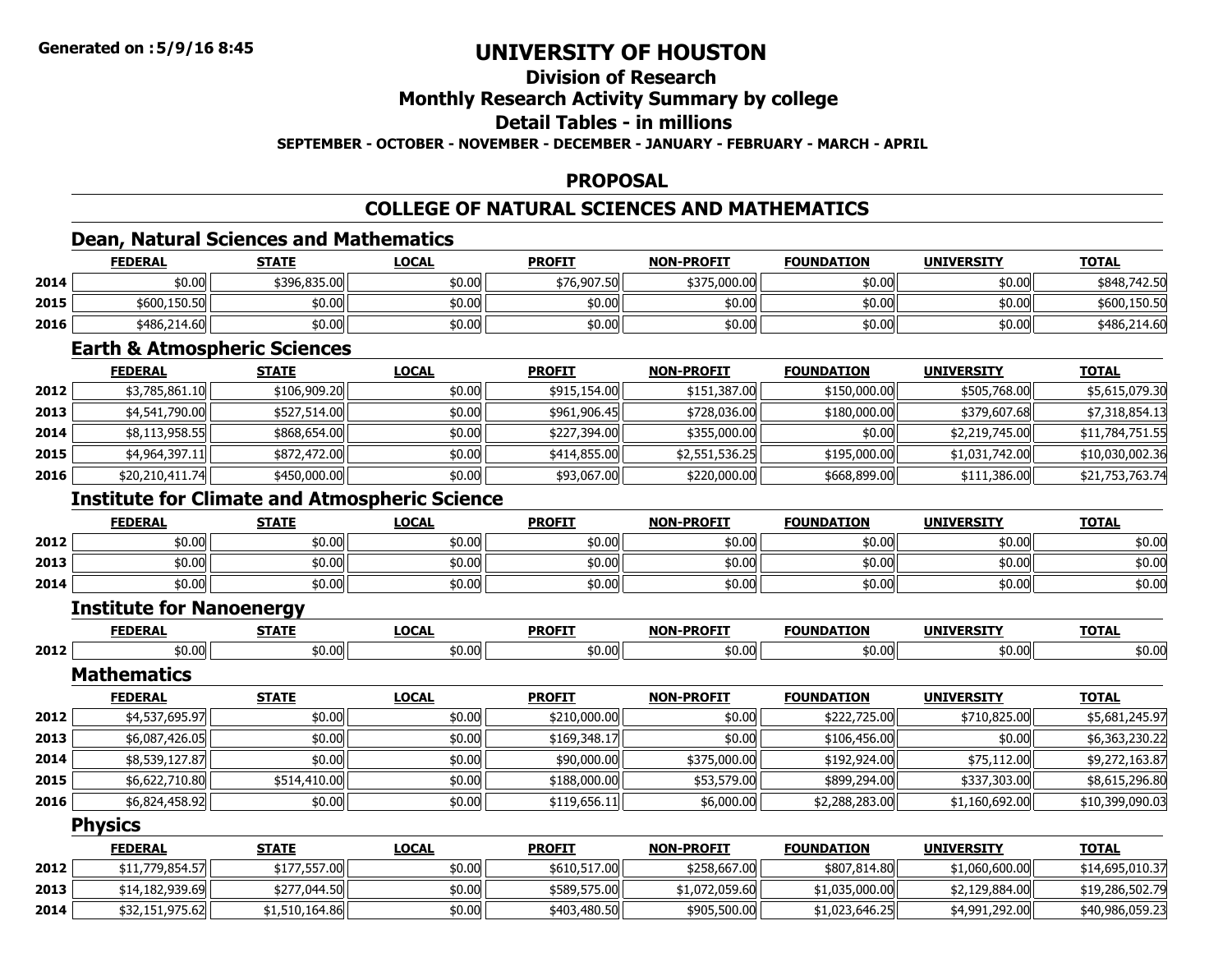### **Division of ResearchMonthly Research Activity Summary by college Detail Tables - in millions SEPTEMBER - OCTOBER - NOVEMBER - DECEMBER - JANUARY - FEBRUARY - MARCH - APRIL**

### **PROPOSAL**

### **COLLEGE OF NATURAL SCIENCES AND MATHEMATICS**

|       | <b>Physics</b>   |                 |              |                 |                   |                   |                   |                  |  |  |  |  |  |
|-------|------------------|-----------------|--------------|-----------------|-------------------|-------------------|-------------------|------------------|--|--|--|--|--|
|       | <b>FEDERAL</b>   | <u>STATE</u>    | <b>LOCAL</b> | <b>PROFIT</b>   | <b>NON-PROFIT</b> | <b>FOUNDATION</b> | <b>UNIVERSITY</b> | <b>TOTAL</b>     |  |  |  |  |  |
| 2015  | \$27,091,858.35  | \$179,998.80    | \$0.00       | \$44,756.00     | \$907,162.00      | \$1,358,000.00    | \$152,516.00      | \$29,734,291.15  |  |  |  |  |  |
| 2016  | \$19,219,619.60  | \$2,019,134.88  | \$0.00       | \$658,519.22    | \$229,361,00      | \$1,612,500.00    | \$1,473,814.70    | \$25,212,949.40  |  |  |  |  |  |
| Total | \$553,850,908.94 | \$54,423,400.30 | \$0.00       | \$10,788,353.33 | \$35,319,649.80   | \$35,974,613.60   | \$24,802,131.86   | \$715,159,057.83 |  |  |  |  |  |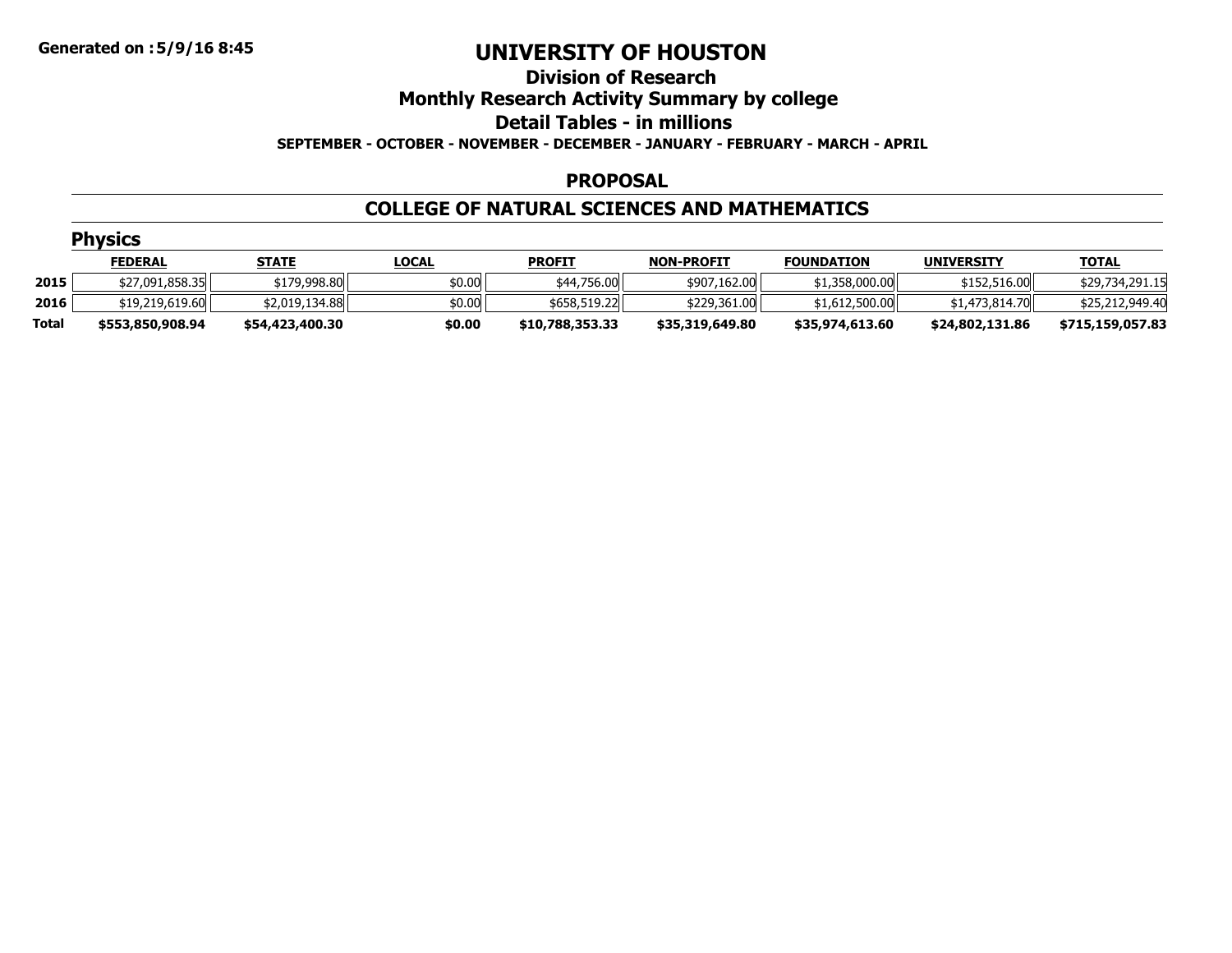### **Division of ResearchMonthly Research Activity Summary by college Detail Tables - in millions SEPTEMBER - OCTOBER - NOVEMBER - DECEMBER - JANUARY - FEBRUARY - MARCH - APRIL**

#### **PROPOSAL**

### **COLLEGE OF OPTOMETRY**

# **Optometry Vision Sciences**

|       | <b>FEDERAL</b>  | <b>STATE</b> | <b>LOCAL</b> | <b>PROFIT</b>  | <b>NON-PROFIT</b> | <b>FOUNDATION</b> | <b>UNIVERSITY</b> | <b>TOTAL</b>    |
|-------|-----------------|--------------|--------------|----------------|-------------------|-------------------|-------------------|-----------------|
| 2012  | \$11,034,820.00 | \$74,750.00  | \$0.00       | \$248,321.00   | \$0.00            | \$0.00            | \$1,257,311.00    | \$12,615,202.00 |
| 2013  | \$11,988,999.00 | \$32,841.56  | \$0.00       | \$1,114,447.50 | \$0.00            | \$0.00            | \$321,274.00      | \$13,457,562.06 |
| 2014  | \$7,679,589.05  | \$10,989.00  | \$0.00       | \$917,073.32   | \$49,900.00       | \$0.00            | \$349,349.00      | \$9,006,900.37  |
| 2015  | \$1,937,950.00  | \$28,529.00  | \$0.00       | \$220,829.00   | \$30,497.00       | \$75,000.00       | \$1,107,305.00    | \$3,400,110.00  |
| 2016  | \$8,282,229.02  | \$67,601.20  | \$0.00       | \$220,361.00   | \$0.00            | \$150,000.00      | \$1,355,646.48    | \$10,075,837.70 |
| Total | \$40,923,587.07 | \$214,710.76 | \$0.00       | \$2,721,031.82 | \$80,397.00       | \$225,000.00      | \$4,390,885.48    | \$48,555,612.13 |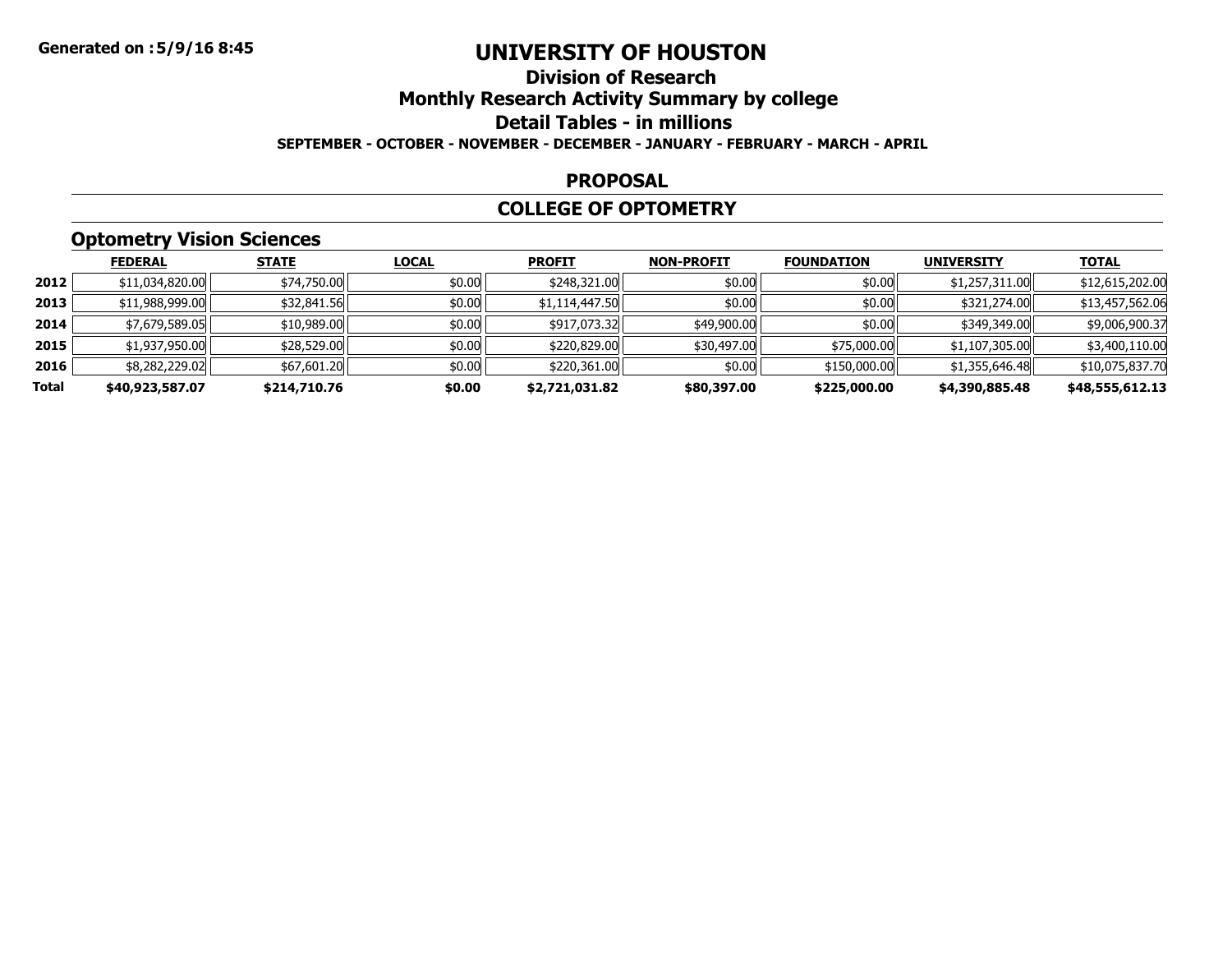# **Division of Research**

### **Monthly Research Activity Summary by college**

### **Detail Tables - in millions**

### **SEPTEMBER - OCTOBER - NOVEMBER - DECEMBER - JANUARY - FEBRUARY - MARCH - APRIL**

### **PROPOSAL**

### **COLLEGE OF PHARMACY**

# **Center for Experimental Therapeutics and Pharmacoi**

|      | <b>FEDERAL</b> | <b>STATE</b> | <b>LOCAL</b> | <b>PROFIT</b> | <b>NON-PROFIT</b> | <b>FOUNDATION</b> | <b>UNIVERSITY</b> | <u>TOTAL</u> |
|------|----------------|--------------|--------------|---------------|-------------------|-------------------|-------------------|--------------|
| 2012 | \$0.00         | \$0.00       | \$0.00       | \$0.00        | \$0.00            | \$0.00            | \$0.00            | \$0.00       |
| 2013 | \$0.00         | \$0.00       | \$0.00       | \$0.00        | \$0.00            | \$0.00            | \$0.00            | \$0.00       |
| 2014 | \$0.00         | \$0.00       | \$0.00       | \$0.00        | \$0.00            | \$0.00            | \$0.00            | \$0.00       |
| 2015 | \$0.00         | \$0.00       | \$0.00       | \$0.00        | \$0.00            | \$0.00            | \$0.00            | \$0.00       |

### **Clinical Pharmacy & Administration**

|      | <b>FEDERAL</b> | <b>STATE</b>   | <b>LOCAL</b> | <b>PROFIT</b> | <b>NON-PROFIT</b> | <b>FOUNDATION</b> | <b>UNIVERSITY</b> | <b>TOTAL</b>   |
|------|----------------|----------------|--------------|---------------|-------------------|-------------------|-------------------|----------------|
| 2012 | \$3,292,793.34 | \$35,547.00    | \$0.00       | \$516,468.00  | \$11,000.00       | \$142,630.00      | \$567,654.72      | \$4,566,093.06 |
| 2013 | \$907,720,40   | \$0.00         | \$144,311,00 | \$734,411,00  | \$170,000.00      | \$0.00            | \$528,418.00      | \$2,484,860.40 |
| 2014 | \$760,505.42   | \$1,382,621.90 | \$0.00       | \$495,285.25  | \$0.00            | \$0.00            | \$0.00            | \$2,638,412.57 |
| 2015 | \$244,186.25   | \$3,311,448.80 | \$0.00       | \$205,095.00  | \$263,375,00      | \$0.00            | \$68,780.00       | \$4,092,885.05 |
| 2016 | \$2,238,344.94 | \$564,375.00   | \$0.00       | \$618,161.60  | \$60,000.00       | \$443,897.00      | \$7,000.00        | \$3,931,778.54 |

### **Dean, Pharmacy**

|      | <b>FEDERAL</b> | <b>STATE</b> | <u>LOCAL</u> | <b>PROFIT</b> | <b>NON-PROFIT</b> | <b>FOUNDATION</b> | <b>UNIVERSITY</b> | <b>TOTAL</b> |
|------|----------------|--------------|--------------|---------------|-------------------|-------------------|-------------------|--------------|
| 2012 | \$0.00         | \$0.00       | \$0.00       | \$0.00        | \$0.00            | \$0.00            | \$0.00            | \$0.00       |
| 2013 | \$0.00         | \$0.00       | \$0.00       | \$0.00        | \$0.00            | \$0.00            | \$0.00            | \$0.00       |
| 2014 | \$0.00         | \$0.00       | \$0.00       | \$0.00        | \$0.00            | \$0.00            | \$0.00            | \$0.00       |
| 2015 | \$0.00         | \$0.00       | \$0.00       | \$0.00        | \$0.00            | \$0.00            | \$0.00            | \$0.00       |

# **Pharm Health Outcomes & Policy**

|      | <b>FEDERAL</b> | <b>STATE</b> | <u>LOCAL</u> | <b>PROFIT</b> | <b>NON-PROFIT</b> | <b>FOUNDATION</b> | <b>UNIVERSITY</b> | <b>TOTAL</b>   |
|------|----------------|--------------|--------------|---------------|-------------------|-------------------|-------------------|----------------|
| 2012 | \$1,952,063.50 | \$0.00       | \$0.00       | \$0.00        | \$120,000.00      | \$0.00            | \$0.00            | \$2,072,063.50 |
| 2013 | \$5,592,603.00 | \$0.00       | \$0.00       | \$0.00        | \$0.00            | \$0.00            | \$0.00            | \$5,592,603.00 |
| 2014 | \$1,845,714.55 | \$42,025.10  | \$0.00       | \$15,659.00   | \$115,716.00      | \$0.00            | \$0.00            | \$2,019,114.65 |
| 2015 | \$156,700.00   | \$131,732.20 | \$0.00       | \$79,365.00   | \$67,398.00       | \$0.00            | \$0.00            | \$435,195.20   |
| 2016 | \$1,448,573.30 | \$0.00       | \$0.00       | \$442,556.57  | \$180,000.00      | \$145,939.00      | \$0.00            | \$2,217,068.87 |

# **Pharmacological and Pharmaceutical Sciences**

|      | <b>FEDERAL</b>  | <b>STATE</b> | <u>LOCAL</u> | <b>PROFIT</b> | <b>NON-PROFIT</b> | <b>FOUNDATION</b> | <b>UNIVERSITY</b> | <b>TOTAL</b>    |
|------|-----------------|--------------|--------------|---------------|-------------------|-------------------|-------------------|-----------------|
| 2012 | \$27,786,436.12 | \$172,389.00 | \$0.00       | \$282,500.00  | \$1,927,924.20    | \$248,976,00      | \$2,100,631.00    | \$32,518,856.32 |
| 2013 | \$20,329,934.69 | \$325,659.00 | \$0.00       | \$375,268,00  | \$771,995,00      | \$785,000.00      | \$1,971,440.00    | \$24,559,296.69 |
| 2014 | \$10,039,479.86 | \$106,412.00 | \$0.00       | \$509,031.75  | \$759,434,00      | \$173,919,90      | \$1,735,477.00    | \$13,323,754.51 |
| 2015 | \$14,187,139.40 | \$912,236.27 | \$0.00       | \$80,079.00   | \$1,069,727.20    | \$891,156.00      | \$1,928,495.00    | \$19,068,832.87 |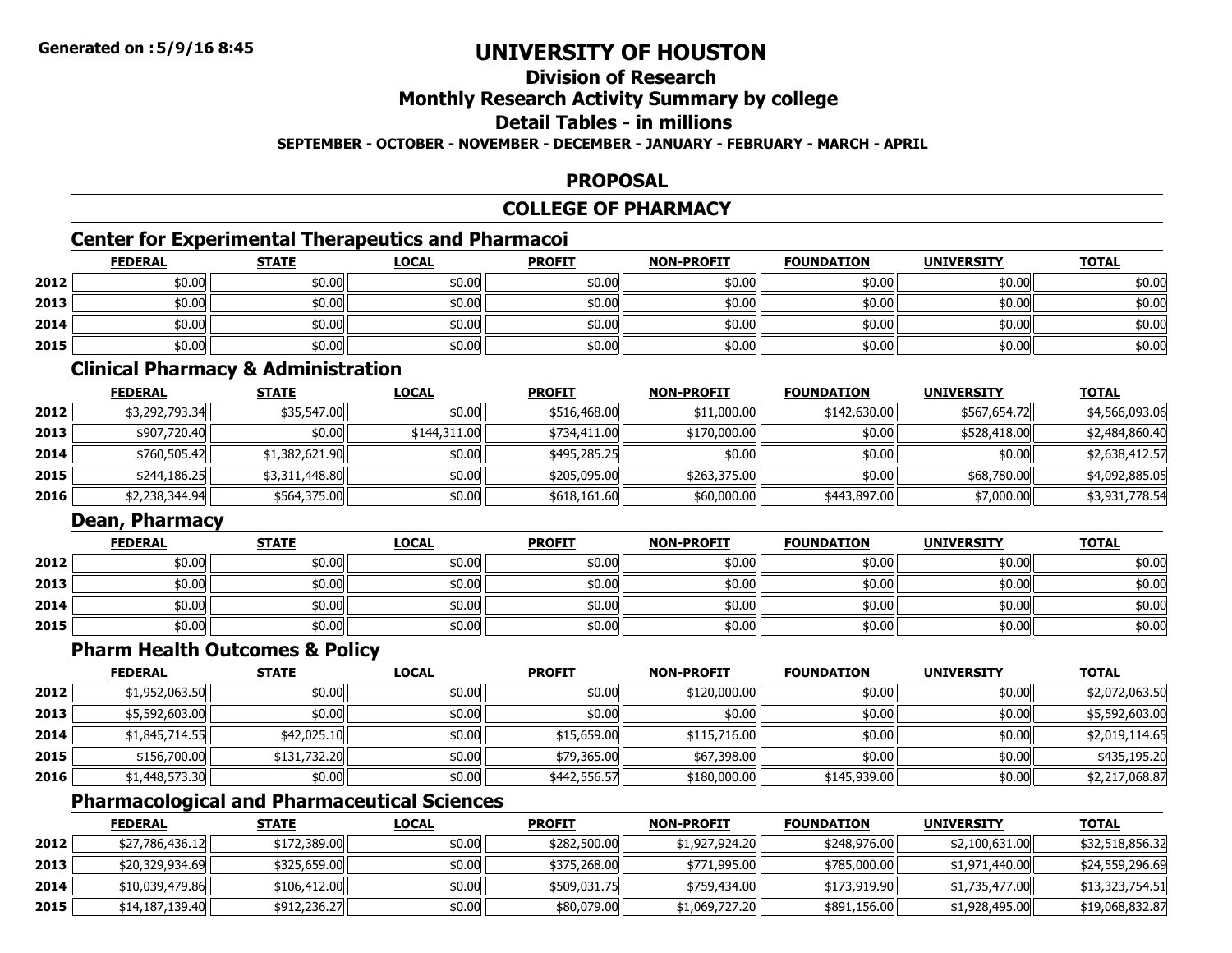**Division of Research**

**Monthly Research Activity Summary by college**

**Detail Tables - in millions**

**SEPTEMBER - OCTOBER - NOVEMBER - DECEMBER - JANUARY - FEBRUARY - MARCH - APRIL**

### **PROPOSAL**

### **COLLEGE OF PHARMACY**

# **Pharmacological and Pharmaceutical Sciences**

|              | <b>FEDERAL</b>   | STATE          | <u>LOCAL</u> | <b>PROFIT</b>  | <b>NON-PROFIT</b> | <b>FOUNDATION</b> | <b>UNIVERSITY</b> | <b>TOTAL</b>     |
|--------------|------------------|----------------|--------------|----------------|-------------------|-------------------|-------------------|------------------|
| 2016         | 17 915 115 75    | \$915.115.00   | \$0.00       | \$90,050.00    | 54.092.978.30     | \$478.800.00      | \$2,131,699.00    | \$25,325,757.331 |
| <b>Total</b> | \$108,597,310.02 | \$7.899.561.27 | \$144,311,00 | \$4,443,930.17 | \$9,609,547.70    | \$3,310,317.90    | \$11,039,594.72   | \$145,044,572,78 |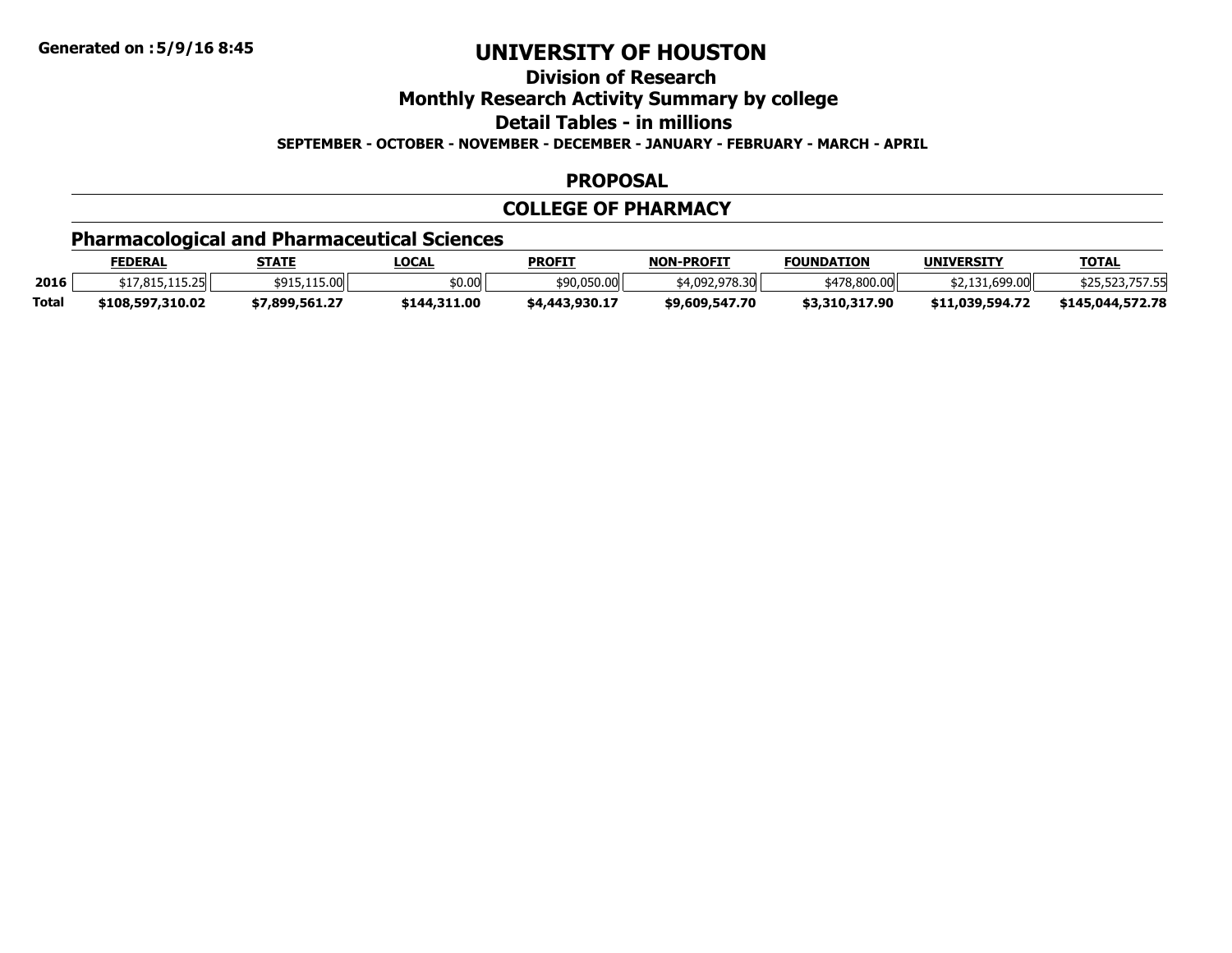**Division of Research**

**Monthly Research Activity Summary by college**

**Detail Tables - in millions**

**SEPTEMBER - OCTOBER - NOVEMBER - DECEMBER - JANUARY - FEBRUARY - MARCH - APRIL**

### **PROPOSAL**

### **COLLEGE OF TECHNOLOGY**

# **Center for Information Security, Research and Edu**

|      | <b>FEDERAL</b>                                | <b>STATE</b>   | <b>LOCAL</b> | <b>PROFIT</b> | <b>NON-PROFIT</b> | <b>FOUNDATION</b> | <b>UNIVERSITY</b> | <b>TOTAL</b>    |
|------|-----------------------------------------------|----------------|--------------|---------------|-------------------|-------------------|-------------------|-----------------|
| 2016 | \$30,251.00                                   | \$0.00         | \$0.00       | \$0.00        | \$0.00            | \$0.00            | \$0.00            | \$30,251.00     |
|      | <b>Center for Technology Literacy</b>         |                |              |               |                   |                   |                   |                 |
|      | <b>FEDERAL</b>                                | <b>STATE</b>   | <b>LOCAL</b> | <b>PROFIT</b> | <b>NON-PROFIT</b> | <b>FOUNDATION</b> | <b>UNIVERSITY</b> | <b>TOTAL</b>    |
| 2012 | \$0.00                                        | \$111,690.00   | \$0.00       | \$0.00        | \$0.00            | \$0.00            | \$0.00            | \$111,690.00    |
| 2013 | \$0.00                                        | \$994,528.00   | \$0.00       | \$0.00        | \$0.00            | \$0.00            | \$0.00            | \$994,528.00    |
| 2014 | \$0.00                                        | \$931,847.00   | \$0.00       | \$0.00        | \$0.00            | \$62,917.00       | \$0.00            | \$994,764.00    |
| 2015 | \$30,000.00                                   | \$861,965.00   | \$0.00       | \$0.00        | \$0.00            | \$0.00            | \$0.00            | \$891,965.00    |
|      | <b>Construction Management</b>                |                |              |               |                   |                   |                   |                 |
|      | <b>FEDERAL</b>                                | <b>STATE</b>   | <b>LOCAL</b> | <b>PROFIT</b> | <b>NON-PROFIT</b> | <b>FOUNDATION</b> | <b>UNIVERSITY</b> | <b>TOTAL</b>    |
| 2012 | \$0.00                                        | \$515,515.80   | \$0.00       | \$0.00        | \$0.00            | \$44,810.00       | \$0.00            | \$560,325.80    |
| 2013 | \$0.00                                        | \$0.00         | \$0.00       | \$0.00        | \$0.00            | \$0.00            | \$50,633.00       | \$50,633.00     |
| 2014 | \$121,019.00                                  | \$29,975.00    | \$0.00       | \$0.00        | \$0.00            | \$0.00            | \$0.00            | \$150,994.00    |
| 2015 | \$0.00                                        | \$159,769.25   | \$0.00       | \$0.00        | \$0.00            | \$262,920.95      | \$0.00            | \$422,690.20    |
| 2016 | \$0.00                                        | \$604,540.75   | \$0.00       | \$0.00        | \$82,342.80       | \$305,466.00      | \$0.00            | \$992,349.55    |
|      | <b>Dean, Technology</b>                       |                |              |               |                   |                   |                   |                 |
|      | <b>FEDERAL</b>                                | <b>STATE</b>   | <b>LOCAL</b> | <b>PROFIT</b> | <b>NON-PROFIT</b> | <b>FOUNDATION</b> | <b>UNIVERSITY</b> | <b>TOTAL</b>    |
| 2012 | \$514,128.64                                  | \$342,089.00   | \$0.00       | \$0.00        | \$0.00            | \$0.00            | \$0.00            | \$856,217.64    |
| 2014 | \$0.00                                        | \$29,975.00    | \$0.00       | \$0.00        | \$0.00            | \$0.00            | \$0.00            | \$29,975.00     |
| 2015 | \$0.00                                        | \$18,579.75    | \$0.00       | \$0.00        | \$0.00            | \$0.00            | \$0.00            | \$18,579.75     |
| 2016 | \$0.00                                        | \$0.00         | \$0.00       | \$0.00        | \$0.00            | \$1,000,000.00    | \$0.00            | \$1,000,000.00  |
|      | <b>Engineering Technology</b>                 |                |              |               |                   |                   |                   |                 |
|      | <b>FEDERAL</b>                                | <b>STATE</b>   | <b>LOCAL</b> | <b>PROFIT</b> | <b>NON-PROFIT</b> | <b>FOUNDATION</b> | <b>UNIVERSITY</b> | <b>TOTAL</b>    |
| 2012 | \$4,405,661.46                                | \$123,310.20   | \$0.00       | \$100,000.00  | \$369,852.00      | \$150,000.00      | \$156,774.00      | \$5,305,597.66  |
| 2013 | \$4,781,315.70                                | \$0.00         | \$0.00       | \$684,132.00  | \$202,815.00      | \$179,046.00      | \$3,746,730.00    | \$9,594,038.70  |
| 2014 | \$9,387,268.20                                | \$516,549.58   | \$0.00       | \$57,800.00   | \$15,000.00       | \$454,375.50      | \$287,927.80      | \$10,718,921.08 |
| 2015 | \$6,440,938.81                                | \$1,229,485.00 | \$0.00       | \$128,724.00  | \$316,197.00      | \$0.00            | \$275,976.40      | \$8,391,321.21  |
| 2016 | \$5,279,186.30                                | \$0.00         | \$0.00       | \$503,139.00  | \$54,154.00       | \$501,305.00      | \$0.00            | \$6,337,784.30  |
|      | <b>Human Development and Consumer Science</b> |                |              |               |                   |                   |                   |                 |
|      | <b>FEDERAL</b>                                | <b>STATE</b>   | <b>LOCAL</b> | <b>PROFIT</b> | <b>NON-PROFIT</b> | <b>FOUNDATION</b> | <b>UNIVERSITY</b> | <b>TOTAL</b>    |
| 2012 | \$898,718.00                                  | \$46,549.08    | \$0.00       | \$0.00        | \$0.00            | \$0.00            | \$0.00            | \$945,267.08    |

\$898,718.00 \$46,549.08 \$0.00 \$0.00 \$0.00 \$0.00 \$0.00 \$945,267.08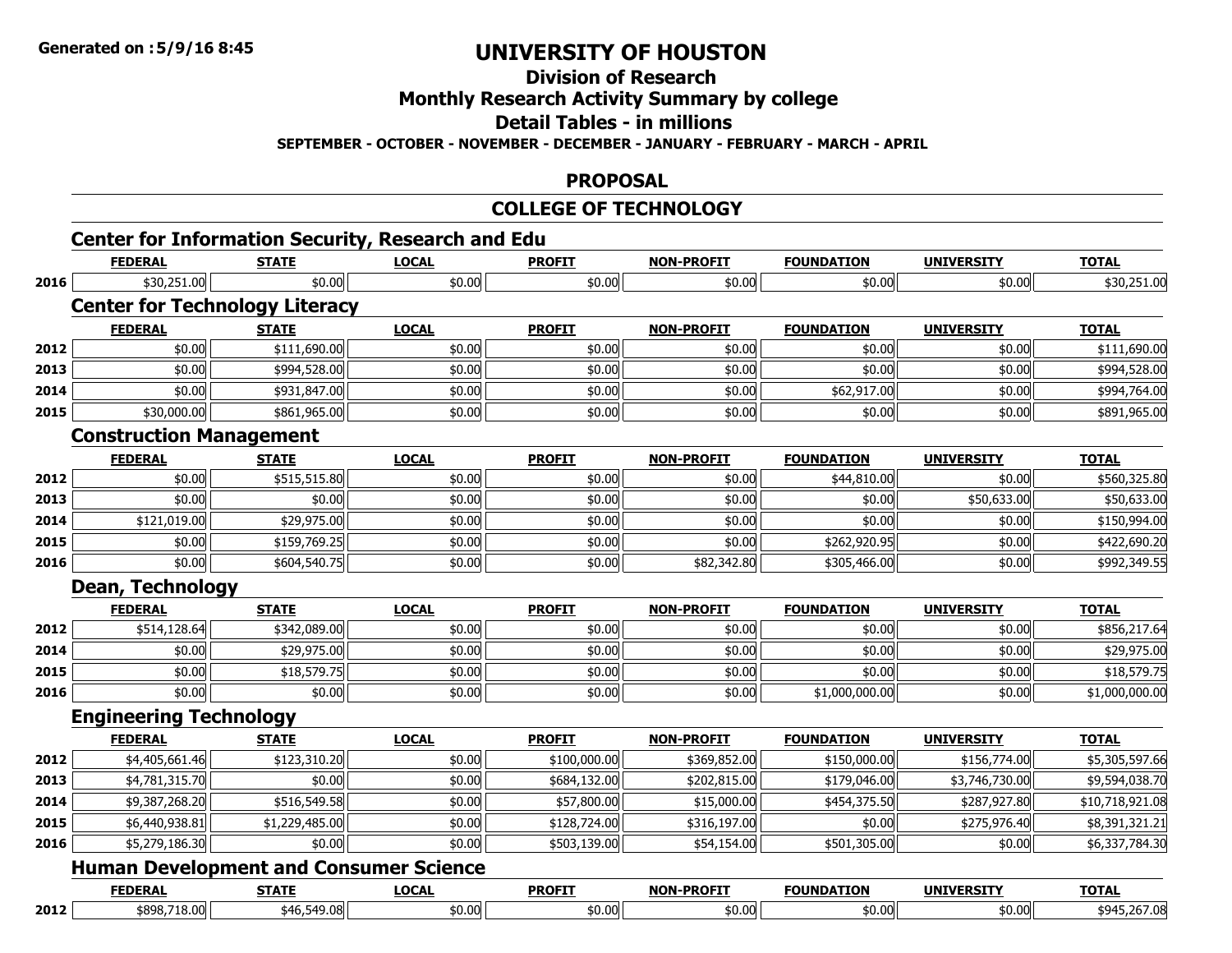# **Division of ResearchMonthly Research Activity Summary by college Detail Tables - in millions**

**SEPTEMBER - OCTOBER - NOVEMBER - DECEMBER - JANUARY - FEBRUARY - MARCH - APRIL**

### **PROPOSAL**

### **COLLEGE OF TECHNOLOGY**

# **Human Development and Consumer Science**

|      | <b>FEDERAL</b> | <b>STATE</b> | <u>LOCAL</u> | <b>PROFIT</b> | <b>NON-PROFIT</b> | <b>FOUNDATION</b> | <b>UNIVERSITY</b> | <b>TOTAL</b>   |
|------|----------------|--------------|--------------|---------------|-------------------|-------------------|-------------------|----------------|
| 2013 | \$119,995.20   | \$0.00       | \$0.00       | \$0.00        | \$0.00            | \$0.00            | \$0.00            | \$119,995.20   |
| 2014 | \$865,098.80   | \$0.00       | \$0.00       | \$0.00        | \$0.00            | \$153,000.00      | \$0.00            | \$1,018,098.80 |
| 2015 | \$24,279.48    | \$0.00       | \$0.00       | \$0.00        | \$0.00            | \$0.00            | \$0.00            | \$24,279.48    |
| 2016 | \$0.00         | \$0.00       | \$0.00       | \$0.00        | \$201,813.00      | \$0.00            | \$37,603.35       | \$239,416.35   |

### **Information & Logistics Technology**

|      | <b>FEDERAL</b> | <b>STATE</b> | <b>LOCAL</b> | <b>PROFIT</b> | <b>NON-PROFIT</b> | <b>FOUNDATION</b> | <b>UNIVERSITY</b> | <b>TOTAL</b>   |
|------|----------------|--------------|--------------|---------------|-------------------|-------------------|-------------------|----------------|
| 2012 | \$15,784.60    | \$81,029.88  | \$0.00       | \$70,625.00   | \$50,000.00       | \$0.00            | \$111,934.00      | \$329,373.48   |
| 2013 | \$348,075.00   | \$0.00       | \$0.00       | \$0.00        | \$50,000.00       | \$0.00            | \$0.00            | \$398,075.00   |
| 2014 | \$3,980,106.00 | \$0.00       | \$0.00       | \$0.00        | \$87,500.00       | \$0.00            | \$0.00            | \$4,067,606.00 |
| 2015 | \$1,367,958.99 | \$0.00∥      | \$0.00       | \$0.00        | \$0.00            | \$0.00            | \$0.00            | \$1,367,958.99 |
| 2016 | \$2,276,723.50 | \$73,947.50  | \$34,088.00  | \$56,006.00   | \$282,633.20      | \$0.00            | \$37,603.35       | \$2,761,001.55 |

### **Texas Manufacturing Assistance Center**

|       | <b>FEDERAL</b>  | <b>STATE</b>   | <b>LOCAL</b> | <b>PROFIT</b>  | <b>NON-PROFIT</b> | <b>FOUNDATION</b> | <b>UNIVERSITY</b> | <b>TOTAL</b>    |
|-------|-----------------|----------------|--------------|----------------|-------------------|-------------------|-------------------|-----------------|
| 2012  | \$0.00          | \$0.00         | \$0.00       | \$0.00         | \$0.00            | \$0.00            | \$0.00            | \$0.00          |
| 2013  | \$0.00          | \$0.00         | \$0.00       | \$0.00         | \$0.00            | \$0.00            | \$0.00            | \$0.00          |
| 2014  | ا so.oo         | \$0.00         | \$0.00       | \$0.00         | \$0.00            | \$0.00            | \$0.00            | \$0.00          |
| 2015  | \$0.00          | \$0.00         | \$0.00       | \$0.00         | \$0.00            | \$0.00            | \$0.00            | \$0.00          |
| Total | \$40,886,508.68 | \$6,671,345.79 | \$34,088.00  | \$1,600,426.00 | \$1,712,307.00    | \$3,113,840.45    | \$4,705,181.90    | \$58,723,697.82 |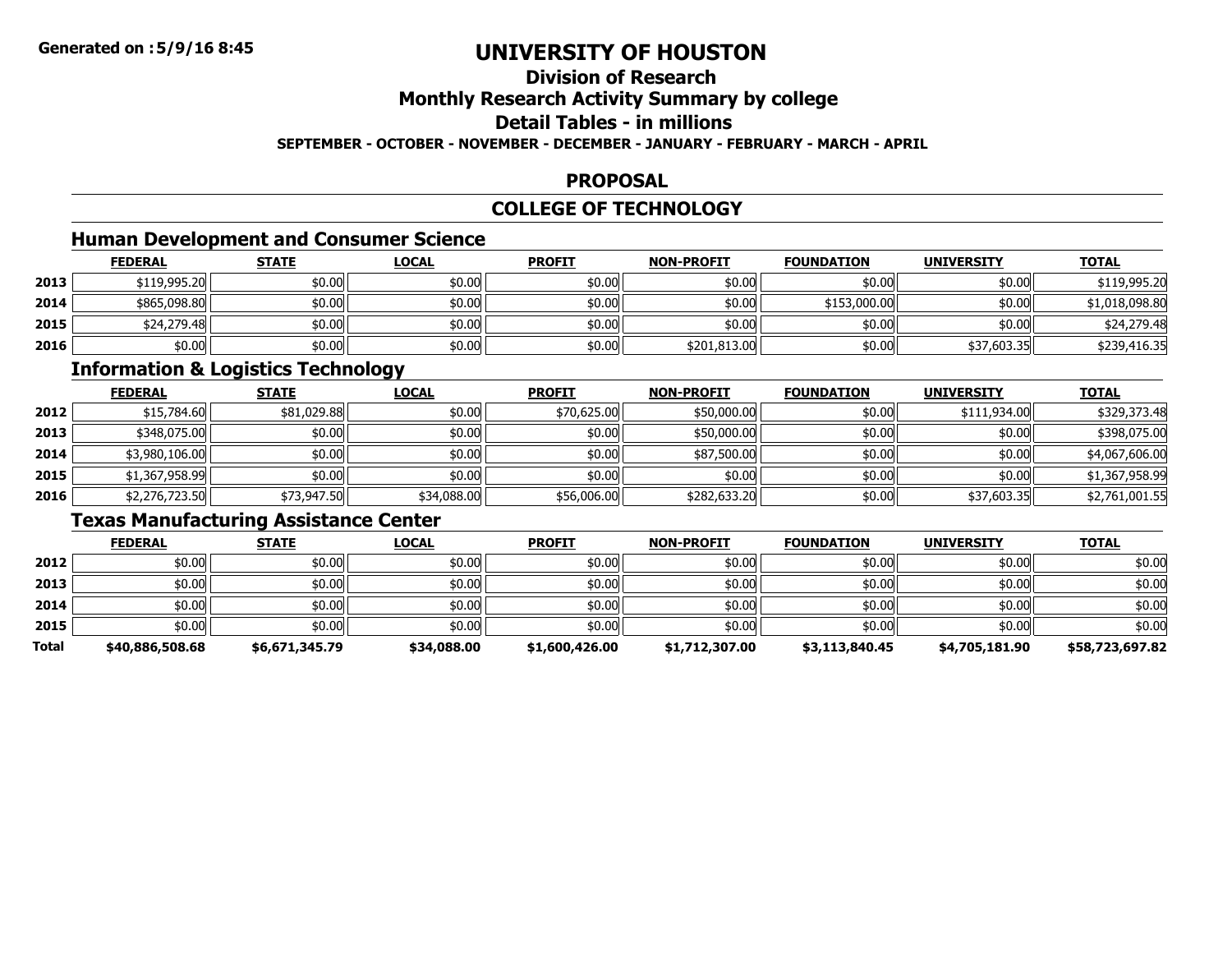**2015**

# **UNIVERSITY OF HOUSTON**

# **Division of Research**

# **Monthly Research Activity Summary by college**

#### **Detail Tables - in millions**

#### **SEPTEMBER - OCTOBER - NOVEMBER - DECEMBER - JANUARY - FEBRUARY - MARCH - APRIL**

#### **PROPOSAL**

# **CULLEN COLLEGE OF ENGINEERING**

|      | <b>Biomedical Engineering</b>                            |                |              |                |                   |                   |                   |                 |
|------|----------------------------------------------------------|----------------|--------------|----------------|-------------------|-------------------|-------------------|-----------------|
|      | <b>FEDERAL</b>                                           | <b>STATE</b>   | <b>LOCAL</b> | <b>PROFIT</b>  | <b>NON-PROFIT</b> | <b>FOUNDATION</b> | <b>UNIVERSITY</b> | <b>TOTAL</b>    |
| 2012 | \$8,121,830.10                                           | \$672,750.00   | \$0.00       | \$0.00         | \$0.00            | \$0.00            | \$1,403,125.00    | \$10,197,705.10 |
| 2013 | \$8,585,000.08                                           | \$202,500.00   | \$0.00       | \$66,477.00    | \$0.00            | \$250,003.00      | \$921,081.00      | \$10,025,061.08 |
| 2014 | \$50,883,738.68                                          | \$20,000.00    | \$0.00       | \$213,938.00   | \$631,364.00      | \$829,250.00      | \$1,005,177.00    | \$53,583,467.68 |
| 2015 | \$31,187,966.60                                          | \$88,136.25    | \$0.00       | \$111,131.00   | \$1,275,390.00    | \$1,144,886.00    | \$2,655,460.00    | \$36,462,969.85 |
| 2016 | \$35,434,862.92                                          | \$258,900.00   | \$0.00       | \$293,871.00   | \$2,097,973.50    | \$2,867,424.90    | \$1,515,330.00    | \$42,468,362.32 |
|      | <b>Center for Innovative Grouting Materials and Tech</b> |                |              |                |                   |                   |                   |                 |
|      | <b>FEDERAL</b>                                           | <b>STATE</b>   | <b>LOCAL</b> | <b>PROFIT</b>  | <b>NON-PROFIT</b> | <b>FOUNDATION</b> | <b>UNIVERSITY</b> | <b>TOTAL</b>    |
| 2012 | \$0.00                                                   | \$0.00         | \$0.00       | \$0.00         | \$0.00            | \$0.00            | \$0.00            | \$0.00          |
|      | <b>Chemical Engineering</b>                              |                |              |                |                   |                   |                   |                 |
|      | <b>FEDERAL</b>                                           | <b>STATE</b>   | <b>LOCAL</b> | <b>PROFIT</b>  | <b>NON-PROFIT</b> | <b>FOUNDATION</b> | <b>UNIVERSITY</b> | <b>TOTAL</b>    |
| 2012 | \$10,081,538.18                                          | \$1,715,552.94 | \$0.00       | \$1,583,754.00 | \$1,493,238.75    | \$3,182,448.00    | \$553,490.00      | \$18,610,021.87 |
| 2013 | \$15,858,752.40                                          | \$576,499.10   | \$0.00       | \$1,752,184.00 | \$1,523,550.00    | \$1,898,663.00    | \$4,510,493.00    | \$26,120,141.50 |
| 2014 | \$16,278,105.17                                          | \$1,480,629.00 | \$0.00       | \$3,341,435.00 | \$0.00            | \$3,030,000.00    | \$67,472.00       | \$24,197,641.17 |
| 2015 | \$8,606,451.52                                           | \$2,310,456.00 | \$0.00       | \$1,661,451.00 | \$2,354,344.00    | \$2,873,000.00    | \$4,053,350.00    | \$21,859,052.52 |
| 2016 | \$8,295,703.66                                           | \$247,999.00   | \$0.00       | \$495,980.00   | \$430,000.00      | \$2,397,111.42    | \$1,180,328.00    | \$13,047,122.08 |
|      | <b>Civil Engineering</b>                                 |                |              |                |                   |                   |                   |                 |
|      | <b>FEDERAL</b>                                           | <b>STATE</b>   | <b>LOCAL</b> | <b>PROFIT</b>  | <b>NON-PROFIT</b> | <b>FOUNDATION</b> | <b>UNIVERSITY</b> | <b>TOTAL</b>    |
| 2012 | \$4,249,942.55                                           | \$2,370,862.60 | \$0.00       | \$1,947,197.40 | \$2,981,854.65    | \$177,426.20      | \$1,758,950.50    | \$13,486,233.90 |
| 2013 | \$8,824,187.62                                           | \$866,896.00   | \$0.00       | \$626,282.00   | \$1,318,473.40    | \$2,982,335.00    | \$551,678.85      | \$15,169,852.87 |
| 2014 | \$15,072,187.14                                          | \$1,919,344.84 | \$0.00       | \$358,883.00   | \$110,000.00      | \$3,700,738.54    | \$260,165.80      | \$21,421,319.32 |
| 2015 | \$22,995,459.68                                          | \$1,251,871.00 | \$99,998.00  | \$122,314.50   | \$3,159,947.00    | \$1,540,897.05    | \$610,808.00      | \$29,781,295.23 |
| 2016 | \$7,319,820.10                                           | \$1,652,826.05 | \$0.00       | \$166,117.38   | \$240,000.00      | \$175,000.00      | \$85,800.00       | \$9,639,563.53  |
|      | <b>Dean, Engineering</b>                                 |                |              |                |                   |                   |                   |                 |
|      | <b>FEDERAL</b>                                           | <b>STATE</b>   | <b>LOCAL</b> | <b>PROFIT</b>  | <b>NON-PROFIT</b> | <b>FOUNDATION</b> | <b>UNIVERSITY</b> | <b>TOTAL</b>    |
| 2012 | \$882,933.40                                             | \$0.00         | \$0.00       | \$0.00         | \$0.00            | \$0.00            | \$0.00            | \$882,933.40    |
| 2013 | \$0.00                                                   | \$0.00         | \$0.00       | \$0.00         | \$0.00            | \$0.00            | \$0.00            | \$0.00          |
| 2014 | \$0.00                                                   | \$0.00         | \$0.00       | \$0.00         | \$0.00            | \$0.00            | \$0.00            | \$0.00          |

\$150,000.00 \$2,000,000.00 \$0.00 \$0.00 \$0.00 \$150,000.00 \$0.00 \$2,300,000.00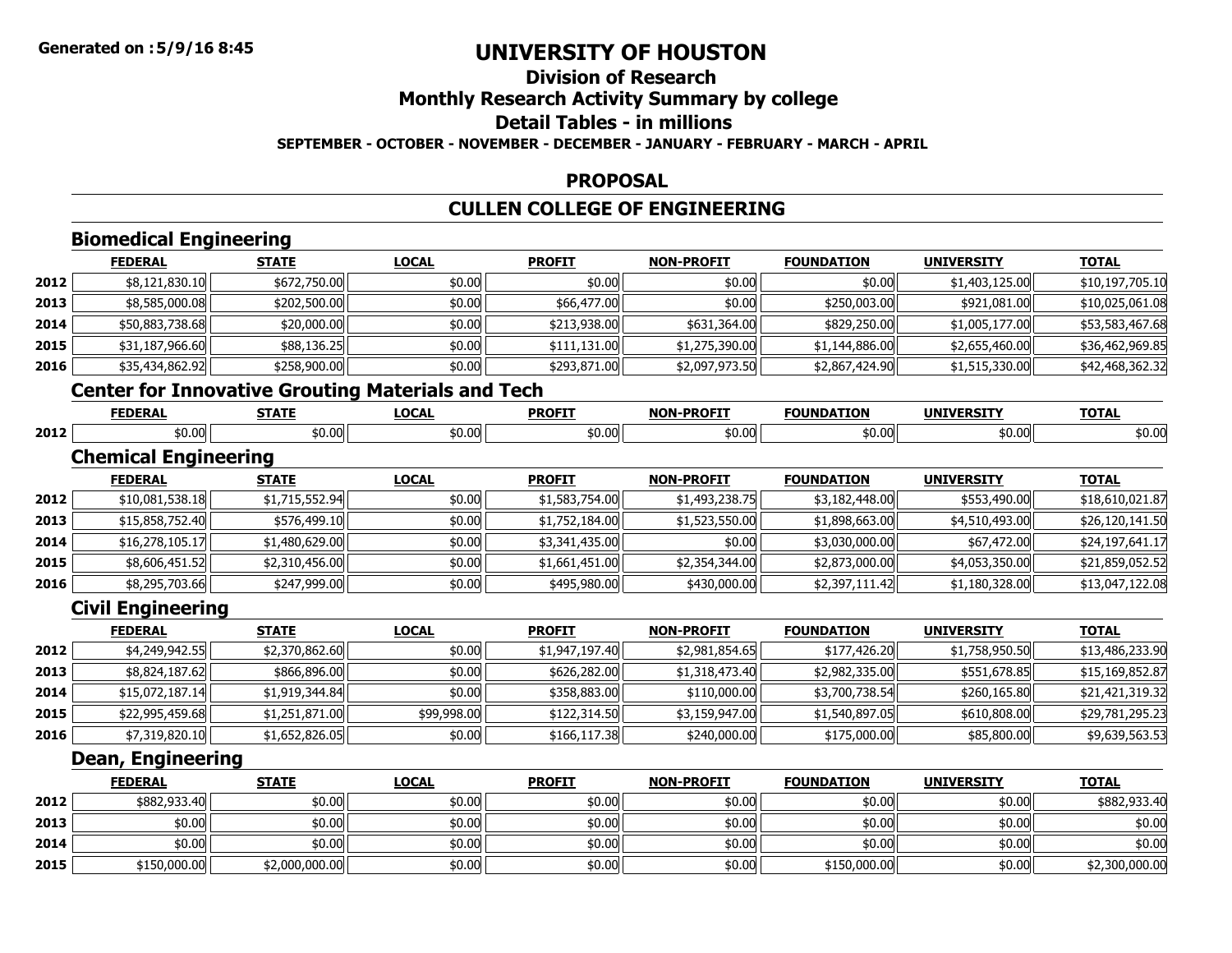### **Division of ResearchMonthly Research Activity Summary by college Detail Tables - in millionsSEPTEMBER - OCTOBER - NOVEMBER - DECEMBER - JANUARY - FEBRUARY - MARCH - APRIL**

### **PROPOSAL**

### **CULLEN COLLEGE OF ENGINEERING**

### **Electrical & Computer Engineering**

|      | <b>FEDERAL</b>  | <b>STATE</b>   | <u>LOCAL</u> | <b>PROFIT</b>  | <b>NON-PROFIT</b> | <b>FOUNDATION</b> | <b>UNIVERSITY</b> | <b>TOTAL</b>    |
|------|-----------------|----------------|--------------|----------------|-------------------|-------------------|-------------------|-----------------|
| 2012 | \$21,403,810.37 | \$1,353,646.30 | \$0.00       | \$1,307,851.00 | \$1,073,562.25    | \$1,425,800.00    | \$2,180,872.00    | \$28,745,541.92 |
| 2013 | \$18,701,988.17 | \$879,486.40   | \$0.00       | \$1,220,814.00 | \$476,250.00      | \$964,395.00      | \$4,199,987.00    | \$26,442,920.57 |
| 2014 | \$23,056,075.33 | \$444,837.00   | \$0.00       | \$740,597.00   | \$1,237,800.00    | \$794,321.10      | \$2,290,168.80    | \$28,563,799.23 |
| 2015 | \$15,439,207.12 | \$3,127,493.75 | \$0.00       | \$643,493.00   | \$2,566,691.00    | \$412,000.00      | \$761,626.40      | \$22,950,511.27 |
| 2016 | \$12,935,487.79 | \$829,507.00   | \$0.00       | \$676,593.11   | \$80,000.00       | \$1,206,114.58    | \$2,774.00        | \$15,730,476.48 |

# **Industrial Engineering**

|      | <b>FEDERAL</b>  | <b>STATE</b> | <b>LOCAL</b> | <b>PROFIT</b> | <b>NON-PROFIT</b> | <b>FOUNDATION</b> | <b>UNIVERSITY</b> | <b>TOTAL</b>    |
|------|-----------------|--------------|--------------|---------------|-------------------|-------------------|-------------------|-----------------|
| 2012 | \$3,720,622.80  | \$397,915,60 | \$0.00       | \$61,162.50   | \$0.00            | \$0.00 l          | \$0.00            | \$4,179,700.90  |
| 2013 | \$560,968.25    | \$113,001.00 | \$0.00       | \$0.00        | \$24,714.50       | \$413,072.00      | \$0.00            | \$1,111,755.75  |
| 2014 | \$18,885,631.34 | \$750,786.00 | \$0.00       | \$0.00        | \$29,887.80       | \$779,564.00      | \$0.00            | \$20,445,869.14 |
| 2015 | \$1,414,578.50  | \$0.00       | \$0.00       | \$22,184.00   | \$0.00            | \$619,162.00      | \$0.00            | \$2,055,924.50  |
| 2016 | \$924,660.00    | \$265,561.00 | \$0.00       | \$0.00        | \$49,575.00       | \$0.00            | \$0.00            | \$1,239,796.00  |

# **Mechanical Engineering**

|      | <b>FEDERAL</b>  | <b>STATE</b>   | <b>LOCAL</b> | <b>PROFIT</b>  | <b>NON-PROFIT</b> | <b>FOUNDATION</b> | <b>UNIVERSITY</b> | <b>TOTAL</b>    |
|------|-----------------|----------------|--------------|----------------|-------------------|-------------------|-------------------|-----------------|
| 2012 | \$26,208,597.72 | \$367,485.00   | \$0.00       | \$1,291,519.60 | \$1,019,270.76    | \$975,274.60      | \$1,750,244.00    | \$31,612,391.68 |
| 2013 | \$4,251,088.25  | \$720,580.00   | \$0.00       | \$882,922.00   | \$125,000.00      | \$814,713.16      | \$567,007.00      | \$7,361,310.41  |
| 2014 | \$13,868,785.18 | \$521,050.00   | \$0.00       | \$1,543,518.00 | \$735,000.00      | \$482,228.76      | \$224,963.00      | \$17,375,544.94 |
| 2015 | \$11,055,177.40 | \$100,300.00   | \$0.00       | \$2,126,884.50 | \$220,000.00      | \$1,113,612.00    | \$1,077,491.00    | \$15,693,464.90 |
| 2016 | \$9,627,340.56  | \$3,583,503.00 | \$0.00       | \$1,992,399.40 | \$220,000.00      | \$1,447,104.00    | \$130,000.00      | \$17,000,346.96 |

# **National Center for Airborne Laser Mapping**

|      | <b>FEDERAL</b> | <b>STATE</b> | <b>LOCAL</b> | <b>PROFIT</b> | <b>NON-PROFIT</b> | <b>FOUNDATION</b> | <b>UNIVERSITY</b> | <b>TOTAL</b>   |
|------|----------------|--------------|--------------|---------------|-------------------|-------------------|-------------------|----------------|
| 2012 | \$444,083,30   | \$0.00       | \$0.00       | \$0.00        | \$425,504.85      | \$0.00            | \$469,029.50      | \$1,338,617.65 |
| 2013 | \$2,541,034.80 | \$0.00       | \$0.00       | \$0.00        | \$0.00            | \$0.00            | \$1,106,631.15    | \$3,647,665.95 |
| 2014 | \$1,082,037.15 | \$48,896.00  | \$0.00       | \$0.00        | \$0.00            | \$0.00            | \$37,879.20       | \$1,168,812.35 |
| 2015 | \$355,768.35   | \$0.00       | \$0.00       | \$0.00        | \$0.00            | \$0.00            | \$485,503.00      | \$841,271.35   |

### **Petroleum Engineering**

|      | <b>FEDERAL</b> | <b>STATE</b> | <b>LOCAL</b> | <b>PROFIT</b>        | <b>NON-PROFIT</b> | <b>FOUNDATION</b> | <b>UNIVERSITY</b> | <b>TOTAL</b>   |
|------|----------------|--------------|--------------|----------------------|-------------------|-------------------|-------------------|----------------|
| 2013 | \$147,000.00   | \$0.00       | \$0.00       | ,174,745.00<br>DZ, L | \$0.00            | \$0.00            | \$192,000.00      | \$2,513,745.00 |
| 2014 | \$2,713,674.00 | \$0.00       | \$0.00       | \$420,895,00         | \$0.00            | \$0.00            | \$0.00            | \$3,134,569.00 |
| 2016 | \$158,886.00   | \$0.00       | \$0.00       | \$1,342,342.00       | \$0.00            | \$0.00            | \$0.00            | \$1,501,228.00 |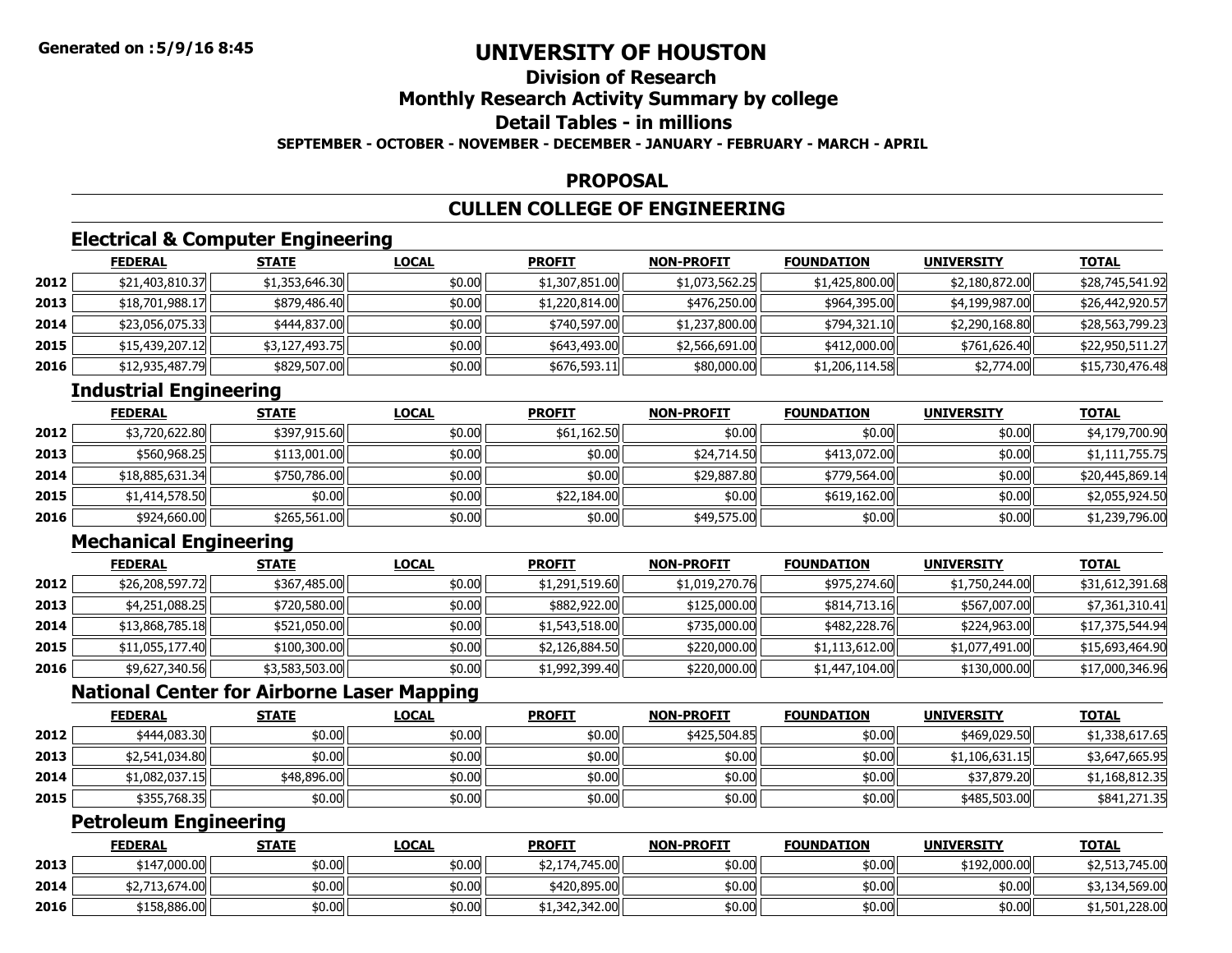**Division of Research**

**Monthly Research Activity Summary by college**

**Detail Tables - in millions**

**SEPTEMBER - OCTOBER - NOVEMBER - DECEMBER - JANUARY - FEBRUARY - MARCH - APRIL**

### **PROPOSAL**

# **CULLEN COLLEGE OF ENGINEERING**

# **Wind Energy Center**

|              | <b>FEDERAL</b>   | <b>STATE</b>    | <b>LOCAL</b> | <b>PROFIT</b>   | <b>NON</b><br><b>-PROFIT</b> | <b>FOUNDATION</b> | <b>UNIVERSITY</b> | <b>TOTAL</b>     |
|--------------|------------------|-----------------|--------------|-----------------|------------------------------|-------------------|-------------------|------------------|
| 2013         | ትስ ስስ<br>JU.UU   | \$0.00          | \$0.00       | \$0.00          | \$0.00                       | :0.00             | \$0.00            | \$0.00           |
| <b>Total</b> | \$442,324,982.18 | \$31,139,270.83 | \$99,998.00  | \$29.188.935.39 | \$25,899,391.46              | \$38,646,544.31   | \$36.608.885.20   | \$603,908,007.37 |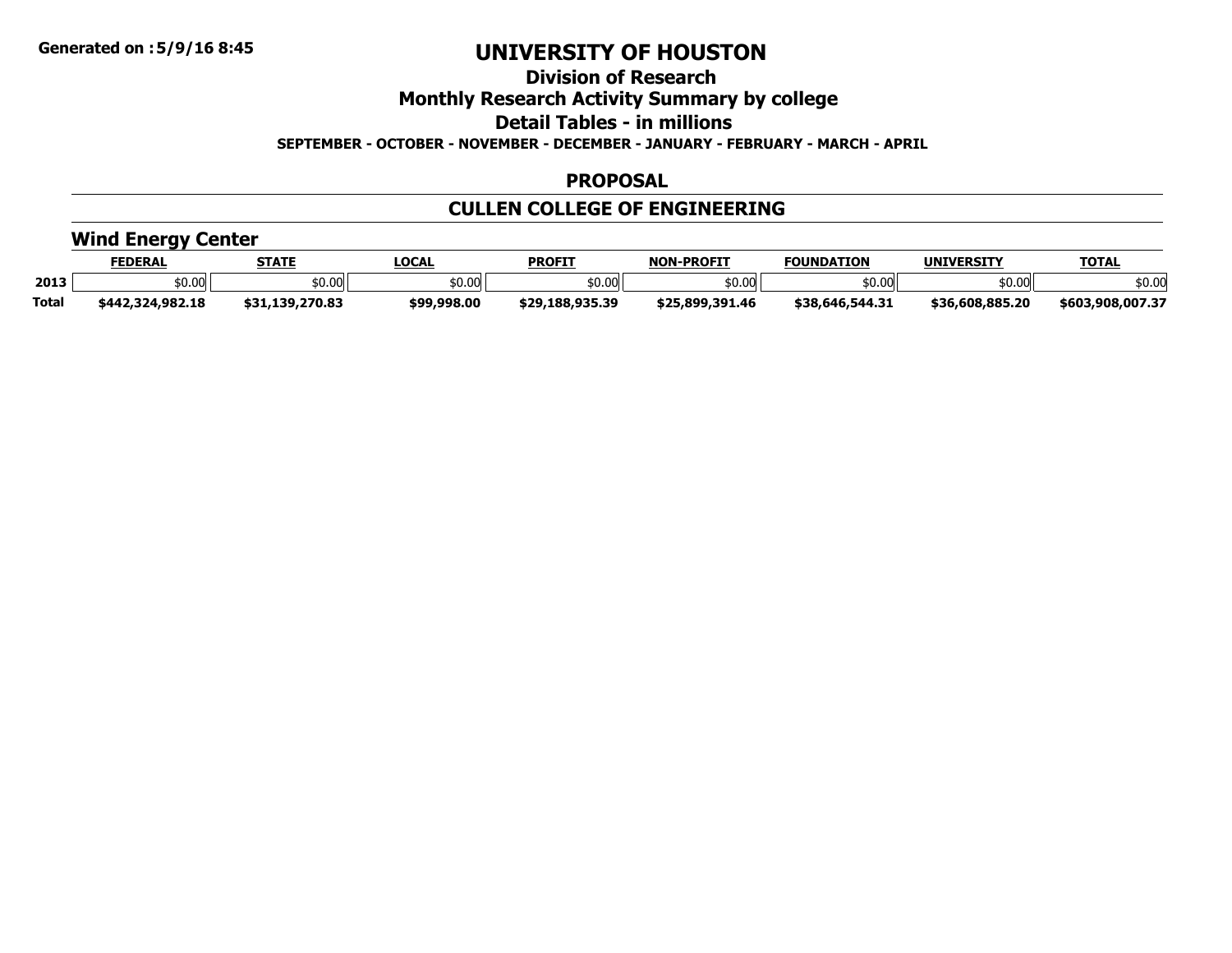# **Division of Research**

### **Monthly Research Activity Summary by college**

### **Detail Tables - in millions**

#### **SEPTEMBER - OCTOBER - NOVEMBER - DECEMBER - JANUARY - FEBRUARY - MARCH - APRIL**

#### **PROPOSAL**

### **DIVISION OF RESEARCH**

# **Center for Advanced Computing and Data Systems**

|      | <b>FEDERAL</b> | <b>STATE</b> | <b>LOCAL</b> | <b>PROFIT</b> | <b>NON-PROFIT</b> | <b>FOUNDATION</b> | <b>UNIVERSITY</b> | <b>TOTAL</b>   |
|------|----------------|--------------|--------------|---------------|-------------------|-------------------|-------------------|----------------|
| 2012 | \$549,112.46   | \$0.00       | \$0.00       | \$0.00        | \$1,397,357.00    | \$0.00            | \$964,253.70      | \$2,910,723.16 |
| 2013 | \$199,698.00   | \$0.00       | \$0.00       | \$75,000.00   | \$1,381,700.00    | \$0.00            | \$0.00            | \$1,656,398.00 |
| 2014 | \$374,005.00   | \$0.00       | \$0.00       | \$0.00        | \$0.00            | \$0.00            | \$0.00            | \$374,005.00   |
| 2015 | \$0.00         | \$0.00       | \$0.00       | \$0.00        | \$0.00            | \$0.00            | \$69,683.00       | \$69,683.00    |
| 2016 | \$583,751.70   | \$0.00       | \$0.00       | \$0.00        | \$0.00            | \$0.00            | \$78,000.00       | \$661,751.70   |
|      | ----<br>- - -  | .            |              |               |                   |                   |                   |                |

#### **Center for Advanced Materials**

|      | <b>FEDERAL</b>                          | <b>STATE</b> | LOCAL  | <b>PROFIT</b> | <b>NON-PROFIT</b> | <b>FOUNDATION</b>                           | <b>UNIVERSITY</b> | <b>TOTAL</b>     |
|------|-----------------------------------------|--------------|--------|---------------|-------------------|---------------------------------------------|-------------------|------------------|
| 2012 | $\sim$ 0.30 $\pm$ 0.<br>,,<br>10.029.10 | \$0.00       | \$0.00 | \$0.00        | \$0.00            | 250.20<br>t 291<br><b>11</b><br>9291.299.20 | 50.00 l           | 108.088.30       |
| 2013 | \$151.114.00                            | \$0.00       | \$0.00 | \$0.00        | ال0.001,393,د ب   | \$0.00                                      | 10.00             | 4,220.00<br>. ۲۵ |

#### **Center for Biomedical & Environmental Genomics**

|      | <b>FEDERAI</b> | <br>,,,,,,       | LOCAI  | <b>PROFIT</b> | <b>NON-PROFIT</b> | <b>TON</b><br><b>FOUNDA</b> | UNIVERSITY | <b>TAT</b><br>UIAI                                       |
|------|----------------|------------------|--------|---------------|-------------------|-----------------------------|------------|----------------------------------------------------------|
| 2012 | \$0.00         | $+0.00$<br>JU.UU | \$0.00 | \$0.00        | \$0.00            | \$0.00                      | \$0.00     | $\triangle$ $\triangle$ $\triangle$ $\triangle$<br>⊅∪.∪ບ |
| 2013 | \$0.00         | $+0.00$<br>טט.טע | \$0.00 | \$0.00        | \$0.00            | 50.00                       | \$0.00     | $\sim$ $\sim$<br>50.UU                                   |

### **Center for Industrial Partnerships**

|      | <b>FEDERAL</b> | <b>STATE</b>   | <u>LOCAL</u> | <b>PROFIT</b> | <b>NON-PROFIT</b> | <b>FOUNDATION</b> | <b>UNIVERSITY</b> | <b>TOTAL</b>   |
|------|----------------|----------------|--------------|---------------|-------------------|-------------------|-------------------|----------------|
| 2012 | \$696,294.00   | \$0.00         | \$0.00       | \$100,500.00  | \$0.00            | \$0.00            | \$0.00            | \$796,794.00   |
| 2013 | \$574,253.00   | \$0.00         | \$0.00       | \$0.00        | \$0.00            | \$0.00            | \$0.00            | \$574,253.00   |
| 2015 | \$201,595.40   | \$1,000,000.00 | \$0.00       | \$0.00        | \$0.00            | \$0.00            | \$0.00            | \$1,201,595.40 |
| 2016 | \$163,009.50   | \$0.00         | \$0.00       | \$0.00        | \$0.00            | \$0.00            | \$0.00            | \$163,009.50   |

#### **Division of Research**

|      | <b>FEDERAL</b> | <b>STATE</b>   | LOCAL  | <b>PROFIT</b> | <b>NON-PROFIT</b> | <b>FOUNDATION</b> | <b>UNIVERSITY</b> | <b>TOTAL</b>   |
|------|----------------|----------------|--------|---------------|-------------------|-------------------|-------------------|----------------|
| 2013 | \$0.00         | \$7,877,932.00 | \$0.00 | \$0.00        | \$0.00            | \$0.00            | \$0.00            | \$7,877,932.00 |
| 2015 | \$10,000.00    | \$491,311.00   | \$0.00 | \$0.00        | \$0.00            | \$0.00            | \$500.00          | \$501,811.00   |
| 2016 | \$0.00         | \$0.00         | \$0.00 | \$0.00        | \$0.00            | \$0.00            | \$5,765,276.00    | \$5,765,276.00 |

#### **TcSUH**

|      | <b>FEDERAL</b> | <b>STATE</b> | <u>LOCAL</u> | <b>PROFIT</b> | <b>NON-PROFIT</b> | <b>FOUNDATION</b> | <b>UNIVERSITY</b> | <b>TOTAL</b>   |
|------|----------------|--------------|--------------|---------------|-------------------|-------------------|-------------------|----------------|
| 2012 | \$2,304,745.15 | \$0.00       | \$0.00       | \$70,000.00   | \$37,926.00       | \$0.00            | \$80,077.00       | \$2,492,748.15 |
| 2013 | \$646,173.70   | \$50,000.00  | \$0.00       | \$178,821.00  | \$0.00            | \$0.00            | \$0.00            | \$874,994.70   |
| 2014 | \$5,122,003.56 | \$0.00       | \$0.00       | \$167,200.00  | \$0.00            | \$0.00            | \$848,356.00      | \$6,137,559.56 |
| 2015 | \$1,349,912.45 | \$0.00       | \$0.00       | \$16,000.00   | \$0.00            | \$0.00            | \$0.00            | \$1,365,912.45 |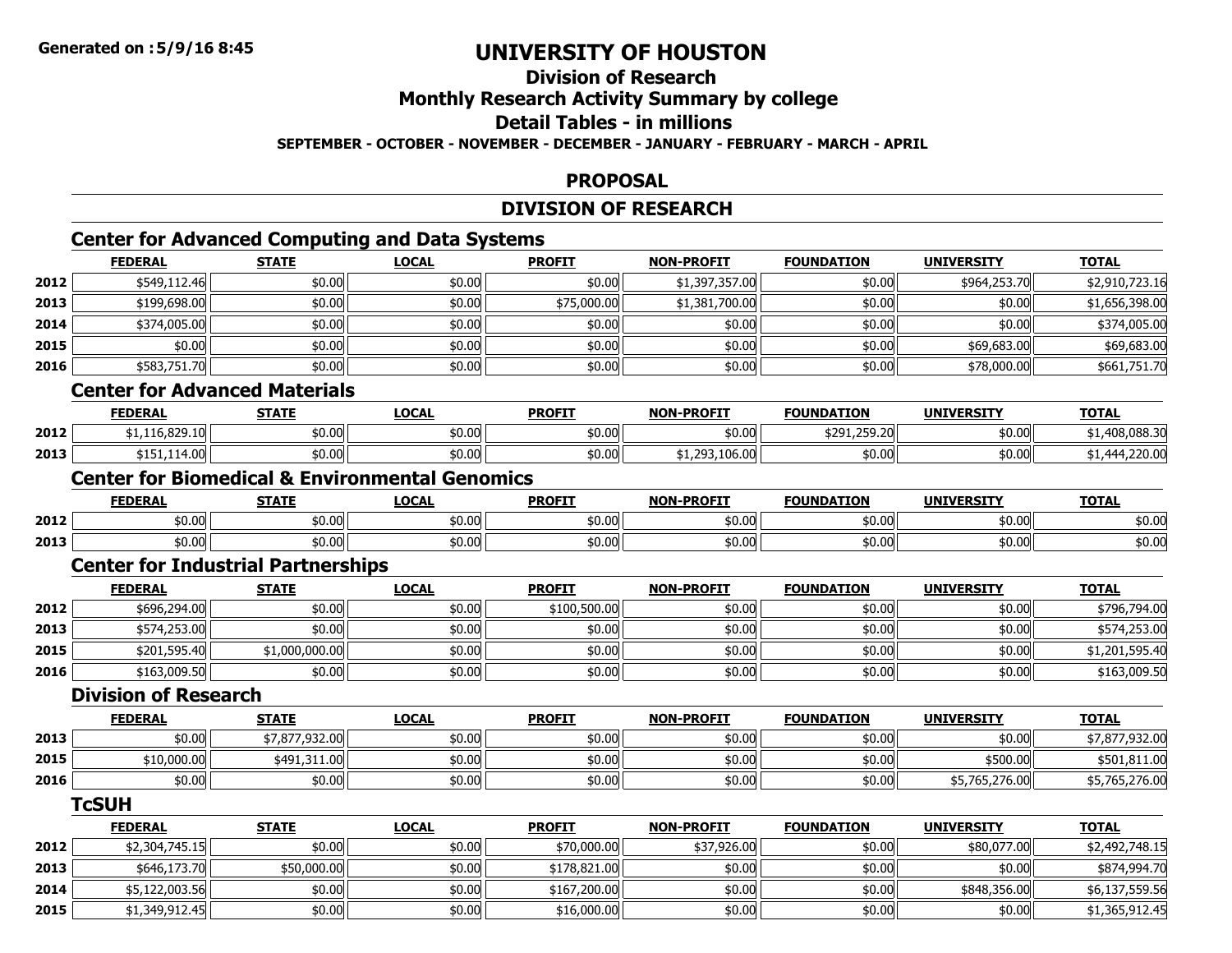# **Division of Research**

### **Monthly Research Activity Summary by college**

### **Detail Tables - in millions**

**SEPTEMBER - OCTOBER - NOVEMBER - DECEMBER - JANUARY - FEBRUARY - MARCH - APRIL**

#### **PROPOSAL**

# **DIVISION OF RESEARCH**

|       | <b>TcSUH</b>                         |                |              |                |                   |                   |                   |                 |
|-------|--------------------------------------|----------------|--------------|----------------|-------------------|-------------------|-------------------|-----------------|
|       | <b>FEDERAL</b>                       | <b>STATE</b>   | <b>LOCAL</b> | <b>PROFIT</b>  | <b>NON-PROFIT</b> | <b>FOUNDATION</b> | <b>UNIVERSITY</b> | <b>TOTAL</b>    |
| 2016  | \$621,818.84                         | \$0.00         | \$0.00       | \$252,432.00   | \$0.00            | \$0.00            | \$0.00            | \$874,250.84    |
|       | <b>Texas Obesity Research Center</b> |                |              |                |                   |                   |                   |                 |
|       | <b>FEDERAL</b>                       | <b>STATE</b>   | <b>LOCAL</b> | <b>PROFIT</b>  | <b>NON-PROFIT</b> | <b>FOUNDATION</b> | <b>UNIVERSITY</b> | <b>TOTAL</b>    |
| 2012  | \$0.00                               | \$0.00         | \$0.00       | \$0.00         | \$0.00            | \$0.00            | \$0.00            | \$0.00          |
| 2016  | \$0.00                               | \$0.00         | \$0.00       | \$0.00         | \$255,524.00      | \$0.00            | \$0.00            | \$255,524.00    |
|       | <b>TIMES</b>                         |                |              |                |                   |                   |                   |                 |
|       | <b>FEDERAL</b>                       | <b>STATE</b>   | <b>LOCAL</b> | <b>PROFIT</b>  | <b>NON-PROFIT</b> | <b>FOUNDATION</b> | <b>UNIVERSITY</b> | <b>TOTAL</b>    |
| 2012  | \$1,194,418.00                       | \$0.00         | \$0.00       | \$869,316.00   | \$119,028.00      | \$0.00            | \$929,450.00      | \$3,112,212.00  |
| 2013  | \$1,331,763.80                       | \$29,908.00    | \$0.00       | \$0.00         | \$0.00            | \$0.00            | \$723,267.00      | \$2,084,938.80  |
| 2014  | \$9,481,964.55                       | \$98,197.00    | \$0.00       | \$1,006,321.00 | \$8,724.89        | \$0.00            | \$60,366.00       | \$10,655,573.44 |
| 2015  | \$398,713.00                         | \$124,231.00   | \$0.00       | \$0.00         | \$76,188.00       | \$0.00            | \$0.00            | \$599,132.00    |
| 2016  | \$3,746,946.60                       | \$111,938.00   | \$0.00       | \$0.00         | \$3,000.00        | \$13,838.00       | \$0.00            | \$3,875,722.60  |
| Total | \$30,818,121.81                      | \$9,783,517.00 | \$0.00       | \$2,735,590.00 | \$4,572,553.89    | \$305,097.20      | \$9,519,228.70    | \$57,734,108.60 |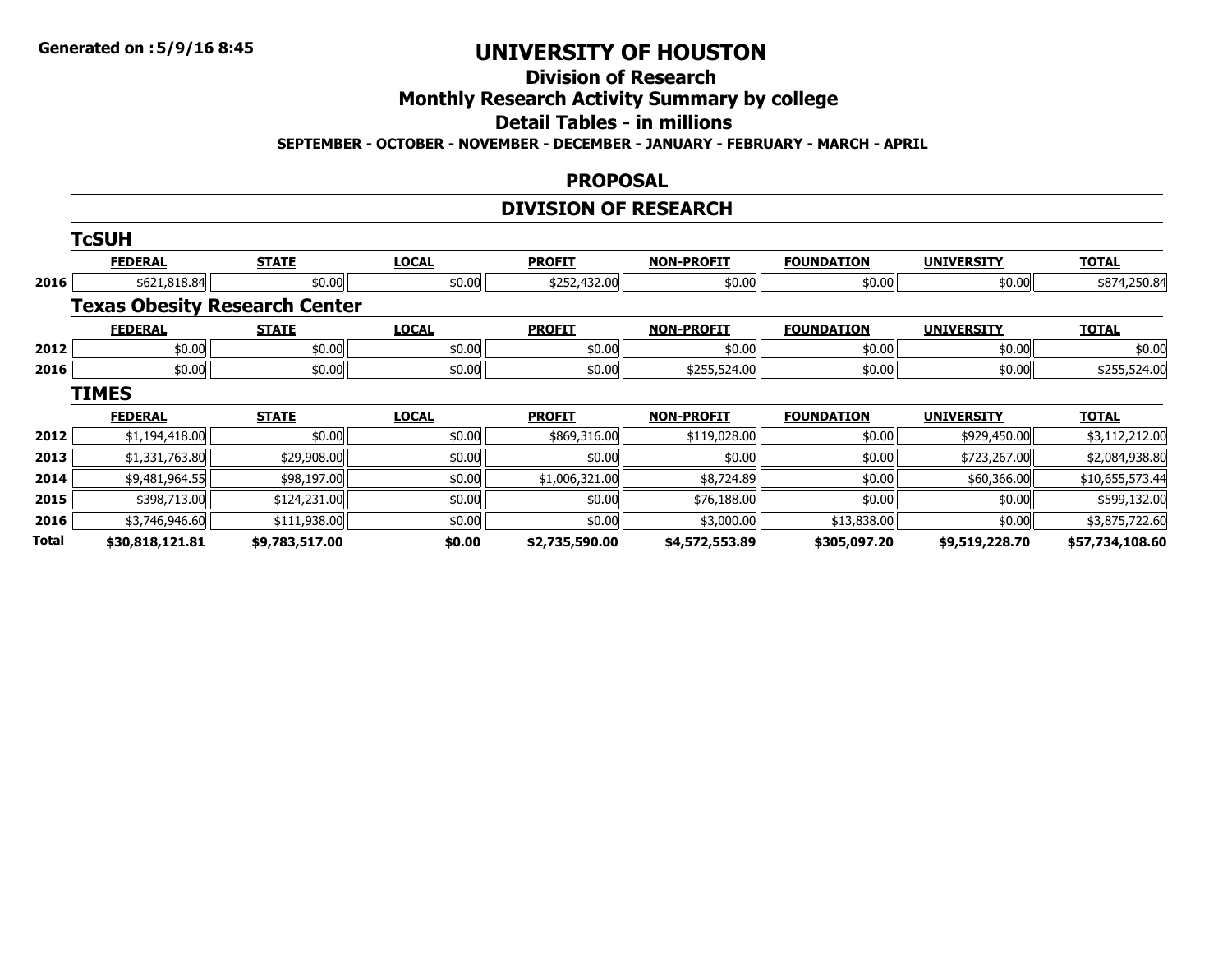# **Division of Research**

### **Monthly Research Activity Summary by college**

# **Detail Tables - in millions**

### **SEPTEMBER - OCTOBER - NOVEMBER - DECEMBER - JANUARY - FEBRUARY - MARCH - APRIL**

#### **PROPOSAL**

### **GRADUATE COLLEGE OF SOCIAL WORK**

### **Center for Drug and Social Policy Research**

|      | <b>FEDERAL</b> | <b>STATE</b> | <b>LOCAL</b> | <b>PROFIT</b> | <b>NON-PROFIT</b> | <b>FOUNDATION</b> | <b>UNIVERSITY</b> | <u>TOTAL</u>   |
|------|----------------|--------------|--------------|---------------|-------------------|-------------------|-------------------|----------------|
| 2012 | \$127,438.94   | \$0.00       | \$0.00       | \$192,378.00  | \$0.00            | \$0.00            | \$0.00            | \$319,816.94   |
| 2013 | \$2,695,889.56 | \$0.00       | \$0.00       | \$0.00        | \$45,910.00       | \$0.00            | \$0.00            | \$2,741,799.56 |
| 2014 | \$0.00         | \$0.00       | \$0.00       | \$45,050.00   | \$0.00            | \$0.00            | \$356,205.00      | \$401,255.00   |
| 2015 | \$56,700.00    | \$0.00       | \$0.00       | \$0.00        | \$0.00            | \$0.00            | \$0.00            | \$56,700.00    |
| 2016 | \$67,200.00    | \$0.00       | \$0.00       | \$0.00        | \$0.00            | \$0.00            | \$0.00            | \$67,200.00    |

# **Center for Health Equities & Evaluation Research**

|      | <b>FEDERAL</b> | <b>STATE</b> | <u>LOCAL</u> | <b>PROFIT</b> | <b>NON-PROFIT</b> | <b>FOUNDATION</b> | <b>UNIVERSITY</b> | <b>TOTAL</b> |
|------|----------------|--------------|--------------|---------------|-------------------|-------------------|-------------------|--------------|
| 2012 | \$163,277.00   | \$0.00       | \$0.00       | \$0.00        | \$0.00            | \$0.00            | \$464,380,00      | \$627,657,00 |
| 2013 | \$0.00         | \$0.00       | \$0.00       | \$39,755.90   | \$0.00            | \$0.00            | ا00.00            | \$39,755.90  |
| 2015 | \$430,954.00   | \$0.00       | \$0.00       | \$0.00        | \$0.00            | \$0.00            | ا00.00            | \$430,954.00 |

# **Child & Family for Innovative Research**

|      | <b>FEDERAL</b> | <b>STATE</b> | <b>LOCAL</b> | <b>PROFIT</b> | <b>NON-PROFIT</b> | <b>FOUNDATION</b> | <b>UNIVERSITY</b> | <b>TOTAL</b>   |
|------|----------------|--------------|--------------|---------------|-------------------|-------------------|-------------------|----------------|
| 2012 | \$2,476,085.88 | \$110,342.00 | \$56,704.00  | \$138,181.00  | \$40,469.80       | \$28,560.00       | \$299,421.00      | \$3,149,763.68 |
| 2013 | \$52,908.51    | \$208,616.00 | \$0.00       | \$99,214.20   | \$394,933.20      | \$19,250.00       | \$0.00            | \$774,921.91   |
| 2014 | \$0.00         | \$288,991.00 | \$0.00       | \$0.00        | \$24,977.00       | \$19,235.70       | \$2,501.36        | \$335,705.06   |
| 2015 | \$718,200.00   | \$0.00       | \$0.00       | \$0.00        | \$0.00            | \$99,730.00       | \$2,500.00        | \$820,430.00   |
| 2016 | \$858,749.00   | \$0.00       | \$0.00       | \$0.00        | \$94,838.00       | \$514,999.00      | \$32,782.00       | \$1,501,368.00 |

#### **Dean, Social Work**

|       | <b>FEDERAL</b>  | <b>STATE</b>   | <b>LOCAL</b> | <b>PROFIT</b> | <b>NON-PROFIT</b> | <b>FOUNDATION</b> | <b>UNIVERSITY</b> | <b>TOTAL</b>    |
|-------|-----------------|----------------|--------------|---------------|-------------------|-------------------|-------------------|-----------------|
| 2012  | \$0.00          | \$0.00         | \$0.00       | \$0.00        | \$0.00            | \$0.00            | \$0.00            | \$0.00          |
| 2013  | \$0.00          | \$0.00         | \$0.00       | \$0.00        | \$4,912.00        | \$0.00            | \$0.00            | \$4,912.00      |
| 2014  | \$0.00          | \$0.00         | \$0.00       | \$0.00        | \$0.00            | \$0.00            | \$0.00            | \$0.00          |
| 2015  | \$0.00          | \$0.00         | \$0.00       | \$81,750.00   | \$0.00            | \$4,500.00        | \$0.00            | \$86,250.00     |
| 2016  | \$2,600,000.00  | \$626,318.00   | \$0.00       | \$0.00        | \$129,292.00      | \$0.00            | \$0.00            | \$3,355,610.00  |
| Total | \$10,247,402.89 | \$1,234,267.00 | \$56,704.00  | \$596,329.10  | \$735,332.00      | \$686,274.70      | \$1,157,789.36    | \$14,714,099.05 |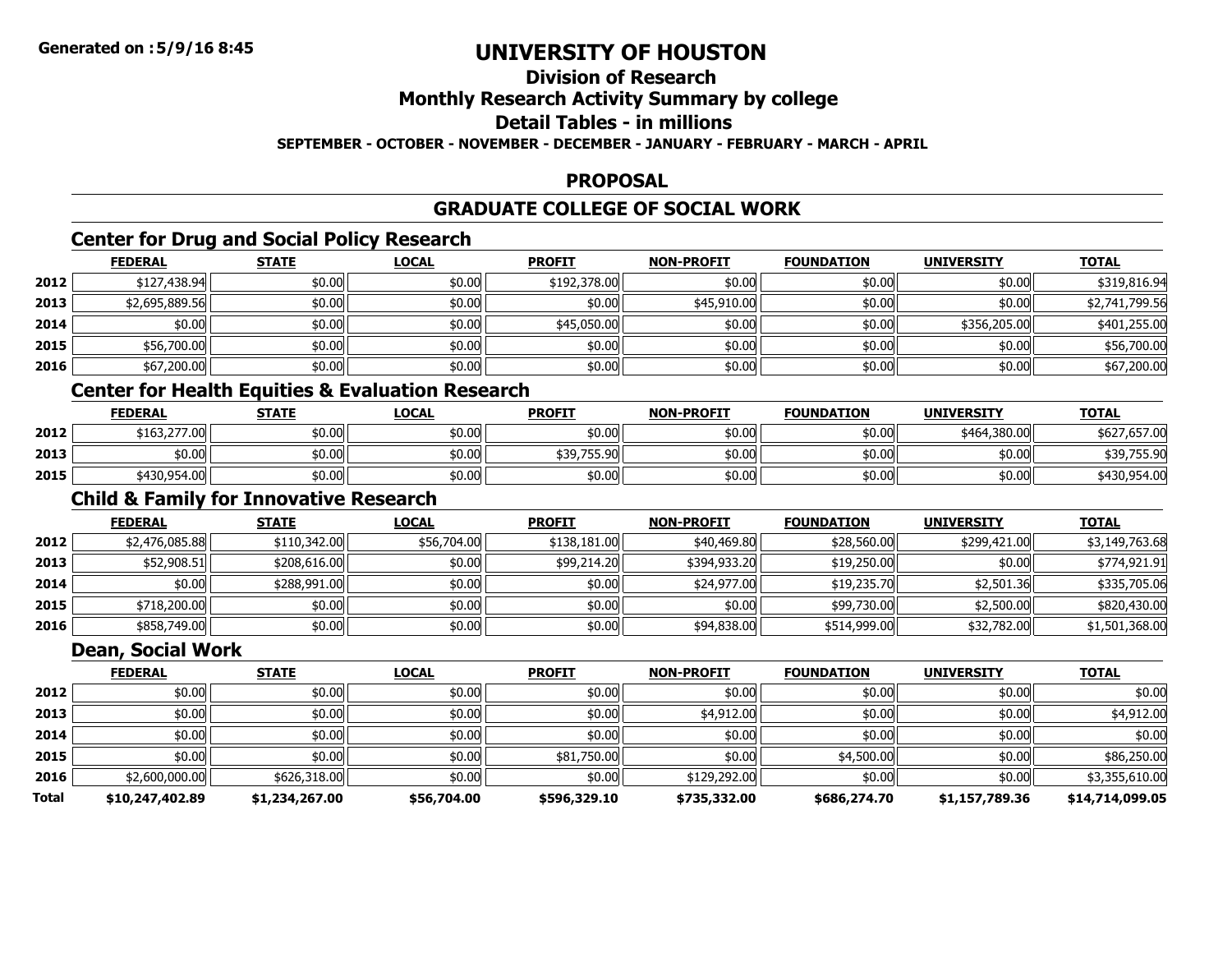### **Division of ResearchMonthly Research Activity Summary by college Detail Tables - in millions SEPTEMBER - OCTOBER - NOVEMBER - DECEMBER - JANUARY - FEBRUARY - MARCH - APRIL**

### **PROPOSAL**

### **HILTON COLLEGE OF HOTEL AND RESTAURANT MANAGEMENT**

### **Hotel and Restaurant Management**

|       | <b>FEDERAL</b> | <b>STATE</b> | <b>LOCAL</b> | <b>PROFIT</b> | <b>NON-PROFIT</b> | <b>FOUNDATION</b> | <b>UNIVERSITY</b> | <b>TOTAL</b>   |
|-------|----------------|--------------|--------------|---------------|-------------------|-------------------|-------------------|----------------|
| 2012  | \$0.00         | \$174,830.00 | \$0.00       | \$0.00        | \$118,422.00      | \$0.00            | \$37,354.00       | \$330,606.00   |
| 2013  | \$553,755.00   | \$0.00       | \$16,154.00  | \$0.00        | \$10,987.00       | \$111,711.00      | \$143,232.00      | \$835,839.00   |
| 2014  | \$224,955.00   | \$0.00       | \$0.00       | \$0.00        | \$5,000.00        | \$0.00            | \$0.00            | \$229,955.00   |
| 2015  | \$263,303.50   | \$0.00       | \$0.00       | \$0.00        | \$0.00            | \$0.00            | \$0.00            | \$263,303.50   |
| 2016  | \$0.00         | \$648,390.00 | \$167,331.00 | \$0.00        | \$14,207.00       | \$49,538.00       | \$0.00            | \$879,466.00   |
| Total | \$1,042,013.50 | \$823,220.00 | \$183,485.00 | \$0.00        | \$148,616.00      | \$161,249.00      | \$180,586,00      | \$2,539,169.50 |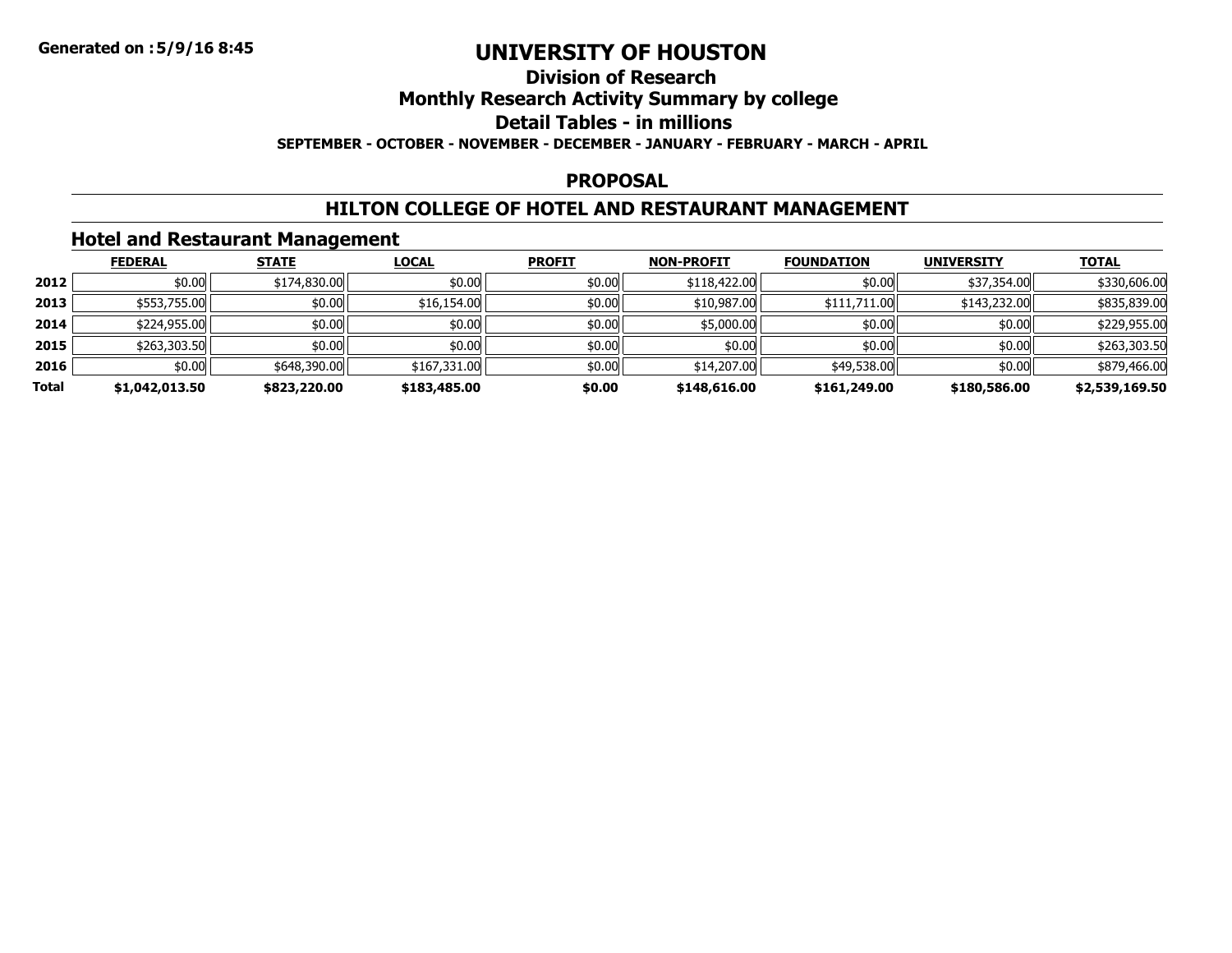### **Division of ResearchMonthly Research Activity Summary by college Detail Tables - in millions SEPTEMBER - OCTOBER - NOVEMBER - DECEMBER - JANUARY - FEBRUARY - MARCH - APRIL**

#### **PROPOSAL**

#### **HONORS COLLEGE**

# **Dean, Honors College**

|       | <b>FEDERAL</b> | <b>STATE</b> | <b>LOCAL</b> | <b>PROFIT</b> | <b>NON-PROFIT</b> | <b>FOUNDATION</b> | <b>UNIVERSITY</b> | <b>TOTAL</b>   |
|-------|----------------|--------------|--------------|---------------|-------------------|-------------------|-------------------|----------------|
| 2013  | \$0.00         | \$0.00       | \$0.00       | \$341,900.74  | \$0.00            | \$0.00            | \$9,150.32        | \$351,051.06   |
| 2014  | \$448,806.00   | \$457,985.75 | \$0.00       | \$0.00        | \$1,495.00        | \$0.00            | \$79,070.00       | \$987,356.75   |
| 2015  | \$0.00         | \$0.00       | \$0.00       | \$0.00        | \$367,989.75      | \$0.00            | \$0.00            | \$367,989.75   |
| 2016  | \$57,404.50    | \$0.00       | \$0.00       | \$0.00        | \$0.00            | \$0.00            | \$0.00            | \$57,404.50    |
| Total | \$506,210.50   | \$457,985.75 | \$0.00       | \$341,900.74  | \$369,484.75      | \$0.00            | \$88,220.32       | \$1,763,802.06 |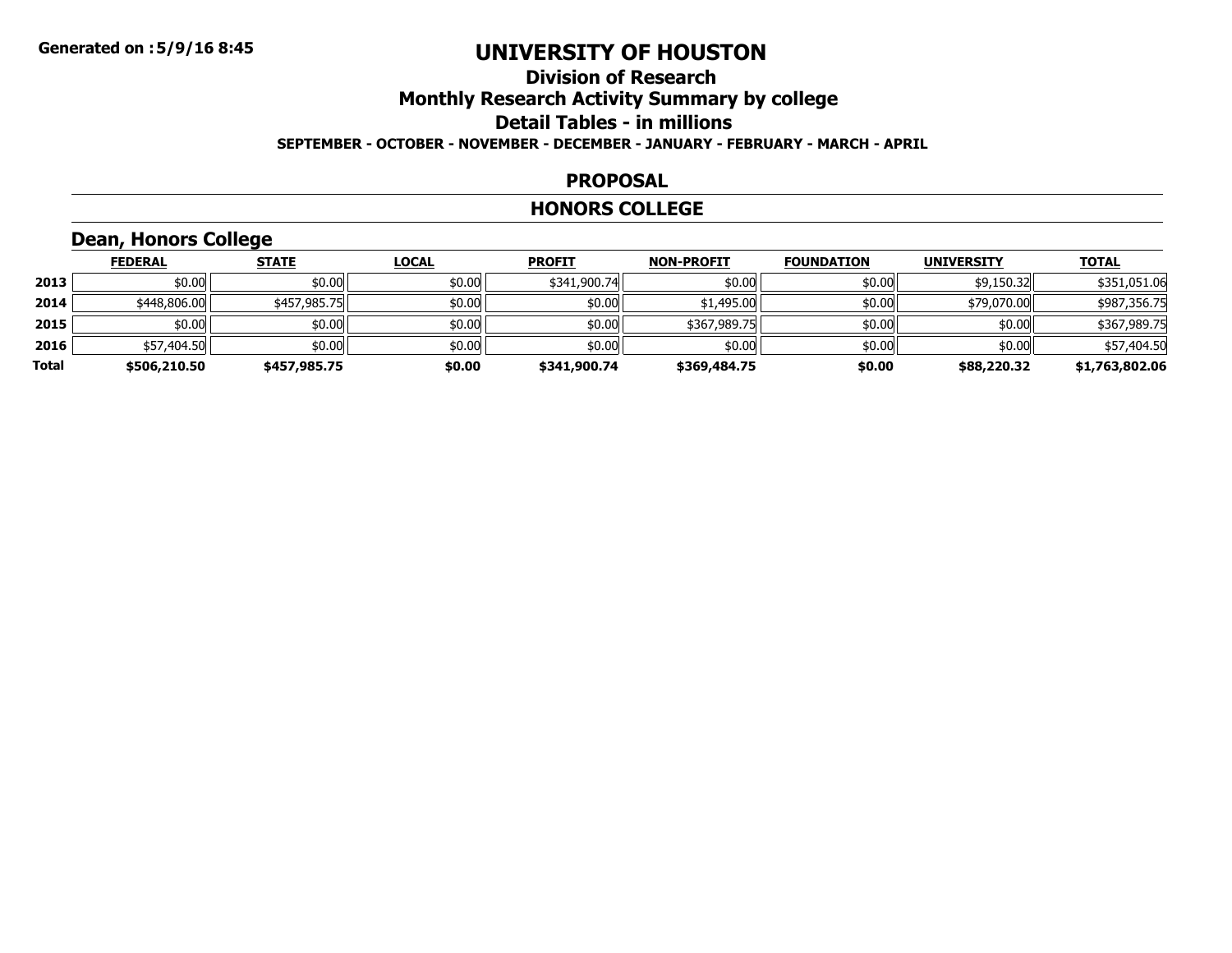### **Division of ResearchMonthly Research Activity Summary by college Detail Tables - in millionsSEPTEMBER - OCTOBER - NOVEMBER - DECEMBER - JANUARY - FEBRUARY - MARCH - APRIL**

#### **PROPOSAL**

#### **LIBRARY**

### **Administration, Library**

|              | <b>FEDERAL</b> | <b>STATE</b> | <b>LOCAL</b> | <b>PROFIT</b> | <b>-PROFIT</b><br><b>NON</b> | <b>FOUNDATION</b>  | <b>UNIVERSITY</b> | <b>TOTAL</b>     |
|--------------|----------------|--------------|--------------|---------------|------------------------------|--------------------|-------------------|------------------|
| 2016         | \$0.00         | \$24,305.00  | \$0.00       | \$0.00        | 50.00                        | $\sim$ 00<br>טע.טע | \$0.00            | \$24,305.00      |
| <b>Total</b> | \$0.00         | \$24,305.00  | \$0.00       | \$0.00        | \$0.00                       | \$0.00             | \$0.00            | ,305.00<br>\$24. |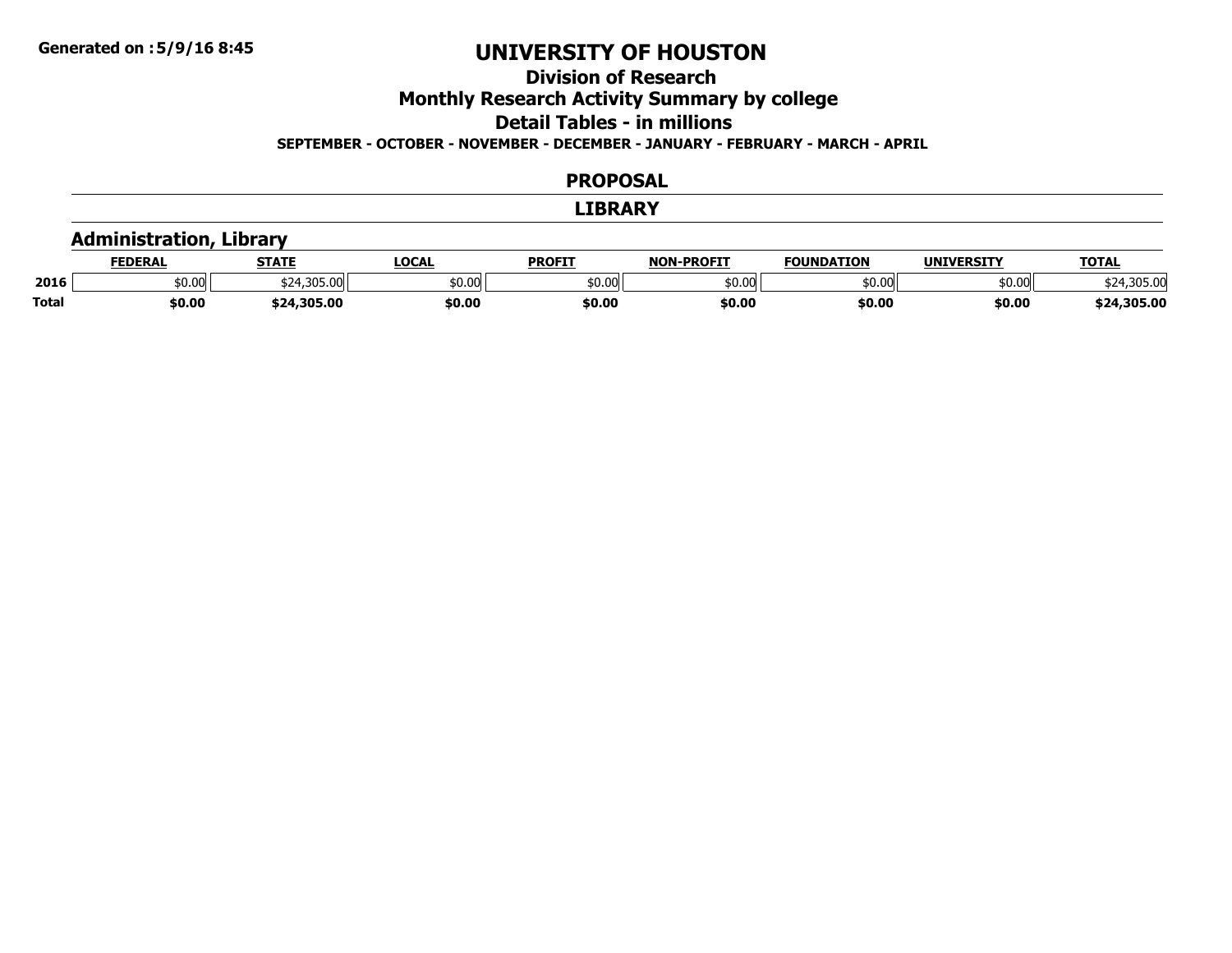# **Division of Research**

**Monthly Research Activity Summary by college**

**Detail Tables - in millions**

**SEPTEMBER - OCTOBER - NOVEMBER - DECEMBER - JANUARY - FEBRUARY - MARCH - APRIL**

### **PROPOSAL**

#### **PRESIDENT**

#### **Office of the President**

|              | <b>FEDERAI</b> | -----  | LOCA           | <b>PROFIT</b> | -PROFIT<br><b>NIANI</b> | ΓΤΩΝ<br><b>FAULURAT</b> | UNIVERSITY | <b>TOTAL</b> |
|--------------|----------------|--------|----------------|---------------|-------------------------|-------------------------|------------|--------------|
| 2014         | 60.00          | 50.00  | ተሰ ሰሮ<br>טט.טע | \$0.00        | \$0.00                  | \$0.00                  | \$0.00     | \$0.00       |
| <b>Total</b> | \$0.00         | \$0.00 | \$0.00         | \$0.00        | \$0.00                  | \$0.00                  | \$0.00     | \$0.00       |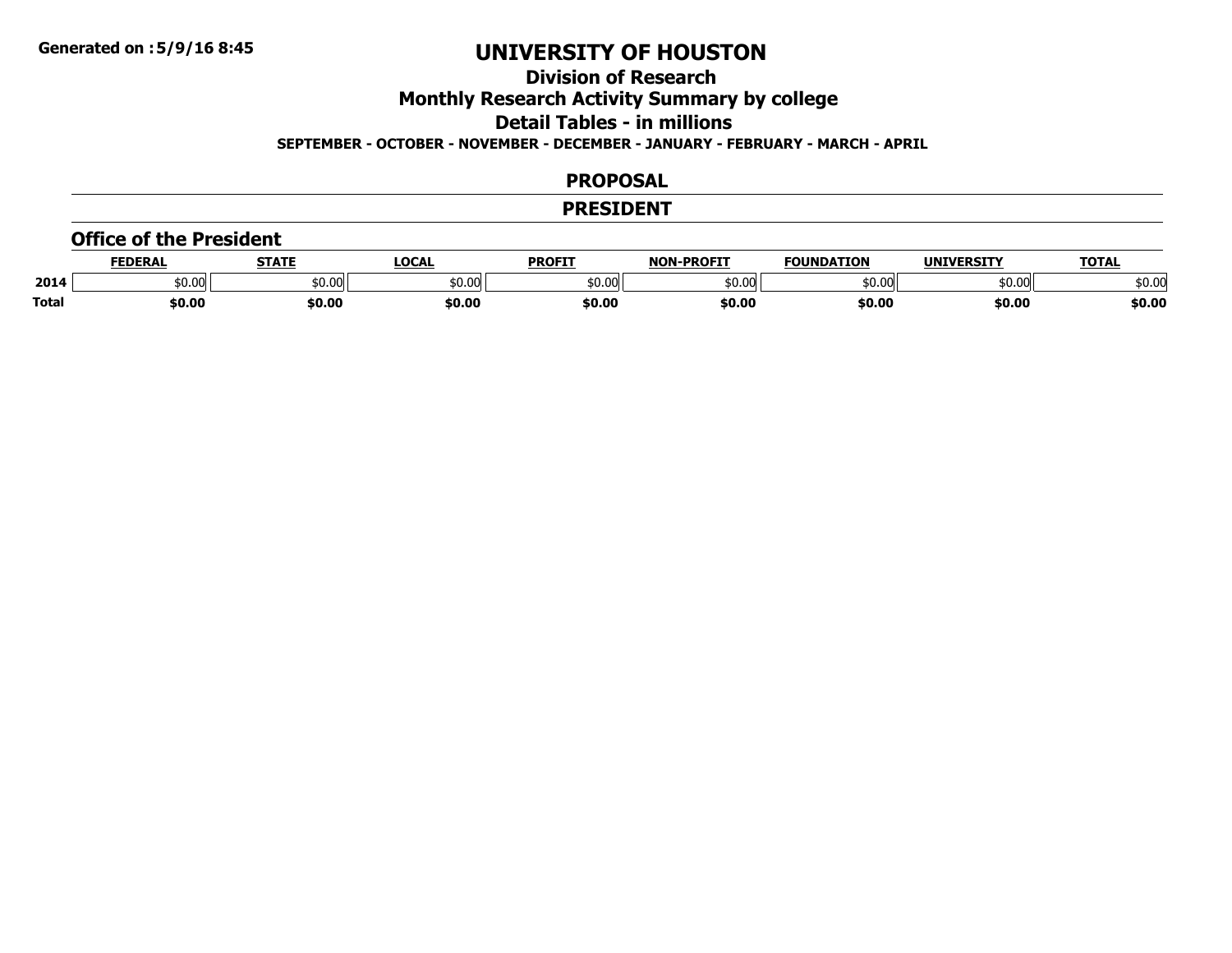# **Division of Research**

### **Monthly Research Activity Summary by college**

**Detail Tables - in millions**

**SEPTEMBER - OCTOBER - NOVEMBER - DECEMBER - JANUARY - FEBRUARY - MARCH - APRIL**

### **PROPOSAL**

# **SCHOOL OF NURSING**

### **Dean, School of Nursing**

|              | <b>FEDERAL</b> | <b>STATE</b> | <b>LOCAL</b> | <b>PROFIT</b> | -PROFIT<br><b>NON</b> | <b>FOUNDATION</b> | <b>UNIVERSITY</b> | <b>TOTAL</b>       |
|--------------|----------------|--------------|--------------|---------------|-----------------------|-------------------|-------------------|--------------------|
| 2016         | \$52,200.00    | \$0.00       | \$0.00       | \$0.00        | \$500.00              | \$344,029.35      | \$0.00            | 720.31<br>,,,,,,,, |
| <b>Total</b> | \$52,200.00    | \$0.00       | \$0.00       | \$0.00        | \$500.00              | \$344,029.35      | \$0.00            | ,729.35<br>`396,   |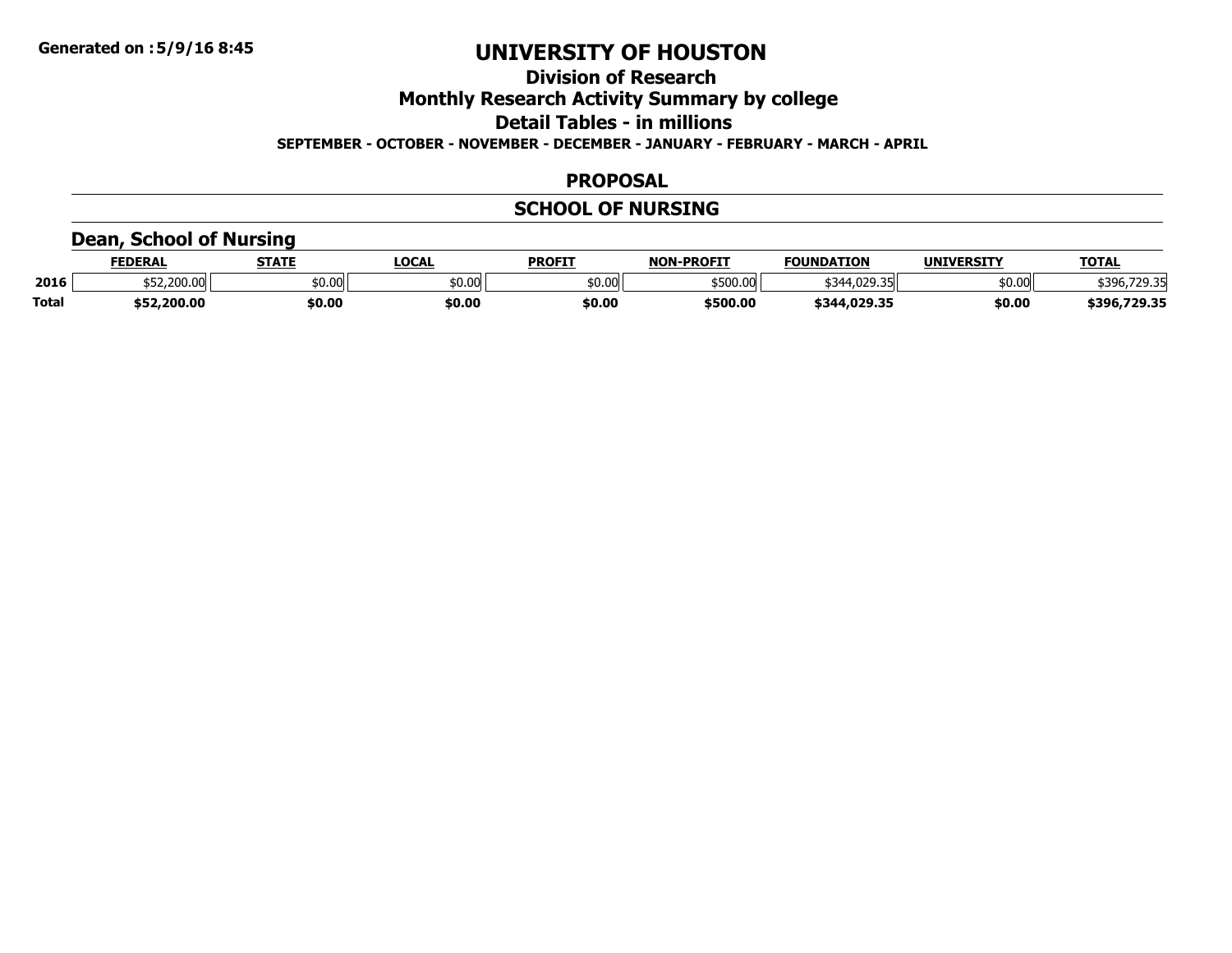# **Division of Research**

### **Monthly Research Activity Summary by college**

### **Detail Tables - in millions**

**SEPTEMBER - OCTOBER - NOVEMBER - DECEMBER - JANUARY - FEBRUARY - MARCH - APRIL**

#### **PROPOSAL**

### **SENIOR V.P. FOR ACADEMIC AFFAIRS AND PROVOST**

|              | <b>Pre-Health Advising</b>                          |              |              |               |                   |                   |                   |                |
|--------------|-----------------------------------------------------|--------------|--------------|---------------|-------------------|-------------------|-------------------|----------------|
|              | <b>FEDERAL</b>                                      | <b>STATE</b> | <b>LOCAL</b> | <b>PROFIT</b> | <b>NON-PROFIT</b> | <b>FOUNDATION</b> | <b>UNIVERSITY</b> | <b>TOTAL</b>   |
| 2015         | \$0.00                                              | \$0.00       | \$0.00       | \$0.00        | \$0.00            | \$0.00            | \$0.00            | \$0.00         |
|              | <b>Senior V.P. for Academic Affairs and Provost</b> |              |              |               |                   |                   |                   |                |
|              | <b>FEDERAL</b>                                      | <b>STATE</b> | <b>LOCAL</b> | <b>PROFIT</b> | <b>NON-PROFIT</b> | <b>FOUNDATION</b> | <b>UNIVERSITY</b> | <b>TOTAL</b>   |
| 2012         | \$0.00                                              | \$75,000.00  | \$0.00       | \$0.00        | \$0.00            | \$0.00            | \$0.00            | \$75,000.00    |
| 2013         | \$0.00                                              | \$0.00       | \$0.00       | \$0.00        | \$149,488.00      | \$0.00            | \$0.00            | \$149,488.00   |
| 2014         | \$0.00                                              | \$0.00       | \$0.00       | \$0.00        | \$0.00            | \$0.00            | \$0.00            | \$0.00         |
|              | <b>Student Support Services</b>                     |              |              |               |                   |                   |                   |                |
|              | <b>FEDERAL</b>                                      | <b>STATE</b> | <b>LOCAL</b> | <b>PROFIT</b> | <b>NON-PROFIT</b> | <b>FOUNDATION</b> | <b>UNIVERSITY</b> | <b>TOTAL</b>   |
| 2012         | \$198,944.00                                        | \$0.00       | \$0.00       | \$0.00        | \$0.00            | \$0.00            | \$0.00            | \$198,944.00   |
|              | <b>UH Energy</b>                                    |              |              |               |                   |                   |                   |                |
|              | <b>FEDERAL</b>                                      | <b>STATE</b> | <b>LOCAL</b> | <b>PROFIT</b> | <b>NON-PROFIT</b> | <b>FOUNDATION</b> | <b>UNIVERSITY</b> | <b>TOTAL</b>   |
| 2015         | \$0.00                                              | \$0.00       | \$0.00       | \$0.00        | \$0.00            | \$0.00            | \$0.00            | \$0.00         |
|              | <b>Undergraduate Scholars</b>                       |              |              |               |                   |                   |                   |                |
|              | <b>FEDERAL</b>                                      | <b>STATE</b> | <b>LOCAL</b> | <b>PROFIT</b> | <b>NON-PROFIT</b> | <b>FOUNDATION</b> | <b>UNIVERSITY</b> | <b>TOTAL</b>   |
| 2012         | \$0.00                                              | \$19,051.00  | \$0.00       | \$0.00        | \$0.00            | \$0.00            | \$0.00            | \$19,051.00    |
| 2014         | \$0.00                                              | \$20,330.00  | \$0.00       | \$0.00        | \$0.00            | \$0.00            | \$0.00            | \$20,330.00    |
|              | <b>Undergraduate Student Success</b>                |              |              |               |                   |                   |                   |                |
|              | <b>FEDERAL</b>                                      | <b>STATE</b> | <b>LOCAL</b> | <b>PROFIT</b> | <b>NON-PROFIT</b> | <b>FOUNDATION</b> | <b>UNIVERSITY</b> | <b>TOTAL</b>   |
| 2013         | \$0.00                                              | \$30,000.00  | \$0.00       | \$0.00        | \$0.00            | \$0.00            | \$0.00            | \$30,000.00    |
| 2014         | \$0.00                                              | \$268,000.00 | \$0.00       | \$0.00        | \$0.00            | \$0.00            | \$0.00            | \$268,000.00   |
| 2015         | \$297,579.00                                        | \$0.00       | \$0.00       | \$0.00        | \$0.00            | \$0.00            | \$0.00            | \$297,579.00   |
|              | <b>Undergraduate Student Success Center</b>         |              |              |               |                   |                   |                   |                |
|              | <b>FEDERAL</b>                                      | <b>STATE</b> | <b>LOCAL</b> | <b>PROFIT</b> | <b>NON-PROFIT</b> | <b>FOUNDATION</b> | <b>UNIVERSITY</b> | <b>TOTAL</b>   |
| 2014         | \$0.00                                              | \$137,817.00 | \$0.00       | \$0.00        | \$0.00            | \$0.00            | \$0.00            | \$137,817.00   |
| 2015         | \$0.00                                              | \$0.00       | \$0.00       | \$0.00        | \$78,500.00       | \$0.00            | \$0.00            | \$78,500.00    |
| <b>Total</b> | \$496.523.00                                        | \$550.198.00 | \$0.00       | \$0.00        | \$227.988.00      | \$0.00            | \$0.00            | \$1.274.709.00 |

**\$496,523.00 \$550,198.00 \$0.00 \$0.00 \$227,988.00 \$0.00 \$0.00 \$1,274,709.00**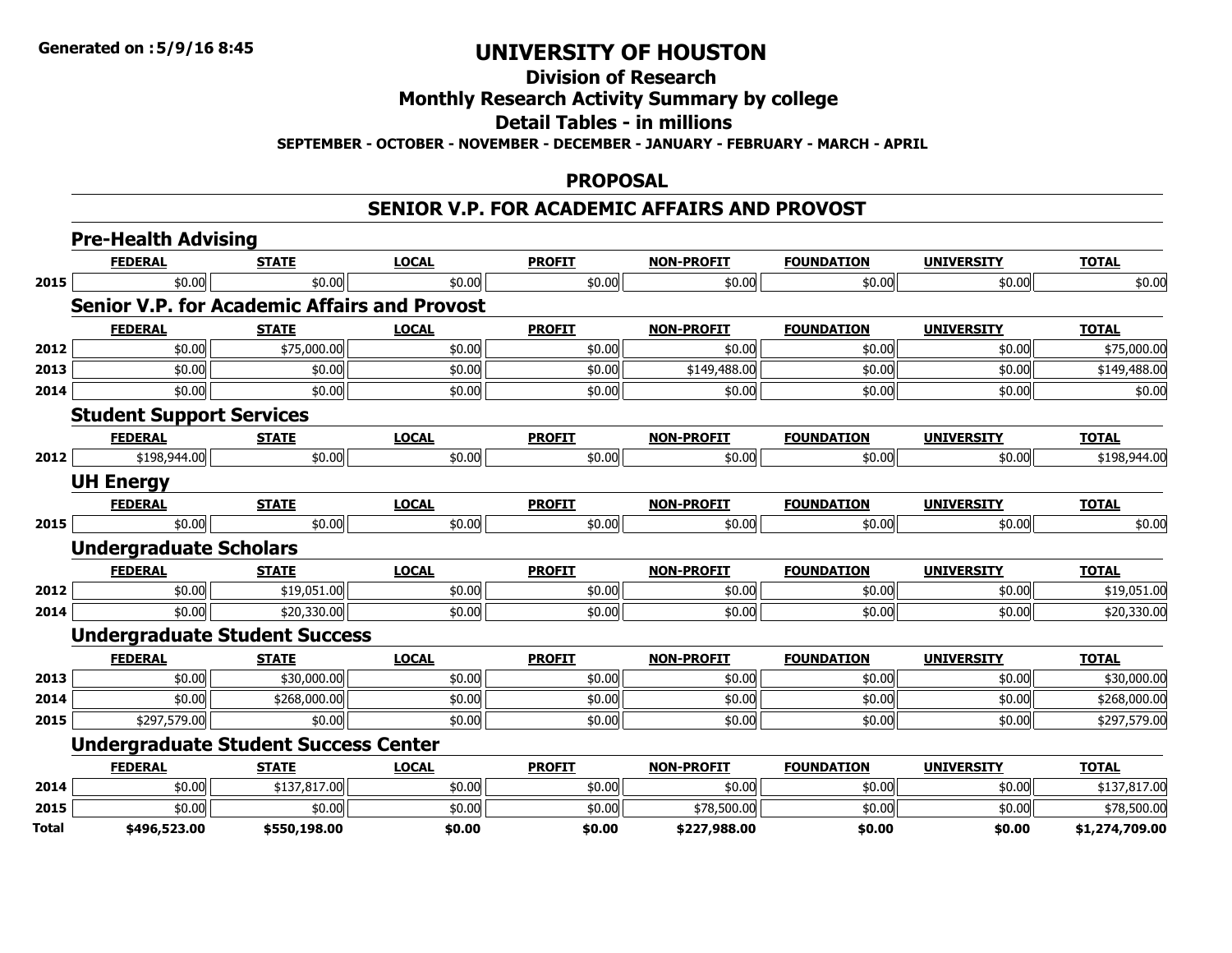### **Division of ResearchMonthly Research Activity Summary by college Detail Tables - in millionsSEPTEMBER - OCTOBER - NOVEMBER - DECEMBER - JANUARY - FEBRUARY - MARCH - APRIL**

#### **PROPOSAL**

#### **UH LAW CENTER**

|       | Dean, Law      |              |              |               |                   |                   |                   |                |
|-------|----------------|--------------|--------------|---------------|-------------------|-------------------|-------------------|----------------|
|       | <b>FEDERAL</b> | <b>STATE</b> | <b>LOCAL</b> | <b>PROFIT</b> | <b>NON-PROFIT</b> | <b>FOUNDATION</b> | <b>UNIVERSITY</b> | <b>TOTAL</b>   |
| 2013  | \$0.00         | \$0.00       | \$0.00       | \$71,560.62   | \$0.00            | \$0.00            | \$0.00            | \$71,560.62    |
| 2015  | \$601,568.43   | \$0.00       | \$0.00       | \$0.00        | \$0.00            | \$0.00            | \$0.00            | \$601,568.43   |
| 2016  | \$0.00         | \$219,786.00 | \$0.00       | \$0.00        | \$82,500.00       | \$0.00            | \$0.00            | \$302,286.00   |
|       | Law-UH         |              |              |               |                   |                   |                   |                |
|       | <b>FEDERAL</b> | <b>STATE</b> | <b>LOCAL</b> | <b>PROFIT</b> | <b>NON-PROFIT</b> | <b>FOUNDATION</b> | <b>UNIVERSITY</b> | <b>TOTAL</b>   |
| 2012  | \$0.00         | \$160,000.00 | \$0.00       | \$0.00        | \$0.00            | \$0.00            | \$0.00            | \$160,000.00   |
| 2013  | \$0.00         | \$0.00       | \$0.00       | \$0.00        | \$63,430.80       | \$0.00            | \$0.00            | \$63,430.80    |
| 2014  | \$0.00         | \$200,000.00 | \$0.00       | \$0.00        | \$0.00            | \$0.00            | \$14,164.00       | \$214,164.00   |
| 2015  | \$0.00         | \$114,000.00 | \$0.00       | \$0.00        | \$100,000.00      | \$322,841.00      | \$16,683.00       | \$553,524.00   |
| 2016  | \$0.00         | \$200,000.00 | \$0.00       | \$0.00        | \$67,500.00       | \$192,906.00      | \$13,379.00       | \$473,785.00   |
| Total | \$601,568.43   | \$893,786.00 | \$0.00       | \$71,560.62   | \$313,430.80      | \$515,747.00      | \$44,226.00       | \$2,440,318.85 |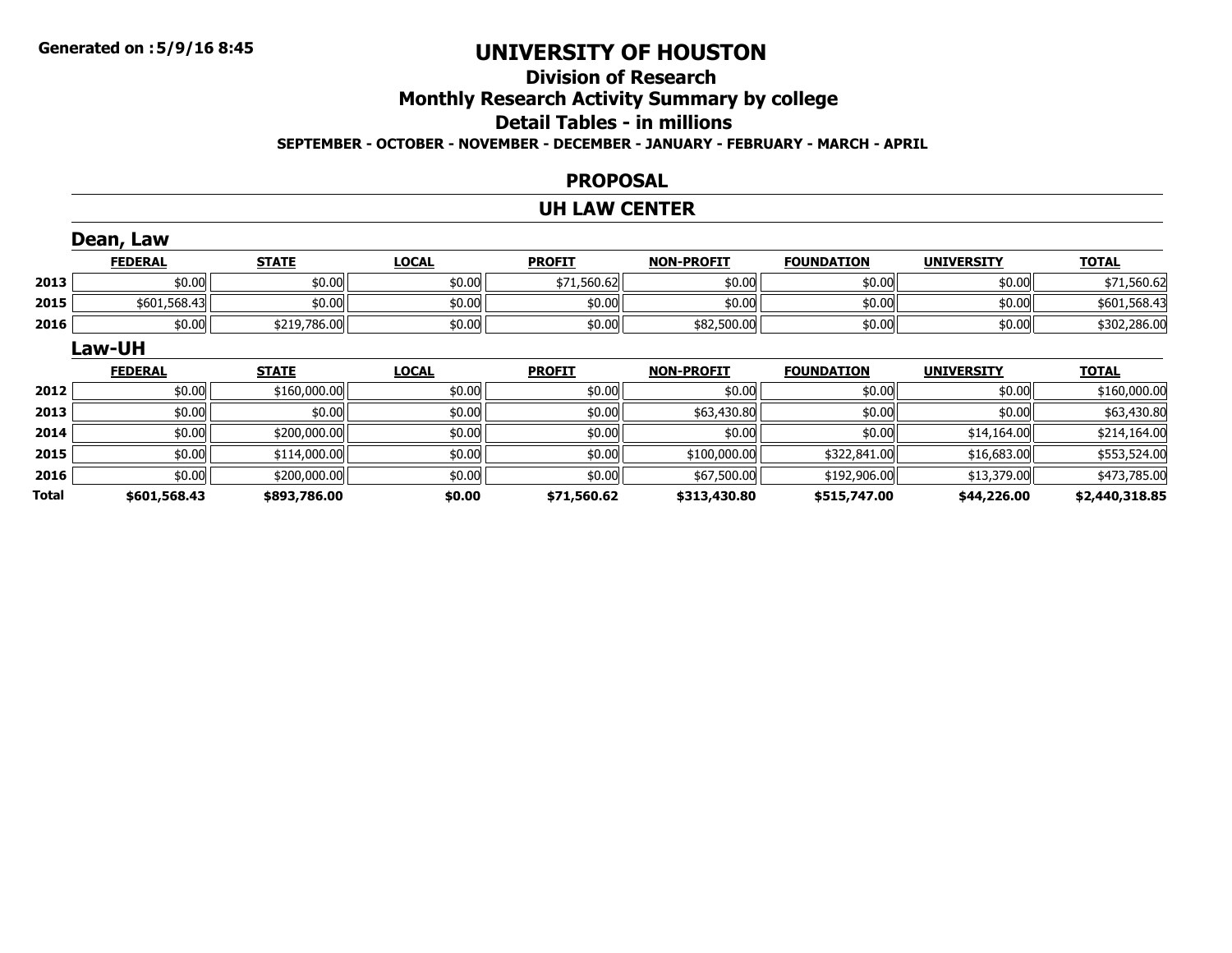# **Division of Research**

### **Monthly Research Activity Summary by college**

**Detail Tables - in millions**

**SEPTEMBER - OCTOBER - NOVEMBER - DECEMBER - JANUARY - FEBRUARY - MARCH - APRIL**

### **PROPOSAL**

#### **UKNOWN COLLEGE**

### **Wrong Department - Please Dont Select It**

|              | <b>FEDERAL</b> | <b>STATE</b> | LOCA   | <b>PROFIT</b> | <b>NON-PROFIT</b>  | <b>EQUINDATION</b> | <b>IINIVEDCTTV</b> | TOTA.  |
|--------------|----------------|--------------|--------|---------------|--------------------|--------------------|--------------------|--------|
| 2013         | \$0.00         | \$0.00       | 50.00  | \$0.00        | $\sim$ 00<br>DU.UU | \$0.00             | \$0.00             | \$0.00 |
| <b>Total</b> | \$0.00         | \$0.00       | \$0.00 | \$0.00        | \$0.00             | \$0.00             | \$0.00             | \$0.00 |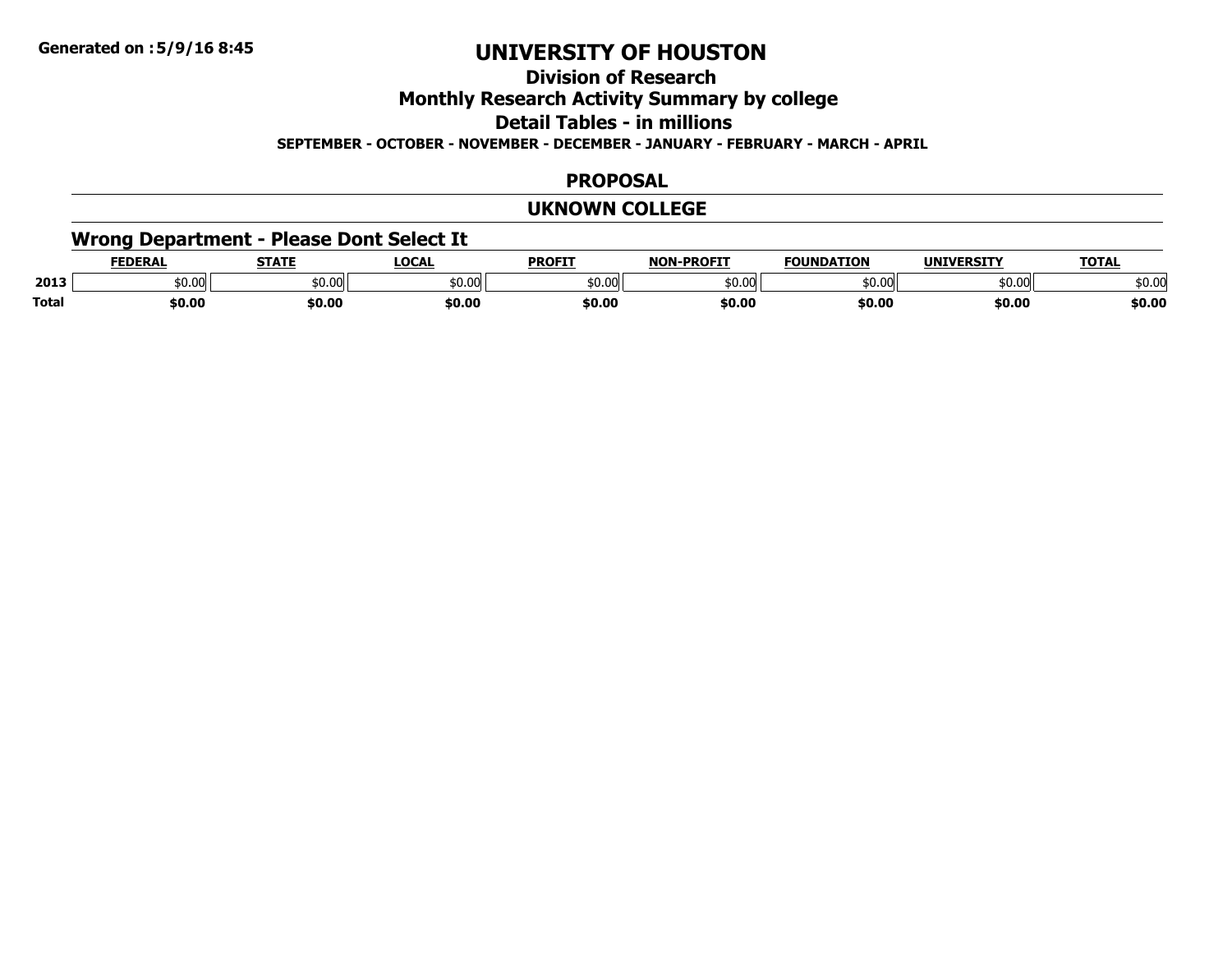### **Division of ResearchMonthly Research Activity Summary by college Detail Tables - in millions SEPTEMBER - OCTOBER - NOVEMBER - DECEMBER - JANUARY - FEBRUARY - MARCH - APRIL**

#### **PROPOSAL**

# **VICE PRESIDENT FOR ADMINISTRATION**

|       | <b>KUHF - Radio</b>         |              |              |               |                   |                   |                   |                 |
|-------|-----------------------------|--------------|--------------|---------------|-------------------|-------------------|-------------------|-----------------|
|       | <b>FEDERAL</b>              | <b>STATE</b> | <b>LOCAL</b> | <b>PROFIT</b> | <b>NON-PROFIT</b> | <b>FOUNDATION</b> | <b>UNIVERSITY</b> | <b>TOTAL</b>    |
| 2012  | \$24,500.00                 | \$0.00       | \$0.00       | \$0.00        | \$2,261,596.00    | \$0.00            | \$0.00            | \$2,286,096.00  |
| 2013  | \$0.00                      | \$0.00       | \$0.00       | \$0.00        | \$2,044,710.00    | \$0.00            | \$0.00            | \$2,044,710.00  |
| 2014  | \$0.00                      | \$0.00       | \$0.00       | \$0.00        | \$2,147,877.00    | \$0.00            | \$0.00            | \$2,147,877.00  |
| 2015  | \$0.00                      | \$0.00       | \$0.00       | \$0.00        | \$2,363,344.00    | \$0.00            | \$0.00            | \$2,363,344.00  |
| 2016  | \$0.00                      | \$0.00       | \$0.00       | \$0.00        | \$2,338,322.00    | \$0.00            | \$0.00            | \$2,338,322.00  |
|       | <b>KUHT-TV</b>              |              |              |               |                   |                   |                   |                 |
|       | <b>FEDERAL</b>              | <b>STATE</b> | <b>LOCAL</b> | <b>PROFIT</b> | <b>NON-PROFIT</b> | <b>FOUNDATION</b> | <b>UNIVERSITY</b> | <b>TOTAL</b>    |
| 2012  | \$0.00                      | \$0.00       | \$0.00       | \$0.00        | \$14,132.00       | \$0.00            | \$0.00            | \$14,132.00     |
|       | <b>Physical Plant</b>       |              |              |               |                   |                   |                   |                 |
|       | <b>FEDERAL</b>              | <b>STATE</b> | <b>LOCAL</b> | <b>PROFIT</b> | <b>NON-PROFIT</b> | <b>FOUNDATION</b> | <b>UNIVERSITY</b> | <b>TOTAL</b>    |
| 2012  | \$0.00                      | \$0.00       | \$0.00       | \$0.00        | \$0.00            | \$0.00            | \$0.00            | \$0.00          |
|       | <b>UH Police Department</b> |              |              |               |                   |                   |                   |                 |
|       | <b>FEDERAL</b>              | <b>STATE</b> | <b>LOCAL</b> | <b>PROFIT</b> | <b>NON-PROFIT</b> | <b>FOUNDATION</b> | <b>UNIVERSITY</b> | <b>TOTAL</b>    |
| 2014  | \$0.00                      | \$3,000.00   | \$0.00       | \$0.00        | \$0.00            | \$0.00            | \$0.00            | \$3,000.00      |
| 2015  | \$0.00                      | \$49,642.00  | \$0.00       | \$0.00        | \$0.00            | \$0.00            | \$0.00            | \$49,642.00     |
| 2016  | \$0.00                      | \$3,000.00   | \$0.00       | \$0.00        | \$0.00            | \$0.00            | \$0.00            | \$3,000.00      |
| Total | \$24,500.00                 | \$55,642.00  | \$0.00       | \$0.00        | \$11,169,981.00   | \$0.00            | \$0.00            | \$11,250,123.00 |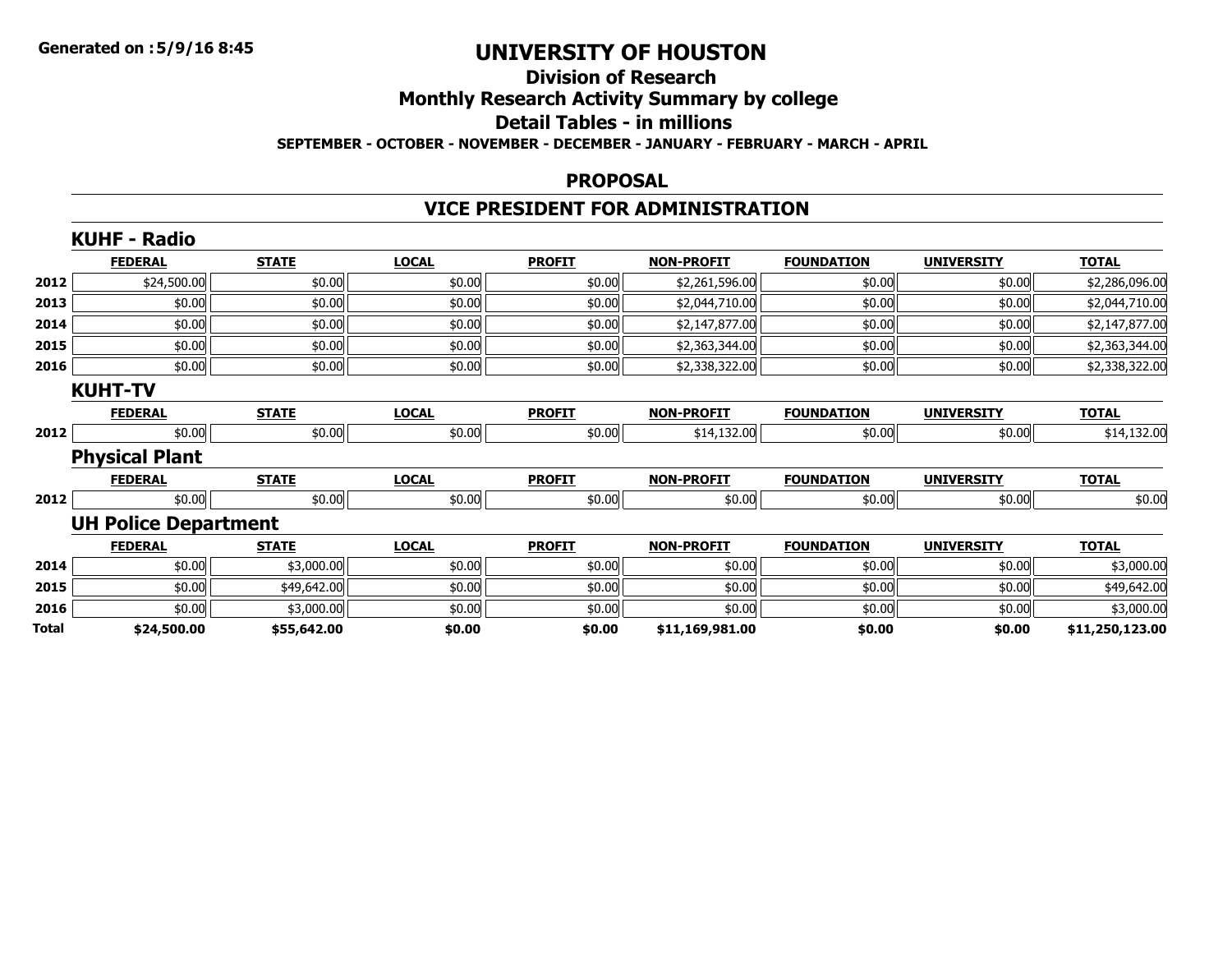# **Division of Research**

### **Monthly Research Activity Summary by college**

# **Detail Tables - in millions**

#### **SEPTEMBER - OCTOBER - NOVEMBER - DECEMBER - JANUARY - FEBRUARY - MARCH - APRIL**

### **PROPOSAL**

### **VICE PRESIDENT FOR STUDENT AFFAIRS**

|       | <b>Childrens Learning Centers</b>      |              |              |               |                   |                   |                   |              |
|-------|----------------------------------------|--------------|--------------|---------------|-------------------|-------------------|-------------------|--------------|
|       | <b>FEDERAL</b>                         | <b>STATE</b> | <b>LOCAL</b> | <b>PROFIT</b> | <b>NON-PROFIT</b> | <b>FOUNDATION</b> | <b>UNIVERSITY</b> | <b>TOTAL</b> |
| 2012  | \$75,000.00<br>\$0.00                  |              | \$0.00       | \$0.00        | \$0.00            | \$0.00            | \$0.00            | \$75,000.00  |
|       | <b>Dean, Student Affairs</b>           |              |              |               |                   |                   |                   |              |
|       | <b>FEDERAL</b>                         | <b>STATE</b> | <b>LOCAL</b> | <b>PROFIT</b> | <b>NON-PROFIT</b> | <b>FOUNDATION</b> | <b>UNIVERSITY</b> | <b>TOTAL</b> |
| 2012  | \$58,828.50                            | \$0.00       | \$0.00       | \$0.00        | \$0.00            | \$0.00            | \$0.00            | \$58,828.50  |
|       | <b>Vice President, Student Affairs</b> |              |              |               |                   |                   |                   |              |
|       | <b>FEDERAL</b>                         | <b>STATE</b> | <b>LOCAL</b> | <b>PROFIT</b> | <b>NON-PROFIT</b> | <b>FOUNDATION</b> | <b>UNIVERSITY</b> | <b>TOTAL</b> |
| 2012  | \$0.00                                 | \$149,837.00 | \$0.00       | \$0.00        | \$0.00            | \$0.00            | \$0.00            | \$149,837.00 |
| Total | \$58,828.50                            | \$224,837.00 | \$0.00       | \$0.00        | \$0.00            | \$0.00            | \$0.00            | \$283,665.50 |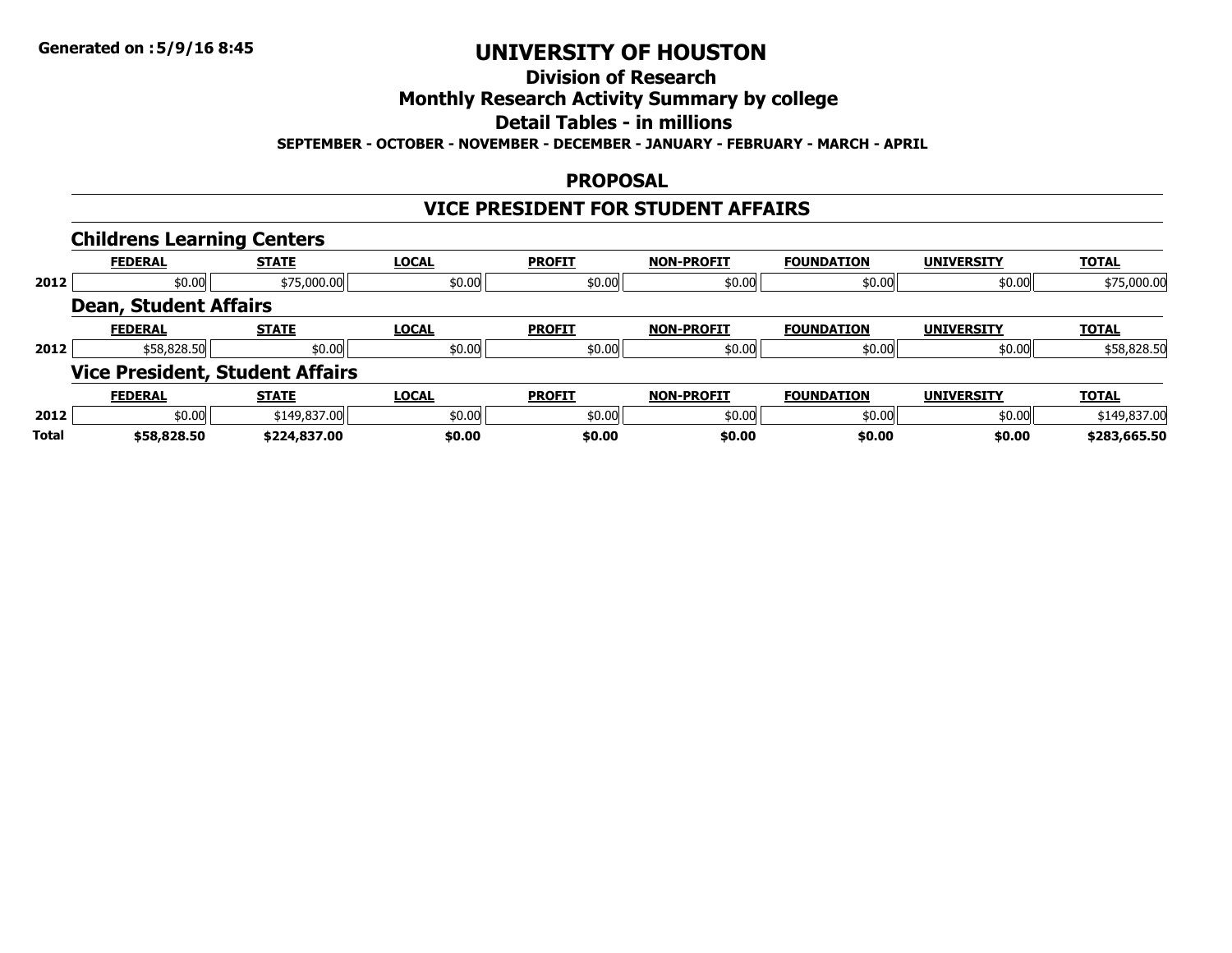**Division of Research**

**Monthly Research Activity Summary by college**

**Detail Tables - in millions**

**SEPTEMBER - OCTOBER - NOVEMBER - DECEMBER - JANUARY - FEBRUARY - MARCH - APRIL**

### **AWARD**

### **C.T. BAUER COLLEGE OF BUSINESS**

|              | <b>Accountancy &amp; Taxation</b>        |              |              |               |                   |                   |                   |                 |
|--------------|------------------------------------------|--------------|--------------|---------------|-------------------|-------------------|-------------------|-----------------|
|              | <b>FEDERAL</b>                           | <b>STATE</b> | <b>LOCAL</b> | <b>PROFIT</b> | <b>NON-PROFIT</b> | <b>FOUNDATION</b> | <b>UNIVERSITY</b> | <b>TOTAL</b>    |
| 2014         | \$0.00                                   | \$0.00       | \$0.00       | \$0.00        | \$0.00            | \$19,260.00       | \$0.00            | \$19,260.00     |
|              | <b>Dean, Business Administration</b>     |              |              |               |                   |                   |                   |                 |
|              | <b>FEDERAL</b>                           | <b>STATE</b> | <b>LOCAL</b> | <b>PROFIT</b> | <b>NON-PROFIT</b> | <b>FOUNDATION</b> | <b>UNIVERSITY</b> | <b>TOTAL</b>    |
| 2015         | \$0.00                                   | \$900,000.00 | \$0.00       | \$0.00        | \$0.00            | \$5,000.00        | \$0.00            | \$905,000.00    |
|              | <b>Marketing</b>                         |              |              |               |                   |                   |                   |                 |
|              | <b>FEDERAL</b>                           | <b>STATE</b> | <b>LOCAL</b> | <b>PROFIT</b> | <b>NON-PROFIT</b> | <b>FOUNDATION</b> | <b>UNIVERSITY</b> | <b>TOTAL</b>    |
| 2012         | \$0.00                                   | \$0.00       | \$0.00       | \$0.00        | \$0.00            | \$0.00            | \$0.00            | \$0.00          |
|              | <b>Small Business Development Center</b> |              |              |               |                   |                   |                   |                 |
|              | <b>FEDERAL</b>                           | <b>STATE</b> | <b>LOCAL</b> | <b>PROFIT</b> | <b>NON-PROFIT</b> | <b>FOUNDATION</b> | <b>UNIVERSITY</b> | <b>TOTAL</b>    |
| 2012         | \$2,851,992.00                           | \$0.00       | \$0.00       | \$0.00        | \$0.00            | \$117,242.00      | \$0.00            | \$2,969,234.00  |
| 2013         | \$885,781.00                             | \$0.00       | \$0.00       | \$0.00        | \$0.00            | \$0.00            | \$0.00            | \$885,781.00    |
| 2014         | \$2,411,330.00                           | \$0.00       | \$0.00       | \$0.00        | \$0.00            | \$0.00            | \$0.00            | \$2,411,330.00  |
| 2015         | \$2,440,944.00                           | \$0.00       | \$0.00       | \$0.00        | \$0.00            | \$0.00            | \$0.00            | \$2,440,944.00  |
| 2016         | \$481,598.00                             | \$0.00       | \$0.00       | \$0.00        | \$0.00            | \$0.00            | \$0.00            | \$481,598.00    |
| <b>Total</b> | \$9,071,645.00                           | \$900,000.00 | \$0.00       | \$0.00        | \$0.00            | \$141,502.00      | \$0.00            | \$10,113,147.00 |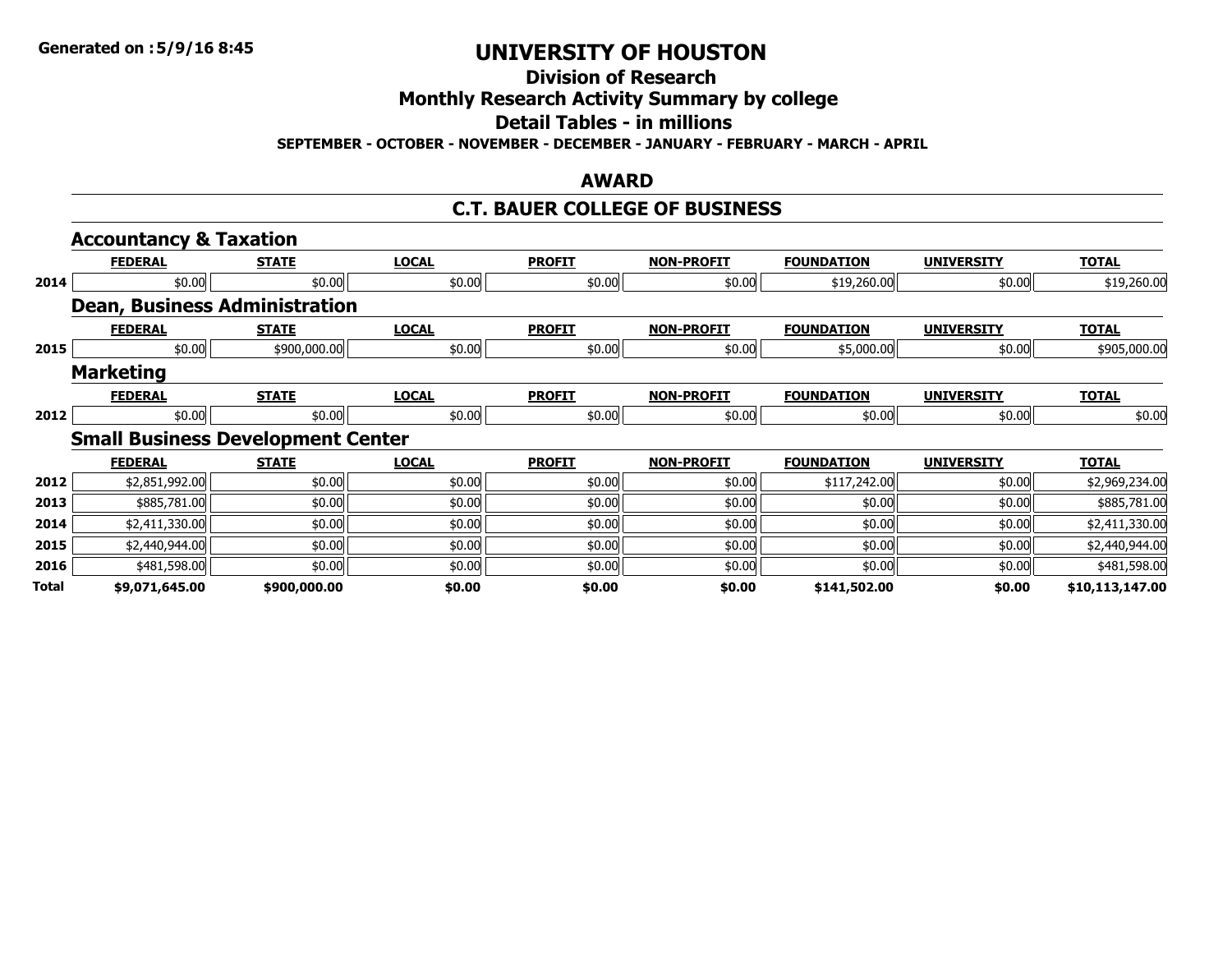# **Division of Research**

# **Monthly Research Activity Summary by college**

#### **Detail Tables - in millions**

#### **SEPTEMBER - OCTOBER - NOVEMBER - DECEMBER - JANUARY - FEBRUARY - MARCH - APRIL**

#### **AWARD**

#### **COLLEGE OF ARCHITECTURE**

|      | <b>Architecture</b>       |              |              |               |                   |                   |                   |              |
|------|---------------------------|--------------|--------------|---------------|-------------------|-------------------|-------------------|--------------|
|      | <b>FEDERAL</b>            | <b>STATE</b> | <b>LOCAL</b> | <b>PROFIT</b> | <b>NON-PROFIT</b> | <b>FOUNDATION</b> | <b>UNIVERSITY</b> | <b>TOTAL</b> |
| 2012 | \$0.00                    | \$0.00       | \$0.00       | \$0.00        | \$0.00            | \$0.00            | \$0.00            | \$0.00       |
| 2014 | \$0.00                    | \$0.00       | \$0.00       | \$0.00        | \$0.00            | \$0.00            | \$0.00            | \$0.00       |
| 2016 | \$50,000.00               | \$0.00       | \$0.00       | \$0.00        | \$0.00            | \$0.00            | \$0.00            | \$50,000.00  |
|      | <b>Dean, Architecture</b> |              |              |               |                   |                   |                   |              |
|      | <b>FEDERAL</b>            | <b>STATE</b> | <b>LOCAL</b> | <b>PROFIT</b> | <b>NON-PROFIT</b> | <b>FOUNDATION</b> | <b>UNIVERSITY</b> | <b>TOTAL</b> |

|       | FEDERAL     | SIAIL  | LULAL              | <b>PRUFI</b> | NUN-PRUFII | <b>FUUNDAI LUN</b> | UNIVERSITI | <u>IUIAL</u> |
|-------|-------------|--------|--------------------|--------------|------------|--------------------|------------|--------------|
| 2012  | \$0.00      | \$0.00 | $\sim$ 00<br>JU.UU | \$0.00       | \$5,000.00 | 50.00              | 50.00      | 55,000.00    |
| Total | \$50,000.00 | \$0.00 | \$0.00             | \$0.00       | \$5,000.00 | \$0.00             | \$0.00     | \$55,000.00  |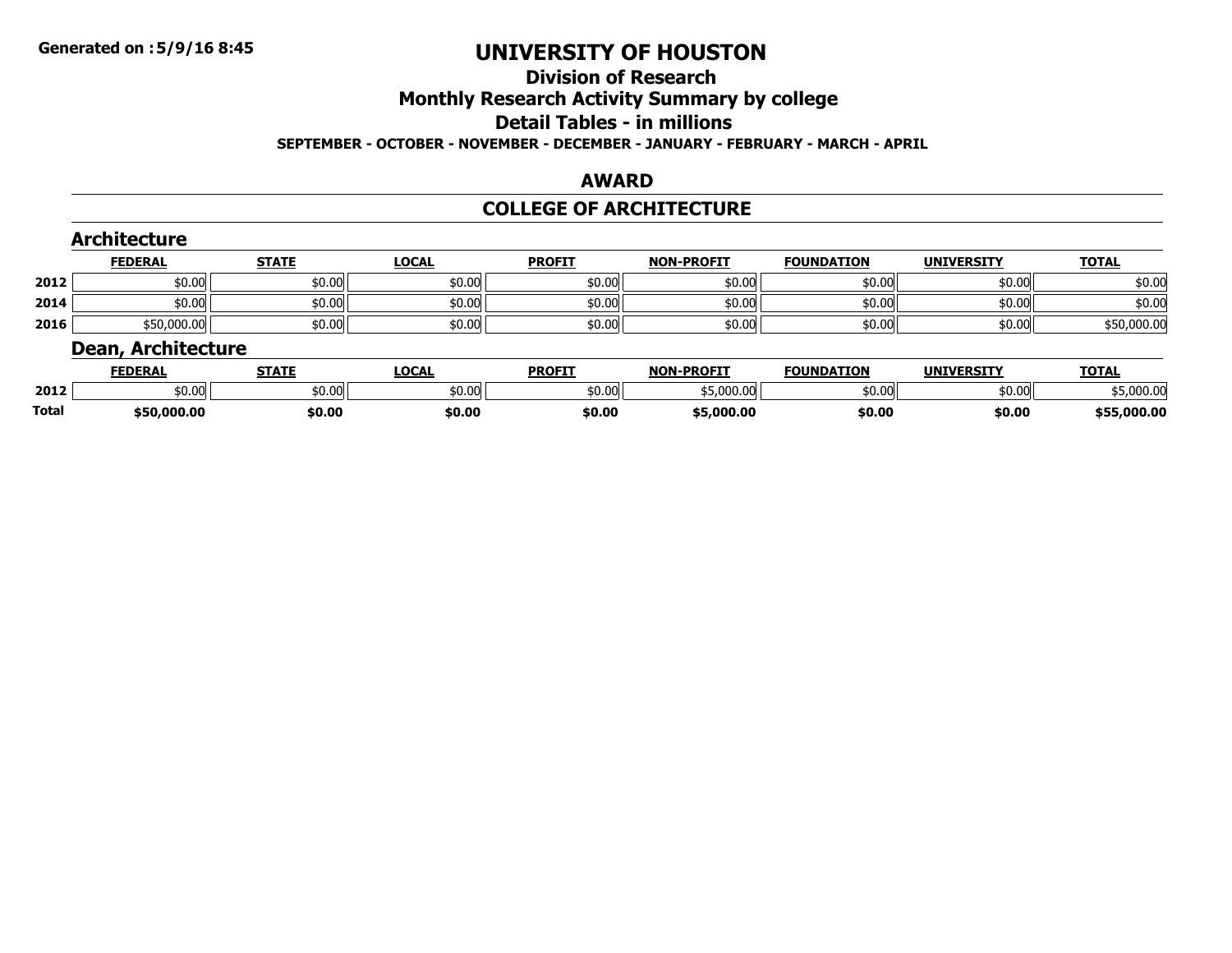### **Division of ResearchMonthly Research Activity Summary by college**

### **Detail Tables - in millions**

**SEPTEMBER - OCTOBER - NOVEMBER - DECEMBER - JANUARY - FEBRUARY - MARCH - APRIL**

### **AWARD**

### **COLLEGE OF EDUCATION**

### **Consistency Mgmt and Coop Disc**

|      | <b>FEDERAL</b> | <b>STATE</b> | <b>LOCAL</b> | <b>PROFIT</b> | <b>NON-PROFIT</b> | <b>FOUNDATION</b> | <b>UNIVERSITY</b> | <b>TOTAL</b> |
|------|----------------|--------------|--------------|---------------|-------------------|-------------------|-------------------|--------------|
| 2012 | \$30,000.00    | \$0.00       | \$0.00       | \$0.00        | \$84,725.00       | \$0.00            | \$0.00            | \$114,725.00 |
| 2013 | \$17,324.58    | \$0.00       | \$0.00       | \$4.26        | \$3,500.00        | \$0.00            | \$0.00            | \$20,828.84  |
| 2014 | \$0.00         | \$0.00       | \$235,590.00 | \$0.00        | \$0.00            | \$0.00            | \$0.00            | \$235,590.00 |
| 2015 | \$0.00         | \$0.00       | \$4,550.00   | \$0.00        | \$0.00            | \$0.00            | \$0.00            | \$4,550.00   |
| 2016 | \$0.00         | \$0.00       | \$0.00       | \$0.00        | \$0.00            | \$0.00            | \$0.00            | \$0.00       |

### **Curriculum and Instruction**

|      | <b>FEDERAL</b> | <b>STATE</b> | <u>LOCAL</u> | <b>PROFIT</b> | <b>NON-PROFIT</b> | <b>FOUNDATION</b> | <b>UNIVERSITY</b> | <b>TOTAL</b> |
|------|----------------|--------------|--------------|---------------|-------------------|-------------------|-------------------|--------------|
| 2012 | \$177,929.30   | \$0.00       | \$0.00       | \$0.00        | \$0.00            | \$18,400.00       | \$0.00            | \$196,329.30 |
| 2013 | \$489,701.00   | \$15,999.00  | \$0.00       | \$0.00        | \$0.00            | \$0.00            | \$0.00            | \$505,700.00 |
| 2014 | \$22,465.90    | \$0.00       | \$0.00       | \$0.00        | \$5,000.00        | \$0.00            | \$0.00            | \$27,465.90  |
| 2015 | \$400,564.70   | \$0.00       | \$0.00       | \$0.00        | \$0.00            | \$0.00            | \$0.00            | \$400,564.70 |
| 2016 | \$15,000.00    | \$0.00       | \$0.00       | \$0.00        | \$3,780.00        | \$0.00            | \$0.00            | \$18,780.00  |

# **Dean, Education**

|      | <u>FEDERAL</u> | <b>STATE</b> | <b>LOCAL</b> | <b>PROFIT</b> | <b>NON-PROFIT</b> | <b>FOUNDATION</b> | <b>UNIVERSITY</b> | <b>TOTAL</b> |
|------|----------------|--------------|--------------|---------------|-------------------|-------------------|-------------------|--------------|
| 2012 | \$0.00         | \$0.00       | \$0.00       | \$0.00        | \$0.00            | \$0.00            | \$0.00            | \$0.00       |
| 2013 | \$0.00         | \$0.00       | \$0.00       | \$0.00        | \$0.00            | \$0.00            | \$0.00            | \$0.00       |
| 2014 | \$0.00         | \$0.00       | \$0.00       | \$0.00        | \$0.00            | \$0.00 l          | \$0.00            | \$0.00       |
| 2015 | \$0.00         | \$0.00       | \$0.00       | \$0.00        | \$0.00            | \$0.00 l          | \$0.00            | \$0.00       |
| 2016 | \$0.00         | \$0.00       | \$0.00       | \$0.00        | \$3,780.00        | \$0.00            | \$0.00            | \$3,780.00   |

### **Educational Leadership & Policy Studies**

|      | <b>FEDERAL</b> | <b>STATE</b> | <b>LOCAL</b> | <b>PROFIT</b> | <b>NON-PROFIT</b> | <b>FOUNDATION</b> | <b>UNIVERSITY</b> | <b>TOTAL</b> |
|------|----------------|--------------|--------------|---------------|-------------------|-------------------|-------------------|--------------|
| 2012 | \$2,942.90     | \$0.00       | \$0.00       | \$0.00        | \$0.00            | \$0.00            | \$0.00            | \$2,942.90   |
| 2013 | \$310,954.00   | \$0.00       | \$0.00       | \$0.00        | \$15,825.00       | \$0.00            | \$0.00            | \$326,779.00 |
| 2014 | \$160,929.90   | \$0.00       | \$0.00       | \$0.00        | \$0.00            | \$0.00            | \$0.00            | \$160,929.90 |
| 2015 | \$524.70       | \$0.00       | \$0.00       | \$0.00        | \$45,000.00       | \$77,431.00       | \$0.00            | \$122,955.70 |
| 2016 | \$0.00         | \$5,000.00   | \$0.00       | \$0.00        | \$82,599.00       | \$0.00            | \$0.00            | \$87,599.00  |

# **Institute for Urban Education**

|      | <b>FEDERAI</b>                    | <b>STATE</b>                       | LOCAI  | <b>PROFIT</b> | <b>NON-PROFIT</b> | <b>FOUNDATION</b> | <b>UNIVERSITY</b> | <b>TOTAL</b> |
|------|-----------------------------------|------------------------------------|--------|---------------|-------------------|-------------------|-------------------|--------------|
| 2012 | $+40$ FFO 00<br>.<br>,,,,,,,,,,,, | $\epsilon$ n c<br>וטיט             | 0.00 ن | \$0.00        | \$0.00            | \$0.00            | \$0.00            | \$19,558.00  |
| 2013 | \$0.00                            | $\uparrow$ 0.0 $\uparrow$<br>טט.טע | √0.00ء | \$0.00        | \$0.00            | \$0.00            | \$0.00            | \$0.00       |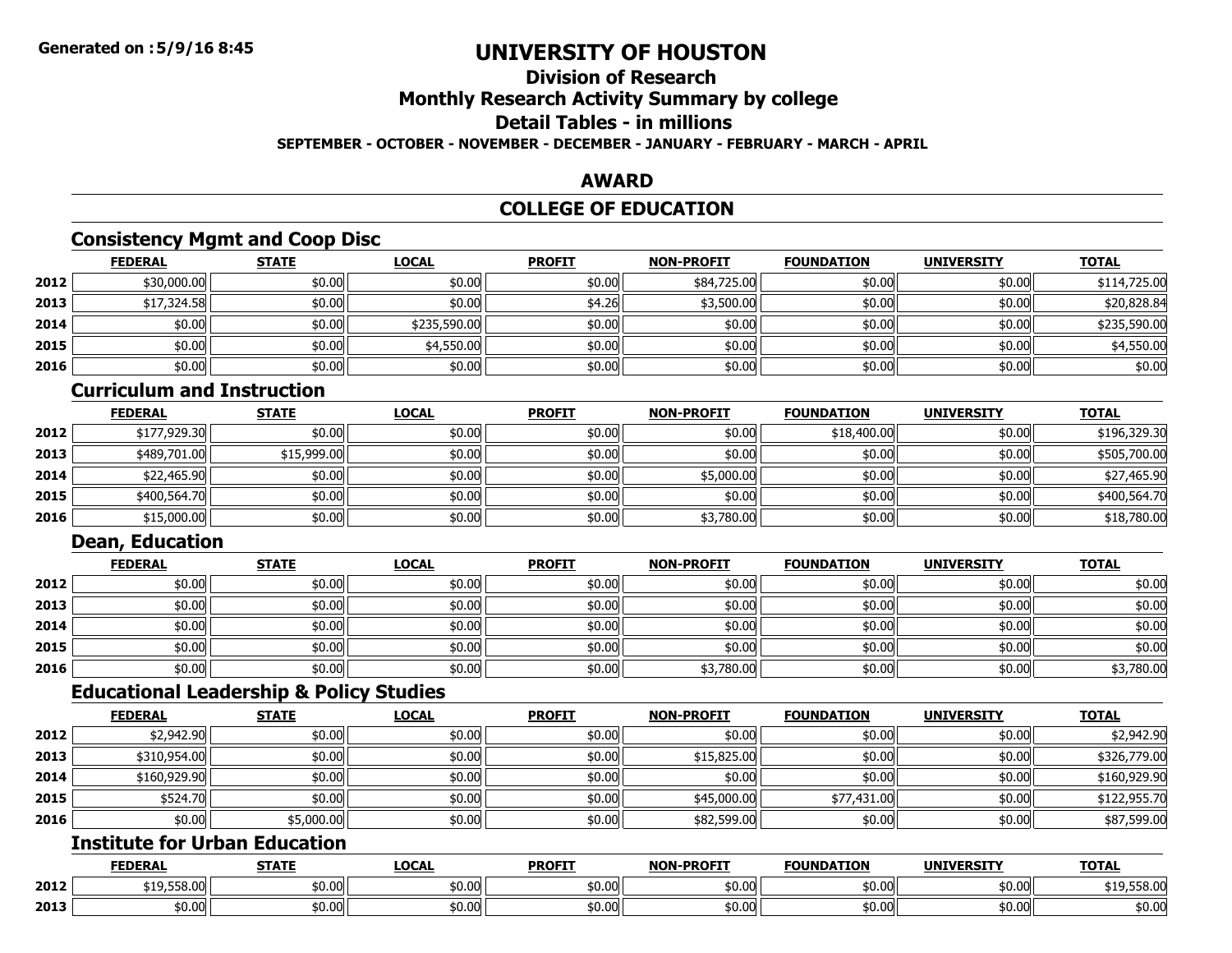**Division of Research**

**Monthly Research Activity Summary by college**

**Detail Tables - in millions**

**SEPTEMBER - OCTOBER - NOVEMBER - DECEMBER - JANUARY - FEBRUARY - MARCH - APRIL**

### **AWARD**

# **COLLEGE OF EDUCATION**

|       |                          | <b>Institute for Urban Education</b> |                                                     |               |                   |                   |                   |                 |
|-------|--------------------------|--------------------------------------|-----------------------------------------------------|---------------|-------------------|-------------------|-------------------|-----------------|
|       | <b>FEDERAL</b>           | <b>STATE</b>                         | <b>LOCAL</b>                                        | <b>PROFIT</b> | <b>NON-PROFIT</b> | <b>FOUNDATION</b> | <b>UNIVERSITY</b> | <b>TOTAL</b>    |
| 2014  | \$0.00                   | \$0.00                               | \$0.00                                              | \$0.00        | \$0.00            | \$0.00            | \$0.00            | \$0.00          |
|       |                          |                                      | <b>Psychological, Health, and Learning Sciences</b> |               |                   |                   |                   |                 |
|       | <b>FEDERAL</b>           | <b>STATE</b>                         | <b>LOCAL</b>                                        | <b>PROFIT</b> | <b>NON-PROFIT</b> | <b>FOUNDATION</b> | <b>UNIVERSITY</b> | <b>TOTAL</b>    |
| 2012  | \$314,655.90             | \$17,595.00                          | \$0.00                                              | \$0.00        | \$12,718.04       | \$0.00            | \$0.00            | \$344,968.94    |
| 2013  | \$10,408.50              | \$0.00                               | \$0.00                                              | \$0.00        | \$31,863.00       | \$0.00            | \$23,378.00       | \$65,649.50     |
| 2014  | \$848,985.95             | \$0.00                               | \$0.00                                              | \$0.00        | \$44,723.53       | \$0.00            | \$0.00            | \$893,709.48    |
| 2015  | \$729,744.00             | \$2,000.00                           | \$0.00                                              | \$0.00        | \$0.00            | \$0.00            | \$0.00            | \$731,744.00    |
| 2016  | \$564,728.00             | \$78,509.00                          | \$0.00                                              | \$0.00        | \$169,658.00      | \$0.00            | \$0.00            | \$812,895.00    |
|       | <b>UH Charter School</b> |                                      |                                                     |               |                   |                   |                   |                 |
|       | <b>FEDERAL</b>           | <b>STATE</b>                         | <b>LOCAL</b>                                        | <b>PROFIT</b> | <b>NON-PROFIT</b> | <b>FOUNDATION</b> | <b>UNIVERSITY</b> | <b>TOTAL</b>    |
| 2012  | \$22,932.00              | \$995,609.00                         | \$0.00                                              | \$0.00        | \$0.00            | \$0.00            | \$0.00            | \$1,018,541.00  |
| 2013  | \$3,084.60               | \$986,335.61                         | \$0.00                                              | \$0.00        | \$0.00            | \$0.00            | \$0.00            | \$989,420.21    |
| 2014  | \$34,062.00              | \$1,029,233.00                       | \$0.00                                              | \$0.00        | \$0.00            | \$0.00            | \$0.00            | \$1,063,295.00  |
| 2015  | \$24,124.00              | \$1,044,343.92                       | \$0.00                                              | \$0.00        | \$0.00            | \$0.00            | \$0.00            | \$1,068,467.92  |
| 2016  | \$21,017.00              | \$1,110,231.00                       | \$0.00                                              | \$0.00        | \$0.00            | \$0.00            | \$0.00            | \$1,131,248.00  |
| Total | \$4,221,636.93           | \$5,284,855.53                       | \$240,140.00                                        | \$4.26        | \$503,171.57      | \$95,831.00       | \$23,378.00       | \$10,369,017.29 |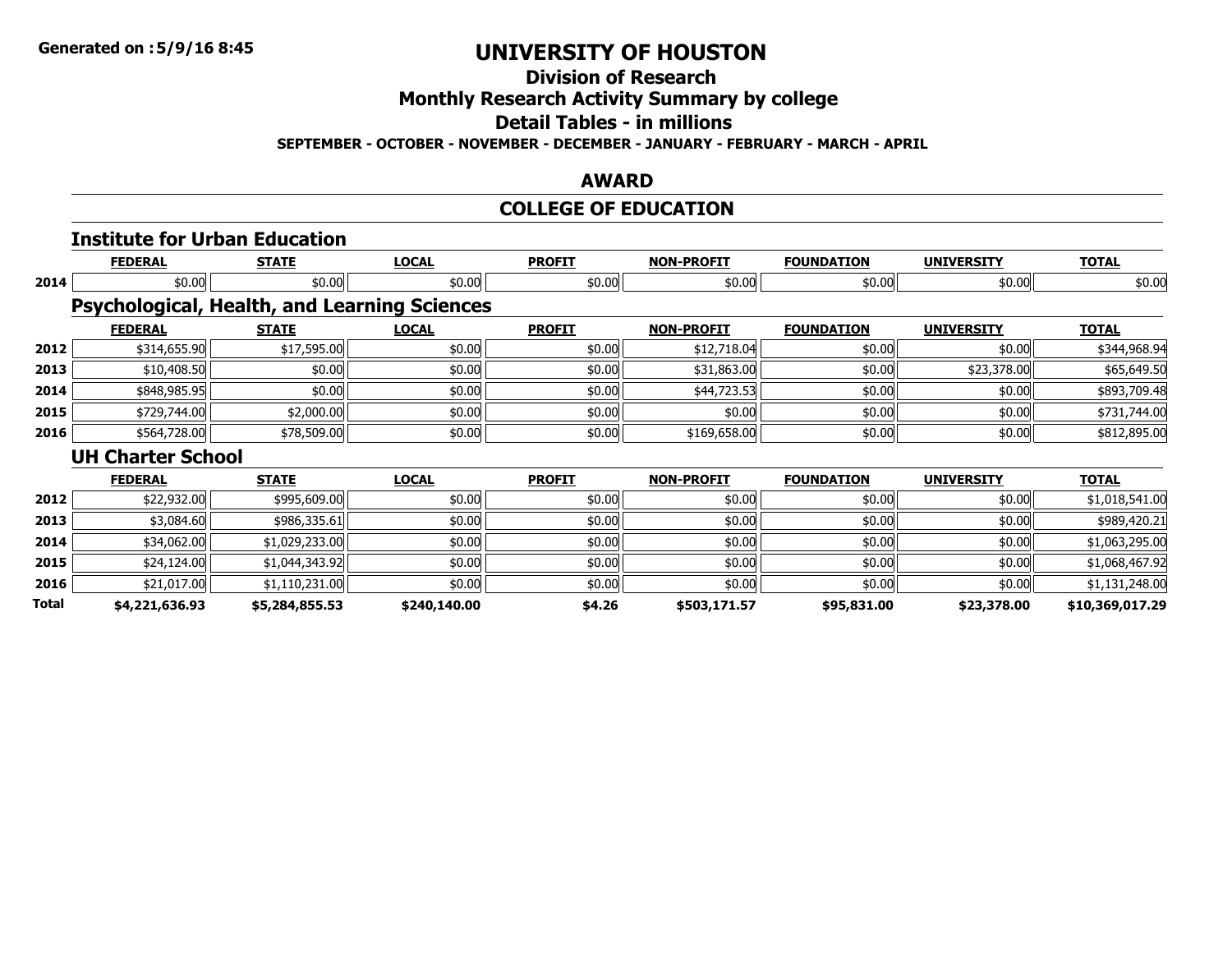# **Division of Research**

# **Monthly Research Activity Summary by college**

#### **Detail Tables - in millions**

**SEPTEMBER - OCTOBER - NOVEMBER - DECEMBER - JANUARY - FEBRUARY - MARCH - APRIL**

#### **AWARD**

#### **COLLEGE OF LIBERAL ARTS AND SOCIAL SCIENCES**

|      | <b>African-American Studies</b>  |              |              |               |                   |                   |                   |              |
|------|----------------------------------|--------------|--------------|---------------|-------------------|-------------------|-------------------|--------------|
|      | <b>FEDERAL</b>                   | <b>STATE</b> | <b>LOCAL</b> | <b>PROFIT</b> | <b>NON-PROFIT</b> | <b>FOUNDATION</b> | <b>UNIVERSITY</b> | <b>TOTAL</b> |
| 2014 | \$1,500.00                       | \$0.00       | \$0.00       | \$0.00        | \$0.00            | \$0.00            | \$0.00            | \$1,500.00   |
|      | Art                              |              |              |               |                   |                   |                   |              |
|      | <b>FEDERAL</b>                   | <b>STATE</b> | <b>LOCAL</b> | <b>PROFIT</b> | <b>NON-PROFIT</b> | <b>FOUNDATION</b> | <b>UNIVERSITY</b> | <b>TOTAL</b> |
| 2012 | \$14,979.30                      | \$0.00       | \$0.00       | \$0.00        | \$0.00            | \$0.00            | \$0.00            | \$14,979.30  |
| 2014 | \$1,400.00                       | \$0.00       | \$0.00       | \$0.00        | \$0.00            | \$0.00            | \$0.00            | \$1,400.00   |
|      | <b>Arte Publico Press</b>        |              |              |               |                   |                   |                   |              |
|      | <b>FEDERAL</b>                   | <b>STATE</b> | <b>LOCAL</b> | <b>PROFIT</b> | <b>NON-PROFIT</b> | <b>FOUNDATION</b> | <b>UNIVERSITY</b> | <b>TOTAL</b> |
| 2012 | \$6,000.00                       | \$2,250.00   | \$0.00       | \$0.00        | \$39,100.00       | \$0.00            | \$0.00            | \$47,350.00  |
| 2013 | \$0.00                           | \$0.00       | \$0.00       | \$0.00        | \$0.00            | \$150,000.00      | \$0.00            | \$150,000.00 |
| 2014 | \$0.00                           | \$10,000.00  | \$0.00       | \$0.00        | \$80,074.00       | \$50,000.00       | \$0.00            | \$140,074.00 |
| 2015 | \$0.00                           | \$6,000.00   | \$0.00       | \$0.00        | \$0.00            | \$0.00            | \$0.00            | \$6,000.00   |
| 2016 | \$35,000.00                      | \$11,500.00  | \$0.00       | \$0.00        | \$67,867.00       | \$0.00            | \$0.00            | \$114,367.00 |
|      | <b>Blaffer Gallery</b>           |              |              |               |                   |                   |                   |              |
|      | <b>FEDERAL</b>                   | <b>STATE</b> | <b>LOCAL</b> | <b>PROFIT</b> | <b>NON-PROFIT</b> | <b>FOUNDATION</b> | <b>UNIVERSITY</b> | <b>TOTAL</b> |
| 2012 | \$20,000.00                      | \$5,132.00   | \$0.00       | \$0.00        | \$50,800.00       | \$0.00            | \$0.00            | \$75,932.00  |
| 2013 | \$1,500.00                       | \$0.00       | \$0.00       | \$0.00        | \$0.00            | \$0.00            | \$0.00            | \$1,500.00   |
| 2014 | \$0.00                           | \$14,000.00  | \$0.00       | \$0.00        | \$38,287.00       | \$0.00            | \$0.00            | \$52,287.00  |
| 2015 | \$25,000.00                      | \$18,000.00  | \$0.00       | \$0.00        | \$0.00            | \$0.00            | \$0.00            | \$43,000.00  |
| 2016 | \$0.00                           | \$0.00       | \$0.00       | \$0.00        | \$47,997.00       | \$0.00            | \$0.00            | \$47,997.00  |
|      | <b>Center for Public History</b> |              |              |               |                   |                   |                   |              |
|      | <b>FEDERAL</b>                   | <b>STATE</b> | <b>LOCAL</b> | <b>PROFIT</b> | <b>NON-PROFIT</b> | <b>FOUNDATION</b> | <b>UNIVERSITY</b> | <b>TOTAL</b> |
| 2012 | \$100,000.00                     | \$0.00       | \$0.00       | \$0.00        | \$0.00            | \$0.00            | \$0.00            | \$100,000.00 |
|      | <b>Communication</b>             |              |              |               |                   |                   |                   |              |
|      | <b>FEDERAL</b>                   | <b>STATE</b> | <b>LOCAL</b> | <b>PROFIT</b> | <b>NON-PROFIT</b> | <b>FOUNDATION</b> | <b>UNIVERSITY</b> | <b>TOTAL</b> |
| 2012 | \$0.00                           | \$0.00       | \$0.00       | \$0.00        | \$0.00            | \$0.00            | \$0.00            | \$0.00       |
| 2013 | \$0.00                           | \$0.00       | \$0.00       | \$0.00        | \$9,800.00        | \$0.00            | \$0.00            | \$9,800.00   |
| 2014 | \$0.00                           | \$0.00       | \$0.00       | \$0.00        | \$1,500.00        | \$0.00            | \$3,000.00        | \$4,500.00   |
| 2015 | \$0.00                           | \$0.00       | \$0.00       | \$0.00        | \$0.00            | \$10,000.00       | \$1,200.40        | \$11,200.40  |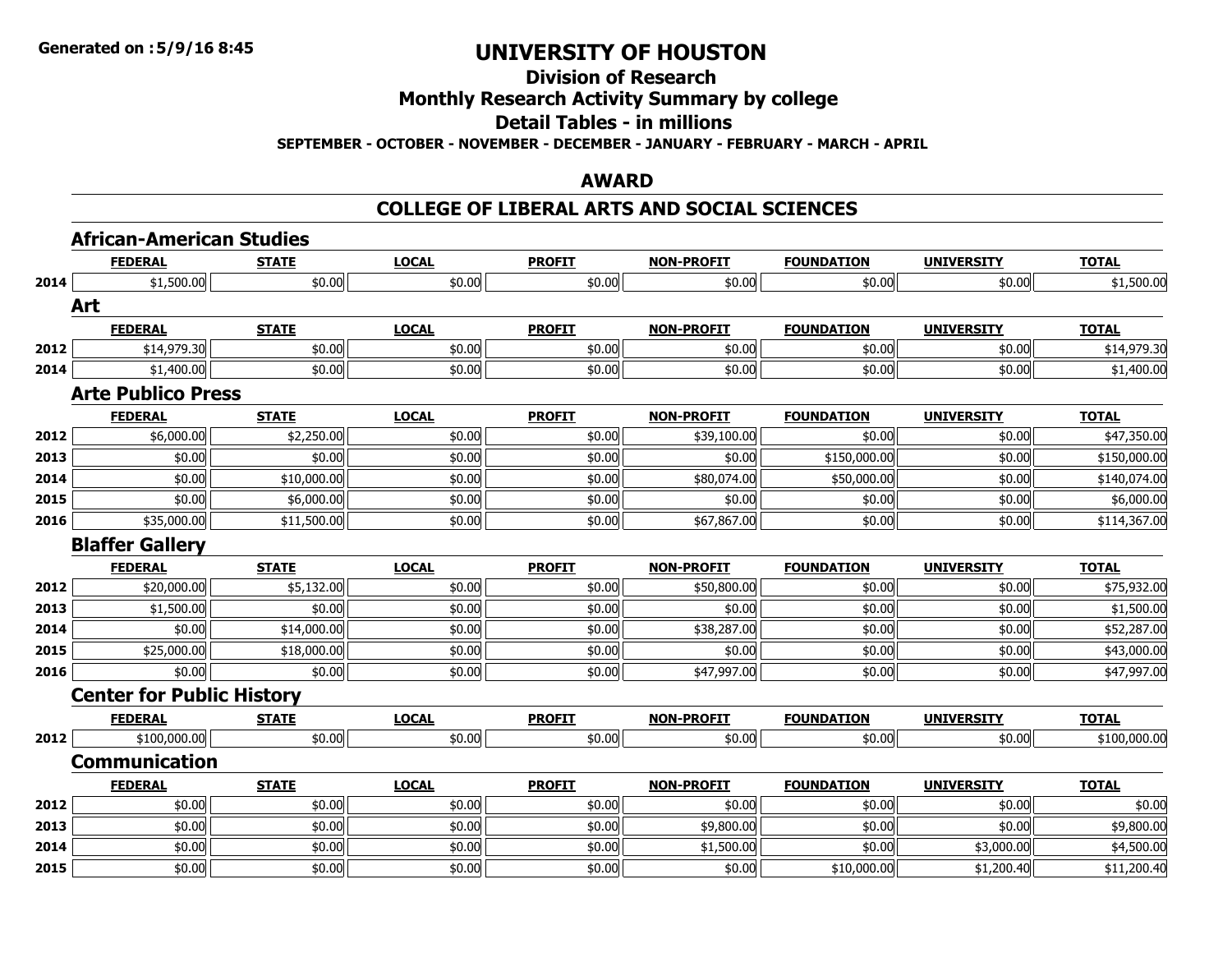### **Division of ResearchMonthly Research Activity Summary by college Detail Tables - in millionsSEPTEMBER - OCTOBER - NOVEMBER - DECEMBER - JANUARY - FEBRUARY - MARCH - APRIL**

### **AWARD**

# **COLLEGE OF LIBERAL ARTS AND SOCIAL SCIENCES**

### **Communication Sciences and Disorders**

|      | <b>FEDERAL</b> | <b>STATE</b> | <b>LOCAL</b> | <b>PROFIT</b> | <b>NON-PROFIT</b> | <b>FOUNDATION</b> | <b>UNIVERSITY</b> | <b>TOTAL</b> |
|------|----------------|--------------|--------------|---------------|-------------------|-------------------|-------------------|--------------|
| 2012 | \$2,942.90     | \$0.00       | \$0.00       | \$0.00        | \$58,428.00       | \$0.00            | \$0.00            | \$61,370.90  |
| 2013 | \$0.00         | \$0.00       | \$0.00       | \$0.00        | \$0.00            | \$10,000.00       | \$0.00            | \$10,000.00  |
| 2014 | \$1,269.75     | \$0.00       | \$0.00       | \$0.00        | \$18,752.98       | \$0.00            | \$0.00            | \$20,022.73  |
| 2015 | \$1,311.75     | \$0.00       | \$0.00       | \$0.00        | \$47,911.00       | \$0.00            | \$0.00            | \$49,222.75  |
| 2016 | \$0.00         | \$0.00       | \$0.00       | \$0.00        | \$8,620.00        | \$0.00            | \$0.00            | \$8,620.00   |

# **Cynthia Woods Mitchell Center for the Arts**

|      | <b>FEDERAL</b> | <b>STATE</b> | <u>LOCAL</u> | <b>PROFIT</b> | <b>NON-PROFIT</b> | <b>FOUNDATION</b> | <b>UNIVERSITY</b> | <b>TOTAL</b> |
|------|----------------|--------------|--------------|---------------|-------------------|-------------------|-------------------|--------------|
| 2013 | \$0.00         | \$6,000.00   | \$0.00       | \$0.00        | \$0.00            | \$0.00            | \$0.00            | \$6,000.00   |
| 2014 | \$0.00         | \$12,500.00  | \$0.00       | \$5,000.00    | \$0.00            | \$1,400.00        | \$0.00            | \$18,900.00  |
| 2015 | \$0.00         | \$8,000.00   | \$0.00       | \$0.00        | \$0.00            | \$0.00            | \$0.00            | \$8,000.00   |
| 2016 | \$0.00         | \$0.00       | \$0.00       | \$22,000.00   | \$0.00            | \$0.00            | \$0.00            | \$22,000.00  |

# **Dean, Liberal Arts and Social Sciences**

|      | <b>FEDERAL</b> | <b>STATE</b> | <u>LOCAL</u> | <b>PROFIT</b> | <b>NON-PROFIT</b> | <b>FOUNDATION</b> | <b>UNIVERSITY</b> | <b>TOTAL</b> |
|------|----------------|--------------|--------------|---------------|-------------------|-------------------|-------------------|--------------|
| 2012 | \$0.00         | \$0.00       | \$0.00       | \$0.00        | \$0.00            | \$0.00            | \$0.00            | \$0.00       |
| 2013 | \$0.00         | \$0.00       | \$0.00       | \$0.00        | \$0.00            | \$0.00            | \$0.00            | \$0.00       |
| 2014 | \$0.00         | \$0.00       | \$0.00       | \$0.00        | \$0.00            | \$0.00            | \$0.00            | \$0.00       |
| 2015 | \$0.00         | \$0.00       | \$0.00       | \$0.00        | \$0.00            | \$0.00            | \$0.00            | \$0.00       |

#### **Economics**

|      | <b>FEDERAL</b> | <b>STATE</b> | <b>LOCAL</b> | <b>PROFIT</b> | <b>NON-PROFIT</b> | <b>FOUNDATION</b> | <b>UNIVERSITY</b> | <b>TOTAL</b> |
|------|----------------|--------------|--------------|---------------|-------------------|-------------------|-------------------|--------------|
| 2012 | \$0.00         | \$0.00       | \$0.00       | \$0.00        | \$0.00            | \$38,500.00       | \$0.00            | \$38,500.00  |
| 2013 | \$0.00         | \$0.00       | \$0.00       | \$0.00        | \$0.00            | \$25,000.00       | \$0.00            | \$25,000.00  |
| 2014 | \$24,995.00    | \$0.00       | \$0.00       | \$0.00        | \$0.00            | \$18,354.00       | \$0.00            | \$43,349.00  |
| 2015 | \$0.00         | \$0.00       | \$0.00       | \$0.00        | \$0.00            | \$18,009.00       | \$0.00            | \$18,009.00  |

**English**

|      | <b>FEDERAL</b> | <b>STATE</b> | <u>LOCAL</u> | <b>PROFIT</b> | <b>NON-PROFIT</b> | <b>FOUNDATION</b> | <b>UNIVERSITY</b> | <b>TOTAL</b> |
|------|----------------|--------------|--------------|---------------|-------------------|-------------------|-------------------|--------------|
| 2012 | \$0.00         | \$0.00       | \$0.00       | \$0.00        | \$0.00            | \$0.00            | \$0.00            | \$0.00       |
| 2013 | \$0.00         | \$0.00       | \$0.00       | \$0.00        | \$0.00            | \$0.00            | \$0.00            | \$0.00       |
| 2014 | \$0.00         | \$0.00       | \$0.00       | \$0.00        | \$0.00            | \$0.00            | \$0.00            | \$0.00       |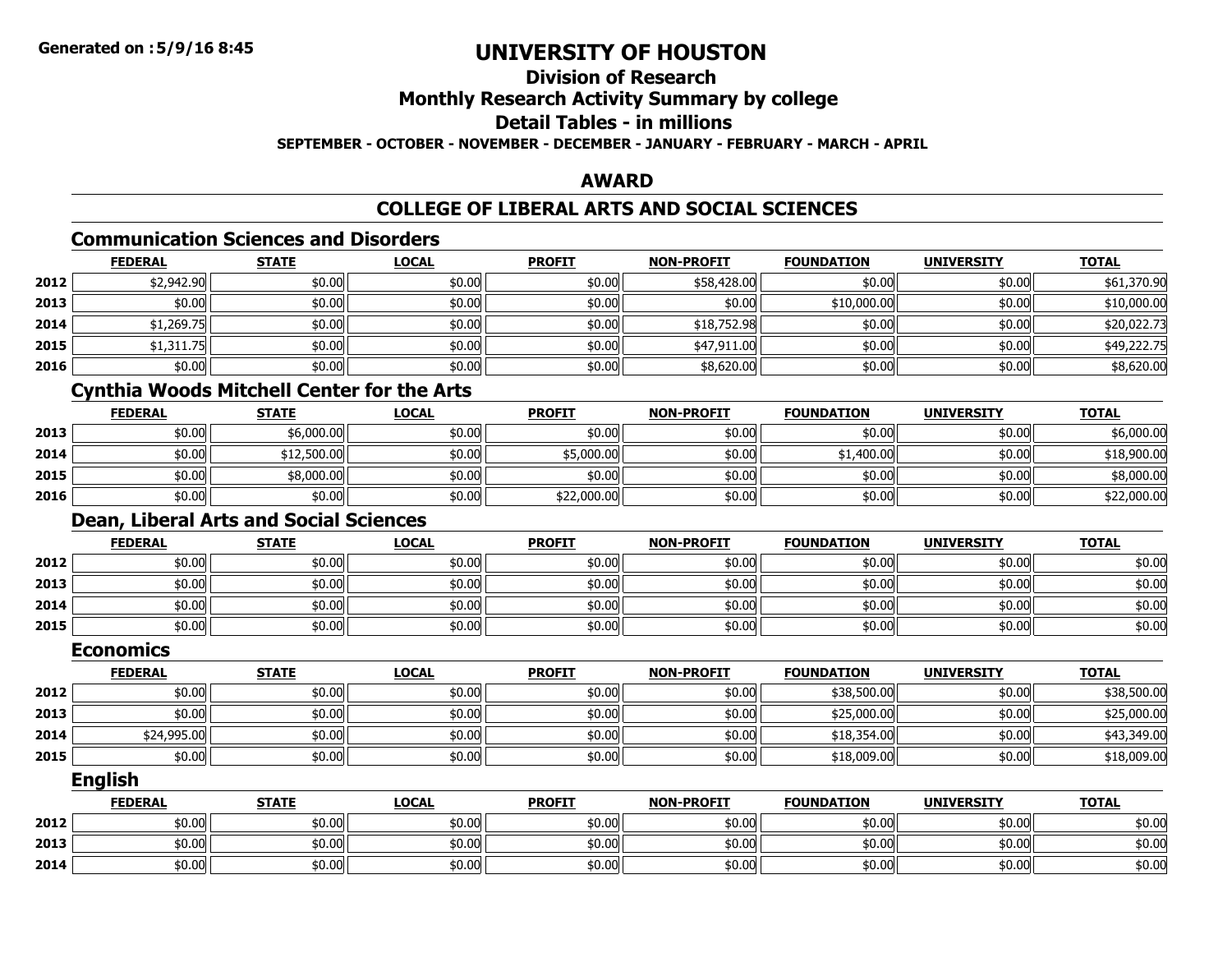### **Division of ResearchMonthly Research Activity Summary by college Detail Tables - in millionsSEPTEMBER - OCTOBER - NOVEMBER - DECEMBER - JANUARY - FEBRUARY - MARCH - APRIL**

#### **AWARD**

# **COLLEGE OF LIBERAL ARTS AND SOCIAL SCIENCES**

# **Health and Human Performance**

|      | <b>FEDERAL</b>                        | <b>STATE</b> | <b>LOCAL</b> | <b>PROFIT</b> | <b>NON-PROFIT</b> | <b>FOUNDATION</b> | <b>UNIVERSITY</b> | <b>TOTAL</b>   |
|------|---------------------------------------|--------------|--------------|---------------|-------------------|-------------------|-------------------|----------------|
| 2012 | \$1,559,942.26                        | \$0.00       | \$0.00       | \$543,469.00  | \$0.00            | \$0.00            | \$0.00            | \$2,103,411.26 |
| 2013 | \$2,403,136.77                        | \$0.00       | \$0.00       | \$6,759.60    | \$0.00            | \$38,628.00       | \$0.00            | \$2,448,524.37 |
| 2014 | \$1,611,496.70                        | \$0.00       | \$0.00       | \$0.00        | \$0.00            | \$50,000.00       | \$0.00            | \$1,661,496.70 |
| 2015 | \$2,434,681.24                        | \$0.00       | \$0.00       | \$450,000.00  | \$21,548.64       | \$24,000.00       | \$0.00            | \$2,930,229.88 |
| 2016 | \$1,326,443.49                        | \$0.00       | \$0.00       | \$21,500.00   | \$69,251.00       | \$10,908.00       | \$0.00            | \$1,428,102.49 |
|      | <b>Hispanic Studies</b>               |              |              |               |                   |                   |                   |                |
|      | <b>FEDERAL</b>                        | <b>STATE</b> | <b>LOCAL</b> | <b>PROFIT</b> | <b>NON-PROFIT</b> | <b>FOUNDATION</b> | <b>UNIVERSITY</b> | <b>TOTAL</b>   |
| 2012 | \$0.00                                | \$0.00       | \$0.00       | \$0.00        | \$0.00            | \$55,200.00       | \$0.00            | \$55,200.00    |
| 2013 | \$0.00                                | \$0.00       | \$0.00       | \$0.00        | \$0.00            | \$0.00            | \$0.00            | \$0.00         |
|      | <b>History</b>                        |              |              |               |                   |                   |                   |                |
|      | <b>FEDERAL</b>                        | <b>STATE</b> | <b>LOCAL</b> | <b>PROFIT</b> | <b>NON-PROFIT</b> | <b>FOUNDATION</b> | <b>UNIVERSITY</b> | <b>TOTAL</b>   |
| 2012 | \$0.00                                | \$0.00       | \$0.00       | \$16,965.60   | \$0.00            | \$0.00            | \$0.00            | \$16,965.60    |
| 2013 | \$0.00                                | \$0.00       | \$0.00       | \$73,662.21   | \$0.00            | \$0.00            | \$0.00            | \$73,662.21    |
| 2014 | \$0.00                                | \$0.00       | \$0.00       | \$78,388.66   | \$0.00            | \$0.00            | \$0.00            | \$78,388.66    |
| 2015 | \$0.00                                | \$0.00       | \$0.00       | \$65,586.00   | \$0.00            | \$0.00            | \$0.00            | \$65,586.00    |
| 2016 | \$0.00                                | \$0.00       | \$0.00       | \$104,256.66  | \$0.00            | \$0.00            | \$0.00            | \$104,256.66   |
|      | <b>Hobby Center for Public Policy</b> |              |              |               |                   |                   |                   |                |
|      | <b>FEDERAL</b>                        | <b>STATE</b> | <b>LOCAL</b> | <b>PROFIT</b> | <b>NON-PROFIT</b> | <b>FOUNDATION</b> | <b>UNIVERSITY</b> | <b>TOTAL</b>   |
| 2014 | \$0.00                                | \$19,298.00  | \$0.00       | \$0.00        | \$0.00            | \$6,000.00        | \$0.00            | \$25,298.00    |
| 2015 | \$164,250.00                          | \$0.00       | \$0.00       | \$0.00        | \$0.00            | \$0.00            | \$0.00            | \$164,250.00   |
|      | <b>Philosophy</b>                     |              |              |               |                   |                   |                   |                |
|      | <b>FEDERAL</b>                        | <b>STATE</b> | <b>LOCAL</b> | <b>PROFIT</b> | <b>NON-PROFIT</b> | <b>FOUNDATION</b> | <b>UNIVERSITY</b> | <b>TOTAL</b>   |
| 2012 | \$29,932.50                           | \$0.00       | \$0.00       | \$0.00        | \$0.00            | \$0.00            | \$0.00            | \$29,932.50    |
|      | <b>Political Science</b>              |              |              |               |                   |                   |                   |                |
|      | <b>FEDERAL</b>                        | <b>STATE</b> | <b>LOCAL</b> | <b>PROFIT</b> | <b>NON-PROFIT</b> | <b>FOUNDATION</b> | <b>UNIVERSITY</b> | <b>TOTAL</b>   |
| 2012 | \$0.00                                | \$0.00       | \$0.00       | \$0.00        | \$0.00            | \$0.00            | \$0.00            | \$0.00         |
| 2013 | \$0.00                                | \$0.00       | \$0.00       | \$0.00        | \$0.00            | \$0.00            | \$0.00            | \$0.00         |
| 2014 | \$0.00                                | \$0.00       | \$0.00       | \$0.00        | \$0.00            | \$0.00            | \$0.00            | \$0.00         |
| 2016 | \$0.00                                | \$0.00       | \$0.00       | \$0.00        | \$30,046.00       | \$0.00            | \$0.00            | \$30,046.00    |

6 \$0.00 \$0.00 \$0.00 \$0.00 \$0.00 \$0.00 \$0.00 \$0.00 \$0.00 \$30,046.00 \$30,046.00 \$0.00 \$0.00 \$0.00 \$30,046.00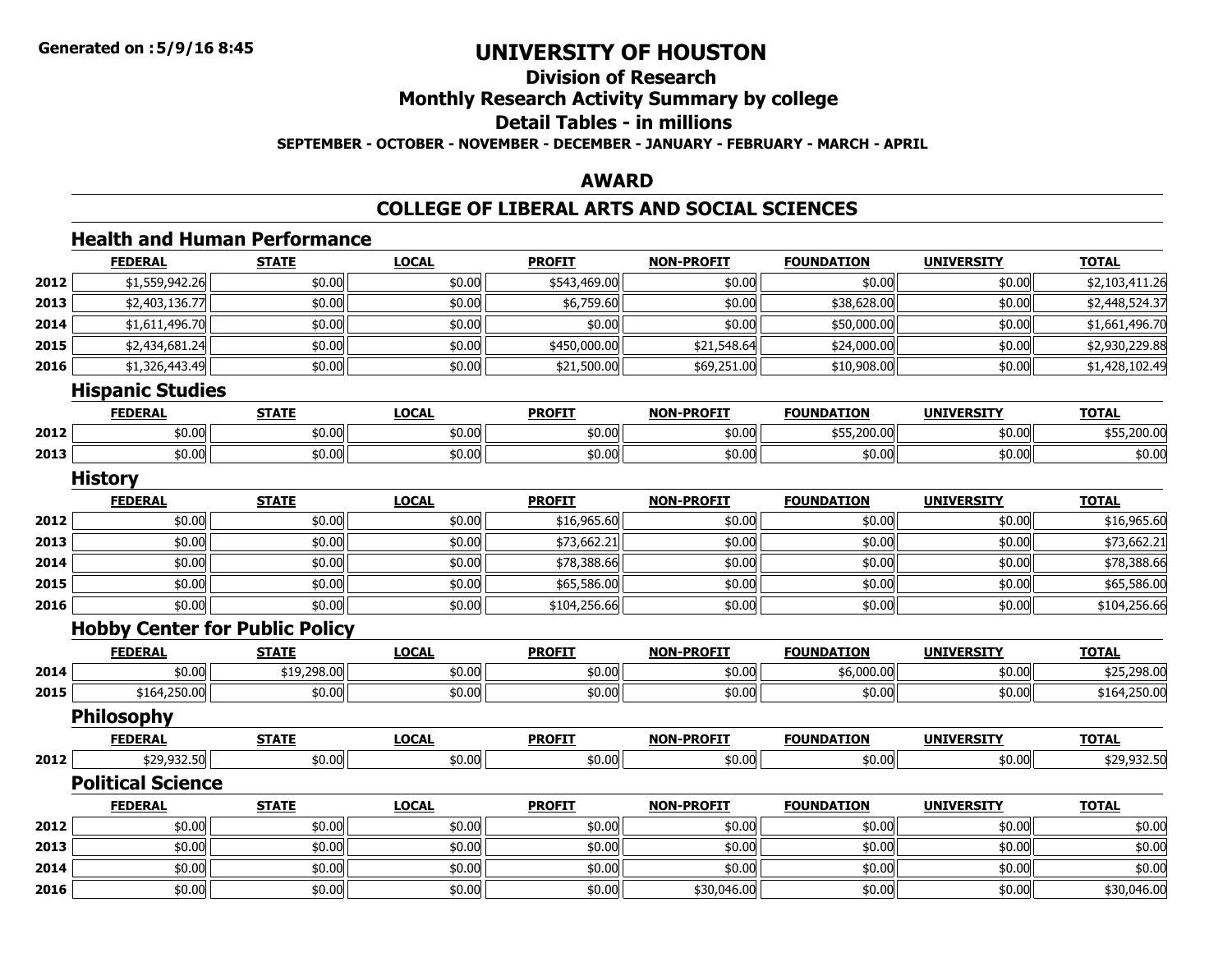# **Division of ResearchMonthly Research Activity Summary by college Detail Tables - in millionsSEPTEMBER - OCTOBER - NOVEMBER - DECEMBER - JANUARY - FEBRUARY - MARCH - APRIL**

#### **AWARD**

### **COLLEGE OF LIBERAL ARTS AND SOCIAL SCIENCES**

|              | <b>Psychology</b>      |              |              |                |                   |                   |                   |                 |
|--------------|------------------------|--------------|--------------|----------------|-------------------|-------------------|-------------------|-----------------|
|              | <b>FEDERAL</b>         | <b>STATE</b> | <b>LOCAL</b> | <b>PROFIT</b>  | <b>NON-PROFIT</b> | <b>FOUNDATION</b> | <b>UNIVERSITY</b> | <b>TOTAL</b>    |
| 2012         | \$4,430,417.90         | \$61,089.16  | \$0.00       | \$38,168.00    | \$304,641.00      | \$114,465.00      | \$36,531.00       | \$4,985,312.06  |
| 2013         | \$3,003,967.50         | \$17,656.00  | \$0.00       | \$75,255.00    | \$101,003.48      | \$55,818.00       | \$0.00            | \$3,253,699.98  |
| 2014         | \$3,441,599.10         | \$19,559.00  | \$0.00       | \$51,923.92    | \$154,520.00      | \$0.00            | \$23,691.00       | \$3,691,293.02  |
| 2015         | \$3,134,295.92         | \$138,817.00 | \$0.00       | \$40,927.96    | \$101,898.92      | \$0.00            | \$0.00            | \$3,415,939.80  |
| 2016         | \$3,855,964.36         | \$79,465.00  | \$0.00       | \$1,021,812.04 | \$84,719.88       | \$1,500.00        | \$36,609.00       | \$5,080,070.28  |
|              | <b>School of Music</b> |              |              |                |                   |                   |                   |                 |
|              | <b>FEDERAL</b>         | <b>STATE</b> | <b>LOCAL</b> | <b>PROFIT</b>  | <b>NON-PROFIT</b> | <b>FOUNDATION</b> | <b>UNIVERSITY</b> | <b>TOTAL</b>    |
| 2012         | \$0.00                 | \$3,347.00   | \$0.00       | \$0.00         | \$0.00            | \$0.00            | \$0.00            | \$3,347.00      |
| 2013         | \$0.00                 | \$3,347.00   | \$0.00       | \$0.00         | \$0.00            | \$0.00            | \$0.00            | \$3,347.00      |
| 2014         | \$0.00                 | \$9,000.00   | \$0.00       | \$0.00         | \$0.00            | \$0.00            | \$0.00            | \$9,000.00      |
| 2015         | \$0.00                 | \$9,000.00   | \$0.00       | \$0.00         | \$0.00            | \$0.00            | \$0.00            | \$9,000.00      |
| 2016         | \$0.00                 | \$0.00       | \$0.00       | \$0.00         | \$10,000.00       | \$0.00            | \$0.00            | \$10,000.00     |
|              | <b>Sociology</b>       |              |              |                |                   |                   |                   |                 |
|              | <b>FEDERAL</b>         | <b>STATE</b> | <b>LOCAL</b> | <b>PROFIT</b>  | <b>NON-PROFIT</b> | <b>FOUNDATION</b> | <b>UNIVERSITY</b> | <b>TOTAL</b>    |
| 2012         | \$54,502.40            | \$0.00       | \$0.00       | \$0.00         | \$0.00            | \$0.00            | \$0.00            | \$54,502.40     |
| 2013         | \$14,728.00            | \$0.00       | \$18,000.00  | \$0.00         | \$0.00            | \$0.00            | \$0.00            | \$32,728.00     |
| 2016         | \$9,429.00             | \$0.00       | \$0.00       | \$0.00         | \$0.00            | \$0.00            | \$0.00            | \$9,429.00      |
|              | <b>Theatre</b>         |              |              |                |                   |                   |                   |                 |
|              | <b>FEDERAL</b>         | <b>STATE</b> | <b>LOCAL</b> | <b>PROFIT</b>  | <b>NON-PROFIT</b> | <b>FOUNDATION</b> | <b>UNIVERSITY</b> | <b>TOTAL</b>    |
| 2014         | \$0.00                 | \$0.00       | \$0.00       | \$0.00         | \$90,000.00       | \$0.00            | \$0.00            | \$90,000.00     |
| <b>Total</b> | \$27,710,685.83        | \$453,960.16 | \$18,000.00  | \$2,615,674.65 | \$1,436,765.90    | \$677,782.00      | \$101,031.40      | \$33,013,899.94 |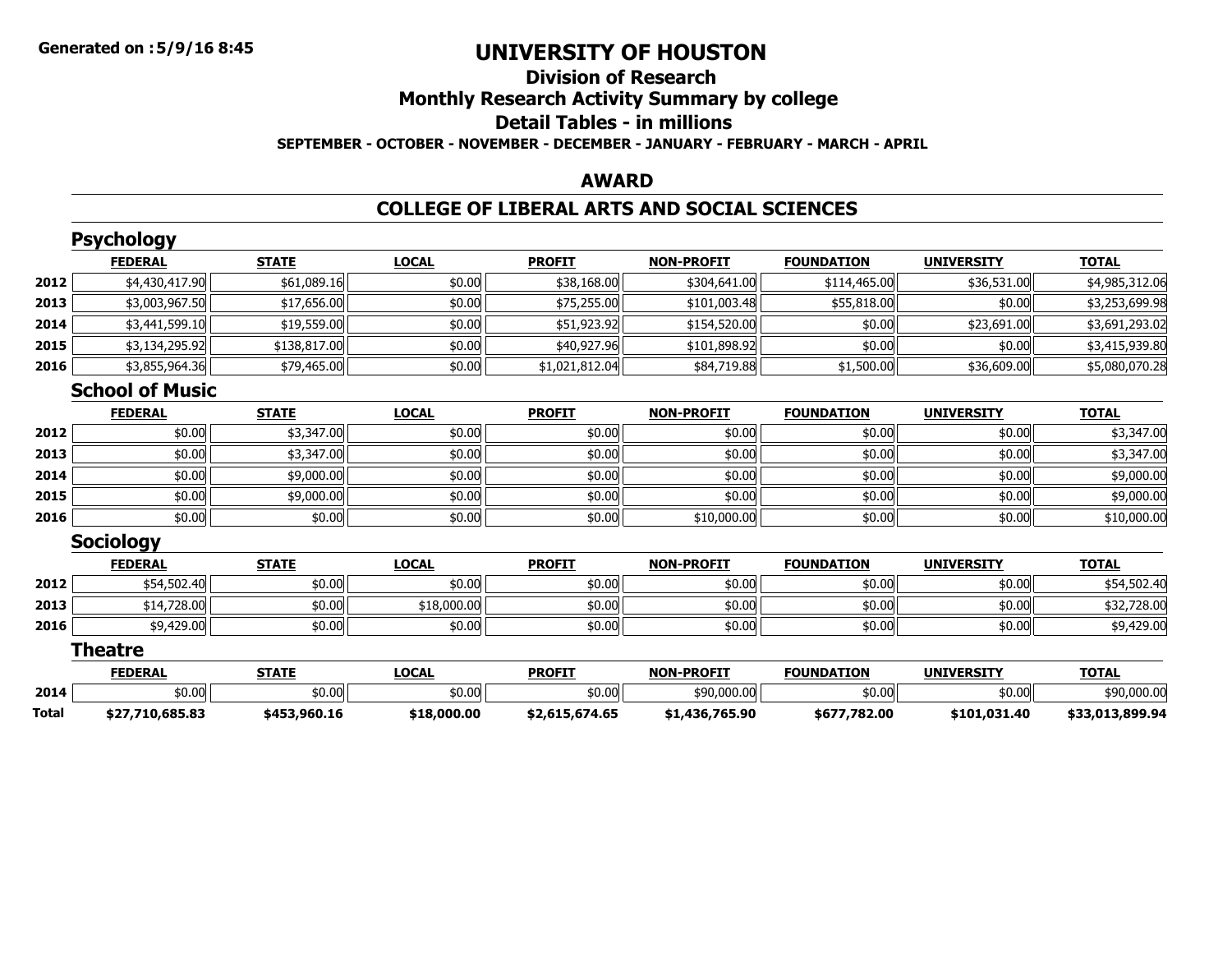### **Division of ResearchMonthly Research Activity Summary by college Detail Tables - in millionsSEPTEMBER - OCTOBER - NOVEMBER - DECEMBER - JANUARY - FEBRUARY - MARCH - APRIL**

#### **AWARD**

# **COLLEGE OF NATURAL SCIENCES AND MATHEMATICS**

# **Biology/Biochemistry**

|      | <b>FEDERAL</b> | <b>STATE</b>   | <b>LOCAL</b> | <b>PROFIT</b> | <b>NON-PROFIT</b> | <b>FOUNDATION</b> | <b>UNIVERSITY</b> | <b>TOTAL</b>   |
|------|----------------|----------------|--------------|---------------|-------------------|-------------------|-------------------|----------------|
| 2012 | \$1,736,616.76 | \$263,840.00   | \$0.00       | \$0.00        | \$311,000.00      | \$110,000.00      | \$0.00            | \$2,421,456.76 |
| 2013 | \$1,400,510.69 | \$148,385.00   | \$0.00       | \$478,413.00  | \$690,150.00      | \$0.00            | \$0.00            | \$2,717,458.69 |
| 2014 | \$1,917,599.70 | \$155,334.13   | \$0.00       | \$50,000.00   | \$438,010.00      | \$0.00            | \$0.00            | \$2,560,943.83 |
| 2015 | \$1,863,041.07 | \$21,473.50    | \$0.00       | \$50,000.00   | \$140,061.90      | \$0.00            | \$40,558.00       | \$2,115,134.47 |
| 2016 | \$1,907,986.06 | \$1,245,708.85 | \$0.00       | \$0.00        | \$230,191.00      | \$140,000.00      | \$0.00            | \$3,523,885.91 |

# **Center for Applied Geoscience Excellence**

|      | <b>FEDERAL</b> | <b>STATE</b> | LOCAL  | <b>PROFIT</b> | <b>NON-PROFIT</b> | <b>FOUNDATION</b> | <b>UNIVERSITY</b> | <b>TOTAL</b> |
|------|----------------|--------------|--------|---------------|-------------------|-------------------|-------------------|--------------|
| 2014 | \$0.00         | \$0.00       | \$0.00 | \$0.00        | \$0.00            | \$0.00            | \$0.00            | \$0.00       |
| 2015 | \$0.00         | \$0.00       | \$0.00 | \$0.00        | \$0.00            | \$0.00            | \$0.00            | \$0.00       |
| 2016 | \$0.00         | \$0.00       | \$0.00 | \$0.00        | \$0.00            | \$0.00            | \$0.00            | \$0.00       |

# **Center for Nuclear Receptors and Cell Signaling**

|      | <b>FEDERAL</b> | <b>STATE</b>   | <b>LOCAL</b> | <b>PROFIT</b> | <b>NON-PROFIT</b> | <b>FOUNDATION</b> | <b>UNIVERSITY</b> | <b>TOTAL</b>   |
|------|----------------|----------------|--------------|---------------|-------------------|-------------------|-------------------|----------------|
| 2012 | \$519,968.00   | \$1,035,286.00 | \$0.00       | \$0.00        | \$20,000.00       | \$50,000.00       | \$0.00            | \$1,625,254.00 |
| 2013 | \$202,124.00   | \$0.00         | \$0.00       | \$0.00        | \$14,000.00       | \$100,000.00      | \$0.00            | \$316,124.00   |
| 2014 | \$244,596.00   | \$0.00         | \$0.00       | \$0.00        | \$0.00            | \$100,000.00      | \$0.00            | \$344,596.00   |
| 2015 | \$938,960.00   | \$1,582.50     | \$0.00       | \$0.00        | \$0.00            | \$100,000.00      | \$0.00            | \$1,040,542.50 |
| 2016 | \$1,269,173.48 | \$0.49         | \$0.00       | \$0.00        | \$60,000.00       | \$200,000.00      | \$0.00            | \$1,529,173.97 |

#### **Chemistry**

|      | <b>FEDERAL</b> | <b>STATE</b> | <b>LOCAL</b> | <b>PROFIT</b> | <b>NON-PROFIT</b> | <b>FOUNDATION</b> | <b>UNIVERSITY</b> | <b>TOTAL</b>   |
|------|----------------|--------------|--------------|---------------|-------------------|-------------------|-------------------|----------------|
| 2012 | \$1,594,445.48 | \$0.00       | \$0.00       | \$0.00        | \$30,000.00       | \$168,096,46      | \$0.00            | \$1,792,541.94 |
| 2013 | \$729,338.94   | \$0.00       | \$0.00       | \$0.00        | \$0.00            | \$451,039.62      | \$29,030.00       | \$1,209,408.56 |
| 2014 | \$916,406.50   | \$0.00       | \$0.00       | \$0.00        | \$0.00            | \$0.00            | \$0.00            | \$916,406.50   |
| 2015 | \$943,584.68   | \$117,500.00 | \$0.00       | \$24,348.00   | \$85,000.00       | \$125,000.00      | \$0.00            | \$1,295,432.68 |
| 2016 | \$1,012,444.88 | \$116,814.00 | \$0.00       | \$0.00        | \$100,000.00      | \$1,070,000.00    | \$0.00            | \$2,299,258.88 |

# **Computer Science**

|      | <b>FEDERAL</b> | <b>STATE</b> | <b>LOCAL</b> | <b>PROFIT</b> | <b>NON-PROFIT</b> | <b>FOUNDATION</b> | <b>UNIVERSITY</b> | <b>TOTAL</b>   |
|------|----------------|--------------|--------------|---------------|-------------------|-------------------|-------------------|----------------|
| 2012 | \$1,382,692.88 | \$61,050.00  | \$0.00       | \$165,000.00  | \$0.00            | \$65,940.00       | \$25,000.00       | \$1,699,682.88 |
| 2013 | \$2,561,872.00 | \$0.00       | \$0.00       | \$179,975,00  | \$9,000.00        | \$0.00            | \$25,000,00       | \$2,775,847.00 |
| 2014 | \$1,256,891.20 | \$0.00       | \$0.00       | \$330,000.00  | \$20,000.00       | \$0.00            | \$0.00            | \$1,606,891.20 |
| 2015 | \$1,976,701.75 | \$207,013.00 | \$0.00       | \$90,000.00   | \$330,000.00      | \$15,312,00       | \$0.00            | \$2,619,026.75 |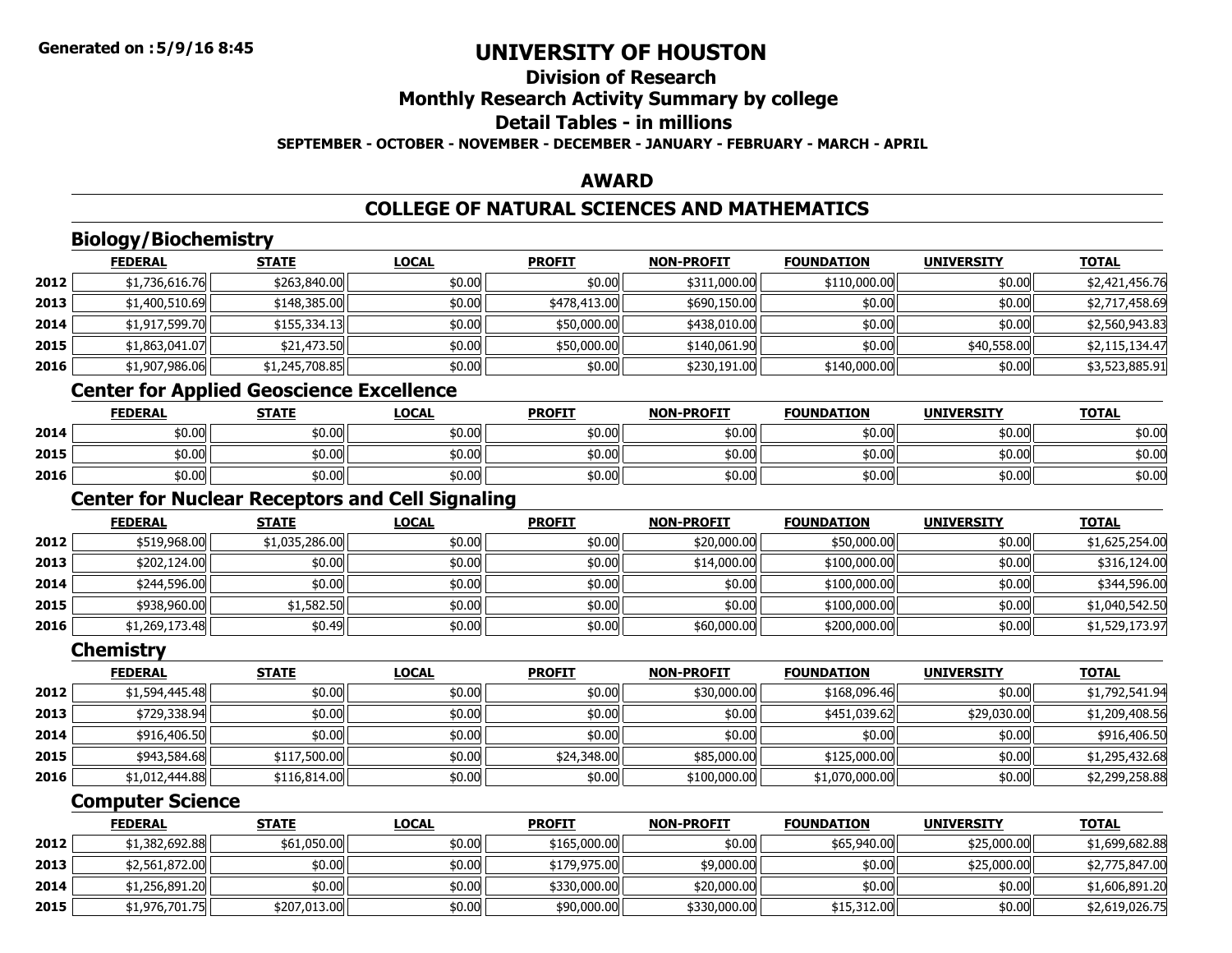# **Division of Research**

# **Monthly Research Activity Summary by college**

#### **Detail Tables - in millions**

**SEPTEMBER - OCTOBER - NOVEMBER - DECEMBER - JANUARY - FEBRUARY - MARCH - APRIL**

#### **AWARD**

#### **COLLEGE OF NATURAL SCIENCES AND MATHEMATICS**

| <b>FEDERAL</b>     | <b>STATE</b>   | <b>LOCAL</b>                                                                                                          | <b>PROFIT</b>                                                 | <b>NON-PROFIT</b>                                                     | <b>FOUNDATION</b> | <b>UNIVERSITY</b> | <b>TOTAL</b>      |
|--------------------|----------------|-----------------------------------------------------------------------------------------------------------------------|---------------------------------------------------------------|-----------------------------------------------------------------------|-------------------|-------------------|-------------------|
| \$2,340,438.00     | \$171,304.80   | \$0.00                                                                                                                | \$30,000.00                                                   | \$130,000.00                                                          | \$0.00            | \$0.00            | \$2,671,742.80    |
|                    |                |                                                                                                                       |                                                               |                                                                       |                   |                   |                   |
| <b>FEDERAL</b>     | <b>STATE</b>   | <b>LOCAL</b>                                                                                                          | <b>PROFIT</b>                                                 | <b>NON-PROFIT</b>                                                     | <b>FOUNDATION</b> | <b>UNIVERSITY</b> | <b>TOTAL</b>      |
| \$0.00             | \$0.00         | \$0.00                                                                                                                | \$0.00                                                        | \$0.00                                                                | \$0.00            | \$0.00            | \$0.00            |
| \$113,412.00       | \$0.00         | \$0.00                                                                                                                | \$0.00                                                        | \$0.00                                                                | \$0.00            | \$0.00            | \$113,412.00      |
| \$700,000.00       | \$0.00         | \$0.00                                                                                                                | \$0.00                                                        | \$0.00                                                                | \$0.00            | \$0.00            | \$700,000.00      |
| \$79,439.00        | \$403,854.25   | \$0.00                                                                                                                | \$0.00                                                        | \$45,000.00                                                           | \$0.00            | \$0.00            | \$528,293.25      |
| \$159,439.00       | \$48,916.85    | \$0.00                                                                                                                | \$10,000.00                                                   | \$45,000.00                                                           | \$0.00            | \$0.00            | \$263,355.85      |
|                    |                |                                                                                                                       |                                                               |                                                                       |                   |                   |                   |
| <b>FEDERAL</b>     | <b>STATE</b>   | <b>LOCAL</b>                                                                                                          | <b>PROFIT</b>                                                 | <b>NON-PROFIT</b>                                                     | <b>FOUNDATION</b> | <b>UNIVERSITY</b> | <b>TOTAL</b>      |
| \$742,057.00       | \$288,450.00   | \$0.00                                                                                                                | \$3,358,564.68                                                | \$262,752.00                                                          | \$0.00            | \$0.00            | \$4,651,823.68    |
| \$1,254,471.80     | \$474,854.00   | \$0.00                                                                                                                | \$1,961,661.00                                                | \$0.00                                                                | \$0.00            | \$0.00            | \$3,690,986.80    |
| \$516,460.81       | \$55,145.75    | \$0.00                                                                                                                | \$821,949.00                                                  | \$100,915.00                                                          | \$0.00            | \$0.00            | \$1,494,470.56    |
| \$575,224.25       | \$221,717.00   | \$0.00                                                                                                                | \$1,480,000.00                                                | \$41,119.00                                                           | \$0.00            | \$0.00            | \$2,318,060.25    |
| \$896,987.00       | \$724,305.00   | \$0.00                                                                                                                | \$720,000.26                                                  | \$89,381.00                                                           | \$0.00            | \$37,800.00       | \$2,468,473.26    |
|                    |                |                                                                                                                       |                                                               |                                                                       |                   |                   |                   |
| <b>FEDERAL</b>     | <b>STATE</b>   | <b>LOCAL</b>                                                                                                          | <b>PROFIT</b>                                                 | <b>NON-PROFIT</b>                                                     | <b>FOUNDATION</b> | <b>UNIVERSITY</b> | <b>TOTAL</b>      |
| \$0.00             | \$0.00         | \$0.00                                                                                                                | \$0.00                                                        | \$0.00                                                                | \$0.00            | \$0.00            | \$0.00            |
| \$0.00             | \$0.00         | \$0.00                                                                                                                | \$0.00                                                        | \$0.00                                                                | \$0.00            | \$0.00            | \$0.00            |
| \$0.00             | \$0.00         | \$0.00                                                                                                                | \$0.00                                                        | \$0.00                                                                | \$0.00            | \$0.00            | \$0.00            |
| \$0.00             | \$0.00         | \$0.00                                                                                                                | \$0.00                                                        | \$0.00                                                                | \$0.00            | \$0.00            | \$0.00            |
|                    |                |                                                                                                                       |                                                               |                                                                       |                   |                   |                   |
| <b>FEDERAL</b>     | <b>STATE</b>   | <b>LOCAL</b>                                                                                                          | <b>PROFIT</b>                                                 | <b>NON-PROFIT</b>                                                     | <b>FOUNDATION</b> | <b>UNIVERSITY</b> | <b>TOTAL</b>      |
| \$0.00             | \$0.00         | \$0.00                                                                                                                | \$0.00                                                        | \$0.00                                                                | \$0.00            | \$0.00            | \$0.00            |
| \$0.00             | \$0.00         | \$0.00                                                                                                                | \$0.00                                                        | \$0.00                                                                | \$0.00            | \$0.00            | \$0.00            |
| \$0.00             | \$0.00         | \$0.00                                                                                                                | \$0.00                                                        | \$0.00                                                                | \$0.00            | \$0.00            | \$0.00            |
| <b>Mathematics</b> |                |                                                                                                                       |                                                               |                                                                       |                   |                   |                   |
|                    |                |                                                                                                                       |                                                               |                                                                       |                   |                   | <b>TOTAL</b>      |
| \$852,657.92       | \$139,739.00   | \$0.00                                                                                                                | \$210,000.00                                                  | \$99,312.00                                                           | \$80,000.00       | \$10,000.00       | \$1,391,708.92    |
| \$515,603.65       | \$0.00         | \$0.00                                                                                                                | \$90,000.00                                                   | \$0.00                                                                | \$21,000.00       | \$0.00            | \$626,603.65      |
|                    | <b>FEDERAL</b> | <b>Computer Science</b><br><b>Earth &amp; Atmospheric Sciences</b><br><b>Institute for Nanoenergy</b><br><b>STATE</b> | <b>Dean, Natural Sciences and Mathematics</b><br><b>LOCAL</b> | <b>Institute for Climate and Atmospheric Science</b><br><b>PROFIT</b> | <b>NON-PROFIT</b> | <b>FOUNDATION</b> | <b>UNIVERSITY</b> |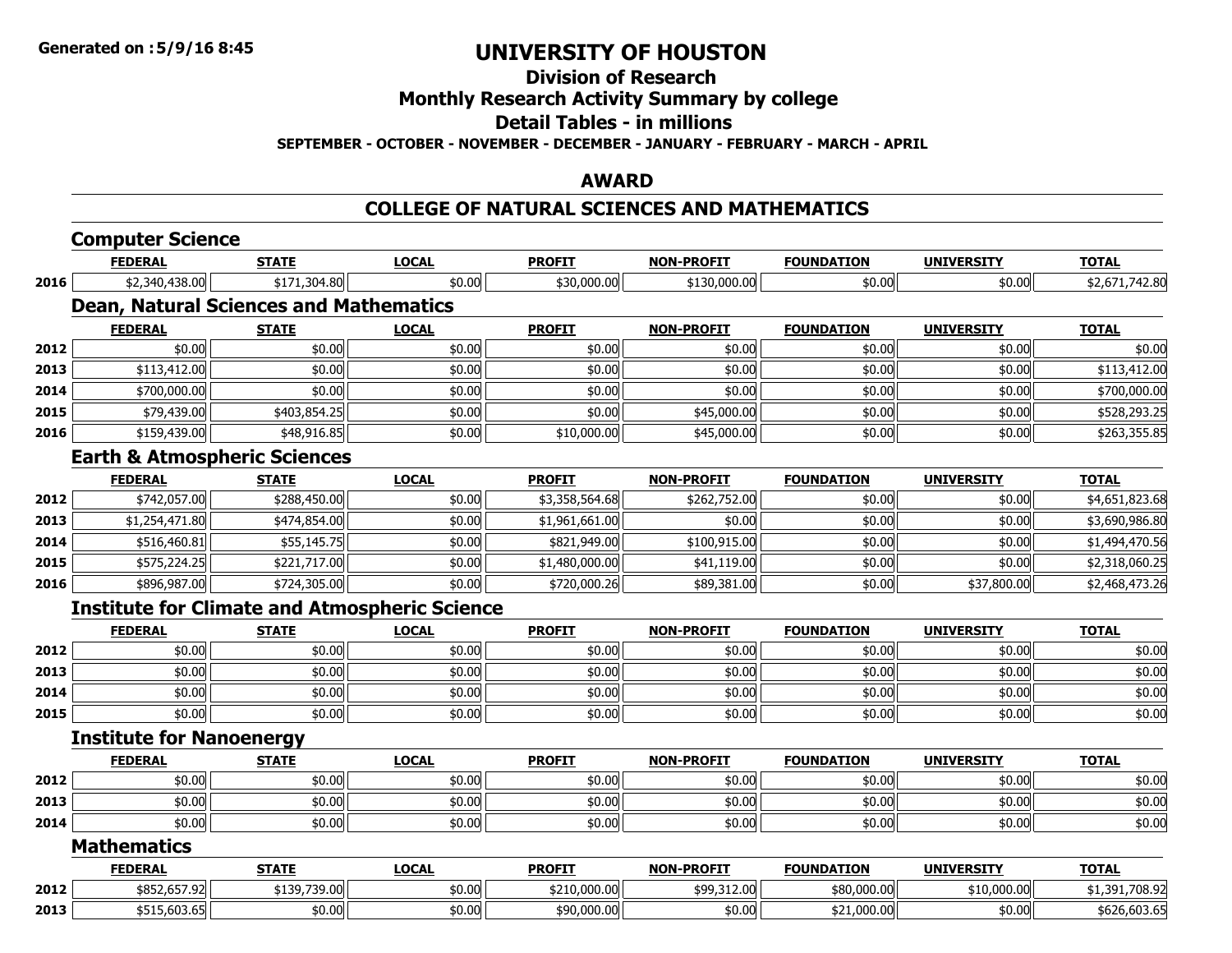# **Division of ResearchMonthly Research Activity Summary by college Detail Tables - in millionsSEPTEMBER - OCTOBER - NOVEMBER - DECEMBER - JANUARY - FEBRUARY - MARCH - APRIL**

#### **AWARD**

### **COLLEGE OF NATURAL SCIENCES AND MATHEMATICS**

|       | <b>Mathematics</b> |                |              |                 |                   |                   |                   |                 |
|-------|--------------------|----------------|--------------|-----------------|-------------------|-------------------|-------------------|-----------------|
|       | <b>FEDERAL</b>     | <b>STATE</b>   | <b>LOCAL</b> | <b>PROFIT</b>   | <b>NON-PROFIT</b> | <b>FOUNDATION</b> | <b>UNIVERSITY</b> | <b>TOTAL</b>    |
| 2014  | \$754,324.50       | \$0.00         | \$0.00       | \$120,000.00    | \$0.00            | \$87,024.29       | \$0.00            | \$961,348.79    |
| 2015  | \$872,974.00       | \$0.00         | \$0.00       | \$90,000.00     | \$45,000.00       | \$94,000.00       | \$0.00            | \$1,101,974.00  |
| 2016  | \$414,127.00       | \$0.00         | \$0.00       | \$62,000.00     | \$45,000.00       | \$71,000.00       | \$18,656.11       | \$610,783.11    |
|       | <b>Physics</b>     |                |              |                 |                   |                   |                   |                 |
|       | <b>FEDERAL</b>     | <b>STATE</b>   | <b>LOCAL</b> | <b>PROFIT</b>   | <b>NON-PROFIT</b> | <b>FOUNDATION</b> | <b>UNIVERSITY</b> | <b>TOTAL</b>    |
| 2012  | \$2,103,232.94     | \$0.00         | \$0.00       | \$1,199,300.00  | \$49,225.00       | \$0.00            | \$0.00            | \$3,351,757.94  |
| 2013  | \$3,058,621.98     | \$0.00         | \$0.00       | \$925,800.00    | \$56,040.00       | \$0.00            | \$0.00            | \$4,040,461.98  |
| 2014  | \$2,721,056.02     | \$30,117.66    | \$0.00       | \$388,200.00    | \$115,000.00      | \$0.00            | \$0.00            | \$3,254,373.68  |
| 2015  | \$2,971,682.00     | \$37,120.00    | \$0.00       | \$397,600.00    | \$62,516.00       | \$0.00            | \$0.00            | \$3,468,918.00  |
| 2016  | \$3,351,206.22     | \$37,120.00    | \$0.00       | \$90,000.00     | \$0.00            | \$245,000.00      | \$0.00            | \$3,723,326.22  |
| Total | \$49,368,369.17    | \$6,006,631.78 | \$0.00       | \$13,322,810.94 | \$3,663,672.90    | \$3,293,412.37    | \$186,044.11      | \$75,840,941.27 |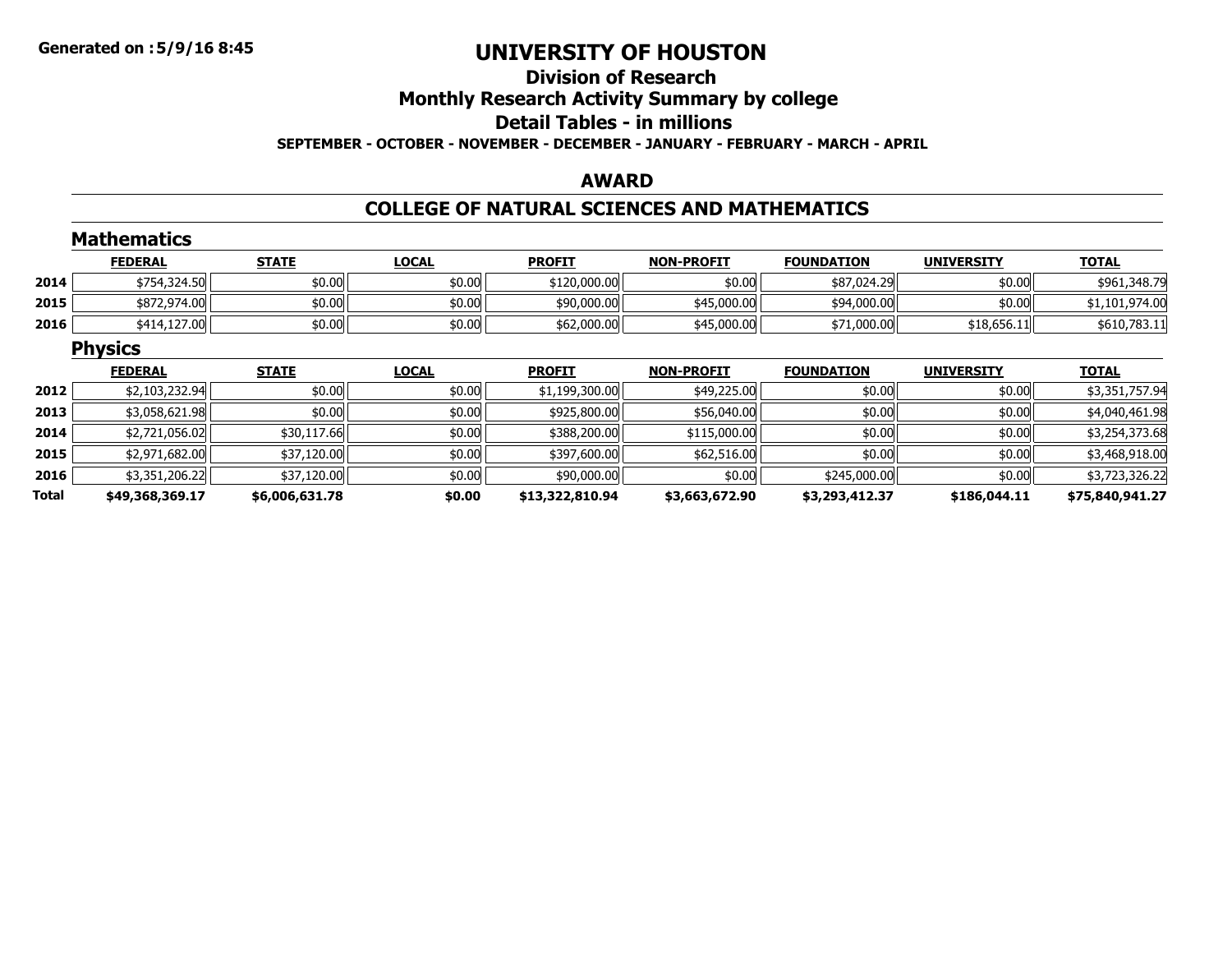### **Division of ResearchMonthly Research Activity Summary by college Detail Tables - in millions SEPTEMBER - OCTOBER - NOVEMBER - DECEMBER - JANUARY - FEBRUARY - MARCH - APRIL**

#### **AWARD**

#### **COLLEGE OF OPTOMETRY**

# **Optometry Vision Sciences**

|       | <b>FEDERAL</b>  | <b>STATE</b> | <b>LOCAL</b> | <b>PROFIT</b>  | <b>NON-PROFIT</b> | <b>FOUNDATION</b> | <b>UNIVERSITY</b> | <b>TOTAL</b>    |
|-------|-----------------|--------------|--------------|----------------|-------------------|-------------------|-------------------|-----------------|
| 2012  | \$3,087,462.94  | \$0.00       | \$0.00       | \$393,188.04   | \$0.00            | \$40,000.00       | \$207,310.00      | \$3,727,960.98  |
| 2013  | \$2,124,762.80  | \$0.00       | \$0.00       | \$1,396,193.90 | \$0.00            | \$0.00            | \$207,590.00      | \$3,728,546.70  |
| 2014  | \$4,043,265.90  | \$0.00       | \$0.00       | \$662,449.59   | \$0.00            | \$0.00            | \$271,160.00      | \$4,976,875.49  |
| 2015  | \$3,381,135.25  | \$0.00       | \$0.00       | \$121,505.00   | \$0.00            | \$0.00            | \$303,443.43      | \$3,806,083.68  |
| 2016  | \$1,970,270.48  | \$0.00       | \$0.00       | \$49,153.44    | \$0.00            | \$0.00            | \$70,366.00       | \$2,089,789.92  |
| Total | \$14,606,897.37 | \$0.00       | \$0.00       | \$2,622,489.97 | \$0.00            | \$40,000.00       | \$1,059,869.43    | \$18,329,256.77 |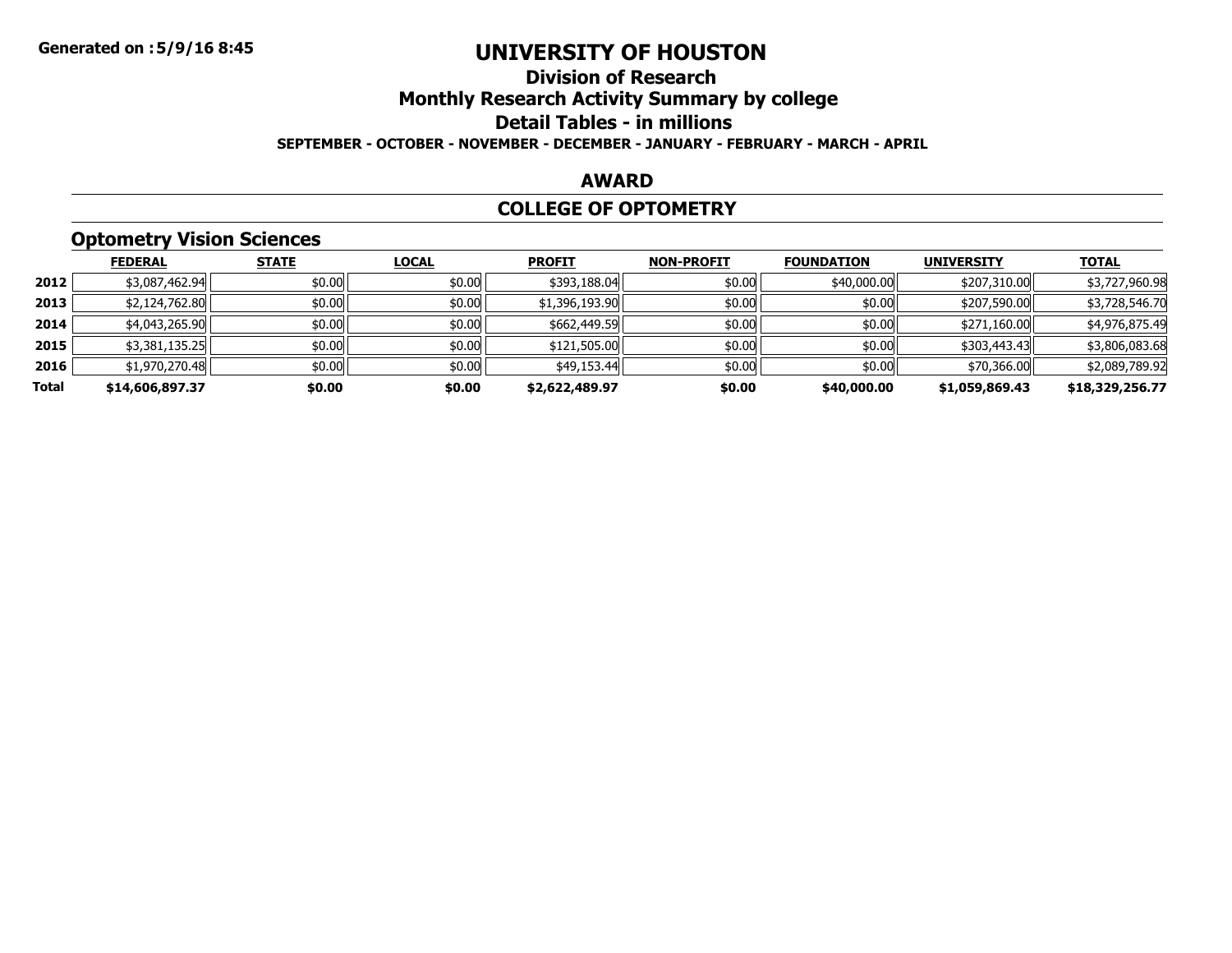# **Division of Research**

# **Monthly Research Activity Summary by college**

#### **Detail Tables - in millions**

#### **SEPTEMBER - OCTOBER - NOVEMBER - DECEMBER - JANUARY - FEBRUARY - MARCH - APRIL**

#### **AWARD**

### **COLLEGE OF PHARMACY**

# **Center for Experimental Therapeutics and Pharmacoi**

|      | <b>FEDERAL</b> | <b>STATE</b> | <u>LOCAL</u> | <b>PROFIT</b> | <b>NON-PROFIT</b> | <b>FOUNDATION</b> | <b>UNIVERSITY</b> | <b>TOTAL</b> |
|------|----------------|--------------|--------------|---------------|-------------------|-------------------|-------------------|--------------|
| 2012 | \$0.00         | \$0.00       | \$0.00       | \$0.00        | \$0.00            | \$0.00            | \$0.00            | \$0.00       |
| 2013 | \$0.00         | \$0.00       | \$0.00       | \$0.00        | \$0.00            | \$0.00            | \$0.00            | \$0.00       |
| 2014 | \$0.00         | \$0.00       | \$0.00       | \$0.00        | \$0.00            | \$0.00            | \$0.00            | \$0.00       |
| 2016 | \$0.00         | \$0.00       | \$0.00       | \$0.00        | \$0.00            | \$0.00            | \$0.00            | \$0.00       |

#### **Clinical Pharmacy & Administration**

|      | <b>FEDERAL</b> | <b>STATE</b> | <b>LOCAL</b> | <b>PROFIT</b> | <b>NON-PROFIT</b> | <b>FOUNDATION</b> | <b>UNIVERSITY</b> | <b>TOTAL</b> |
|------|----------------|--------------|--------------|---------------|-------------------|-------------------|-------------------|--------------|
| 2012 | \$299,290.30   | \$9,618.62   | \$0.00       | \$218,750.00  | \$7,081.95        | \$0.00            | \$0.00            | \$534,740.87 |
| 2013 | \$0.00         | \$0.00       | \$0.00       | \$334,059.50  | \$10,000.00       | \$0.00            | \$0.00            | \$344,059.50 |
| 2014 | \$0.00         | \$0.00       | \$0.00       | \$266,000,00  | \$545,894.00      | \$0.00            | \$0.00            | \$811,894.00 |
| 2015 | \$224,400.00   | \$171,798.00 | \$0.00       | \$24,531.00   | \$34,710.00       | \$0.00            | \$0.00            | \$455,439.00 |
| 2016 | \$263,557.00   | \$225,000.00 | \$0.00       | \$142,916.82  | \$10,000.00       | \$0.00            | \$0.00            | \$641,473.82 |

### **Dean, Pharmacy**

|      | <b>FEDERAL</b> | <b>STATE</b> | <b>LOCAL</b> | <b>PROFIT</b> | <b>NON-PROFIT</b> | <b>FOUNDATION</b> | <b>UNIVERSITY</b> | <b>TOTAL</b> |
|------|----------------|--------------|--------------|---------------|-------------------|-------------------|-------------------|--------------|
| 2012 | \$0.00         | \$0.00       | \$0.00       | \$0.00        | \$0.00            | \$0.00            | \$0.00            | \$0.00       |
| 2013 | \$0.00         | \$0.00       | \$0.00       | \$0.00        | \$0.00            | \$0.00            | \$0.00            | \$0.00       |
| 2014 | \$0.00         | \$0.00       | \$0.00       | \$0.00        | \$0.00            | \$0.00            | \$0.00            | \$0.00       |
| 2015 | \$0.00         | \$0.00       | \$0.00       | \$0.00        | \$0.00            | \$0.00            | \$0.00            | \$0.00       |
| 2016 | \$0.00         | \$0.00       | \$0.00       | \$0.00        | \$0.00            | \$0.00            | \$0.00            | \$0.00       |

### **Pharm Health Outcomes & Policy**

|      | <u>FEDERAL</u> | <u>STATE</u> | <u>LOCAL</u> | <b>PROFIT</b> | <b>NON-PROFIT</b> | <b>FOUNDATION</b> | <b>UNIVERSITY</b> | <b>TOTAL</b> |
|------|----------------|--------------|--------------|---------------|-------------------|-------------------|-------------------|--------------|
| 2012 | \$0.00         | \$8,000.00   | \$0.00       | \$0.00        | \$0.00            | \$0.00            | \$0.00            | \$8,000.00   |
| 2013 | \$225,015.00   | \$0.00       | \$0.00       | \$0.00        | \$0.00            | \$2,500.00        | \$0.00            | \$227,515.00 |
| 2014 | \$0.00         | \$0.00       | \$0.00       | \$4,000.00    | \$0.00            | \$0.00            | \$0.00            | \$4,000.00   |
| 2015 | \$0.00         | \$0.00       | \$0.00       | \$193,667.00  | \$10,000.00       | \$0.00            | \$0.00            | \$203,667.00 |

# **Pharmacological and Pharmaceutical Sciences**

|      | <b>FEDERAL</b> | <b>STATE</b> | <b>LOCAL</b> | <b>PROFIT</b> | <b>NON-PROFIT</b> | <b>FOUNDATION</b> | <b>UNIVERSITY</b> | <b>TOTAL</b>   |
|------|----------------|--------------|--------------|---------------|-------------------|-------------------|-------------------|----------------|
| 2012 | \$1,322,260.70 | \$0.00       | \$0.00       | \$16,000.00   | \$147,000.00      | \$0.00            | \$0.00            | \$1,485,260.70 |
| 2013 | \$1,127,634.00 | \$0.00       | \$0.00       | \$34,684.00   | \$10,000.00       | \$0.00            | \$0.00            | \$1,172,318.00 |
| 2014 | \$372,923.00   | \$0.00       | \$0.00       | \$70,174.00   | \$0.00            | \$88,961.00       | \$0.00            | \$532,058.00   |
| 2015 | \$1,444,161.38 | \$0.00       | \$0.00       | \$8,700.00    | \$70,000.00       | \$0.00            | \$0.00            | \$1,522,861.38 |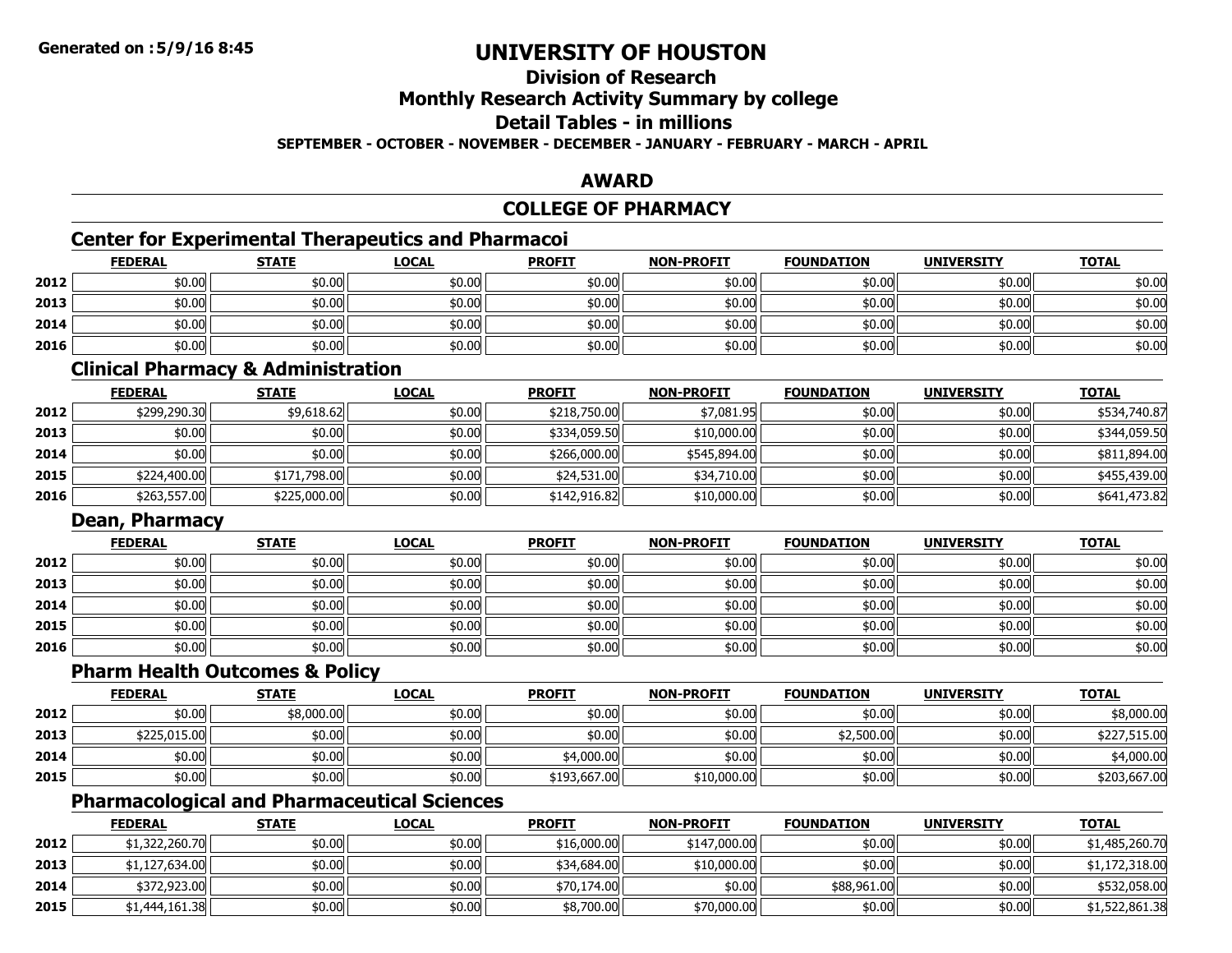**Division of Research**

**Monthly Research Activity Summary by college**

**Detail Tables - in millions**

**SEPTEMBER - OCTOBER - NOVEMBER - DECEMBER - JANUARY - FEBRUARY - MARCH - APRIL**

### **AWARD**

# **COLLEGE OF PHARMACY**

# **Pharmacological and Pharmaceutical Sciences**

|              | <b>FEDERAL</b>                       | <u>STATE</u>                    | <b>LOCAL</b> | <b>PROFIT</b>  | <b>NON</b><br><b>J-PROFIT</b> | <b>FOUNDATION</b>   | <b>UNIVERSITY</b> | <b>TOTAL</b>   |
|--------------|--------------------------------------|---------------------------------|--------------|----------------|-------------------------------|---------------------|-------------------|----------------|
| 2016         | $+72E$ CCA CO.<br>733.004.381        | + 1 = 0 - 7 0<br>ഹ<br>45.072.00 | \$0.00       | \$0.00         | \$70.000.00                   | $\sim$ 00<br>וטט.טע | \$0.00            | סכ.טכ ו        |
| <b>Total</b> | 14.905.96<br>$^{\circ}$ 6.014 $\sim$ | \$459,488.62                    | \$0.00       | \$1,313,482.32 | \$914,685.95                  | \$91,461.00         | \$0.00            | \$8,794,023.85 |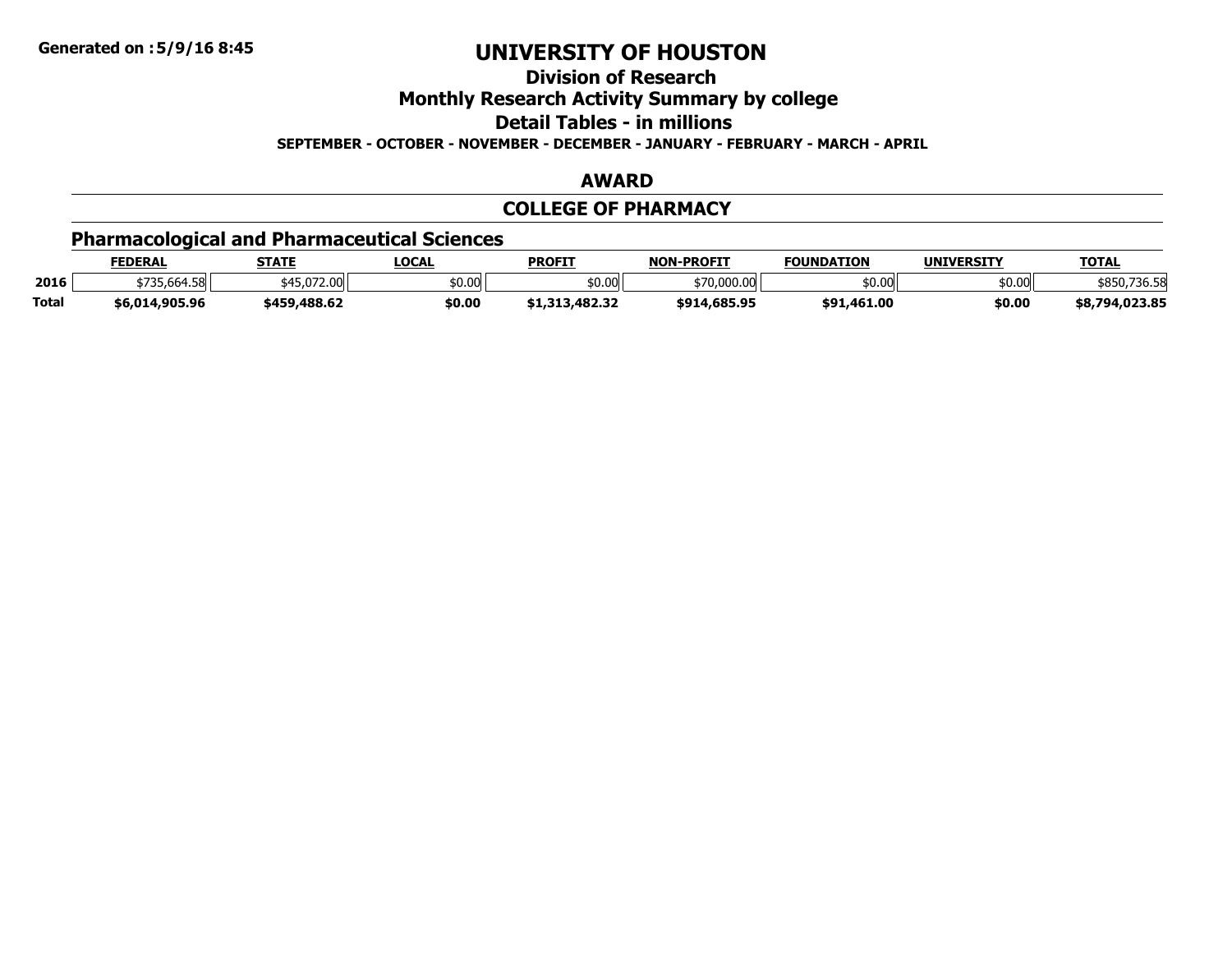### **Division of ResearchMonthly Research Activity Summary by college Detail Tables - in millionsSEPTEMBER - OCTOBER - NOVEMBER - DECEMBER - JANUARY - FEBRUARY - MARCH - APRIL**

# **AWARD**

#### **COLLEGE OF TECHNOLOGY**

# **Center for Technology Literacy**

|      | <b>FEDERAL</b> | <b>STATE</b> | <b>LOCAL</b> | <b>PROFIT</b> | <b>NON-PROFIT</b> | <b>FOUNDATION</b> | <b>UNIVERSITY</b> | <b>TOTAL</b> |
|------|----------------|--------------|--------------|---------------|-------------------|-------------------|-------------------|--------------|
| 2012 | \$111,690.00   | \$0.00       | \$0.00       | \$0.00        | \$0.00            | \$0.00            | \$0.00            | \$111,690.00 |
| 2013 | \$203,427.00   | \$0.00       | \$0.00       | \$0.00        | \$0.00            | \$0.00            | \$0.00            | \$203,427.00 |
| 2014 | \$252,853.00   | \$0.00       | \$0.00       | \$0.00        | \$0.00            | \$0.00            | \$0.00            | \$252,853.00 |
| 2015 | \$283,045.80   | \$0.00       | \$0.00       | \$113,757.17  | \$0.00            | \$0.00            | \$0.00            | \$396,802.97 |
| 2016 | \$71,567.00    | \$0.00       | \$0.00       | \$0.00        | \$0.00            | \$0.00            | \$0.00            | \$71,567.00  |

### **Construction Management**

|      | <b>FEDERAL</b> | <b>STATE</b> | <b>LOCAL</b> | <b>PROFIT</b> | <b>NON-PROFIT</b> | <b>FOUNDATION</b> | <b>UNIVERSITY</b> | <b>TOTAL</b> |
|------|----------------|--------------|--------------|---------------|-------------------|-------------------|-------------------|--------------|
| 2012 | \$0.00         | \$21,144.00  | \$0.00       | \$0.00        | \$0.00            | \$44,810.00       | \$0.00            | \$65,954.00  |
| 2013 | \$0.00         | \$74,568.00  | \$0.00       | \$0.00        | \$0.00            | \$0.00            | \$0.00            | \$74,568.00  |
| 2014 | \$0.00         | \$74,922,00  | \$0.00       | \$0.00        | \$0.00            | \$0.00            | \$0.00            | \$74,922.00  |
| 2016 | \$0.00         | \$148,282.00 | \$0.00       | \$0.00        | \$0.00            | \$0.00            | \$0.00            | \$148,282.00 |

#### **Dean, Technology**

|      | <b>FEDERAL</b> | <b>STATE</b> | <u>LOCAL</u> | <b>PROFIT</b> | <b>NON-PROFIT</b> | <b>FOUNDATION</b> | <b>UNIVERSITY</b> | <b>TOTAL</b> |
|------|----------------|--------------|--------------|---------------|-------------------|-------------------|-------------------|--------------|
| 2012 | \$342,089.00   | \$0.00       | \$0.00       | \$0.00        | \$0.00            | \$0.00            | \$0.00            | \$342,089.00 |
| 2013 | \$0.00         | \$0.00       | \$0.00       | \$0.00        | \$0.00            | \$0.00            | \$0.00            | \$0.00       |
| 2014 | \$0.00         | \$0.00       | \$0.00       | \$0.00        | \$0.00            | \$0.00            | \$0.00            | \$0.00       |

#### **Engineering Technology**

|      | <b>FEDERAL</b> | <b>STATE</b> | <u>LOCAL</u> | <b>PROFIT</b> | <b>NON-PROFIT</b> | <b>FOUNDATION</b> | <b>UNIVERSITY</b> | <b>TOTAL</b>   |
|------|----------------|--------------|--------------|---------------|-------------------|-------------------|-------------------|----------------|
| 2012 | \$173,699.31   | \$0.00       | \$0.00       | \$0.00        | \$48,974.00       | \$18,400.00       | \$0.00            | \$241,073.31   |
| 2013 | \$261,215.00   | \$0.00       | \$0.00       | \$75,000.00   | \$0.00            | \$0.00            | \$0.00            | \$336,215.00   |
| 2014 | \$1,095,719.23 | \$0.00       | \$0.00       | \$125,000.00  | \$20,000.00       | \$0.00            | \$0.00            | \$1,240,719.23 |
| 2015 | \$1,282,057.00 | \$0.00       | \$0.00       | \$0.00        | \$0.00            | \$0.00            | \$0.00            | \$1,282,057.00 |
| 2016 | \$566,479.78   | \$0.00       | \$0.00       | \$0.00        | \$0.00            | \$0.00            | \$0.00            | \$566,479.78   |

### **Human Development and Consumer Science**

|      | <b>FEDERAL</b> | <b>STATE</b> | <u>LOCAL</u> | <b>PROFIT</b> | <b>NON-PROFIT</b> | <b>FOUNDATION</b> | <b>UNIVERSITY</b> | <b>TOTAL</b> |
|------|----------------|--------------|--------------|---------------|-------------------|-------------------|-------------------|--------------|
| 2013 | \$5,000.00     | \$0.00       | \$0.00       | \$0.00        | \$0.00            | \$0.00            | \$0.00 l          | \$5,000.00   |
| 2014 | \$5,000.00     | \$0.00       | \$0.00       | \$0.00        | \$0.00            | \$153,000.00      | \$0.00 l          | \$158,000.00 |
| 2015 | \$24,279.48    | \$0.00       | \$0.00       | \$0.00        | \$0.00            | \$6,480.00        | \$0.00 l          | \$30,759.48  |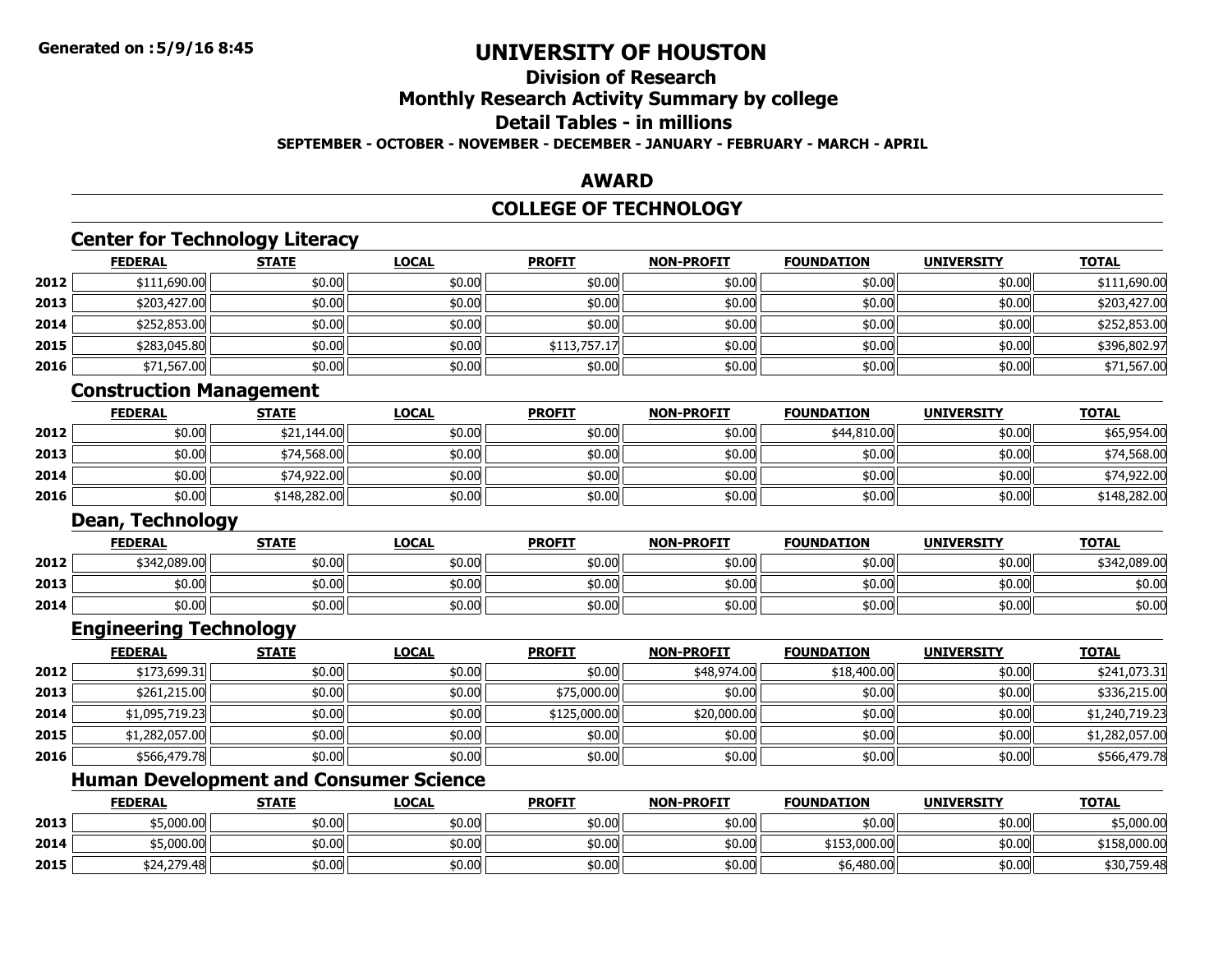# **Division of Research**

# **Monthly Research Activity Summary by college**

# **Detail Tables - in millions**

#### **SEPTEMBER - OCTOBER - NOVEMBER - DECEMBER - JANUARY - FEBRUARY - MARCH - APRIL**

#### **AWARD**

### **COLLEGE OF TECHNOLOGY**

# **Information & Logistics Technology**

|      | <b>FEDERAL</b>                              | 678 TE | <b>OCAL</b> | <b>PROFIT</b> | -PROFTT<br>NON. | <b>FOUNDATION</b>     | LINITY/FBCTTY  | <b>TOTAL</b> |
|------|---------------------------------------------|--------|-------------|---------------|-----------------|-----------------------|----------------|--------------|
| 2012 | \$5.000.00                                  | \$0.00 | 0.00 ه      | \$0.00        | \$0.00          | <b>مم مد</b><br>טט.טע | ትስ ስስ<br>JU.UU | 5.000.00     |
| 2016 | $\lambda$ 300 364.33 $\pm$<br>الے2،94،280،2 | \$0.00 | 50.00       | \$0.00        | \$0.00          | $\sim$ 00<br>טט.טע    | \$0.00         | \$380,264.22 |

# **Texas Manufacturing Assistance Center**

|              | <b>FEDERAL</b> | <b>STATE</b> | <b>LOCAL</b> | <b>PROFIT</b> | <b>NON-PROFIT</b> | <b>FOUNDATION</b> | <b>UNIVERSITY</b> | <b>TOTAL</b>   |
|--------------|----------------|--------------|--------------|---------------|-------------------|-------------------|-------------------|----------------|
| 2012         | \$0.00         | \$0.00       | \$0.00       | \$0.00        | \$0.00            | \$0.00            | \$0.00            | \$0.00         |
| 2013         | \$0.00         | \$0.00       | \$0.00       | \$0.00        | \$0.00            | \$0.00            | \$0.00            | \$0.00         |
| 2014         | \$0.00         | \$0.00       | \$0.00       | \$0.00        | \$0.00            | \$0.00            | \$0.00            | \$0.00         |
| 2015         | \$0.00         | \$0.00       | \$0.00       | \$0.00        | \$0.00            | \$0.00            | \$0.00            | \$0.00         |
| <b>Total</b> | \$5,063,385.82 | \$318,916.00 | \$0.00       | \$313,757.17  | \$68,974.00       | \$222,690.00      | \$0.00            | \$5,987,722.99 |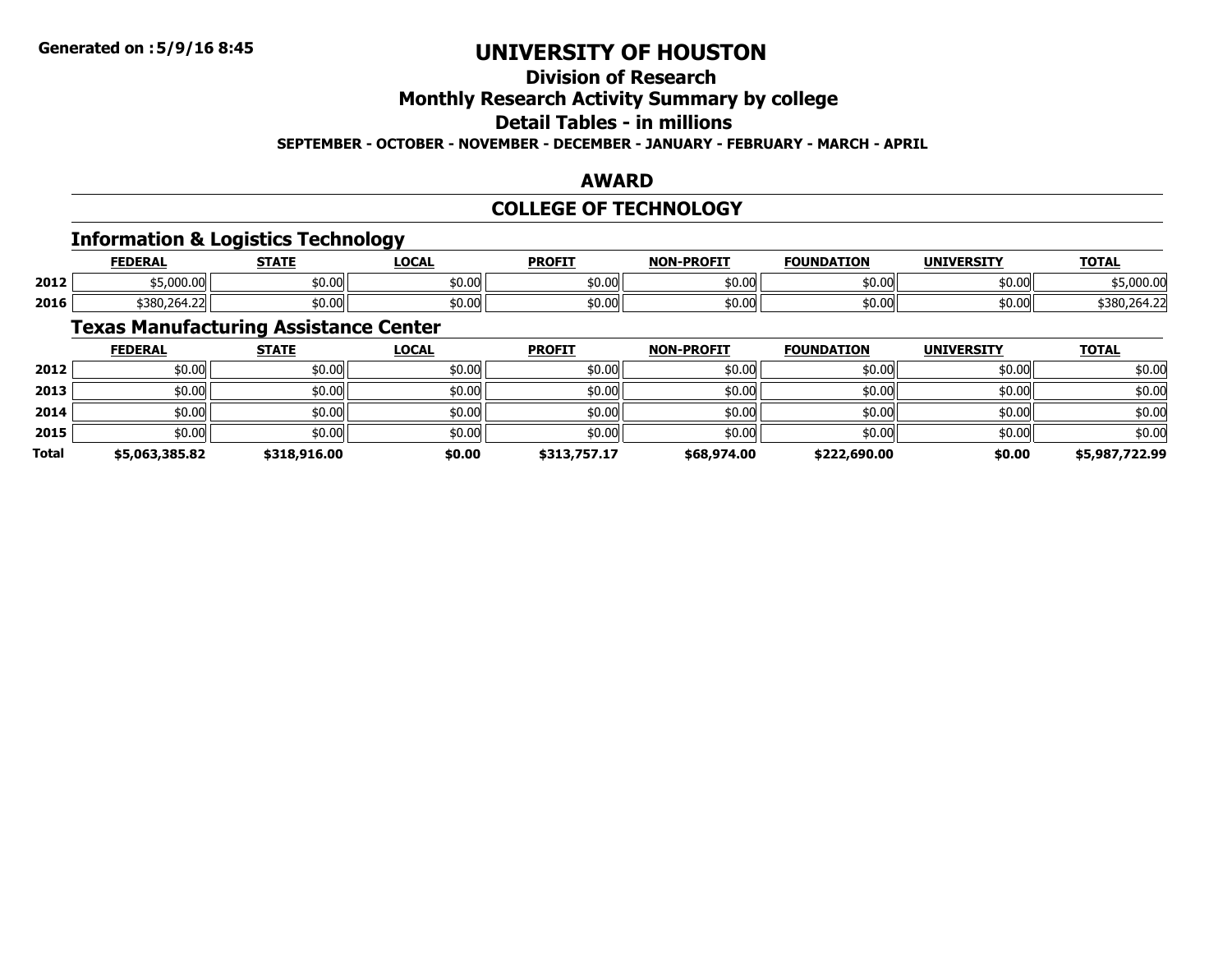# **Division of Research**

# **Monthly Research Activity Summary by college**

#### **Detail Tables - in millions**

**SEPTEMBER - OCTOBER - NOVEMBER - DECEMBER - JANUARY - FEBRUARY - MARCH - APRIL**

### **AWARD**

# **CULLEN COLLEGE OF ENGINEERING**

|      | <b>FEDERAL</b>                                           | <b>STATE</b> | <b>LOCAL</b> | <b>PROFIT</b>  | <b>NON-PROFIT</b> | <b>FOUNDATION</b> | <b>UNIVERSITY</b> | <b>TOTAL</b>   |
|------|----------------------------------------------------------|--------------|--------------|----------------|-------------------|-------------------|-------------------|----------------|
| 2012 | \$1,383,026.00                                           | \$0.00       | \$0.00       | \$0.00         | \$0.00            | \$0.00            | \$0.00            | \$1,383,026.00 |
| 2013 | \$472,871.00                                             | \$0.00       | \$0.00       | \$0.00         | \$0.00            | \$0.00            | \$0.00            | \$472,871.00   |
| 2014 | \$1,914,677.00                                           | \$0.00       | \$0.00       | \$0.00         | \$50,000.00       | \$45,833.34       | \$0.00            | \$2,010,510.34 |
| 2015 | \$674,249.00                                             | \$0.00       | \$0.00       | \$0.00         | \$0.00            | \$0.00            | \$0.00            | \$674,249.00   |
| 2016 | \$1,715,597.46                                           | \$0.00       | \$0.00       | \$137,000.00   | \$126,000.00      | \$56,462.00       | \$100,400.00      | \$2,135,459.46 |
|      | <b>Center for Innovative Grouting Materials and Tech</b> |              |              |                |                   |                   |                   |                |
|      | <b>FEDERAL</b>                                           | <b>STATE</b> | <b>LOCAL</b> | <b>PROFIT</b>  | <b>NON-PROFIT</b> | <b>FOUNDATION</b> | <b>UNIVERSITY</b> | <b>TOTAL</b>   |
| 2012 | \$0.00                                                   | \$0.00       | \$0.00       | \$0.00         | \$0.00            | \$0.00            | \$0.00            | \$0.00         |
| 2013 | \$0.00                                                   | \$0.00       | \$0.00       | \$0.00         | \$0.00            | \$0.00            | \$0.00            | \$0.00         |
| 2014 | \$0.00                                                   | \$0.00       | \$0.00       | \$0.00         | \$0.00            | \$0.00            | \$0.00            | \$0.00         |
|      | <b>Chemical Engineering</b>                              |              |              |                |                   |                   |                   |                |
|      | <b>FEDERAL</b>                                           | <b>STATE</b> | <b>LOCAL</b> | <b>PROFIT</b>  | <b>NON-PROFIT</b> | <b>FOUNDATION</b> | <b>UNIVERSITY</b> | <b>TOTAL</b>   |
| 2012 | \$1,925,414.30                                           | \$0.00       | \$0.00       | \$1,132,746.57 | \$0.00            | \$10,900.00       | \$0.00            | \$3,069,060.87 |
| 2013 | \$1,609,770.29                                           | \$26,500.00  | \$0.00       | \$585,518.00   | \$200,000.00      | \$0.00            | \$39,444.00       | \$2,461,232.29 |
| 2014 | \$1,643,388.37                                           | \$26,250.00  | \$0.00       | \$1,241,904.00 | \$0.00            | \$42,250.00       | \$30,183.00       | \$2,983,975.37 |
| 2015 | \$2,281,626.97                                           | \$409,609.00 | \$0.00       | \$841,554.00   | \$0.00            | \$80,000.00       | \$0.00            | \$3,612,789.97 |
| 2016 | \$2,374,543.32                                           | \$327,498.00 | \$0.00       | \$887,438.00   | \$0.00            | \$279,025.45      | \$0.00            | \$3,868,504.77 |
|      | <b>Civil Engineering</b>                                 |              |              |                |                   |                   |                   |                |
|      | <b>FEDERAL</b>                                           | <b>STATE</b> | <b>LOCAL</b> | <b>PROFIT</b>  | <b>NON-PROFIT</b> | <b>FOUNDATION</b> | <b>UNIVERSITY</b> | <b>TOTAL</b>   |
| 2012 | \$2,422,819.90                                           | \$612,633.00 | \$0.00       | \$98,753.10    | \$185,685.00      | \$66,667.00       | \$0.00            | \$3,386,558.01 |
| 2013 | \$2,611,587.53                                           | \$367,006.00 | \$0.00       | \$213,215.00   | \$114,953.70      | \$144,118.00      | \$0.00            | \$3,450,880.23 |
| 2014 | \$2,042,063.21                                           | \$555,648.00 | \$0.00       | \$441,425.50   | \$111,679.95      | \$157,828.68      | \$0.00            | \$3,308,645.34 |
| 2015 | \$1,982,809.58                                           | \$289,027.00 | \$0.00       | \$79,059.50    | \$35,972.55       | \$0.00            | \$800.00          | \$2,387,668.63 |
| 2016 | \$1,742,451.00                                           | \$842,401.00 | \$100,000.00 | \$19,736.40    | \$90,000.00       | \$92,936.42       | \$1,600.00        | \$2,889,124.82 |

|      | <b>FEDERAL</b> | <b>STATE</b> | <u>LOCAL</u> | <b>PROFIT</b> | <b>NON-PROFIT</b> | <b>FOUNDATION</b> | <b>UNIVERSITY</b> | <b>TOTAL</b> |
|------|----------------|--------------|--------------|---------------|-------------------|-------------------|-------------------|--------------|
| 2012 | \$0.00         | \$0.00       | \$0.00       | \$0.00        | \$0.00            | \$0.00            | \$0.00            | \$0.00       |
| 2013 | \$39,999.10    | \$0.00       | \$0.00       | \$0.00        | \$0.00            | \$0.00            | \$0.00            | \$39,999.10  |
| 2014 | \$0.00         | \$0.00       | \$0.00       | \$0.00        | \$0.00            | \$0.00            | \$0.00            | \$0.00       |
| 2015 | \$0.00         | \$0.00       | \$0.00       | \$0.00        | \$0.00            | \$0.00            | \$0.00            | \$0.00       |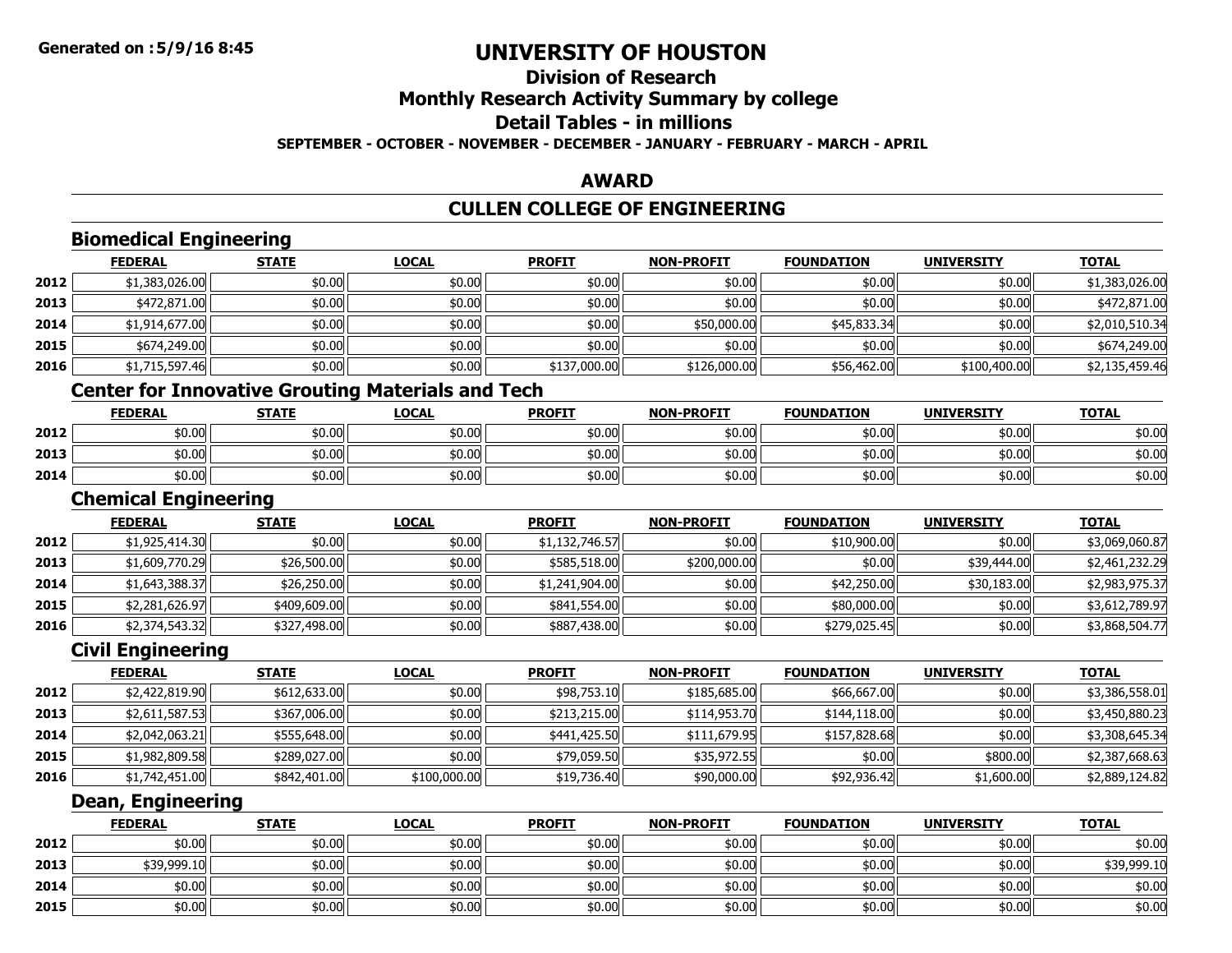### **Division of ResearchMonthly Research Activity Summary by college Detail Tables - in millionsSEPTEMBER - OCTOBER - NOVEMBER - DECEMBER - JANUARY - FEBRUARY - MARCH - APRIL**

#### **AWARD**

# **CULLEN COLLEGE OF ENGINEERING**

# **Electrical & Computer Engineering**

|      | <b>FEDERAL</b> | <b>STATE</b> | <b>LOCAL</b> | <b>PROFIT</b> | <b>NON-PROFIT</b> | <b>FOUNDATION</b> | <b>UNIVERSITY</b> | <b>TOTAL</b>   |
|------|----------------|--------------|--------------|---------------|-------------------|-------------------|-------------------|----------------|
| 2012 | \$2,467,048.85 | \$44,704.20  | \$0.00       | \$385,157.50  | \$27,500.00       | \$0.00            | \$0.00            | \$2,924,410.55 |
| 2013 | \$1,441,153.48 | \$35,263.20  | \$0.00       | \$585,698.00  | \$221,967.30      | \$0.00            | \$0.00            | \$2,284,081.98 |
| 2014 | \$1,932,647.13 | \$0.00       | \$0.00       | \$558,154.00  | \$203,416.05      | \$87,500.00       | \$0.00            | \$2,781,717.18 |
| 2015 | \$3,041,881.29 | \$34,401.00  | \$0.00       | \$280,000.00  | \$203,844.45      | \$38,391.00       | \$0.00            | \$3,598,517.74 |
| 2016 | \$1,923,987.68 | \$356,282.00 | \$0.00       | \$235,000.00  | \$80,862.00       | \$160,000.00      | \$0.00            | \$2,756,131.68 |

# **Industrial Engineering**

|      | <b>FEDERAL</b> | <b>STATE</b> | <u>LOCAL</u> | <b>PROFIT</b> | <b>NON-PROFIT</b> | <b>FOUNDATION</b> | <b>UNIVERSITY</b> | <b>TOTAL</b> |
|------|----------------|--------------|--------------|---------------|-------------------|-------------------|-------------------|--------------|
| 2012 | \$0.00         | \$0.00       | \$0.00       | \$0.00        | \$0.00            | \$0.00            | \$0.00            | \$0.00       |
| 2013 | \$0.00         | \$39,855.00  | \$0.00       | \$0.00        | \$0.00            | \$40,218.65       | \$0.00            | \$80,073.65  |
| 2014 | \$132,655,00   | \$17,115.00  | \$0.00       | \$0.00        | \$0.00            | \$0.00            | \$0.00            | \$149,770.00 |
| 2015 | \$40,179.84    | \$58,818.00  | \$0.00       | \$22,184.00   | \$0.00            | \$0.00            | \$0.00            | \$121,181.84 |
| 2016 | \$220,000.00   | \$129,296.00 | \$0.00       | \$25,648.00   | \$48,542.93       | \$0.00            | \$0.00            | \$423,486.93 |

# **Mechanical Engineering**

|      | <b>FEDERAL</b> | <b>STATE</b> | <b>LOCAL</b> | <b>PROFIT</b> | <b>NON-PROFIT</b> | <b>FOUNDATION</b> | <b>UNIVERSITY</b> | <b>TOTAL</b>   |
|------|----------------|--------------|--------------|---------------|-------------------|-------------------|-------------------|----------------|
| 2012 | \$3,867,585.40 | \$0.00       | \$0.00       | \$66,443.90   | \$0.00            | \$133,096.00      | \$0.00            | \$4,067,125.30 |
| 2013 | \$3,873,320.53 | \$122,500.00 | \$0.00       | \$452,732.00  | \$22,000.00       | \$124,784.00      | \$0.00            | \$4,595,336.53 |
| 2014 | \$625,334.61   | \$0.00       | \$0.00       | \$450,029.00  | \$0.00            | \$242,299.40      | \$0.00            | \$1,317,663.01 |
| 2015 | \$1,332,167.00 | \$37,500.00  | \$0.00       | \$863,488.46  | \$75,000.00       | \$118,838.50      | \$0.00            | \$2,426,993.96 |
| 2016 | \$1,623,745.00 | \$0.00       | \$0.00       | \$247,554.60  | \$75,000.00       | \$279,922.65      | \$0.00            | \$2,226,222.25 |

# **National Center for Airborne Laser Mapping**

|      | <b>FEDERAL</b> | <b>STATE</b> | <b>LOCAL</b> | <b>PROFIT</b> | <b>NON-PROFIT</b> | <b>FOUNDATION</b> | <b>UNIVERSITY</b> | <b>TOTAL</b>   |
|------|----------------|--------------|--------------|---------------|-------------------|-------------------|-------------------|----------------|
| 2012 | \$172,765.40   | \$0.00       | \$0.00       | \$0.00        | \$0.00            | \$0.00            | \$0.00            | \$172,765.40   |
| 2013 | \$228,206.10   | \$0.00       | \$0.00       | \$0.00        | \$0.00            | \$216,177.00      | \$0.00            | \$444,383.10   |
| 2014 | \$1,198,858.50 | \$0.00       | \$0.00       | \$0.00        | \$0.00            | \$0.00            | \$0.00            | \$1,198,858.50 |
| 2015 | \$198,509.40   | \$0.00       | \$0.00       | \$0.00        | \$0.00            | \$0.00            | \$80,691.00       | \$279,200.40   |
| 2016 | \$114,702.00   | \$0.00       | \$0.00       | \$0.00        | \$0.00            | \$0.00            | \$0.00            | \$114,702.00   |

# **Petroleum Engineering**

|      | <b>FEDERAL</b> | <b>STATF</b>   | LOCAI  | <b>PROFIT</b>                         | <b>NON-PROFIT</b> | <b>FOUNDATION</b> | <b>UNIVERSITY</b> | <b>TOTAL</b> |
|------|----------------|----------------|--------|---------------------------------------|-------------------|-------------------|-------------------|--------------|
| 2013 | 2.180.00       | en uu<br>שט.טע | \$0.00 | +70.<br>$\Delta$ co oo<br>™766.460.00 | \$0.00            | \$0.00            | \$0.00            | \$838,640.00 |
| 2014 | \$27,820.00    | ተሰ ሰሰ<br>ש∪.טע | \$0.00 | nch nn<br>ີ່ມານາລາລະ∩ລະ               | \$0.00            | \$0.00            | \$0.00            | \$546,783.00 |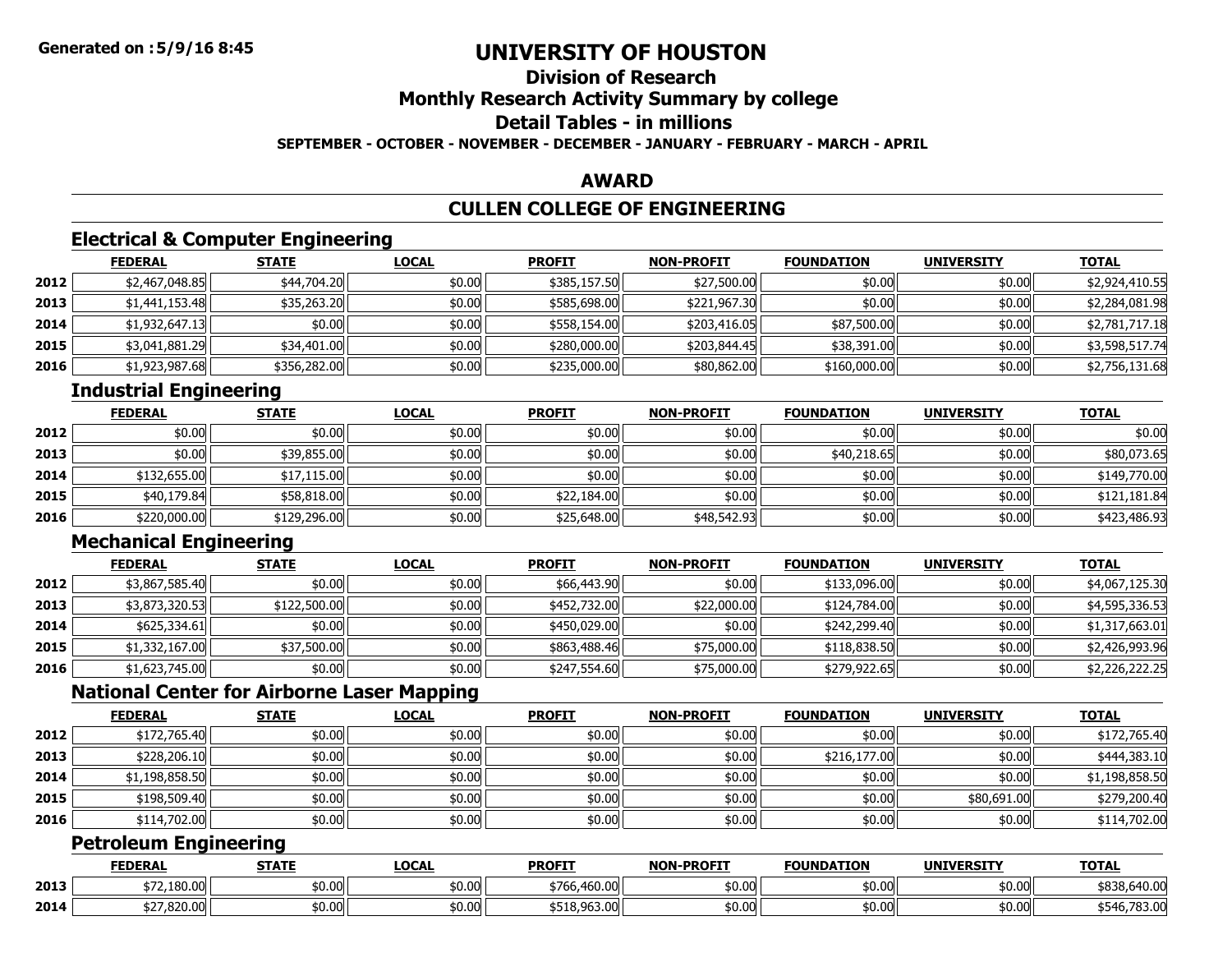# **Division of Research**

**Monthly Research Activity Summary by college**

**Detail Tables - in millions**

**SEPTEMBER - OCTOBER - NOVEMBER - DECEMBER - JANUARY - FEBRUARY - MARCH - APRIL**

#### **AWARD**

# **CULLEN COLLEGE OF ENGINEERING**

# **Petroleum Engineering**

|              | FEDERAL         | <b>STATE</b>   | <u>LOCAL</u> | <b>PROFIT</b>   | <b>NON-PROFIT</b> | <b>FOUNDATION</b> | <b>UNIVERSITY</b> | <b>TOTAL</b>    |
|--------------|-----------------|----------------|--------------|-----------------|-------------------|-------------------|-------------------|-----------------|
| 2015         | \$0.00          | \$0.00         | \$0.00       | \$200,000.00    | \$0.00            | \$0.00            | \$0.00            | \$200,000,00    |
| 2016         | \$0.00          | \$0.00         | \$0.00       | \$257,583.00    | \$0.00            | \$0.00            | \$0.00            | \$257,583.00    |
| <b>Total</b> | \$51,371,641.23 | \$4,332,306.40 | \$100,000.00 | \$11,593,445.53 | \$1,872,423.93    | \$2,417,248.09    | \$253,118.00      | \$71,940,183.18 |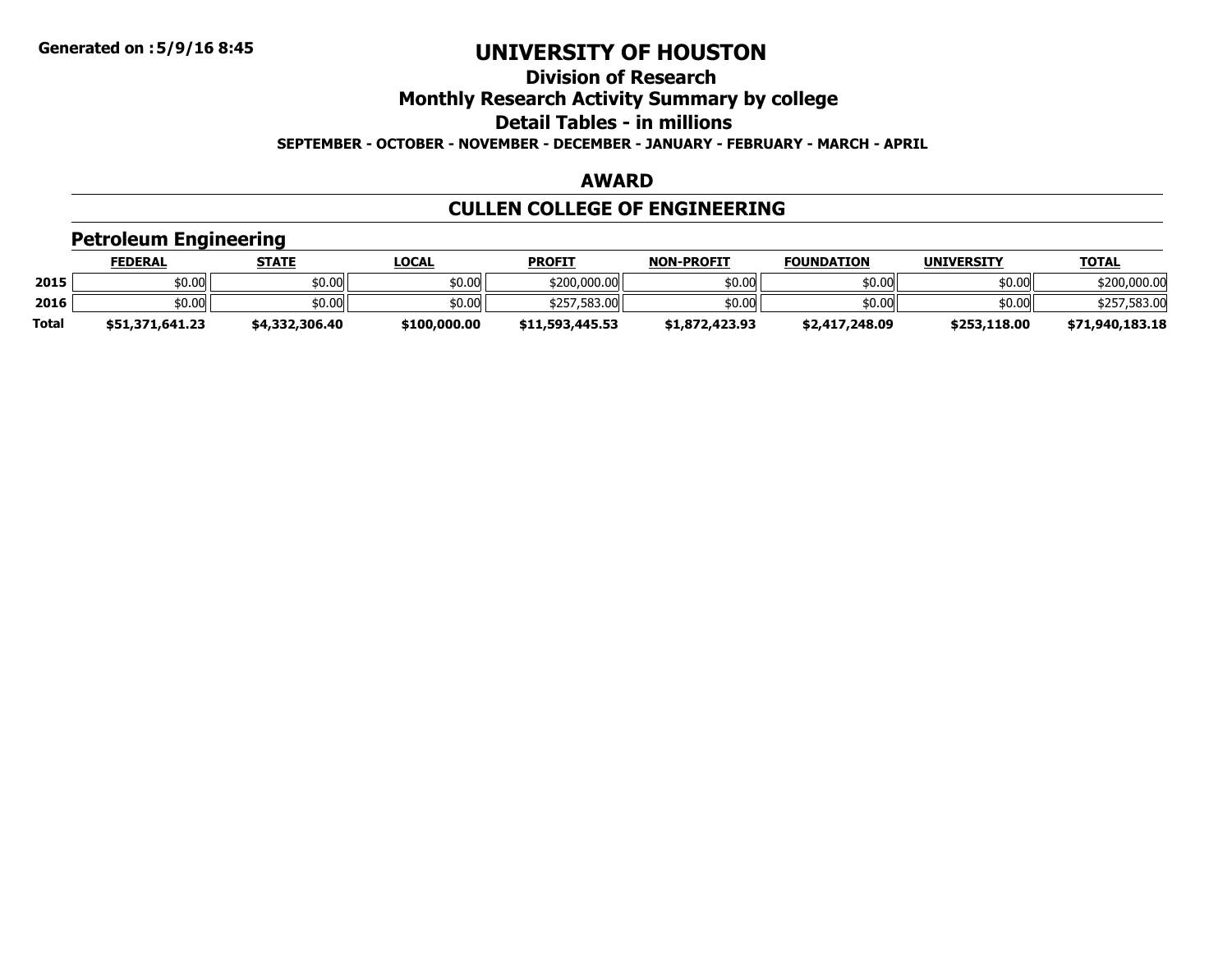# **Division of Research**

# **Monthly Research Activity Summary by college**

### **Detail Tables - in millions**

#### **SEPTEMBER - OCTOBER - NOVEMBER - DECEMBER - JANUARY - FEBRUARY - MARCH - APRIL**

#### **AWARD**

### **DIVISION OF RESEARCH**

# **Center for Advanced Computing and Data Systems**

|      | <b>FEDERAL</b> | <b>STATE</b> | <b>LOCAL</b> | <b>PROFIT</b> | <b>NON-PROFIT</b> | <b>FOUNDATION</b> | <b>UNIVERSITY</b> | <b>TOTAL</b> |
|------|----------------|--------------|--------------|---------------|-------------------|-------------------|-------------------|--------------|
| 2012 | \$270,000.00   | \$0.00       | \$0.00       | \$0.00        | \$0.00            | \$0.00            | \$0.00            | \$270,000.00 |
| 2013 | \$105,000.00   | \$0.00       | \$0.00       | \$40,000.00   | \$1,000.00        | \$0.00            | \$0.00            | \$146,000.00 |
| 2014 | \$7,475.00     | \$0.00       | \$0.00       | \$0.00        | \$0.00            | \$0.00            | \$0.00            | \$7,475.00   |
| 2015 | \$0.00         | \$0.00       | \$0.00       | \$0.00        | \$0.00            | \$0.00            | \$0.00            | \$0.00       |
| 2016 | \$0.00         | \$0.00       | \$0.00       | \$0.00        | \$0.00            | \$0.00            | \$0.00            | \$0.00       |

# **Center for Advanced Materials**

|      | <u>FEDERAL</u> | <b>STATE</b> | <u>LOCAL</u> | <b>PROFIT</b> | <b>NON-PROFIT</b> | <b>FOUNDATION</b> | <b>UNIVERSITY</b> | <b>TOTAL</b> |
|------|----------------|--------------|--------------|---------------|-------------------|-------------------|-------------------|--------------|
| 2012 | \$0.00         | \$0.00       | \$0.00       | \$0.00        | \$0.00            | \$0.00            | \$0.00            | \$0.00       |
| 2013 | \$0.00         | \$0.00       | \$0.00       | \$0.00        | \$0.00            | \$0.00            | \$0.00            | \$0.00       |
| 2014 | \$0.00         | \$0.00       | \$0.00       | \$0.00        | \$0.00            | \$0.00            | \$0.00            | \$0.00       |
| 2015 | \$0.00         | \$0.00       | \$0.00       | \$0.00        | \$0.00            | \$0.00            | \$0.00            | \$0.00       |
| 2016 | \$0.00         | \$0.00       | \$0.00       | \$0.00        | \$0.00            | \$0.00            | \$0.00            | \$0.00       |

# **Center for Biomedical & Environmental Genomics**

|      | <b>FEDERAL</b> | <b>STATE</b> | LOCAL  | <b>PROFIT</b> | -PROFIT<br>NON. | ־מחמווח<br><b>TON</b> | <b>UNIVERSITY</b> | <b>TOTAL</b> |
|------|----------------|--------------|--------|---------------|-----------------|-----------------------|-------------------|--------------|
| 2012 | \$0.00         | 50.00        | \$0.00 | \$0.00        | \$0.00          | \$0.00                | \$0.00            | \$0.00       |
| 2013 | \$0.00         | 0.00،        | \$0.00 | \$0.00        | \$0.00          | \$0.00                | \$0.00            | \$0.00       |

#### **Center for Industrial Partnerships**

|      | <b>FEDERAL</b> | <b>STATE</b> | <u>LOCAL</u> | <b>PROFIT</b> | <b>NON-PROFIT</b> | <b>FOUNDATION</b> | <b>UNIVERSITY</b> | <b>TOTAL</b> |
|------|----------------|--------------|--------------|---------------|-------------------|-------------------|-------------------|--------------|
| 2012 | \$10,571.52    | \$0.00       | \$0.00       | \$100,500.00  | \$0.00            | \$0.00            | \$0.00            | \$111,071.52 |
| 2013 | \$9,370.49     | \$0.00       | \$0.00       | \$0.00        | \$0.00            | \$0.00            | \$0.00            | \$9,370.49   |
| 2014 | \$3,250.00     | \$0.00       | \$0.00       | \$0.00        | \$0.00            | \$0.00            | \$0.00            | \$3,250.00   |
| 2015 | \$3,029.13     | \$0.00       | \$0.00       | \$0.00        | \$0.00            | \$0.00            | \$0.00            | \$3,029.13   |
| 2016 | \$2,400.00     | \$0.00       | \$0.00       | \$0.00        | \$0.00            | \$0.00            | \$0.00            | \$2,400.00   |

# **Division of Research**

|      | <b>FEDERAL</b> | <b>STATE</b>    | <b>LOCAL</b> | <b>PROFIT</b> | <b>NON-PROFIT</b> | <b>FOUNDATION</b> | <b>UNIVERSITY</b> | <b>TOTAL</b>    |
|------|----------------|-----------------|--------------|---------------|-------------------|-------------------|-------------------|-----------------|
| 2012 | \$0.00         | \$0.00          | \$0.00       | \$0.00        | \$0.00            | \$0.00            | \$0.00            | \$0.00          |
| 2013 | \$0.00         | \$0.00          | \$0.00       | \$0.00        | \$0.00            | \$0.00            | \$0.00            | \$0.00          |
| 2014 | \$0.00         | \$0.00          | \$0.00       | \$0.00        | \$0.00            | \$0.00            | \$0.00            | \$0.00          |
| 2015 | \$500.00       | \$14,394,302.73 | \$0.00       | \$0.00        | \$0.00            | \$0.00            | \$0.00            | \$14,394,802.73 |
| 2016 | \$0.00         | \$0.00          | \$0.00       | \$0.00        | \$0.00            | \$0.00            | \$0.00            | \$0.00          |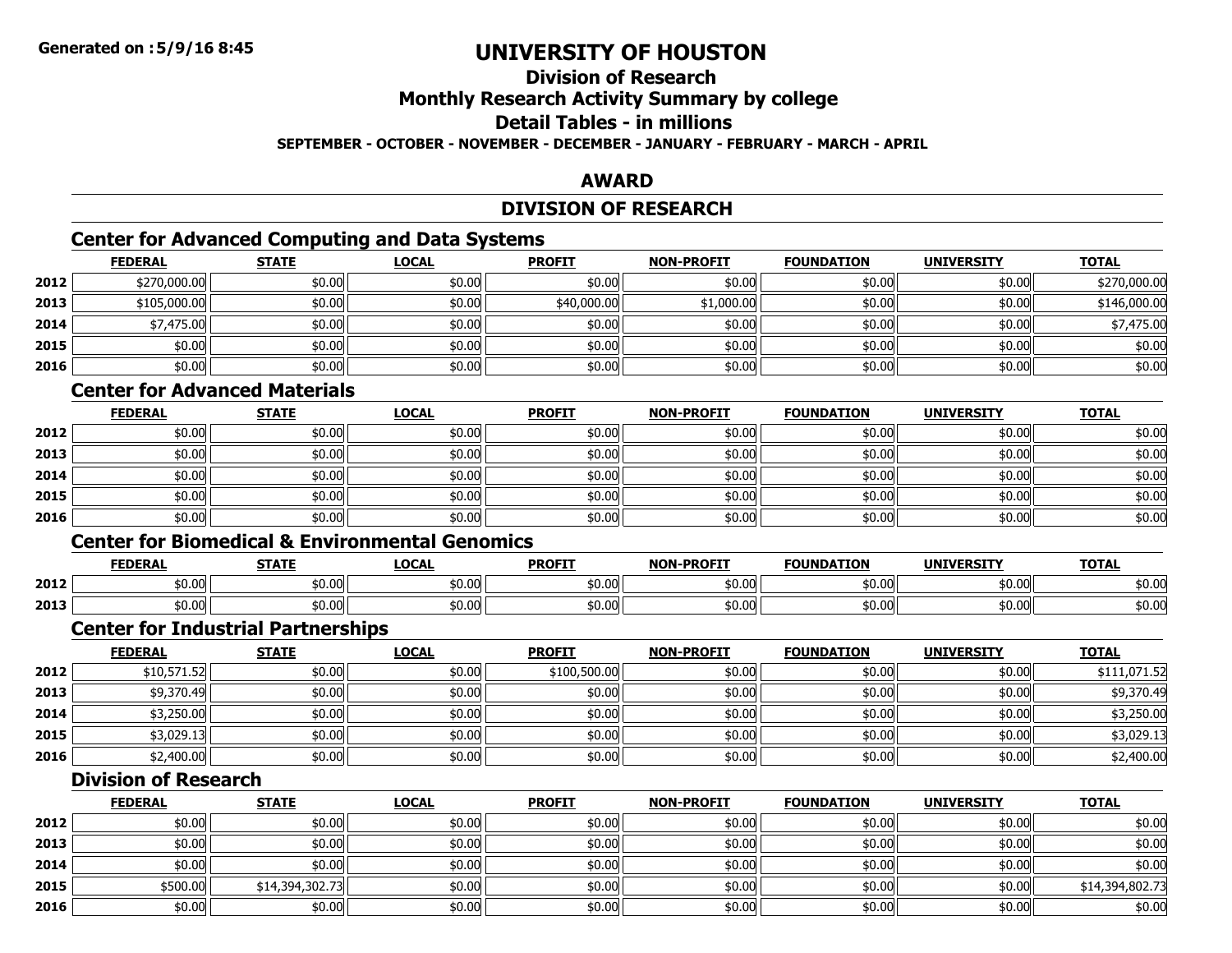# **Division of Research**

# **Monthly Research Activity Summary by college**

# **Detail Tables - in millions**

**SEPTEMBER - OCTOBER - NOVEMBER - DECEMBER - JANUARY - FEBRUARY - MARCH - APRIL**

#### **AWARD**

# **DIVISION OF RESEARCH**

# **Office of Contracts and Grants**

|      | <b>FEDERAI</b> | <b>STATE</b>        | LOCAL  | <b>PROFIT</b>       | <b>NON-PROFIT</b> | <b>FOUNDATION</b>                                               | <b>UNIVERSITY</b> | <b>TOTAL</b> |
|------|----------------|---------------------|--------|---------------------|-------------------|-----------------------------------------------------------------|-------------------|--------------|
| 2012 | \$0.00         | $\sim$ 00<br>JU.UU  | \$0.00 | $\sqrt{2}$<br>JU.UU | \$0.00            | $\sim$ $\sim$ $\sim$<br>$\sim$ $\sim$<br>.<br><b>↓↓⊥↓J⊤∠,∪∪</b> | \$0.00            | 42.OU        |
| 2013 | \$0.00         | $\sim$ 00<br>וטט.טע | \$0.00 | $\pm 0.00$<br>JU.UU | \$0.00            | 1.126117<br>וטנג,טנדים                                          | \$0.00            | 420.130.13   |

**TcSUH**

|      | <b>FEDERAL</b> | <b>STATE</b> | <b>LOCAL</b> | <b>PROFIT</b> | <b>NON-PROFIT</b> | <b>FOUNDATION</b> | <b>UNIVERSITY</b> | <b>TOTAL</b> |
|------|----------------|--------------|--------------|---------------|-------------------|-------------------|-------------------|--------------|
| 2012 | \$70,000.00    | \$37,894.80  | \$0.00       | \$100,554.00  | \$0.00            | \$0.00            | \$0.00            | \$208,448.80 |
| 2013 | \$95,000.00    | \$37,894.80  | \$0.00       | \$99,321.00   | \$0.00            | \$0.00            | \$0.00            | \$232,215.80 |
| 2014 | \$160,033.15   | \$0.00       | \$0.00       | \$0.00        | \$0.00            | \$0.00            | \$0.00            | \$160,033.15 |
| 2015 | \$90,000.00    | \$0.00       | \$0.00       | \$16,000.00   | \$0.00            | \$0.00            | \$0.00            | \$106,000.00 |
| 2016 | \$15,000.00    | \$0.00       | \$0.00       | \$0.00        | \$0.00            | \$0.00            | \$0.00            | \$15,000.00  |

### **Texas Obesity Research Center**

|      | <b>FEDERAL</b> | <b>STATE</b> | <b>LOCAL</b> | <b>PROFIT</b> | <b>NON-PROFIT</b> | <b>FOUNDATION</b> | <b>UNIVERSITY</b> | <b>TOTAL</b> |
|------|----------------|--------------|--------------|---------------|-------------------|-------------------|-------------------|--------------|
| 2012 | \$0.00         | \$0.00       | \$0.00       | \$0.00        | \$0.00            | \$0.00            | \$0.00            | \$0.00       |
| 2013 | \$0.00         | \$0.00       | \$0.00       | \$0.00        | \$0.00            | \$0.00            | \$0.00            | \$0.00       |
| 2014 | \$0.00         | \$0.00       | \$0.00       | \$0.00        | \$0.00            | \$0.00            | \$0.00            | \$0.00       |
| 2015 | \$0.00         | \$0.00       | \$0.00       | \$0.00        | \$0.00            | \$0.00            | \$0.00            | \$0.00       |
| 2016 | \$0.00         | \$0.00       | \$0.00       | \$0.00        | \$377,762.00      | \$0.00            | \$0.00            | \$377,762.00 |

**TIMES**

|              | <b>FEDERAL</b> | <b>STATE</b>    | <b>LOCAL</b> | <b>PROFIT</b> | <b>NON-PROFIT</b> | <b>FOUNDATION</b> | <b>UNIVERSITY</b> | <b>TOTAL</b>    |
|--------------|----------------|-----------------|--------------|---------------|-------------------|-------------------|-------------------|-----------------|
| 2012         | \$1,507,506.51 | \$0.00          | \$0.00       | \$0.00        | \$0.00            | \$0.00            | \$0.00            | \$1,507,506.51  |
| 2013         | \$1,838,448.70 | \$29,908.05     | \$0.00       | \$0.00        | \$0.00            | \$0.00            | \$0.00            | \$1,868,356.75  |
| 2014         | \$1,222,703.70 | \$98,197.00     | \$0.00       | \$0.00        | \$0.00            | \$0.00            | \$0.00            | \$1,320,900.70  |
| 2015         | \$748,325.65   | \$99,999.00     | \$0.00       | \$0.00        | \$0.00            | \$0.00            | \$0.00            | \$848,324.65    |
| 2016         | \$86,736.00    | \$0.00          | \$0.00       | \$0.00        | \$3,000.00        | \$0.00            | \$0.00            | \$89,736.00     |
| <b>Total</b> | \$6,245,349.84 | \$14,698,196.38 | \$0.00       | \$356,375.00  | \$381,762.00      | \$432,078.75      | \$0.00            | \$22,113,761.97 |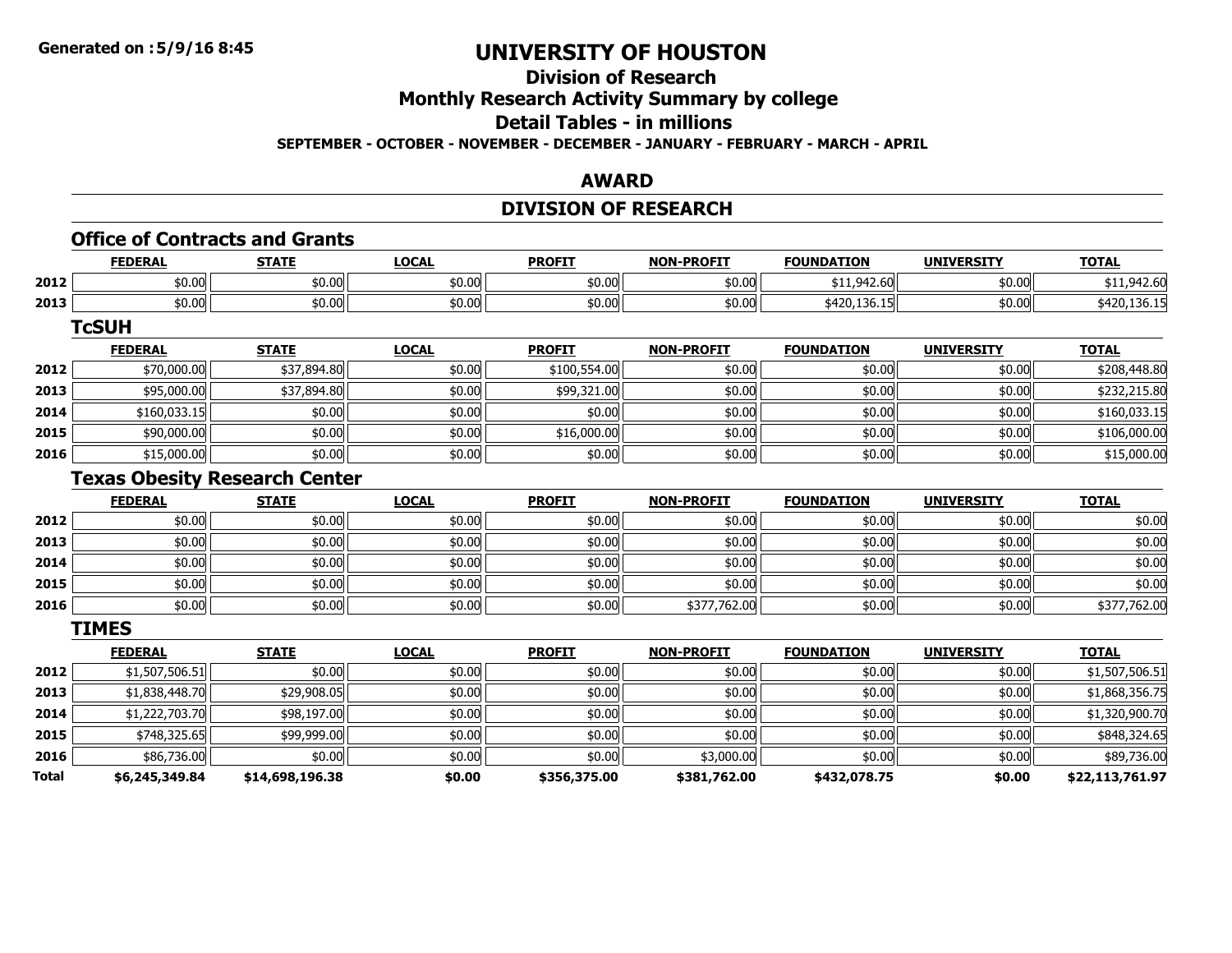# **Division of Research**

# **Monthly Research Activity Summary by college**

### **Detail Tables - in millions**

#### **SEPTEMBER - OCTOBER - NOVEMBER - DECEMBER - JANUARY - FEBRUARY - MARCH - APRIL**

# **AWARD**

# **GRADUATE COLLEGE OF SOCIAL WORK**

# **Center for Drug and Social Policy Research**

|      | <b>FEDERAL</b> | <b>STATE</b> | <u>LOCAL</u> | <b>PROFIT</b> | <b>NON-PROFIT</b> | <b>FOUNDATION</b> | <b>UNIVERSITY</b> | <u>TOTAL</u> |
|------|----------------|--------------|--------------|---------------|-------------------|-------------------|-------------------|--------------|
| 2012 | \$64,167.00    | \$0.00       | \$0.00       | \$0.00        | \$0.00            | \$0.00            | \$0.00            | \$64,167.00  |
| 2013 | \$6,097.29     | \$0.00       | \$0.00       | \$0.00        | \$0.00            | \$0.00            | \$0.00            | \$6,097.29   |
| 2014 | \$299,664.00   | \$0.00       | \$0.00       | \$0.00        | \$0.00            | \$0.00            | \$0.00            | \$299,664.00 |
| 2015 | \$462,394.00   | \$0.00       | \$0.00       | \$0.00        | \$0.00            | \$0.00            | \$0.00            | \$462,394.00 |
| 2016 | \$244,543.72   | \$0.00       | \$0.00       | \$0.00        | \$0.00            | \$0.00            | \$0.00            | \$244,543.72 |

# **Center for Health Equities & Evaluation Research**

|      | <b>FEDERAL</b> | <b>STATE</b> | <u>LOCAL</u> | <b>PROFIT</b> | <b>NON-PROFIT</b> | <b>FOUNDATION</b> | <b>UNIVERSITY</b> | <b>TOTAL</b> |
|------|----------------|--------------|--------------|---------------|-------------------|-------------------|-------------------|--------------|
| 2012 | \$204,222.55   | \$0.00       | \$0.00       | \$0.00        | \$0.00            | \$0.00            | \$35,000.00       | \$239,222.55 |
| 2013 | \$249,359.00   | \$0.00       | \$0.00       | \$0.00        | \$0.00            | \$0.00            | \$0.00            | \$249,359.00 |
| 2014 | \$206,260.00   | \$0.00       | \$0.00       | \$0.00        | \$0.00            | \$0.00            | \$0.00            | \$206,260.00 |
| 2015 | \$149,652.00   | \$0.00       | \$0.00       | \$0.00        | \$0.00            | \$0.00            | \$0.00            | \$149,652.00 |
| 2016 | \$240,512.00   | \$0.00       | \$0.00       | \$0.00        | \$0.00            | \$0.00            | \$0.00            | \$240,512.00 |

# **Child & Family for Innovative Research**

|      | <b>FEDERAL</b> | <b>STATE</b> | <b>LOCAL</b> | <b>PROFIT</b> | <b>NON-PROFIT</b> | <b>FOUNDATION</b> | <b>UNIVERSITY</b> | <b>TOTAL</b> |
|------|----------------|--------------|--------------|---------------|-------------------|-------------------|-------------------|--------------|
| 2012 | \$72,240.79    | \$0.00       | \$0.00       | \$176,507.00  | \$0.00            | \$0.00            | \$0.00            | \$248,747.79 |
| 2013 | \$518,049.99   | \$120,342.00 | \$0.00       | \$100,000.00  | \$0.00            | \$0.00            | \$0.00            | \$738,391.99 |
| 2014 | \$11,777.64    | \$88,274.00  | \$0.00       | \$0.00        | \$80,000.00       | \$0.00            | \$0.00            | \$180,051.64 |
| 2015 | \$574,286.10   | \$0.00       | \$0.00       | \$0.00        | \$0.00            | \$0.00            | \$0.00            | \$574,286.10 |
| 2016 | \$488,984.87   | \$0.00       | \$0.00       | \$0.00        | \$0.00            | \$55.56           | \$1,500.00        | \$490,540.43 |

### **Community Projects - Social Work**

|      | <b>CENER</b><br>. | $- - - -$      | $\sim$<br><br>. | <b>PROFIT</b> | -PROFTT<br><b>NON</b> | INDZ                           | <b>IINTVE</b> | TOTA. |
|------|-------------------|----------------|-----------------|---------------|-----------------------|--------------------------------|---------------|-------|
| 2012 | $\sim$ $\sim$     | ረሰ ቦር<br>,,,,, | ትስ ስስ<br>טט ט   | \$0.00        | \$0.00                | $\sim$ $\sim$ $\sim$<br>\$0.00 | . .<br>Ψυ     |       |

#### **Dean, Social Work**

|       | <b>FEDERAL</b> | <b>STATE</b> | <b>LOCAL</b> | <b>PROFIT</b> | <b>NON-PROFIT</b> | <b>FOUNDATION</b> | <b>UNIVERSITY</b> | <b>TOTAL</b>   |
|-------|----------------|--------------|--------------|---------------|-------------------|-------------------|-------------------|----------------|
| 2012  | \$16,568.50    | \$0.00       | \$0.00       | \$0.00        | \$0.00            | \$0.00            | \$0.00            | \$16,568.50    |
| 2013  | \$0.00         | \$0.00       | \$0.00       | \$0.00        | \$0.00            | \$0.00            | \$0.00            | \$0.00         |
| 2014  | \$0.00         | \$0.00       | \$0.00       | \$0.00        | \$0.00            | \$0.00            | \$0.00            | \$0.00         |
| 2015  | \$0.00         | \$0.00       | \$0.00       | \$0.00        | \$0.00            | \$0.00            | \$0.00            | \$0.00         |
| 2016  | \$25,000.00    | \$0.00       | \$0.00       | \$75,000.00   | \$0.00            | \$108,963.00      | \$0.00            | \$208,963.00   |
| Total | \$3,836,722.35 | \$208,616.00 | \$0.00       | \$351,507.00  | \$80,000.00       | \$109,018.56      | \$36,500.00       | \$4,622,363.91 |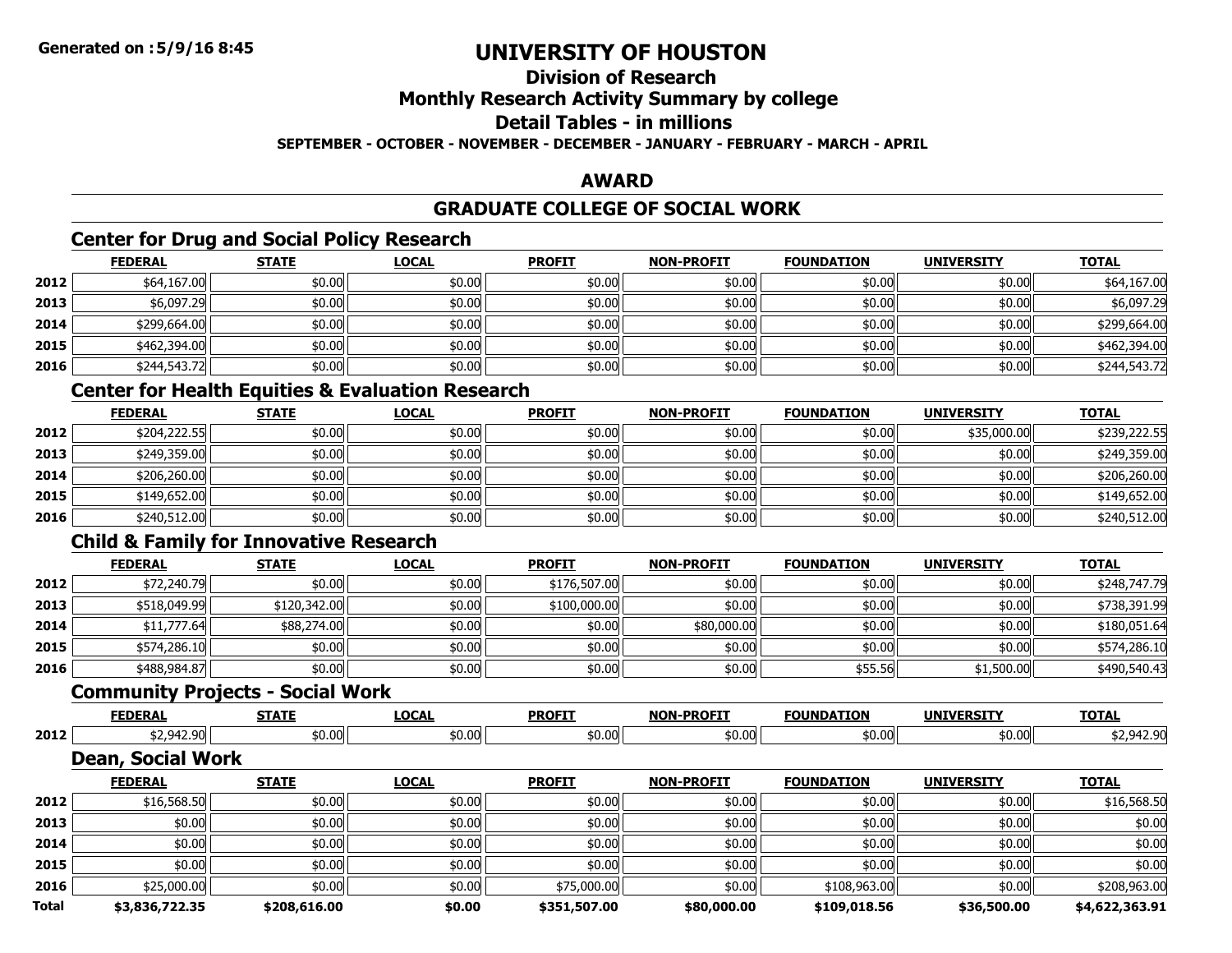### **Division of ResearchMonthly Research Activity Summary by college Detail Tables - in millions SEPTEMBER - OCTOBER - NOVEMBER - DECEMBER - JANUARY - FEBRUARY - MARCH - APRIL**

#### **AWARD**

### **HILTON COLLEGE OF HOTEL AND RESTAURANT MANAGEMENT**

# **Hotel and Restaurant Management**

|       | <b>FEDERAL</b> | <b>STATE</b> | <b>LOCAL</b> | <b>PROFIT</b> | <b>NON-PROFIT</b> | <b>FOUNDATION</b> | <b>UNIVERSITY</b> | <b>TOTAL</b> |
|-------|----------------|--------------|--------------|---------------|-------------------|-------------------|-------------------|--------------|
| 2012  | \$58,837.68    | \$103,763.44 | \$0.00       | \$1,500.00    | \$10,887.00       | \$0.00            | \$0.00            | \$174,988.12 |
| 2013  | \$106,747.00   | \$0.00       | \$0.00       | \$0.00        | \$0.00            | \$0.00            | \$0.00            | \$106,747.00 |
| 2014  | \$384,849.00   | \$0.00       | \$0.00       | \$0.00        | \$0.00            | \$58,902.00       | \$0.00            | \$443,751.00 |
| 2016  | \$223,304.40   | \$0.00       | \$0.00       | \$0.00        | \$0.00            | \$0.00            | \$0.00            | \$223,304.40 |
| Total | \$773,738.08   | \$103,763.44 | \$0.00       | \$1,500.00    | \$10,887,00       | \$58,902.00       | \$0.00            | \$948,790.52 |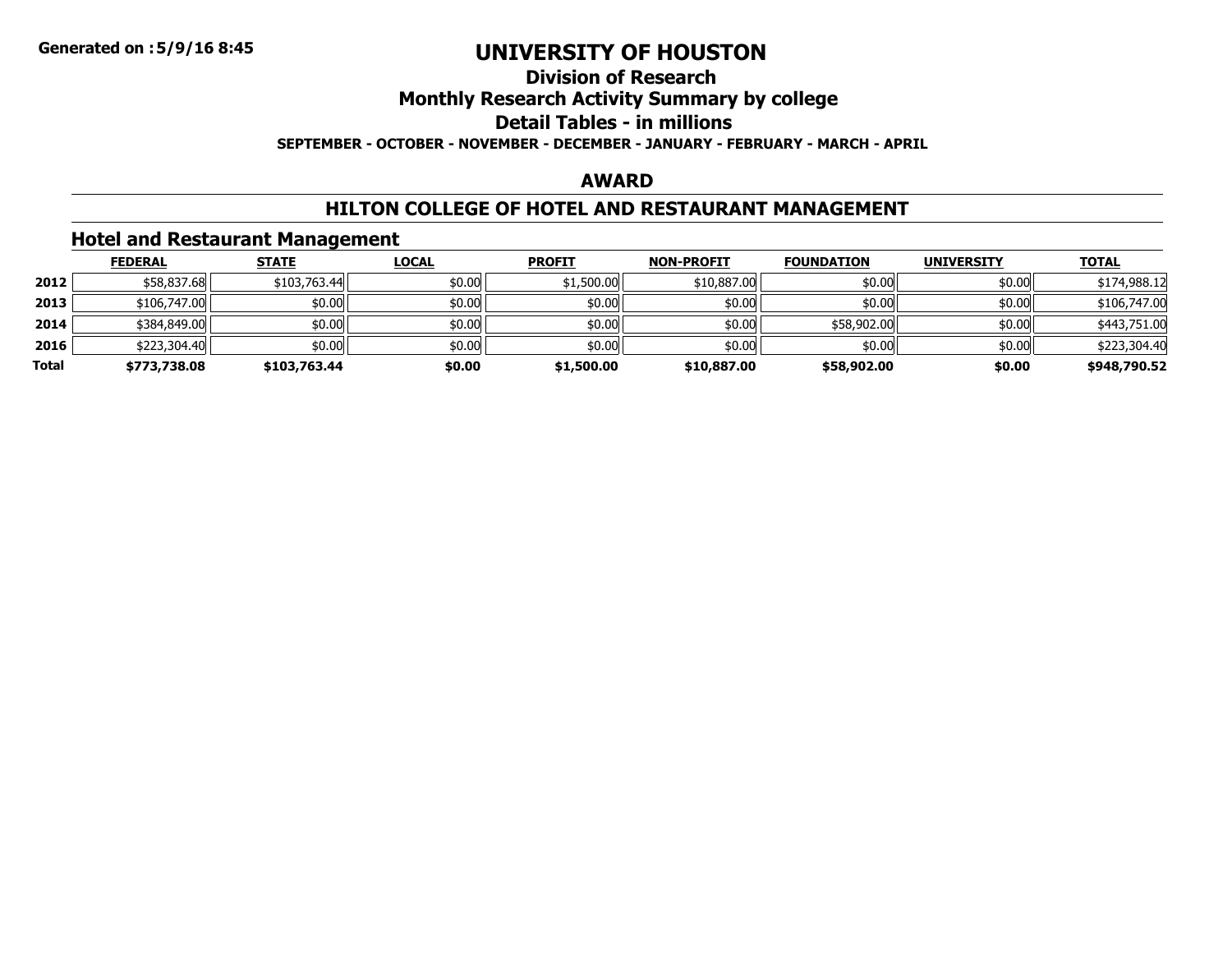### **Division of ResearchMonthly Research Activity Summary by college Detail Tables - in millionsSEPTEMBER - OCTOBER - NOVEMBER - DECEMBER - JANUARY - FEBRUARY - MARCH - APRIL**

#### **AWARD**

#### **HONORS COLLEGE**

# **Dean, Honors College**

|       | <b>FEDERAL</b>   | <b>STATE</b> | LOCAL  | <b>PROFIT</b> | <b>NON-PROFIT</b> | <b>FOUNDATION</b> | <b>UNIVERSITY</b> | <b>TOTAL</b> |
|-------|------------------|--------------|--------|---------------|-------------------|-------------------|-------------------|--------------|
| 2012  | \$34.951.7<br>70 | \$0.00       | \$0.00 | \$0.00        | \$0.00            | \$0.00            | \$0.00            | \$34,951.70  |
| 2014  | \$0.00           | \$0.00       | \$0.00 | \$0.00        | \$0.00            | \$0.00            | \$0.00            | \$0.00       |
| Total | \$34,951.70      | \$0.00       | \$0.00 | \$0.00        | \$0.00            | \$0.00            | \$0.00            | \$34,951.70  |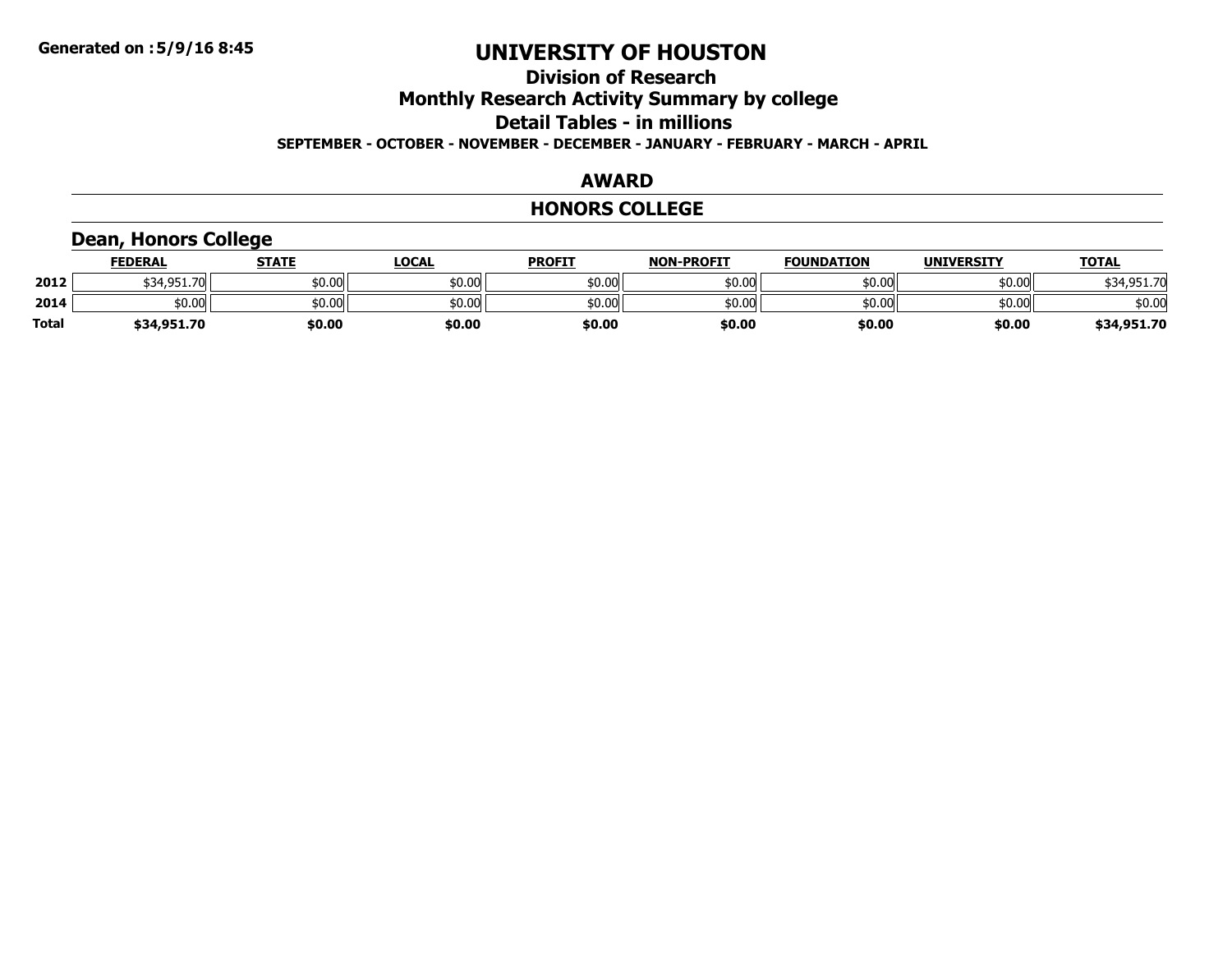# **Division of Research**

# **Monthly Research Activity Summary by college**

#### **Detail Tables - in millions**

**SEPTEMBER - OCTOBER - NOVEMBER - DECEMBER - JANUARY - FEBRUARY - MARCH - APRIL**

#### **AWARD**

### **OTHER OUTSIDE ORGANIZATIONS USED FOR CPHS LOGINS**

|              | <b>Health Center</b> |              |              |               |                   |                   |                   |              |
|--------------|----------------------|--------------|--------------|---------------|-------------------|-------------------|-------------------|--------------|
|              | <b>FEDERAL</b>       | <b>STATE</b> | <b>LOCAL</b> | <b>PROFIT</b> | <b>NON-PROFIT</b> | <b>FOUNDATION</b> | <b>UNIVERSITY</b> | <b>TOTAL</b> |
| 2014         | \$0.00               | \$0.00       | \$0.00       | \$0.00        | \$0.00            | \$0.00            | \$0.00            | \$0.00       |
| <b>Total</b> | \$0.00               | \$0.00       | \$0.00       | \$0.00        | \$0.00            | \$0.00            | \$0.00            | \$0.00       |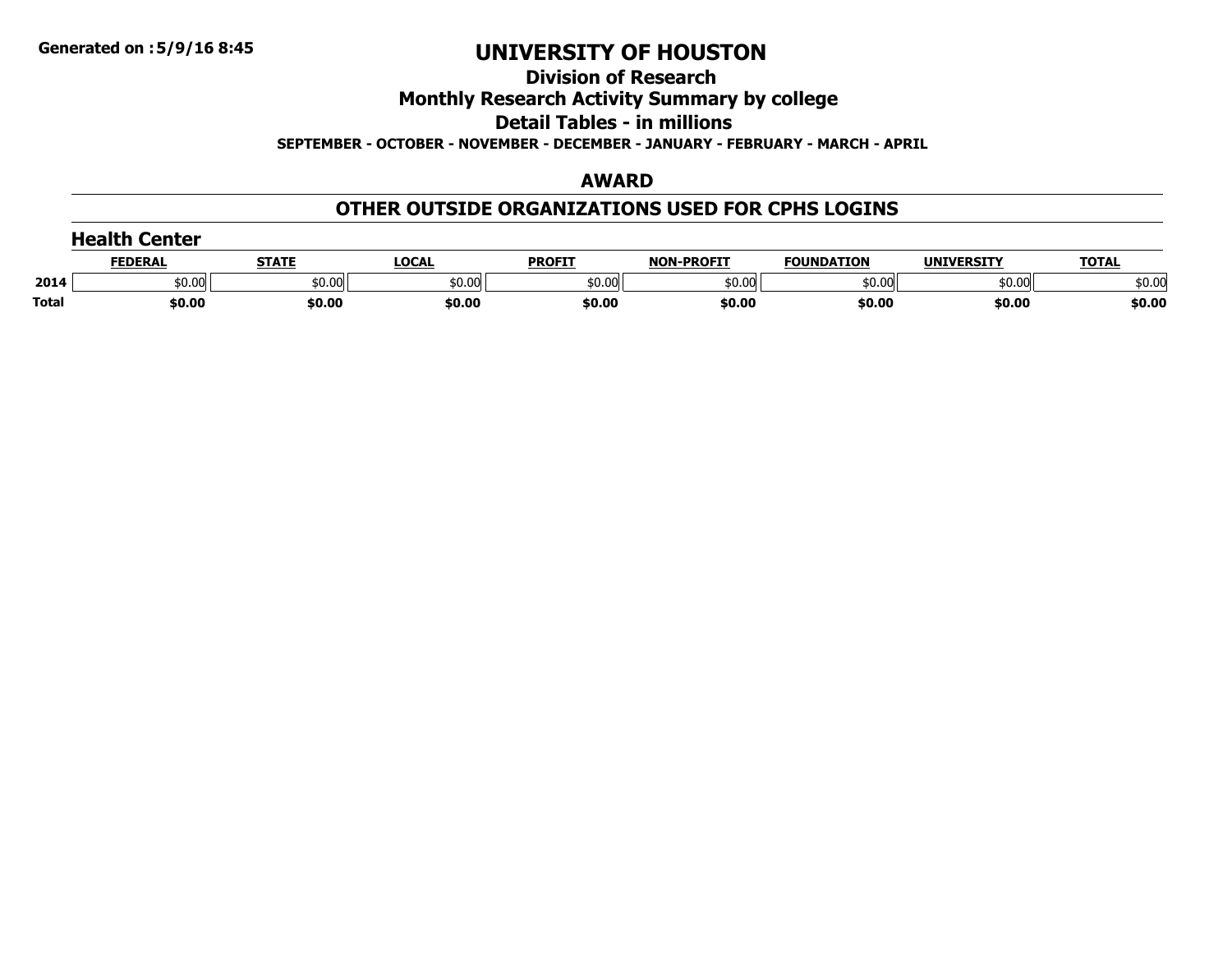# **Division of ResearchMonthly Research Activity Summary by college Detail Tables - in millions SEPTEMBER - OCTOBER - NOVEMBER - DECEMBER - JANUARY - FEBRUARY - MARCH - APRIL**

#### **AWARD**

#### **PRESIDENT**

#### **Office of the President**

|       | <b>FEDERAL</b> | <u>STATE</u> | <u>LOCAL</u> | <b>PROFIT</b> | <b>NON-PROFIT</b> | <b>FOUNDATION</b> | <b>UNIVERSITY</b> | <u>TOTAL</u> |
|-------|----------------|--------------|--------------|---------------|-------------------|-------------------|-------------------|--------------|
| 2014  | \$0.00         | \$0.00       | \$0.00       | \$0.00        | \$0.00            | \$0.00            | \$0.00            | \$0.00       |
| 2015  | \$0.00         | \$0.00       | \$0.00       | \$0.00        | \$0.00            | \$0.00            | \$0.00            | \$0.00       |
| 2016  | \$0.00         | \$0.00       | \$0.00       | \$0.00        | \$0.00            | \$0.00            | \$0.00            | \$0.00       |
| Total | \$0.00         | \$0.00       | \$0.00       | \$0.00        | \$0.00            | \$0.00            | \$0.00            | \$0.00       |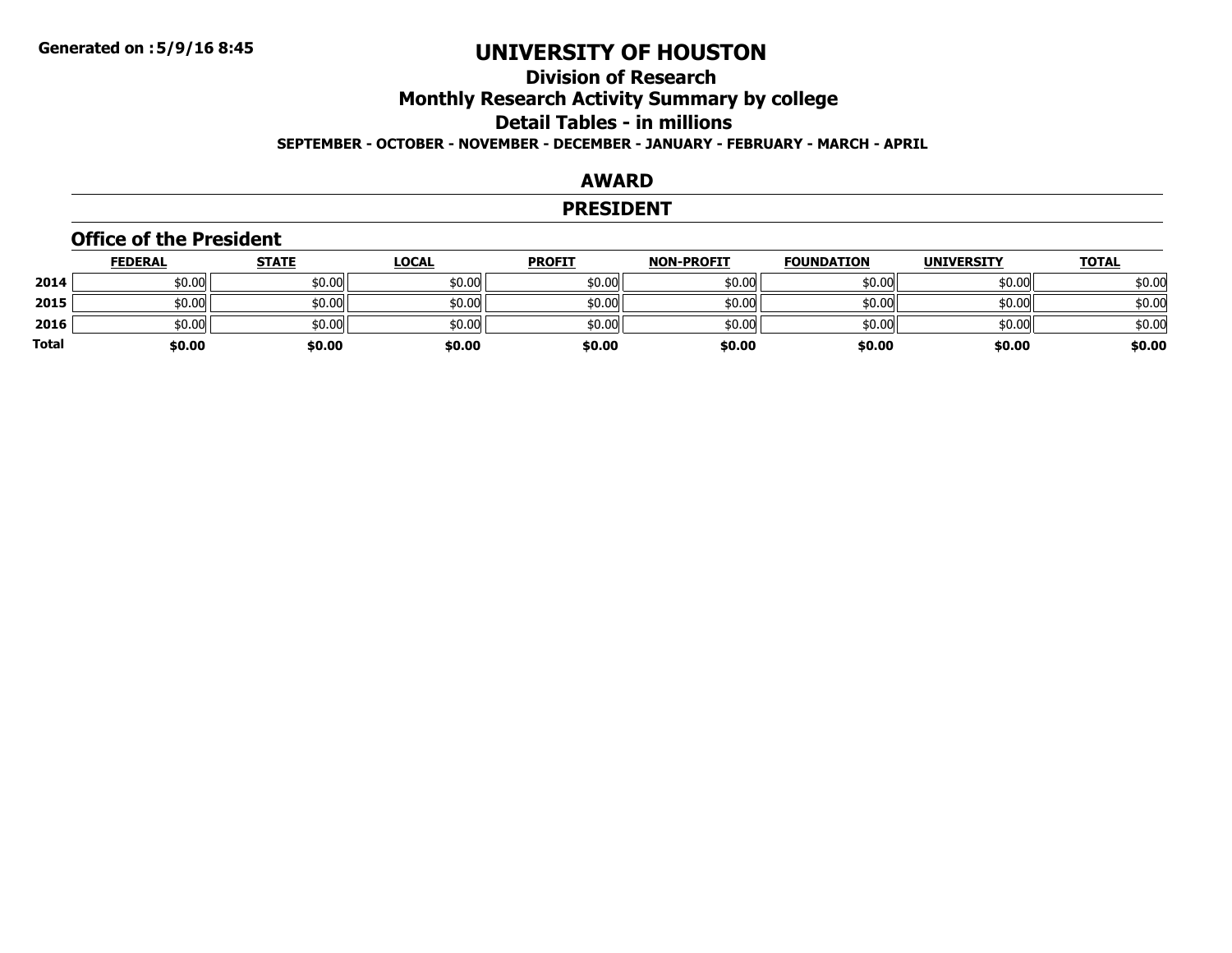# **Division of Research**

**Monthly Research Activity Summary by college**

**Detail Tables - in millions**

**SEPTEMBER - OCTOBER - NOVEMBER - DECEMBER - JANUARY - FEBRUARY - MARCH - APRIL**

#### **AWARD**

# **SCHOOL OF NURSING**

# **Dean, School of Nursing**

|              | <b>EDERAL</b> | <b>STATE</b> | <b>LOCAL</b> | PROFIT | <b>NON</b><br><b>I-PROFIT</b> | <b>FOUNDATION</b>               | <b>UNIVERSITY</b> | <b>TOTAL</b> |
|--------------|---------------|--------------|--------------|--------|-------------------------------|---------------------------------|-------------------|--------------|
| 2016         | 0.00،         | \$0.00       | \$0.00       | \$0.00 | 50.00                         | רחר הו+<br>$\sim$<br>510.233.UJ | \$0.00            | \$18,253.03  |
| <b>Total</b> | 50.00         | \$0.00       | \$0.00       | \$0.00 | \$0.00                        | \$18,253.03                     | \$0.00            | \$18,253.03  |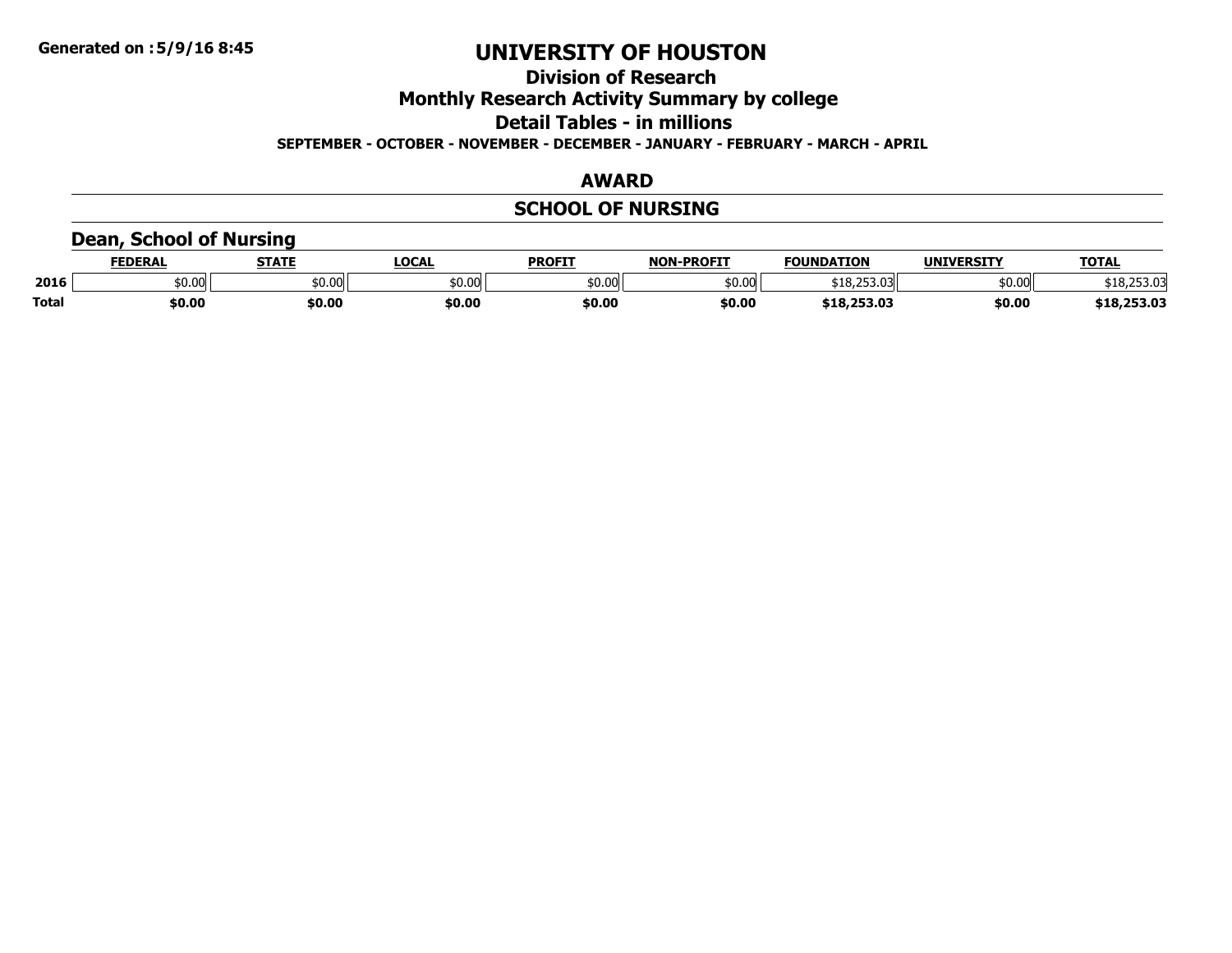### **Division of ResearchMonthly Research Activity Summary by college Detail Tables - in millions SEPTEMBER - OCTOBER - NOVEMBER - DECEMBER - JANUARY - FEBRUARY - MARCH - APRIL**

#### **AWARD**

#### **SENIOR V.P. FOR ACADEMIC AFFAIRS AND PROVOST**

|      | <b>Challenger Program</b>                           |              |              |               |                   |                   |                   |              |
|------|-----------------------------------------------------|--------------|--------------|---------------|-------------------|-------------------|-------------------|--------------|
|      | <b>FEDERAL</b>                                      | <b>STATE</b> | <b>LOCAL</b> | <b>PROFIT</b> | <b>NON-PROFIT</b> | <b>FOUNDATION</b> | <b>UNIVERSITY</b> | <b>TOTAL</b> |
| 2012 | \$0.00                                              | \$0.00       | \$0.00       | \$0.00        | \$0.00            | \$0.00            | \$0.00            | \$0.00       |
| 2013 | \$0.00                                              | \$0.00       | \$0.00       | \$0.00        | \$0.00            | \$0.00            | \$0.00            | \$0.00       |
| 2014 | \$0.00                                              | \$0.00       | \$0.00       | \$0.00        | \$0.00            | \$0.00            | \$0.00            | \$0.00       |
| 2015 | \$0.00                                              | \$0.00       | \$0.00       | \$0.00        | \$0.00            | \$0.00            | \$0.00            | \$0.00       |
|      | <b>Learning Support Services</b>                    |              |              |               |                   |                   |                   |              |
|      | <b>FEDERAL</b>                                      | <b>STATE</b> | <b>LOCAL</b> | <b>PROFIT</b> | <b>NON-PROFIT</b> | <b>FOUNDATION</b> | <b>UNIVERSITY</b> | <b>TOTAL</b> |
| 2012 | \$0.00                                              | \$0.00       | \$0.00       | \$0.00        | \$0.00            | \$0.00            | \$0.00            | \$0.00       |
|      | <b>Pre-Health Advising</b>                          |              |              |               |                   |                   |                   |              |
|      | <b>FEDERAL</b>                                      | <b>STATE</b> | <b>LOCAL</b> | <b>PROFIT</b> | <b>NON-PROFIT</b> | <b>FOUNDATION</b> | <b>UNIVERSITY</b> | <b>TOTAL</b> |
| 2015 | \$0.00                                              | \$0.00       | \$0.00       | \$0.00        | \$0.00            | \$0.00            | \$0.00            | \$0.00       |
|      | <b>Senior V.P. for Academic Affairs and Provost</b> |              |              |               |                   |                   |                   |              |
|      | <b>FEDERAL</b>                                      | <b>STATE</b> | <b>LOCAL</b> | <b>PROFIT</b> | <b>NON-PROFIT</b> | <b>FOUNDATION</b> | <b>UNIVERSITY</b> | <b>TOTAL</b> |
| 2012 | \$0.00                                              | \$0.00       | \$0.00       | \$75,000.00   | \$0.00            | \$0.00            | \$0.00            | \$75,000.00  |
| 2013 | \$0.00                                              | \$0.00       | \$0.00       | \$0.00        | \$0.00            | \$0.00            | \$0.00            | \$0.00       |
|      | <b>Student Support Services</b>                     |              |              |               |                   |                   |                   |              |
|      | <b>FEDERAL</b>                                      | <b>STATE</b> | <b>LOCAL</b> | <b>PROFIT</b> | <b>NON-PROFIT</b> | <b>FOUNDATION</b> | <b>UNIVERSITY</b> | <b>TOTAL</b> |
| 2014 | \$0.00                                              | \$0.00       | \$0.00       | \$0.00        | \$0.00            | \$0.00            | \$0.00            | \$0.00       |
|      | <b>UH Energy</b>                                    |              |              |               |                   |                   |                   |              |
|      | <b>FEDERAL</b>                                      | <b>STATE</b> | <b>LOCAL</b> | <b>PROFIT</b> | <b>NON-PROFIT</b> | <b>FOUNDATION</b> | <b>UNIVERSITY</b> | <b>TOTAL</b> |
| 2015 | \$0.00                                              | \$0.00       | \$0.00       | \$0.00        | \$0.00            | \$0.00            | \$0.00            | \$0.00       |
| 2016 | \$0.00                                              | \$0.00       | \$0.00       | \$0.00        | \$0.00            | \$0.00            | \$0.00            | \$0.00       |
|      | <b>Undergraduate Scholars</b>                       |              |              |               |                   |                   |                   |              |
|      | <b>FEDERAL</b>                                      | <b>STATE</b> | <b>LOCAL</b> | <b>PROFIT</b> | <b>NON-PROFIT</b> | <b>FOUNDATION</b> | <b>UNIVERSITY</b> | <b>TOTAL</b> |
| 2012 | \$0.00                                              | \$19,051.00  | \$0.00       | \$0.00        | \$0.00            | \$0.00            | \$0.00            | \$19,051.00  |
| 2013 | \$0.00                                              | \$19,050.00  | \$0.00       | \$0.00        | \$0.00            | \$0.00            | \$0.00            | \$19,050.00  |
| 2014 | \$0.00                                              | \$20,330.00  | \$0.00       | \$0.00        | \$0.00            | \$0.00            | \$0.00            | \$20,330.00  |
|      | <b>Undergraduate Student Success</b>                |              |              |               |                   |                   |                   |              |
|      | <b>FEDERAL</b>                                      | <b>STATE</b> | <b>LOCAL</b> | <b>PROFIT</b> | <b>NON-PROFIT</b> | <b>FOUNDATION</b> | <b>UNIVERSITY</b> | <b>TOTAL</b> |
| 2013 | \$0.00                                              | \$130,000.00 | \$0.00       | \$0.00        | \$0.00            | \$0.00            | \$0.00            | \$130,000.00 |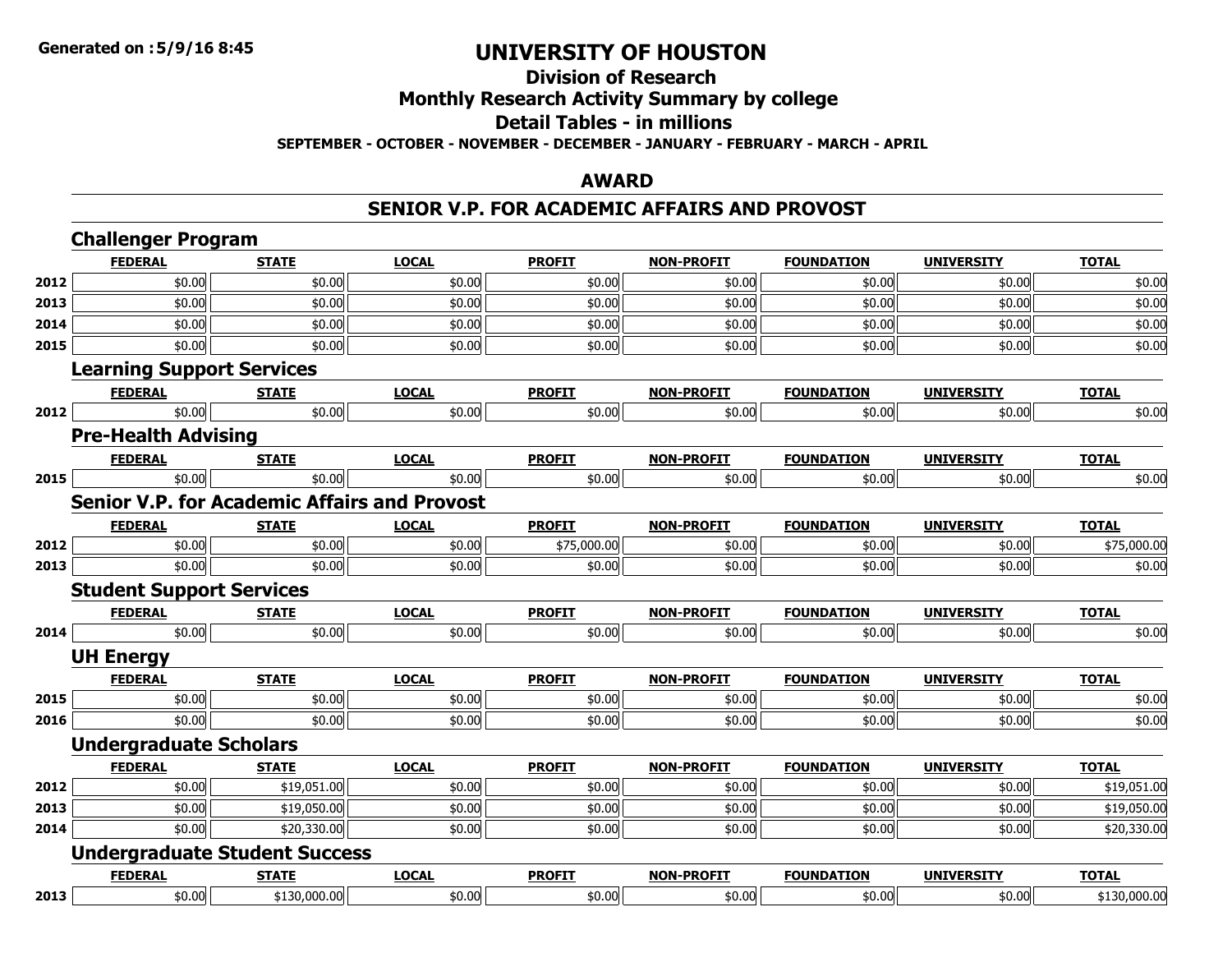# **Division of Research**

# **Monthly Research Activity Summary by college**

# **Detail Tables - in millions**

**SEPTEMBER - OCTOBER - NOVEMBER - DECEMBER - JANUARY - FEBRUARY - MARCH - APRIL**

### **AWARD**

# **SENIOR V.P. FOR ACADEMIC AFFAIRS AND PROVOST**

#### **Undergraduate Student Success**

|      | <b>FEDERAL</b> | <b>STATE</b>                   | <u>LOCAL</u> | <b>PROFIT</b> | <b>NON-PROFIT</b> | <b>FOUNDATION</b> | <b>UNIVERSITY</b> | <b>TOTAL</b> |
|------|----------------|--------------------------------|--------------|---------------|-------------------|-------------------|-------------------|--------------|
| 2014 | \$0.00         | \$10,000.00                    | \$0.00       | \$0.00        | \$0.00            | 10.00             | \$0.00            | \$10,000.00  |
| 2015 | \$0.00         | \$0.00                         | \$0.00       | \$0.00        | \$0.00            | 10.00             | \$0.00            | \$0.00       |
| 2016 | \$0.00         | <b>40 750 30</b><br>↓J,/59.3UI | \$0.00       | \$0.00        | \$0.00            | 50.00             | \$0.00            | 759.30       |

### **Undergraduate Student Success Center**

|       | <b>FEDERAL</b> | <b>STATE</b> | <b>LOCAL</b> | <b>PROFIT</b> | <b>NON-PROFIT</b> | <b>FOUNDATION</b> | <b>UNIVERSITY</b> | <b>TOTAL</b>   |
|-------|----------------|--------------|--------------|---------------|-------------------|-------------------|-------------------|----------------|
| 2012  | \$301,376.00   | \$130,000.00 | \$0.00       | \$0.00        | \$77,158.00       | \$0.00            | \$0.00            | \$508,534.00   |
| 2013  | \$378,534.00   | \$134,767.00 | \$0.00       | \$0.00        | \$0.00            | \$0.00            | \$0.00            | \$513,301.00   |
| 2014  | \$364,114.00   | \$134,767.00 | \$0.00       | \$0.00        | \$0.00            | \$0.00            | \$0.00            | \$498,881.00   |
| 2015  | \$301,376.00   | \$137,767.00 | \$0.00       | \$0.00        | \$78,500.00       | \$0.00            | \$0.00            | \$517,643.00   |
| 2016  | \$0.00         | \$137,767.00 | \$0.00       | \$0.00        | \$0.00            | \$0.00            | \$0.00            | \$137,767.00   |
| Total | \$1,345,400.00 | \$883,258.30 | \$0.00       | \$75,000.00   | \$155,658.00      | \$0.00            | \$0.00            | \$2,459,316.30 |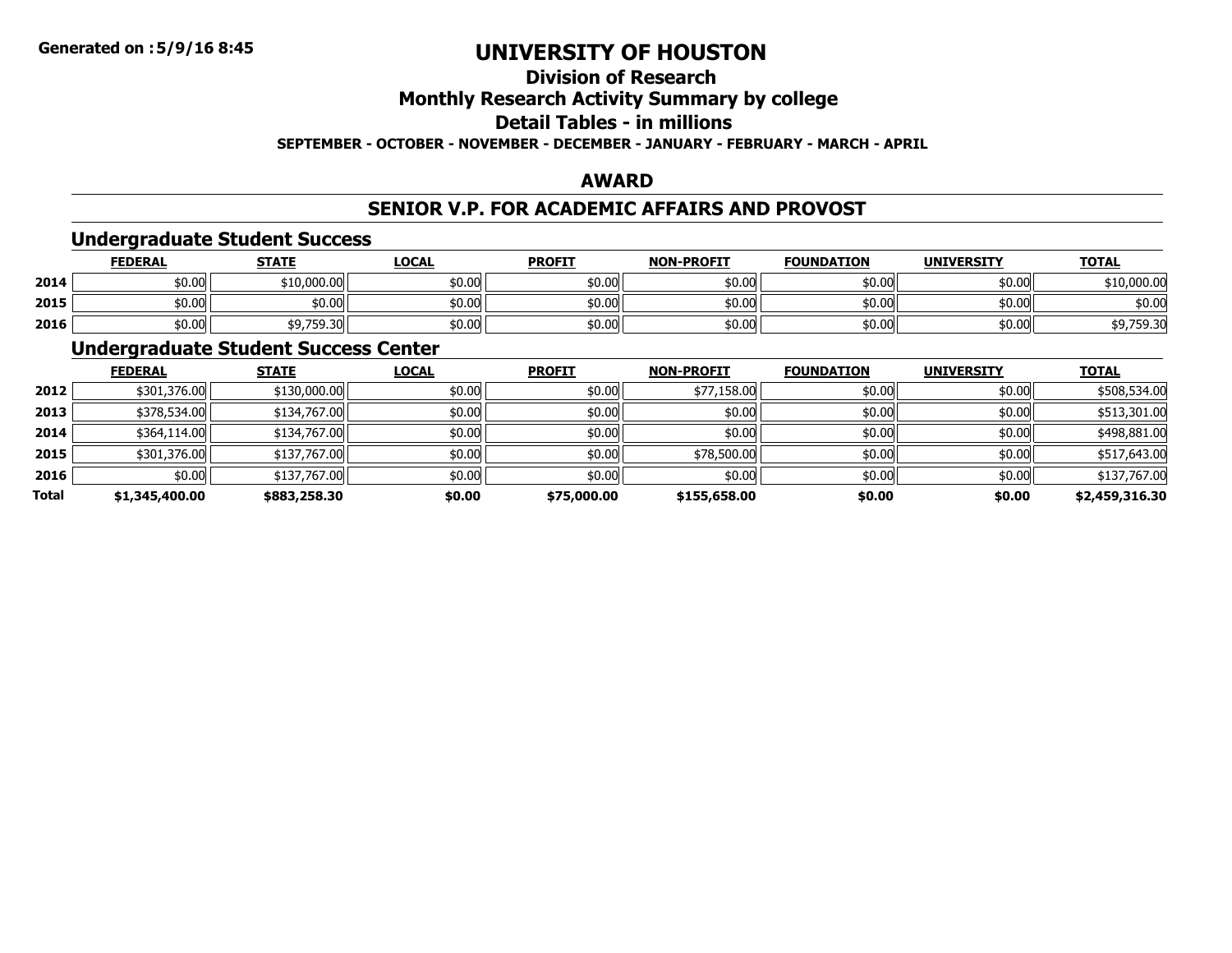# **Division of ResearchMonthly Research Activity Summary by college Detail Tables - in millions**

**SEPTEMBER - OCTOBER - NOVEMBER - DECEMBER - JANUARY - FEBRUARY - MARCH - APRIL**

#### **AWARD**

# **UH LAW CENTER**

|              | Dean, Law      |                |              |               |                   |                   |                   |                |
|--------------|----------------|----------------|--------------|---------------|-------------------|-------------------|-------------------|----------------|
|              | <b>FEDERAL</b> | <b>STATE</b>   | <b>LOCAL</b> | <b>PROFIT</b> | <b>NON-PROFIT</b> | <b>FOUNDATION</b> | <b>UNIVERSITY</b> | <b>TOTAL</b>   |
| 2013         | \$0.00         | \$0.00         | \$0.00       | \$0.00        | \$0.00            | \$0.00            | \$0.00            | \$0.00         |
| 2016         | \$0.00         | \$228,000.00   | \$0.00       | \$0.00        | \$0.00            | \$0.00            | \$0.00            | \$228,000.00   |
|              | Law-UH         |                |              |               |                   |                   |                   |                |
|              | <b>FEDERAL</b> | <b>STATE</b>   | <b>LOCAL</b> | <b>PROFIT</b> | <b>NON-PROFIT</b> | <b>FOUNDATION</b> | <b>UNIVERSITY</b> | <b>TOTAL</b>   |
| 2012         | \$2,942.90     | \$160,000.00   | \$0.00       | \$0.00        | \$0.00            | \$0.00            | \$0.00            | \$162,942.90   |
| 2013         | \$125,303.00   | \$114,000.00   | \$0.00       | \$0.00        | \$0.00            | \$0.00            | \$0.00            | \$239,303.00   |
| 2014         | \$28,145.65    | \$314,000.00   | \$0.00       | \$0.00        | \$0.00            | \$0.00            | \$0.00            | \$342,145.65   |
| 2015         | \$58,976.70    | \$114,000.00   | \$0.00       | \$0.00        | \$0.00            | \$0.00            | \$0.00            | \$172,976.70   |
| 2016         | \$13,379.00    | \$100,000.00   | \$0.00       | \$0.00        | \$0.00            | \$0.00            | \$0.00            | \$113,379.00   |
| <b>Total</b> | \$228,747.25   | \$1,030,000.00 | \$0.00       | \$0.00        | \$0.00            | \$0.00            | \$0.00            | \$1,258,747.25 |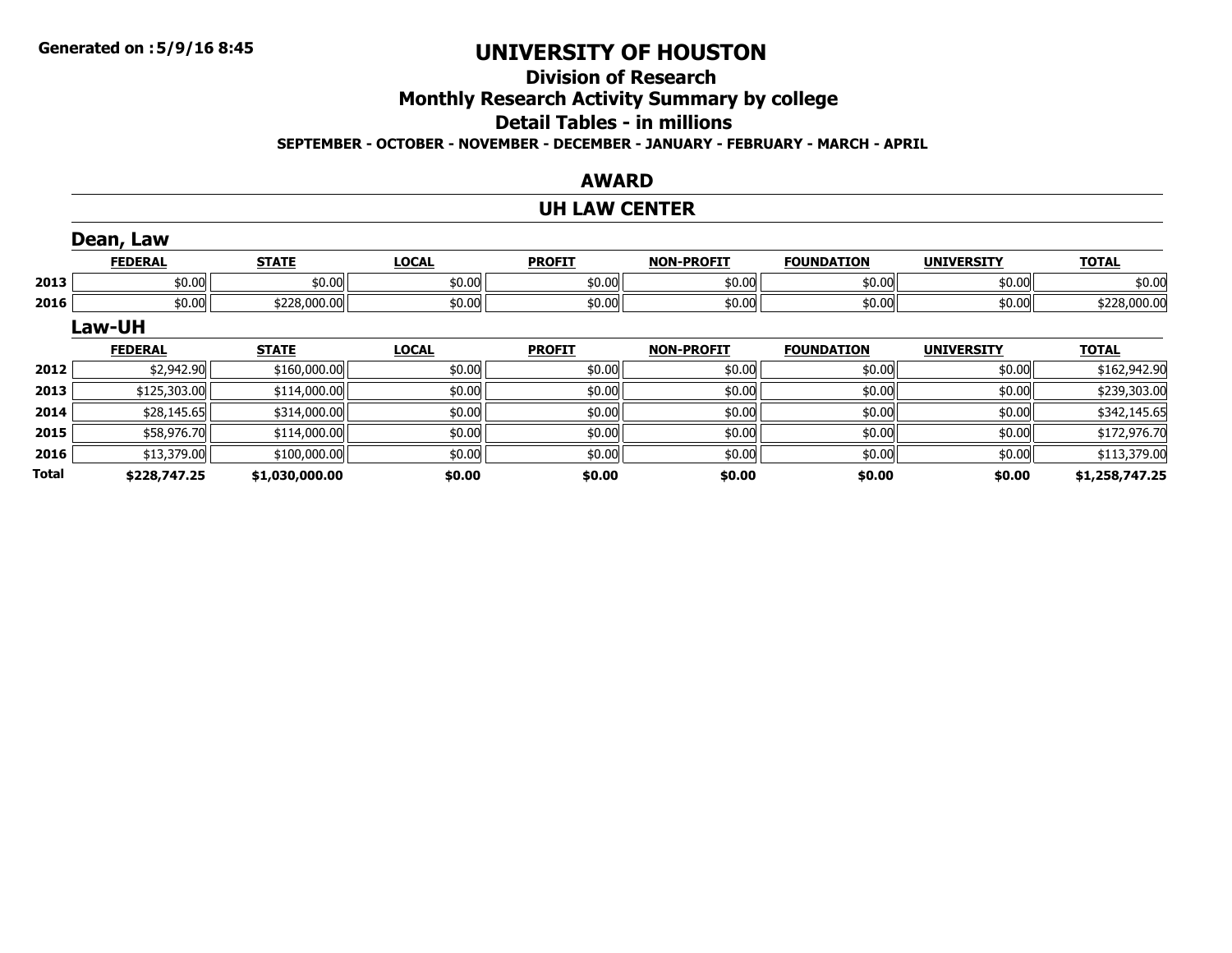# **Division of Research**

# **Monthly Research Activity Summary by college**

# **Detail Tables - in millions**

#### **SEPTEMBER - OCTOBER - NOVEMBER - DECEMBER - JANUARY - FEBRUARY - MARCH - APRIL**

#### **AWARD**

#### **UKNOWN COLLEGE**

#### **Unknown Department**

|              | <b>FEDERAL</b>                           | <b>STATE</b> | <b>LOCAL</b> | <b>PROFIT</b> | <b>NON-PROFIT</b> | <b>FOUNDATION</b> | <b>UNIVERSITY</b> | <b>TOTAL</b> |
|--------------|------------------------------------------|--------------|--------------|---------------|-------------------|-------------------|-------------------|--------------|
| 2016         | \$0.00                                   | \$0.00       | \$0.00       | \$0.00        | \$0.00            | \$0.00            | \$0.00            | \$0.00       |
|              | Wrong Department - Please Dont Select It |              |              |               |                   |                   |                   |              |
|              | <b>FEDERAL</b>                           | <b>STATE</b> | <b>LOCAL</b> | <b>PROFIT</b> | <b>NON-PROFIT</b> | <b>FOUNDATION</b> | <b>UNIVERSITY</b> | <b>TOTAL</b> |
| 2013         | \$15,730.00                              | \$0.00       | \$0.00       | \$0.00        | \$0.00            | \$0.00            | \$0.00            | \$15,730.00  |
| 2014         | \$0.00                                   | \$0.00       | \$0.00       | \$0.00        | \$0.00            | \$0.00            | \$0.00            | \$0.00       |
| 2015         | \$0.00                                   | \$0.00       | \$0.00       | \$0.00        | \$0.00            | \$0.00            | \$0.00            | \$0.00       |
| <b>Total</b> | \$15,730.00                              | \$0.00       | \$0.00       | \$0.00        | \$0.00            | \$0.00            | \$0.00            | \$15,730.00  |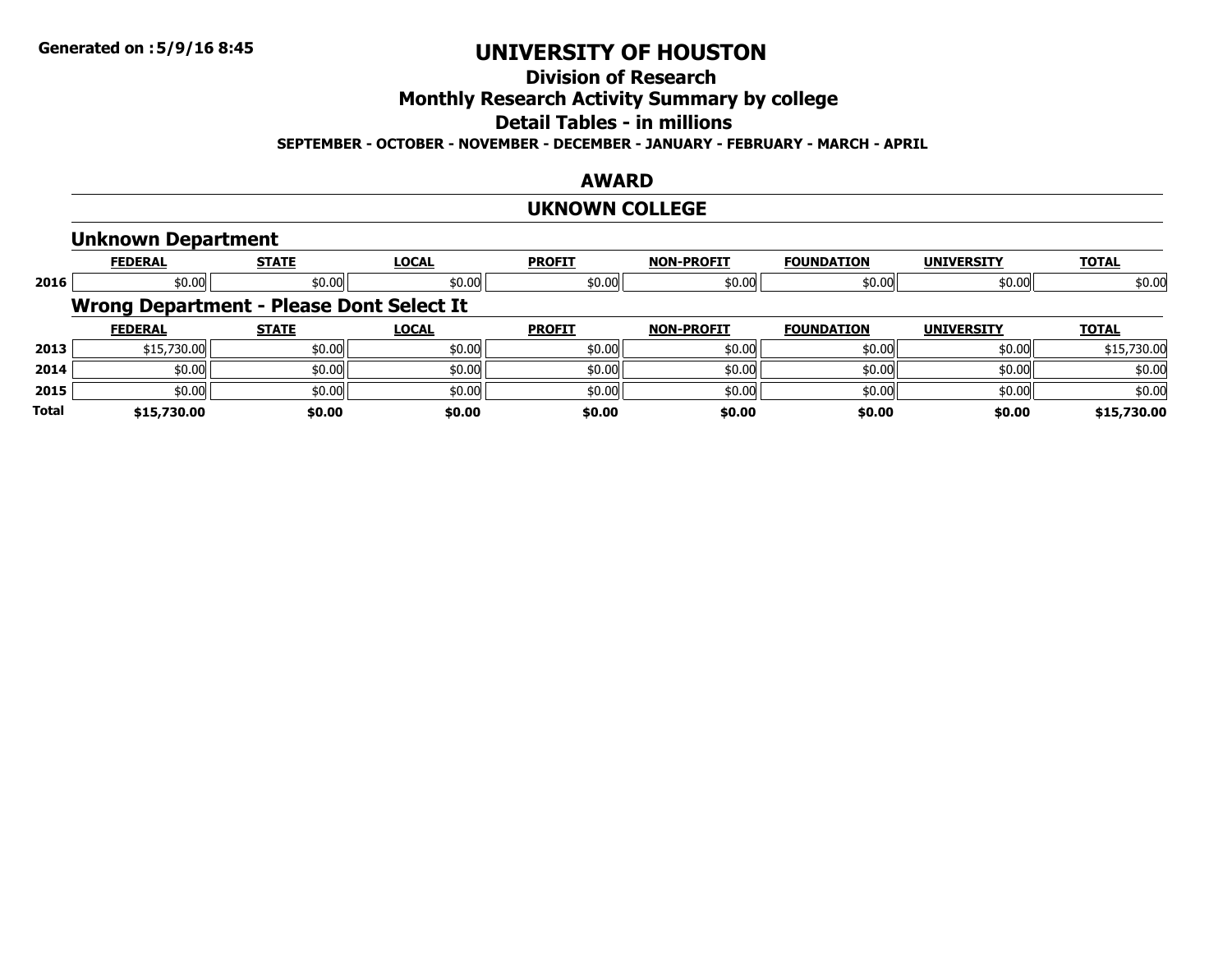### **Division of ResearchMonthly Research Activity Summary by college Detail Tables - in millions SEPTEMBER - OCTOBER - NOVEMBER - DECEMBER - JANUARY - FEBRUARY - MARCH - APRIL**

#### **AWARD**

# **VICE PRESIDENT FOR ADMINISTRATION**

|       | <b>KUHF - Radio</b>         |              |              |               |                   |                   |                   |                |
|-------|-----------------------------|--------------|--------------|---------------|-------------------|-------------------|-------------------|----------------|
|       | <b>FEDERAL</b>              | <b>STATE</b> | <b>LOCAL</b> | <b>PROFIT</b> | <b>NON-PROFIT</b> | <b>FOUNDATION</b> | <b>UNIVERSITY</b> | <b>TOTAL</b>   |
| 2012  | \$0.00                      | \$0.00       | \$0.00       | \$0.00        | \$2,266,596.00    | \$0.00            | \$0.00            | \$2,266,596.00 |
| 2013  | \$0.00                      | \$0.00       | \$0.00       | \$0.00        | \$2,044,710.00    | \$0.00            | \$0.00            | \$2,044,710.00 |
| 2014  | \$148,489.00                | \$0.00       | \$0.00       | \$0.00        | \$2,147,867.00    | \$0.00            | \$0.00            | \$2,296,356.00 |
| 2016  | \$0.00                      | \$0.00       | \$0.00       | \$0.00        | \$2,338,322.00    | \$0.00            | \$0.00            | \$2,338,322.00 |
|       | <b>KUHT-TV</b>              |              |              |               |                   |                   |                   |                |
|       | <b>FEDERAL</b>              | <b>STATE</b> | <b>LOCAL</b> | <b>PROFIT</b> | <b>NON-PROFIT</b> | <b>FOUNDATION</b> | <b>UNIVERSITY</b> | <b>TOTAL</b>   |
| 2012  | \$0.00                      | \$0.00       | \$0.00       | \$0.00        | \$14,132.00       | \$0.00            | \$0.00            | \$14,132.00    |
|       | <b>Physical Plant</b>       |              |              |               |                   |                   |                   |                |
|       | <b>FEDERAL</b>              | <b>STATE</b> | <b>LOCAL</b> | <b>PROFIT</b> | <b>NON-PROFIT</b> | <b>FOUNDATION</b> | <b>UNIVERSITY</b> | <b>TOTAL</b>   |
| 2013  | \$0.00                      | \$0.00       | \$0.00       | \$0.00        | \$0.00            | \$0.00            | \$0.00            | \$0.00         |
|       | <b>UH Police Department</b> |              |              |               |                   |                   |                   |                |
|       | <b>FEDERAL</b>              | <b>STATE</b> | <b>LOCAL</b> | <b>PROFIT</b> | <b>NON-PROFIT</b> | <b>FOUNDATION</b> | <b>UNIVERSITY</b> | <b>TOTAL</b>   |
| 2014  | \$3,000.00                  | \$0.00       | \$0.00       | \$0.00        | \$0.00            | \$0.00            | \$0.00            | \$3,000.00     |
| 2016  | \$3,000.00                  | \$0.00       | \$0.00       | \$0.00        | \$0.00            | \$0.00            | \$0.00            | \$3,000.00     |
| Total | \$154,489.00                | \$0.00       | \$0.00       | \$0.00        | \$8,811,627.00    | \$0.00            | \$0.00            | \$8,966,116.00 |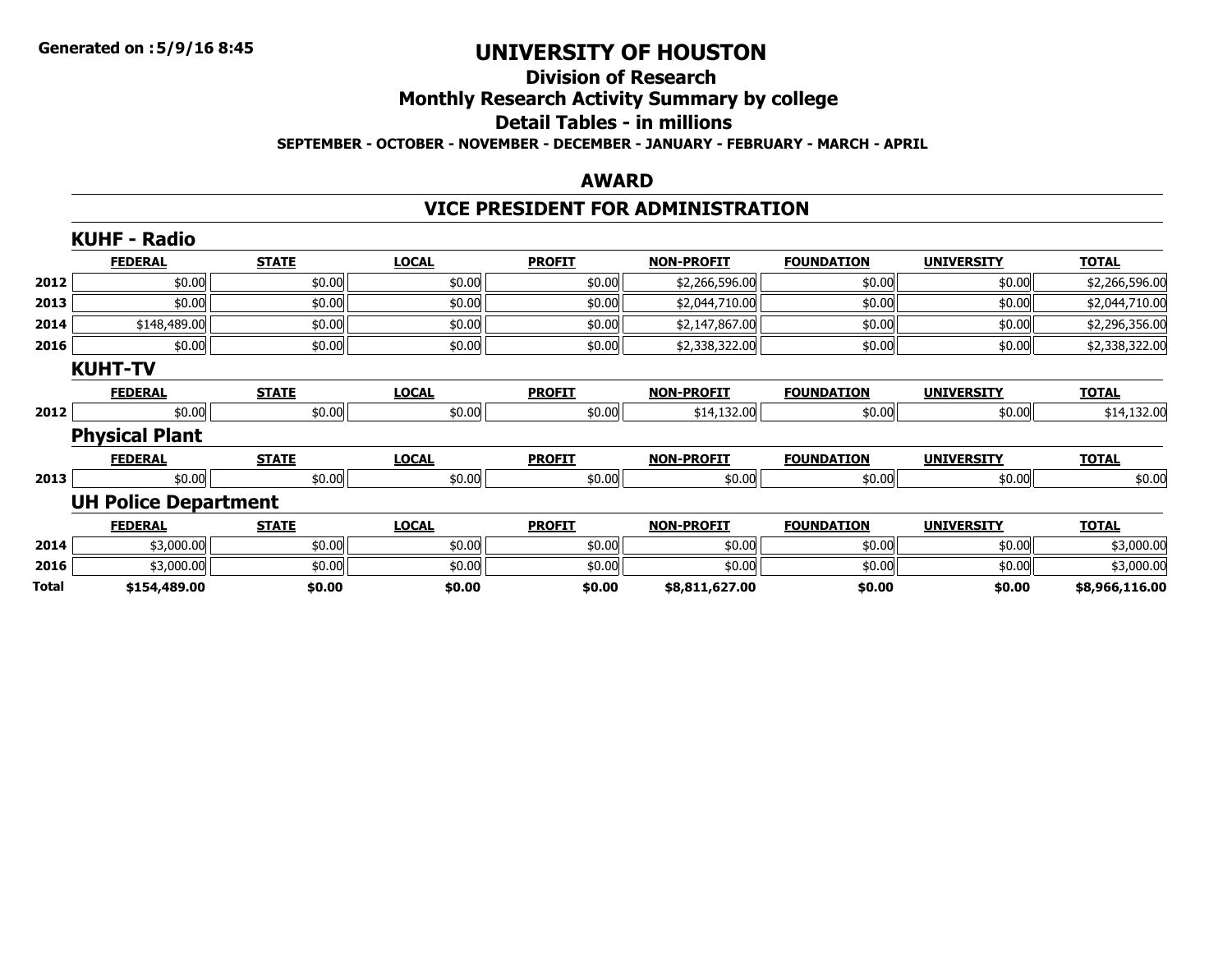### **Division of ResearchMonthly Research Activity Summary by college Detail Tables - in millionsSEPTEMBER - OCTOBER - NOVEMBER - DECEMBER - JANUARY - FEBRUARY - MARCH - APRIL**

#### **AWARD**

# **VICE PRESIDENT FOR STUDENT AFFAIRS**

# **Childrens Learning Centers**

|      | <b>FEDERAL</b> | <b>STATE</b> | <b>LOCAL</b> | <b>PROFIT</b> | <b>NON-PROFIT</b> | <b>FOUNDATION</b> | <b>UNIVERSITY</b> | <b>TOTAL</b> |
|------|----------------|--------------|--------------|---------------|-------------------|-------------------|-------------------|--------------|
| 2013 | \$15,000.00    | \$0.00       | \$0.00       | \$0.00        | \$0.00            | \$0.00            | \$0.00            | \$15,000.00  |
| 2014 | \$235,891.00   | \$0.00       | \$0.00       | \$0.00        | \$0.00            | \$0.00            | \$0.00            | \$235,891.00 |
| 2015 | \$375,000.00   | \$0.00       | \$0.00       | \$0.00        | \$0.00            | \$0.00            | \$0.00            | \$375,000.00 |
| 2016 | \$375,000.00   | \$0.00       | \$0.00       | \$0.00        | \$0.00            | \$0.00            | \$0.00            | \$375,000.00 |

### **Vice President, Student Affairs**

|       | <b>FEDERAL</b> | <b>STATE</b> | <u>LOCAL</u> | <b>PROFIT</b> | <b>NON-PROFIT</b> | <b>FOUNDATION</b> | <b>UNIVERSITY</b> | <b>TOTAL</b>   |
|-------|----------------|--------------|--------------|---------------|-------------------|-------------------|-------------------|----------------|
| 2012  | \$236,559.00   | \$0.00       | \$0.00       | \$0.00        | \$0.00            | \$0.00            | \$0.00            | \$236,559.00   |
| 2013  | \$235,891.00   | \$0.00       | \$0.00       | \$0.00        | \$0.00            | \$0.00            | \$0.00            | \$235,891.00   |
| 2014  | \$0.00         | \$0.00       | \$0.00       | \$0.00        | \$0.00            | \$10,000.00       | \$0.00            | \$10,000.00    |
| Total | \$1,473,341.00 | \$0.00       | \$0.00       | \$0.00        | \$0.00            | \$10,000.00       | \$0.00            | \$1,483,341.00 |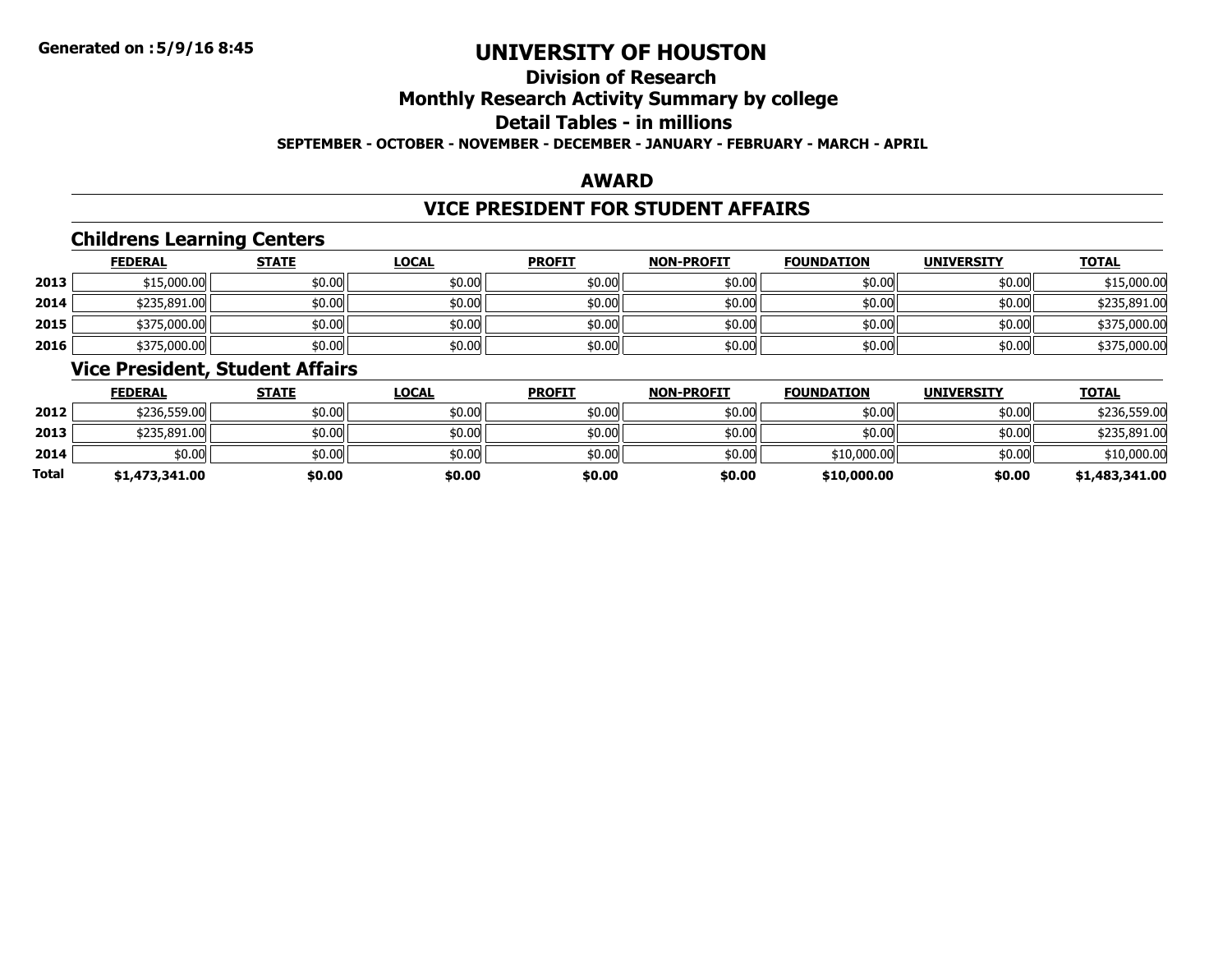#### **Division of ResearchMonthly Research Activity Summary by college**

**Detail Tables - in millions**

**SEPTEMBER - OCTOBER - NOVEMBER - DECEMBER - JANUARY - FEBRUARY - MARCH - APRIL**

# **TOTAL EXPENDITURE**

### **C.T. BAUER COLLEGE OF BUSINESS**

#### **Accountancy & Taxation FEDERAL STATE LOCAL PROFIT NON-PROFIT FOUNDATION UNIVERSITY TOTAL 2014**4 \$0.00 \$0.00 \$0.00 \$0.00 \$0.00 \$0.00 \$0.00 \$0.00 \$0.00 \$0.00 \$0.00 \$3,997.92 \$0.00 \$3,997.92 **2015** \$0.00 \$0.00 \$0.00 \$0.00 \$0.00 (\$1,049.59) \$0.00 (\$1,049.59) **20166** | \$0.00 | \$0.00 | \$0.00 | \$0.00 | \$0.00 | \$0.00 | \$0.00 | \$0.00 | \$0.00 | \$0.00 | **Dean, Business Administration FEDERAL STATE LOCAL PROFIT NON-PROFIT FOUNDATION UNIVERSITY TOTAL 2012**2 | \$0.00| \$0.00| \$0.00| \$0.00| \$0.00| \$0.00| \$0.00| \$0.00| \$0.00| \$0.00| \$0.00| \$0.00| \$0.00| \$0.00 **2014**4 \$0.00 \$0.00 \$0.00 \$0.00 \$0.00 \$0.00 \$0.00 \$0.00 \$0.00 \$0.00 \$0.00 \$0.00 \$0.00 \$0.00 \$76,816.00 **2015**5 | \$0.00|| \$264,534.49|| \$0.00|| \$0.00|| \$0.00|| \$0.00|| \$264,534.49 **2016** \$0.00 \$17,425.00 \$0.00 \$0.00 \$0.00 \$0.00 \$0.00 \$17,425.00 **Decision and Information SciencesFEDERAL STATE LOCAL PROFIT NON-PROFIT FOUNDATION UNIVERSITY TOTAL 2015**5 | \$0.00 | \$0.00 | \$0.00 | \$0.00 | \$0.00 | \$0.00 | \$0.00 | \$0.00 | \$0.00 | \$0.00 | **FinanceFEDERAL STATE LOCAL PROFIT NON-PROFIT FOUNDATION UNIVERSITY TOTAL 2012**2 \$42,107.04 \$0.00| \$0.00| \$0.00| \$0.00| \$0.00| \$0.00| \$42,107.04 **2013**3 | \$0.00 \$0.00 \$0.00 \$0.00 \$0.00 \$0.00 \$0.00 \$0.00 \$0.00 \$0.00 \$0.00 \$0.00 \$0.00 \$0.00 \$0.00 \$0.00 \$0.00 **2014**4 \$0.00 \$0.00 \$0.00 \$0.00 \$0.00 \$0.00 \$0.00 \$0.00 \$0.00 \$0.00 \$0.00 \$0.00 \$0.00 \$0.00 \$0.00 \$0.00 \$0.00 **20155** | \$0.00 \$0.00 \$0.00 \$0.00 \$0.00 \$0.00 \$0.00 \$0.00 \$0.00 \$0.00 \$0.00 \$0.00 \$0.00 \$0.00 \$0.00 \$0.00 \$0.00 **20166** | \$0.00 | \$0.00 | \$0.00 | \$0.00 | \$0.00 | \$0.00 | \$0.00 | \$0.00 | \$0.00 | \$0.00 | **Management FEDERAL STATE LOCAL PROFIT NON-PROFIT FOUNDATION UNIVERSITY TOTAL 2012**2 (\$176.27)|| \$0.00|| \$0.00|| \$0.00|| \$0.00|| \$1,250.00|| \$0.00|| \$41,073.73 **2013**3 | \$10,867.40|| \$0.00|| \$0.00|| \$0.00|| \$0.00|| \$0.00|| \$0.00|| \$0.00|| \$0.00|| \$10,867.40 **2014**4 \$6,510.00| \$0.00| \$0.00| \$0.00| \$0.00| \$0.00| \$0.510.00 **2015**5 \$18,600.00|| \$0.00|| \$0.00|| \$0.00|| \$0.00|| \$0.00|| \$18,600.00 **20166** | \$0.00 | \$0.00 | \$0.00 | \$0.00 | \$0.00 | \$0.00 | \$0.00 | \$0.00 | \$0.00 | \$0.00 | **Marketing FEDERAL STATE LOCAL PROFIT NON-PROFIT FOUNDATION UNIVERSITY TOTAL 2012**2 | \$0.00| \$0.00| \$0.00| \$0.00| \$0.00| \$0.00| \$0.00| \$0.00| \$0.00| \$0.00| \$0.00| \$0.00| \$0.00| \$0.00 **2013**

3 | \$0.00 \$0.00 \$0.00 \$0.00 \$0.00 \$0.00 \$0.00 \$0.00 \$0.00 \$0.00 \$0.00 \$0.00 \$0.00 \$0.00 \$0.00 \$0.00 \$0.00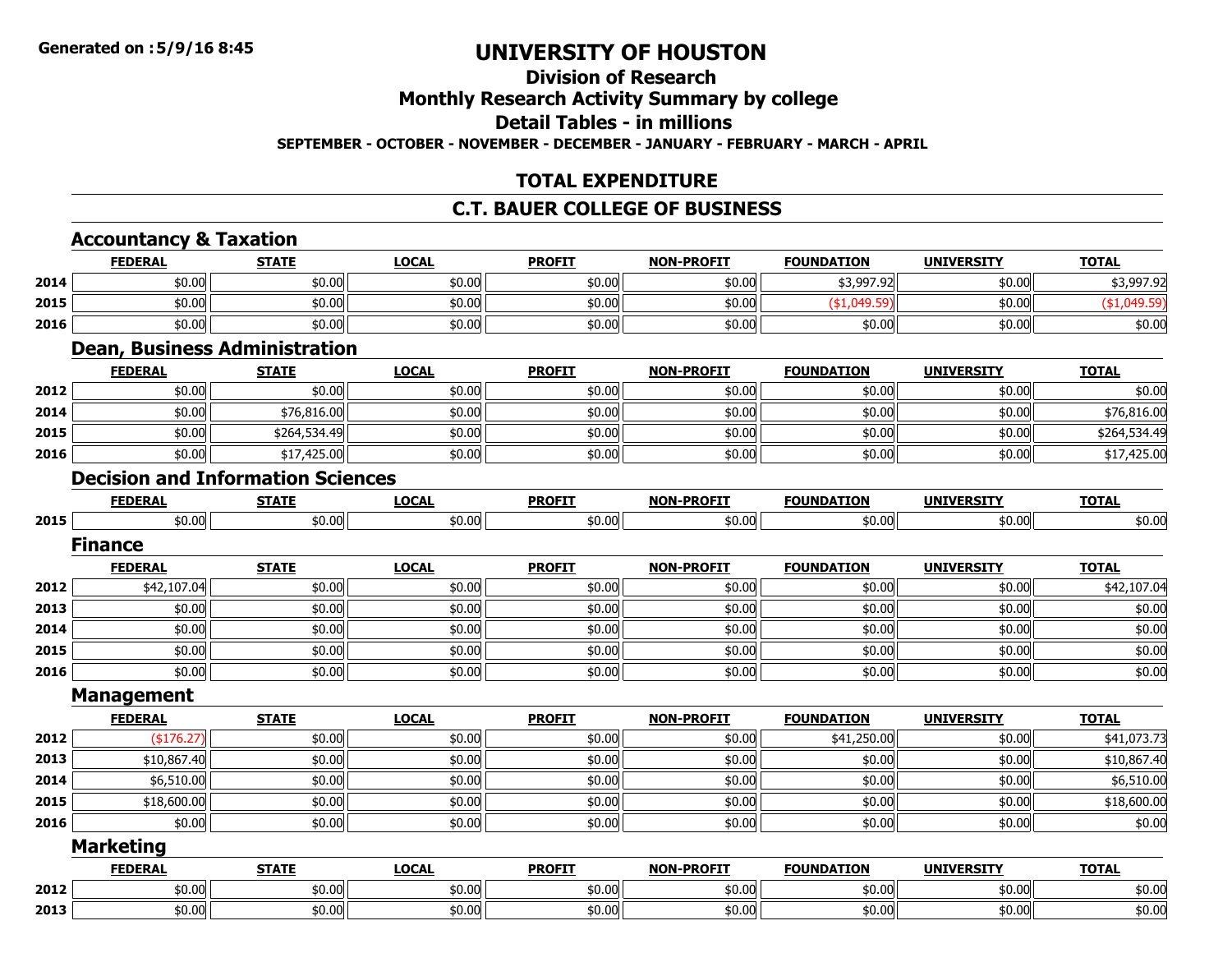### **Division of ResearchMonthly Research Activity Summary by college Detail Tables - in millionsSEPTEMBER - OCTOBER - NOVEMBER - DECEMBER - JANUARY - FEBRUARY - MARCH - APRIL**

# **TOTAL EXPENDITURE**

# **C.T. BAUER COLLEGE OF BUSINESS**

|      | <b>Marketing</b> |              |              |               |                   |                   |                   |              |
|------|------------------|--------------|--------------|---------------|-------------------|-------------------|-------------------|--------------|
|      | <u>FEDERAL</u>   | <b>STATE</b> | <b>LOCAL</b> | <b>PROFIT</b> | <b>NON-PROFIT</b> | <b>FOUNDATION</b> | <b>UNIVERSITY</b> | <b>TOTAL</b> |
| 2014 | \$0.00           | \$0.00       | \$0.00       | \$0.00        | \$0.00            | \$0.00            | \$0.00            | \$0.00       |
| 2015 | \$0.00           | \$0.00       | \$0.00       | \$0.00        | \$0.00            | \$0.00            | \$0.00            | \$0.00       |
| 2016 | \$0.00           | \$0.00       | \$0.00       | \$0.00        | \$0.00            | \$0.00            | \$0.00            | \$0.00       |

# **Small Business Development Center**

|       | <b>FEDERAL</b>  | <b>STATE</b> | <b>LOCAL</b> | <b>PROFIT</b> | <b>NON-PROFIT</b> | <b>FOUNDATION</b> | <b>UNIVERSITY</b> | <b>TOTAL</b>    |
|-------|-----------------|--------------|--------------|---------------|-------------------|-------------------|-------------------|-----------------|
| 2012  | \$2,844,333.98  | \$788.82     | \$0.00       | \$0.00        | \$0.00            | \$0.00            | \$0.00            | \$2,845,122.80  |
| 2013  | \$3,013,310.28  | \$0.00       | \$0.00       | \$0.00        | \$0.00            | \$27,693.12       | \$0.00            | \$3,041,003.40  |
| 2014  | \$1,977,666.43  | \$0.00       | \$0.00       | \$0.00        | \$0.00            | \$34,723.77       | \$0.00            | \$2,012,390.20  |
| 2015  | \$1,995,748.73  | \$0.00       | \$0.00       | \$0.00        | \$0.00            | $(*11.24)$        | \$0.00            | \$1,995,737.49  |
| 2016  | \$1,382,891.51  | \$0.00       | \$0.00       | \$0.00        | \$0.00            | \$0.00            | \$0.00            | \$1,382,891.51  |
| Total | \$11,291,859.09 | \$359,564.31 | \$0.00       | \$0.00        | \$0.00            | \$106,603.98      | \$0.00            | \$11,758,027.38 |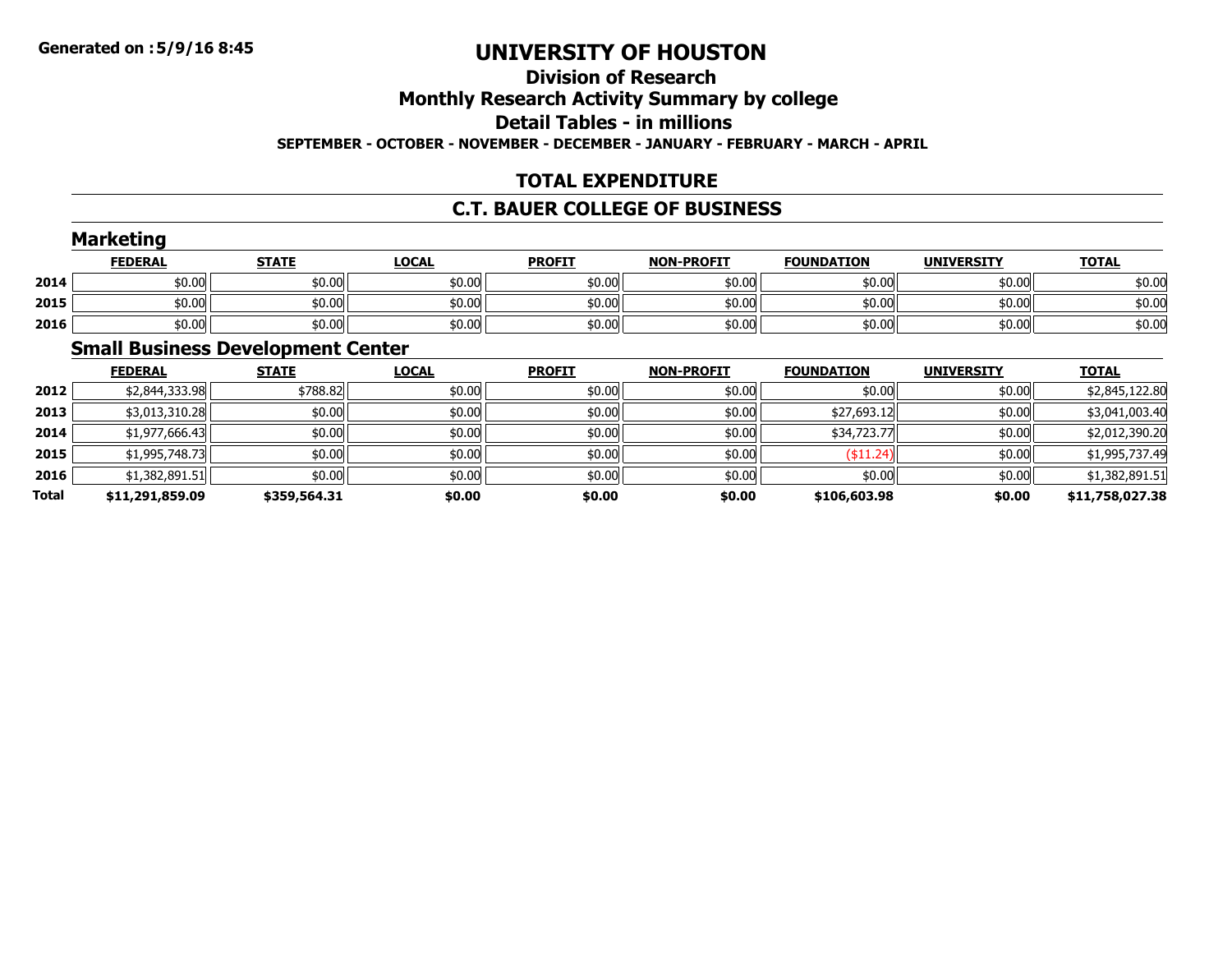### **Division of ResearchMonthly Research Activity Summary by college Detail Tables - in millionsSEPTEMBER - OCTOBER - NOVEMBER - DECEMBER - JANUARY - FEBRUARY - MARCH - APRIL**

### **TOTAL EXPENDITURE**

#### **COLLEGE OF ARCHITECTURE**

### **Architecture**

|      | <b>FEDERAL</b> | <b>STATE</b> | <u>LOCAL</u> | <b>PROFIT</b> | <b>NON-PROFIT</b> | <b>FOUNDATION</b> | <b>UNIVERSITY</b> | <b>TOTAL</b> |
|------|----------------|--------------|--------------|---------------|-------------------|-------------------|-------------------|--------------|
| 2012 | \$0.00         | \$0.00       | \$0.00       | \$0.00        | \$0.00            | \$0.00            | \$0.00            | \$0.00       |
| 2013 | \$0.00         | \$0.00       | \$0.00       | \$0.00        | \$0.00            | \$0.00            | \$2,968.83        | \$2,968.83   |
| 2014 | \$0.00         | \$0.00       | \$0.00       | \$0.00        | \$0.00            | \$0.00            | \$0.00            | \$0.00       |
| 2015 | \$0.00         | \$0.00       | \$0.00       | \$0.00        | \$0.00            | \$0.00            | \$0.00            | \$0.00       |
| 2016 | \$27,251.19    | \$0.00       | \$0.00       | \$0.00        | \$0.00            | \$0.00            | \$0.00            | \$27,251.19  |

# **Dean, Architecture**

|       | <b>FEDERAL</b> | <b>STATE</b> | <b>LOCAL</b> | <b>PROFIT</b> | <b>NON-PROFIT</b> | <b>FOUNDATION</b> | <b>UNIVERSITY</b> | <b>TOTAL</b> |
|-------|----------------|--------------|--------------|---------------|-------------------|-------------------|-------------------|--------------|
| 2012  | \$8,709.14     | \$0.00       | \$0.00       | \$0.00        | \$4,815.68        | \$3,459.15        | \$0.00            | \$16,983.97  |
| 2013  | \$0.00         | \$0.00       | \$0.00       | \$0.00        | \$0.00            | \$4,180.19        | \$0.00            | \$4,180.19   |
| 2014  | \$25,000.00    | \$0.00       | \$0.00       | \$0.00        | \$0.00            | \$6,260.63        | \$0.00            | \$31,260.63  |
| 2015  | \$0.00         | \$0.00       | \$0.00       | \$0.00        | \$0.00            | \$2,147.91        | \$0.00            | \$2,147.91   |
| Total | \$60,960.33    | \$0.00       | \$0.00       | \$0.00        | \$4,815.68        | \$16,047.88       | \$2,968.83        | \$84,792.72  |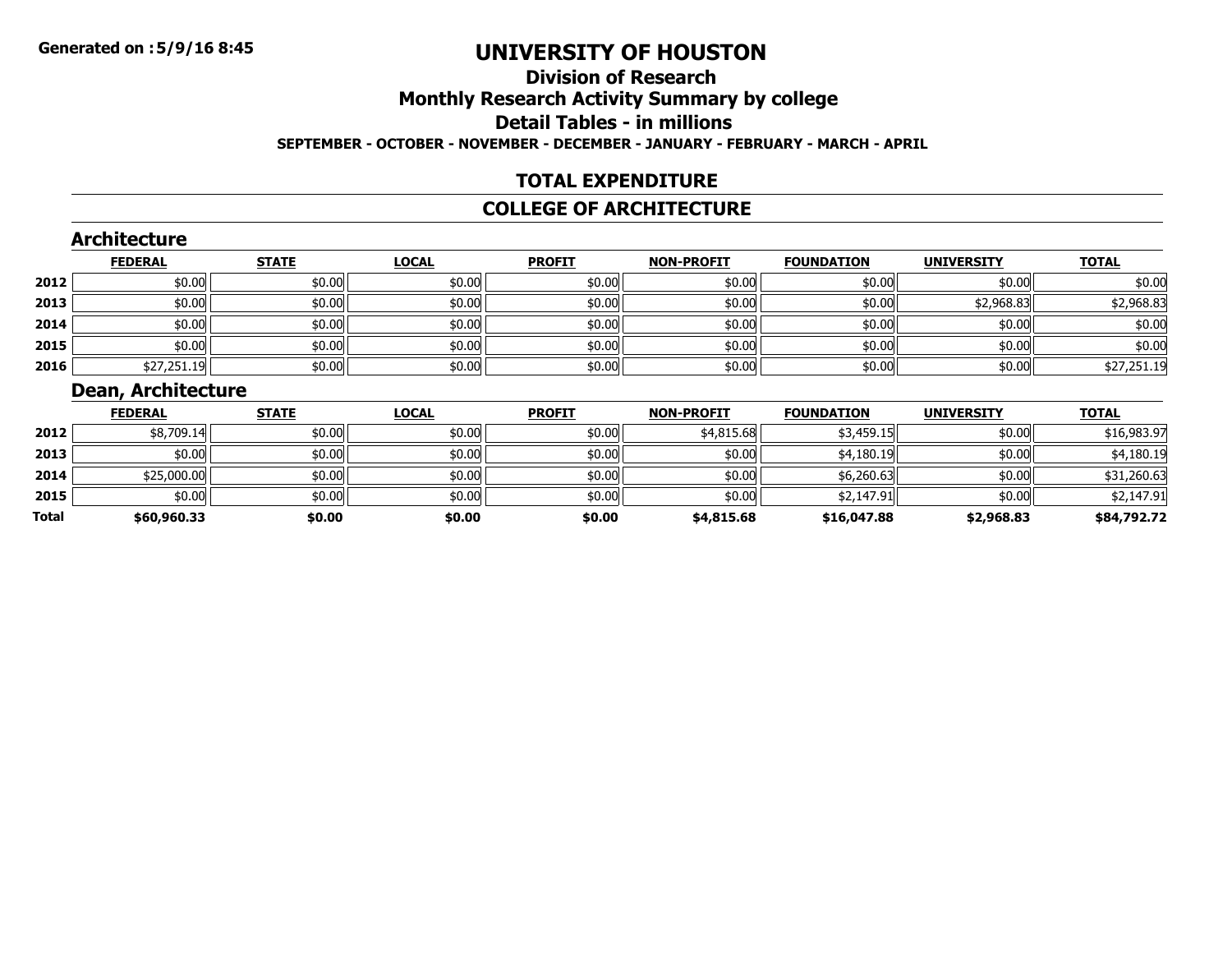### **Division of ResearchMonthly Research Activity Summary by college Detail Tables - in millionsSEPTEMBER - OCTOBER - NOVEMBER - DECEMBER - JANUARY - FEBRUARY - MARCH - APRIL**

### **TOTAL EXPENDITURE**

### **COLLEGE OF EDUCATION**

# **Consistency Mgmt and Coop Disc**

|      | <b>FEDERAL</b> | <b>STATE</b> | <b>LOCAL</b> | <b>PROFIT</b> | <b>NON-PROFIT</b> | <b>FOUNDATION</b> | <b>UNIVERSITY</b> | <b>TOTAL</b> |
|------|----------------|--------------|--------------|---------------|-------------------|-------------------|-------------------|--------------|
| 2012 | \$893.16       | \$0.00       | \$0.00       | \$0.00        | \$76,810.93       | \$0.00            | \$0.00            | \$77,704.09  |
| 2013 | \$688.06       | \$0.00       | \$0.00       | \$0.00        | \$46,418.78       | \$0.00            | \$0.00            | \$47,106.84  |
| 2014 | \$3,138.23     | \$0.00       | \$100,648.97 | \$0.00        | \$3,323.08        | \$0.00            | \$0.00            | \$107,110.28 |
| 2015 | \$188,843.55   | \$0.00       | \$101,489.52 | \$0.00        | \$0.00            | \$0.00            | \$0.00            | \$290,333.07 |
| 2016 | \$311,065.76   | \$0.00       | \$105,479.31 | \$0.00        | \$0.00            | \$0.00            | \$0.00            | \$416,545.07 |

# **Curriculum and Instruction**

|      | <b>FEDERAL</b> | <b>STATE</b> | <u>LOCAL</u> | <b>PROFIT</b> | <b>NON-PROFIT</b> | <b>FOUNDATION</b> | <b>UNIVERSITY</b> | <b>TOTAL</b>   |
|------|----------------|--------------|--------------|---------------|-------------------|-------------------|-------------------|----------------|
| 2012 | \$772,612.93   | \$135,208.85 | \$0.00       | \$0.00        | \$70,340.18       | \$41,818.59       | \$0.00            | \$1,019,980.55 |
| 2013 | \$621,095.61   | \$52,200.22  | \$0.00       | \$0.00        | \$61,216.61       | \$41,924.99       | \$0.00            | \$776,437.42   |
| 2014 | \$619,710.53   | \$0.00       | \$0.00       | \$0.00        | \$83,300.39       | \$123,065.16      | \$0.00            | \$826,076.08   |
| 2015 | \$474,652.13   | \$0.00       | \$0.00       | \$0.00        | \$77,939.47       | \$108,420.86      | \$0.00            | \$661.012.47   |
| 2016 | \$550,040.49   | \$0.00       | \$0.00       | \$0.00        | \$94,590.43       | \$48,687.00       | \$0.00            | \$693,317.92   |

# **Dean, Education**

|      | <u>FEDERAL</u> | <b>STATE</b> | <u>LOCAL</u> | <b>PROFIT</b> | <b>NON-PROFIT</b> | <b>FOUNDATION</b> | <b>UNIVERSITY</b> | <b>TOTAL</b> |
|------|----------------|--------------|--------------|---------------|-------------------|-------------------|-------------------|--------------|
| 2012 | \$0.00         | \$0.00       | \$0.00       | \$0.00        | \$0.00            | \$0.00            | \$0.00            | \$0.00       |
| 2013 | \$0.00         | \$0.00       | \$0.00       | \$0.00        | \$0.00            | \$0.00            | \$0.00            | \$0.00       |
| 2014 | \$0.00         | \$0.00       | \$0.00       | \$0.00        | \$0.00            | \$0.00            | \$0.00            | \$0.00       |
| 2015 | \$0.00         | \$38,224.84  | \$0.00       | \$0.00        | \$0.00            | \$0.00            | \$0.00            | \$38,224.84  |
| 2016 | \$0.00         | \$157,017.74 | \$0.00       | \$0.00        | \$1.38            | \$0.00            | \$0.00            | \$157,019.12 |

### **Educational Leadership & Policy Studies**

|      | <b>FEDERAL</b> | <b>STATE</b> | <b>LOCAL</b> | <b>PROFIT</b> | <b>NON-PROFIT</b> | <b>FOUNDATION</b> | <b>UNIVERSITY</b> | <b>TOTAL</b> |
|------|----------------|--------------|--------------|---------------|-------------------|-------------------|-------------------|--------------|
| 2012 | \$89,431.60    | \$0.00       | \$0.00       | \$0.00        | \$0.00            | \$157,417.35      | \$0.00            | \$246,848.95 |
| 2013 | \$138,084.75   | \$0.00       | \$0.00       | \$0.00        | \$0.00            | \$146,710.26      | \$0.00            | \$284,795.01 |
| 2014 | \$131,068.87   | \$0.00       | \$0.00       | \$0.00        | \$2,268.82        | \$35,432.52       | \$0.00            | \$168,770.21 |
| 2015 | \$139,257.49   | \$4,022.57   | \$12,931.31  | \$0.00        | \$20,498.82       | \$45,074.58       | \$0.00            | \$221,784.77 |
| 2016 | \$118,233.46   | (\$30.37)    | \$2,500.00   | \$0.00        | \$57,109.40       | \$31,316.15       | \$0.00            | \$209,128.64 |

# **Institute for Urban Education**

|      | <b>FEDERAL</b>           | <b>STATE</b>       | LOCAL           | <b>PROFIT</b> | <b>NON-PROFIT</b> | <b>FOUNDATION</b>         | <b>UNIVERSITY</b> | <b>TOTAL</b>     |
|------|--------------------------|--------------------|-----------------|---------------|-------------------|---------------------------|-------------------|------------------|
| 2012 | $\overline{a}$<br>11 R Q | $+0.00$<br>\$0.00I | ረደበ ሀሊ<br>pv.uu | \$0.00        | \$0.00            | $+0.00$<br><b>DU.UU</b>   | \$0.00            | $-$<br>.         |
| 2013 | 0F2<br>d4'<br>TI.UJJ.U.  | \$0.00             | \$0.00          | \$0.00        | \$0.00            | $\lambda$<br><b>DU.UU</b> | \$0.00            | 0F2<br>71.053.UI |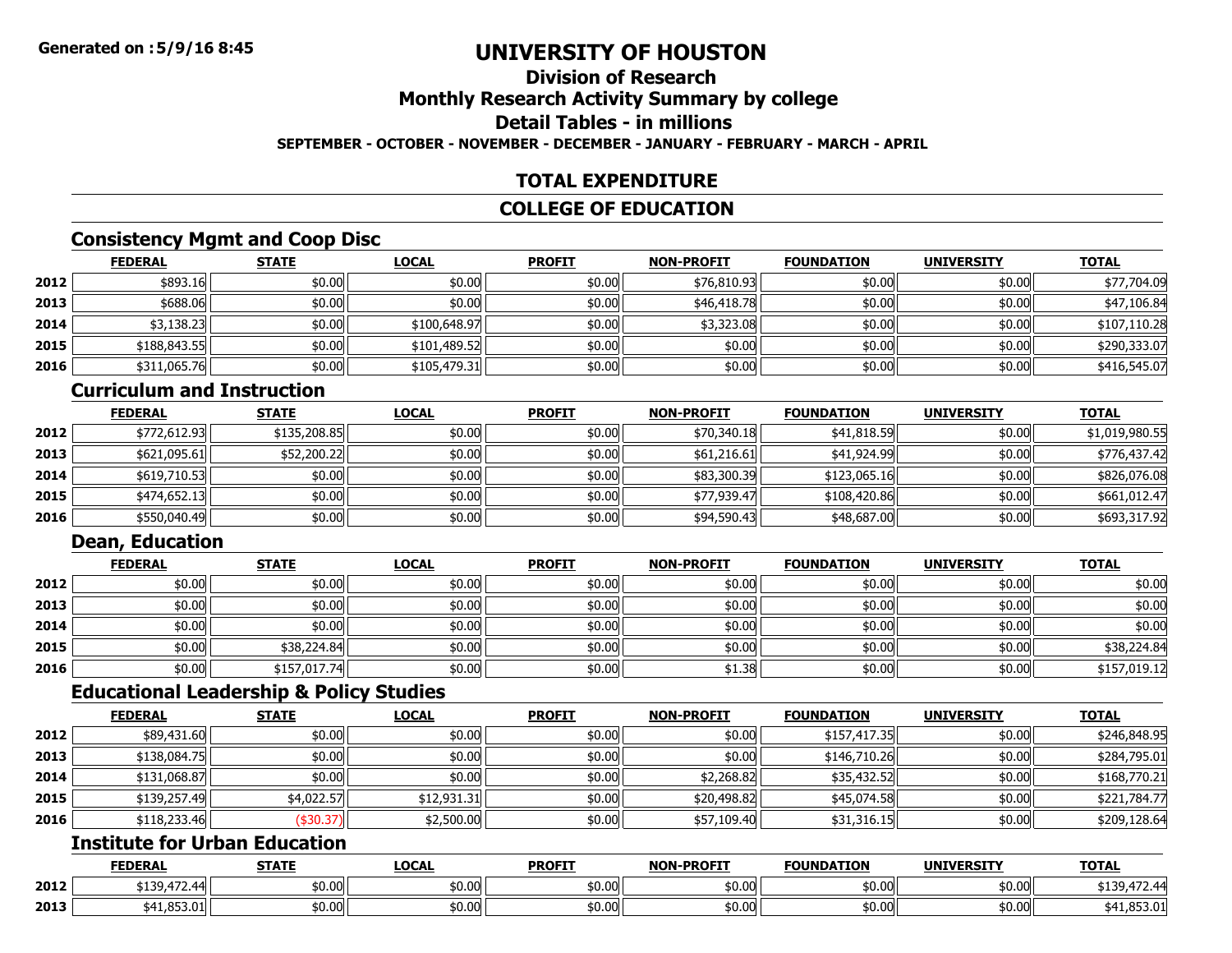# **Division of Research**

# **Monthly Research Activity Summary by college**

# **Detail Tables - in millions**

#### **SEPTEMBER - OCTOBER - NOVEMBER - DECEMBER - JANUARY - FEBRUARY - MARCH - APRIL**

# **TOTAL EXPENDITURE**

### **COLLEGE OF EDUCATION**

#### **Institute for Urban Education**

|      | <b>FEDERAL</b> | <b>STATE</b> | <u>LOCAL</u> | <b>PROFIT</b> | <b>NON-PROFIT</b> | <b>FOUNDATION</b> | <b>UNIVERSITY</b> | <b>TOTAL</b> |
|------|----------------|--------------|--------------|---------------|-------------------|-------------------|-------------------|--------------|
| 2014 | \$14,639.27    | \$0.00       | \$0.00       | \$0.00        | \$0.00            | 50.00             | \$0.00            | \$14,639.27  |
| 2015 | \$0.00         | \$0.00       | \$0.00       | \$0.00        | \$0.00            | 50.00             | \$0.00            | \$0.00       |
| 2016 | \$0.00         | \$0.00       | \$0.00       | \$0.00        | \$0.00            | 50.00             | \$0.00            | \$0.00       |

# **Psychological, Health, and Learning Sciences**

|      | <b>FEDERAL</b> | <b>STATE</b> | <u>LOCAL</u> | <b>PROFIT</b> | <b>NON-PROFIT</b> | <b>FOUNDATION</b> | <b>UNIVERSITY</b> | <b>TOTAL</b>   |
|------|----------------|--------------|--------------|---------------|-------------------|-------------------|-------------------|----------------|
| 2012 | \$172,309.83   | \$72,533.66  | \$0.00       | \$0.00        | \$8,312.42        | \$1,656.63        | \$0.00            | \$254,812.54   |
| 2013 | \$156,610.89   | \$119.78     | \$0.00       | \$0.00        | \$28,070.28       | ( \$214.71)       | \$10,904.64       | \$195,490.88   |
| 2014 | \$416,611.97   | \$0.00       | \$0.00       | \$0.00        | \$24,457.48       | \$3,294.60        | \$0.00            | \$437,774.85   |
| 2015 | \$540,500.52   | \$32,087.67  | \$0.00       | \$0.00        | \$15,716.86       | \$0.00            | \$0.00            | \$588,305.05   |
| 2016 | \$1,397,474.78 | \$51,586.33  | \$0.00       | \$0.00        | \$77,622.44       | \$5,983.70        | \$0.00            | \$1,532,667.25 |

### **UH Charter School**

|              | <b>FEDERAL</b> | <b>STATE</b>   | <b>LOCAL</b> | <b>PROFIT</b> | <b>NON-PROFIT</b> | <b>FOUNDATION</b> | <b>UNIVERSITY</b> | <b>TOTAL</b>    |
|--------------|----------------|----------------|--------------|---------------|-------------------|-------------------|-------------------|-----------------|
| 2012         | \$27,252.55    | \$613,146.69   | \$0.00       | \$0.00        | \$0.00            | \$0.00            | \$0.00            | \$640,399.24    |
| 2013         | \$10,431.60    | \$640,971.05   | \$0.00       | \$0.00        | \$0.00            | \$0.00            | \$0.00            | \$651,402.65    |
| 2014         | \$13,712.08    | \$710,550.76   | \$0.00       | \$0.00        | \$0.00            | \$0.00            | \$0.00            | \$724,262.84    |
| 2015         | \$12,165.80    | \$713,132.30   | \$0.00       | \$0.00        | \$0.00            | \$0.00            | \$0.00            | \$725,298.10    |
| 2016         | \$23,276.64    | \$686,048.58   | \$0.00       | \$0.00        | \$0.00            | \$0.00            | \$0.00            | \$709,325.22    |
| <b>Total</b> | \$7,125,127.98 | \$3,906,820.67 | \$323,049.11 | \$0.00        | \$747,997.77      | \$783,998.48      | \$10,904.64       | \$12,897,898.65 |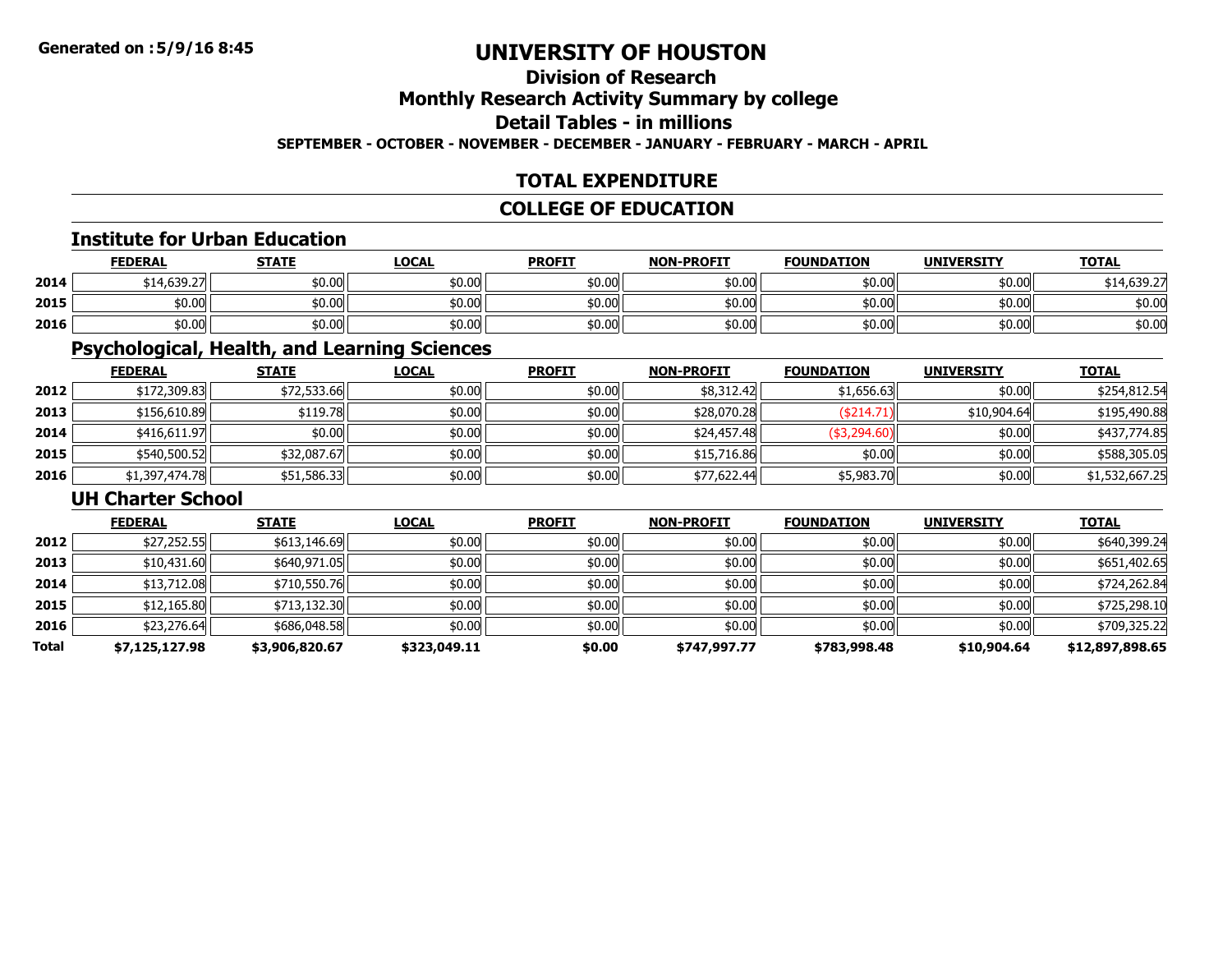### **Division of ResearchMonthly Research Activity Summary by college Detail Tables - in millionsSEPTEMBER - OCTOBER - NOVEMBER - DECEMBER - JANUARY - FEBRUARY - MARCH - APRIL**

# **TOTAL EXPENDITURE**

### **COLLEGE OF LIBERAL ARTS AND SOCIAL SCIENCES**

### **African-American Studies**

|      | <u>FEDERAL</u>                   | <b>STATE</b> | <b>LOCAL</b> | <b>PROFIT</b> | <u>NON-PROFIT</u> | <b>FOUNDATION</b> | <b>UNIVERSITY</b> | <u>TOTAL</u> |
|------|----------------------------------|--------------|--------------|---------------|-------------------|-------------------|-------------------|--------------|
| 2014 | \$1,500.00                       | \$0.00       | \$0.00       | \$0.00        | \$4,783.60        | \$0.00            | \$0.00            | \$6,283.60   |
| 2015 | \$500.00                         | \$0.00       | \$0.00       | \$0.00        | \$0.00            | \$0.00            | \$0.00            | \$500.00     |
| 2016 | \$1,092.25                       | \$0.00       | \$0.00       | \$0.00        | \$0.00            | \$0.00            | \$0.00            | \$1,092.25   |
|      | Art                              |              |              |               |                   |                   |                   |              |
|      | <b>FEDERAL</b>                   | <b>STATE</b> | <b>LOCAL</b> | <b>PROFIT</b> | <b>NON-PROFIT</b> | <b>FOUNDATION</b> | <b>UNIVERSITY</b> | <b>TOTAL</b> |
| 2012 | \$1,105.27                       | \$0.00       | \$0.00       | \$0.00        | \$0.00            | \$0.00            | \$0.00            | \$1,105.27   |
| 2013 | \$6,042.19                       | \$0.00       | \$0.00       | \$0.00        | \$0.00            | \$0.00            | \$0.00            | \$6,042.19   |
| 2014 | \$2,054.89                       | \$0.00       | \$0.00       | \$0.00        | \$0.00            | \$0.00            | \$0.00            | \$2,054.89   |
| 2015 | \$0.00                           | \$11,884.11  | \$0.00       | \$0.00        | \$0.00            | \$0.00            | \$0.00            | \$11,884.11  |
| 2016 | \$0.00                           | \$5,581.84   | \$0.00       | \$0.00        | \$0.00            | \$0.00            | \$0.00            | \$5,581.84   |
|      | <b>Arte Publico Press</b>        |              |              |               |                   |                   |                   |              |
|      | <b>FEDERAL</b>                   | <b>STATE</b> | <b>LOCAL</b> | <b>PROFIT</b> | <b>NON-PROFIT</b> | <b>FOUNDATION</b> | <b>UNIVERSITY</b> | <b>TOTAL</b> |
| 2012 | \$28,348.35                      | \$741.40     | \$0.00       | \$0.00        | \$34,899.09       | \$0.00            | \$0.00            | \$63,988.84  |
| 2013 | \$35,380.05                      | \$0.00       | \$0.00       | \$0.00        | \$33,200.00       | \$131,717.55      | \$0.00            | \$200,297.60 |
| 2014 | \$0.00                           | \$10,000.00  | \$0.00       | \$0.00        | \$65,446.77       | \$218,690.45      | \$0.00            | \$294,137.22 |
| 2015 | \$22,504.81                      | \$8,500.00   | \$0.00       | \$0.00        | \$54,550.07       | \$59,285.29       | \$0.00            | \$144,840.17 |
| 2016 | \$19,629.18                      | \$11,500.00  | \$0.00       | \$0.00        | \$67,867.00       | \$62,074.02       | \$0.00            | \$161,070.20 |
|      | <b>Blaffer Gallery</b>           |              |              |               |                   |                   |                   |              |
|      | <b>FEDERAL</b>                   | <b>STATE</b> | <b>LOCAL</b> | <b>PROFIT</b> | <b>NON-PROFIT</b> | <b>FOUNDATION</b> | <b>UNIVERSITY</b> | <b>TOTAL</b> |
| 2012 | \$2,820.69                       | \$1,420.49   | \$0.00       | \$0.00        | \$7,875.57        | \$0.00            | \$0.00            | \$12,116.75  |
| 2013 | \$5,356.06                       | \$0.00       | \$0.00       | \$0.00        | \$0.00            | \$0.00            | \$0.00            | \$5,356.06   |
| 2014 | \$50,000.58                      | \$10,387.81  | \$0.00       | \$0.00        | \$7,143.75        | \$0.00            | \$0.00            | \$67,532.14  |
| 2015 | \$0.00                           | \$8,701.00   | \$0.00       | \$0.00        | \$18,922.82       | \$10,000.00       | \$0.00            | \$37,623.82  |
| 2016 | \$25,000.00                      | \$4,598.00   | \$0.00       | \$0.00        | \$45,654.00       | \$41,209.17       | \$0.00            | \$116,461.17 |
|      | <b>Center for Public History</b> |              |              |               |                   |                   |                   |              |
|      |                                  |              |              |               |                   |                   |                   |              |

|      | <u>FEDERAL</u> | <b>STATE</b> | <u>LOCAL</u> | <b>PROFIT</b> | <b>NON-PROFIT</b> | <b>FOUNDATION</b> | <b>UNIVERSITY</b> | <b>TOTAL</b> |
|------|----------------|--------------|--------------|---------------|-------------------|-------------------|-------------------|--------------|
| 2012 | \$34,541.27    | \$0.00       | \$0.00       | \$0.00        | \$0.00            | \$0.00            | \$0.00            | \$34,541.27  |
| 2013 | \$36,042.50    | \$0.00       | \$0.00       | \$0.00        | \$0.00            | \$0.00            | \$0.00            | \$36,042.50  |
| 2014 | \$1,117.26     | \$0.00       | \$0.00       | \$0.00        | \$0.00            | \$0.00            | \$0.00            | \$1,117.26   |
| 2015 | \$681.72       | \$0.00       | \$0.00       | \$0.00        | \$0.00            | \$0.00            | \$0.00            | \$681.72     |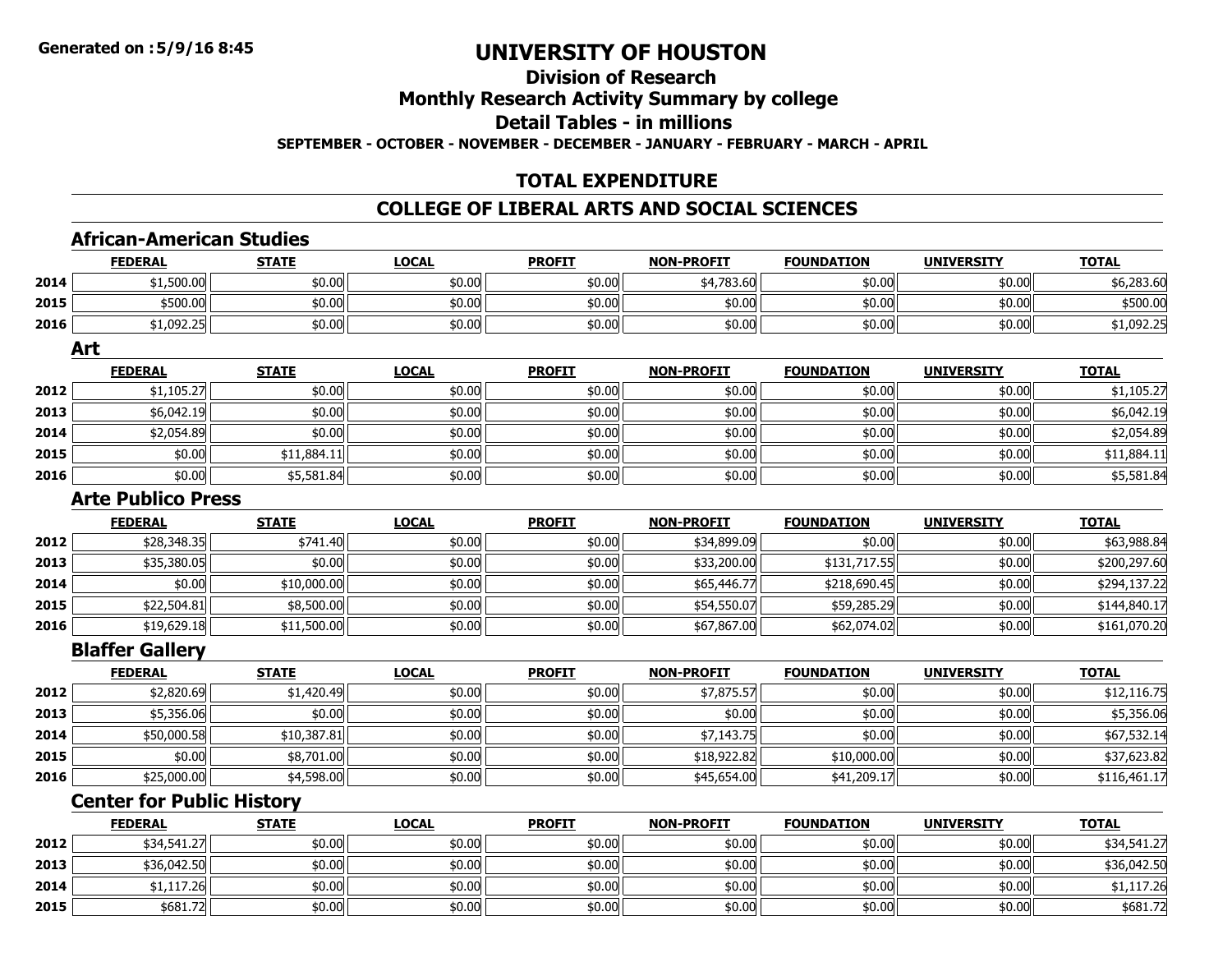# **Division of ResearchMonthly Research Activity Summary by college Detail Tables - in millionsSEPTEMBER - OCTOBER - NOVEMBER - DECEMBER - JANUARY - FEBRUARY - MARCH - APRIL**

# **TOTAL EXPENDITURE**

# **COLLEGE OF LIBERAL ARTS AND SOCIAL SCIENCES**

# **Communication**

|      | <b>FEDERAL</b> | <b>STATE</b> | <b>LOCAL</b> | <b>PROFIT</b> | <b>NON-PROFIT</b> | <b>FOUNDATION</b> | <b>UNIVERSITY</b> | <b>TOTAL</b> |
|------|----------------|--------------|--------------|---------------|-------------------|-------------------|-------------------|--------------|
| 2012 | \$0.00         | \$0.00       | \$0.00       | \$0.00        | \$0.00            | \$0.00            | \$0.00            | \$0.00       |
| 2013 | \$0.00         | \$0.00       | \$0.00       | \$0.00        | \$2,599.73        | \$0.00            | \$0.00            | \$2,599.73   |
| 2014 | \$0.00         | \$1,980.28   | \$0.00       | \$0.00        | \$1,392.25        | \$0.00            | \$1,000.00        | \$4,372.53   |
| 2015 | \$0.00         | \$9,016.19   | \$0.00       | \$0.00        | (\$232.09)        | \$653.52          | \$0.00            | \$9,437.62   |
| 2016 | \$0.00         | \$238.60     | \$0.00       | \$0.00        | \$0.00            | \$3,433.89        | \$0.00            | \$3,195.29   |

# **Communication Sciences and Disorders**

|      | <b>FEDERAL</b> | <b>STATE</b> | <b>LOCAL</b> | <b>PROFIT</b> | <b>NON-PROFIT</b> | <b>FOUNDATION</b> | <b>UNIVERSITY</b> | <b>TOTAL</b> |
|------|----------------|--------------|--------------|---------------|-------------------|-------------------|-------------------|--------------|
| 2012 | \$5,096.28     | \$0.00       | \$0.00       | \$0.00        | \$142,831.27      | \$0.00            | \$0.00            | \$147,927.55 |
| 2013 | \$0.01)        | \$0.00       | \$0.00       | \$0.00        | \$104,307.35      | \$3,100.00        | \$0.00            | \$107,407.34 |
| 2014 | \$51,030.03    | \$0.00       | \$0.00       | \$0.00        | \$263,597.15      | \$166.70          | \$0.00            | \$314,793.88 |
| 2015 | \$64,151.26    | \$0.00       | \$0.00       | \$0.00        | \$120,181.22      | \$1,709.71        | \$0.00            | \$186,042.19 |
| 2016 | \$69,568.80    | \$0.00       | \$0.00       | \$0.00        | \$24,520.47       | \$0.00            | \$0.00            | \$94,089.27  |

# **Comparative Cultural Studies**

|      | <b>FEDERAL</b> | <b>STATE</b>   | LOCAI  | <b>PROFIT</b> | <b>NON-PROFIT</b> | <b>FOUNDATION</b> | <b>UNIVERSITY</b> | <b>TOTAL</b>            |
|------|----------------|----------------|--------|---------------|-------------------|-------------------|-------------------|-------------------------|
| 2012 | \$0.00         | .<br>/100.37 د | \$0.00 | \$0.00        | \$0.00            | \$0.00            | \$0.00            | $   -$<br>∕3.00⊥ پ      |
| 2015 | \$0.00         | 53.841.51      | \$0.00 | \$0.00        | \$0.00            | \$0.00            | \$0.00            | 841ء ک<br>JJ, U I 1. J. |

### **Cynthia Woods Mitchell Center for the Arts**

|      | <b>FEDERAL</b> | <u>STATE</u> | <b>LOCAL</b> | <b>PROFIT</b> | <b>NON-PROFIT</b> | <b>FOUNDATION</b> | <b>UNIVERSITY</b> | <b>TOTAL</b> |
|------|----------------|--------------|--------------|---------------|-------------------|-------------------|-------------------|--------------|
| 2013 | \$0.00         | \$6,000.00   | \$0.00       | \$0.00        | \$0.00            | \$0.00            | \$0.00            | \$6,000.00   |
| 2014 | \$0.00         | \$4,500.00   | \$0.00       | \$5,000.00    | \$0.00            | \$1,400.00        | \$0.00            | \$10,900.00  |
| 2015 | \$0.00         | \$8,000.00   | \$0.00       | \$45,938.06   | \$0.00            | \$0.00 l          | \$0.00            | \$53,938.06  |
| 2016 | \$0.00         | \$0.00       | \$0.00       | \$50,431.48   | \$440.86          | \$0.00 l          | \$0.00            | \$50,872.34  |

# **Dean, Liberal Arts and Social Sciences**

|      | <b>FEDERAL</b> | <b>STATE</b> | <b>LOCAL</b> | <b>PROFIT</b> | <b>NON-PROFIT</b> | <b>FOUNDATION</b> | <b>UNIVERSITY</b> | <b>TOTAL</b> |
|------|----------------|--------------|--------------|---------------|-------------------|-------------------|-------------------|--------------|
| 2012 | \$1,804.57     | \$0.00       | \$0.00       | \$0.00        | \$0.00            | \$0.00            | \$0.00            | \$1,804.57   |
| 2013 | \$17.40        | \$0.00       | \$0.00       | \$0.00        | \$0.00            | \$0.00            | \$0.00            | \$17.40      |
| 2014 | \$0.00         | \$0.00       | \$0.00       | \$0.00        | \$0.00            | \$0.00            | \$0.00            | \$0.00       |
| 2015 | \$0.00         | \$612,224.89 | \$0.00       | \$0.00        | \$0.00            | \$0.00            | \$0.00            | \$612,224.89 |
| 2016 | \$0.00         | \$0.00       | \$0.00       | \$0.00        | \$0.00            | \$0.00            | \$0.00            | \$0.00       |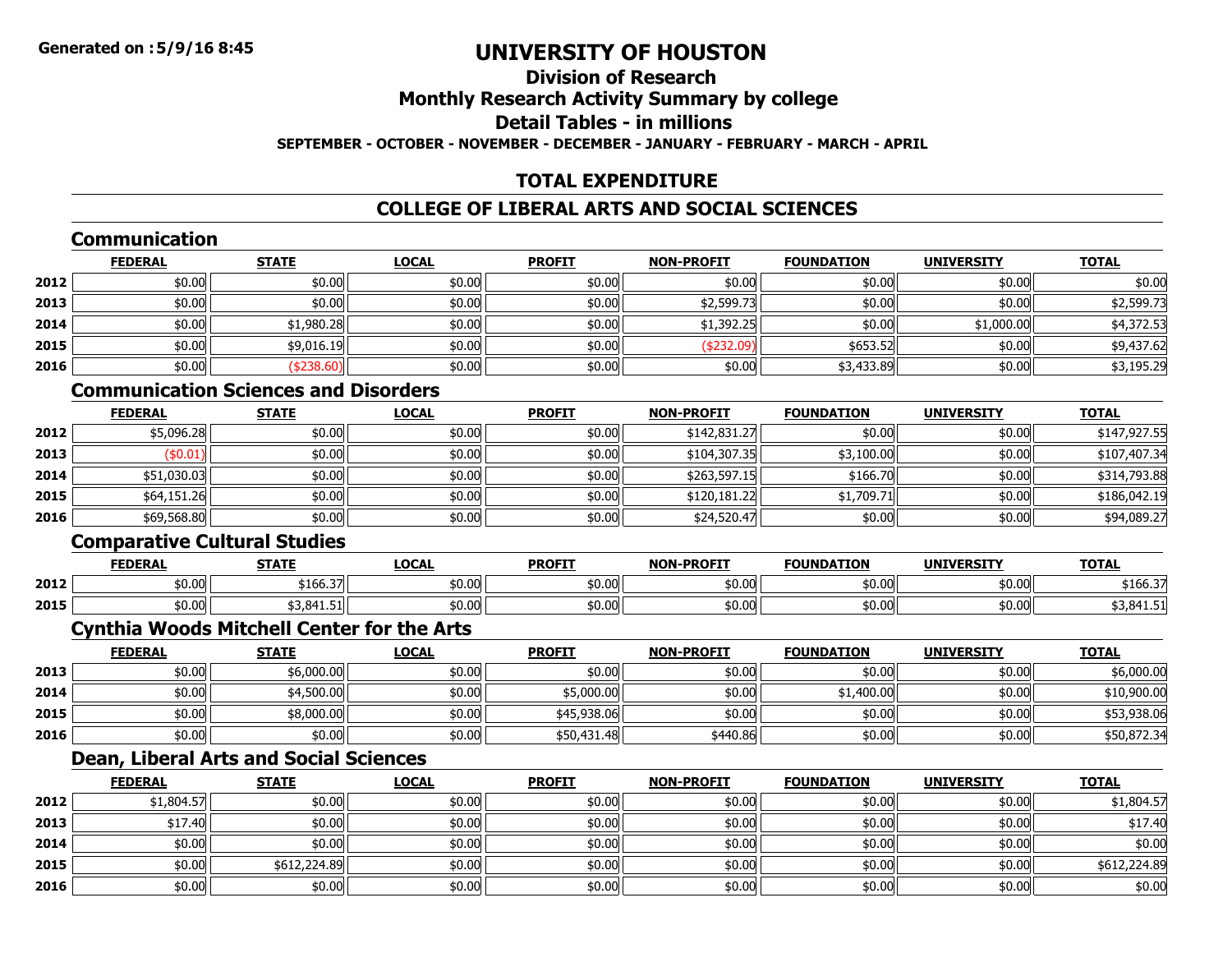### **Division of ResearchMonthly Research Activity Summary by college Detail Tables - in millionsSEPTEMBER - OCTOBER - NOVEMBER - DECEMBER - JANUARY - FEBRUARY - MARCH - APRIL**

#### **TOTAL EXPENDITURE**

#### **COLLEGE OF LIBERAL ARTS AND SOCIAL SCIENCES**

|      | <b>Economics</b>        |                                     |              |               |                   |                   |                   |                |
|------|-------------------------|-------------------------------------|--------------|---------------|-------------------|-------------------|-------------------|----------------|
|      | <b>FEDERAL</b>          | <b>STATE</b>                        | <b>LOCAL</b> | <b>PROFIT</b> | <b>NON-PROFIT</b> | <b>FOUNDATION</b> | <b>UNIVERSITY</b> | <b>TOTAL</b>   |
| 2012 | \$0.00                  | \$0.00                              | \$0.00       | \$16,543.97   | \$2,519.06        | \$23,967.07       | \$0.00            | \$43,030.10    |
| 2013 | \$0.00                  | \$0.00                              | \$0.00       | \$0.00        | \$232,579.07      | \$21,049.24       | \$0.00            | \$253,628.31   |
| 2014 | \$0.00                  | \$0.00                              | \$0.00       | \$0.00        | \$39,722.80       | \$19,853.99       | \$0.00            | \$59,576.79    |
| 2015 | \$6,254.68              | \$2,000.00                          | \$0.00       | \$0.00        | \$38,377.60       | \$17,509.00       | \$0.00            | \$64,141.28    |
| 2016 | \$0.00                  | \$0.00                              | \$0.00       | \$0.00        | \$0.00            | \$0.00            | \$0.00            | \$0.00         |
|      | <b>English</b>          |                                     |              |               |                   |                   |                   |                |
|      | <b>FEDERAL</b>          | <b>STATE</b>                        | <b>LOCAL</b> | <b>PROFIT</b> | <b>NON-PROFIT</b> | <b>FOUNDATION</b> | <b>UNIVERSITY</b> | <b>TOTAL</b>   |
| 2012 | \$1,000.00              | \$0.00                              | \$0.00       | \$0.00        | \$0.00            | \$0.00            | \$0.00            | \$1,000.00     |
| 2013 | \$23,172.51             | \$0.00                              | \$0.00       | \$0.00        | \$0.00            | \$0.00            | \$0.00            | \$23,172.51    |
| 2014 | \$14,950.00             | \$0.00                              | \$0.00       | \$0.00        | \$0.00            | \$0.00            | \$0.00            | \$14,950.00    |
| 2015 | \$24,671.30             | \$4,000.00                          | \$0.00       | \$0.00        | \$0.00            | \$0.00            | \$7,023.82        | \$35,695.12    |
| 2016 | \$31,094.58             | \$0.00                              | \$0.00       | \$0.00        | \$0.00            | \$0.00            | \$0.00            | \$31,094.58    |
|      |                         | <b>Health and Human Performance</b> |              |               |                   |                   |                   |                |
|      | <b>FEDERAL</b>          | <b>STATE</b>                        | <b>LOCAL</b> | <b>PROFIT</b> | <b>NON-PROFIT</b> | <b>FOUNDATION</b> | <b>UNIVERSITY</b> | <b>TOTAL</b>   |
| 2012 | \$525,740.05            | \$0.00                              | \$0.00       | \$220,715.33  | \$0.00            | \$16,089.96       | \$0.00            | \$762,545.34   |
| 2013 | \$1,749,769.58          | \$0.00                              | \$0.00       | \$61,896.93   | \$0.00            | \$4,034.57        | \$0.00            | \$1,815,701.07 |
| 2014 | \$1,444,040.75          | \$0.00                              | \$0.00       | \$58,612.24   | \$0.00            | \$14,008.55       | \$0.00            | \$1,516,661.54 |
| 2015 | \$1,524,582.44          | \$0.00                              | \$0.00       | \$91,186.23   | \$31,459.99       | \$31,359.53       | \$0.00            | \$1,678,588.19 |
| 2016 | \$1,347,042.31          | \$0.00                              | \$0.00       | \$107,922.64  | \$28,831.78       | \$21,732.77       | \$4,958.85        | \$1,510,488.35 |
|      | <b>Hispanic Studies</b> |                                     |              |               |                   |                   |                   |                |
|      | <b>FEDERAL</b>          | <b>STATE</b>                        | <b>LOCAL</b> | <b>PROFIT</b> | <b>NON-PROFIT</b> | <b>FOUNDATION</b> | <b>UNIVERSITY</b> | <b>TOTAL</b>   |
| 2012 | \$0.00                  | \$0.00                              | \$0.00       | \$0.00        | \$0.00            | \$61,132.81       | \$0.00            | \$61,132.81    |
| 2013 | \$0.00                  | \$0.00                              | \$0.00       | \$0.00        | \$0.00            | \$15,742.27       | \$0.00            | \$15,742.27    |
| 2014 | \$0.00                  | \$0.00                              | \$0.00       | \$0.00        | \$0.00            | \$4,437.02        | \$0.00            | \$4,437.02     |
| 2015 | \$0.00                  | \$0.00                              | \$0.00       | \$0.00        | \$0.00            | \$0.00            | \$0.00            | \$0.00         |
| 2016 | \$0.00                  | \$0.00                              | \$0.00       | \$0.00        | \$0.00            | \$0.00            | \$0.00            | \$0.00         |
|      | <b>History</b>          |                                     |              |               |                   |                   |                   |                |
|      | <b>FEDERAL</b>          | <b>STATE</b>                        | <b>LOCAL</b> | <b>PROFIT</b> | <b>NON-PROFIT</b> | <b>FOUNDATION</b> | <b>UNIVERSITY</b> | <b>TOTAL</b>   |
| 2012 | \$1,859.25              | \$0.00                              | \$0.00       | \$10,459.01   | $(*332.43)$       | \$0.00            | \$0.00            | \$11,985.83    |
| 2013 | (\$6,738.83)            | \$0.00                              | \$0.00       | \$41,384.64   | (\$13,435.64)     | \$0.00            | \$0.00            | \$21,210.17    |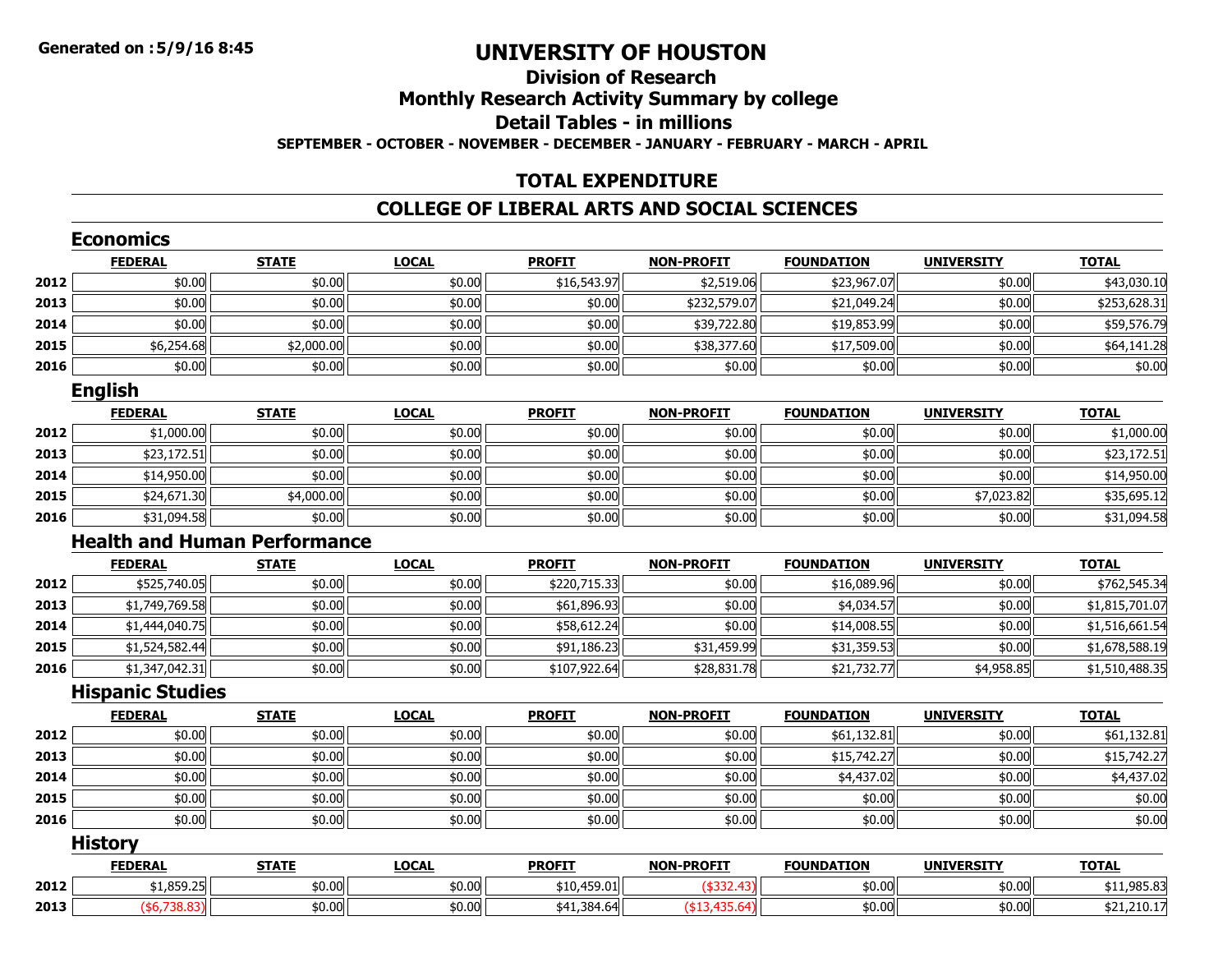### **Division of ResearchMonthly Research Activity Summary by college Detail Tables - in millions SEPTEMBER - OCTOBER - NOVEMBER - DECEMBER - JANUARY - FEBRUARY - MARCH - APRIL**

### **TOTAL EXPENDITURE**

### **COLLEGE OF LIBERAL ARTS AND SOCIAL SCIENCES**

|      | <b>History</b>                    |                                       |              |               |                   |                   |                   |              |
|------|-----------------------------------|---------------------------------------|--------------|---------------|-------------------|-------------------|-------------------|--------------|
|      | <b>FEDERAL</b>                    | <b>STATE</b>                          | <b>LOCAL</b> | <b>PROFIT</b> | <b>NON-PROFIT</b> | <b>FOUNDATION</b> | <b>UNIVERSITY</b> | <b>TOTAL</b> |
| 2014 | \$4,728.39                        | \$0.00                                | \$0.00       | \$50,239.95   | \$0.00            | \$0.00            | \$0.00            | \$54,968.34  |
| 2015 | \$4,030.72                        | \$0.00                                | \$0.00       | \$29,100.99   | \$0.00            | \$0.00            | \$0.00            | \$33,131.71  |
| 2016 | \$8,397.40                        | \$0.00                                | \$0.00       | \$49,946.86   | \$0.00            | \$0.00            | \$0.00            | \$58,344.26  |
|      |                                   | <b>Hobby Center for Public Policy</b> |              |               |                   |                   |                   |              |
|      | <b>FEDERAL</b>                    | <b>STATE</b>                          | <b>LOCAL</b> | <b>PROFIT</b> | <b>NON-PROFIT</b> | <b>FOUNDATION</b> | <b>UNIVERSITY</b> | <b>TOTAL</b> |
| 2012 | \$47,797.83                       | \$0.00                                | \$0.00       | \$0.00        | \$0.00            | \$0.00            | \$0.00            | \$47,797.83  |
| 2013 | \$69,715.75                       | \$0.00                                | \$0.00       | \$0.00        | \$0.00            | \$0.00            | \$0.00            | \$69,715.75  |
| 2014 | \$0.00                            | \$19,635.70                           | \$0.00       | \$0.00        | \$0.00            | \$0.00            | \$0.00            | \$19,635.70  |
| 2015 | \$1,502.88                        | ( \$338.78)                           | \$0.00       | \$0.00        | \$0.00            | \$16,500.00       | \$0.00            | \$17,664.10  |
| 2016 | \$36,541.06                       | \$0.00                                | \$0.00       | \$0.00        | \$0.00            | \$13,942.28       | \$0.00            | \$50,483.34  |
|      | <b>Modern/Classical Languages</b> |                                       |              |               |                   |                   |                   |              |
|      | <b>FEDERAL</b>                    | <b>STATE</b>                          | <b>LOCAL</b> | <b>PROFIT</b> | <b>NON-PROFIT</b> | <b>FOUNDATION</b> | <b>UNIVERSITY</b> | <b>TOTAL</b> |
| 2012 | \$0.00                            | \$0.00                                | \$0.00       | \$0.00        | \$0.00            | \$0.00            | \$0.00            | \$0.00       |
| 2013 | \$17,003.03                       | \$0.00                                | \$0.00       | \$0.00        | \$0.00            | \$0.00            | \$0.00            | \$17,003.03  |
| 2014 | \$61,965.86                       | \$0.00                                | \$0.00       | \$0.00        | \$0.00            | \$0.00            | \$0.00            | \$61,965.86  |
| 2015 | \$48,418.99                       | \$0.00                                | \$0.00       | \$0.00        | \$0.00            | \$0.00            | \$0.00            | \$48,418.99  |
| 2016 | \$59,240.34                       | \$0.00                                | \$0.00       | \$0.00        | \$0.00            | \$0.00            | \$0.00            | \$59,240.34  |
|      | <b>Philosophy</b>                 |                                       |              |               |                   |                   |                   |              |
|      | <b>FEDERAL</b>                    | <b>STATE</b>                          | <b>LOCAL</b> | <b>PROFIT</b> | <b>NON-PROFIT</b> | <b>FOUNDATION</b> | <b>UNIVERSITY</b> | <b>TOTAL</b> |
| 2012 | \$4,296.44                        | \$0.00                                | \$0.00       | \$0.00        | \$0.00            | \$0.00            | \$0.00            | \$4,296.44   |
| 2013 | \$4,546.92                        | \$0.00                                | \$0.00       | \$0.00        | \$0.00            | \$0.00            | \$0.00            | \$4,546.92   |
| 2014 | \$7,699.72                        | \$0.00                                | \$0.00       | \$0.00        | \$0.00            | \$0.00            | \$0.00            | \$7,699.72   |
| 2015 | \$1,368.99                        | \$330.45                              | \$0.00       | \$0.00        | \$0.00            | \$0.00            | \$0.00            | \$1,699.44   |
| 2016 | \$91.75                           | \$0.00                                | \$0.00       | \$0.00        | \$195.00          | \$0.00            | \$0.00            | \$286.75     |
|      | <b>Political Science</b>          |                                       |              |               |                   |                   |                   |              |
|      | <b>FEDERAL</b>                    | <b>STATE</b>                          | <b>LOCAL</b> | <b>PROFIT</b> | <b>NON-PROFIT</b> | <b>FOUNDATION</b> | <b>UNIVERSITY</b> | <b>TOTAL</b> |

|      | FEDERAL     | SIAIE       | <u>LULAL</u> | <u>PRUFII</u> | <b>NUN-PRUFII</b> | <b>FUUNDAILUN</b> | UNIVERSI I T | <u>IUIAL</u> |
|------|-------------|-------------|--------------|---------------|-------------------|-------------------|--------------|--------------|
| 2012 | \$0.00      | \$0.00      | \$0.00       | \$0.00        | \$0.00            | \$0.00            | \$0.00       | \$0.00       |
| 2013 | \$13,493.14 | \$0.00      | \$0.00       | \$0.00        | \$0.00            | \$2,000.00        | \$0.00       | \$15,493.14  |
| 2014 | \$0.00      | \$0.00      | \$0.00       | \$0.00        | \$0.00            | \$0.00            | \$0.00       | \$0.00       |
| 2015 | \$54,552.64 | \$26,043.88 | \$0.00       | \$0.00        | \$0.00            | \$0.00            | \$0.00       | \$80,596.52  |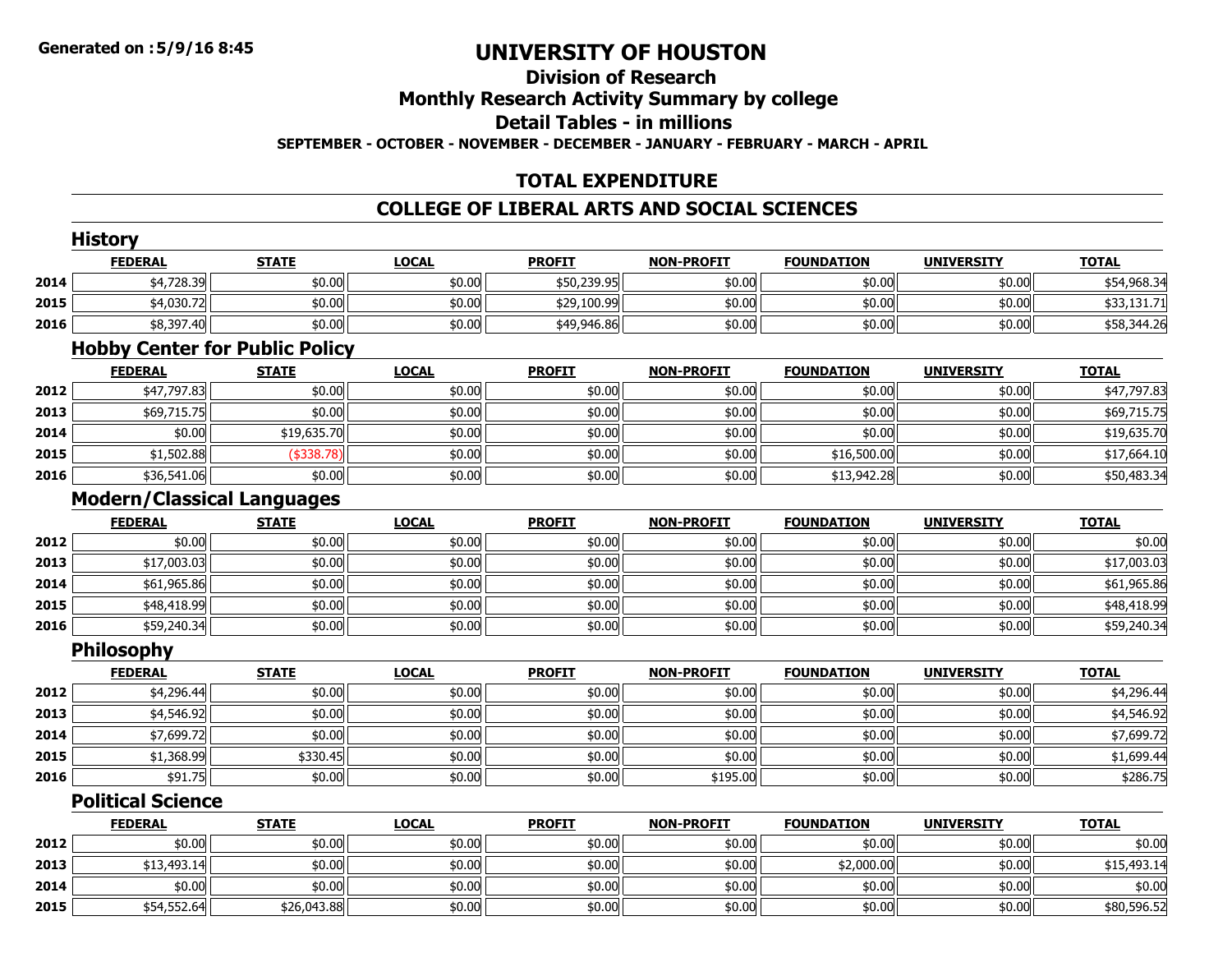### **Division of Research**

### **Monthly Research Activity Summary by college**

**Detail Tables - in millions**

**SEPTEMBER - OCTOBER - NOVEMBER - DECEMBER - JANUARY - FEBRUARY - MARCH - APRIL**

### **TOTAL EXPENDITURE**

### **COLLEGE OF LIBERAL ARTS AND SOCIAL SCIENCES**

|              | <b>Political Science</b> |                |              |               |                   |                   |                   |                 |
|--------------|--------------------------|----------------|--------------|---------------|-------------------|-------------------|-------------------|-----------------|
|              | <b>FEDERAL</b>           | <b>STATE</b>   | <b>LOCAL</b> | <b>PROFIT</b> | <b>NON-PROFIT</b> | <b>FOUNDATION</b> | <b>UNIVERSITY</b> | <b>TOTAL</b>    |
| 2016         | \$23,658.36              | \$21,705.02    | \$0.00       | \$0.00        | \$25,689.70       | \$0.00            | \$0.00            | \$71,053.08     |
|              | <b>Psychology</b>        |                |              |               |                   |                   |                   |                 |
|              | <b>FEDERAL</b>           | <b>STATE</b>   | <b>LOCAL</b> | <b>PROFIT</b> | <b>NON-PROFIT</b> | <b>FOUNDATION</b> | <b>UNIVERSITY</b> | <b>TOTAL</b>    |
| 2012         | \$3,639,321.53           | \$77,012.70    | \$0.00       | \$41,485.09   | \$151,328.65      | \$115,040.60      | \$859.25          | \$4,025,047.83  |
| 2013         | \$4,189,658.61           | \$34,134.11    | \$0.00       | \$28,231.33   | \$164,939.79      | \$63,406.72       | \$0.00            | \$4,480,370.56  |
| 2014         | \$3,082,202.75           | \$9,837.86     | \$0.00       | \$11,020.14   | \$213,585.95      | ( \$3,420.83)     | \$7,964.98        | \$3,321,190.85  |
| 2015         | \$3,420,147.92           | \$105,399.75   | \$0.00       | \$14,206.66   | \$322,446.25      | \$0.00            | \$14,050.57       | \$3,876,251.14  |
| 2016         | \$4,253,114.21           | \$121,818.96   | \$0.00       | \$5,906.53    | \$242,543.72      | \$820.00          | \$19,515.69       | \$4,643,719.11  |
|              | <b>School of Music</b>   |                |              |               |                   |                   |                   |                 |
|              | <b>FEDERAL</b>           | <b>STATE</b>   | <b>LOCAL</b> | <b>PROFIT</b> | <b>NON-PROFIT</b> | <b>FOUNDATION</b> | <b>UNIVERSITY</b> | <b>TOTAL</b>    |
| 2015         | \$0.00                   | (\$28.12)      | \$0.00       | \$0.00        | \$0.00            | \$0.00            | \$0.00            | $($ \$28.12)    |
| 2016         | \$0.00                   | \$0.00         | \$0.00       | \$0.00        | \$0.00            | \$173.24          | \$0.00            | \$173.24        |
|              | <b>Sociology</b>         |                |              |               |                   |                   |                   |                 |
|              | <b>FEDERAL</b>           | <b>STATE</b>   | <b>LOCAL</b> | <b>PROFIT</b> | <b>NON-PROFIT</b> | <b>FOUNDATION</b> | <b>UNIVERSITY</b> | <b>TOTAL</b>    |
| 2012         | \$3,491.41               | \$0.00         | \$0.00       | \$0.00        | \$0.00            | \$0.00            | \$0.00            | \$3,491.41      |
| 2013         | (\$5,733.18)             | \$0.00         | \$0.00       | \$0.00        | \$0.00            | \$0.00            | \$0.00            | $(*5,733.18)$   |
| 2014         | \$22,056.97              | \$0.00         | \$0.00       | \$0.00        | \$0.00            | \$0.00            | \$0.00            | \$22,056.97     |
| 2015         | \$21,124.32              | \$850.00       | (\$774.38)   | \$0.00        | \$0.00            | \$0.00            | \$0.00            | \$21,199.94     |
| 2016         | \$0.00                   | \$500.00       | \$0.00       | \$0.00        | \$0.00            | \$0.00            | \$0.00            | \$500.00        |
|              | <b>Theatre</b>           |                |              |               |                   |                   |                   |                 |
|              | <b>FEDERAL</b>           | <b>STATE</b>   | <b>LOCAL</b> | <b>PROFIT</b> | <b>NON-PROFIT</b> | <b>FOUNDATION</b> | <b>UNIVERSITY</b> | <b>TOTAL</b>    |
| 2012         | \$0.00                   | \$0.00         | \$0.00       | \$0.00        | $($ \$8,884.27)   | \$0.00            | \$0.00            | (\$8,884.27)    |
| 2013         | \$0.00                   | \$0.00         | \$0.00       | \$0.00        | \$0.00            | \$0.00            | \$0.00            | \$0.00          |
| 2014         | \$0.00                   | \$0.00         | \$0.00       | \$0.00        | \$45,000.00       | \$0.00            | \$0.00            | \$45,000.00     |
| 2015         | \$0.00                   | \$0.00         | \$0.00       | \$0.00        | $(*4,209.05)$     | \$0.00            | \$0.00            | $(*4,209.05)$   |
| 2016         | \$0.00                   | \$0.00         | \$0.00       | \$0.00        | \$50,126.53       | \$0.00            | \$0.00            | \$50,126.53     |
| <b>Total</b> | \$26,247,258.76          | \$1,141,706.82 | ( \$774.38)  | \$940,228.07  | \$2,562,465.37    | \$992,819.08      | \$55,373.16       | \$31,939,076.88 |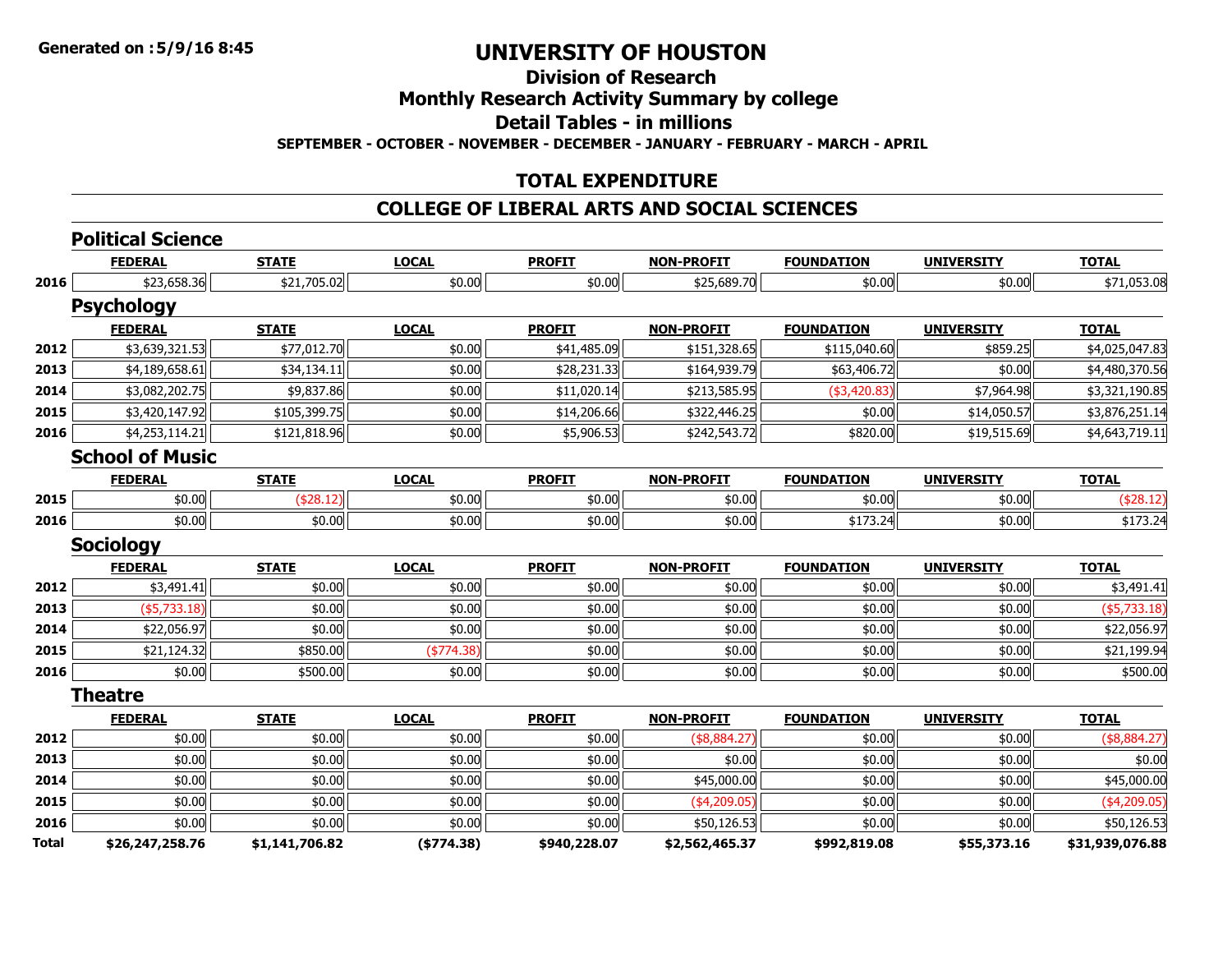### **Division of ResearchMonthly Research Activity Summary by college Detail Tables - in millionsSEPTEMBER - OCTOBER - NOVEMBER - DECEMBER - JANUARY - FEBRUARY - MARCH - APRIL**

### **TOTAL EXPENDITURE**

### **COLLEGE OF NATURAL SCIENCES AND MATHEMATICS**

### **Biology/Biochemistry**

|      | <b>FEDERAL</b> | <b>STATE</b> | <b>LOCAL</b> | <b>PROFIT</b> | <b>NON-PROFIT</b> | <b>FOUNDATION</b> | <b>UNIVERSITY</b> | <b>TOTAL</b>   |
|------|----------------|--------------|--------------|---------------|-------------------|-------------------|-------------------|----------------|
| 2012 | \$2,077,843.90 | \$692,528.28 | \$0.00       | \$0.01        | \$542,455.70      | \$120,654.94      | \$0.00            | \$3,433,482.82 |
| 2013 | \$1,991,885.58 | \$603,374.65 | \$0.00       | \$87,477.38   | \$538,998.60      | \$162,911.13      | \$0.00            | \$3,384,647.34 |
| 2014 | \$1,213,151.62 | \$516,287.33 | \$0.00       | \$148,697.82  | \$383,076.10      | \$122,933.57      | \$0.00            | \$2,384,146.44 |
| 2015 | \$1,767,760.87 | \$659,548.94 | \$0.00       | \$66,277.90   | \$246,139.61      | \$273,988.47      | \$31,796.09       | \$3,045,511.88 |
| 2016 | \$1,623,188.08 | \$946,702.56 | \$0.00       | \$68,271.83   | \$215,233.71      | \$216,487.68      | \$11,835.78       | \$3,081,719.63 |

# **Center for Applied Geoscience Excellence**

|      | <b>FEDERAL</b> | <b>STATE</b> | <u>LOCAL</u> | <b>PROFIT</b> | <b>NON-PROFIT</b> | <b>FOUNDATION</b> | <b>UNIVERSITY</b> | <u>TOTAL</u> |
|------|----------------|--------------|--------------|---------------|-------------------|-------------------|-------------------|--------------|
| 2014 | \$0.00         | \$0.00       | \$0.00       | \$0.00        | \$0.00            | \$0.00            | \$0.00            | \$0.00       |
| 2015 | \$0.00         | \$0.00       | \$0.00       | \$0.00        | \$0.00            | \$0.00            | \$0.00            | \$0.00       |
| 2016 | \$0.00         | \$0.00       | \$0.00       | \$0.00        | \$0.00            | \$0.00            | \$0.00            | \$0.00       |

### **Center for Nuclear Receptors and Cell Signaling**

|      | <b>FEDERAL</b> | <b>STATE</b> | <b>LOCAL</b> | <b>PROFIT</b> | <b>NON-PROFIT</b> | <b>FOUNDATION</b> | <b>UNIVERSITY</b> | <b>TOTAL</b>   |
|------|----------------|--------------|--------------|---------------|-------------------|-------------------|-------------------|----------------|
| 2012 | \$1,343,830.12 | \$846,566.48 | \$0.00       | \$215,430.22  | ( \$63.33)        | \$251,924.74      | \$0.00            | \$2,657,688.23 |
| 2013 | \$1,023,429.45 | \$480,310.71 | \$0.00       | \$3,626.63    | \$977.00          | \$26,980.75       | \$0.00            | \$1,535,324.54 |
| 2014 | \$799,163.15   | \$669,424.19 | \$0.00       | \$0.00        | \$23,401.98       | \$58,272.87       | \$0.00            | \$1,550,262.19 |
| 2015 | \$312,051.58   | \$805,390.22 | \$0.00       | \$0.00        | \$294.69          | \$273,722.32      | \$0.00            | \$1,391,458.81 |
| 2016 | \$810,455.12   | \$545,452.47 | \$0.00       | \$0.00        | \$18,516.03       | \$140,736.23      | \$0.00            | \$1,515,159.85 |

#### **Chemistry**

|      | <b>FEDERAL</b> | <b>STATE</b> | <b>LOCAL</b> | <b>PROFIT</b> | <b>NON-PROFIT</b> | <b>FOUNDATION</b> | <b>UNIVERSITY</b> | <b>TOTAL</b>   |
|------|----------------|--------------|--------------|---------------|-------------------|-------------------|-------------------|----------------|
| 2012 | \$1,619,630.48 | \$388,730.77 | \$0.00       | \$1,216.68    | \$37,946.95       | \$1,101,354.43    | \$44,816.10       | \$3,193,695.41 |
| 2013 | \$1,445,520.81 | \$594,847.81 | \$0.00       | \$31,828.04   | \$8,527.16        | \$697,856.42      | $($ \$43,851.79)  | \$2,734,728.45 |
| 2014 | \$1,593,512.65 | \$413,849.21 | \$0.00       | \$400.95      | \$11,521.49       | \$1,484,714.07    | \$16,022.37       | \$3,520,020.74 |
| 2015 | \$1,143,739.11 | \$120,817.03 | \$0.00       | \$22,706.42   | \$52,070.30       | \$1,001,474.67    | \$0.00            | \$2,340,807.53 |
| 2016 | \$1,490,535.72 | \$74,337.12  | \$0.00       | \$902.14      | \$155,487.34      | \$636,095.17      | \$0.00            | \$2,357,357.49 |

### **Computer Science**

|      | <b>FEDERAL</b> | <b>STATE</b> | <b>LOCAL</b> | <b>PROFIT</b> | <b>NON-PROFIT</b> | <b>FOUNDATION</b> | <b>UNIVERSITY</b> | <b>TOTAL</b>   |
|------|----------------|--------------|--------------|---------------|-------------------|-------------------|-------------------|----------------|
| 2012 | \$1,452,666.48 | \$28,759.14  | \$0.00       | \$232,667.88  | \$42,729.11       | \$0.00            | \$0.00            | \$1,756,822.61 |
| 2013 | \$1,581,842.65 | \$27,447.99  | \$0.00       | \$156,156,39  | \$14,496,16       | \$17,924.92       | \$29,957.80       | \$1,827,825.92 |
| 2014 | \$1,003,287.92 | \$790.67     | \$0.00       | \$368,862.89  | \$262,691.22      | \$11,445.83       | \$14,312.23       | \$1,661,390.76 |
| 2015 | \$1,471,936.67 | \$165.316.14 | \$0.00       | \$227,318,05  | \$131,408.42      | \$14,562.31       | \$20,397.41       | \$2,030,939.01 |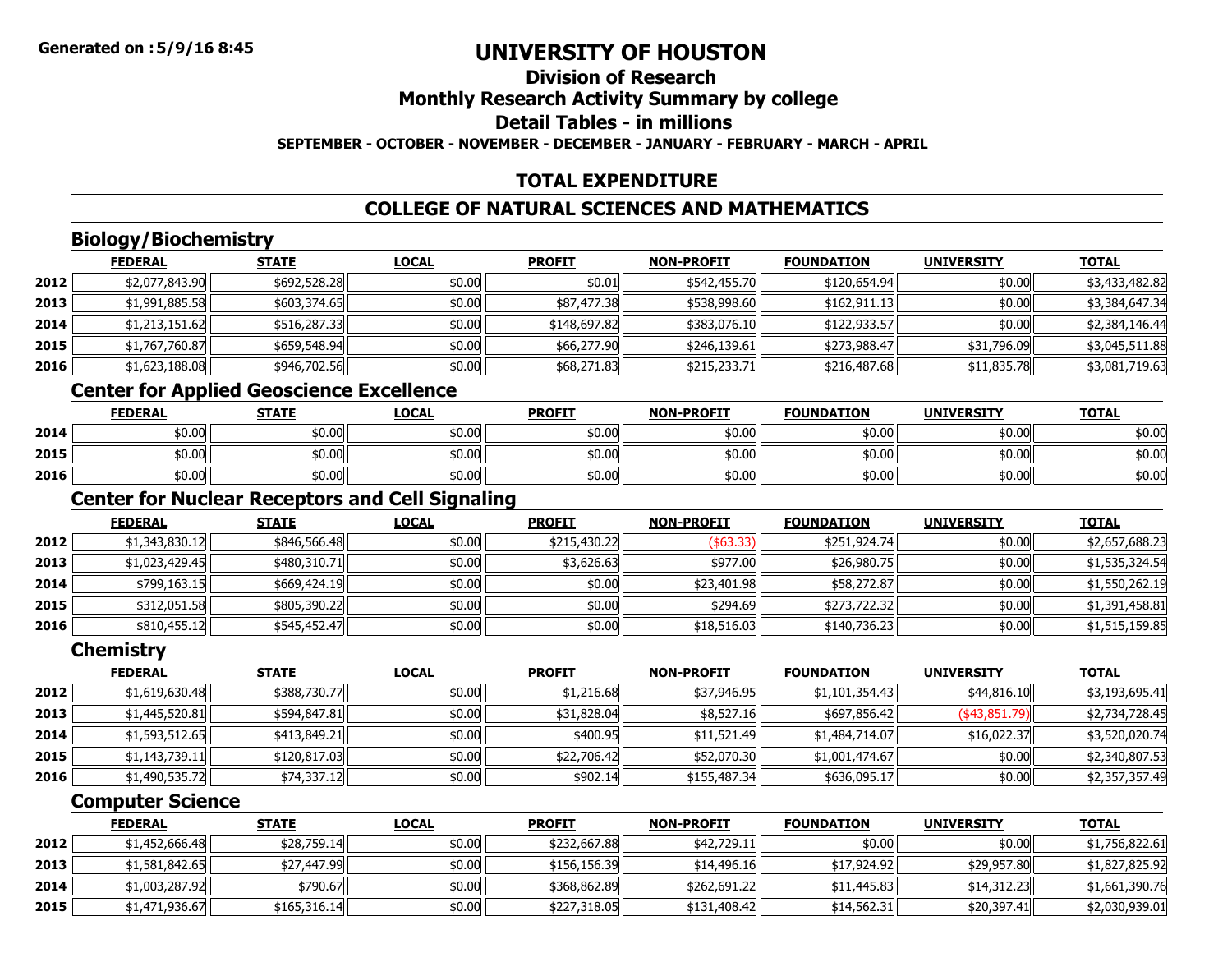### **Division of Research**

### **Monthly Research Activity Summary by college**

**Detail Tables - in millions**

**SEPTEMBER - OCTOBER - NOVEMBER - DECEMBER - JANUARY - FEBRUARY - MARCH - APRIL**

### **TOTAL EXPENDITURE**

### **COLLEGE OF NATURAL SCIENCES AND MATHEMATICS**

### **Computer Science**

|      | <b>FEDERAL</b>                                       | <b>STATE</b> | <b>LOCAL</b> | <b>PROFIT</b>  | <b>NON-PROFIT</b> | <b>FOUNDATION</b> | <b>UNIVERSITY</b>  | <b>TOTAL</b>   |
|------|------------------------------------------------------|--------------|--------------|----------------|-------------------|-------------------|--------------------|----------------|
| 2016 | \$1,898,934.70                                       | \$80,922.30  | \$0.00       | \$94,017.72    | \$132,497.88      | \$0.00            | \$21,033.95        | \$2,227,406.55 |
|      | <b>Dean, Natural Sciences and Mathematics</b>        |              |              |                |                   |                   |                    |                |
|      | <b>FEDERAL</b>                                       | <b>STATE</b> | <b>LOCAL</b> | <b>PROFIT</b>  | <b>NON-PROFIT</b> | <b>FOUNDATION</b> | <b>UNIVERSITY</b>  | <b>TOTAL</b>   |
| 2012 | \$521,235.31                                         | \$0.00       | \$7,488.83   | \$0.00         | \$0.00            | \$0.00            | \$0.00             | \$528,724.14   |
| 2013 | \$647,741.87                                         | \$0.00       | \$0.00       | \$0.00         | \$0.00            | \$0.00            | \$0.00             | \$647,741.87   |
| 2014 | \$577,228.97                                         | \$0.00       | \$0.00       | \$0.00         | \$0.00            | \$0.00            | \$0.00             | \$577,228.97   |
| 2015 | \$183,922.19                                         | \$31,801.26  | \$0.00       | \$0.00         | \$20,498.82       | \$0.00            | \$0.00             | \$236,222.27   |
| 2016 | \$23,681.95                                          | \$12,892.12  | \$0.00       | \$6,365.84     | \$36,291.27       | \$0.00            | \$0.00             | \$79,231.18    |
|      | <b>Earth &amp; Atmospheric Sciences</b>              |              |              |                |                   |                   |                    |                |
|      | <b>FEDERAL</b>                                       | <b>STATE</b> | <b>LOCAL</b> | <b>PROFIT</b>  | <b>NON-PROFIT</b> | <b>FOUNDATION</b> | <b>UNIVERSITY</b>  | <b>TOTAL</b>   |
| 2012 | \$1,000,370.35                                       | \$379,042.93 | \$0.00       | \$1,391,301.91 | \$118,134.20      | \$0.00            | \$0.00             | \$2,888,849.39 |
| 2013 | \$903,247.89                                         | \$159,695.61 | \$0.00       | \$2,008,695.05 | \$103,476.02      | \$0.00            | \$0.00             | \$3,175,114.57 |
| 2014 | \$600,841.38                                         | \$229,178.49 | \$0.00       | \$1,632,744.44 | \$244,614.02      | \$114,714.05      | \$0.00             | \$2,822,092.38 |
| 2015 | \$703,778.82                                         | \$301,571.43 | \$0.00       | \$996,415.31   | \$153,938.79      | \$24,201.24       | \$10,106.48        | \$2,190,012.07 |
| 2016 | \$520,240.54                                         | \$607,523.09 | \$0.00       | \$818,767.79   | \$127,828.15      | \$9,532.29        | \$87,679.38        | \$2,171,571.23 |
|      | <b>Institute for Climate and Atmospheric Science</b> |              |              |                |                   |                   |                    |                |
|      | <b>FEDERAL</b>                                       | <b>STATE</b> | <b>LOCAL</b> | <b>DROFTT</b>  | NON-DROFTT        | <b>FOUNDATION</b> | <b>IINTVERSTTY</b> | <b>TOTAL</b>   |

|      | <b>FEDERAL</b> | <u>STATE</u> | <b>LOCAL</b> | <b>PROFIT</b> | <b>NON-PROFIT</b> | <b>FOUNDATION</b> | <b>UNIVERSITY</b> | <u>TOTAL</u> |
|------|----------------|--------------|--------------|---------------|-------------------|-------------------|-------------------|--------------|
| 2012 | \$0.00         | \$0.00       | \$0.00       | \$0.00        | \$0.00            | \$0.00            | \$0.00            | \$0.00       |
| 2013 | \$0.00         | \$0.00       | \$0.00       | \$0.00        | \$0.00            | \$0.00            | \$0.00            | \$0.00       |
| 2014 | \$0.00         | \$0.00       | \$0.00       | \$0.00        | \$0.00            | \$0.00            | \$0.00            | \$0.00       |
| 2015 | \$0.00         | \$0.00       | \$0.00       | \$0.00        | \$0.00            | \$0.00            | \$0.00            | \$0.00       |
| 2016 | \$0.00         | \$0.00       | \$0.00       | \$0.00        | \$0.00            | \$0.00            | \$0.00            | \$0.00       |

### **Institute for Nanoenergy**

|      | <b>FEDERAL</b> | <b>STATE</b> | <b>LOCAL</b> | <b>PROFIT</b> | <b>NON-PROFIT</b> | <b>FOUNDATION</b> | <b>UNIVERSITY</b> | <b>TOTAL</b> |
|------|----------------|--------------|--------------|---------------|-------------------|-------------------|-------------------|--------------|
| 2012 | \$0.00         | \$0.00       | \$0.00       | \$0.00        | \$0.00            | \$0.00            | \$0.00            | \$0.00       |
| 2013 | \$0.00         | \$0.00       | \$0.00       | \$0.00        | \$0.00            | \$0.00            | \$0.00            | \$0.00       |
| 2014 | \$0.00         | \$0.00       | \$0.00       | \$0.00        | \$0.00            | \$0.00            | \$0.00            | \$0.00       |
| 2015 | \$0.00         | \$0.00       | \$0.00       | \$0.00        | \$0.00            | \$0.00            | \$0.00            | \$0.00       |
| 2016 | \$0.00         | \$0.00       | \$0.00       | \$0.00        | \$0.00            | \$0.00            | \$0.00            | \$0.00       |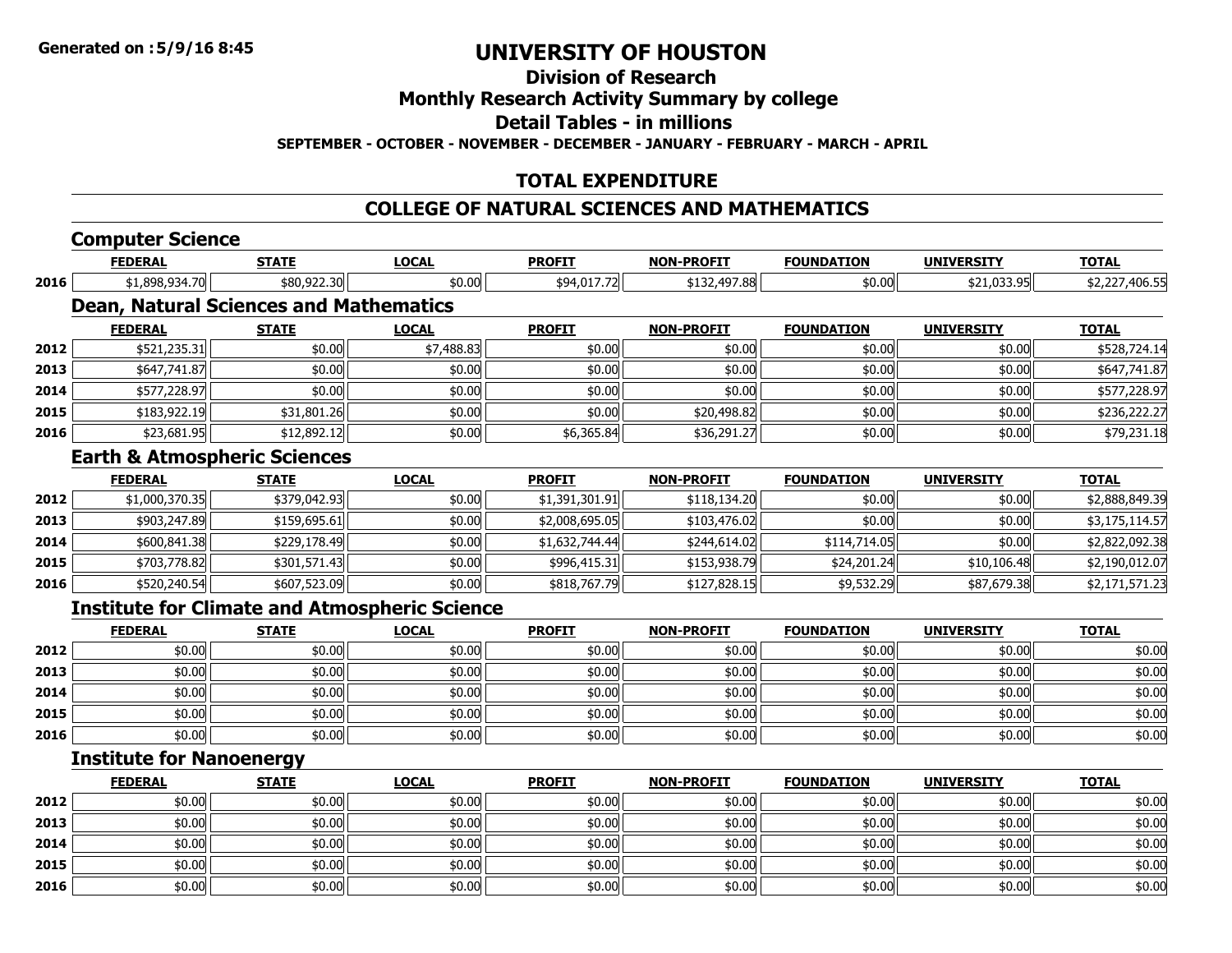### **Division of ResearchMonthly Research Activity Summary by college Detail Tables - in millionsSEPTEMBER - OCTOBER - NOVEMBER - DECEMBER - JANUARY - FEBRUARY - MARCH - APRIL**

### **TOTAL EXPENDITURE**

### **COLLEGE OF NATURAL SCIENCES AND MATHEMATICS**

|              | <b>Mathematics</b> |                 |              |                 |                   |                   |                   |                 |
|--------------|--------------------|-----------------|--------------|-----------------|-------------------|-------------------|-------------------|-----------------|
|              | <b>FEDERAL</b>     | <b>STATE</b>    | <b>LOCAL</b> | <b>PROFIT</b>   | <b>NON-PROFIT</b> | <b>FOUNDATION</b> | <b>UNIVERSITY</b> | <b>TOTAL</b>    |
| 2012         | \$462,883.34       | \$223,455.23    | \$0.00       | \$125,222.03    | \$78,658.24       | \$26,712.25       | \$15,442.73       | \$932,373.82    |
| 2013         | \$646,711.88       | \$84,491.96     | \$0.00       | \$76,851.68     | \$467.88          | \$25,022.00       | \$21,185.69       | \$854,731.09    |
| 2014         | \$942,368.98       | (\$1,525.67)    | \$0.00       | \$49,631.52     | \$0.00            | \$13,176.99       | \$0.00            | \$1,003,651.82  |
| 2015         | \$694,391.17       | \$0.00          | \$0.00       | \$26,079.02     | \$20,498.82       | \$30,583.86       | \$0.00            | \$771,552.88    |
| 2016         | \$728,684.33       | \$0.00          | \$0.00       | \$65,834.53     | \$39,083.84       | \$83,468.08       | \$13,542.53       | \$930,613.30    |
|              | <b>Physics</b>     |                 |              |                 |                   |                   |                   |                 |
|              | <b>FEDERAL</b>     | <b>STATE</b>    | <b>LOCAL</b> | <b>PROFIT</b>   | <b>NON-PROFIT</b> | <b>FOUNDATION</b> | <b>UNIVERSITY</b> | <b>TOTAL</b>    |
| 2012         | \$2,026,987.76     | ( \$2,933.99)   | \$0.00       | \$715,583.79    | \$34,454.64       | \$220,195.21      | \$0.00            | \$2,994,287.41  |
| 2013         | \$2,071,316.12     | \$0.00          | \$0.00       | \$1,135,807.79  | \$38,984.70       | \$161,761.13      | \$0.00            | \$3,407,869.74  |
| 2014         | \$3,088,828.11     | \$0.00          | \$0.00       | \$1,217,838.56  | \$22,504.64       | \$172,474.26      | \$0.00            | \$4,501,645.57  |
| 2015         | \$2,588,109.37     | \$20,264.99     | \$0.00       | \$1,072,887.60  | \$22,403.14       | \$118,009.44      | \$0.00            | \$3,821,674.54  |
| 2016         | \$2,351,990.11     | \$27,771.28     | \$0.00       | \$867,043.15    | \$32,761.68       | \$251,025.70      | \$0.00            | \$3,530,591.92  |
| <b>Total</b> | \$48,948,927.08    | \$10,734,632.73 | \$7,488.83   | \$13,932,928.96 | \$3,913,004.96    | \$7,864,917.01    | \$294,276.75      | \$85,696,176.33 |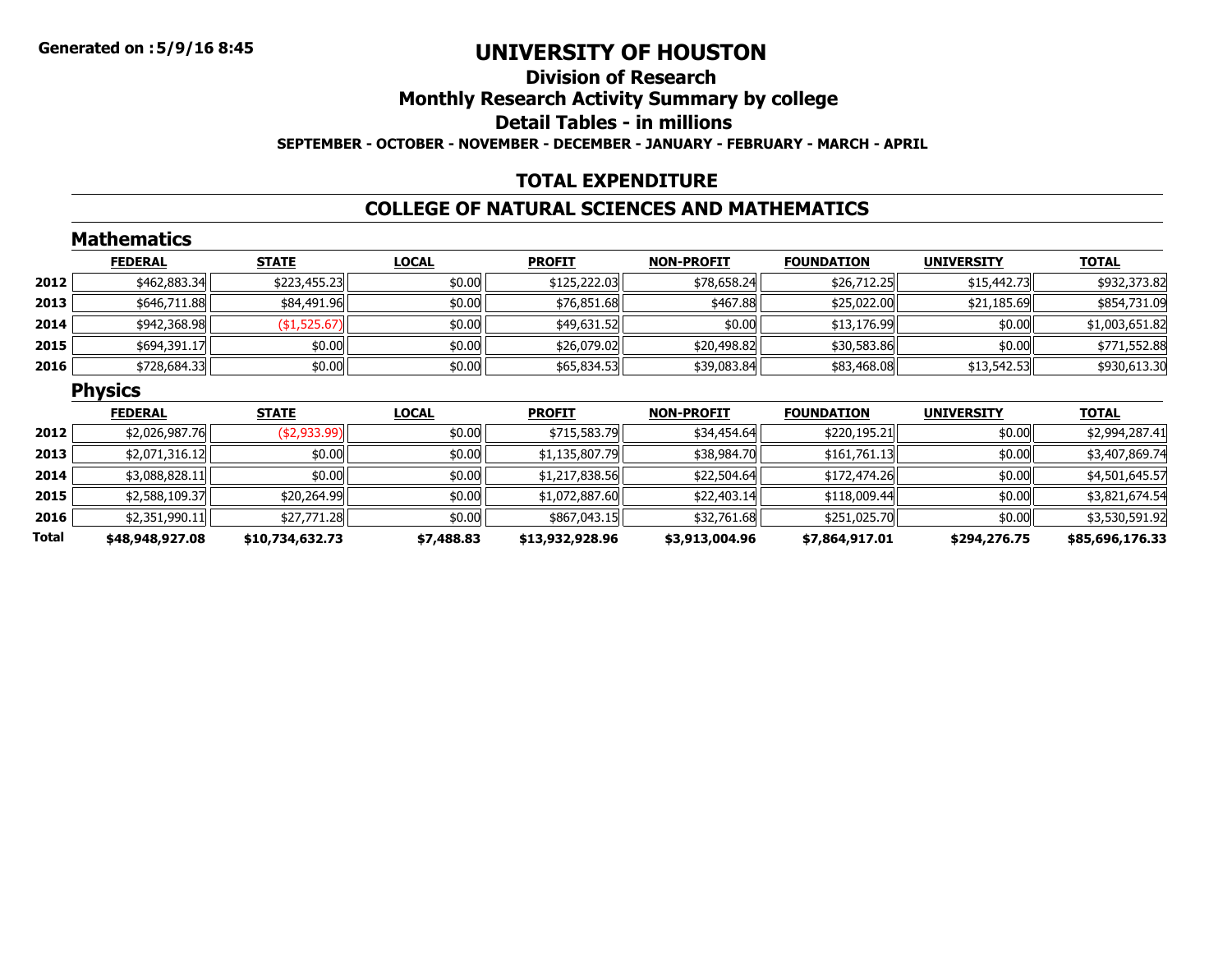### **Division of ResearchMonthly Research Activity Summary by college Detail Tables - in millions SEPTEMBER - OCTOBER - NOVEMBER - DECEMBER - JANUARY - FEBRUARY - MARCH - APRIL**

#### **TOTAL EXPENDITURE**

#### **COLLEGE OF OPTOMETRY**

# **Optometry Vision Sciences**

|       | <b>FEDERAL</b>  | <b>STATE</b> | <b>LOCAL</b> | <b>PROFIT</b>  | <b>NON-PROFIT</b> | <b>FOUNDATION</b> | <b>UNIVERSITY</b> | <b>TOTAL</b>    |
|-------|-----------------|--------------|--------------|----------------|-------------------|-------------------|-------------------|-----------------|
| 2012  | \$2,529,801.85  | \$1,921.81   | \$0.00       | \$223,358.69   | $($ \$105.00) $ $ | \$23,257.83       | \$175,449.91      | \$2,953,685.09  |
| 2013  | \$2,672,305.97  | \$0.00       | \$0.00       | \$628,488.41   | \$0.00            | \$21,411.85       | \$111,863.53      | \$3,434,069.76  |
| 2014  | \$3,082,798.67  | \$0.00       | \$0.00       | \$661,349.11   | \$6,300.00        | ( \$1,388.89)     | \$177,668.67      | \$3,926,727.56  |
| 2015  | \$2,920,366.18  | \$0.00       | \$0.00       | \$249,504.50   | \$0.00            | \$0.00            | \$310,113.04      | \$3,479,983.72  |
| 2016  | \$3,211,848.27  | \$1,558.29   | \$0.00       | \$164,270.38   | \$0.00            | \$0.00            | \$192,503.99      | \$3,570,180.93  |
| Total | \$14,417,120.95 | \$3,480.10   | \$0.00       | \$1,926,971.09 | \$6,195.00        | \$43,280.79       | \$967,599.14      | \$17,364,647.07 |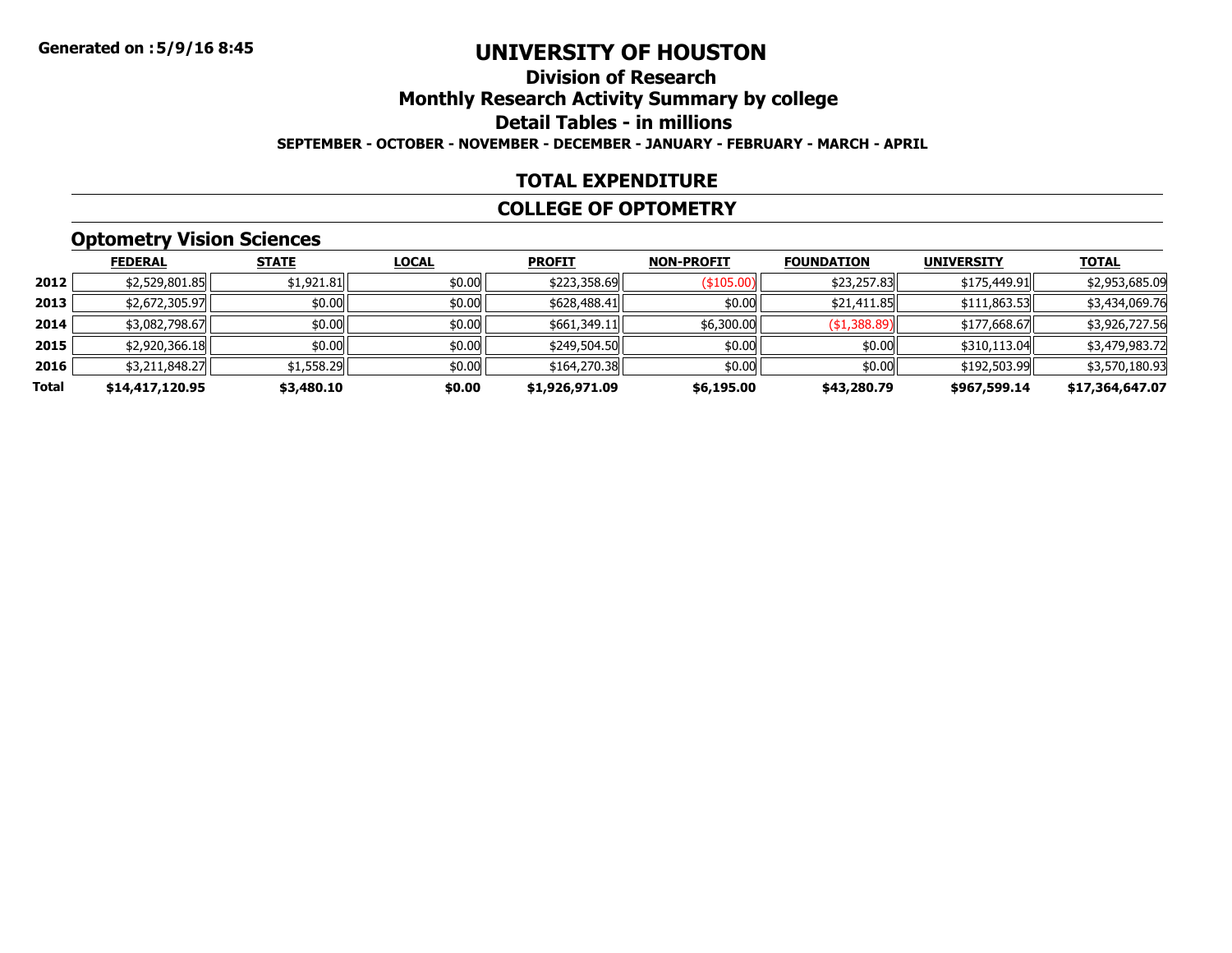## **Division of ResearchMonthly Research Activity Summary by college Detail Tables - in millions**

**SEPTEMBER - OCTOBER - NOVEMBER - DECEMBER - JANUARY - FEBRUARY - MARCH - APRIL**

### **TOTAL EXPENDITURE**

#### **COLLEGE OF PHARMACY**

### **Center for Experimental Therapeutics and Pharmacoi**

|      | <b>FEDERAL</b> | <b>STATE</b> | <u>LOCAL</u> | <b>PROFIT</b> | <b>NON-PROFIT</b> | <b>FOUNDATION</b> | <b>UNIVERSITY</b> | <b>TOTAL</b> |
|------|----------------|--------------|--------------|---------------|-------------------|-------------------|-------------------|--------------|
| 2012 | \$0.00         | \$0.00       | \$0.00       | \$0.00        | \$0.00            | \$0.00            | \$0.00            | \$0.00       |
| 2013 | \$0.00         | \$0.00       | \$0.00       | \$0.00        | \$0.00            | \$0.00            | \$0.00            | \$0.00       |
| 2014 | \$0.00         | \$0.00       | \$0.00       | \$0.00        | \$0.00            | \$0.00            | \$0.00            | \$0.00       |
| 2015 | \$0.00         | \$0.00       | \$0.00       | \$0.00        | \$0.00            | \$0.00            | \$0.00            | \$0.00       |
| 2016 | \$0.00         | \$0.00       | \$0.00       | \$0.00        | \$0.00            | \$0.00            | \$0.00            | \$0.00       |

### **Clinical Pharmacy & Administration**

|      | <b>FEDERAL</b> | <b>STATE</b> | <b>LOCAL</b> | <b>PROFIT</b> | <b>NON-PROFIT</b> | <b>FOUNDATION</b> | <b>UNIVERSITY</b> | <b>TOTAL</b> |
|------|----------------|--------------|--------------|---------------|-------------------|-------------------|-------------------|--------------|
| 2012 | \$95,849.02    | \$9,577.30   | \$0.00       | \$255,685.86  | \$20,504.63       | \$15,944.45       | \$0.00            | \$397.561.26 |
| 2013 | \$206,926.08   | \$0.00       | \$0.00       | \$283,002.37  | \$9,562.31        | \$4,103.00        | \$0.00            | \$503,593.76 |
| 2014 | \$10,973.49    | \$0.00       | \$0.00       | \$307,955.39  | \$50,715.43       | \$0.00            | \$0.00            | \$369,644.31 |
| 2015 | \$168,940.31   | \$242,910.46 | \$0.00       | \$161.644.42  | \$65,406.62       | \$0.00            | \$0.00            | \$638,901.81 |
| 2016 | \$216,746.01   | \$187,615.65 | \$0.00       | \$184,025.76  | \$83,341.75       | \$0.00            | \$4,376.20        | \$676,105.36 |

### **Dean, Pharmacy**

|      | <b>FEDERAL</b> | <b>STATE</b> | <u>LOCAL</u> | <b>PROFIT</b> | <b>NON-PROFIT</b> | <b>FOUNDATION</b> | <b>UNIVERSITY</b> | <b>TOTAL</b> |
|------|----------------|--------------|--------------|---------------|-------------------|-------------------|-------------------|--------------|
| 2012 | \$0.00         | \$0.00       | \$0.00       | \$0.00        | \$0.00            | \$0.00            | \$0.00            | \$0.00       |
| 2013 | \$0.00         | \$0.00       | \$0.00       | \$0.00        | \$0.00            | \$0.00            | \$0.00            | \$0.00       |
| 2014 | \$0.00         | \$0.00       | \$0.00       | \$0.00        | \$0.00            | \$0.00            | \$0.00            | \$0.00       |
| 2015 | \$0.00         | \$0.00       | \$0.00       | \$0.00        | \$0.00            | \$0.00            | \$0.00            | \$0.00       |
| 2016 | \$0.00         | \$0.00       | \$0.00       | \$0.00        | \$0.00            | \$0.00            | \$0.00            | \$0.00       |

### **Pharm Health Outcomes & Policy**

|      | <b>FEDERAL</b> | <b>STATE</b> | <b>LOCAL</b> | <b>PROFIT</b> | <b>NON-PROFIT</b> | <b>FOUNDATION</b> | <b>UNIVERSITY</b> | <b>TOTAL</b> |
|------|----------------|--------------|--------------|---------------|-------------------|-------------------|-------------------|--------------|
| 2012 | \$17,994.34    | \$5,354.58   | \$0.00       | \$0.00        | \$27,934.06       | \$0.00            | \$0.00            | \$51,282.98  |
| 2013 | \$25,928.10    | \$0.00       | \$0.00       | \$0.00        | \$0.00            | \$0.00            | \$0.00            | \$25,928.10  |
| 2014 | \$85,186.53    | \$336.65     | \$0.00       | \$0.00        | \$0.00            | \$2,435.82        | \$0.00            | \$87,285.70  |
| 2015 | \$97,403.25    | \$8,108.76   | \$0.00       | \$16,345.25   | \$4,511.31        | \$0.00            | \$0.00            | \$126,368.57 |
| 2016 | \$55,030.80    | \$935.28     | \$0.00       | \$11,631.96   | \$53,046.39       | \$0.00            | \$0.00            | \$118,773.88 |

### **Pharmacological and Pharmaceutical Sciences**

|      | <b>FEDERAL</b>                                                                                                                                                                                                                                                                                                                                                                                       | <b>STATF</b>   | LOCAL  | <b>PROFIT</b>    | <b>NON-PROFIT</b>       | <b>FOUNDATION</b> | <b>UNIVERSITY</b> | <b>TOTAL</b>   |
|------|------------------------------------------------------------------------------------------------------------------------------------------------------------------------------------------------------------------------------------------------------------------------------------------------------------------------------------------------------------------------------------------------------|----------------|--------|------------------|-------------------------|-------------------|-------------------|----------------|
| 2012 | $\overline{1}$ $\overline{2}$ $\overline{4}$ $\overline{2}$ $\overline{2}$ $\overline{2}$ $\overline{2}$ $\overline{2}$ $\overline{2}$ $\overline{2}$ $\overline{2}$ $\overline{2}$ $\overline{2}$ $\overline{2}$ $\overline{2}$ $\overline{2}$ $\overline{2}$ $\overline{2}$ $\overline{2}$ $\overline{2}$ $\overline{2}$ $\overline{2}$ $\overline{2}$ $\overline{2}$ $\overline{$<br>1.124.365.51 | \$0.01 l       | \$0.00 | \$6,381.7<br>741 | 503./Z4.III             | *77,503.71        | \$0.00            | ر ے . د ب      |
| 2013 | 462.918.05                                                                                                                                                                                                                                                                                                                                                                                           | ትስ ስስ<br>שט.∪ע | \$0.00 | .484.01          | + + ¬ ¬ ՜ ィ<br>⊩44.4ط/, | 41,190.15         | \$0.00            | \$1,534,850.0. |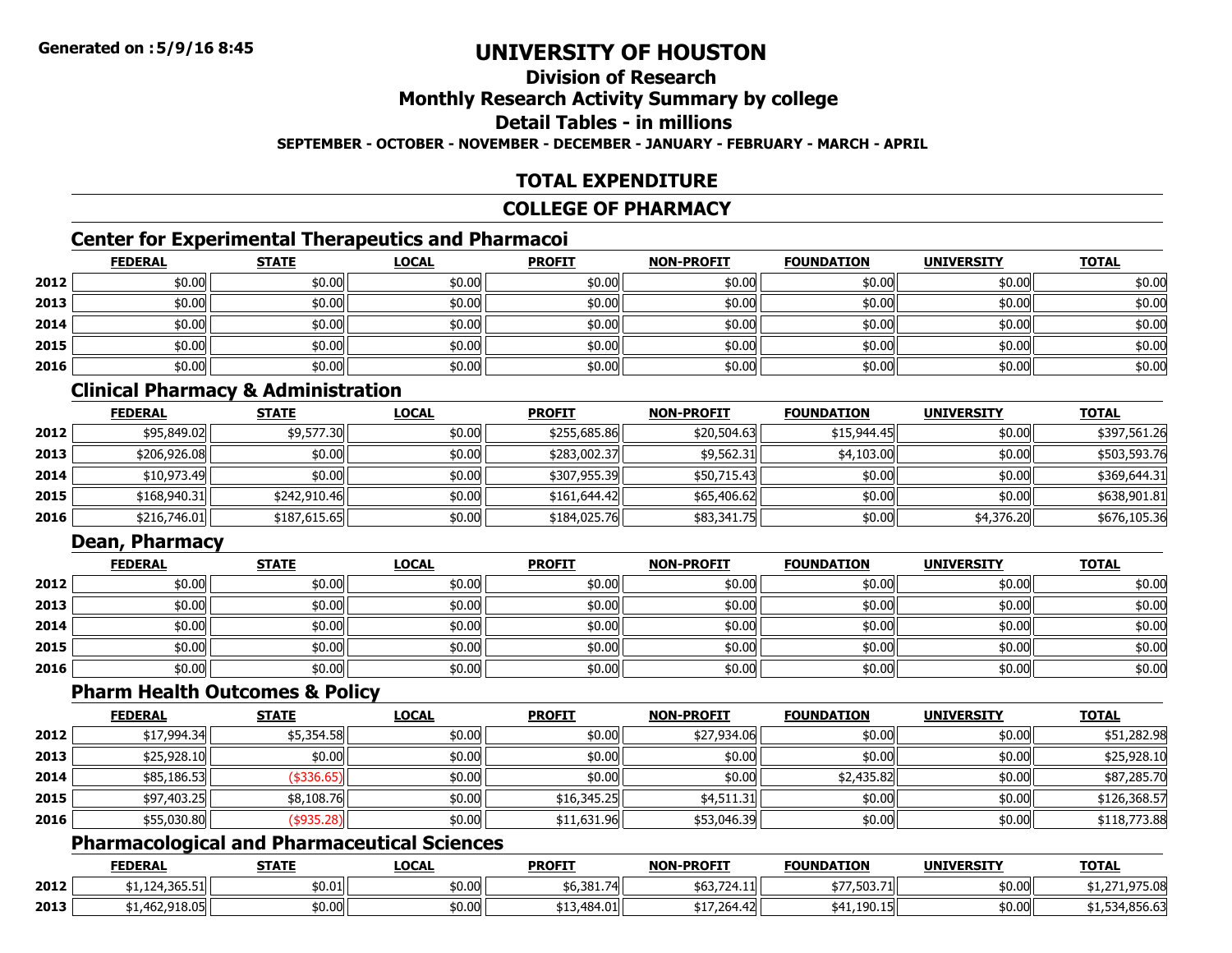### **Division of ResearchMonthly Research Activity Summary by college Detail Tables - in millionsSEPTEMBER - OCTOBER - NOVEMBER - DECEMBER - JANUARY - FEBRUARY - MARCH - APRIL**

### **TOTAL EXPENDITURE**

#### **COLLEGE OF PHARMACY**

# **Pharmacological and Pharmaceutical Sciences**

|       | <b>FEDERAL</b> | <u>STATE</u> | <u>LOCAL</u> | <b>PROFIT</b>  | <b>NON-PROFIT</b> | <b>FOUNDATION</b> | <b>UNIVERSITY</b> | <b>TOTAL</b>    |
|-------|----------------|--------------|--------------|----------------|-------------------|-------------------|-------------------|-----------------|
| 2014  | \$1,250,425.19 | \$0.00       | \$0.00       | \$22,942.39    | \$18,508.06       | \$39,273.68       | \$0.00            | \$1,331,149.32  |
| 2015  | \$1,374,919.35 | \$56,499.71  | \$0.00       | \$13,980.78    | \$8.861.61        | \$27,894.10       | \$0.00            | \$1,482,155.55  |
| 2016  | \$2,560,088.92 | \$240,010.74 | \$0.00       | \$0.00         | \$62,806,79       | (\$0.02)          | \$0.00            | \$2,862,906.43  |
| Total | \$8,753,694.95 | \$748,805.28 | \$0.00       | \$1,277,079.93 | \$486,187.49      | \$208,344.89      | \$4,376.20        | \$11,478,488.74 |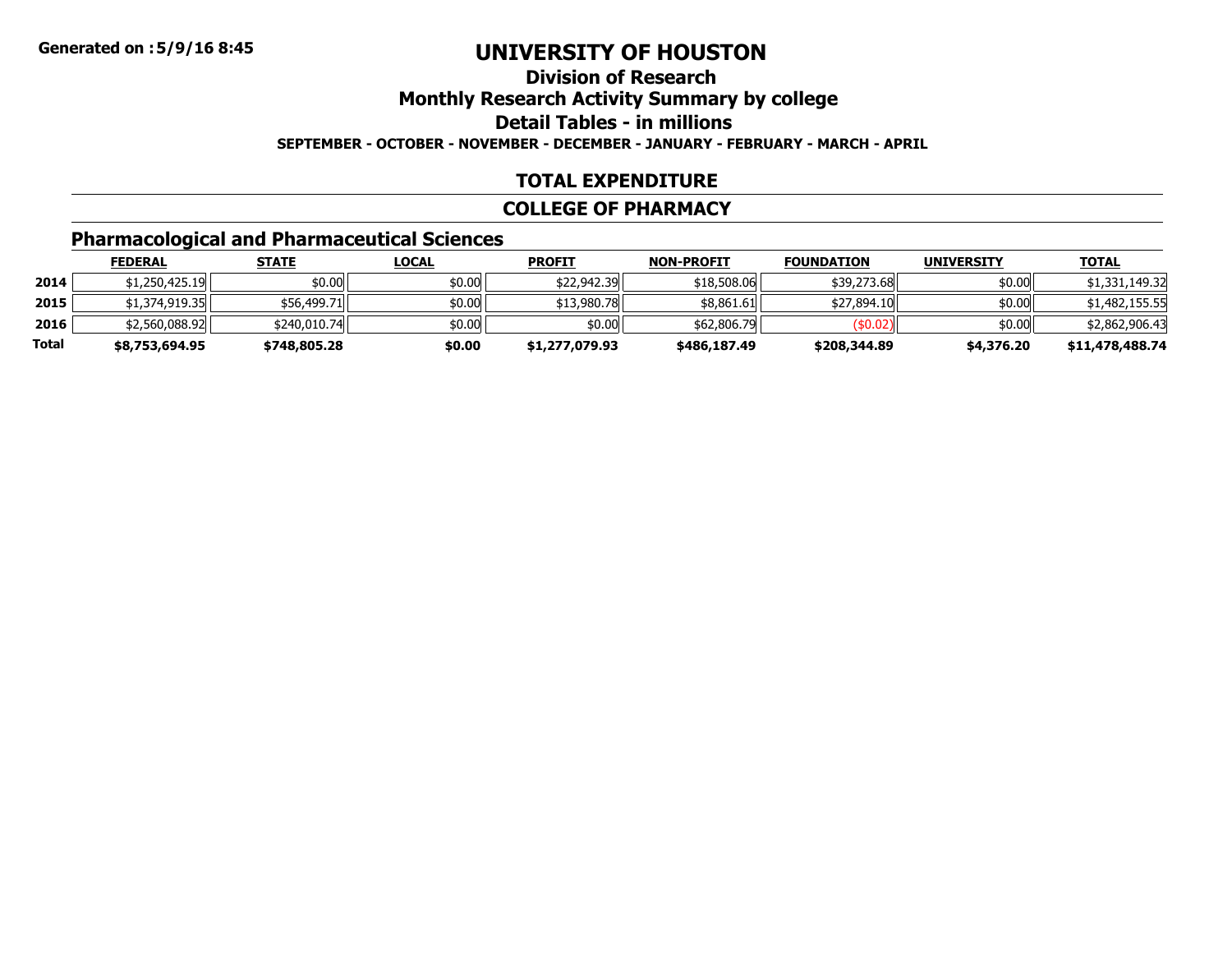**Division of Research**

**Monthly Research Activity Summary by college**

**Detail Tables - in millions**

**SEPTEMBER - OCTOBER - NOVEMBER - DECEMBER - JANUARY - FEBRUARY - MARCH - APRIL**

### **TOTAL EXPENDITURE**

### **COLLEGE OF TECHNOLOGY**

|      | <b>Center for Information Security, Research and Edu</b><br><b>FEDERAL</b> | <b>STATE</b> | <b>LOCAL</b> | <b>PROFIT</b> | <b>NON-PROFIT</b> | <b>FOUNDATION</b> | <b>UNIVERSITY</b> | <b>TOTAL</b> |
|------|----------------------------------------------------------------------------|--------------|--------------|---------------|-------------------|-------------------|-------------------|--------------|
| 2015 | \$0.00                                                                     | \$0.00       | \$0.00       | \$0.00        | \$0.00            | \$0.00            | \$0.00            | \$0.00       |
|      | <b>Center for Life Sciences Technology</b>                                 |              |              |               |                   |                   |                   |              |
|      | <b>FEDERAL</b>                                                             | <b>STATE</b> | <b>LOCAL</b> | <b>PROFIT</b> | <b>NON-PROFIT</b> | <b>FOUNDATION</b> | <b>UNIVERSITY</b> | <b>TOTAL</b> |
| 2012 | \$0.00                                                                     | \$0.00       | \$0.00       | \$0.00        | \$0.00            | \$0.00            | \$0.00            | \$0.00       |
|      | <b>Center for Technology Literacy</b>                                      |              |              |               |                   |                   |                   |              |
|      | <b>FEDERAL</b>                                                             | <b>STATE</b> | <b>LOCAL</b> | <b>PROFIT</b> | <b>NON-PROFIT</b> | <b>FOUNDATION</b> | <b>UNIVERSITY</b> | <b>TOTAL</b> |
| 2012 | \$511,289.68                                                               | \$0.00       | \$0.00       | \$0.00        | \$0.00            | \$0.00            | \$0.00            | \$511,289.68 |
| 2013 | \$164,704.50                                                               | \$0.00       | \$0.00       | \$0.00        | \$0.00            | \$0.00            | \$0.00            | \$164,704.50 |
| 2014 | \$391,359.82                                                               | \$0.00       | \$0.00       | \$0.00        | \$0.00            | \$0.00            | \$0.00            | \$391,359.82 |
| 2015 | \$247,060.50                                                               | \$0.00       | \$0.00       | \$94,421.84   | \$0.00            | \$0.00            | \$0.00            | \$341,482.34 |
| 2016 | \$30,385.20                                                                | \$0.00       | \$0.00       | \$0.00        | \$0.00            | \$0.00            | \$0.00            | \$30,385.20  |
|      | <b>Construction Management</b>                                             |              |              |               |                   |                   |                   |              |
|      | <b>FEDERAL</b>                                                             | <b>STATE</b> | <b>LOCAL</b> | <b>PROFIT</b> | <b>NON-PROFIT</b> | <b>FOUNDATION</b> | <b>UNIVERSITY</b> | <b>TOTAL</b> |
| 2013 | \$0.00                                                                     | \$13,651.50  | \$0.00       | \$0.00        | \$0.00            | \$13,494.41       | \$0.00            | \$27,145.91  |
| 2014 | \$0.00                                                                     | \$32,246.28  | \$0.00       | \$0.00        | \$0.00            | \$8,945.87        | \$0.00            | \$41,192.15  |
| 2015 | \$0.00                                                                     | \$844.62     | \$0.00       | \$0.00        | \$0.00            | \$0.00            | \$0.00            | \$844.62     |
| 2016 | \$0.00                                                                     | \$63,385.83  | \$0.00       | \$0.00        | \$0.00            | \$0.00            | \$0.00            | \$63,385.83  |
|      | <b>Dean, Technology</b>                                                    |              |              |               |                   |                   |                   |              |
|      | <b>FEDERAL</b>                                                             | <b>STATE</b> | <b>LOCAL</b> | <b>PROFIT</b> | <b>NON-PROFIT</b> | <b>FOUNDATION</b> | <b>UNIVERSITY</b> | <b>TOTAL</b> |
| 2012 | \$119,518.96                                                               | \$0.00       | \$0.00       | \$0.00        | \$0.00            | \$0.00            | \$0.00            | \$119,518.96 |
| 2013 | \$45,660.36                                                                | \$0.00       | \$0.00       | \$0.00        | \$0.00            | \$0.00            | \$0.00            | \$45,660.36  |
| 2014 | \$0.00                                                                     | \$0.00       | \$0.00       | \$0.00        | \$0.00            | \$0.00            | \$0.00            | \$0.00       |
| 2015 | \$0.00                                                                     | \$0.00       | \$0.00       | \$0.00        | \$0.00            | \$0.00            | \$0.00            | \$0.00       |
| 2016 | \$0.00                                                                     | \$0.00       | \$0.00       | \$0.00        | \$0.00            | \$0.00            | \$0.00            | \$0.00       |
|      | <b>Engineering Technology</b>                                              |              |              |               |                   |                   |                   |              |
|      | <b>FEDERAL</b>                                                             | <b>STATE</b> | <b>LOCAL</b> | <b>PROFIT</b> | <b>NON-PROFIT</b> | <b>FOUNDATION</b> | <b>UNIVERSITY</b> | <b>TOTAL</b> |
| 2012 | \$317,197.72                                                               | \$0.00       | \$0.00       | \$29,892.20   | $(*3,366.00)$     | \$22,467.31       | \$0.00            | \$366,191.23 |
| 2013 | \$342,147.82                                                               | \$0.00       | \$0.00       | \$48,991.22   | \$6,345.05        | \$8,222.33        | \$0.00            | \$405,706.43 |
| 2014 | \$177,134.41                                                               | \$0.00       | \$0.00       | \$85,912.02   | \$14,553.38       | \$0.00            | \$0.00            | \$277,599.81 |
| 2015 | \$934,954.29                                                               | \$0.03       | \$0.00       | \$42,075.16   | \$0.00            | \$0.00            | \$0.00            | \$977,029.48 |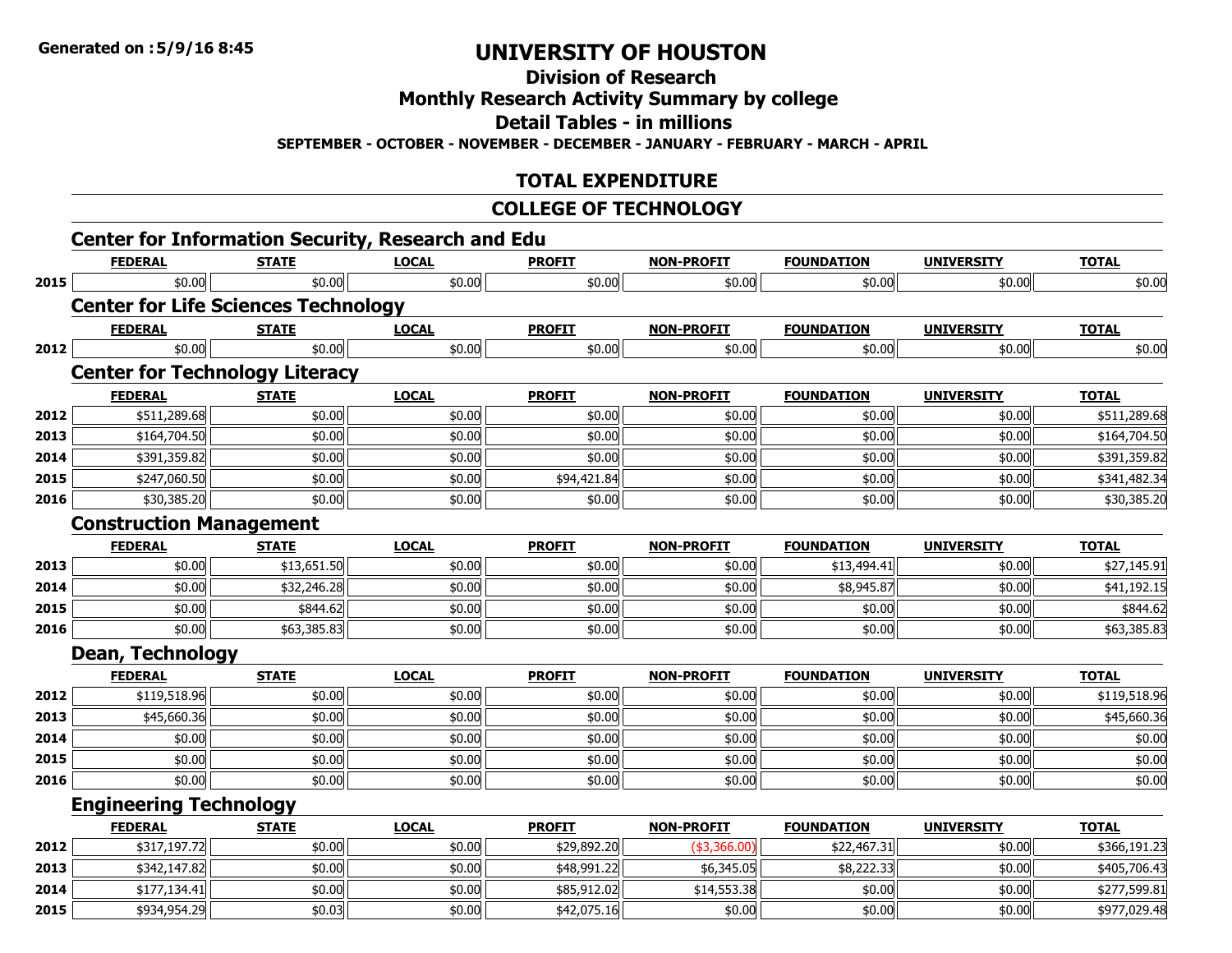### **Division of Research**

### **Monthly Research Activity Summary by college**

**Detail Tables - in millions**

**SEPTEMBER - OCTOBER - NOVEMBER - DECEMBER - JANUARY - FEBRUARY - MARCH - APRIL**

### **TOTAL EXPENDITURE**

#### **COLLEGE OF TECHNOLOGY**

|       | <b>Engineering Technology</b>                 |              |              |               |                   |                   |                   |                |
|-------|-----------------------------------------------|--------------|--------------|---------------|-------------------|-------------------|-------------------|----------------|
|       | <b>FEDERAL</b>                                | <b>STATE</b> | <b>LOCAL</b> | <b>PROFIT</b> | <b>NON-PROFIT</b> | <b>FOUNDATION</b> | <b>UNIVERSITY</b> | <b>TOTAL</b>   |
| 2016  | \$722,815.93                                  | \$18,964.50  | \$0.00       | \$10,188.36   | \$0.00            | \$0.00            | \$0.00            | \$751,968.79   |
|       | <b>Human Development and Consumer Science</b> |              |              |               |                   |                   |                   |                |
|       | <b>FEDERAL</b>                                | <b>STATE</b> | <b>LOCAL</b> | <b>PROFIT</b> | <b>NON-PROFIT</b> | <b>FOUNDATION</b> | <b>UNIVERSITY</b> | <b>TOTAL</b>   |
| 2012  | \$241.00                                      | \$0.00       | \$0.00       | \$0.00        | \$0.00            | \$0.00            | \$0.00            | \$241.00       |
| 2013  | \$460.68                                      | \$0.00       | \$0.00       | \$0.00        | \$0.00            | \$0.00            | \$0.00            | \$460.68       |
| 2014  | \$7,718.61                                    | \$0.00       | \$0.00       | \$0.00        | \$0.00            | \$78,963.97       | \$0.00            | \$86,682.58    |
| 2015  | \$78,566.26                                   | \$0.00       | \$0.00       | \$0.00        | \$0.00            | \$9,775.90        | \$0.00            | \$88,342.16    |
| 2016  | \$74,034.70                                   | \$0.00       | \$0.00       | \$0.00        | \$0.00            | \$9,000.00        | \$0.00            | \$83,034.70    |
|       | <b>Information &amp; Logistics Technology</b> |              |              |               |                   |                   |                   |                |
|       | <b>FEDERAL</b>                                | <b>STATE</b> | <b>LOCAL</b> | <b>PROFIT</b> | <b>NON-PROFIT</b> | <b>FOUNDATION</b> | <b>UNIVERSITY</b> | <b>TOTAL</b>   |
| 2012  | \$37,437.98                                   | \$0.00       | \$0.00       | \$0.00        | \$0.00            | \$0.00            | \$0.00            | \$37,437.98    |
| 2013  | (\$10,735.08)                                 | \$0.00       | \$0.00       | \$0.00        | \$0.00            | \$0.00            | \$0.00            | (\$10,735.08)  |
| 2014  | (\$277.50)                                    | \$0.00       | \$0.00       | \$0.00        | \$0.00            | \$0.00            | \$0.00            | (\$277.50)     |
| 2015  | \$4,101.58                                    | \$0.00       | \$0.00       | \$0.00        | \$0.00            | \$0.00            | \$0.00            | \$4,101.58     |
| 2016  | \$182,959.57                                  | \$1,770.91   | \$0.00       | \$0.00        | \$0.00            | \$0.00            | \$0.00            | \$184,730.48   |
|       | <b>Texas Manufacturing Assistance Center</b>  |              |              |               |                   |                   |                   |                |
|       | <b>FEDERAL</b>                                | <b>STATE</b> | <b>LOCAL</b> | <b>PROFIT</b> | <b>NON-PROFIT</b> | <b>FOUNDATION</b> | <b>UNIVERSITY</b> | <b>TOTAL</b>   |
| 2012  | \$0.00                                        | \$0.00       | \$0.00       | \$0.00        | \$0.00            | \$0.00            | \$0.00            | \$0.00         |
| 2013  | \$0.00                                        | \$0.00       | \$0.00       | \$0.00        | \$0.00            | \$0.00            | \$0.00            | \$0.00         |
| 2014  | \$0.00                                        | \$0.00       | \$0.00       | \$0.00        | \$0.00            | \$0.00            | \$0.00            | \$0.00         |
| 2015  | \$0.00                                        | \$0.00       | \$0.00       | \$0.00        | \$0.00            | \$0.00            | \$0.00            | \$0.00         |
| Total | \$4,378,737.00                                | \$130,863.67 | \$0.00       | \$311,480.80  | \$17,532.43       | \$150,869.79      | \$0.00            | \$4,989,483.69 |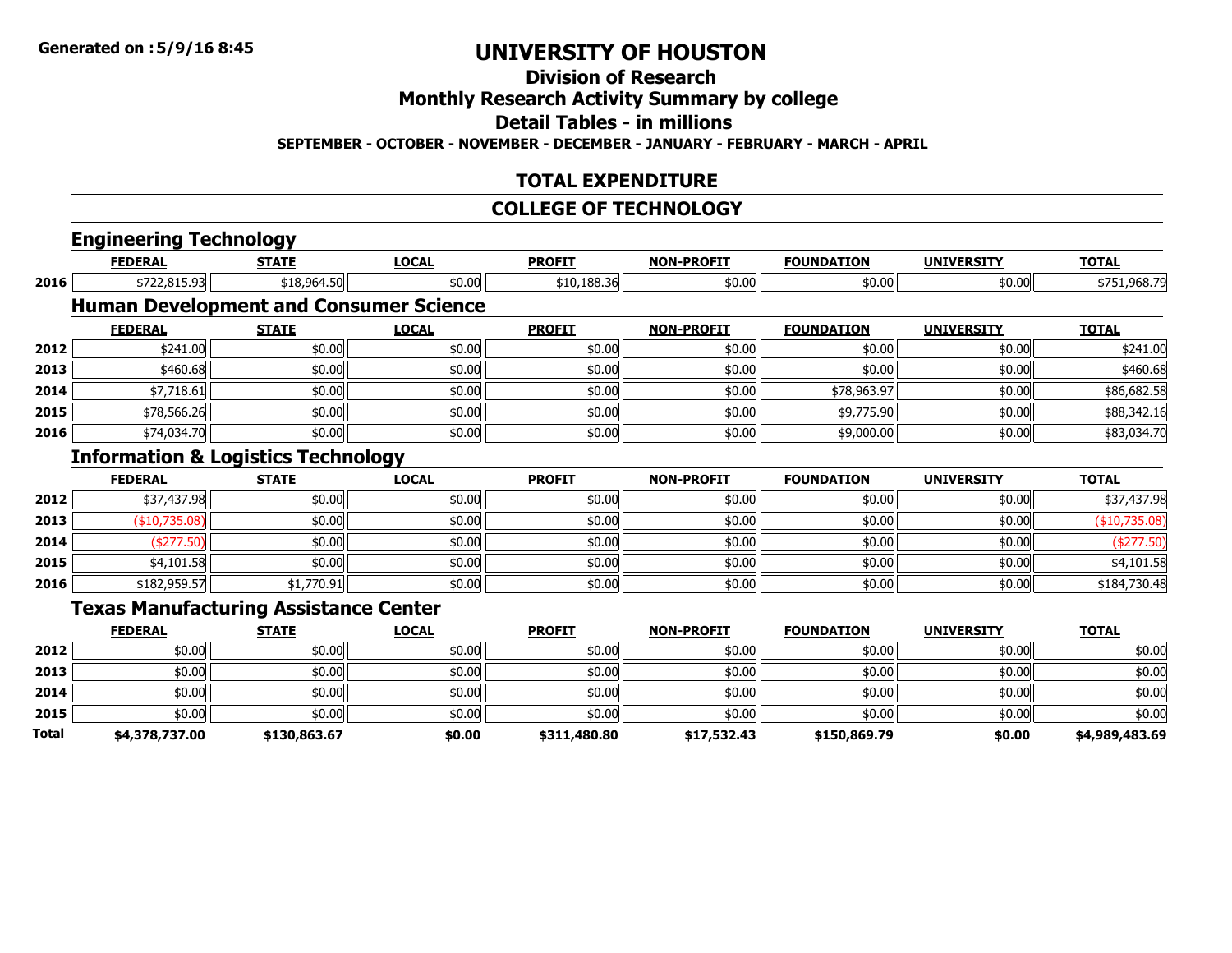### **Division of ResearchMonthly Research Activity Summary by college Detail Tables - in millionsSEPTEMBER - OCTOBER - NOVEMBER - DECEMBER - JANUARY - FEBRUARY - MARCH - APRIL**

### **TOTAL EXPENDITURE**

### **CULLEN COLLEGE OF ENGINEERING**

### **Biomedical Engineering**

|      | <b>FEDERAL</b> | <b>STATE</b> | <u>LOCAL</u> | <b>PROFIT</b> | <b>NON-PROFIT</b> | <b>FOUNDATION</b> | <b>UNIVERSITY</b> | <b>TOTAL</b>   |
|------|----------------|--------------|--------------|---------------|-------------------|-------------------|-------------------|----------------|
| 2012 | \$182,672.11   | \$0.00       | \$0.00       | \$0.00        | \$0.00            | \$0.00            | \$0.00            | \$182,672.11   |
| 2013 | \$654,410.07   | \$0.00       | \$0.00       | \$0.00        | \$0.00            | \$0.00            | \$0.00            | \$654,410.07   |
| 2014 | \$1,343,067.84 | \$0.00       | \$0.00       | \$0.00        | \$47,480.38       | \$41,647.57       | \$0.00            | \$1,432,195.79 |
| 2015 | \$1,631,620.11 | \$0.00       | \$0.00       | \$0.00        | \$138,778.29      | $($ \$15,389.04)  | \$0.00            | \$1,755,009.36 |
| 2016 | \$914,081.52   | \$0.00       | \$0.00       | \$5,862.65    | \$148,010.03      | \$15,113.60       | \$43,603.93       | \$1,126,671.73 |

## **Center for Innovative Grouting Materials and Tech**

|      | <u>FEDERAL</u> | <b>STATE</b> | <b>LOCAL</b> | <b>PROFIT</b> | <b>NON-PROFIT</b> | <b>FOUNDATION</b> | <b>UNIVERSITY</b> | <b>TOTAL</b> |
|------|----------------|--------------|--------------|---------------|-------------------|-------------------|-------------------|--------------|
| 2012 | \$0.00         | \$0.00       | \$0.00       | \$0.00        | \$0.00            | \$0.00            | \$0.00            | \$0.00       |
| 2013 | \$0.00         | \$0.00       | \$0.00       | \$0.00        | \$0.00            | \$0.00            | \$0.00            | \$0.00       |
| 2014 | \$0.00         | \$0.00       | \$0.00       | \$0.00        | \$0.00            | \$0.00            | \$0.00            | \$0.00       |
| 2015 | \$0.00         | \$0.00       | \$0.00       | \$0.00        | \$0.00            | \$0.00            | \$0.00            | \$0.00       |
| 2016 | \$0.00         | \$0.00       | \$0.00       | \$0.00        | \$0.00            | \$0.00            | \$0.00            | \$0.00       |

### **Chemical Engineering**

|      | <b>FEDERAL</b> | <b>STATE</b> | <b>LOCAL</b> | <b>PROFIT</b>  | <b>NON-PROFIT</b> | <b>FOUNDATION</b> | <b>UNIVERSITY</b> | <b>TOTAL</b>   |
|------|----------------|--------------|--------------|----------------|-------------------|-------------------|-------------------|----------------|
| 2012 | \$2,742,310.99 | \$196,255.72 | \$1,645.85   | \$584,102.99   | \$0.00            | \$87,080.57       | \$800.02          | \$3,612,196.13 |
| 2013 | \$2,197,968.40 | \$117,421.24 | \$0.00       | \$435,511.89   | \$61,071.44       | \$155,551.63      | $($ \$966.30) $ $ | \$2,966,558.30 |
| 2014 | \$1,978,349.30 | \$182,382.22 | \$0.00       | \$672,163.06   | \$134,505.10      | \$128,748.29      | \$20,605.17       | \$3,116,753.14 |
| 2015 | \$1,648,764.34 | \$220,104.10 | \$0.00       | \$730,310,46   | \$81,928.61       | \$105,864.76      | \$10,803.04       | \$2,797,775.31 |
| 2016 | \$2,023,181.09 | \$594,157.41 | \$0.00       | \$1,089,747.23 | \$88,992.69       | \$155,882.40      | ( \$267.17)       | \$3,951,693.65 |

### **Civil Engineering**

|      | <b>FEDERAL</b> | <b>STATE</b> | <b>LOCAL</b> | <b>PROFIT</b> | <b>NON-PROFIT</b> | <b>FOUNDATION</b> | <b>UNIVERSITY</b> | <b>TOTAL</b>   |
|------|----------------|--------------|--------------|---------------|-------------------|-------------------|-------------------|----------------|
| 2012 | \$1,086,521.74 | \$272,692.56 | \$50,204.45  | \$60,244.72   | \$38,342.28       | \$24,774.47       | \$0.00            | \$1,532,780.22 |
| 2013 | \$1,630,220.44 | \$263,216.58 | \$9,644.18   | \$145,203.03  | \$70,830.16       | \$8,993.49        | \$17,272.44       | \$2,145,380.33 |
| 2014 | \$1,975,505.85 | \$122,112.79 | (\$3,925.97) | \$70,413.07   | \$69,348.66       | \$26,588.82       | \$0.00            | \$2,260,043.22 |
| 2015 | \$2,188,142.15 | \$242,088.65 | \$0.00       | \$108,446.54  | \$24,191.58       | \$89,581.00       | \$0.00            | \$2,652,449.92 |
| 2016 | \$1,867,574.75 | \$219,054.61 | \$0.00       | \$56,907.65   | \$42,305.74       | \$31,166.58       | \$17,941.99       | \$2,234,951.32 |

### **Composites Engineering and Applications Center**

|      | <b>FEDERAL</b> | <b>STATI</b>    | LOCAI   | <b>PROFIT</b> | <b>LDDOETT</b><br><b>NON</b> | <b>FOUNDATION</b>   | <b>UNIVERSITY</b> | <b>TOTAL</b> |
|------|----------------|-----------------|---------|---------------|------------------------------|---------------------|-------------------|--------------|
| 2012 | 50.00          | ሖጠ<br>וטט.טע    | \$0.00  | \$0.00        | \$0.00                       | $\pm 0.00$<br>JU.UU | \$0.00            | \$0.00       |
| 2013 | 50.00          | $+0.00$<br>טט ט | ا 0.00% | \$0.00        | \$0.00                       | $\pm 0.02$<br>JU.UU | \$0.00            | \$0.00       |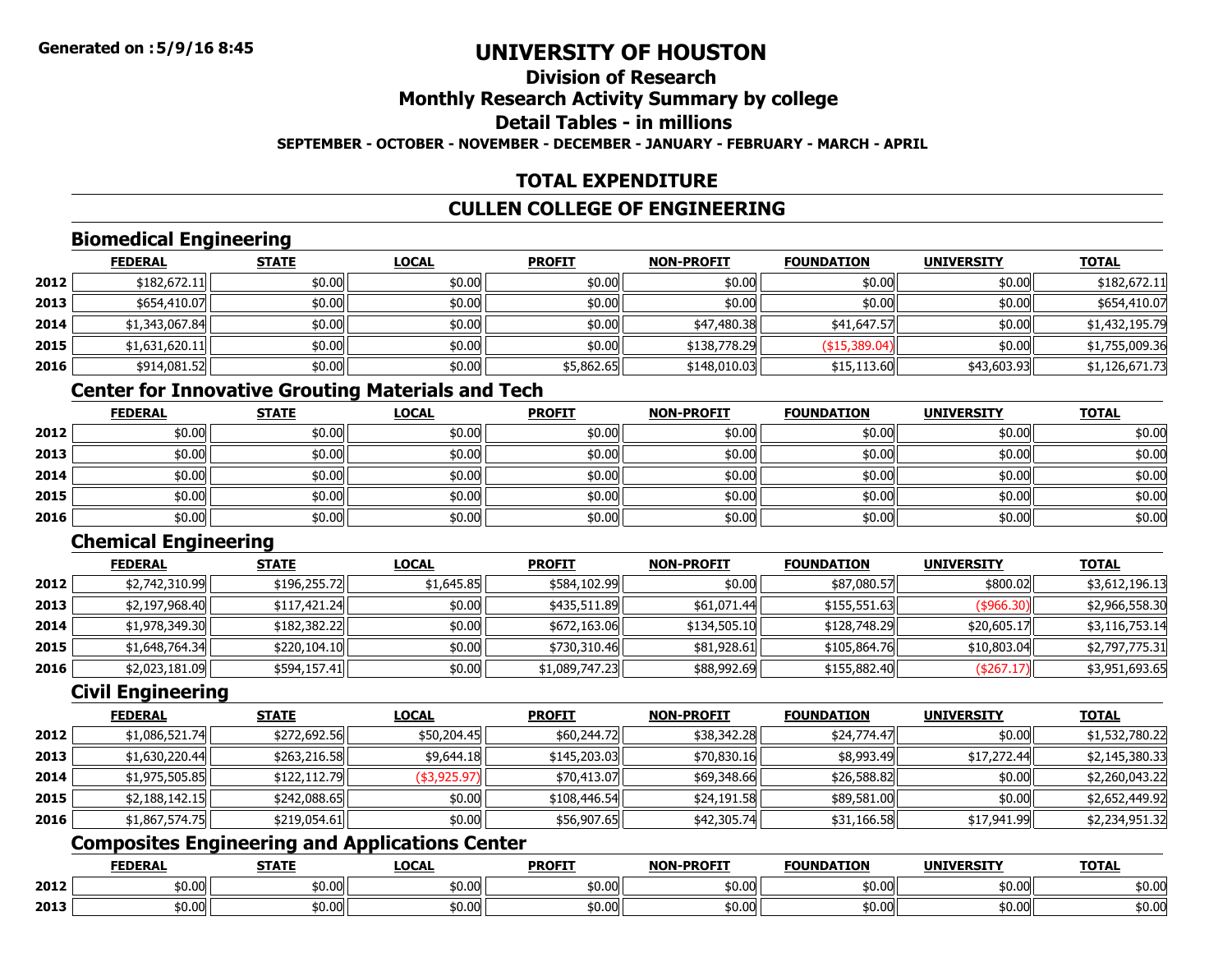# **Division of Research**

### **Monthly Research Activity Summary by college**

#### **Detail Tables - in millions**

**SEPTEMBER - OCTOBER - NOVEMBER - DECEMBER - JANUARY - FEBRUARY - MARCH - APRIL**

### **TOTAL EXPENDITURE**

### **CULLEN COLLEGE OF ENGINEERING**

### **Composites Engineering and Applications Center**

|      | <b>Composites Engineering and Applications Center</b> |              |              |               |                   |                   |                   |              |  |  |  |
|------|-------------------------------------------------------|--------------|--------------|---------------|-------------------|-------------------|-------------------|--------------|--|--|--|
|      | <b>FEDERAL</b>                                        | <b>STATE</b> | <u>LOCAL</u> | <b>PROFIT</b> | <b>NON-PROFIT</b> | <b>FOUNDATION</b> | <b>UNIVERSITY</b> | <b>TOTAL</b> |  |  |  |
| 2014 | \$0.00                                                | \$0.00       | \$0.00       | \$0.00        | \$0.00            | \$0.00            | \$0.00            | \$0.00       |  |  |  |
| 2015 | \$0.00                                                | \$0.00       | \$0.00       | \$0.00        | \$0.00            | \$0.00            | \$0.00            | \$0.00       |  |  |  |
| 2016 | \$0.00                                                | \$0.00       | \$0.00       | \$0.00        | \$0.00            | \$0.00            | \$0.00            | \$0.00       |  |  |  |

### **Dean, Engineering**

|      | <b>FEDERAL</b> | <b>STATE</b> | <b>LOCAL</b> | <b>PROFIT</b> | <b>NON-PROFIT</b> | <b>FOUNDATION</b> | <b>UNIVERSITY</b> | <b>TOTAL</b> |
|------|----------------|--------------|--------------|---------------|-------------------|-------------------|-------------------|--------------|
| 2012 | \$134,301.08   | \$0.00       | \$0.00       | \$0.00        | \$0.00            | \$0.00            | \$0.00            | \$134,301.08 |
| 2013 | \$36,181.69    | \$0.00       | \$0.00       | \$0.00        | \$0.00            | \$0.00            | \$0.00            | \$36,181.69  |
| 2014 | \$22,371.50    | \$0.00       | \$0.00       | \$0.00        | \$0.00            | \$0.00            | ا00.00            | \$22,371.50  |
| 2015 | \$7,598.03     | \$51.63      | \$0.00       | \$0.00        | \$0.00            | \$0.00            | \$0.00            | \$7,649.66   |
| 2016 | \$77,090.74    | \$0.00       | \$0.00       | \$0.00        | \$0.00            | \$0.00            | \$0.00            | \$77,090.74  |

### **Electrical & Computer Engineering**

|      | <b>FEDERAL</b> | <b>STATE</b> | <u>LOCAL</u> | <b>PROFIT</b> | <b>NON-PROFIT</b> | <b>FOUNDATION</b> | <b>UNIVERSITY</b> | <b>TOTAL</b>   |
|------|----------------|--------------|--------------|---------------|-------------------|-------------------|-------------------|----------------|
| 2012 | \$2,945,304.69 | \$61,193.74  | \$0.00       | \$417,600.28  | (\$30,528.84)     | $(*468.49)$       | \$0.21            | \$3,393,101.58 |
| 2013 | \$2,484,365.39 | \$45,427,84  | \$0.00       | \$278,126.86  | \$50,406.81       | \$90,274.36       | \$0.00            | \$2,948,601.26 |
| 2014 | \$2,188,549.47 | \$11,825.15  | \$0.00       | \$524,341.36  | \$78,643.99       | \$90,375.41       | \$3,423.86        | \$2,897,159.24 |
| 2015 | \$2,273,741.88 | \$17,336.59  | \$0.00       | \$318,888.27  | \$30,620.24       | \$181,671.66      | \$0.00            | \$2,822,258.64 |
| 2016 | \$2,554,485.96 | \$854,437.87 | \$0.00       | \$375,699.49  | \$187,177.54      | \$239,625.34      | \$0.00            | \$4,211,426.21 |

### **Industrial Engineering**

|      | <u>FEDERAL</u> | <b>STATE</b> | <b>LOCAL</b> | <b>PROFIT</b> | <b>NON-PROFIT</b> | <b>FOUNDATION</b> | <b>UNIVERSITY</b> | <b>TOTAL</b> |
|------|----------------|--------------|--------------|---------------|-------------------|-------------------|-------------------|--------------|
| 2012 | \$82,619.31    | (\$100.00)   | \$43,445.72  | \$0.00        | \$0.00            | \$0.00            | \$0.00            | \$125,965.03 |
| 2013 | \$62,058.75    | \$55,358.33  | \$6,910.19   | \$0.00        | \$0.00            | \$13,624.36       | \$0.00            | \$137,951.63 |
| 2014 | \$148,872.93   | \$66,875.73  | \$45,978.96  | \$0.00        | \$0.00            | \$34,053.72       | \$0.00            | \$295,781.34 |
| 2015 | \$144,142.14   | \$66,683.63  | \$20,624.52  | \$6,596.45    | \$0.00            | \$58,093.68       | \$0.00            | \$296,140.42 |
| 2016 | \$57,303.35    | \$74,155.74  | \$95.99      | \$14,342.82   | \$10,047.19       | \$38,894.24       | \$0.00            | \$194,839.33 |

### **Mechanical Engineering**

|      | <b>FEDERAL</b> | <b>STATE</b> | <u>LOCAL</u> | <b>PROFIT</b> | <b>NON-PROFIT</b> | <b>FOUNDATION</b> | <b>UNIVERSITY</b> | <b>TOTAL</b>   |
|------|----------------|--------------|--------------|---------------|-------------------|-------------------|-------------------|----------------|
| 2012 | \$1,784,310.65 | \$358,902.88 | \$0.00       | \$238,169.86  | \$56,440.62       | \$21,000.12       | \$0.00            | \$2,458,824.13 |
| 2013 | \$2,496,466.91 | \$419,959.67 | \$0.00       | \$224,867.45  | \$12,602.63       | \$105,266.06      | \$0.00            | \$3,259,162.72 |
| 2014 | \$2,389,631.26 | \$85,175.28  | \$0.00       | \$499,787.61  | $(*3,040.27)$     | \$153,289.31      | \$0.00            | \$3,124,843.19 |
| 2015 | \$2,189,008.93 | \$74,593.05  | \$0.00       | \$668,027.52  | \$34,164.71       | \$29,702.27       | \$0.00            | \$2,995,496.47 |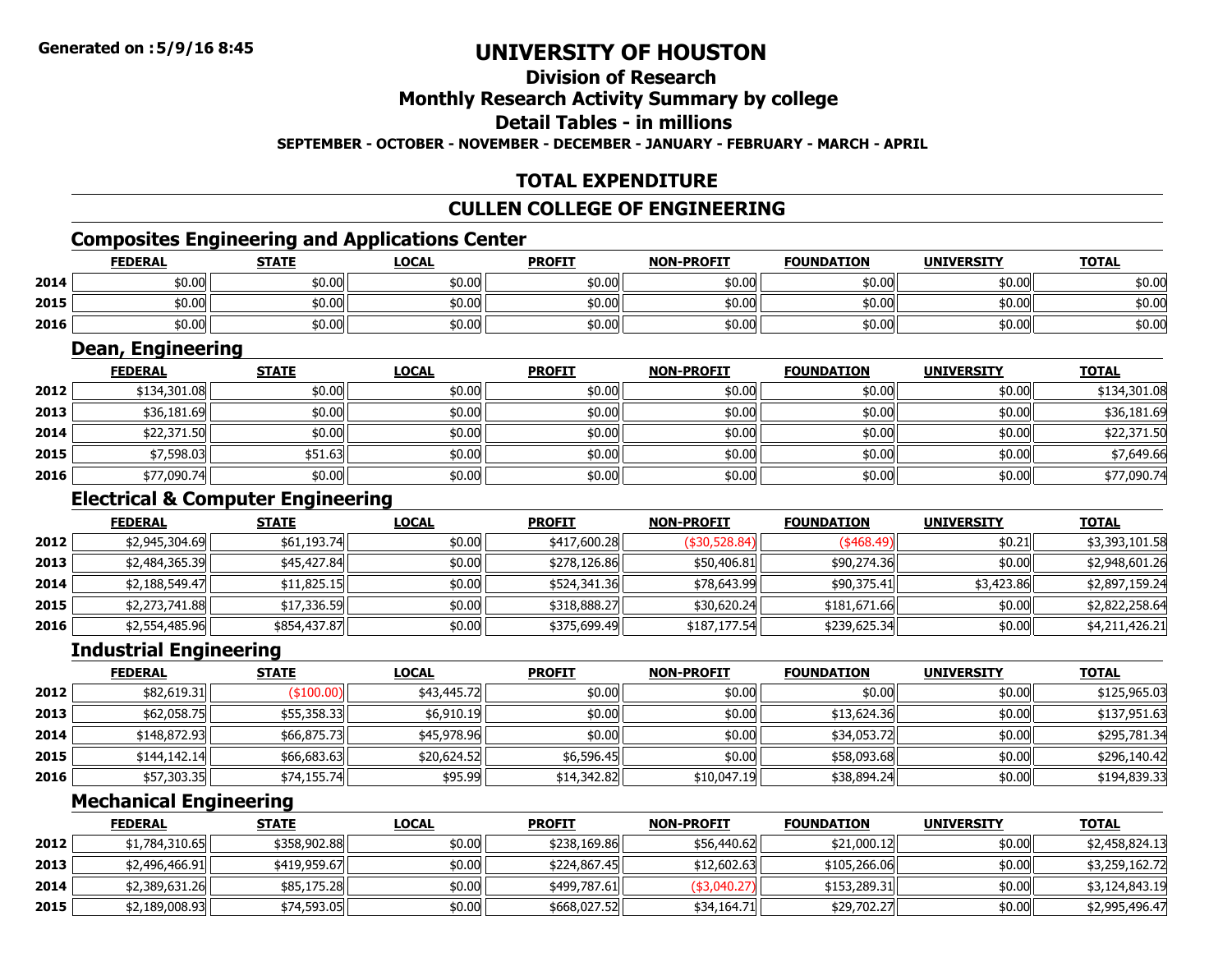### **Division of Research**

### **Monthly Research Activity Summary by college**

**Detail Tables - in millions**

**SEPTEMBER - OCTOBER - NOVEMBER - DECEMBER - JANUARY - FEBRUARY - MARCH - APRIL**

### **TOTAL EXPENDITURE**

### **CULLEN COLLEGE OF ENGINEERING**

|              | <b>Mechanical Engineering</b>                     |                 |              |                |                   |                   |                   |                 |
|--------------|---------------------------------------------------|-----------------|--------------|----------------|-------------------|-------------------|-------------------|-----------------|
|              | <b>FEDERAL</b>                                    | <b>STATE</b>    | <b>LOCAL</b> | <b>PROFIT</b>  | <b>NON-PROFIT</b> | <b>FOUNDATION</b> | <b>UNIVERSITY</b> | <b>TOTAL</b>    |
| 2016         | \$1,628,971.34                                    | ( \$61, 860.16) | \$0.00       | \$433,688.25   | \$60,485.44       | \$195,740.52      | \$0.00            | \$2,257,025.38  |
|              | <b>National Center for Airborne Laser Mapping</b> |                 |              |                |                   |                   |                   |                 |
|              | <b>FEDERAL</b>                                    | <b>STATE</b>    | <b>LOCAL</b> | <b>PROFIT</b>  | <b>NON-PROFIT</b> | <b>FOUNDATION</b> | <b>UNIVERSITY</b> | <b>TOTAL</b>    |
| 2012         | \$461,248.56                                      | \$0.00          | \$0.00       | \$0.00         | \$0.00            | \$0.00            | \$0.00            | \$461,248.56    |
| 2013         | \$148,957.77                                      | \$0.00          | \$0.00       | \$0.00         | \$0.00            | \$0.00            | \$0.00            | \$148,957.77    |
| 2014         | \$306,584.28                                      | \$0.00          | \$0.00       | \$0.00         | \$0.00            | \$17,987.96       | \$0.00            | \$324,572.24    |
| 2015         | \$538,501.15                                      | \$0.00          | \$0.00       | \$0.00         | \$0.00            | \$0.00            | \$26,142.14       | \$564,643.29    |
| 2016         | \$479,858.11                                      | \$0.00          | \$0.00       | \$0.00         | \$275,234.97      | \$0.00            | \$0.00            | \$755,093.08    |
|              | <b>Petroleum Engineering</b>                      |                 |              |                |                   |                   |                   |                 |
|              | <b>FEDERAL</b>                                    | <b>STATE</b>    | <b>LOCAL</b> | <b>PROFIT</b>  | <b>NON-PROFIT</b> | <b>FOUNDATION</b> | <b>UNIVERSITY</b> | <b>TOTAL</b>    |
| 2013         | \$0.00                                            | \$0.00          | \$0.00       | \$5,323.85     | \$0.00            | \$0.00            | \$4,623.56        | \$9,947.41      |
| 2014         | \$30,272.59                                       | \$0.00          | \$0.00       | \$249,043.23   | \$0.00            | \$0.00            | \$2,970.64        | \$282,286.46    |
| 2015         | (\$30,200.12)                                     | \$0.00          | \$0.00       | \$492,800.23   | \$0.00            | \$0.00            | \$0.00            | \$462,600.11    |
| 2016         | (43,383.39)                                       | \$0.00          | \$0.00       | \$154,210.32   | \$0.00            | \$0.00            | \$0.00            | \$110,826.93    |
|              | <b>Wind Energy Center</b>                         |                 |              |                |                   |                   |                   |                 |
|              | <b>FEDERAL</b>                                    | <b>STATE</b>    | <b>LOCAL</b> | <b>PROFIT</b>  | <b>NON-PROFIT</b> | <b>FOUNDATION</b> | <b>UNIVERSITY</b> | <b>TOTAL</b>    |
| 2012         | \$0.00                                            | \$0.00          | \$0.00       | \$0.00         | \$0.00            | \$0.00            | \$0.00            | \$0.00          |
| 2013         | \$0.00                                            | \$0.00          | \$0.00       | \$0.00         | \$0.00            | \$0.00            | \$0.00            | \$0.00          |
| 2014         | \$0.00                                            | \$0.00          | \$0.00       | \$0.00         | \$0.00            | \$0.00            | \$0.00            | \$0.00          |
| 2015         | \$0.00                                            | \$0.00          | \$0.00       | \$0.00         | \$0.00            | \$0.00            | \$0.00            | \$0.00          |
| 2016         | \$0.00                                            | \$0.00          | \$0.00       | \$0.00         | \$0.00            | \$0.00            | \$0.00            | \$0.00          |
| <b>Total</b> | \$49,663,605.64                                   | \$4,559,502.84  | \$174,623.89 | \$8,860,427.13 | \$1,708,039.98    | \$2,124,734.66    | \$146,953.53      | \$67,237,887.67 |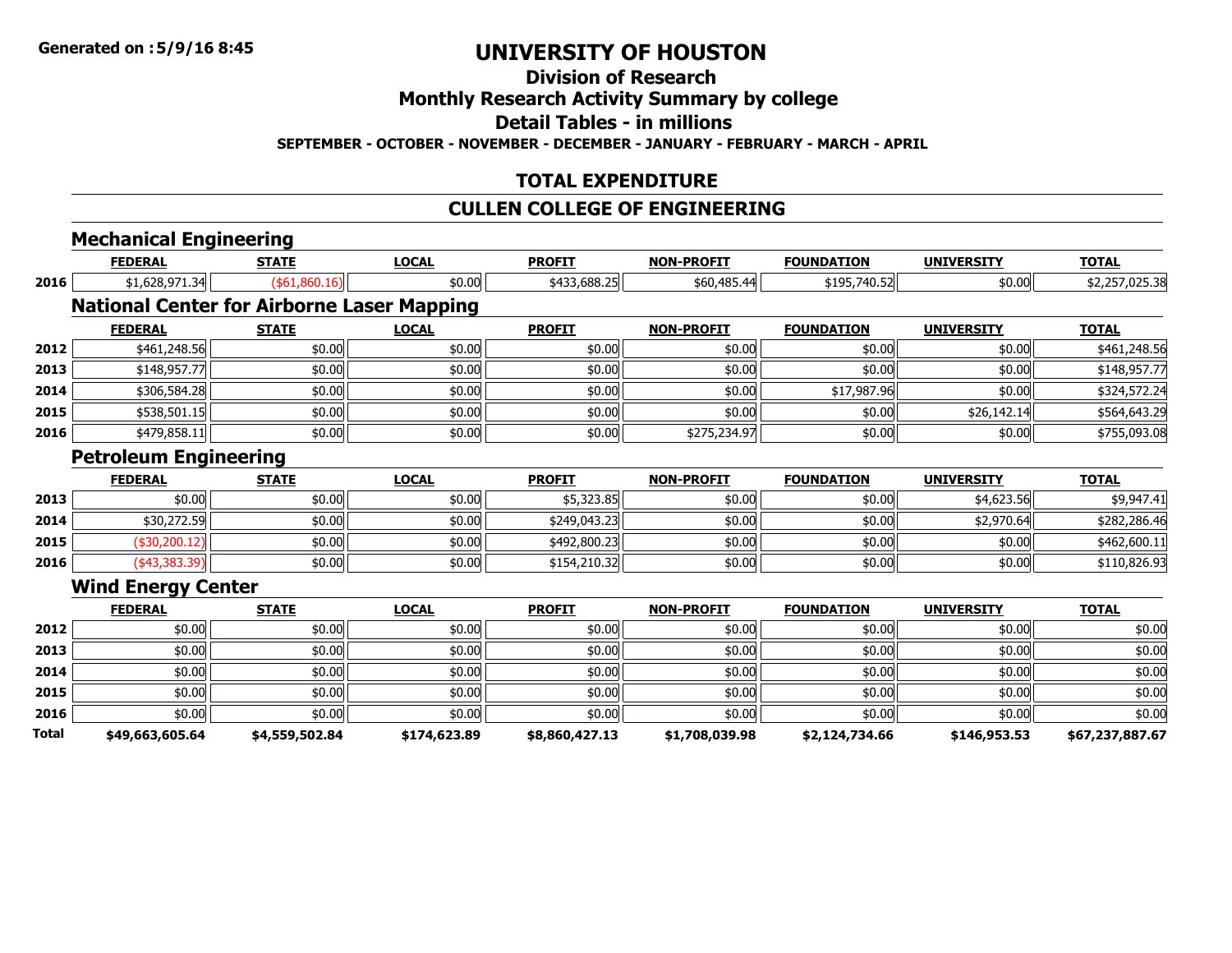# **Division of Research**

### **Monthly Research Activity Summary by college**

#### **Detail Tables - in millions**

#### **SEPTEMBER - OCTOBER - NOVEMBER - DECEMBER - JANUARY - FEBRUARY - MARCH - APRIL**

### **TOTAL EXPENDITURE**

#### **DIVISION OF RESEARCH**

#### **Allied Geophysical Laboratories**

|      | <b>FEDERAL</b> | <b>STATE</b>   | LOCAL  | <b>PROFIT</b> | <b>NON-PROFIT</b> | <b>FOUNDATION</b> | <b>IINTVED CTTV</b><br>UN.<br>LNJ. | <b>TOTAL</b>          |
|------|----------------|----------------|--------|---------------|-------------------|-------------------|------------------------------------|-----------------------|
| 2012 | \$0.00         | eu uu<br>ש∪.טע | \$0.00 | \$26,288.54   | \$0.00            | \$0.00            | \$0.00                             | 52.7200E<br>520,200.J |
| 2013 | \$0.00         | \$0.00         | \$0.00 | 000 NH<br>14  | \$0.00            | \$0.00            | \$0.00                             |                       |

### **Center for Advanced Computing and Data Systems**

|      | <b>FEDERAL</b> | <b>STATE</b> | <b>LOCAL</b> | <b>PROFIT</b> | <b>NON-PROFIT</b> | <b>FOUNDATION</b> | <b>UNIVERSITY</b> | <b>TOTAL</b>  |
|------|----------------|--------------|--------------|---------------|-------------------|-------------------|-------------------|---------------|
| 2012 | \$430,192.40   | \$0.00       | \$0.00       | \$67,012.64   | \$0.00            | \$0.00            | \$0.00            | \$497,205.04  |
| 2013 | \$112,270.36   | \$0.00       | \$0.00       | \$108,650.96  | \$3.57            | \$0.00            | \$0.00            | \$220,924.89  |
| 2014 | (\$10,468.83)  | \$0.00       | \$0.00       | \$0.00        | \$3.76            | \$0.00            | \$0.00            | (\$10,472.59) |
| 2015 | \$4,166.19     | \$0.00       | \$0.00       | \$0.00        | \$0.00            | \$0.00            | \$0.00            | \$4,166.19    |
| 2016 | \$1,766.60     | \$0.00       | \$0.00       | \$0.00        | \$0.00            | \$0.00            | \$0.00            | \$1,766.60    |

#### **Center for Advanced Materials**

|      | <u>FEDERAL</u> | <b>STATE</b> | <b>LOCAL</b> | <b>PROFIT</b> | <b>NON-PROFIT</b> | <b>FOUNDATION</b> | <b>UNIVERSITY</b> | <b>TOTAL</b> |
|------|----------------|--------------|--------------|---------------|-------------------|-------------------|-------------------|--------------|
| 2012 | $($ \$482.91)  | \$0.00       | \$0.00       | \$9,149.55    | \$0.00            | \$0.00            | \$0.00            | \$8,666.64   |
| 2013 | \$0.00         | \$0.00       | \$0.00       | \$0.00        | \$0.00            | \$0.00            | \$0.00            | \$0.00       |
| 2014 | \$0.00         | \$0.00       | \$0.00       | \$0.00        | \$0.00            | \$0.00            | \$0.00            | \$0.00       |
| 2015 | \$0.00         | \$0.00       | \$0.00       | \$73,421.15   | \$0.00            | \$0.00            | \$0.00            | \$73,421.15  |
| 2016 | \$0.00         | \$0.00       | \$0.00       | \$0.00        | \$0.00            | \$0.00            | \$0.00            | \$0.00       |

### **Center for Biomedical & Environmental Genomics**

|      | <u>FEDERAL</u> | <b>STATE</b> | <b>LOCAL</b> | <b>PROFIT</b> | <b>NON-PROFIT</b> | <b>FOUNDATION</b> | <b>UNIVERSITY</b> | <b>TOTAL</b> |
|------|----------------|--------------|--------------|---------------|-------------------|-------------------|-------------------|--------------|
| 2012 | \$0.00         | \$0.00       | \$0.00       | \$0.00        | \$0.00            | \$0.00            | \$0.00            | \$0.00       |
| 2013 | \$0.00         | \$0.00       | \$0.00       | \$0.00        | \$0.00            | \$0.00 l          | \$0.00            | \$0.00       |
| 2014 | \$0.00         | \$0.00       | \$0.00       | \$0.00        | \$0.00            | \$0.00 l          | \$0.00            | \$0.00       |
| 2015 | \$0.00         | \$0.00       | \$0.00       | \$0.00        | \$0.00            | \$0.00 l          | \$0.00            | \$0.00       |
| 2016 | \$0.00         | \$0.00       | \$0.00       | \$0.00        | \$0.00            | \$0.00 l          | \$0.00            | \$0.00       |

### **Center for Industrial Partnerships**

|      | <b>FEDERAL</b> | <b>STATE</b> | <b>LOCAL</b> | <b>PROFIT</b> | <b>NON-PROFIT</b> | <b>FOUNDATION</b> | <b>UNIVERSITY</b> | <b>TOTAL</b> |
|------|----------------|--------------|--------------|---------------|-------------------|-------------------|-------------------|--------------|
| 2012 | \$54,993.66    | \$0.00       | \$0.00       | \$19,097.20   | \$0.00            | \$0.00            | \$0.00            | \$74,090.85  |
| 2013 | \$5,770.33     | \$0.00       | \$0.00       | \$15,826.33   | \$0.00            | \$0.00            | \$0.00            | \$21,596.66  |
| 2014 | \$5,765.41     | \$0.00       | \$0.00       | \$19,849.78   | \$0.00            | \$0.00            | \$0.00            | \$25,615.19  |
| 2015 | \$3,694.93     | \$0.00       | \$0.00       | \$10,297.51   | \$0.00            | \$0.00            | \$0.00            | \$13,992.44  |
| 2016 | \$20,259.74    | \$0.00       | \$0.00       | \$0.00        | \$0.00            | \$0.00            | \$0.00            | \$20,259.74  |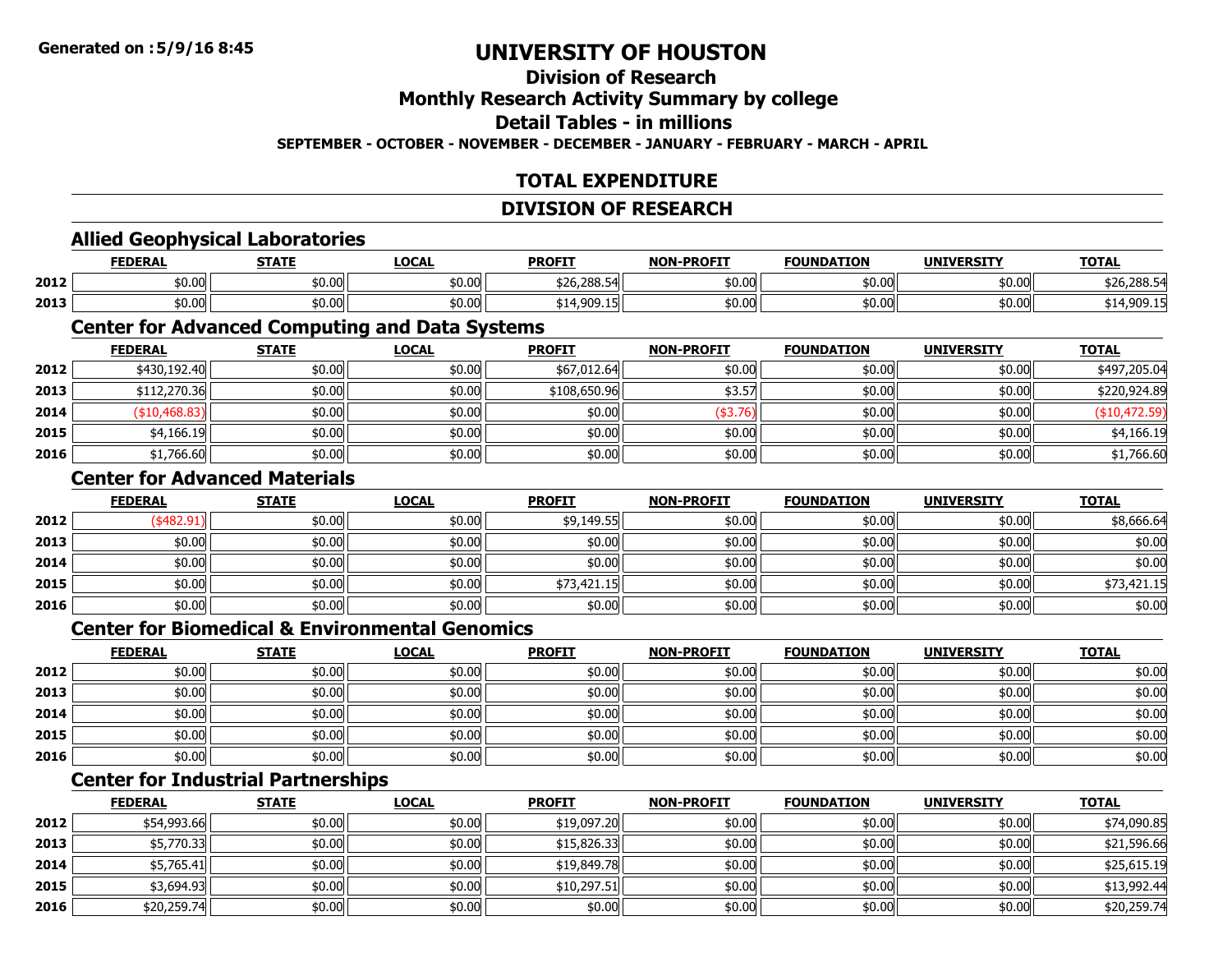**2014**

**2015**

**2016**

# **UNIVERSITY OF HOUSTON**

### **Division of ResearchMonthly Research Activity Summary by college Detail Tables - in millionsSEPTEMBER - OCTOBER - NOVEMBER - DECEMBER - JANUARY - FEBRUARY - MARCH - APRIL**

### **TOTAL EXPENDITURE**

### **DIVISION OF RESEARCH**

|      | <b>Division of Research</b> |                                       |              |               |                   |                   |                   |                |
|------|-----------------------------|---------------------------------------|--------------|---------------|-------------------|-------------------|-------------------|----------------|
|      | <b>FEDERAL</b>              | <b>STATE</b>                          | <b>LOCAL</b> | <b>PROFIT</b> | <b>NON-PROFIT</b> | <b>FOUNDATION</b> | <b>UNIVERSITY</b> | <b>TOTAL</b>   |
| 2012 | (\$0.00)                    | \$0.00                                | \$0.00       | \$0.00        | \$0.00            | \$0.00            | \$0.00            | (\$0.00)       |
| 2013 | (\$206.22)                  | \$0.00                                | \$0.00       | \$0.00        | \$0.00            | \$0.00            | \$0.00            | (\$206.22)     |
| 2014 | \$0.00                      | \$7,948.76                            | \$0.00       | \$0.00        | \$0.00            | \$0.00            | \$0.00            | \$7,948.76     |
| 2015 | \$0.00                      | \$69.12                               | \$0.00       | \$0.00        | \$0.00            | \$0.00            | \$0.00            | \$69.12        |
| 2016 | \$0.00                      | \$2,241,952.55                        | \$0.00       | \$0.00        | \$0.00            | \$0.00            | \$0.00            | \$2,241,952.55 |
|      |                             | <b>Institute for Molecular Design</b> |              |               |                   |                   |                   |                |
|      | <b>FEDERAL</b>              | <b>STATE</b>                          | <b>LOCAL</b> | <b>PROFIT</b> | <b>NON-PROFIT</b> | <b>FOUNDATION</b> | <b>UNIVERSITY</b> | <b>TOTAL</b>   |
| 2012 | \$0.00                      | \$0.00                                | \$0.00       | \$0.00        | \$0.00            | \$0.00            | \$0.00            | \$0.00         |
|      |                             | <b>Office of Contracts and Grants</b> |              |               |                   |                   |                   |                |
|      | <b>FEDERAL</b>              | <b>STATE</b>                          | <b>LOCAL</b> | <b>PROFIT</b> | <b>NON-PROFIT</b> | <b>FOUNDATION</b> | <b>UNIVERSITY</b> | <b>TOTAL</b>   |
| 2012 | \$0.00                      | \$0.00                                | \$0.00       | \$0.00        | \$0.00            | \$0.00            | \$0.00            | \$0.00         |
| 2013 | \$0.00                      | \$0.00                                | \$0.00       | \$0.00        | \$0.00            | \$0.00            | \$0.00            | \$0.00         |
| 2014 | \$0.00                      | \$0.00                                | \$0.00       | \$0.00        | \$0.00            | \$0.00            | \$0.00            | \$0.00         |
|      | <b>TcSAM</b>                |                                       |              |               |                   |                   |                   |                |
|      | <b>FEDERAL</b>              | <b>STATE</b>                          | <b>LOCAL</b> | <b>PROFIT</b> | <b>NON-PROFIT</b> | <b>FOUNDATION</b> | <b>UNIVERSITY</b> | <b>TOTAL</b>   |
| 2012 | \$0.00                      | \$0.00                                | \$0.00       | \$0.00        | \$0.00            | \$0.00            | \$0.00            | \$0.00         |
|      | <b>TcSUH</b>                |                                       |              |               |                   |                   |                   |                |
|      | <b>FEDERAL</b>              | <b>STATE</b>                          | <b>LOCAL</b> | <b>PROFIT</b> | <b>NON-PROFIT</b> | <b>FOUNDATION</b> | <b>UNIVERSITY</b> | <b>TOTAL</b>   |
| 2012 | \$37,316.98                 | \$47,073.70                           | \$0.00       | \$79,458.67   | \$0.00            | \$0.00            | \$0.00            | \$163,849.35   |
| 2013 | \$46,727.12                 | \$15,896.26                           | \$0.00       | \$46,780.95   | \$0.00            | \$0.00            | \$0.00            | \$109,404.33   |
| 2014 | \$156,923.56                | \$9,553.30                            | \$0.00       | \$34,923.43   | \$0.00            | \$0.00            | \$0.00            | \$201,400.29   |
| 2015 | \$51,127.94                 | \$0.00                                | \$0.00       | \$17,108.82   | \$0.00            | \$0.00            | \$0.00            | \$68,236.76    |
| 2016 | \$146,872.58                | \$0.00                                | \$0.00       | \$58,327.64   | \$0.00            | \$0.00            | \$0.00            | \$205,200.22   |
|      |                             | <b>Texas Obesity Research Center</b>  |              |               |                   |                   |                   |                |
|      | <b>FEDERAL</b>              | <b>STATE</b>                          | <b>LOCAL</b> | <b>PROFIT</b> | <b>NON-PROFIT</b> | <b>FOUNDATION</b> | <b>UNIVERSITY</b> | <b>TOTAL</b>   |
| 2012 | \$0.00                      | \$0.00                                | \$0.00       | \$0.00        | \$0.00            | \$0.00            | \$0.00            | \$0.00         |
| 2013 | \$0.00                      | \$0.00                                | \$0.00       | \$0.00        | \$0.00            | \$0.00            | \$0.00            | \$0.00         |

4 \$0.00 \$0.00 \$0.00 \$0.00 \$0.00 \$0.00 \$0.00 \$0.00 \$0.00 \$0.00 \$0.00 \$0.00 \$0.00 \$0.00 \$0.00 \$0.00 \$0.00

**5** | \$0.00 \$0.00 \$0.00 \$0.00 \$0.00 \$0.00 \$0.00 \$0.00 \$0.00 \$0.00 \$0.00 \$0.00 \$0.00 \$0.00 \$0.00 \$0.00 \$0.00

**6** \$0.00 \$0.00 \$0.00 \$0.00 \$0.00 \$0.00 \$0.00 \$0.00 \$0.00 \$118,459.94 \$0.00 \$0.00 \$118,459.94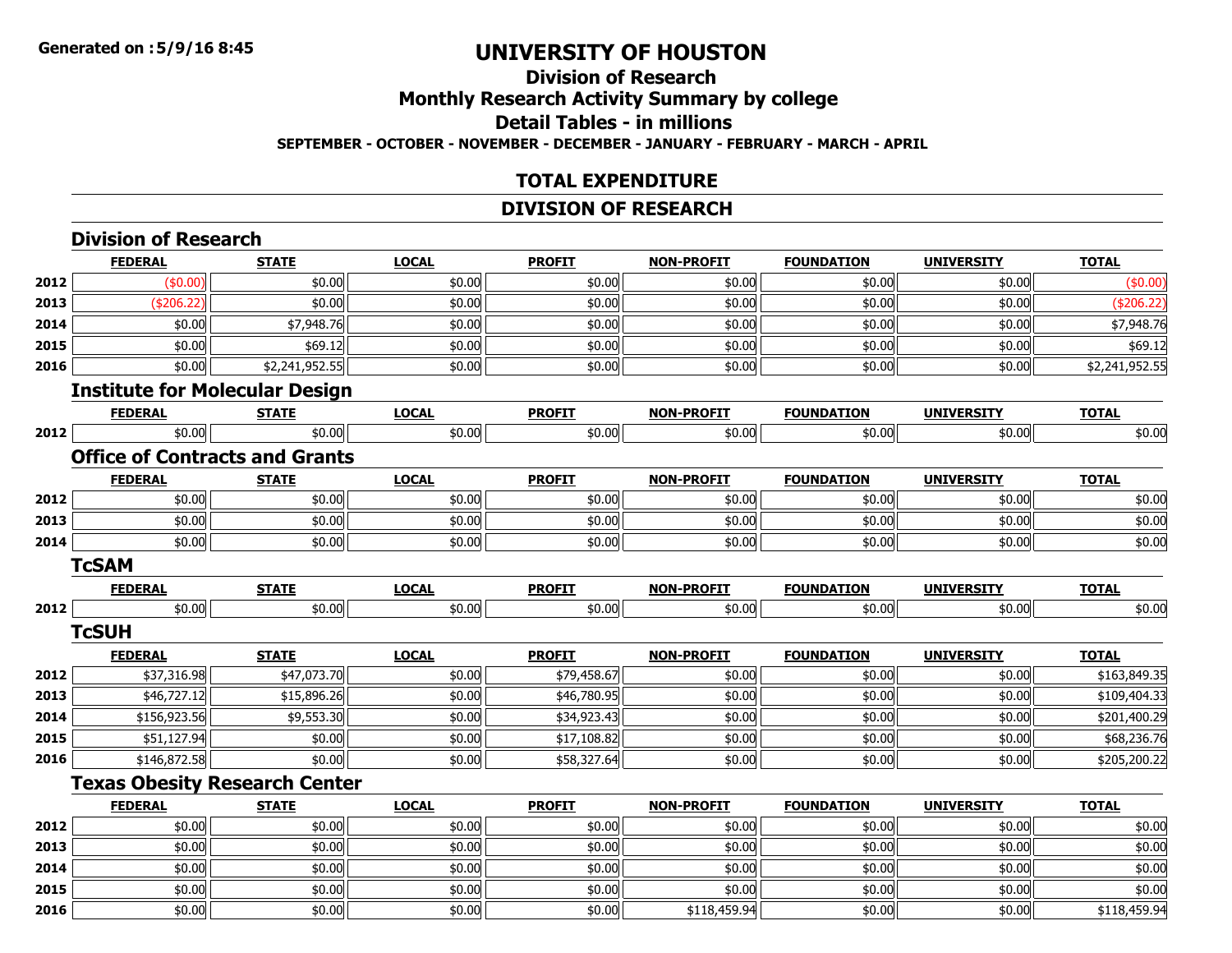### **Division of ResearchMonthly Research Activity Summary by college Detail Tables - in millions SEPTEMBER - OCTOBER - NOVEMBER - DECEMBER - JANUARY - FEBRUARY - MARCH - APRIL**

#### **TOTAL EXPENDITURE**

#### **DIVISION OF RESEARCH**

|       | <b>TIMES</b>   |                   |              |               |                   |                   |                   |                 |
|-------|----------------|-------------------|--------------|---------------|-------------------|-------------------|-------------------|-----------------|
|       | <b>FEDERAL</b> | <b>STATE</b>      | <b>LOCAL</b> | <b>PROFIT</b> | <b>NON-PROFIT</b> | <b>FOUNDATION</b> | <b>UNIVERSITY</b> | <b>TOTAL</b>    |
| 2012  | \$1,255,109.55 | \$0.01            | \$0.00       | \$0.00        | \$0.00            | \$0.00            | \$0.00            | \$1,255,109.56  |
| 2013  | \$1,555,944.75 | \$2,809.14        | \$0.00       | \$0.00        | \$0.00            | \$0.00            | \$0.00            | \$1,558,753.89  |
| 2014  | \$1,357,187.09 | \$27,498.63       | \$0.00       | \$0.00        | \$0.00            | \$0.00            | \$0.00            | \$1,384,685.72  |
| 2015  | \$1,182,820.50 | \$16,551.33       | \$0.00       | \$0.00        | \$3,324.86        | \$0.00            | \$0.00            | \$1,202,696.68  |
| 2016  | \$1,027,973.82 | $($ \$604.30) $ $ | \$0.00       | \$0.00        | \$1,171.36        | \$0.00            | \$0.00            | \$1,028,540.88  |
| Total | \$7,445,725.56 | \$2,368,748.50    | \$0.00       | \$601,102.31  | \$122,955.97      | \$0.00            | \$0.00            | \$10,538,532.33 |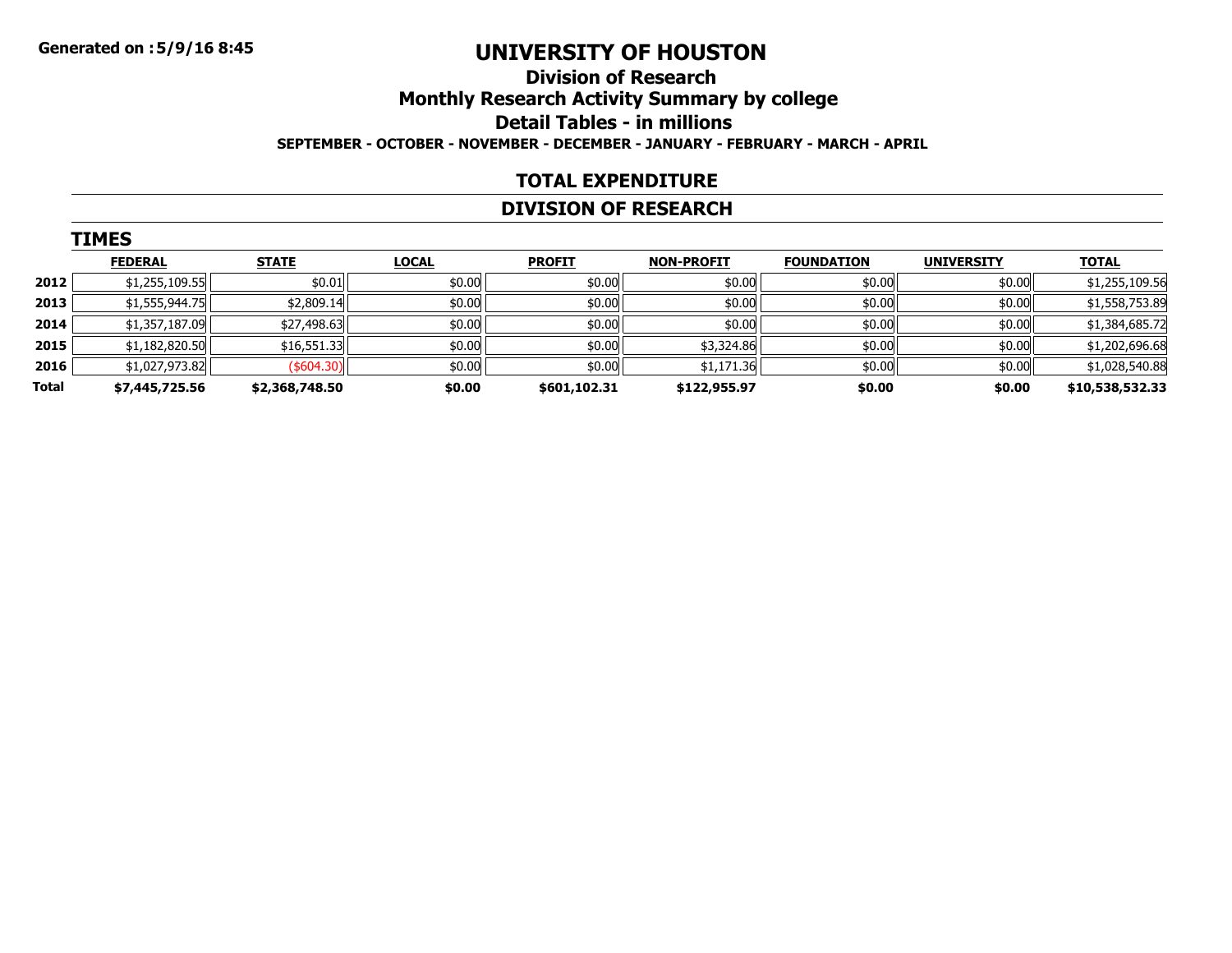#### **Division of ResearchMonthly Research Activity Summary by college Detail Tables - in millions**

**SEPTEMBER - OCTOBER - NOVEMBER - DECEMBER - JANUARY - FEBRUARY - MARCH - APRIL**

### **TOTAL EXPENDITURE**

### **GRADUATE COLLEGE OF SOCIAL WORK**

### **Center for Drug and Social Policy Research**

|      | <b>FEDERAL</b> | <b>STATE</b> | <u>LOCAL</u> | <b>PROFIT</b> | <b>NON-PROFIT</b> | <b>FOUNDATION</b> | <b>UNIVERSITY</b> | <u>TOTAL</u> |
|------|----------------|--------------|--------------|---------------|-------------------|-------------------|-------------------|--------------|
| 2012 | \$13,817.78    | \$0.00       | \$0.00       | \$0.00        | \$0.00            | \$0.00            | \$0.00            | \$13,817.78  |
| 2013 | \$4,925.77     | \$0.00       | \$0.00       | \$0.00        | \$0.00            | \$0.00            | \$0.00            | \$4,925.77   |
| 2014 | \$16,503.02    | \$0.00       | \$0.00       | \$0.00        | \$0.00            | \$0.00            | \$0.00            | \$16,503.02  |
| 2015 | \$204,422.51   | \$0.00       | \$0.00       | \$0.00        | \$0.00            | \$0.00            | \$0.00            | \$204,422.51 |
| 2016 | \$426,083.50   | \$0.00       | \$0.00       | \$0.00        | \$0.00            | \$0.00            | \$0.00            | \$426,083.50 |

### **Center for Health Equities & Evaluation Research**

|      | <b>FEDERAL</b> | <b>STATE</b> | <u>LOCAL</u> | <b>PROFIT</b> | <b>NON-PROFIT</b> | <b>FOUNDATION</b> | <b>UNIVERSITY</b> | <b>TOTAL</b> |
|------|----------------|--------------|--------------|---------------|-------------------|-------------------|-------------------|--------------|
| 2012 | \$94,581.09    | \$0.00       | \$0.00       | \$0.00        | \$0.00            | \$0.00            | \$0.00            | \$94,581.09  |
| 2013 | \$181,753.95   | \$0.00       | \$0.00       | \$0.00        | \$0.00            | \$0.00            | \$42,000.00       | \$223,753.95 |
| 2014 | \$124,337,78   | \$0.00       | \$0.00       | \$0.00        | \$0.00            | \$0.00            | \$0.00            | \$124,337.78 |
| 2015 | \$81,122.21    | \$0.00       | \$0.00       | \$0.00        | \$0.00            | \$0.00            | \$0.00            | \$81,122.21  |
| 2016 | \$37,119.06    | \$0.00       | \$0.00       | \$0.00        | \$0.00            | \$0.00            | \$0.00            | \$37,119.06  |

### **Child & Family for Innovative Research**

|      | <b>FEDERAL</b> | <b>STATE</b> | <b>LOCAL</b> | <b>PROFIT</b>   | <b>NON-PROFIT</b> | <b>FOUNDATION</b> | <b>UNIVERSITY</b> | <b>TOTAL</b>   |
|------|----------------|--------------|--------------|-----------------|-------------------|-------------------|-------------------|----------------|
| 2012 | \$834,046.10   | (\$107.66)   | \$0.00       | \$31,694.25     | \$0.00            | \$40,477.23       | \$2,109.33        | \$908,219.25   |
| 2013 | \$781,867.07   | \$44,353.26  | \$33,197.94  | $($ \$1,781.27) | \$9.17            | \$9,278.00        | \$1,021.48        | \$867,945.65   |
| 2014 | \$632,955.30   | \$41,776.14  | \$14,219.61  | \$29,070.24     | \$19,093.28       | \$40,004.80       | \$0.00            | \$777,119.37   |
| 2015 | \$1,260,571.19 | \$22,705.09  | \$0.00       | \$5,047.32      | $($ \$5,073.66)   | \$83,929.65       | \$0.00            | \$1,367,179.59 |
| 2016 | \$785,331.05   | \$0.00       | \$0.00       | \$0.00          | \$0.00            | \$53,902.31       | \$0.00            | \$839,233.36   |

#### **Community Projects - Social Work**

|      | <b>FEDERAL</b>                                  | <b>STATE</b> | <u>LOCAL</u> | <b>PROFIT</b> | <b>NON-PROFIT</b> | <b>FOUNDATION</b> | <b>UNIVERSITY</b> | <b>TOTAL</b>    |
|------|-------------------------------------------------|--------------|--------------|---------------|-------------------|-------------------|-------------------|-----------------|
| 2012 | $\overline{a}$ $\overline{c}$<br><b>JJII.LJ</b> | \$0.00       | \$0.00       | \$0.00        | \$0.00            | 50.00l            | \$0.00            | よに1つ<br>77.I.TC |
| 2013 | :0.01۱                                          | \$0.00       | \$0.00       | \$0.00        | \$0.00            | :0.00             | \$0.00            |                 |
| 2014 | \$0.00                                          | \$0.00       | \$0.00       | \$0.00        | \$0.00            | 50.00l            | \$0.00            | \$0.00          |

#### **Dean, Social Work**

|      | <b>FEDERAL</b> | <b>STATE</b> | <b>LOCAL</b> | <b>PROFIT</b> | <b>NON-PROFIT</b> | <b>FOUNDATION</b> | <b>UNIVERSITY</b> | <b>TOTAL</b> |
|------|----------------|--------------|--------------|---------------|-------------------|-------------------|-------------------|--------------|
| 2012 | \$17,092.37    | \$0.00       | \$0.00       | \$0.00        | \$0.00            | \$0.00            | \$0.00            | \$17,092.37  |
| 2013 | \$17,787.82    | \$0.00       | \$0.00       | \$0.00        | \$0.00            | \$0.00            | \$0.00            | \$17,787.82  |
| 2014 | \$0.00         | \$0.00       | \$0.00       | \$0.00        | \$0.00            | \$0.00            | \$0.00            | \$0.00       |
| 2015 | \$4,402.11     | \$0.00       | \$0.00       | \$0.00        | \$0.00            | \$0.00            | \$0.00            | \$4,402.11   |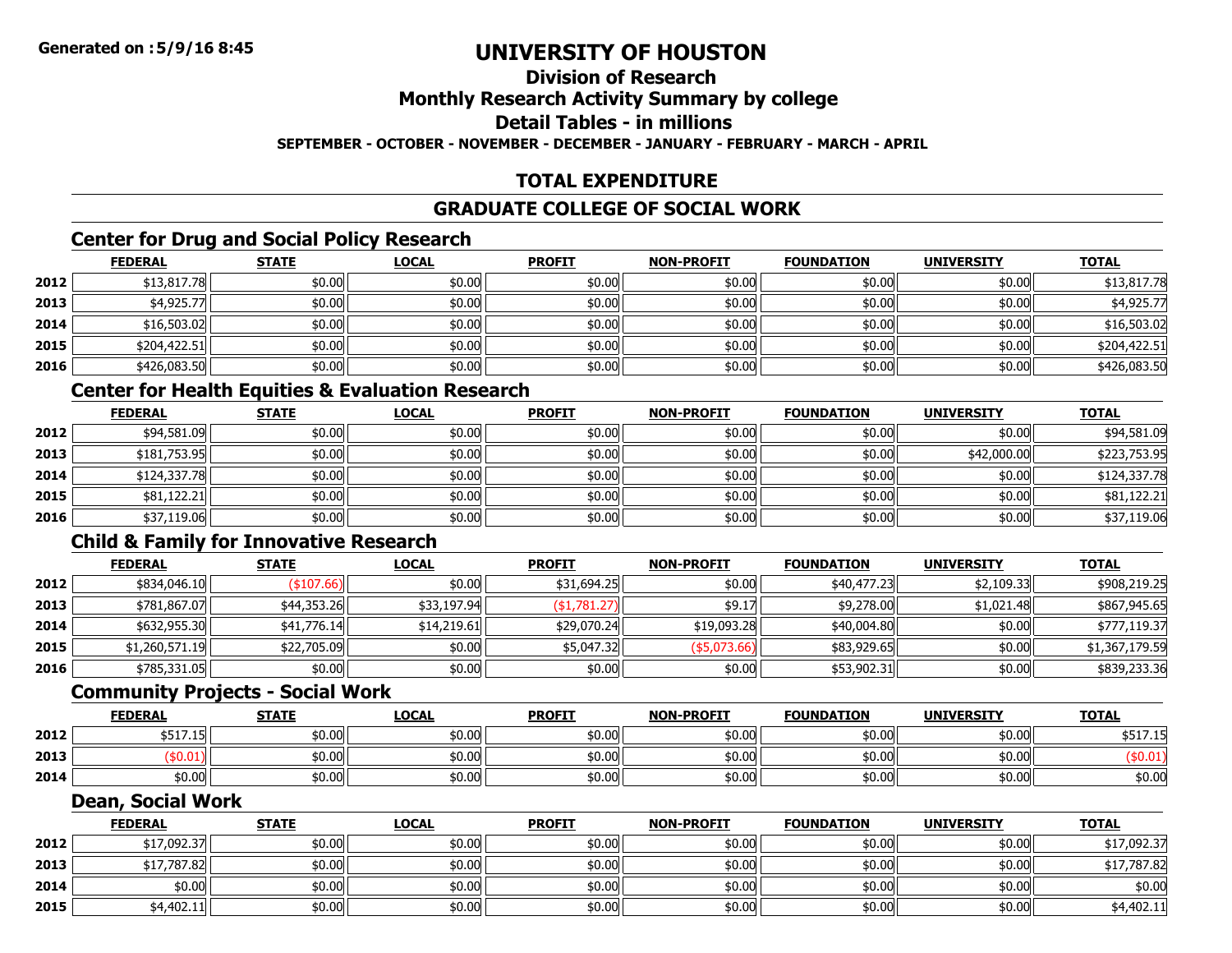### **Division of Research**

### **Monthly Research Activity Summary by college**

**Detail Tables - in millions**

**SEPTEMBER - OCTOBER - NOVEMBER - DECEMBER - JANUARY - FEBRUARY - MARCH - APRIL**

### **TOTAL EXPENDITURE**

#### **GRADUATE COLLEGE OF SOCIAL WORK**

### **Dean, Social Work**

|       | <b>FEDERAL</b>             | <b>STATE</b>          | <b>LOCAL</b> | <b>PROFIT</b> | <b>NON-PROFIT</b> | <b>FOUNDATION</b> | <b>UNIVERSITY</b> | <b>TOTAL</b>   |
|-------|----------------------------|-----------------------|--------------|---------------|-------------------|-------------------|-------------------|----------------|
| 2016  |                            | \$46,404.86<br>\$0.00 | \$0.00       | \$44,751.49   | \$23,744.09       | \$52,760.94       | \$0.00            | \$167,661.38   |
|       | <b>Office for Drug SPR</b> |                       |              |               |                   |                   |                   |                |
|       | <b>FEDERAL</b>             | <b>STATE</b>          | <b>LOCAL</b> | <b>PROFIT</b> | <b>NON-PROFIT</b> | <b>FOUNDATION</b> | <b>UNIVERSITY</b> | <b>TOTAL</b>   |
| 2012  | \$0.00                     | \$0.00                | \$0.00       | \$0.00        | \$0.00            | \$0.00            | \$0.00            | \$0.00         |
| 2013  | \$0.00                     | \$0.00                | \$0.00       | \$0.00        | \$0.00            | \$0.00            | \$0.00            | \$0.00         |
| 2014  | \$0.00                     | \$0.00                | \$0.00       | \$0.00        | \$0.00            | \$0.00            | \$0.00            | \$0.00         |
| 2015  | \$0.00                     | \$0.00                | \$0.00       | \$0.00        | \$0.00            | \$0.00            | \$0.00            | \$0.00         |
| Total | \$5,565,641.67             | \$108,726.83          | \$47,417.55  | \$108,782.03  | \$37,772.88       | \$280,352.93      | \$45,130.81       | \$6,193,824.70 |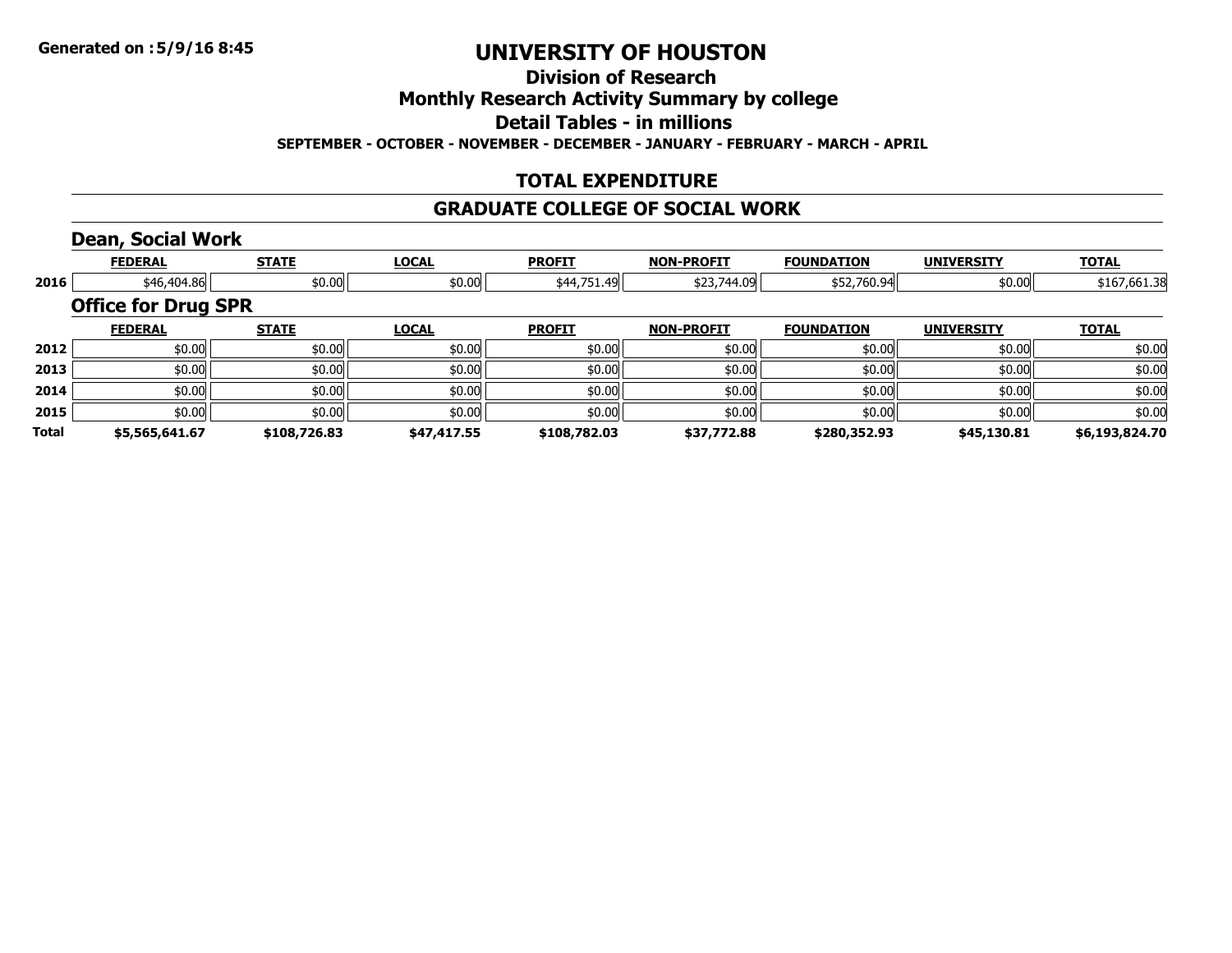### **Division of ResearchMonthly Research Activity Summary by college Detail Tables - in millionsSEPTEMBER - OCTOBER - NOVEMBER - DECEMBER - JANUARY - FEBRUARY - MARCH - APRIL**

### **TOTAL EXPENDITURE**

### **HILTON COLLEGE OF HOTEL AND RESTAURANT MANAGEMENT**

### **Hotel and Restaurant Management**

|       | <b>FEDERAL</b> | <b>STATE</b> | <b>LOCAL</b> | <b>PROFIT</b> | <b>NON-PROFIT</b> | <b>FOUNDATION</b> | <b>UNIVERSITY</b> | <b>TOTAL</b> |
|-------|----------------|--------------|--------------|---------------|-------------------|-------------------|-------------------|--------------|
| 2012  | \$14,371.97    | \$106,754.64 | \$0.00       | \$25.76       | \$9,194.51        | \$0.00            | \$0.00            | \$130,346.88 |
| 2013  | \$28,200.77    | \$31,946.83  | \$0.00       | \$0.00        | \$0.00            | \$0.00            | \$0.00            | \$60,147.60  |
| 2014  | \$70,666.84    | (\$278.24)   | \$0.00       | \$0.00        | \$0.00            | \$12,305.53       | \$0.00            | \$82,694.13  |
| 2015  | \$92,008.02    | (\$287.27)   | \$0.00       | \$0.00        | \$0.00            | \$10,306.74       | \$0.00            | \$102,027.49 |
| 2016  | \$106,192.66   | \$0.00       | \$0.00       | \$0.00        | \$0.00            | \$0.00            | \$0.00            | \$106,192.66 |
| Total | \$311,440.26   | \$138,135.96 | \$0.00       | \$25.76       | \$9,194.51        | \$22,612.27       | \$0.00            | \$481,408.76 |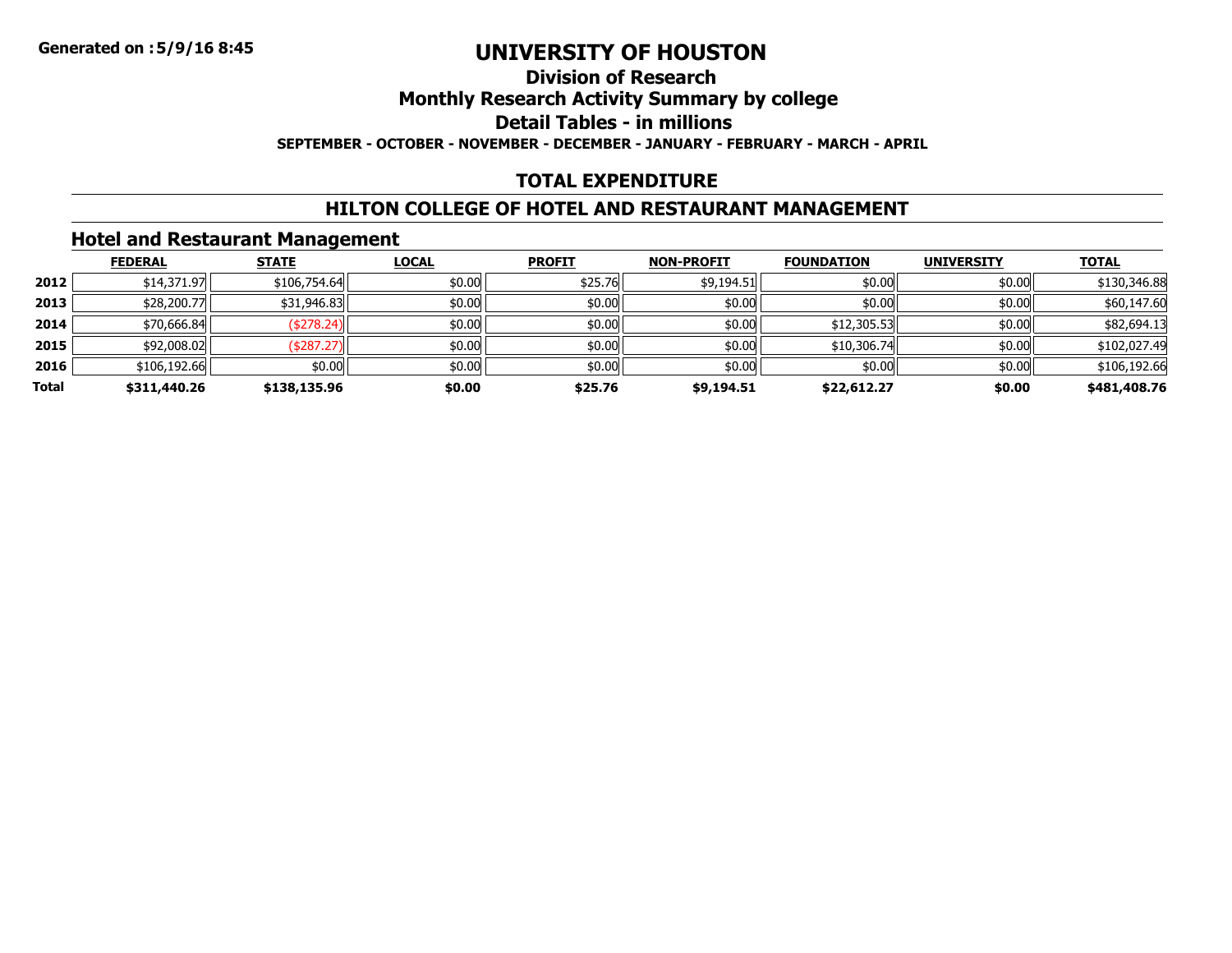### **Division of ResearchMonthly Research Activity Summary by college Detail Tables - in millions SEPTEMBER - OCTOBER - NOVEMBER - DECEMBER - JANUARY - FEBRUARY - MARCH - APRIL**

#### **TOTAL EXPENDITURE**

#### **HONORS COLLEGE**

# **Dean, Honors College**

|       | <b>FEDERAL</b> | <b>STATE</b> | <b>LOCAL</b> | <b>PROFIT</b> | <b>NON-PROFIT</b> | <b>FOUNDATION</b> | <b>UNIVERSITY</b> | <b>TOTAL</b> |
|-------|----------------|--------------|--------------|---------------|-------------------|-------------------|-------------------|--------------|
| 2012  | \$13,563.52    | \$0.00       | \$0.00       | \$0.00        | \$14,570.04       | \$0.00            | \$0.00            | \$28,133.56  |
| 2013  | \$13,923.00    | \$0.00       | \$0.00       | \$0.00        | \$8,678.41        | \$0.00            | \$0.00            | \$22,601.41  |
| 2014  | \$2,694.74     | \$0.00       | \$0.00       | \$0.00        | \$8,956.69        | \$4,779.75        | \$0.00            | \$16,431.18  |
| 2015  | \$0.00         | \$0.00       | \$0.00       | \$0.00        | $($ \$17.71)      | \$1,008.38        | \$0.00            | \$990.68     |
| 2016  | \$0.00         | \$0.00       | \$0.00       | \$0.00        | \$0.00            | \$315.27          | \$0.00            | \$315.27     |
| Total | \$30,181.26    | \$0.00       | \$0.00       | \$0.00        | \$32,187.43       | \$6,103.41        | \$0.00            | \$68,472.09  |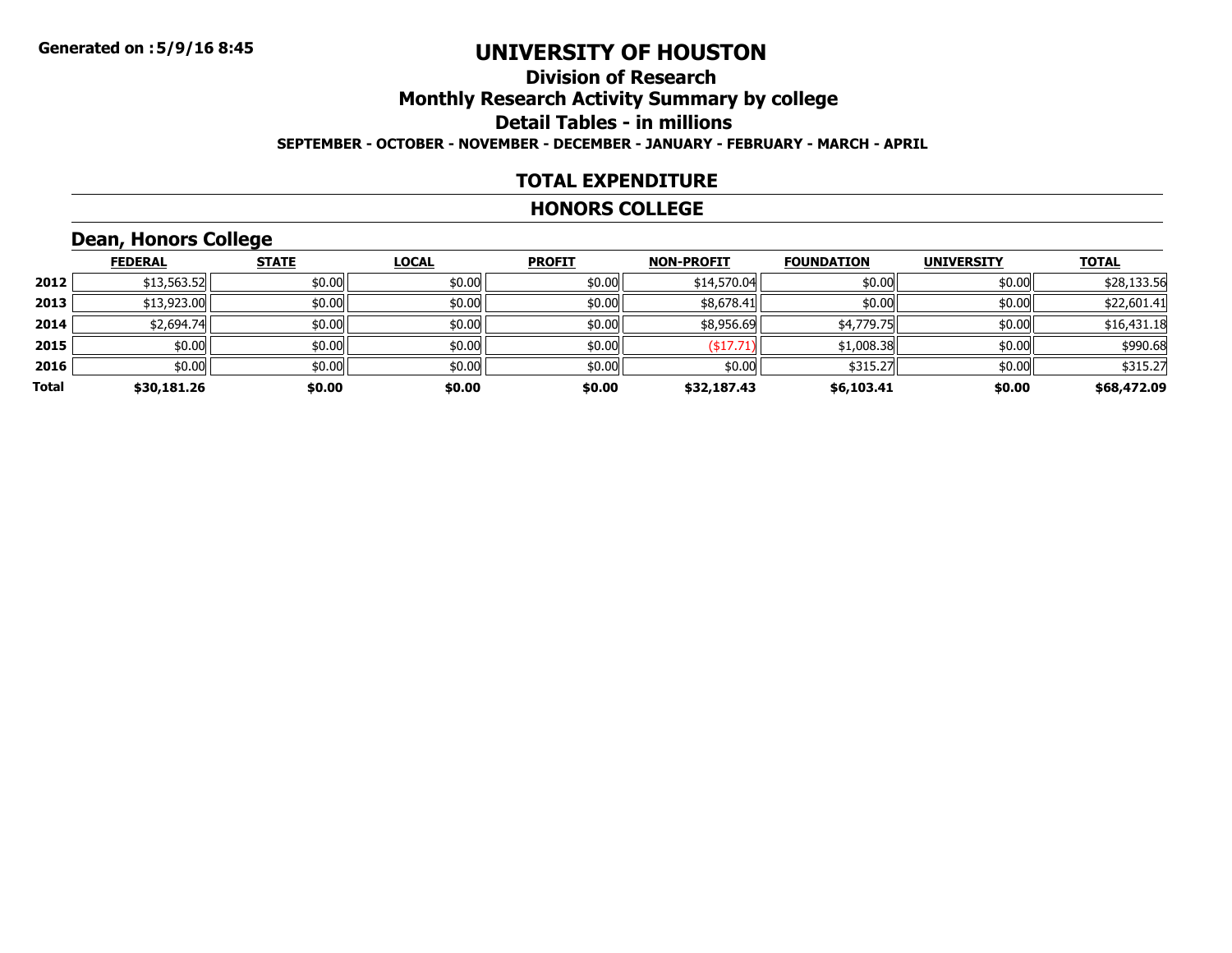### **Division of ResearchMonthly Research Activity Summary by college Detail Tables - in millions SEPTEMBER - OCTOBER - NOVEMBER - DECEMBER - JANUARY - FEBRUARY - MARCH - APRIL**

#### **TOTAL EXPENDITURE**

#### **LIBRARY**

### **Administration, Library**

|       | <b>FEDERAL</b> | <b>STATE</b> | <b>LOCAL</b> | <b>PROFIT</b> | <b>NON-PROFIT</b> | <b>FOUNDATION</b> | <b>UNIVERSITY</b> | <b>TOTAL</b> |
|-------|----------------|--------------|--------------|---------------|-------------------|-------------------|-------------------|--------------|
| 2012  | \$43.40        | \$0.00       | \$0.00       | \$0.00        | \$0.00            | \$0.00            | \$0.00            | \$43.40      |
| 2013  | \$0.00         | \$0.00       | \$0.00       | \$0.00        | \$0.00            | \$0.00            | \$0.00            | \$0.00       |
| 2014  | \$0.00         | \$0.00       | \$0.00       | \$0.00        | \$0.00            | \$0.00            | \$0.00            | \$0.00       |
| 2016  | \$0.00         | \$0.00       | \$0.00       | \$0.00        | \$0.00            | \$0.00            | \$0.00            | \$0.00       |
| Total | \$43.40        | \$0.00       | \$0.00       | \$0.00        | \$0.00            | \$0.00            | \$0.00            | \$43.40      |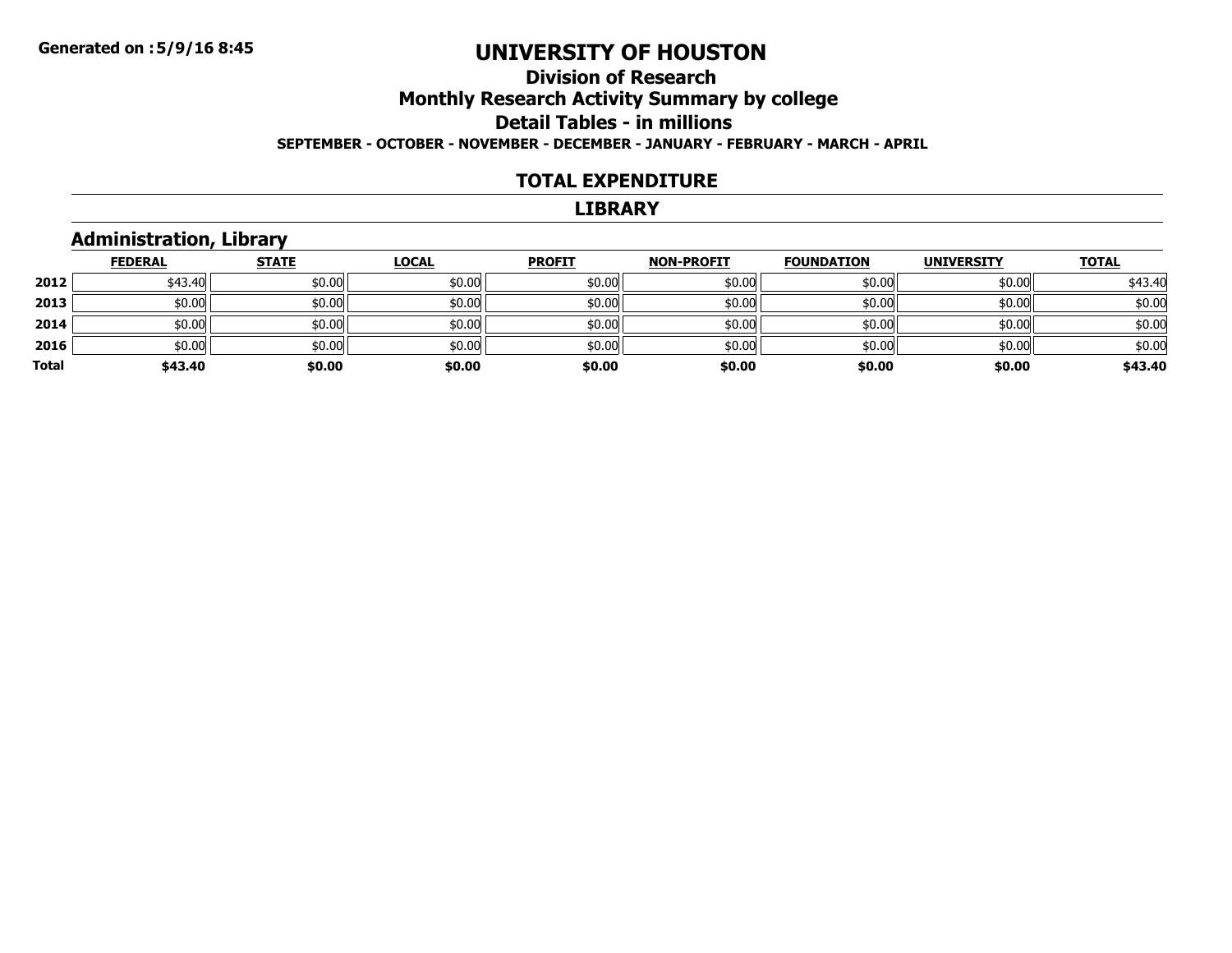**Division of Research**

**Monthly Research Activity Summary by college**

**Detail Tables - in millions**

**SEPTEMBER - OCTOBER - NOVEMBER - DECEMBER - JANUARY - FEBRUARY - MARCH - APRIL**

### **TOTAL EXPENDITURE**

### **OTHER OUTSIDE ORGANIZATIONS USED FOR CPHS LOGINS**

| <b>Health Center</b> |                |              |        |               |                   |                   |                   |              |
|----------------------|----------------|--------------|--------|---------------|-------------------|-------------------|-------------------|--------------|
|                      | <b>FEDERAL</b> | <u>STATE</u> | LOCAL  | <b>PROFIT</b> | <b>NON-PROFIT</b> | <b>FOUNDATION</b> | <b>UNIVERSITY</b> | <b>TOTAL</b> |
| 2015                 | \$0.00         | \$0.00       | \$0.00 | \$0.00        | \$0.00            | \$0.00            | \$0.00            | \$0.00       |
| <b>Total</b>         | \$0.00         | \$0.00       | \$0.00 | \$0.00        | \$0.00            | \$0.00            | \$0.00            | \$0.00       |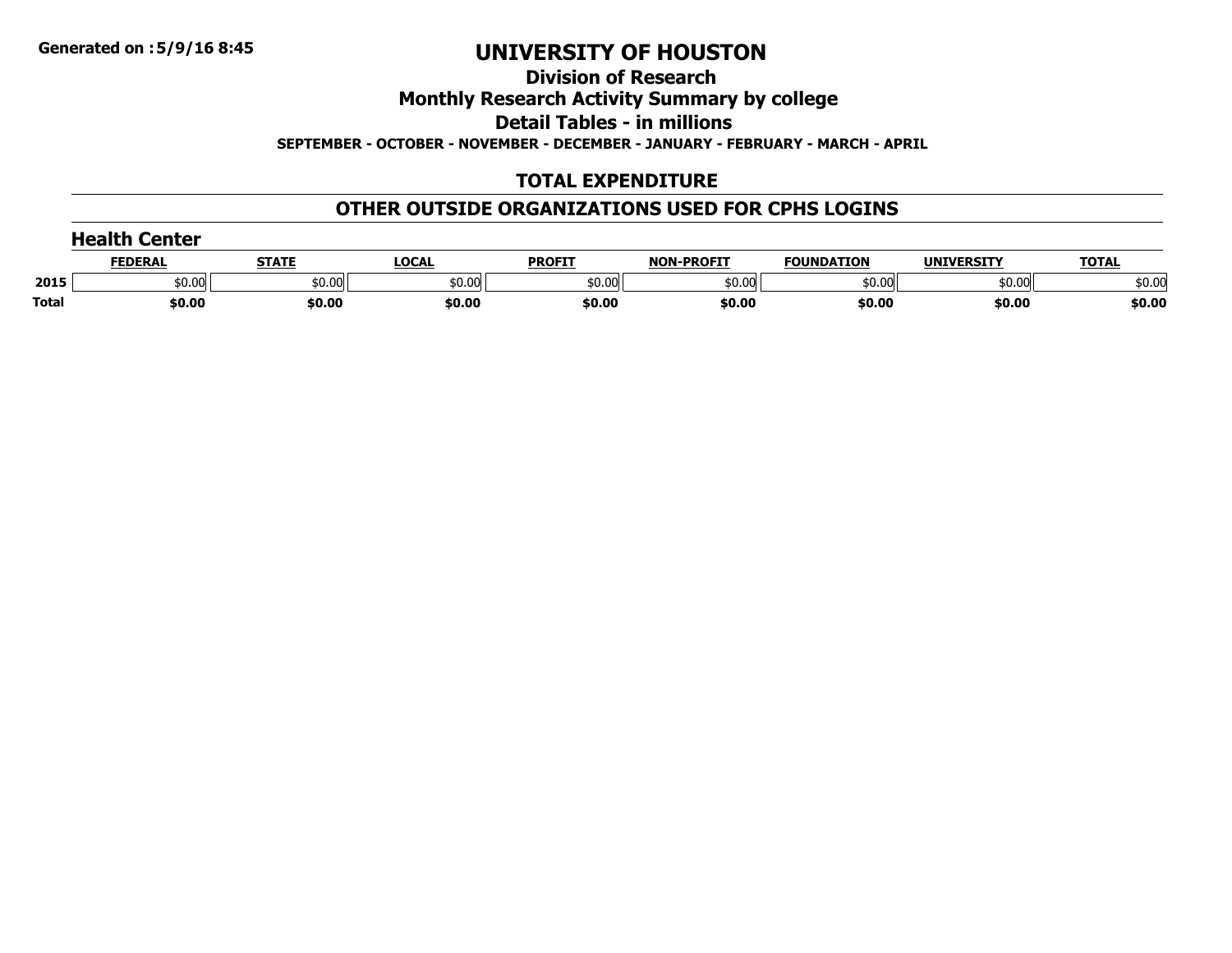### **Division of ResearchMonthly Research Activity Summary by college Detail Tables - in millions SEPTEMBER - OCTOBER - NOVEMBER - DECEMBER - JANUARY - FEBRUARY - MARCH - APRIL**

#### **TOTAL EXPENDITURE**

#### **PRESIDENT**

### **Office of the President**

|       | <b>FEDERAL</b> | <b>STATE</b> | <b>LOCAL</b> | <b>PROFIT</b> | <b>NON-PROFIT</b> | <b>FOUNDATION</b> | <b>UNIVERSITY</b> | <b>TOTAL</b> |
|-------|----------------|--------------|--------------|---------------|-------------------|-------------------|-------------------|--------------|
| 2012  | \$0.00         | \$0.00       | \$0.00       | \$0.00        | \$0.00            | \$0.00            | \$0.00            | \$0.00       |
| 2013  | \$0.00         | \$0.00       | \$0.00       | \$0.00        | \$0.00            | \$0.00            | \$0.00            | \$0.00       |
| 2014  | \$0.00         | \$0.00       | \$0.00       | \$0.00        | \$0.00            | \$0.00            | \$0.00            | \$0.00       |
| 2015  | \$0.00         | \$0.00       | \$0.00       | \$0.00        | \$0.00            | \$0.00            | \$0.00            | \$0.00       |
| 2016  | \$0.00         | \$0.00       | \$0.00       | \$0.00        | \$0.00            | \$0.00            | \$0.00            | \$0.00       |
| Total | \$0.00         | \$0.00       | \$0.00       | \$0.00        | \$0.00            | \$0.00            | \$0.00            | \$0.00       |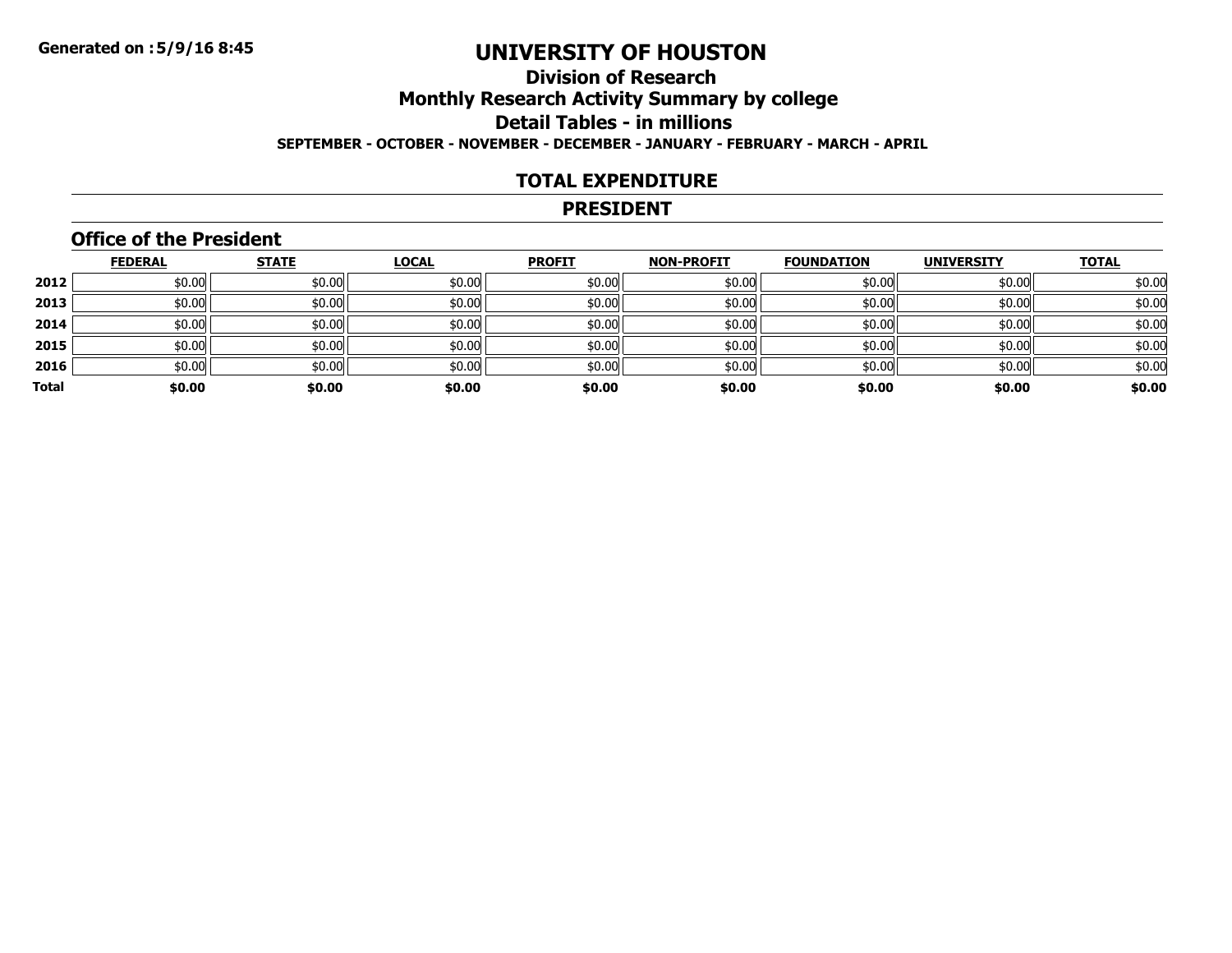# **Division of ResearchMonthly Research Activity Summary by college Detail Tables - in millions**

**SEPTEMBER - OCTOBER - NOVEMBER - DECEMBER - JANUARY - FEBRUARY - MARCH - APRIL**

### **TOTAL EXPENDITURE**

### **SCHOOL OF NURSING**

### **Dean, School of Nursing**

|              | <b>FEDERAL</b> | <b>STATE</b> | <b>LOCAL</b> | <b>PROFIT</b> | <b>J-PROFIT</b><br><b>NON</b> | <b>FOUNDATION</b>           | <b>UNIVERSITY</b> | <b>TOTAL</b> |
|--------------|----------------|--------------|--------------|---------------|-------------------------------|-----------------------------|-------------------|--------------|
| 2016         | 50.00          | \$0.00       | \$0.00       | \$0.00        | \$0.00                        | .                           | \$0.00            | ----         |
| <b>Total</b> | \$0.00         | \$0.00       | \$0.00       | \$0.00        | \$0.00                        | <b>CO 010 FT</b><br>------- | \$0.00            | \$8,919.53   |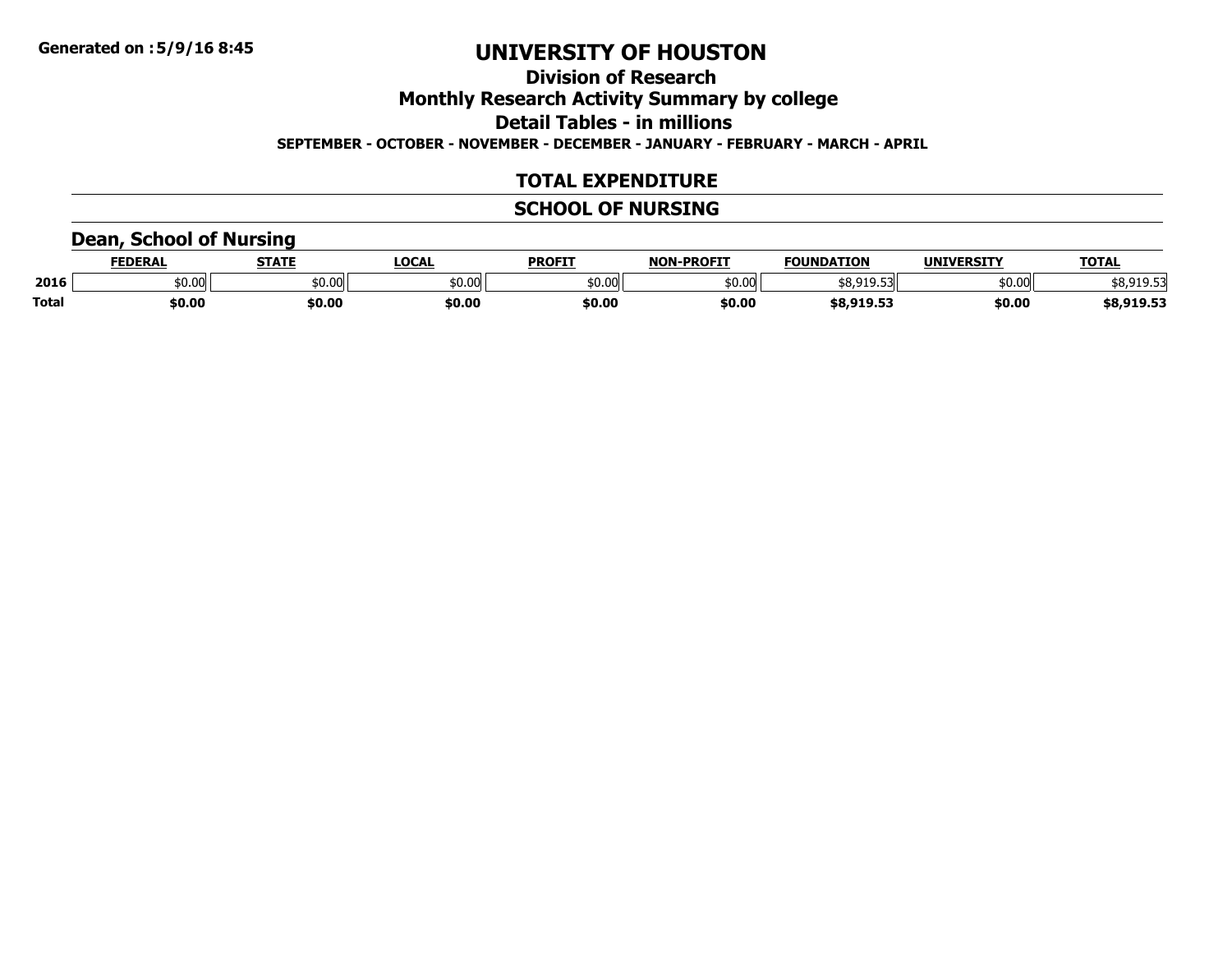**2015**

# **UNIVERSITY OF HOUSTON**

#### **Division of ResearchMonthly Research Activity Summary by college Detail Tables - in millionsSEPTEMBER - OCTOBER - NOVEMBER - DECEMBER - JANUARY - FEBRUARY - MARCH - APRIL**

### **TOTAL EXPENDITURE**

#### **SENIOR V.P. FOR ACADEMIC AFFAIRS AND PROVOST**

#### **Challenger Program FEDERAL STATE LOCAL PROFIT NON-PROFIT FOUNDATION UNIVERSITY TOTAL 2012** $\textbf{2} \hspace{.5cm} |\hspace{.8cm}|\hspace{.8cm}|\hspace{.8cm}|\hspace{.8cm}|\hspace{.8cm}|\hspace{.8cm}|\hspace{.8cm}|\hspace{.8cm}|\hspace{.8cm}|\hspace{.8cm}|\hspace{.8cm}|\hspace{.8cm}|\hspace{.8cm}|\hspace{.8cm}|\hspace{.8cm}|\hspace{.8cm}|\hspace{.8cm}|\hspace{.8cm}|\hspace{.8cm}|\hspace{.8cm}|\hspace{.8cm}|\hspace{.8cm}|\hspace{.8cm}|\hspace{.8cm}|\hspace{.8cm}|\hspace{.8$ **2013**3 | \$0.00 \$0.00 \$0.00 \$0.00 \$0.00 \$0.00 \$0.00 \$0.00 \$0.00 \$0.00 \$0.00 \$0.00 \$0.00 \$0.00 \$0.00 \$0.00 \$0.00 **2014**4 \$0.00 \$0.00 \$0.00 \$0.00 \$0.00 \$0.00 \$0.00 \$0.00 \$0.00 \$0.00 \$0.00 \$0.00 \$0.00 \$0.00 \$0.00 \$0.00 \$0.00 **20155** | \$0.00 \$0.00 \$0.00 \$0.00 \$0.00 \$0.00 \$0.00 \$0.00 \$0.00 \$0.00 \$0.00 \$0.00 \$0.00 \$0.00 \$0.00 \$0.00 \$0.00 **20166** | \$0.00 | \$0.00 | \$0.00 | \$0.00 | \$0.00 | \$0.00 | \$0.00 | \$0.00 | \$0.00 | \$0.00 | **Learning Support Services FEDERAL STATE LOCAL PROFIT NON-PROFIT FOUNDATION UNIVERSITY TOTAL 2012**2 | \$0.00| \$0.00| \$0.00| \$0.00| \$0.00| \$0.00| \$0.00| \$0.00| \$0.00| \$0.00| \$0.00| \$0.00| \$0.00| \$0.00 **2013**3 | \$0.00| \$0.00| \$0.00| \$0.00| \$0.00| \$0.00| \$0.00| \$0.00| \$0.00| \$0.00| \$0.00| \$0.00| \$0.00| \$0.00 **Office of AdmissionsFEDERAL STATE LOCAL PROFIT NON-PROFIT FOUNDATION UNIVERSITY TOTAL 2012**2 | \$0.00| \$0.00| \$0.00| \$0.00| \$0.00| \$0.00| \$0.00| \$0.00| \$0 **2013**3 | \$0.00 \$0.00 \$0.00 \$0.00 \$0.00 \$0.00 \$0.00 \$0.00 \$0.00 \$0.00 \$0.00 \$0.00 \$0.00 \$0.00 \$0.00 \$0.00 \$0.00 \$0.0 **2014**4 \$0.00 \$0.00 \$0.00 \$0.00 \$0.00 \$0.00 \$0.00 \$0.00 \$0.00 \$0.00 \$0.00 \$0.00 \$0.00 \$0.00 \$0.00 \$0.00 \$0.00 **20155** | \$0.00 \$0.00 \$0.00 \$0.00 \$0.00 \$0.00 \$0.00 \$0.00 \$0.00 \$0.00 \$0.00 \$0.00 \$0.00 \$0.00 \$0.00 \$0.00 \$0.00 **Pre-Health Advising FEDERAL STATE LOCAL PROFIT NON-PROFIT FOUNDATION UNIVERSITY TOTAL 20155** | \$0.00 \$0.00 \$0.00 \$0.00 \$0.00 \$0.00 \$0.00 \$0.00 \$0.00 \$0.00 \$0.00 \$0.00 \$0.00 \$0.00 \$0.00 \$0.00 \$0.00 **20166** | \$0.00 | \$0.00 | \$0.00 | \$0.00 | \$0.00 | \$0.00 | \$0.00 | \$0.00 | \$0.00 | \$0.00 | **Senior V.P. for Academic Affairs and ProvostFEDERAL STATE LOCAL PROFIT NON-PROFIT FOUNDATION UNIVERSITY TOTAL 2012**2 | \$0.00| \$0.00| \$0.00| \$36,232.62| \$0.00| \$0.00| \$0.00| \$36,232.62 **2013**3 | \$0.00| \$0.00| \$0.00| \$0.00| \$0.00| \$0.00| \$0.00| \$0.00| \$0.00| \$0.00| \$0.00| \$0.00| \$0.00| \$0.00 **2014**4 \$0.00 \$0.00 \$0.00 \$0.00 \$0.00 \$0.00 \$38,767.38 \$0.00 \$0.00 \$0.00 \$0.00 \$0.00 \$0.00 \$18,767.38 **20155** | \$0.00 \$0.00 \$0.00 \$0.00 \$0.00 \$0.00 \$0.00 \$0.00 \$0.00 \$0.00 \$0.00 \$0.00 \$0.00 \$0.00 \$0.00 \$0.00 \$0.00 **20166** | \$0.00 | \$0.00 | \$0.00 | \$0.00 | \$0.00 | \$0.00 | \$0.00 | \$0.00 | \$0.00 | \$0.00 | **Student Support Services FEDERAL STATE LOCAL PROFIT NON-PROFIT FOUNDATION UNIVERSITY TOTAL 2014**4 \$0.00 \$0.00 \$0.00 \$0.00 \$0.00 \$0.00 \$0.00 \$0.00 \$0.00 \$0.00 \$0.00 \$0.00 \$0.00 \$0.00 \$0.00 \$0.00 \$0.00

**5** | \$0.00 \$0.00 \$0.00 \$0.00 \$0.00 \$0.00 \$0.00 \$0.00 \$0.00 \$0.00 \$0.00 \$0.00 \$0.00 \$0.00 \$0.00 \$0.00 \$0.00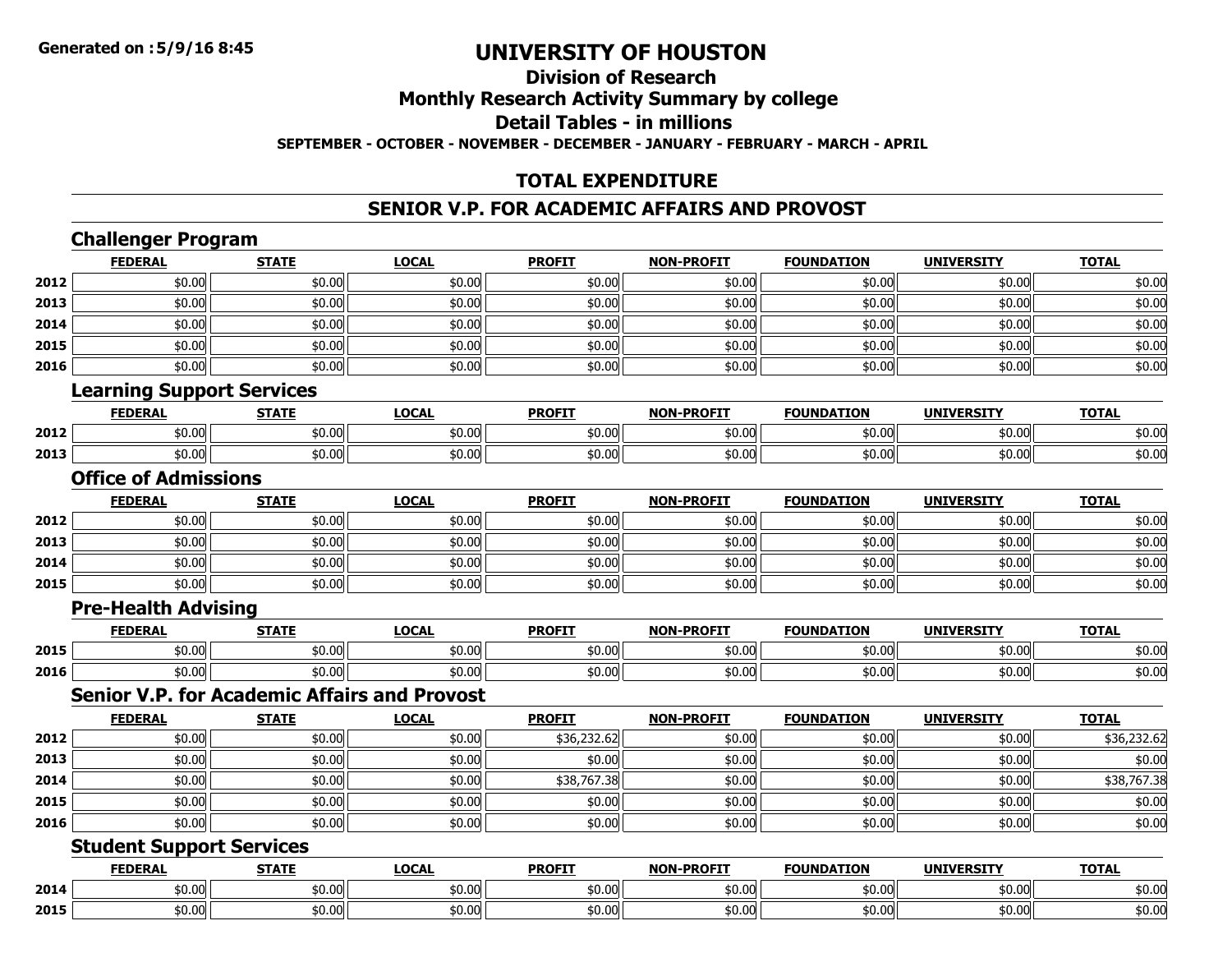### **Division of Research**

### **Monthly Research Activity Summary by college**

**Detail Tables - in millions**

**SEPTEMBER - OCTOBER - NOVEMBER - DECEMBER - JANUARY - FEBRUARY - MARCH - APRIL**

### **TOTAL EXPENDITURE**

#### **SENIOR V.P. FOR ACADEMIC AFFAIRS AND PROVOST**

|                | <b>Student Support Services</b> |                               |                                                                                     |                   |                   |                   |                |
|----------------|---------------------------------|-------------------------------|-------------------------------------------------------------------------------------|-------------------|-------------------|-------------------|----------------|
| <b>FEDERAL</b> | <b>STATE</b>                    | <b>LOCAL</b>                  | <b>PROFIT</b>                                                                       | <b>NON-PROFIT</b> | <b>FOUNDATION</b> | <b>UNIVERSITY</b> | <b>TOTAL</b>   |
| \$0.00         | \$0.00                          | \$0.00                        | \$0.00                                                                              | \$0.00            | \$0.00            | \$0.00            | \$0.00         |
|                |                                 |                               |                                                                                     |                   |                   |                   |                |
| <b>FEDERAL</b> | <b>STATE</b>                    | <b>LOCAL</b>                  | <b>PROFIT</b>                                                                       | <b>NON-PROFIT</b> | <b>FOUNDATION</b> | <b>UNIVERSITY</b> | <b>TOTAL</b>   |
| \$0.00         | \$0.00                          | \$0.00                        | \$0.00                                                                              | \$0.00            | \$0.00            | \$0.00            | \$0.00         |
| \$0.00         | \$0.00                          | \$0.00                        | \$0.00                                                                              | \$0.00            | \$0.00            | \$0.00            | \$0.00         |
|                |                                 |                               |                                                                                     |                   |                   |                   |                |
| <b>FEDERAL</b> | <b>STATE</b>                    | <b>LOCAL</b>                  | <b>PROFIT</b>                                                                       | <b>NON-PROFIT</b> | <b>FOUNDATION</b> | <b>UNIVERSITY</b> | <b>TOTAL</b>   |
| \$0.00         | \$9,275.80                      | \$0.00                        | \$0.00                                                                              | \$0.00            | \$0.00            | \$0.00            | \$9,275.80     |
| \$0.00         | \$8,118.81                      | \$0.00                        | \$0.00                                                                              | \$0.00            | \$0.00            | \$0.00            | \$8,118.81     |
| \$0.00         | \$7,575.33                      | \$0.00                        | \$0.00                                                                              | \$0.00            | \$0.00            | \$0.00            | \$7,575.33     |
|                |                                 |                               |                                                                                     |                   |                   |                   |                |
| <b>FEDERAL</b> | <b>STATE</b>                    | <b>LOCAL</b>                  | <b>PROFIT</b>                                                                       | <b>NON-PROFIT</b> | <b>FOUNDATION</b> | <b>UNIVERSITY</b> | <b>TOTAL</b>   |
| \$0.00         | \$32,993.20                     | \$0.00                        | \$0.00                                                                              | \$0.00            | \$0.00            | \$0.00            | \$32,993.20    |
| \$0.00         | \$12,967.16                     | \$0.00                        | \$0.00                                                                              | \$0.00            | \$0.00            | \$0.00            | \$12,967.16    |
| \$0.00         | \$45,657.34                     | \$0.00                        | \$0.00                                                                              | \$0.00            | \$0.00            | \$0.00            | \$45,657.34    |
| \$196,977.70   | \$14,286.92                     | \$0.00                        | \$0.00                                                                              | \$0.00            | \$0.00            | \$0.00            | \$211,264.62   |
| \$17,638.59    | \$41,428.30                     | \$0.00                        | \$0.00                                                                              | \$0.00            | \$0.00            | \$0.00            | \$59,066.89    |
|                |                                 |                               |                                                                                     |                   |                   |                   |                |
| <b>FEDERAL</b> | <b>STATE</b>                    | <b>LOCAL</b>                  | <b>PROFIT</b>                                                                       | <b>NON-PROFIT</b> | <b>FOUNDATION</b> | <b>UNIVERSITY</b> | <b>TOTAL</b>   |
| \$208,359.60   | \$83,970.13                     | \$0.00                        | \$0.00                                                                              | \$48,647.46       | \$0.00            | \$0.00            | \$340,977.19   |
| \$247,729.23   | \$86,692.80                     | \$0.00                        | \$0.00                                                                              | ( \$539.58)       | \$0.00            | \$0.00            | \$333,882.45   |
| \$261,511.79   | \$76,881.28                     | \$0.00                        | \$0.00                                                                              | \$0.00            | \$0.00            | \$0.00            | \$338,393.07   |
| \$0.00         | \$86,208.64                     | \$0.00                        | \$0.00                                                                              | \$51,334.35       | \$0.00            | \$0.00            | \$137,542.99   |
| \$0.00         | \$74,666.04                     | \$0.00                        | \$0.00                                                                              | \$647.34          | \$0.00            | \$0.00            | \$75,313.38    |
| \$932,216.91   | \$580,721.75                    | \$0.00                        | \$75,000.00                                                                         | \$100,089.57      | \$0.00            | \$0.00            | \$1,688,028.23 |
|                | <b>UH Energy</b>                | <b>Undergraduate Scholars</b> | <b>Undergraduate Student Success</b><br><b>Undergraduate Student Success Center</b> |                   |                   |                   |                |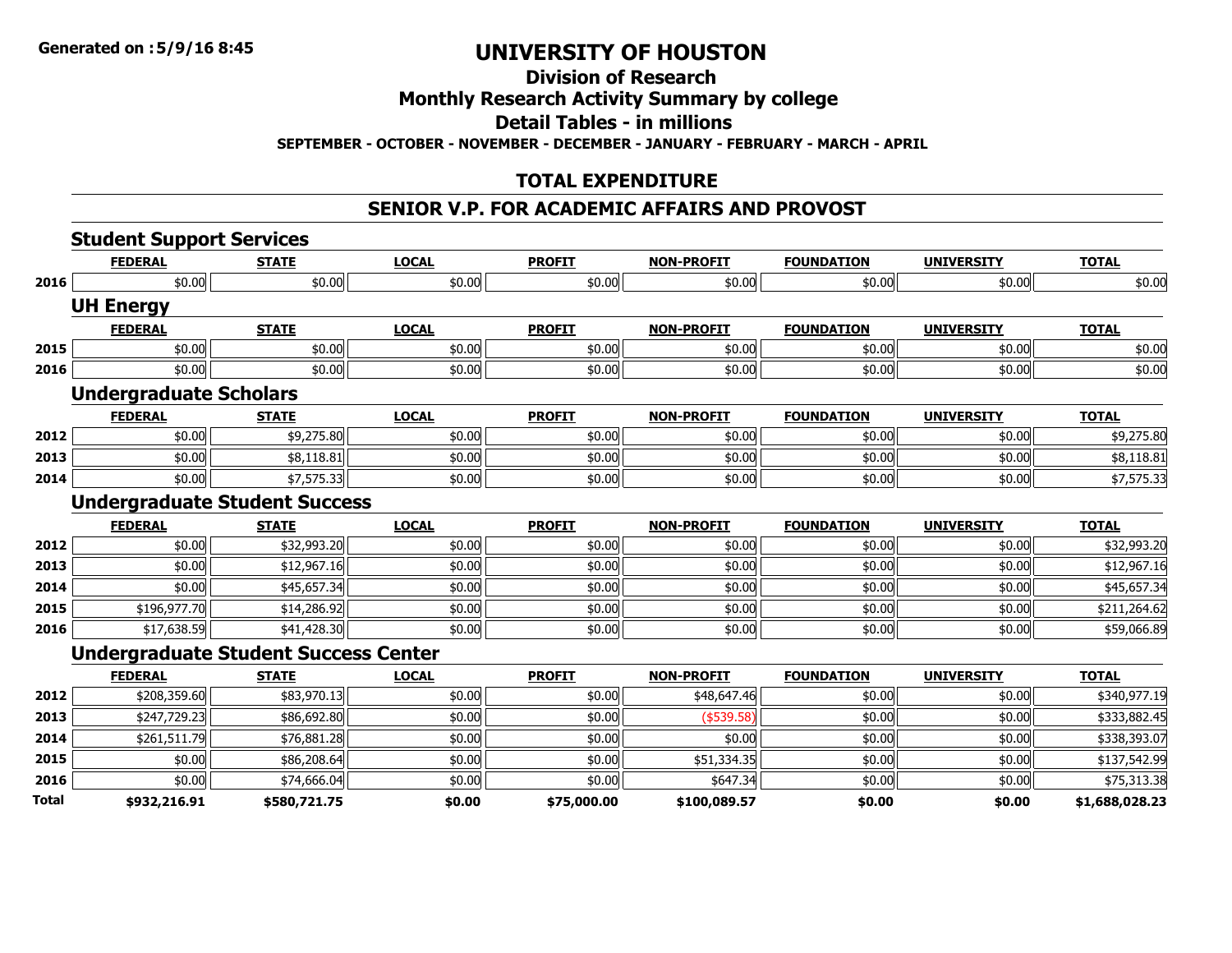### **Division of ResearchMonthly Research Activity Summary by college Detail Tables - in millionsSEPTEMBER - OCTOBER - NOVEMBER - DECEMBER - JANUARY - FEBRUARY - MARCH - APRIL**

#### **TOTAL EXPENDITURE**

#### **UH LAW CENTER**

|       | Dean, Law       |              |              |               |                   |                   |                   |                |
|-------|-----------------|--------------|--------------|---------------|-------------------|-------------------|-------------------|----------------|
|       | <b>FEDERAL</b>  | <b>STATE</b> | <b>LOCAL</b> | <b>PROFIT</b> | <b>NON-PROFIT</b> | <b>FOUNDATION</b> | <b>UNIVERSITY</b> | <b>TOTAL</b>   |
| 2012  | (\$221,005.68)  | \$0.00       | \$0.00       | \$0.00        | \$0.00            | \$0.00            | \$0.00            | (\$221,005.68) |
| 2013  | \$0.00          | \$0.00       | \$0.00       | \$0.00        | \$0.00            | \$0.00            | \$0.00            | \$0.00         |
| 2016  | \$0.00          | \$44,238.23  | \$0.00       | \$0.00        | \$0.00            | \$0.00            | \$0.00            | \$44,238.23    |
|       | <b>Law-UH</b>   |              |              |               |                   |                   |                   |                |
|       | <b>FEDERAL</b>  | <b>STATE</b> | <b>LOCAL</b> | <b>PROFIT</b> | <b>NON-PROFIT</b> | <b>FOUNDATION</b> | <b>UNIVERSITY</b> | <b>TOTAL</b>   |
| 2012  | \$6,799.24      | \$109,895.13 | \$0.00       | \$0.00        | \$0.00            | \$43,071.17       | \$0.00            | \$159,765.54   |
| 2013  | \$133,738.92    | \$85,387.52  | \$0.00       | \$0.00        | \$0.00            | \$28,478.77       | \$0.00            | \$247,605.21   |
| 2014  | \$9,182.58      | \$123,582.56 | \$0.00       | \$0.00        | \$0.00            | \$5,636.78        | \$0.00            | \$138,401.92   |
| 2015  | \$38,526.60     | \$131,337.89 | \$0.00       | \$0.00        | \$0.00            | \$4,479.35        | \$0.00            | \$174,343.84   |
| 2016  | \$21,647.04     | \$60,685.56  | \$0.00       | \$0.00        | \$0.00            | \$81,205.62       | \$0.00            | \$163,538.22   |
| Total | ( \$11, 111.30) | \$555,126.89 | \$0.00       | \$0.00        | \$0.00            | \$162,871.69      | \$0.00            | \$706,887.28   |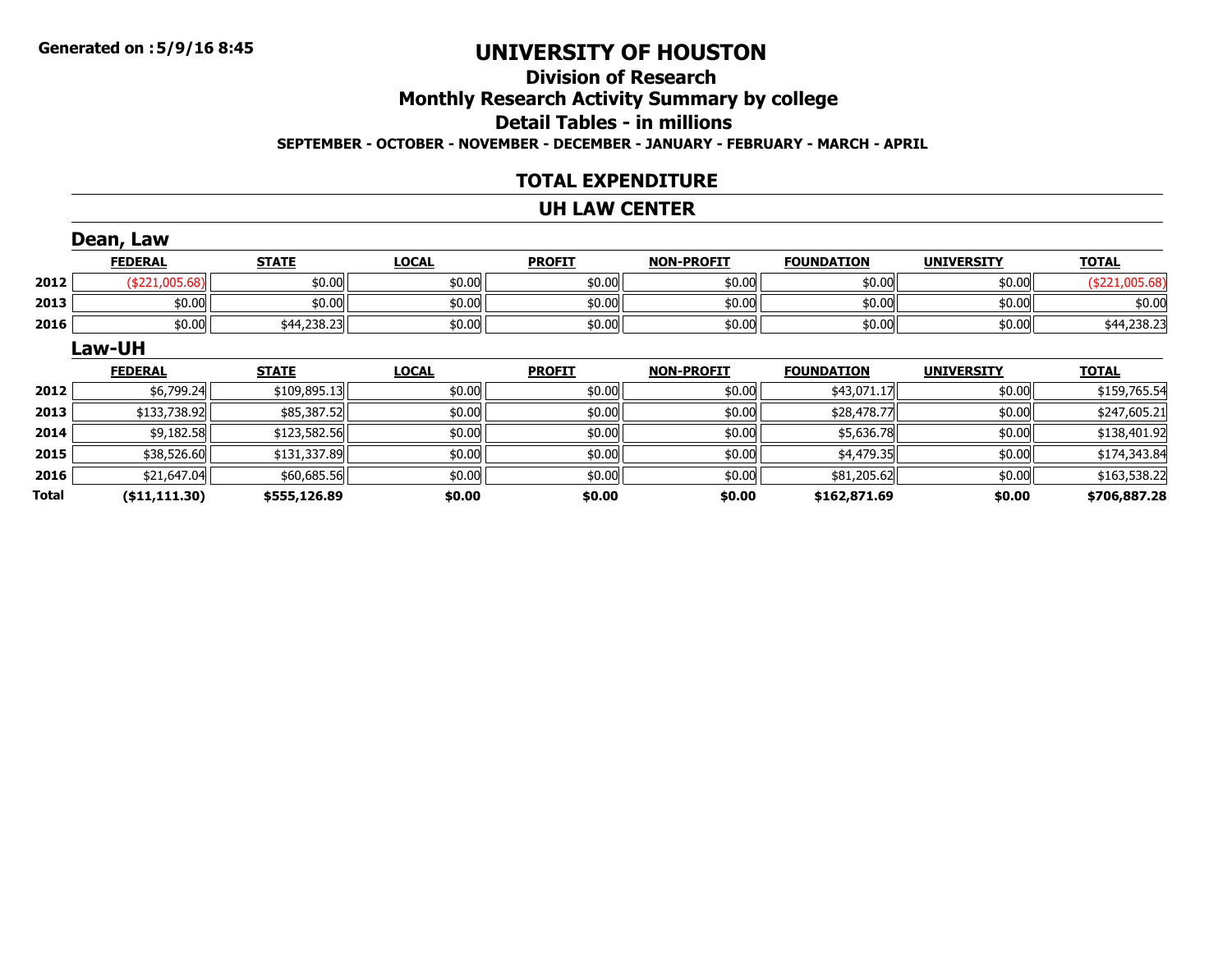# **Division of Research**

# **Monthly Research Activity Summary by college**

# **Detail Tables - in millions**

**SEPTEMBER - OCTOBER - NOVEMBER - DECEMBER - JANUARY - FEBRUARY - MARCH - APRIL**

### **TOTAL EXPENDITURE**

#### **UKNOWN COLLEGE**

### **Unknown Department**

|      | EEDEDAI<br>'LNA | <b>CTATE</b><br>,,,,, | $\Omega$           | <b>PROFIT</b> | $-$ DD $\wedge$ ETT<br><b>NIONI</b> | <b>FOUNDATION</b>   | <b>ILLUTVEDCTTV</b> | <b>TOTAL</b>       |
|------|-----------------|-----------------------|--------------------|---------------|-------------------------------------|---------------------|---------------------|--------------------|
| 2015 | n nnl<br>JU.UU  | \$0.00                | $\sim$ 00<br>JU.UU | \$0.00        | \$0.00                              | $\sim$ 00.<br>טט.טע | ሐስ ስስ<br>DU.UU      | \$0.00             |
| 2016 | ററ<br>DU.UU     | \$0.00                | JU.UU              | \$0.00        | \$0.00                              | JU.UU               | ትስ ስስ<br>SU.UU      | $\sim$ 00<br>50.OO |

### **Wrong Department - Please Dont Select It**

|              | <b>FEDERAL</b> | <b>STATE</b> | <b>LOCAL</b> | <b>PROFIT</b> | <b>NON-PROFIT</b> | <b>FOUNDATION</b> | <b>UNIVERSITY</b> | <b>TOTAL</b> |
|--------------|----------------|--------------|--------------|---------------|-------------------|-------------------|-------------------|--------------|
| 2012         | \$0.00         | \$0.00       | \$0.00       | \$0.00        | \$0.00            | \$0.00            | \$0.00            | \$0.00       |
| 2013         | \$0.00         | \$0.00       | \$0.00       | \$0.00        | \$0.00            | \$0.00            | \$0.00            | \$0.00       |
| 2014         | \$0.00         | \$0.00       | \$0.00       | \$0.00        | \$0.00            | \$0.00            | \$0.00            | \$0.00       |
| 2015         | \$0.00         | \$0.00       | \$0.00       | \$0.00        | \$0.00            | \$0.00            | \$0.00            | \$0.00       |
| 2016         | \$0.00         | \$0.00       | \$0.00       | \$0.00        | \$0.00            | \$0.00            | \$0.00            | \$0.00       |
| <b>Total</b> | \$0.00         | \$0.00       | \$0.00       | \$0.00        | \$0.00            | \$0.00            | \$0.00            | \$0.00       |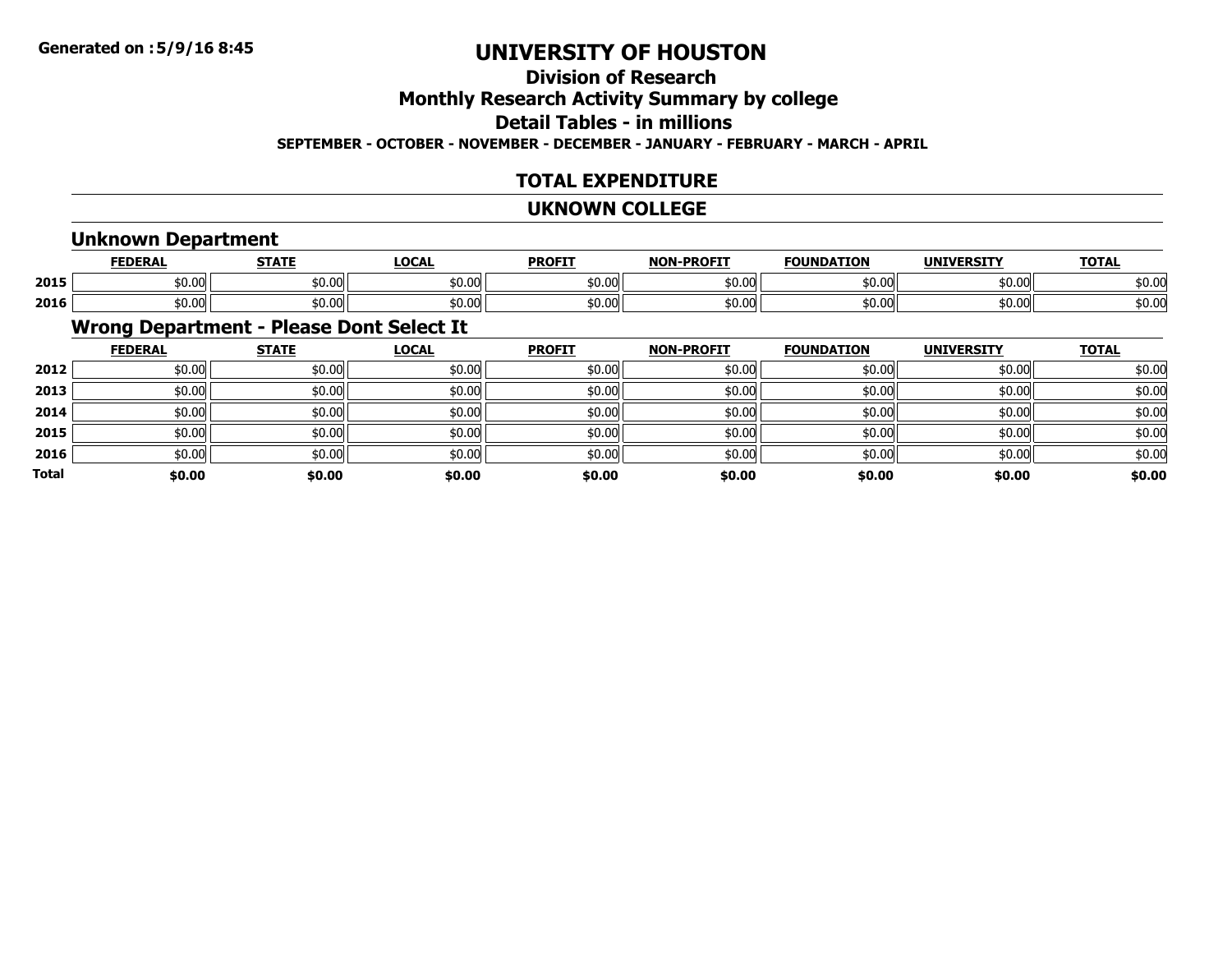### **Division of ResearchMonthly Research Activity Summary by college Detail Tables - in millions SEPTEMBER - OCTOBER - NOVEMBER - DECEMBER - JANUARY - FEBRUARY - MARCH - APRIL**

### **TOTAL EXPENDITURE**

#### **VICE PRESIDENT FOR ADMINISTRATION**

|       | <b>KUHF - Radio</b>         |              |              |               |                   |                   |                   |                 |
|-------|-----------------------------|--------------|--------------|---------------|-------------------|-------------------|-------------------|-----------------|
|       | <b>FEDERAL</b>              | <b>STATE</b> | <b>LOCAL</b> | <b>PROFIT</b> | <b>NON-PROFIT</b> | <b>FOUNDATION</b> | <b>UNIVERSITY</b> | <b>TOTAL</b>    |
| 2012  | ( \$758.32)                 | \$10,153.66  | \$0.00       | \$0.00        | \$2,261,362.61    | \$0.00            | \$0.00            | \$2,270,757.95  |
| 2013  | \$0.00                      | (\$153.66)   | \$0.00       | \$0.00        | \$2,044,710.28    | \$0.00            | \$0.00            | \$2,044,556.62  |
| 2014  | \$0.00                      | \$0.00       | \$0.00       | \$0.00        | \$2,147,867.00    | \$0.00            | \$0.00            | \$2,147,867.00  |
| 2015  | \$128,733.00                | \$0.00       | \$0.00       | \$0.00        | \$2,362,061.99    | \$0.00            | \$0.00            | \$2,490,794.99  |
| 2016  | \$0.00                      | \$0.00       | \$0.00       | \$0.00        | \$2,338,322.00    | \$0.00            | \$0.00            | \$2,338,322.00  |
|       | <b>KUHT-TV</b>              |              |              |               |                   |                   |                   |                 |
|       | <b>FEDERAL</b>              | <b>STATE</b> | <b>LOCAL</b> | <b>PROFIT</b> | <b>NON-PROFIT</b> | <b>FOUNDATION</b> | <b>UNIVERSITY</b> | <b>TOTAL</b>    |
| 2012  | \$0.00                      | \$0.00       | \$0.00       | \$0.00        | \$0.02            | \$0.00            | \$0.00            | \$0.02          |
|       | <b>Physical Plant</b>       |              |              |               |                   |                   |                   |                 |
|       | <b>FEDERAL</b>              | <b>STATE</b> | <b>LOCAL</b> | <b>PROFIT</b> | <b>NON-PROFIT</b> | <b>FOUNDATION</b> | <b>UNIVERSITY</b> | <b>TOTAL</b>    |
| 2013  | \$0.00                      | \$0.00       | \$0.00       | \$0.00        | \$0.00            | \$0.00            | \$0.00            | \$0.00          |
| 2014  | \$0.00                      | \$0.00       | \$0.00       | \$0.00        | \$0.00            | \$0.00            | \$0.00            | \$0.00          |
| 2015  | \$0.00                      | \$0.00       | \$0.00       | \$0.00        | \$0.00            | \$0.00            | \$0.00            | \$0.00          |
| 2016  | \$0.00                      | \$0.00       | \$0.00       | \$0.00        | \$0.00            | \$0.00            | \$0.00            | \$0.00          |
|       | <b>UH Police Department</b> |              |              |               |                   |                   |                   |                 |
|       | <b>FEDERAL</b>              | <b>STATE</b> | <b>LOCAL</b> | <b>PROFIT</b> | <b>NON-PROFIT</b> | <b>FOUNDATION</b> | <b>UNIVERSITY</b> | <b>TOTAL</b>    |
| 2014  | \$3,000.00                  | \$0.00       | \$0.00       | \$0.00        | \$0.00            | \$0.00            | \$0.00            | \$3,000.00      |
| 2016  | \$2,994.00                  | \$0.00       | \$0.00       | \$0.00        | \$0.00            | \$0.00            | \$0.00            | \$2,994.00      |
| Total | \$133,968.68                | \$10,000.00  | \$0.00       | \$0.00        | \$11,154,323.90   | \$0.00            | \$0.00            | \$11,298,292.58 |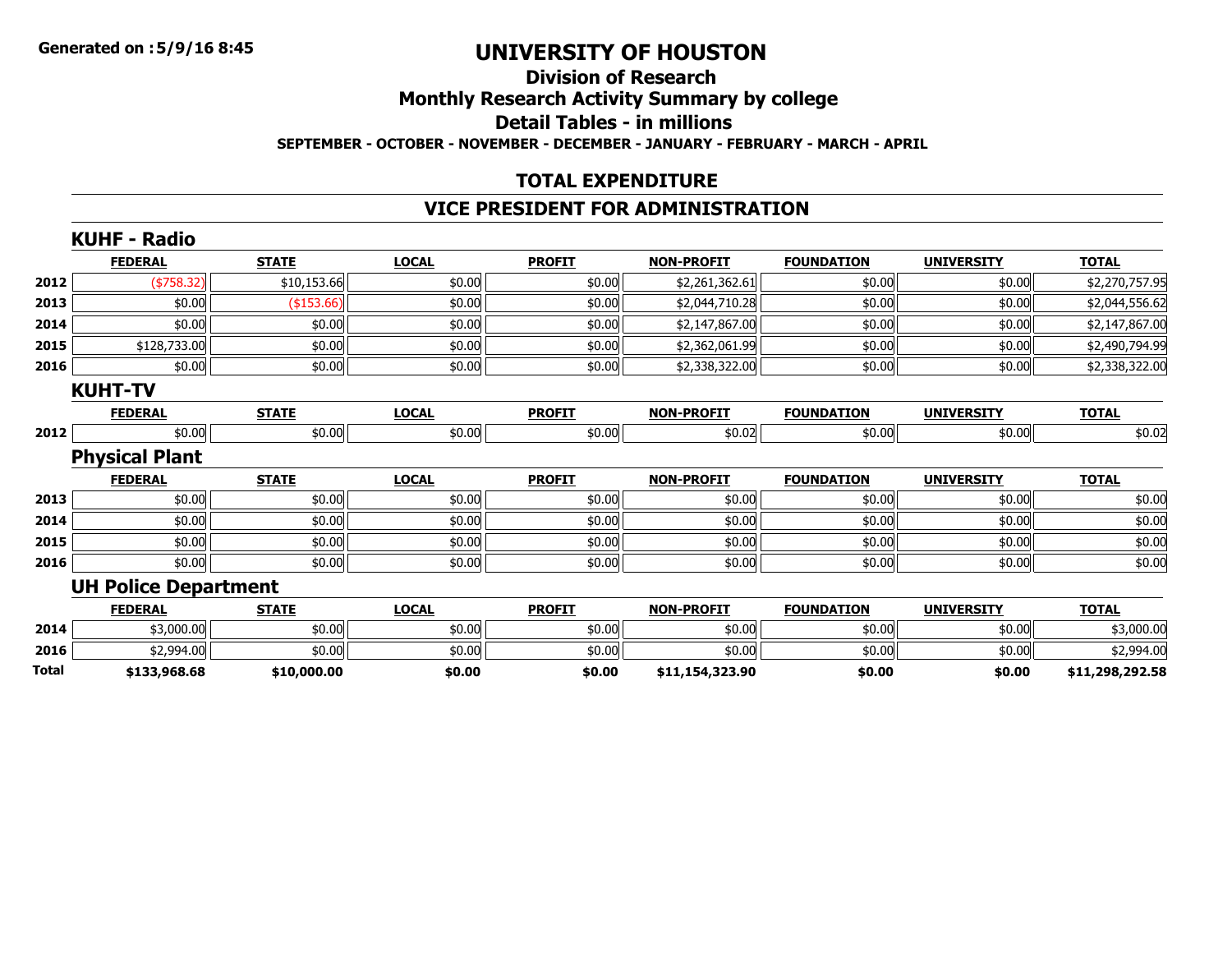# **Division of Research**

### **Monthly Research Activity Summary by college**

### **Detail Tables - in millions**

**SEPTEMBER - OCTOBER - NOVEMBER - DECEMBER - JANUARY - FEBRUARY - MARCH - APRIL**

### **TOTAL EXPENDITURE**

#### **VICE PRESIDENT FOR STUDENT AFFAIRS**

### **Childrens Learning Centers**

|      | <b>FEDERAL</b> | <b>STATE</b> | <u>LOCAL</u> | <b>PROFIT</b> | <b>NON-PROFIT</b> | <b>FOUNDATION</b> | <b>UNIVERSITY</b> | <b>TOTAL</b> |
|------|----------------|--------------|--------------|---------------|-------------------|-------------------|-------------------|--------------|
| 2014 | \$117,853.44   | \$0.00       | \$0.00       | \$0.00        | \$0.00            | \$0.00            | \$0.00            | 3117,853.44  |
| 2015 | \$210,657.56   | \$0.00       | \$0.00       | \$0.00        | \$0.00            | \$0.00            | \$0.00            | \$210,657.56 |
| 2016 | \$221,390.36   | \$0.00       | \$0.00       | \$0.00        | \$0.00            | \$0.00            | ا00.00            | \$221,390.36 |

#### **Dean, Student Affairs**

|      | <b>FEDERAL</b>         | <b>STATE</b>    | LOCAL  | <b>PROFIT</b> | <b>NON-PROFIT</b> | <b>FOUNDATION</b> | <b>UNIVERSITY</b> | <b>TOTAL</b>            |
|------|------------------------|-----------------|--------|---------------|-------------------|-------------------|-------------------|-------------------------|
| 2012 | $\sim$<br>ا ا/U.Uان, ب | ሐስ ሰስ<br>וטי.טע | \$0.00 | \$0.00        | \$0.00            | \$0.00            | \$0.00            | $+42.200$<br>643,30U.U/ |
| 2013 | JJ, / 41, J1           | ሐስ ሰስ<br>וטי.טע | \$0.00 | \$0.00        | \$0.00            | \$0.00            | \$0.00            | JJ, / 41.J1             |

#### **Vice President, Student Affairs**

|       | <b>FEDERAL</b> | <b>STATE</b> | <b>LOCAL</b> | <b>PROFIT</b> | <b>NON-PROFIT</b> | <b>FOUNDATION</b> | <b>UNIVERSITY</b> | <b>TOTAL</b> |
|-------|----------------|--------------|--------------|---------------|-------------------|-------------------|-------------------|--------------|
| 2012  | \$8,687.01     | \$0.00       | \$0.00       | \$0.00        | \$0.00            | \$0.00            | \$0.00            | \$8,687.01   |
| 2013  | \$105,830.32   | \$0.00       | \$0.00       | \$0.00        | \$0.00            | \$0.00            | \$0.00            | \$105,830.32 |
| 2014  | \$11,109.39    | \$0.00       | \$0.00       | \$0.00        | \$0.00            | \$0.00            | \$0.00            | \$11,109.39  |
| 2015  | \$0.00         | \$0.00       | \$0.00       | \$0.00        | \$0.00            | \$10,000.00       | \$0.00            | \$10,000.00  |
| Total | \$722,609.65   | \$0.00       | \$0.00       | \$0.00        | \$0.00            | \$10,000.00       | \$0.00            | \$732,609.65 |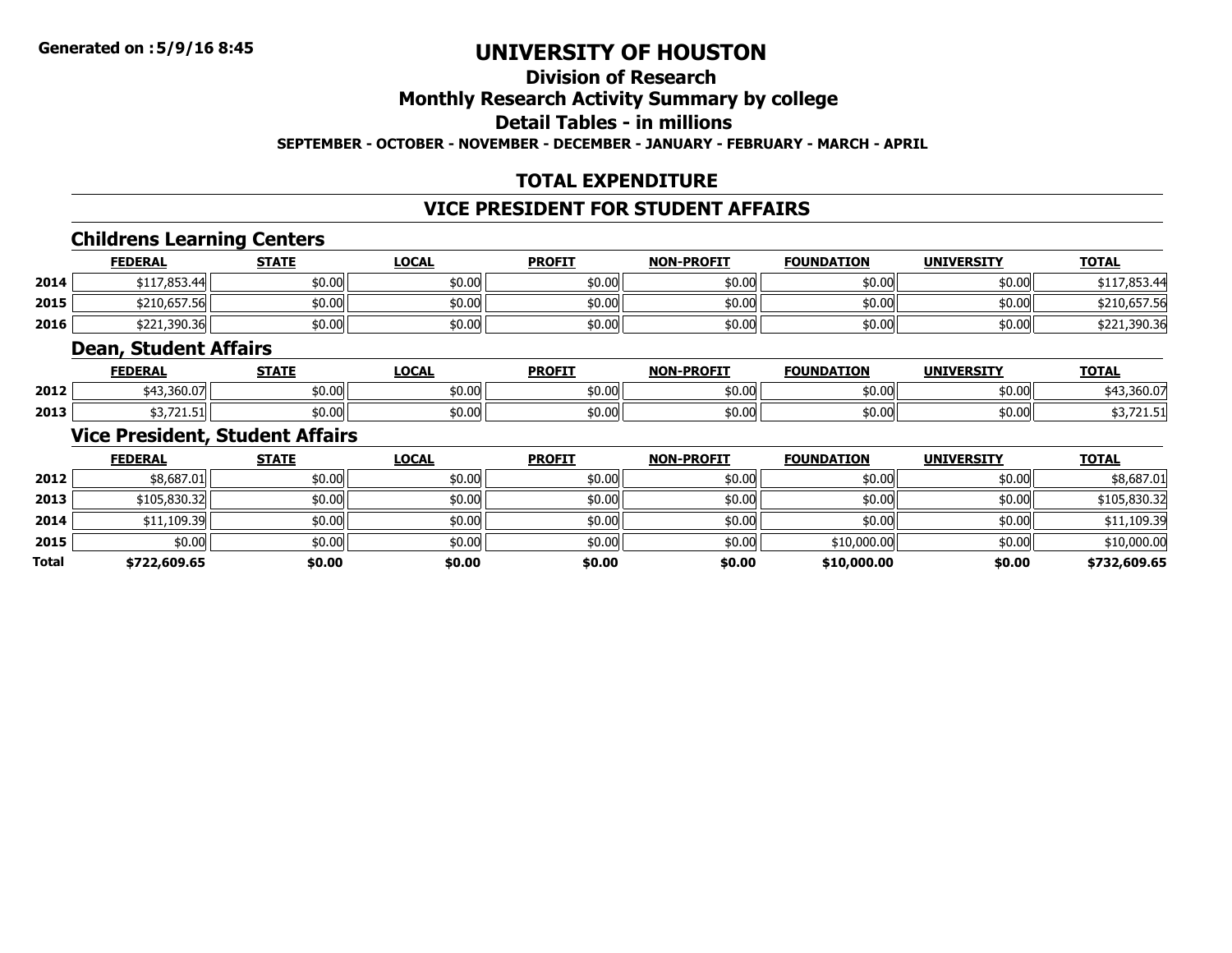# **Division of Research**

## **Monthly Research Activity Summary by college**

### **Detail Tables - in millions**

**SEPTEMBER - OCTOBER - NOVEMBER - DECEMBER - JANUARY - FEBRUARY - MARCH - APRIL**

### **IDC RECOVERY**

#### **C.T. BAUER COLLEGE OF BUSINESS**

|      | <b>Accountancy &amp; Taxation</b>        |              |              |               |                   |                   |                   |              |
|------|------------------------------------------|--------------|--------------|---------------|-------------------|-------------------|-------------------|--------------|
|      | <b>FEDERAL</b>                           | <b>STATE</b> | <b>LOCAL</b> | <b>PROFIT</b> | <b>NON-PROFIT</b> | <b>FOUNDATION</b> | <b>UNIVERSITY</b> | <b>TOTAL</b> |
| 2014 | \$0.00                                   | \$0.00       | \$0.00       | \$0.00        | \$0.00            | \$0.00            | \$0.00            | \$0.00       |
| 2015 | \$0.00                                   | \$0.00       | \$0.00       | \$0.00        | \$0.00            | \$0.00            | \$0.00            | \$0.00       |
|      | <b>Dean, Business Administration</b>     |              |              |               |                   |                   |                   |              |
|      | <b>FEDERAL</b>                           | <b>STATE</b> | <b>LOCAL</b> | <b>PROFIT</b> | <b>NON-PROFIT</b> | <b>FOUNDATION</b> | <b>UNIVERSITY</b> | <b>TOTAL</b> |
| 2012 | \$0.00                                   | \$0.00       | \$0.00       | \$0.00        | \$0.00            | \$0.00            | \$0.00            | \$0.00       |
|      | <b>Finance</b>                           |              |              |               |                   |                   |                   |              |
|      | <b>FEDERAL</b>                           | <b>STATE</b> | <b>LOCAL</b> | <b>PROFIT</b> | <b>NON-PROFIT</b> | <b>FOUNDATION</b> | <b>UNIVERSITY</b> | <b>TOTAL</b> |
| 2012 | \$9,016.00                               | \$0.00       | \$0.00       | \$0.00        | \$0.00            | \$0.00            | \$0.00            | \$9,016.00   |
| 2013 | \$0.00                                   | \$0.00       | \$0.00       | \$0.00        | \$0.00            | \$0.00            | \$0.00            | \$0.00       |
| 2014 | \$0.00                                   | \$0.00       | \$0.00       | \$0.00        | \$0.00            | \$0.00            | \$0.00            | \$0.00       |
| 2015 | \$0.00                                   | \$0.00       | \$0.00       | \$0.00        | \$0.00            | \$0.00            | \$0.00            | \$0.00       |
|      | <b>Management</b>                        |              |              |               |                   |                   |                   |              |
|      | <b>FEDERAL</b>                           | <b>STATE</b> | <b>LOCAL</b> | <b>PROFIT</b> | <b>NON-PROFIT</b> | <b>FOUNDATION</b> | <b>UNIVERSITY</b> | <b>TOTAL</b> |
| 2012 | ( \$1,980.84)                            | \$0.00       | \$0.00       | \$0.00        | \$0.00            | \$0.00            | \$0.00            | (\$1,980.84) |
| 2013 | \$2,100.00                               | \$0.00       | \$0.00       | \$0.00        | \$0.00            | \$0.00            | \$0.00            | \$2,100.00   |
| 2014 | \$1,260.00                               | \$0.00       | \$0.00       | \$0.00        | \$0.00            | \$0.00            | \$0.00            | \$1,260.00   |
| 2015 | \$3,600.00                               | \$0.00       | \$0.00       | \$0.00        | \$0.00            | \$0.00            | \$0.00            | \$3,600.00   |
|      | <b>Marketing</b>                         |              |              |               |                   |                   |                   |              |
|      | <b>FEDERAL</b>                           | <b>STATE</b> | <b>LOCAL</b> | <b>PROFIT</b> | <b>NON-PROFIT</b> | <b>FOUNDATION</b> | <b>UNIVERSITY</b> | <b>TOTAL</b> |
| 2012 | \$0.00                                   | \$0.00       | \$0.00       | \$0.00        | \$0.00            | \$0.00            | \$0.00            | \$0.00       |
| 2013 | \$0.00                                   | \$0.00       | \$0.00       | \$0.00        | \$0.00            | \$0.00            | \$0.00            | \$0.00       |
| 2014 | \$0.00                                   | \$0.00       | \$0.00       | \$0.00        | \$0.00            | \$0.00            | \$0.00            | \$0.00       |
| 2015 | \$0.00                                   | \$0.00       | \$0.00       | \$0.00        | \$0.00            | \$0.00            | \$0.00            | \$0.00       |
| 2016 | \$0.00                                   | \$0.00       | \$0.00       | \$0.00        | \$0.00            | \$0.00            | \$0.00            | \$0.00       |
|      | <b>Small Business Development Center</b> |              |              |               |                   |                   |                   |              |
|      | <b>FEDERAL</b>                           | <b>STATE</b> | <b>LOCAL</b> | <b>PROFIT</b> | <b>NON-PROFIT</b> | <b>FOUNDATION</b> | <b>UNIVERSITY</b> | <b>TOTAL</b> |
| 2012 | \$699,773.22                             | \$0.00       | \$0.00       | \$0.00        | \$0.00            | \$0.00            | \$0.00            | \$699,773.22 |
| 2013 | \$323,479.24                             | \$0.00       | \$0.00       | \$0.00        | \$0.00            | \$5,137.18        | \$0.00            | \$328,616.42 |
| 2014 | \$212,074.12                             | \$0.00       | \$0.00       | \$0.00        | \$0.00            | \$6,167.12        | \$0.00            | \$218,241.24 |
| 2015 | \$87,410.30                              | \$0.00       | \$0.00       | \$0.00        | \$0.00            | \$139.05          | \$0.00            | \$87,549.35  |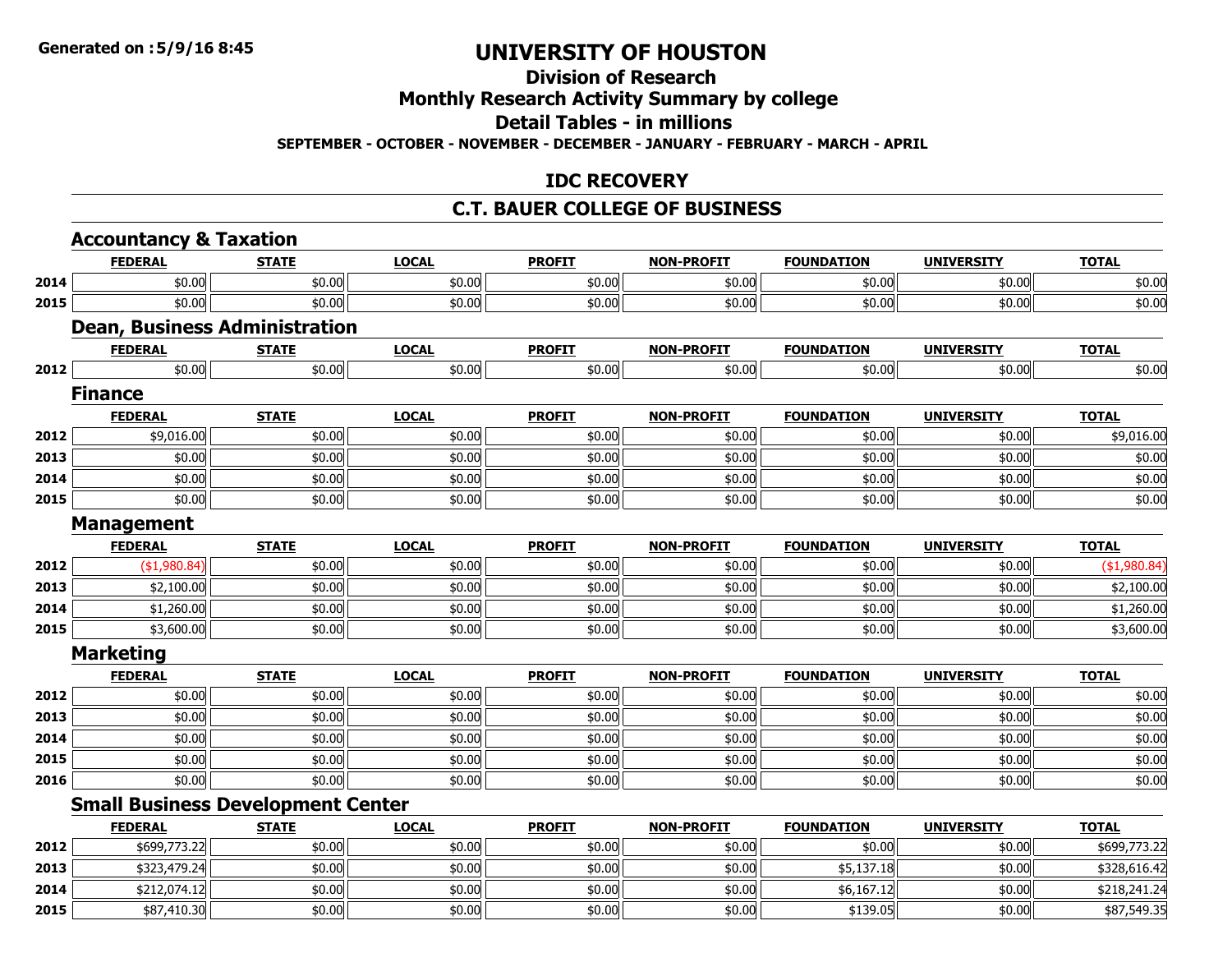### **Division of Research**

**Monthly Research Activity Summary by college**

**Detail Tables - in millions**

**SEPTEMBER - OCTOBER - NOVEMBER - DECEMBER - JANUARY - FEBRUARY - MARCH - APRIL**

### **IDC RECOVERY**

### **C.T. BAUER COLLEGE OF BUSINESS**

### **Small Business Development Center**

|              | <b>FEDERAL</b> | <b>STATE</b> | LOCAI  | <b>PROFIT</b> | <b>A-PROFIT</b><br><b>NON</b> | <b>FOUNDATION</b>                            | <b>UNIVERSITY</b> | <b>TOTAL</b>            |
|--------------|----------------|--------------|--------|---------------|-------------------------------|----------------------------------------------|-------------------|-------------------------|
| 2016         | .179.51        | \$0.00       | \$0.00 | \$0.00        | 0.005                         | $\sim$ 00<br><b>bU.UU</b>                    | 0.00              | 170F1<br><b>1.1/J.J</b> |
| <b>Total</b> | .407.911.55    | \$0.00       | \$0.00 | \$0.00        | \$0.00                        | <b>411 443 35</b><br>311, <del>44</del> 3.3, | \$0.00            | J.419,354.90            |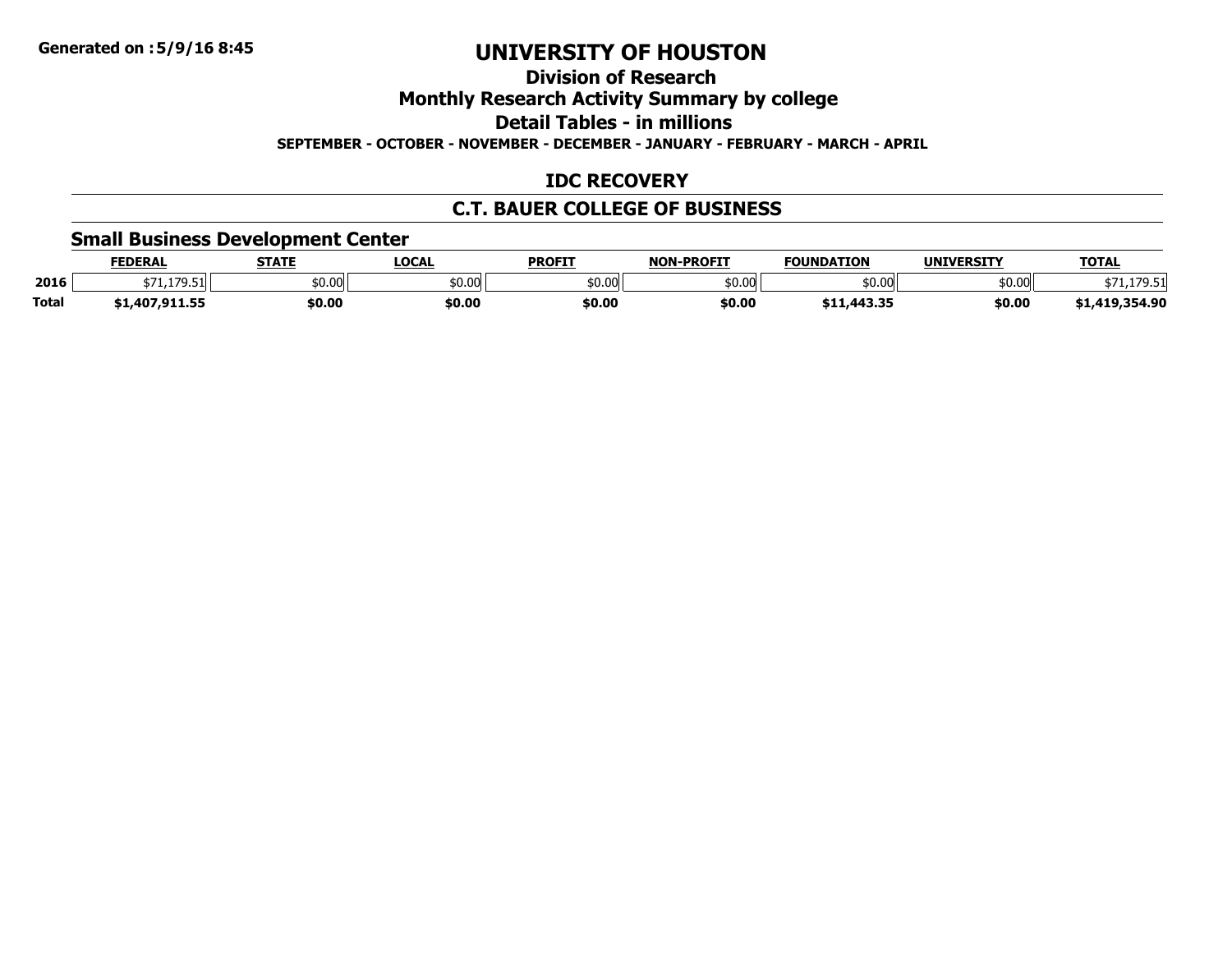# **Division of ResearchMonthly Research Activity Summary by college**

#### **Detail Tables - in millions**

**SEPTEMBER - OCTOBER - NOVEMBER - DECEMBER - JANUARY - FEBRUARY - MARCH - APRIL**

### **IDC RECOVERY**

#### **COLLEGE OF ARCHITECTURE**

|      | <b>FEDERAL</b> | <b>STATE</b> | <b>LOCAL</b> | <b>PROFIT</b> | <b>NON-PROFIT</b> | <b>FOUNDATION</b> | <b>UNIVERSITY</b> | <b>TOTAL</b> |
|------|----------------|--------------|--------------|---------------|-------------------|-------------------|-------------------|--------------|
| 2012 | \$0.00         | \$0.00       | \$0.00       | \$0.00        | \$0.00            | \$0.00            | \$0.00            | \$0.00       |
| 2013 | \$0.00         | \$0.00       | \$0.00       | \$0.00        | \$0.00            | \$0.00            | \$0.00            | \$0.00       |
| 2014 | \$0.00         | \$0.00       | \$0.00       | \$0.00        | \$0.00            | \$0.00            | \$0.00            | \$0.00       |
| 2015 | \$0.00         | \$0.00       | \$0.00       | \$0.00        | \$0.00            | \$0.00            | \$0.00            | \$0.00       |
| 2016 | \$2,724.87     | \$0.00       | \$0.00       | \$0.00        | \$0.00            | \$0.00            | \$0.00            | \$2,724.87   |

|              | <b>FEDERAI</b> | $- - - -$ | <b>LOCAL</b> | <b>PROFIT</b>   | $-DD$ $CTT$<br><b>NON</b> | <b>FOUNDATION</b>                              | <b>IINITVEDCTTV</b> | TOTA.      |
|--------------|----------------|-----------|--------------|-----------------|---------------------------|------------------------------------------------|---------------------|------------|
| 2015         | \$0.00         | \$0.00    | \$0.00       | ቀስ ሰቦ<br>וטט.טע | 50.00                     | $\sim$<br>. الكاتاب التحامية المصري <i>نية</i> | ትስ ስስ<br>וטט.טע     |            |
| <b>Total</b> | 32./24.0/      | \$0.00    | \$0.00       | \$0.00          | \$0.00                    |                                                | \$0.00              | \$2,841.29 |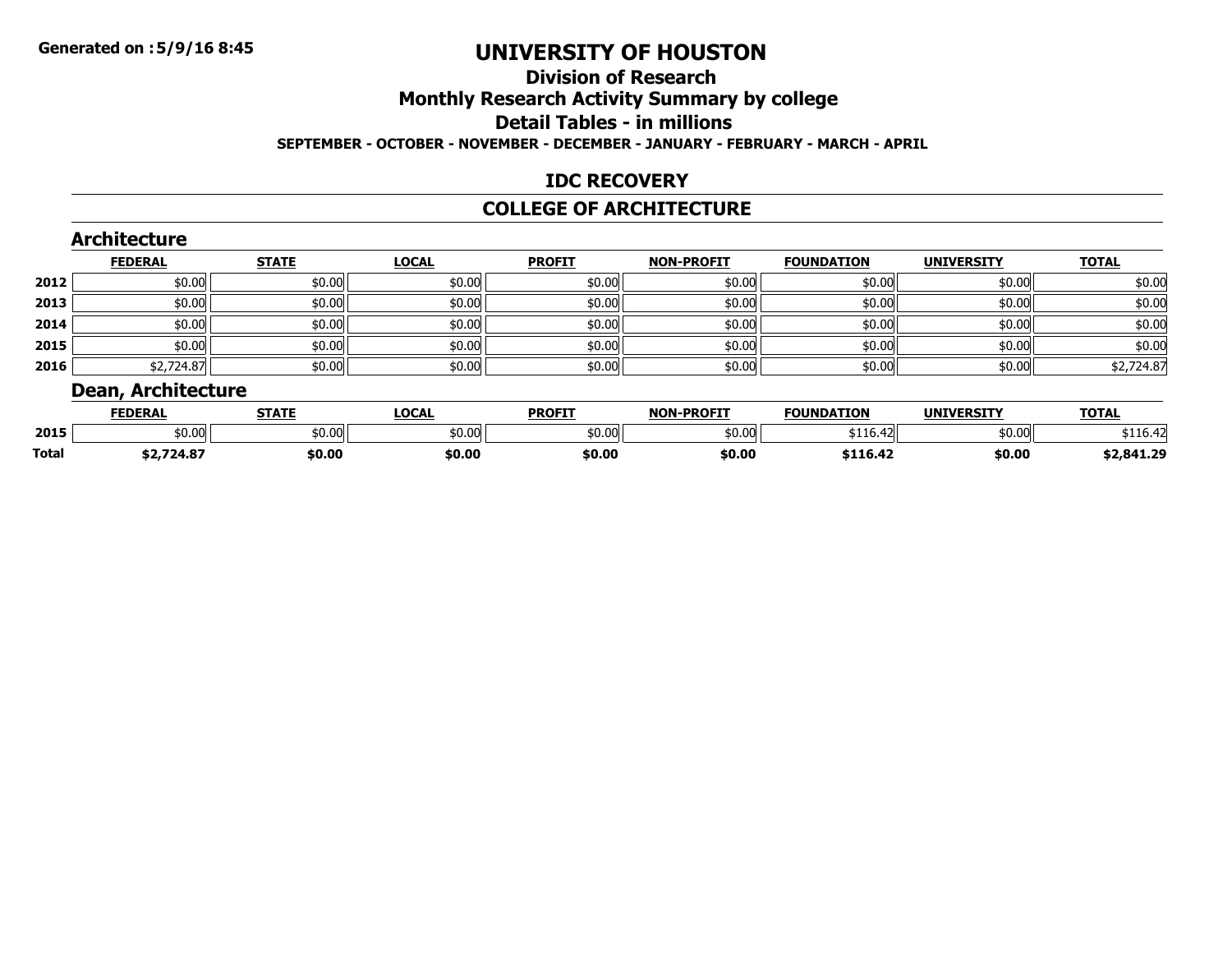# **Division of Research**

# **Monthly Research Activity Summary by college**

# **Detail Tables - in millions**

#### **SEPTEMBER - OCTOBER - NOVEMBER - DECEMBER - JANUARY - FEBRUARY - MARCH - APRIL**

### **IDC RECOVERY**

### **COLLEGE OF EDUCATION**

### **Consistency Mgmt and Coop Disc**

|      | <b>FEDERAL</b> | <b>STATE</b> | <b>LOCAL</b> | <b>PROFIT</b> | <b>NON-PROFIT</b> | <b>FOUNDATION</b> | <b>UNIVERSITY</b> | <b>TOTAL</b> |
|------|----------------|--------------|--------------|---------------|-------------------|-------------------|-------------------|--------------|
| 2012 | \$66.16        | \$0.00       | \$0.00       | \$0.00        | \$5,540.31        | \$0.00            | \$0.00            | \$5,606.47   |
| 2013 | \$0.00         | \$0.00       | \$0.00       | \$0.00        | \$3,438.44        | \$0.00            | \$0.00            | \$3,438.44   |
| 2014 | \$0.00         | \$0.00       | \$5,388.62   | \$0.00        | \$246.15          | \$0.00            | \$0.00            | \$5,634.77   |
| 2015 | \$37,605.80    | \$0.00       | \$7,517.76   | \$0.00        | \$0.00            | \$0.00            | \$0.00            | \$45,123.56  |
| 2016 | \$62,752.33    | \$0.00       | \$7,813.29   | \$0.00        | \$0.00            | \$0.00            | \$0.00            | \$70,565.62  |

### **Curriculum and Instruction**

|      | <b>FEDERAL</b> | <b>STATE</b> | <u>LOCAL</u> | <b>PROFIT</b> | <b>NON-PROFIT</b> | <b>FOUNDATION</b> | <b>UNIVERSITY</b> | <b>TOTAL</b> |
|------|----------------|--------------|--------------|---------------|-------------------|-------------------|-------------------|--------------|
| 2012 | \$50,472.90    | \$17,653.54  | \$0.00       | \$0.00        | \$0.00            | \$1,874.02        | \$0.00            | \$70,000.46  |
| 2013 | \$38,774.10    | \$6,808.72   | \$0.00       | \$0.00        | \$0.00            | \$1,746.55        | \$0.00            | \$47,329.38  |
| 2014 | \$44,562.53    | \$0.00       | \$0.00       | \$0.00        | \$0.00            | \$5,789.82        | \$0.00            | \$50,352.35  |
| 2015 | \$46,795.60    | \$0.00       | \$0.00       | \$0.00        | \$0.00            | \$5,162.90        | \$0.00            | \$51,958.50  |
| 2016 | \$48,502.53    | \$0.00       | \$0.00       | \$0.00        | \$0.00            | \$1,939.02        | \$0.00            | \$50,441.55  |

### **Dean, Education**

|      | <u>FEDERAL</u> | <b>STATE</b> | <b>LOCAL</b> | <b>PROFIT</b> | <b>NON-PROFIT</b> | <b>FOUNDATION</b> | <b>UNIVERSITY</b> | <b>TOTAL</b> |
|------|----------------|--------------|--------------|---------------|-------------------|-------------------|-------------------|--------------|
| 2012 | \$0.00         | \$0.00       | \$0.00       | \$0.00        | \$0.00            | \$0.00            | \$0.00            | \$0.00       |
| 2013 | \$0.00         | \$0.00       | \$0.00       | \$0.00        | \$0.00            | \$0.00            | \$0.00            | \$0.00       |
| 2014 | \$0.00         | \$0.00       | \$0.00       | \$0.00        | \$0.00            | \$0.00 l          | \$0.00            | \$0.00       |
| 2015 | \$0.00         | \$0.00       | \$0.00       | \$0.00        | \$0.00            | \$0.00 l          | \$0.00            | \$0.00       |
| 2016 | \$0.00         | \$0.00       | \$0.00       | \$0.00        | \$0.00            | \$0.00            | \$0.00            | \$0.00       |

### **Educational Leadership & Policy Studies**

|      | <b>FEDERAL</b> | <b>STATE</b> | <b>LOCAL</b> | <b>PROFIT</b> | <b>NON-PROFIT</b> | <b>FOUNDATION</b> | <b>UNIVERSITY</b> | <b>TOTAL</b> |
|------|----------------|--------------|--------------|---------------|-------------------|-------------------|-------------------|--------------|
| 2012 | \$38.31        | \$0.00       | \$0.00       | \$0.00        | \$0.00            | \$7,496.07        | \$0.00            | \$7,534.38   |
| 2013 | \$0.01)        | \$0.00       | \$0.00       | \$0.00        | \$0.00            | \$6,986.21        | \$0.00            | \$6,986.20   |
| 2014 | \$3,995.51     | \$0.00       | \$0.00       | \$0.00        | \$756.28          | \$1,350.61        | \$0.00            | \$6,102.39   |
| 2015 | \$14,528.42    | \$0.00       | \$0.00       | \$0.00        | \$0.00            | \$3,016.00        | \$0.00            | \$17,544.41  |
| 2016 | \$12,770.90    | \$0.00       | \$0.00       | \$0.00        | \$0.00            | \$2,507.89        | \$0.00            | \$15,278.78  |

### **Institute for Urban Education**

|      | <b>FEDERAI</b>                                           | <b>STATE</b> | LOCAL           | <b>PROFIT</b> | <b>NON-PROFIT</b> | <b>FOUNDATION</b>   | <b>UNIVERSITY</b>      | <b>TOTAL</b> |
|------|----------------------------------------------------------|--------------|-----------------|---------------|-------------------|---------------------|------------------------|--------------|
| 2012 | $+0.040.01$<br>⊸ <i>→ &gt; ∙ ວ</i> <del>⊣</del> ∪ ∙U ∐ ∣ | \$0.00       | ሐስ ስስ<br>ູນບ.ບບ | \$0.00        | \$0.00            | $\sqrt{2}$<br>JU.UU | \$0.00                 | \$9,940.01   |
| 2013 | \$3,100.22                                               | \$0.00       | 40.00<br>טט.טע  | \$0.00        | \$0.00            | $+0.00$<br>JU.UU    | ≁n nnl<br><b>DU.UU</b> | \$3,100.22   |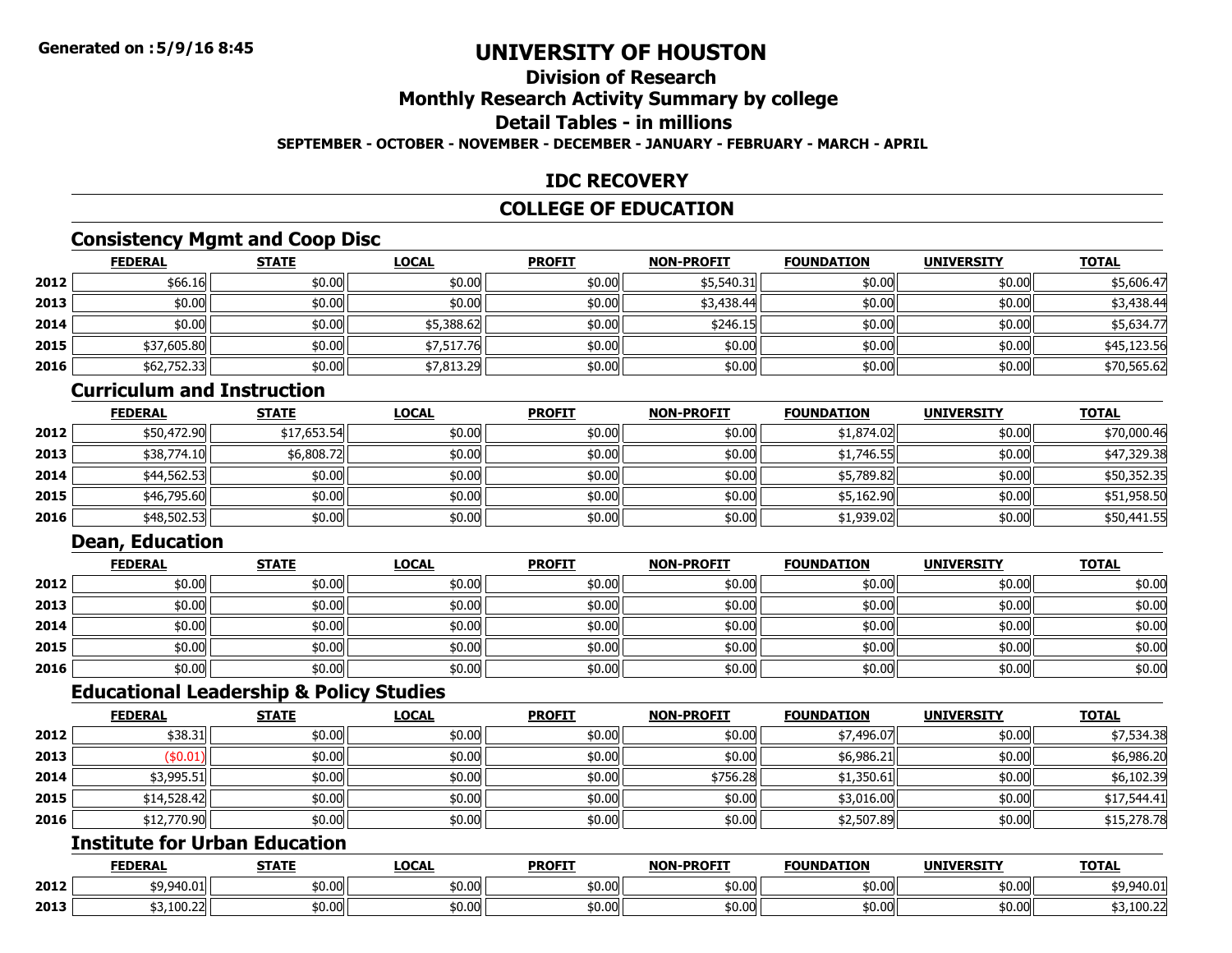### **Division of Research**

**Monthly Research Activity Summary by college**

**Detail Tables - in millions**

**SEPTEMBER - OCTOBER - NOVEMBER - DECEMBER - JANUARY - FEBRUARY - MARCH - APRIL**

### **IDC RECOVERY**

### **COLLEGE OF EDUCATION**

#### **Institute for Urban Education FEDERAL STATE LOCAL PROFIT NON-PROFIT FOUNDATION UNIVERSITY TOTAL 2014** \$1,084.39 \$0.00 \$0.00 \$0.00 \$0.00 \$0.00 \$0.00 \$1,084.39 **Psychological, Health, and Learning Sciences**

|      | <b>FEDERAL</b>           | <b>STATE</b> | <b>LOCAL</b> | <b>PROFIT</b> | <b>NON-PROFIT</b> | <b>FOUNDATION</b> | <b>UNIVERSITY</b> | <b>TOTAL</b> |
|------|--------------------------|--------------|--------------|---------------|-------------------|-------------------|-------------------|--------------|
| 2012 | \$27,600.56              | \$0.00       | \$0.00       | \$0.00        | \$0.00            | \$0.00            | \$0.00            | \$27,600.56  |
| 2013 | \$15,476.33              | \$0.00       | \$0.00       | \$0.00        | \$0.00            | ( \$23.00)        | \$0.00            | \$15,453.33  |
| 2014 | \$125,652.33             | \$0.00       | \$0.00       | \$0.00        | \$447.44          | ( \$3,294.60)     | \$0.00            | \$122,805.17 |
| 2015 | \$168,695.79             | \$0.00       | \$0.00       | \$0.00        | \$39.00           | \$0.00            | \$0.00            | \$168,734.79 |
| 2016 | \$297,342.23             | \$2,783.97   | \$0.00       | \$0.00        | \$4,002.24        | \$543.98          | \$0.00            | \$304,672.42 |
|      | <b>UH Charter School</b> |              |              |               |                   |                   |                   |              |

|       | <b>FEDERAL</b> | <b>STATE</b>                           | <b>OCAL</b>       | <b>PROFIT</b> | -PROFTT<br>NON- | <b>FOUNDATION</b> | <b>UNIVERSITY</b> | <b>TOTAL</b>      |
|-------|----------------|----------------------------------------|-------------------|---------------|-----------------|-------------------|-------------------|-------------------|
| 2015  | \$0.00         | \$0.00                                 | $+0.00$<br>וטט.טע | \$0.00        | \$0.00          | \$0.00            | \$0.00            | \$0.00            |
| Total | 1.009.756.93   | ¢77 746 73<br><i><b>321,240.23</b></i> | \$20,719.67       | \$0.00        | \$14,469.86     | <b>435 095 47</b> | \$0.00            | 7,288.15<br>1.107 |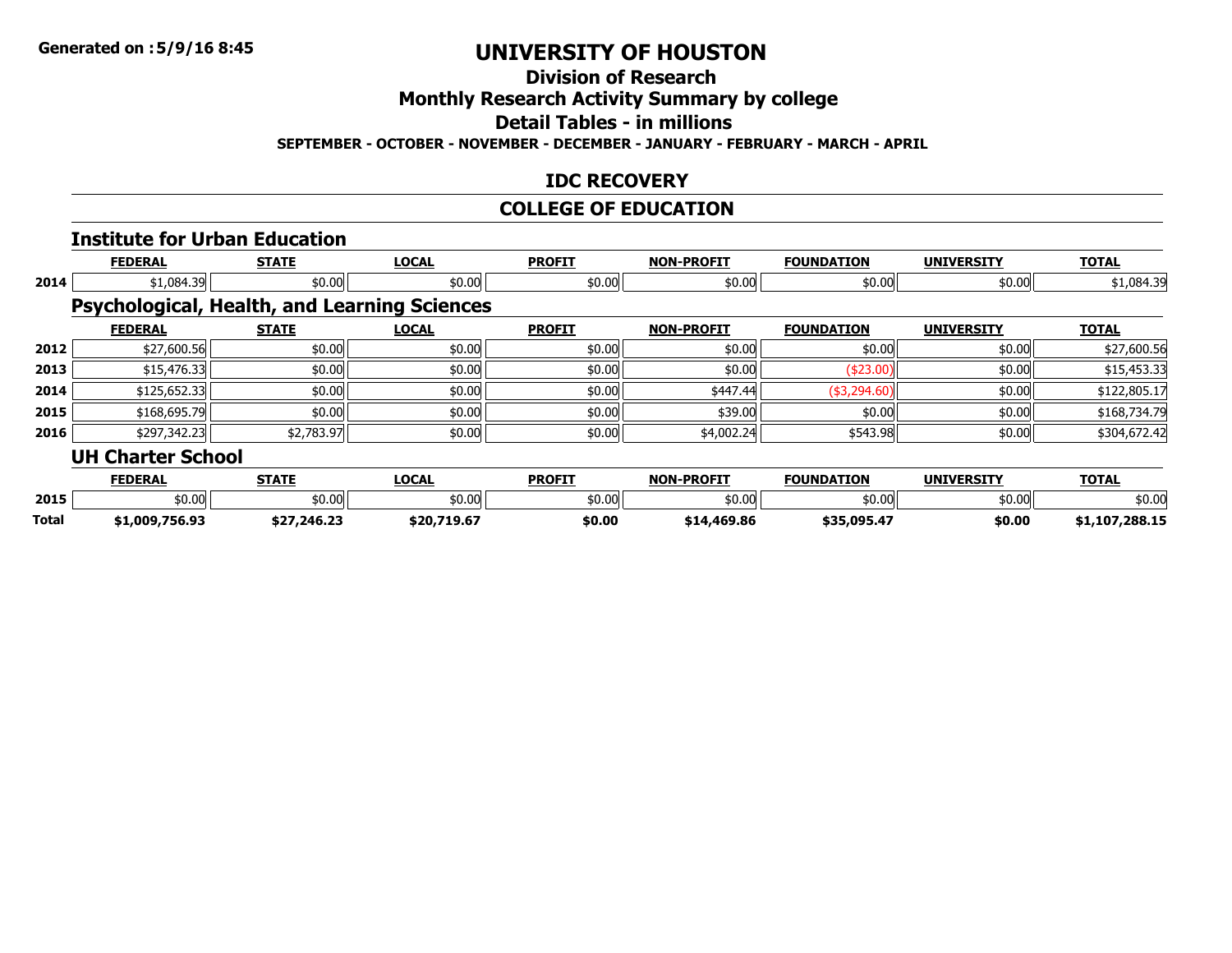#### **Division of ResearchMonthly Research Activity Summary by college**

## **Detail Tables - in millions**

**SEPTEMBER - OCTOBER - NOVEMBER - DECEMBER - JANUARY - FEBRUARY - MARCH - APRIL**

### **IDC RECOVERY**

#### **COLLEGE OF LIBERAL ARTS AND SOCIAL SCIENCES**

|      | Art                                         |              |              |               |                   |                   |                   |              |
|------|---------------------------------------------|--------------|--------------|---------------|-------------------|-------------------|-------------------|--------------|
|      | <b>FEDERAL</b>                              | <b>STATE</b> | <b>LOCAL</b> | <b>PROFIT</b> | <b>NON-PROFIT</b> | <b>FOUNDATION</b> | <b>UNIVERSITY</b> | <b>TOTAL</b> |
| 2012 | \$365.96                                    | \$0.00       | \$0.00       | \$0.00        | \$0.00            | \$0.00            | \$0.00            | \$365.96     |
| 2013 | \$2,000.59                                  | \$0.00       | \$0.00       | \$0.00        | \$0.00            | \$0.00            | \$0.00            | \$2,000.59   |
| 2014 | \$382.39                                    | \$0.00       | \$0.00       | \$0.00        | \$0.00            | \$0.00            | \$0.00            | \$382.39     |
|      | <b>Arte Publico Press</b>                   |              |              |               |                   |                   |                   |              |
|      | <b>FEDERAL</b>                              | <b>STATE</b> | <b>LOCAL</b> | <b>PROFIT</b> | <b>NON-PROFIT</b> | <b>FOUNDATION</b> | <b>UNIVERSITY</b> | <b>TOTAL</b> |
| 2013 | \$0.00                                      | \$0.00       | \$0.00       | \$0.00        | \$0.00            | \$17,180.55       | \$0.00            | \$17,180.55  |
| 2014 | \$0.00                                      | \$0.00       | \$0.00       | \$0.00        | \$0.00            | \$10,944.68       | \$0.00            | \$10,944.68  |
| 2015 | \$4,807.21                                  | \$0.00       | \$0.00       | \$0.00        | \$0.00            | \$2,422.10        | \$0.00            | \$7,229.31   |
| 2016 | \$0.00                                      | \$0.00       | \$0.00       | \$0.00        | \$0.00            | \$3,759.53        | \$0.00            | \$3,759.53   |
|      | <b>Blaffer Gallery</b>                      |              |              |               |                   |                   |                   |              |
|      | <b>FEDERAL</b>                              | <b>STATE</b> | <b>LOCAL</b> | <b>PROFIT</b> | <b>NON-PROFIT</b> | <b>FOUNDATION</b> | <b>UNIVERSITY</b> | <b>TOTAL</b> |
| 2014 | \$10,317.58                                 | \$0.00       | \$0.00       | \$0.00        | \$0.00            | \$0.00            | \$0.00            | \$10,317.58  |
| 2016 | \$5,158.73                                  | \$0.00       | \$0.00       | \$0.00        | \$0.00            | \$0.00            | \$0.00            | \$5,158.73   |
|      | <b>Center for Public History</b>            |              |              |               |                   |                   |                   |              |
|      | <b>FEDERAL</b>                              | <b>STATE</b> | <b>LOCAL</b> | <b>PROFIT</b> | <b>NON-PROFIT</b> | <b>FOUNDATION</b> | <b>UNIVERSITY</b> | <b>TOTAL</b> |
| 2012 | \$6,908.27                                  | \$0.00       | \$0.00       | \$0.00        | \$0.00            | \$0.00            | \$0.00            | \$6,908.27   |
| 2013 | \$7,208.50                                  | \$0.00       | \$0.00       | \$0.00        | \$0.00            | \$0.00            | \$0.00            | \$7,208.50   |
| 2014 | \$223.45                                    | \$0.00       | \$0.00       | \$0.00        | \$0.00            | \$0.00            | \$0.00            | \$223.45     |
| 2015 | \$136.35                                    | \$0.00       | \$0.00       | \$0.00        | \$0.00            | \$0.00            | \$0.00            | \$136.35     |
|      | <b>Communication</b>                        |              |              |               |                   |                   |                   |              |
|      | <b>FEDERAL</b>                              | <b>STATE</b> | <b>LOCAL</b> | <b>PROFIT</b> | <b>NON-PROFIT</b> | <b>FOUNDATION</b> | <b>UNIVERSITY</b> | <b>TOTAL</b> |
| 2012 | \$0.00                                      | \$0.00       | \$0.00       | \$0.00        | \$0.00            | \$0.00            | \$0.00            | \$0.00       |
| 2013 | \$0.00                                      | \$0.00       | \$0.00       | \$0.00        | \$0.00            | \$0.00            | \$0.00            | \$0.00       |
| 2014 | \$0.00                                      | \$664.48     | \$0.00       | \$0.00        | \$0.00            | \$0.00            | \$0.00            | \$664.48     |
| 2015 | \$0.00                                      | \$3,706.70   | \$0.00       | \$0.00        | \$0.00            | \$0.00            | \$0.00            | \$3,706.70   |
| 2016 | \$0.00                                      | \$0.00       | \$0.00       | \$0.00        | \$0.00            | \$0.00            | \$0.00            | \$0.00       |
|      | <b>Communication Sciences and Disorders</b> |              |              |               |                   |                   |                   |              |
|      | <b>FEDERAL</b>                              | <b>STATE</b> | <b>LOCAL</b> | <b>PROFIT</b> | <b>NON-PROFIT</b> | <b>FOUNDATION</b> | <b>UNIVERSITY</b> | <b>TOTAL</b> |
| 2012 | \$1,564.70                                  | \$0.00       | \$0.00       | \$0.00        | \$0.00            | \$0.00            | \$0.00            | \$1,564.70   |
| 2013 | (\$0.01)                                    | \$0.00       | \$0.00       | \$0.00        | \$0.00            | \$0.00            | \$0.00            | (\$0.01)     |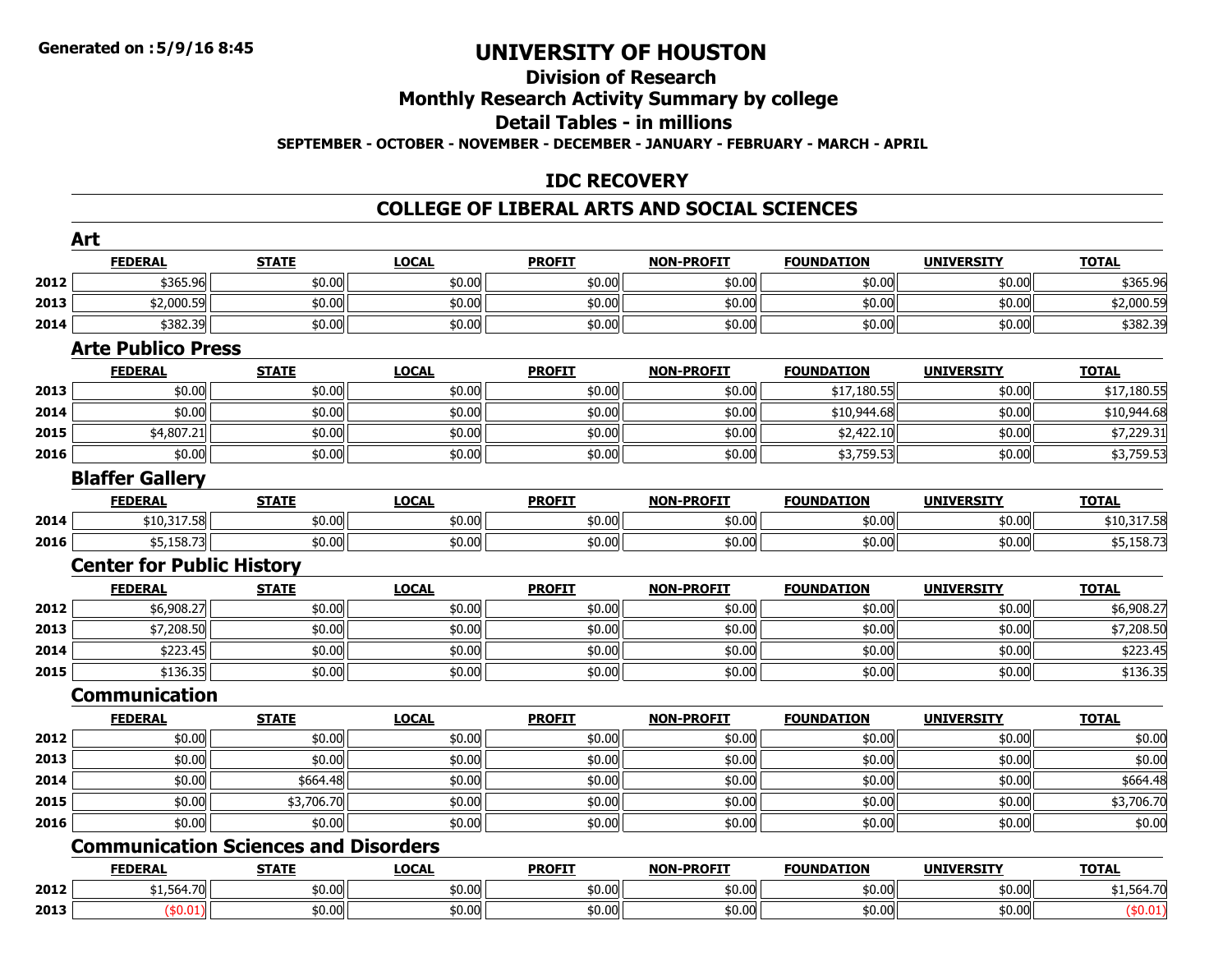**2015**

## **UNIVERSITY OF HOUSTON**

## **Division of Research**

## **Monthly Research Activity Summary by college**

#### **Detail Tables - in millions**

**SEPTEMBER - OCTOBER - NOVEMBER - DECEMBER - JANUARY - FEBRUARY - MARCH - APRIL**

#### **IDC RECOVERY**

### **COLLEGE OF LIBERAL ARTS AND SOCIAL SCIENCES**

|      | <b>FEDERAL</b>                                    | <b>STATE</b> | <b>LOCAL</b> | <b>PROFIT</b> | <b>NON-PROFIT</b> | <b>FOUNDATION</b> | <b>UNIVERSITY</b> | <b>TOTAL</b> |
|------|---------------------------------------------------|--------------|--------------|---------------|-------------------|-------------------|-------------------|--------------|
| 2014 | \$17,010.02                                       | \$0.00       | \$0.00       | \$0.00        | \$0.00            | \$0.00            | \$0.00            | \$17,010.02  |
| 2015 | \$21,383.77                                       | \$0.00       | \$0.00       | \$0.00        | \$0.00            | \$0.00            | \$0.00            | \$21,383.77  |
| 2016 | \$22,932.84                                       | \$0.00       | \$0.00       | \$0.00        | \$0.00            | \$0.00            | \$0.00            | \$22,932.84  |
|      | <b>Comparative Cultural Studies</b>               |              |              |               |                   |                   |                   |              |
|      | <b>FEDERAL</b>                                    | <b>STATE</b> | <b>LOCAL</b> | <b>PROFIT</b> | <b>NON-PROFIT</b> | <b>FOUNDATION</b> | <b>UNIVERSITY</b> | <b>TOTAL</b> |
| 2012 | \$0.00                                            | \$32.20      | \$0.00       | \$0.00        | \$0.00            | \$0.00            | \$0.00            | \$32.20      |
|      | <b>Cynthia Woods Mitchell Center for the Arts</b> |              |              |               |                   |                   |                   |              |
|      | <b>FEDERAL</b>                                    | <b>STATE</b> | <b>LOCAL</b> | <b>PROFIT</b> | <b>NON-PROFIT</b> | <b>FOUNDATION</b> | <b>UNIVERSITY</b> | <b>TOTAL</b> |
| 2015 | \$0.00                                            | \$0.00       | \$0.00       | \$4,921.94    | \$0.00            | \$0.00            | \$0.00            | \$4,921.94   |
| 2016 | \$0.00                                            | \$0.00       | \$0.00       | \$5,387.43    | \$0.00            | \$0.00            | \$0.00            | \$5,387.43   |
|      | <b>Dean, Liberal Arts and Social Sciences</b>     |              |              |               |                   |                   |                   |              |
|      | <b>FEDERAL</b>                                    | <b>STATE</b> | <b>LOCAL</b> | <b>PROFIT</b> | <b>NON-PROFIT</b> | <b>FOUNDATION</b> | <b>UNIVERSITY</b> | <b>TOTAL</b> |
| 2012 | \$0.00                                            | \$0.00       | \$0.00       | \$0.00        | \$0.00            | \$0.00            | \$0.00            | \$0.00       |
| 2013 | \$0.00                                            | \$0.00       | \$0.00       | \$0.00        | \$0.00            | \$0.00            | \$0.00            | \$0.00       |
| 2014 | \$0.00                                            | \$0.00       | \$0.00       | \$0.00        | \$0.00            | \$0.00            | \$0.00            | \$0.00       |
| 2015 | \$0.00                                            | \$0.00       | \$0.00       | \$0.00        | \$0.00            | \$0.00            | \$0.00            | \$0.00       |
| 2016 | \$0.00                                            | \$0.00       | \$0.00       | \$0.00        | \$0.00            | \$0.00            | \$0.00            | \$0.00       |
|      | <b>Economics</b>                                  |              |              |               |                   |                   |                   |              |
|      | <b>FEDERAL</b>                                    | <b>STATE</b> | <b>LOCAL</b> | <b>PROFIT</b> | <b>NON-PROFIT</b> | <b>FOUNDATION</b> | <b>UNIVERSITY</b> | <b>TOTAL</b> |
| 2012 | \$0.00                                            | \$0.00       | \$0.00       | \$2,157.90    | \$0.00            | \$0.00            | \$0.00            | \$2,157.90   |
| 2013 | \$0.00                                            | \$0.00       | \$0.00       | \$0.00        | \$10,653.22       | \$0.00            | \$0.00            | \$10,653.22  |
| 2014 | \$0.00                                            | \$0.00       | \$0.00       | \$0.00        | \$0.00            | \$0.00            | \$0.00            | \$0.00       |
| 2015 | \$568.61                                          | \$0.00       | \$0.00       | \$0.00        | \$1,366.53        | \$0.00            | \$0.00            | \$1,935.14   |
| 2016 | \$0.00                                            | \$0.00       | \$0.00       | \$0.00        | \$0.00            | \$0.00            | \$0.00            | \$0.00       |
|      | <b>English</b>                                    |              |              |               |                   |                   |                   |              |
|      | <b>FEDERAL</b>                                    | <b>STATE</b> | <b>LOCAL</b> | <b>PROFIT</b> | <b>NON-PROFIT</b> | <b>FOUNDATION</b> | <b>UNIVERSITY</b> | <b>TOTAL</b> |
| 2012 | \$0.00                                            | \$0.00       | \$0.00       | \$0.00        | \$0.00            | \$0.00            | \$0.00            | \$0.00       |
| 2013 | \$7,672.51                                        | \$0.00       | \$0.00       | \$0.00        | \$0.00            | \$0.00            | \$0.00            | \$7,672.51   |
| 2014 | \$4,950.00                                        | \$0.00       | \$0.00       | \$0.00        | \$0.00            | \$0.00            | \$0.00            | \$4,950.00   |

\$7,942.86 \$0.00 \$0.00 \$0.00 \$0.00 \$0.00 \$0.00 \$7,942.86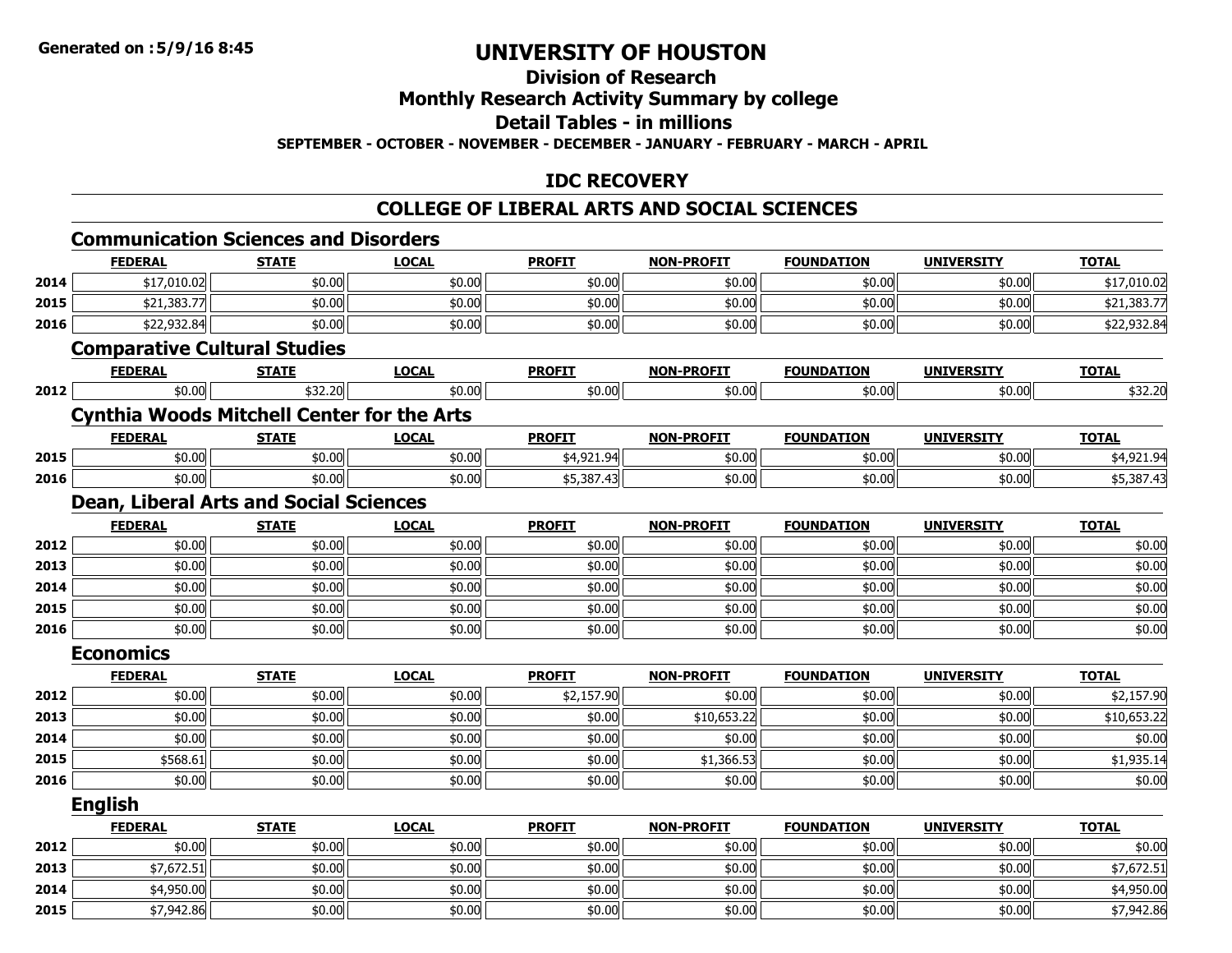### **Division of Research**

### **Monthly Research Activity Summary by college**

#### **Detail Tables - in millions**

**SEPTEMBER - OCTOBER - NOVEMBER - DECEMBER - JANUARY - FEBRUARY - MARCH - APRIL**

#### **IDC RECOVERY**

#### **COLLEGE OF LIBERAL ARTS AND SOCIAL SCIENCES**

|      | <b>English</b>                        |              |              |               |                   |                   |                   |                |
|------|---------------------------------------|--------------|--------------|---------------|-------------------|-------------------|-------------------|----------------|
|      | <b>FEDERAL</b>                        | <b>STATE</b> | <b>LOCAL</b> | <b>PROFIT</b> | <b>NON-PROFIT</b> | <b>FOUNDATION</b> | <b>UNIVERSITY</b> | <b>TOTAL</b>   |
| 2016 | \$10,433.73                           | \$0.00       | \$0.00       | \$0.00        | \$0.00            | \$0.00            | \$0.00            | \$10,433.73    |
|      | <b>Health and Human Performance</b>   |              |              |               |                   |                   |                   |                |
|      | <b>FEDERAL</b>                        | <b>STATE</b> | <b>LOCAL</b> | <b>PROFIT</b> | <b>NON-PROFIT</b> | <b>FOUNDATION</b> | <b>UNIVERSITY</b> | <b>TOTAL</b>   |
| 2012 | \$165,806.76                          | \$0.00       | \$0.00       | \$35,842.34   | \$0.00            | \$0.00            | \$0.00            | \$201,649.10   |
| 2013 | \$539,799.69                          | \$0.00       | \$0.00       | \$15,633.66   | \$0.00            | (\$7.67)          | \$0.00            | \$555,425.67   |
| 2014 | \$367,329.74                          | \$0.00       | \$0.00       | \$19,567.04   | \$0.00            | \$222.74          | \$0.00            | \$387,119.53   |
| 2015 | \$405,670.60                          | \$0.00       | \$0.00       | \$31,217.83   | \$1,805.53        | \$1,790.59        | \$0.00            | \$440,484.54   |
| 2016 | \$251,510.45                          | \$0.00       | \$0.00       | \$32,543.76   | \$118.07          | \$1,058.52        | \$0.00            | \$285,230.80   |
|      | <b>Hispanic Studies</b>               |              |              |               |                   |                   |                   |                |
|      | <b>FEDERAL</b>                        | <b>STATE</b> | <b>LOCAL</b> | <b>PROFIT</b> | <b>NON-PROFIT</b> | <b>FOUNDATION</b> | <b>UNIVERSITY</b> | <b>TOTAL</b>   |
| 2013 | \$0.00                                | \$0.00       | \$0.00       | \$0.00        | \$0.00            | \$0.00            | \$0.00            | \$0.00         |
| 2014 | \$0.00                                | \$0.00       | \$0.00       | \$0.00        | \$0.00            | \$0.00            | \$0.00            | \$0.00         |
| 2015 | \$0.00                                | \$0.00       | \$0.00       | \$0.00        | \$0.00            | \$0.00            | \$0.00            | \$0.00         |
| 2016 | \$0.00                                | \$0.00       | \$0.00       | \$0.00        | \$0.00            | \$0.00            | \$0.00            | \$0.00         |
|      | <b>History</b>                        |              |              |               |                   |                   |                   |                |
|      | <b>FEDERAL</b>                        | <b>STATE</b> | <b>LOCAL</b> | <b>PROFIT</b> | <b>NON-PROFIT</b> | <b>FOUNDATION</b> | <b>UNIVERSITY</b> | <b>TOTAL</b>   |
| 2012 | \$0.00                                | \$0.00       | \$0.00       | \$0.00        | \$0.00            | \$0.00            | \$0.00            | \$0.00         |
| 2013 | (\$2,206.75)                          | \$0.00       | \$0.00       | \$0.00        | (\$2,600.45)      | \$0.00            | \$0.00            | $(*4,807.20)$  |
| 2014 | \$1,586.60                            | \$0.00       | \$0.00       | \$0.00        | \$0.00            | \$0.00            | \$0.00            | \$1,586.60     |
| 2015 | \$1,580.67                            | \$0.00       | \$0.00       | \$0.00        | \$0.00            | \$0.00            | \$0.00            | \$1,580.67     |
| 2016 | \$2,817.73                            | \$0.00       | \$0.00       | \$0.00        | \$0.00            | \$0.00            | \$0.00            | \$2,817.73     |
|      | <b>Hobby Center for Public Policy</b> |              |              |               |                   |                   |                   |                |
|      | <b>FEDERAL</b>                        | <b>STATE</b> | <b>LOCAL</b> | <b>PROFIT</b> | <b>NON-PROFIT</b> | <b>FOUNDATION</b> | <b>UNIVERSITY</b> | <b>TOTAL</b>   |
| 2014 | \$0.00                                | \$1,785.06   | \$0.00       | \$0.00        | \$0.00            | \$0.00            | \$0.00            | \$1,785.06     |
| 2015 | \$504.29                              | $(*30.80)$   | \$0.00       | \$0.00        | \$0.00            | \$1,500.00        | \$0.00            | \$1,973.49     |
| 2016 | \$12,261.28                           | \$0.00       | \$0.00       | \$0.00        | \$0.00            | \$479.56          | \$0.00            | \$12,740.84    |
|      | <b>Modern/Classical Languages</b>     |              |              |               |                   |                   |                   |                |
|      | <b>FEDERAL</b>                        | <b>STATE</b> | <b>LOCAL</b> | <b>PROFIT</b> | <b>NON-PROFIT</b> | <b>FOUNDATION</b> | <b>UNIVERSITY</b> | <b>TOTAL</b>   |
| 2013 | ( \$6,723.38)                         | \$0.00       | \$0.00       | \$0.00        | \$0.00            | \$0.00            | \$0.00            | ( \$6, 723.38) |
| 2014 | \$17,524.97                           | \$0.00       | \$0.00       | \$0.00        | \$0.00            | \$0.00            | \$0.00            | \$17,524.97    |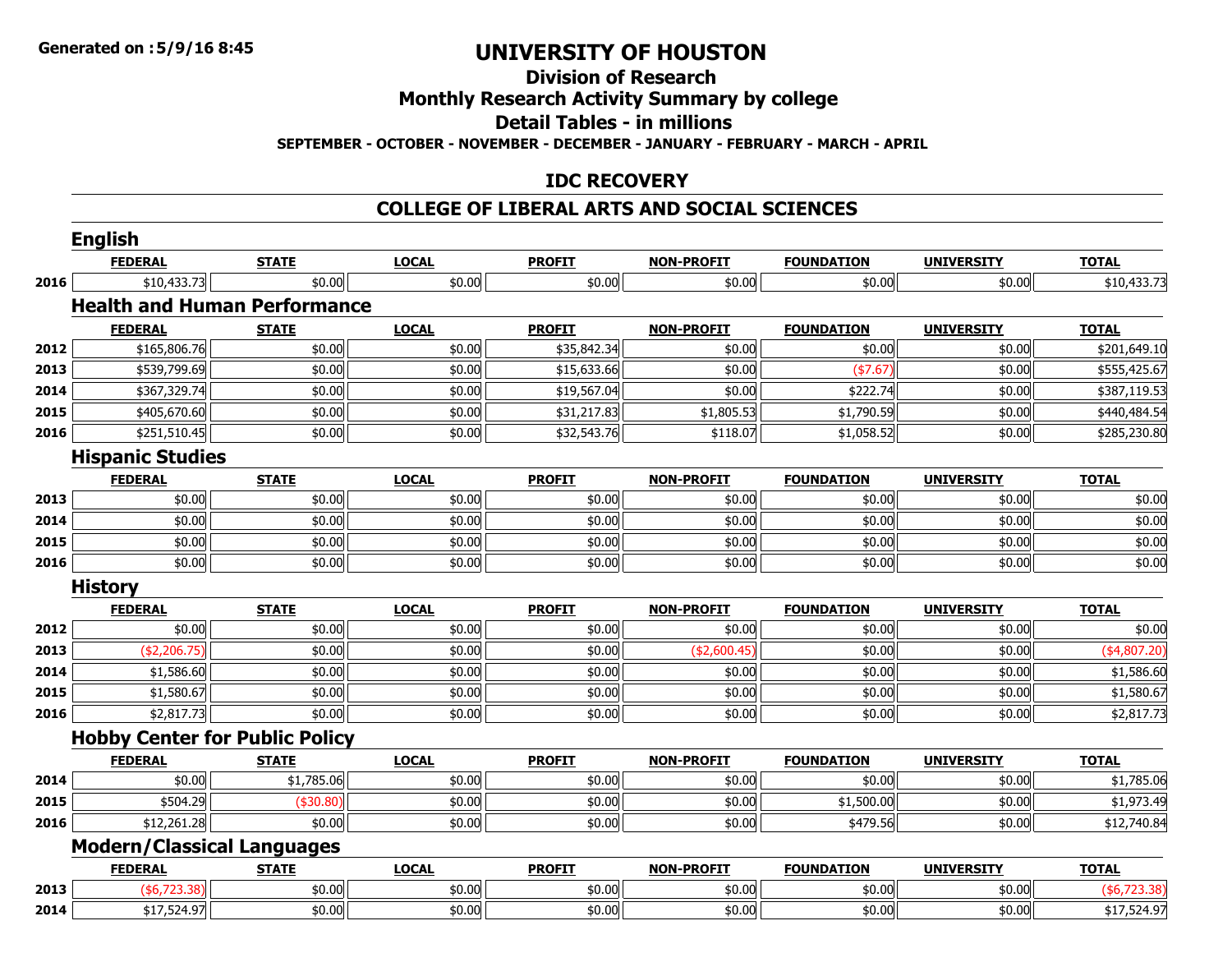**2014**

**2015**

**Total**

## **UNIVERSITY OF HOUSTON**

### **Division of Research**

### **Monthly Research Activity Summary by college**

#### **Detail Tables - in millions**

**SEPTEMBER - OCTOBER - NOVEMBER - DECEMBER - JANUARY - FEBRUARY - MARCH - APRIL**

#### **IDC RECOVERY**

#### **COLLEGE OF LIBERAL ARTS AND SOCIAL SCIENCES**

#### **Modern/Classical Languages FEDERAL STATE LOCAL PROFIT NON-PROFIT FOUNDATION UNIVERSITY TOTAL 2015** \$5,309.99 \$0.00 \$0.00 \$0.00 \$0.00 \$0.00 \$0.00 \$5,309.99 **2016**6 \$6,797.50 \$0.00 \$0.00 \$0.00 \$0.00 \$0.00 \$0.00 \$0.00 \$0.00 \$0.00 \$0.00 \$0.00 \$0.00 \$0.00 \$6,797.50 **Philosophy FEDERAL STATE LOCAL PROFIT NON-PROFIT FOUNDATION UNIVERSITY TOTAL 2012** \$1,424.35 \$0.00 \$0.00 \$0.00 \$0.00 \$0.00 \$0.00 \$1,424.35 **2013**3 | \$1,448.47|| \$0.00|| \$0.00|| \$0.00|| \$0.00|| \$0.00|| \$0.00|| \$0.00|| \$0.00|| \$1,448.47 **2014**4 \$2,606.44 \$0.00 \$0.00 \$0.00 \$0.00 \$0.00 \$0.00 \$0.00 \$0.00 \$0.00 \$0.00 \$0.00 \$2,606.44 **2015**5 | (\$266.83)|| \$0.00|| \$0.00|| \$0.00|| (\$266.83) **2016** \$30.38 \$0.00 \$0.00 \$0.00 \$0.00 \$0.00 \$0.00 \$30.38 **Political ScienceFEDERAL STATE LOCAL PROFIT NON-PROFIT FOUNDATION UNIVERSITY TOTAL 2012**2 | \$0.00| \$0.00| \$0.00| \$0.00| \$0.00| \$0.00| \$0.00| \$0.00| \$0 **2013** \$5,043.21 \$0.00 \$0.00 \$0.00 \$0.00 \$0.00 \$0.00 \$5,043.21 **2014**4 \$0.00 \$0.00 \$0.00 \$0.00 \$0.00 \$0.00 \$0.00 \$0.00 \$0.00 \$0.00 \$0.00 \$0.00 \$0.00 \$0.00 \$0.00 \$0.00 \$0.00 **2015** \$18,305.04 \$0.00 \$0.00 \$0.00 \$0.00 \$0.00 \$0.00 \$18,305.04 **20166** \$7,938.52 \$0.00 \$0.00 \$0.00 \$0.00 \$0.00 \$0.00 \$0.00 \$0.00 \$0.00 \$9,222.40 **Psychology FEDERAL STATE LOCAL PROFIT NON-PROFIT FOUNDATION UNIVERSITY TOTAL 2012** \$729,163.92 \$1,179.11 \$0.00 \$1,910.46 \$8,992.15 \$15,508.01 (\$3,117.51) \$753,636.15 **2013** \$802,652.24 \$17,550.20 \$0.00 \$0.00 \$6,834.36 \$4,306.75 \$0.00 \$831,343.55 **2014**4 \$637,413.14 \$14.16 \$14.16 \$10.00 \$131.91 \$131.91 \$11,406.93 \$11,406.93 \$4.57 \$10.00 \$0.00 \$648,961.57 **20155** \$763,311.29 \$3,877.88 \$3,877.88 \$0.00 \$0.00 \$0.00 \$0.00 \$25,045.98 \$25,045.98 \$0.00 \$0.00 \$792,235.15 **2016** \$814,718.22 \$1,873.45 \$0.00 \$0.00 \$16,371.99 \$0.00 \$0.00 \$832,963.66 **Sociology FEDERAL STATE LOCAL PROFIT NON-PROFIT FOUNDATION UNIVERSITY TOTAL 2012** \$1,148.18 \$0.00 \$0.00 \$0.00 \$0.00 \$0.00 \$0.00 \$1,148.18 **2013**3 (\$1,885.39)| \$0.00| \$0.00| \$0.00| \$0.00| \$0.00| (\$1,885.39)

4 \$4,682.07 \$0.00 \$0.00 \$0.00 \$0.00 \$0.00 \$0.00 \$0.00 \$0.00 \$0.00 \$0.00 \$0.00 \$0.00 \$1,682.07

\$7,041.39 \$0.00 (\$57.36) \$0.00 \$0.00 \$0.00 \$0.00 \$6,984.03

**\$5,696,312.84 \$30,652.44 (\$57.36) \$149,314.26 \$81,278.19 \$59,160.79 (\$3,117.51) \$6,013,543.65**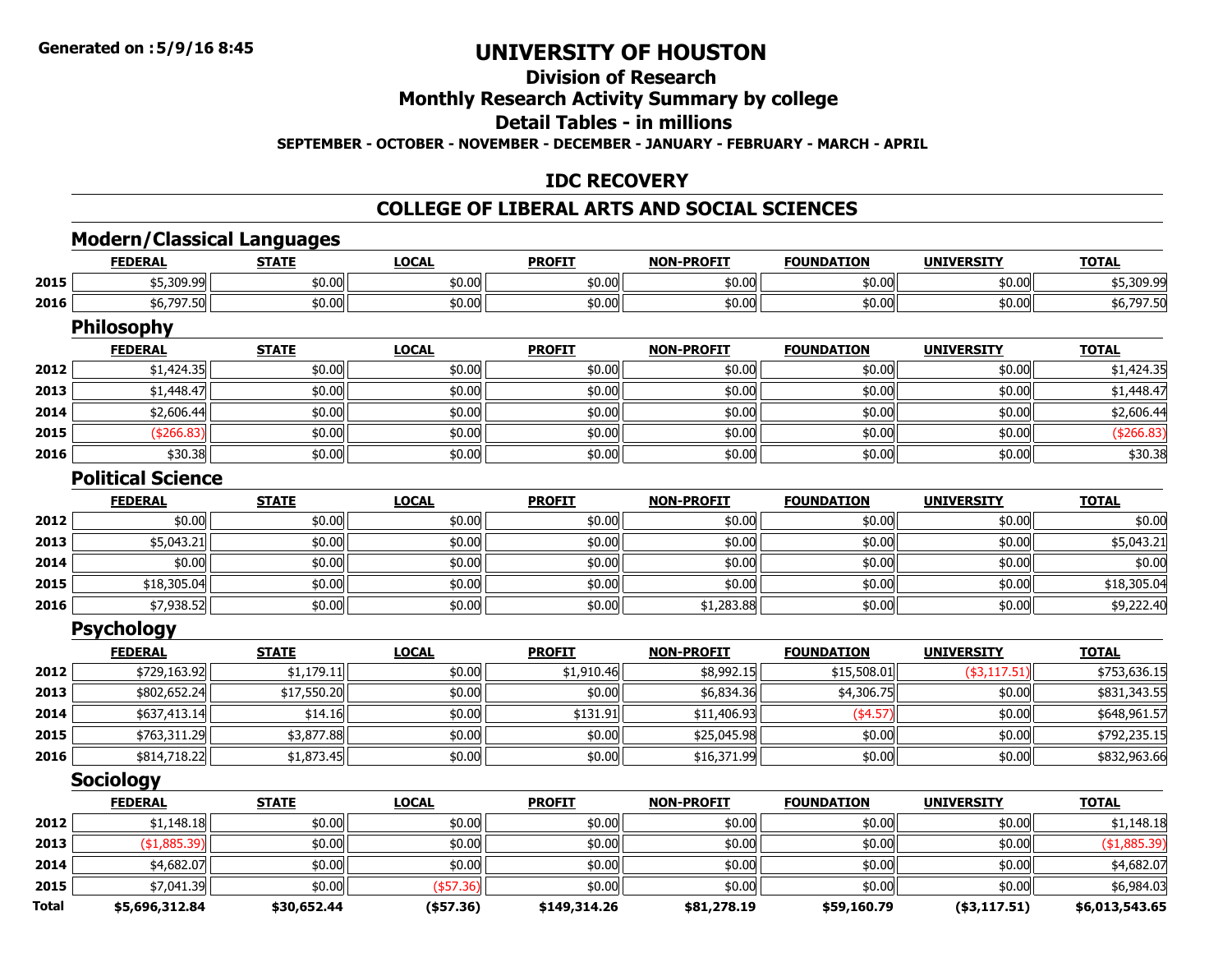#### **Division of ResearchMonthly Research Activity Summary by college Detail Tables - in millionsSEPTEMBER - OCTOBER - NOVEMBER - DECEMBER - JANUARY - FEBRUARY - MARCH - APRIL**

#### **IDC RECOVERY**

#### **COLLEGE OF NATURAL SCIENCES AND MATHEMATICS**

### **Biology/Biochemistry**

|      | <b>FEDERAL</b> | <b>STATE</b>  | <b>LOCAL</b> | <b>PROFIT</b> | <b>NON-PROFIT</b> | <b>FOUNDATION</b> | <b>UNIVERSITY</b> | <b>TOTAL</b> |
|------|----------------|---------------|--------------|---------------|-------------------|-------------------|-------------------|--------------|
| 2012 | \$585,248.94   | \$30,618.09   | \$0.00       | \$0.01        | \$30,499.93       | \$0.00            | \$0.00            | \$646,366.96 |
| 2013 | \$435,311.21   | \$25,970.48   | \$0.00       | \$22,347.90   | \$31,783.86       | \$8,673.79        | \$0.00            | \$524,087.25 |
| 2014 | \$351,785.44   | (\$32,466.48) | \$0.00       | \$23,240.72   | \$17,006.45       | \$3,273.88        | \$0.00            | \$362,840.01 |
| 2015 | \$542,875.80   | (\$14,787.44) | \$0.00       | \$7,386.99    | \$13,033.25       | \$19,188.97       | \$5,299.35        | \$572,996.92 |
| 2016 | \$458,634.20   | \$23,553.95   | \$0.00       | \$6,220.36    | \$2,362.77        | \$12,897.29       | \$1,972.63        | \$505,641.20 |

## **Center for Applied Geoscience Excellence**

|      | <b>FEDERAL</b> | <b>STATE</b> | <u>LOCAL</u> | <b>PROFIT</b> | <b>NON-PROFIT</b> | <b>FOUNDATION</b> | <b>UNIVERSITY</b> | <b>TOTAL</b> |
|------|----------------|--------------|--------------|---------------|-------------------|-------------------|-------------------|--------------|
| 2014 | \$0.00         | \$0.00       | \$0.00       | \$0.00        | \$0.00            | \$0.00            | \$0.00            | \$0.00       |
| 2015 | \$0.00         | \$0.00       | \$0.00       | \$0.00        | \$0.00            | \$0.00            | \$0.00            | \$0.00       |
| 2016 | \$0.00         | \$0.00       | \$0.00       | \$0.00        | \$0.00            | \$0.00            | \$0.00            | \$0.00       |

#### **Center for Nuclear Receptors and Cell Signaling**

|      | <b>FEDERAL</b> | <b>STATE</b>  | <b>LOCAL</b> | <b>PROFIT</b> | <b>NON-PROFIT</b> | <b>FOUNDATION</b> | <b>UNIVERSITY</b> | <b>TOTAL</b> |
|------|----------------|---------------|--------------|---------------|-------------------|-------------------|-------------------|--------------|
| 2012 | \$255,650.48   | \$15,280.87   | \$0.00       | \$71,810.09   | \$0.00            | \$0.00            | \$0.00            | \$342,741.44 |
| 2013 | \$237,180.30   | \$30,001.04   | \$0.00       | \$1,208.88    | \$0.00            | \$0.00            | \$0.00            | \$268,390.22 |
| 2014 | \$289,012.54   | (\$10,208.88) | \$0.00       | \$0.00        | \$0.00            | \$0.00            | \$0.00            | \$278,803.66 |
| 2015 | \$104,227.52   | \$39,548.23   | \$0.00       | \$0.00        | \$0.00            | \$0.00            | \$0.00            | \$143,775.75 |
| 2016 | \$245,027.79   | \$27,257.53   | \$0.00       | \$0.00        | \$0.00            | \$0.00            | \$0.00            | \$272,285.32 |

#### **Chemistry**

|      | <b>FEDERAL</b> | <b>STATE</b> | <b>LOCAL</b> | <b>PROFIT</b> | <b>NON-PROFIT</b> | <b>FOUNDATION</b> | <b>UNIVERSITY</b> | <b>TOTAL</b> |
|------|----------------|--------------|--------------|---------------|-------------------|-------------------|-------------------|--------------|
| 2012 | \$397,231.77   | \$1,317.14   | \$0.00       | \$405.57      | \$0.00            | \$0.00            | \$14,738.17       | \$413,692.64 |
| 2013 | \$395,584.76   | (\$64.32)    | \$0.00       | \$10,609.36   | \$0.00            | \$0.00            | (\$14,421.06)     | \$391,708.74 |
| 2014 | \$443,200.00   | \$0.00       | \$0.00       | \$130.95      | \$0.00            | \$0.00            | \$0.00            | \$443,330.95 |
| 2015 | \$363,297.56   | \$0.00       | \$0.00       | \$7,611.92    | \$0.00            | \$0.00            | \$0.00            | \$370,909.48 |
| 2016 | \$452,411.54   | \$3,701.89   | \$0.00       | \$294.64      | \$0.00            | \$0.00            | \$0.00            | \$456,408.07 |

### **Computer Science**

|      | <b>FEDERAL</b> | <b>STATE</b>         | <u>LOCAL</u> | <b>PROFIT</b> | <b>NON-PROFIT</b> | <b>FOUNDATION</b> | <b>UNIVERSITY</b> | <b>TOTAL</b> |
|------|----------------|----------------------|--------------|---------------|-------------------|-------------------|-------------------|--------------|
| 2012 | \$339,923.82   | \$2,124.70           | \$0.00       | \$51.315.15   | \$14.243.05       | \$0.00            | \$0.00            | \$407,606.73 |
| 2013 | \$403,465.10   | $\frac{1}{3,580.17}$ | \$0.00       | \$40,639.58   | \$4,821.35        | \$0.00            | \$0.00            | \$452,506.20 |
| 2014 | \$263,556.18   | \$265.31             | \$0.00       | \$45,267.23   | \$87,575.04       | \$0.00            | \$0.00            | \$396,663.75 |
| 2015 | \$423,044.87   | \$47,349.19          | \$0.00       | \$24,974.29   | \$43,802.83       | \$1,941.47        | \$0.00            | \$541,112.65 |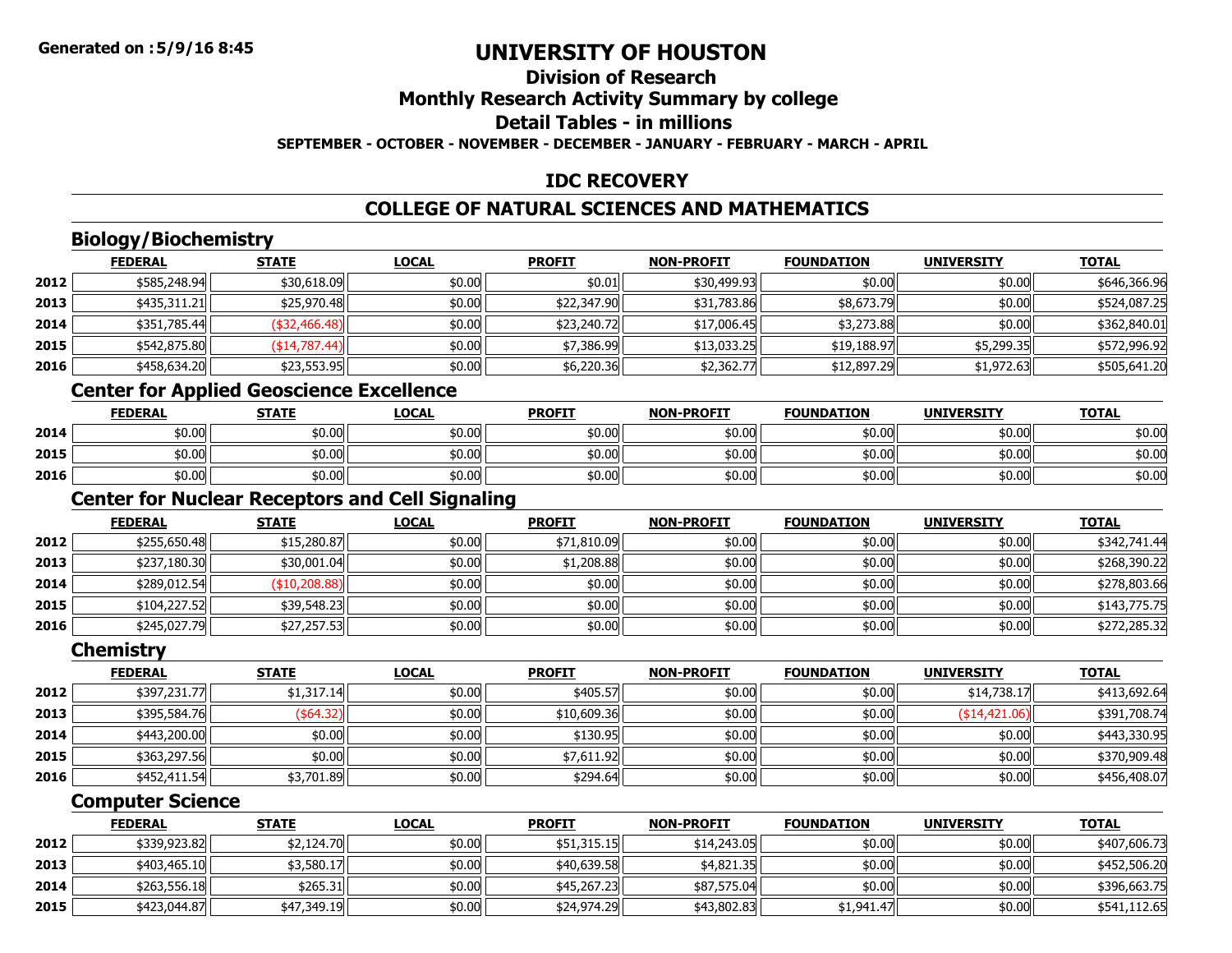### **Division of Research**

#### **Monthly Research Activity Summary by college**

#### **Detail Tables - in millions**

**SEPTEMBER - OCTOBER - NOVEMBER - DECEMBER - JANUARY - FEBRUARY - MARCH - APRIL**

#### **IDC RECOVERY**

### **COLLEGE OF NATURAL SCIENCES AND MATHEMATICS**

## **Computer Science**

|                                                                                      | <b>FEDERAL</b>                                       | <b>STATE</b> | <b>LOCAL</b> | <b>PROFIT</b> | <b>NON-PROFIT</b> | <b>FOUNDATION</b> | <b>UNIVERSITY</b> | <b>TOTAL</b> |
|--------------------------------------------------------------------------------------|------------------------------------------------------|--------------|--------------|---------------|-------------------|-------------------|-------------------|--------------|
| 2016<br>2012<br>2013<br>2014<br>2015<br>2016<br>2012<br>2013<br>2014<br>2015<br>2016 | \$504,497.88                                         | \$23,681.08  | \$0.00       | \$14.95       | \$11,117.20       | \$0.00            | \$7,057.91        | \$546,369.01 |
|                                                                                      | <b>Dean, Natural Sciences and Mathematics</b>        |              |              |               |                   |                   |                   |              |
|                                                                                      | <b>FEDERAL</b>                                       | <b>STATE</b> | <b>LOCAL</b> | <b>PROFIT</b> | <b>NON-PROFIT</b> | <b>FOUNDATION</b> | <b>UNIVERSITY</b> | <b>TOTAL</b> |
|                                                                                      | \$0.00                                               | \$0.00       | \$0.00       | \$0.00        | \$0.00            | \$0.00            | \$0.00            | \$0.00       |
|                                                                                      | \$27,253.91                                          | \$0.00       | \$0.00       | \$0.00        | \$0.00            | \$0.00            | \$0.00            | \$27,253.91  |
|                                                                                      | ( \$42.44)                                           | \$0.00       | \$0.00       | \$0.00        | \$0.00            | \$0.00            | \$0.00            | $(*42.44)$   |
|                                                                                      | \$707.18                                             | \$0.00       | \$0.00       | \$0.00        | \$0.00            | \$0.00            | \$0.00            | \$707.18     |
|                                                                                      | \$8,449.75                                           | \$0.00       | \$0.00       | \$2,136.05    | \$0.00            | \$0.00            | \$0.00            | \$10,585.80  |
|                                                                                      | <b>Earth &amp; Atmospheric Sciences</b>              |              |              |               |                   |                   |                   |              |
|                                                                                      | <b>FEDERAL</b>                                       | <b>STATE</b> | <b>LOCAL</b> | <b>PROFIT</b> | <b>NON-PROFIT</b> | <b>FOUNDATION</b> | <b>UNIVERSITY</b> | <b>TOTAL</b> |
|                                                                                      | \$274,282.63                                         | \$45,337.36  | \$0.00       | \$242,078.93  | \$23,724.45       | \$0.00            | \$0.00            | \$585,423.37 |
|                                                                                      | \$215,051.44                                         | \$13,683.46  | \$0.00       | \$237,281.83  | \$18,457.56       | \$0.00            | \$0.00            | \$484,474.29 |
|                                                                                      | \$157,273.21                                         | \$27,710.07  | \$0.00       | \$195,634.60  | \$43,818.50       | \$1,236.65        | \$0.00            | \$425,673.03 |
|                                                                                      | \$166,436.54                                         | \$35,701.54  | \$0.00       | \$160,619.51  | \$29,767.59       | \$690.12          | \$3,368.83        | \$396,584.12 |
|                                                                                      | \$111,137.54                                         | \$57,971.39  | \$0.00       | \$94,346.71   | \$12,343.73       | \$254.09          | \$21,832.37       | \$297,885.83 |
|                                                                                      | <b>Institute for Climate and Atmospheric Science</b> |              |              |               |                   |                   |                   |              |
|                                                                                      | <b>FEDERAL</b>                                       | <b>STATE</b> | <b>LOCAL</b> | <b>PROFIT</b> | <b>NON-PROFIT</b> | <b>FOUNDATION</b> | <b>UNIVERSITY</b> | <b>TOTAL</b> |
|                                                                                      |                                                      |              |              |               |                   |                   |                   |              |
| 2012                                                                                 | \$0.00                                               | \$0.00       | \$0.00       | \$0.00        | \$0.00            | \$0.00            | \$0.00            | \$0.00       |

| 2014 | \$0.00 | 50.00  | +n nnl<br>ט.טע                                       | \$0.00 | \$0.00 | \$0.00 | \$0.00 | \$0.00 |
|------|--------|--------|------------------------------------------------------|--------|--------|--------|--------|--------|
| 2015 | \$0.00 | \$0.00 | $\uparrow$ $\uparrow$ $\uparrow$ $\uparrow$<br>DU.UU | \$0.00 | \$0.00 | \$0.00 | \$0.00 | \$0.00 |
| 2016 | \$0.00 | \$0.00 | $\sim$ 00<br>DU.U¢                                   | \$0.00 | \$0.00 | \$0.00 | \$0.00 | \$0.00 |

#### **Institute for Nanoenergy**

|      | <u>FEDERAL</u> | <b>STATE</b> | <u>LOCAL</u> | <b>PROFIT</b> | <b>NON-PROFIT</b> | <b>FOUNDATION</b> | <b>UNIVERSITY</b> | <b>TOTAL</b> |
|------|----------------|--------------|--------------|---------------|-------------------|-------------------|-------------------|--------------|
| 2012 | \$0.00         | \$0.00       | \$0.00       | \$0.00        | \$0.00            | \$0.00            | \$0.00            | \$0.00       |
| 2013 | \$0.00         | \$0.00       | \$0.00       | \$0.00        | \$0.00            | \$0.00            | \$0.00            | \$0.00       |
| 2014 | \$0.00         | \$0.00       | \$0.00       | \$0.00        | \$0.00            | \$0.00            | \$0.00            | \$0.00       |
| 2015 | \$0.00         | \$0.00       | \$0.00       | \$0.00        | \$0.00            | \$0.00            | \$0.00            | \$0.00       |
| 2016 | \$0.00         | \$0.00       | \$0.00       | \$0.00        | \$0.00            | \$0.00            | \$0.00            | \$0.00       |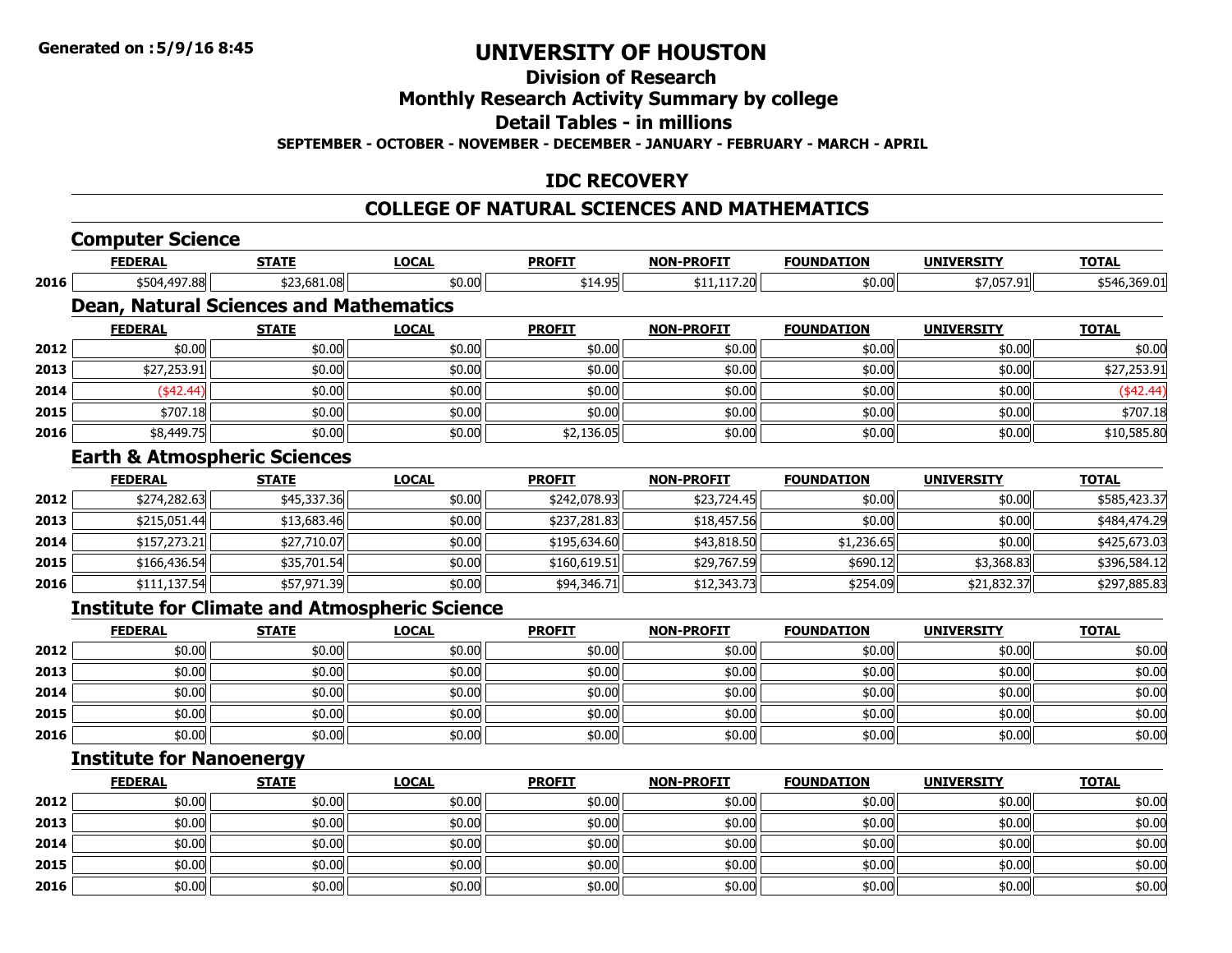#### **Division of ResearchMonthly Research Activity Summary by college Detail Tables - in millionsSEPTEMBER - OCTOBER - NOVEMBER - DECEMBER - JANUARY - FEBRUARY - MARCH - APRIL**

#### **IDC RECOVERY**

#### **COLLEGE OF NATURAL SCIENCES AND MATHEMATICS**

|              | <b>Mathematics</b> |              |              |                |                   |                   |                   |                 |
|--------------|--------------------|--------------|--------------|----------------|-------------------|-------------------|-------------------|-----------------|
|              | <b>FEDERAL</b>     | <b>STATE</b> | <b>LOCAL</b> | <b>PROFIT</b>  | <b>NON-PROFIT</b> | <b>FOUNDATION</b> | <b>UNIVERSITY</b> | <b>TOTAL</b>    |
| 2012         | \$133,922.24       | \$15,679.55  | \$0.00       | \$37,277.57    | \$9,763.04        | ( \$164.39        | \$0.00            | \$196,478.00    |
| 2013         | \$182,178.80       | \$0.00       | \$0.00       | \$25,532.27    | \$0.00            | \$869.12          | \$0.00            | \$208,580.19    |
| 2014         | \$284,942.80       | \$0.00       | \$0.00       | \$16,592.89    | \$0.00            | \$1,436.96        | \$0.00            | \$302,972.65    |
| 2015         | \$223,332.64       | \$0.00       | \$0.00       | \$8,750.76     | \$0.00            | \$1,128.40        | \$0.00            | \$233,211.80    |
| 2016         | \$234,143.84       | \$0.00       | \$0.00       | \$22,090.66    | \$0.00            | \$11,300.97       | \$0.00            | \$267,535.47    |
|              | <b>Physics</b>     |              |              |                |                   |                   |                   |                 |
|              | <b>FEDERAL</b>     | <b>STATE</b> | <b>LOCAL</b> | <b>PROFIT</b>  | <b>NON-PROFIT</b> | <b>FOUNDATION</b> | <b>UNIVERSITY</b> | <b>TOTAL</b>    |
| 2012         | \$501,541.63       | $($ \$61.33) | \$0.00       | \$45,294.78    | \$394.22          | \$0.00            | \$0.00            | \$547,169.31    |
| 2013         | \$474,263.20       | \$0.00       | \$0.00       | \$172,197.42   | \$0.00            | \$0.00            | \$0.00            | \$646,460.62    |
| 2014         | \$862,917.17       | \$0.00       | \$0.00       | \$191,791.59   | \$0.00            | \$0.00            | \$0.00            | \$1,054,708.76  |
| 2015         | \$665,959.35       | \$0.00       | \$0.00       | \$198,443.98   | \$6,046.63        | \$0.00            | \$0.00            | \$870,449.96    |
| 2016         | \$589,833.12       | \$0.00       | \$0.00       | \$195,775.04   | \$0.00            | \$0.00            | \$0.00            | \$785,608.17    |
| <b>Total</b> | \$12,604,752.23    | \$412,744.57 | \$0.00       | \$2,159,323.18 | \$400,561.44      | \$62,727.32       | \$39,848.20       | \$15,679,956.95 |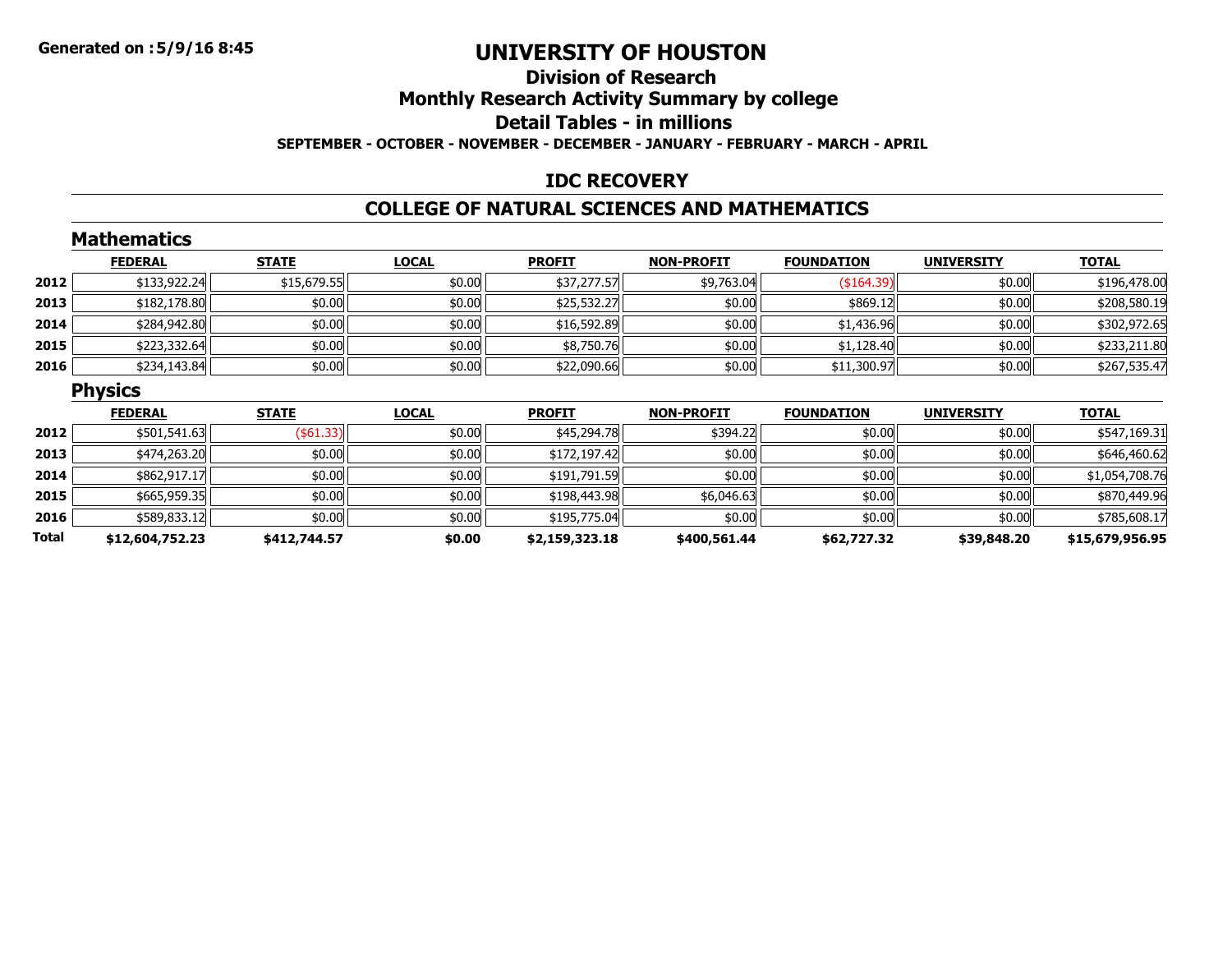#### **Division of ResearchMonthly Research Activity Summary by college Detail Tables - in millions SEPTEMBER - OCTOBER - NOVEMBER - DECEMBER - JANUARY - FEBRUARY - MARCH - APRIL**

#### **IDC RECOVERY**

#### **COLLEGE OF OPTOMETRY**

## **Optometry Vision Sciences**

|       | <b>FEDERAL</b> | <b>STATE</b> | <b>LOCAL</b> | <b>PROFIT</b> | <b>NON-PROFIT</b> | <b>FOUNDATION</b> | <b>UNIVERSITY</b> | <b>TOTAL</b>   |
|-------|----------------|--------------|--------------|---------------|-------------------|-------------------|-------------------|----------------|
| 2012  | \$715,488.57   | $($ \$0.03)  | \$0.00       | \$52,190.92   | \$0.00            | \$0.00            | \$33,958.05       | \$801,637.51   |
| 2013  | \$763,527.44   | \$0.00       | \$0.00       | \$145,436.56  | \$0.00            | \$0.00            | \$21,651.00       | \$930,615.00   |
| 2014  | \$899,613.45   | \$0.00       | \$0.00       | \$141,466.34  | \$0.00            | \$0.00            | \$30,096.51       | \$1,071,176.30 |
| 2015  | \$814,094.77   | \$0.00       | \$0.00       | \$59,601.39   | \$0.00            | \$0.00            | \$60,021.87       | \$933,718.03   |
| 2016  | \$955,801.69   | \$0.00       | \$0.00       | \$32,078.03   | \$0.00            | \$0.00            | \$36,200.36       | \$1,024,080.08 |
| Total | \$4,148,525.92 | (\$0.03)     | \$0.00       | \$430,773.24  | \$0.00            | \$0.00            | \$181,927.79      | \$4,761,226.92 |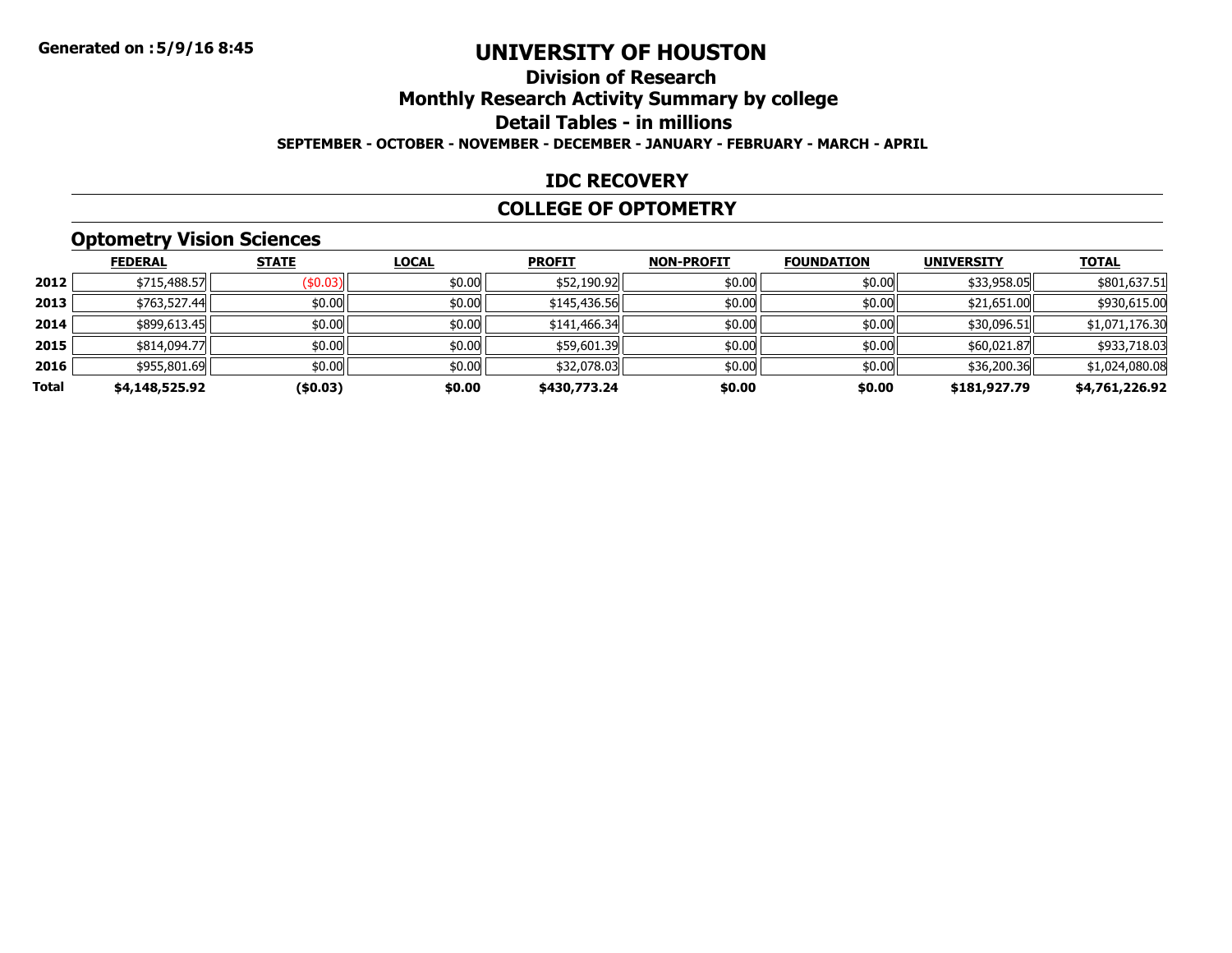## **Division of Research**

### **Monthly Research Activity Summary by college**

### **Detail Tables - in millions**

#### **SEPTEMBER - OCTOBER - NOVEMBER - DECEMBER - JANUARY - FEBRUARY - MARCH - APRIL**

#### **IDC RECOVERY**

#### **COLLEGE OF PHARMACY**

## **Center for Experimental Therapeutics and Pharmacoi**

|      | <b>FEDERAL</b> | <b>STATE</b> | <u>LOCAL</u> | <b>PROFIT</b> | <b>NON-PROFIT</b> | <b>FOUNDATION</b> | <b>UNIVERSITY</b> | <b>TOTAL</b> |
|------|----------------|--------------|--------------|---------------|-------------------|-------------------|-------------------|--------------|
| 2012 | \$0.00         | \$0.00       | \$0.00       | \$0.00        | \$0.00            | \$0.00            | \$0.00            | \$0.00       |
| 2013 | \$0.00         | \$0.00       | \$0.00       | \$0.00        | \$0.00            | \$0.00            | \$0.00            | \$0.00       |
| 2014 | \$0.00         | \$0.00       | \$0.00       | \$0.00        | \$0.00            | \$0.00            | \$0.00            | \$0.00       |
| 2015 | \$0.00         | \$0.00       | \$0.00       | \$0.00        | \$0.00            | \$0.00            | \$0.00            | \$0.00       |
| 2016 | \$0.00         | \$0.00       | \$0.00       | \$0.00        | \$0.00            | \$0.00            | \$0.00            | \$0.00       |

#### **Clinical Pharmacy & Administration**

|      | <b>FEDERAL</b> | <b>STATE</b> | <b>LOCAL</b> | <b>PROFIT</b> | <b>NON-PROFIT</b> | <b>FOUNDATION</b> | <b>UNIVERSITY</b> | <u>TOTAL</u> |
|------|----------------|--------------|--------------|---------------|-------------------|-------------------|-------------------|--------------|
| 2012 | \$26,291.04    | \$0.00       | \$0.00       | \$42,872.04   | \$11.27           | \$0.00            | \$0.00            | \$69,151.81  |
| 2013 | \$51,695.10    | \$0.00       | \$0.00       | \$55,286.74   | \$0.00            | \$0.00            | \$0.00            | \$106,981.84 |
| 2014 | \$3,609.32     | \$0.00       | \$0.00       | \$64,800.06   | \$13,174.85       | \$0.00            | \$0.00            | \$81,584.23  |
| 2015 | \$56,687.61    | \$56,056.27  | \$0.00       | \$29,686.88   | \$3,003.40        | \$0.00            | \$0.00            | \$145,434.16 |
| 2016 | \$69,660.48    | \$32,940.90  | \$0.00       | \$35,243.72   | \$10,693.79       | \$0.00            | \$0.00            | \$148,538.90 |

#### **Dean, Pharmacy**

|      | <b>FEDERAL</b> | <b>STATE</b> | <u>LOCAL</u> | <b>PROFIT</b> | <b>NON-PROFIT</b> | <b>FOUNDATION</b> | <b>UNIVERSITY</b> | <b>TOTAL</b> |
|------|----------------|--------------|--------------|---------------|-------------------|-------------------|-------------------|--------------|
| 2012 | \$0.00         | \$0.00       | \$0.00       | \$0.00        | \$0.00            | \$0.00            | \$0.00            | \$0.00       |
| 2013 | \$0.00         | \$0.00       | \$0.00       | \$0.00        | \$0.00            | \$0.00            | \$0.00            | \$0.00       |
| 2014 | \$0.00         | \$0.00       | \$0.00       | \$0.00        | \$0.00            | \$0.00            | \$0.00            | \$0.00       |
| 2015 | \$0.00         | \$0.00       | \$0.00       | \$0.00        | \$0.00            | \$0.00            | \$0.00            | \$0.00       |
| 2016 | \$0.00         | \$0.00       | \$0.00       | \$0.00        | \$0.00            | \$0.00            | \$0.00            | \$0.00       |

#### **Pharm Health Outcomes & Policy**

|      | <u>FEDERAL</u> | <b>STATE</b> | <b>LOCAL</b> | <b>PROFIT</b> | <b>NON-PROFIT</b> | <b>FOUNDATION</b> | <b>UNIVERSITY</b> | <b>TOTAL</b> |
|------|----------------|--------------|--------------|---------------|-------------------|-------------------|-------------------|--------------|
| 2012 | \$5,917.60     | \$0.00       | \$0.00       | \$0.00        | \$0.00            | \$0.00            | \$0.00            | \$5,917.60   |
| 2013 | \$8,642.72     | \$0.00       | \$0.00       | \$0.00        | \$0.00            | \$0.00            | \$0.00            | \$8,642.72   |
| 2014 | \$28,395.52    | \$0.00       | \$0.00       | \$0.00        | \$0.00            | \$0.00            | \$0.00            | \$28,395.52  |
| 2015 | \$26,937.41    | \$1,871.25   | \$0.00       | \$3,422.86    | \$0.00            | \$0.00            | \$0.00            | \$32,231.52  |
| 2016 | \$12,158.86    | \$215.83     | \$0.00       | \$3,247.95    | \$0.00            | \$0.00            | \$0.00            | \$15,190.97  |

### **Pharmacological and Pharmaceutical Sciences**

|      | <b>FEDERAL</b> | <b>STATE</b> | LOCAL  | <b>PROFIT</b>        | <b>NON-PROFIT</b>           | <b>FOUNDATION</b> | <b>UNIVERSITY</b> | <b>TOTAL</b> |
|------|----------------|--------------|--------|----------------------|-----------------------------|-------------------|-------------------|--------------|
| 2012 | \$344,813.37   | \$0.01       | \$0.00 | \$0.00               | <b>¢5 702</b><br>\$5,793.10 | \$362.21          | \$0.00            | \$350,968.69 |
| 2013 | \$424,966.95   | \$0.00       | \$0.00 | $+1102$<br>ווכז.סד - | ---<br>. 2 / ت ر 1 س        | 1,680.59          | \$0.00            | \$428,366.3  |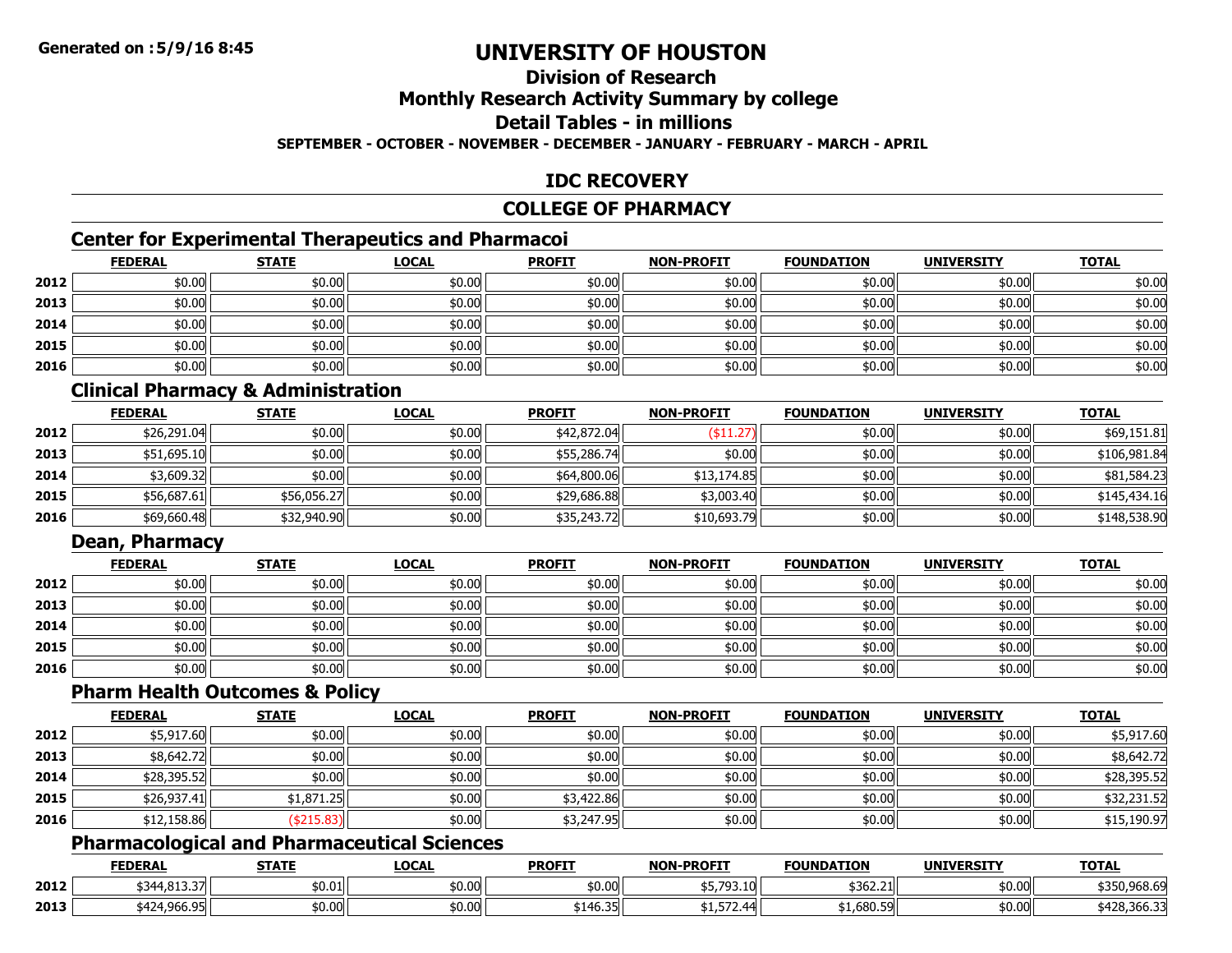#### **Division of ResearchMonthly Research Activity Summary by college Detail Tables - in millionsSEPTEMBER - OCTOBER - NOVEMBER - DECEMBER - JANUARY - FEBRUARY - MARCH - APRIL**

#### **IDC RECOVERY**

#### **COLLEGE OF PHARMACY**

## **Pharmacological and Pharmaceutical Sciences**

|       | <b>FEDERAL</b> | <u>STATE</u> | <u>LOCAL</u> | <b>PROFIT</b> | <b>NON-PROFIT</b> | <b>FOUNDATION</b> | <b>UNIVERSITY</b> | <b>TOTAL</b>   |
|-------|----------------|--------------|--------------|---------------|-------------------|-------------------|-------------------|----------------|
| 2014  | \$389,764.76   | \$0.00       | \$0.00       | \$4,588.48    | \$0.00            | \$1,912.04        | \$0.00            | \$396,265,28   |
| 2015  | \$428,803.13   | ا 1,999.31   | \$0.00       | \$2,746.03    | \$805.60          | \$0.00            | \$0.00            | \$434,354.07   |
| 2016  | \$668,206.35   | \$9,272.85   | \$0.00       | \$0.00        | \$5,709.72        | \$0.00            | \$0.00            | \$683,188.92   |
| Total | \$2,546,550.22 | \$101,924.76 | \$0.00       | \$242,041.11  | \$40,741.63       | \$3,954.84        | \$0.00            | \$2,935,212.56 |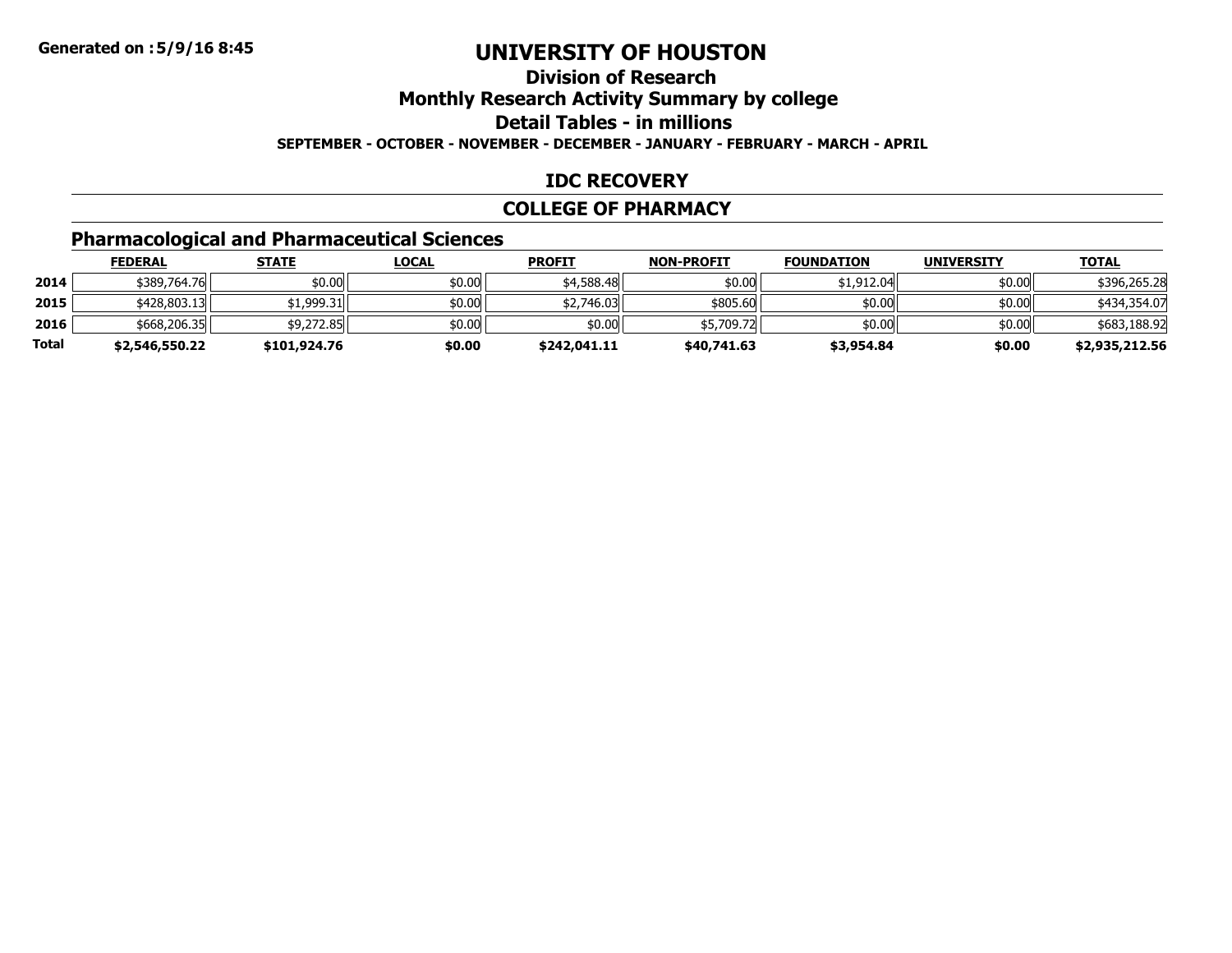#### **Division of ResearchMonthly Research Activity Summary by college**

#### **Detail Tables - in millions**

#### **SEPTEMBER - OCTOBER - NOVEMBER - DECEMBER - JANUARY - FEBRUARY - MARCH - APRIL**

#### **IDC RECOVERY**

#### **COLLEGE OF TECHNOLOGY**

#### **Center for Technology Literacy**

|      | <b>FEDERAL</b> | <b>STATE</b> | <b>LOCAL</b> | <b>PROFIT</b> | <b>NON-PROFIT</b> | <b>FOUNDATION</b> | <b>UNIVERSITY</b> | <b>TOTAL</b> |
|------|----------------|--------------|--------------|---------------|-------------------|-------------------|-------------------|--------------|
| 2012 | \$83,166.66    | \$0.00       | \$0.00       | \$0.00        | \$0.00            | \$0.00            | \$0.00            | \$83,166.66  |
| 2013 | \$54,426.34    | \$0.00       | \$0.00       | \$0.00        | \$0.00            | \$0.00            | \$0.00            | \$54,426.34  |
| 2014 | \$94,748.11    | \$0.00       | \$0.00       | \$0.00        | \$0.00            | \$0.00            | \$0.00            | \$94,748.11  |
| 2015 | \$73,260.26    | \$0.00       | \$0.00       | \$0.00        | \$0.00            | \$0.00            | \$0.00            | \$73,260.26  |
| 2016 | \$10,195.70    | \$0.00       | \$0.00       | \$0.00        | \$0.00            | \$0.00            | \$0.00            | \$10,195.70  |

### **Construction Management**

|      | <b>FEDERAL</b> | <b>STATE</b> | <u>LOCAL</u> | <b>PROFIT</b> | <b>NON-PROFIT</b> | <b>FOUNDATION</b> | <b>UNIVERSITY</b> | <b>TOTAL</b> |
|------|----------------|--------------|--------------|---------------|-------------------|-------------------|-------------------|--------------|
| 2013 | \$0.00         | \$1,241.05   | \$0.00       | \$0.00        | \$0.00            | \$1,226.77        | \$0.00            | \$2,467.82   |
| 2014 | \$0.00         | \$2,931.48   | \$0.00       | \$0.00        | \$0.00            | \$813.26          | \$0.00            | 53,744.74    |
| 2015 | \$0.00         | \$76.78      | \$0.00       | \$0.00        | \$0.00            | \$0.00            | \$0.00            | \$76.78      |
| 2016 | \$0.00         | \$3,557.77   | \$0.00       | \$0.00        | \$0.00            | \$0.00            | \$0.00            | \$3,557.77   |

#### **Dean, Technology**

|      | <b>FEDERAL</b> | <b>STATE</b> | <b>LOCAL</b> | <b>PROFIT</b> | <b>NON-PROFIT</b> | <b>FOUNDATION</b> | <b>UNIVERSITY</b> | <b>TOTAL</b> |
|------|----------------|--------------|--------------|---------------|-------------------|-------------------|-------------------|--------------|
| 2012 | \$28,524.59    | \$0.00       | \$0.00       | \$0.00        | \$0.00            | \$0.00            | \$0.00            | \$28,524.59  |
| 2013 | \$25,774.16    | \$0.00       | \$0.00       | \$0.00        | \$0.00            | \$0.00            | \$0.00            | \$25,774.16  |
| 2014 | \$0.00         | \$0.00       | \$0.00       | \$0.00        | \$0.00            | \$0.00            | \$0.00            | \$0.00       |
| 2015 | \$0.00         | \$0.00       | \$0.00       | \$0.00        | \$0.00            | \$0.00            | \$0.00            | \$0.00       |
| 2016 | \$0.00         | \$0.00       | \$0.00       | \$0.00        | \$0.00            | \$0.00            | \$0.00            | \$0.00       |

#### **Engineering Technology**

|      | <b>FEDERAL</b> | <b>STATE</b> | <b>LOCAL</b> | <b>PROFIT</b> | <b>NON-PROFIT</b> | <b>FOUNDATION</b> | <b>UNIVERSITY</b> | <b>TOTAL</b> |
|------|----------------|--------------|--------------|---------------|-------------------|-------------------|-------------------|--------------|
| 2012 | \$61,527.06    | \$0.00       | \$0.00       | \$5,013.80    | \$0.00            | \$0.00            | \$0.00            | \$66,540.86  |
| 2013 | \$96,664.97    | \$0.00       | \$0.00       | \$12,234.73   | \$0.00            | \$1,567.70        | \$0.00            | \$110,467.40 |
| 2014 | \$54,460.05    | \$0.00       | \$0.00       | \$20,096.06   | \$0.00            | \$0.00            | \$0.00            | \$74,556.11  |
| 2015 | \$168,368.66   | \$0.00       | \$0.00       | \$10,589.51   | \$0.00            | \$0.00            | \$0.00            | \$178,958.17 |
| 2016 | \$155,741.26   | \$0.00       | \$0.00       | \$0.00        | \$0.00            | \$0.00            | \$0.00            | \$155,741.26 |

### **Human Development and Consumer Science**

|      | <b>FEDERAL</b>         | <b>STATE</b> | <u>LOCAL</u> | <b>PROFIT</b> | <b>NON-PROFIT</b> | <b>FOUNDATION</b> | <b>UNIVERSITY</b> | <b>TOTAL</b> |
|------|------------------------|--------------|--------------|---------------|-------------------|-------------------|-------------------|--------------|
| 2012 | \$127.81               | \$0.00       | \$0.00       | \$0.00        | \$0.00            | \$0.00            | \$0.00            | \$127.81     |
| 2013 | $$153.56$ <sup>1</sup> | \$0.00       | \$0.00       | \$0.00        | \$0.00            | \$0.00            | \$0.00            | \$153.56     |
| 2014 | \$2,572.87             | \$0.00       | \$0.00       | \$0.00        | \$0.00            | \$20,472.14       | \$0.00            | \$23,045.01  |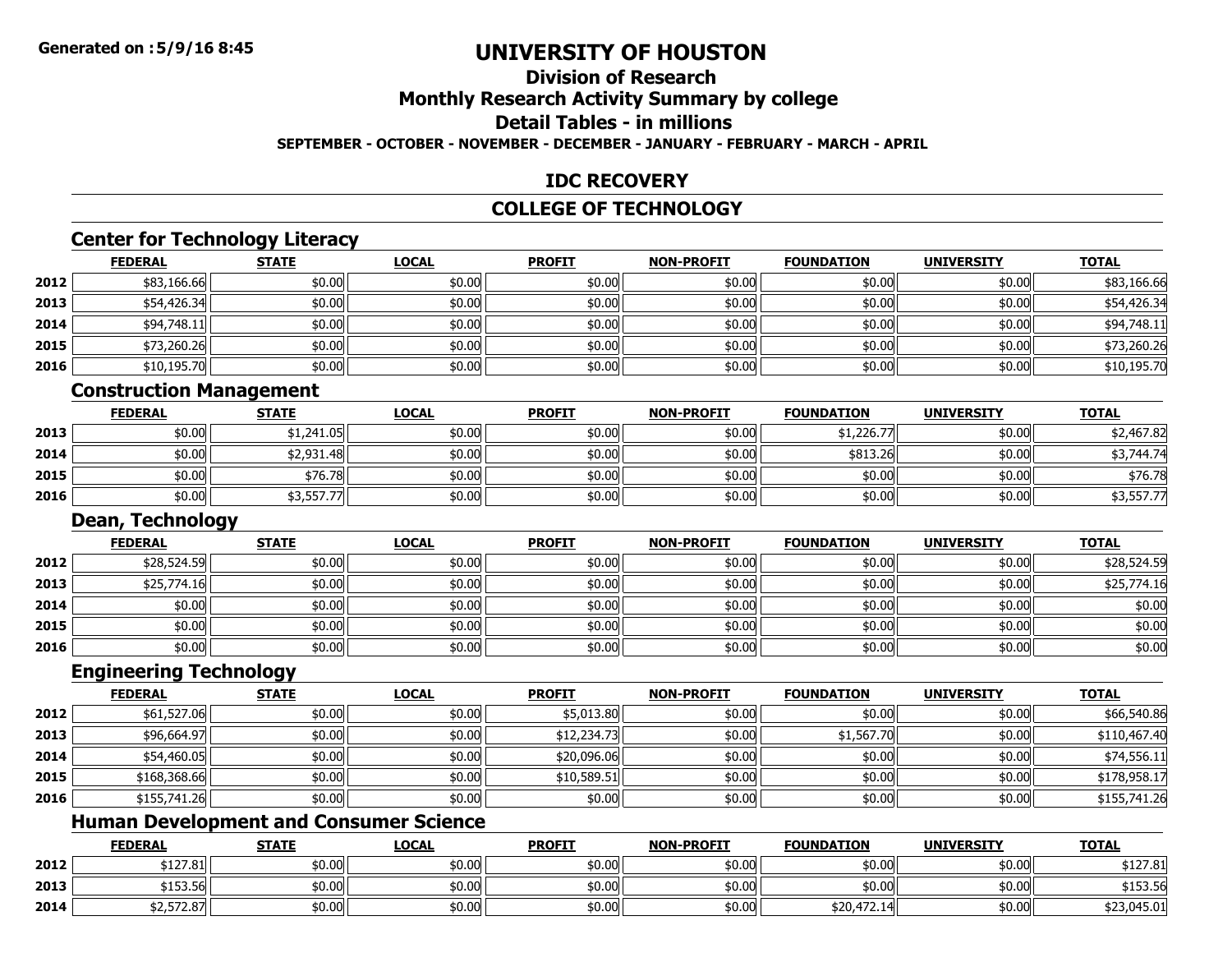## **Division of Research**

#### **Monthly Research Activity Summary by college**

#### **Detail Tables - in millions**

#### **SEPTEMBER - OCTOBER - NOVEMBER - DECEMBER - JANUARY - FEBRUARY - MARCH - APRIL**

#### **IDC RECOVERY**

#### **COLLEGE OF TECHNOLOGY**

### **Human Development and Consumer Science**

|      | <b>FEDERAL</b>                                     | <b>STATF</b>   | LOCAL  | <b>PROFIT</b> | <b>NON-PROFIT</b> | <b>FOUNDATION</b>         | <b>UNIVERSITY</b> | <b>TOTAL</b>              |
|------|----------------------------------------------------|----------------|--------|---------------|-------------------|---------------------------|-------------------|---------------------------|
| 2015 | $\sim$<br>$\overline{a}$<br><u>., ال رابر رت ع</u> | ሐስ ሰስ<br>DU.UU | \$0.00 | \$0.00        | \$0.00            | ∵⊤ت رے پ                  | \$0.00            | ትግሮ ሰግፅ ግሮ<br>\$26,028.26 |
| 2016 | \$24,842.21                                        | \$0.00         | \$0.00 | \$0.00        | \$0.00            | . ההה ה<br>≺∠<br>JL.JJJ.J | \$0.00            | ر                         |

#### **Information & Logistics Technology**

|      | <b>FEDERAL</b> | <b>STATE</b> | <b>LOCAL</b> | <b>PROFIT</b> | <b>NON-PROFIT</b> | <b>FOUNDATION</b> | <b>UNIVERSITY</b> | <b>TOTAL</b> |
|------|----------------|--------------|--------------|---------------|-------------------|-------------------|-------------------|--------------|
| 2012 | \$9,608.28     | \$0.00       | \$0.00       | \$0.00        | \$0.00            | \$0.00            | \$0.00            | \$9,608.28   |
| 2013 | \$0.00         | \$0.00       | \$0.00       | \$0.00        | \$0.00            | \$0.00            | \$0.00            | \$0.00       |
| 2014 | \$92.50        | \$0.00       | \$0.00       | \$0.00        | \$0.00            | \$0.00            | \$0.00            | (\$92.50)    |
| 2015 | \$548.90       | \$0.00       | \$0.00       | \$0.00        | \$0.00            | \$0.00            | \$0.00            | \$548.90     |
| 2016 | \$46,209.41    | \$0.00       | \$0.00       | \$0.00        | \$0.00            | \$0.00            | \$0.00            | \$46,209.41  |

#### **Texas Manufacturing Assistance Center**

|       | <b>FEDERAL</b> | <b>STATE</b> | <b>LOCAL</b> | <b>PROFIT</b> | <b>NON-PROFIT</b> | <b>FOUNDATION</b> | <b>UNIVERSITY</b> | <b>TOTAL</b>   |
|-------|----------------|--------------|--------------|---------------|-------------------|-------------------|-------------------|----------------|
| 2012  | \$0.00         | \$0.00       | \$0.00       | \$0.00        | \$0.00            | \$0.00            | \$0.00            | \$0.00         |
| 2013  | \$0.00         | \$0.00       | \$0.00       | \$0.00        | \$0.00            | \$0.00            | \$0.00            | \$0.00         |
| 2014  | \$0.00         | \$0.00       | \$0.00       | \$0.00        | \$0.00            | \$0.00            | \$0.00            | \$0.00         |
| 2015  | \$0.00         | \$0.00       | \$0.00       | \$0.00        | \$0.00            | \$0.00            | \$0.00            | \$0.00         |
| Total | \$1,014,322.11 | \$7,807.08   | \$0.00       | \$47,934.10   | \$0.00            | \$28,947.70       | \$0.00            | \$1,099,010.99 |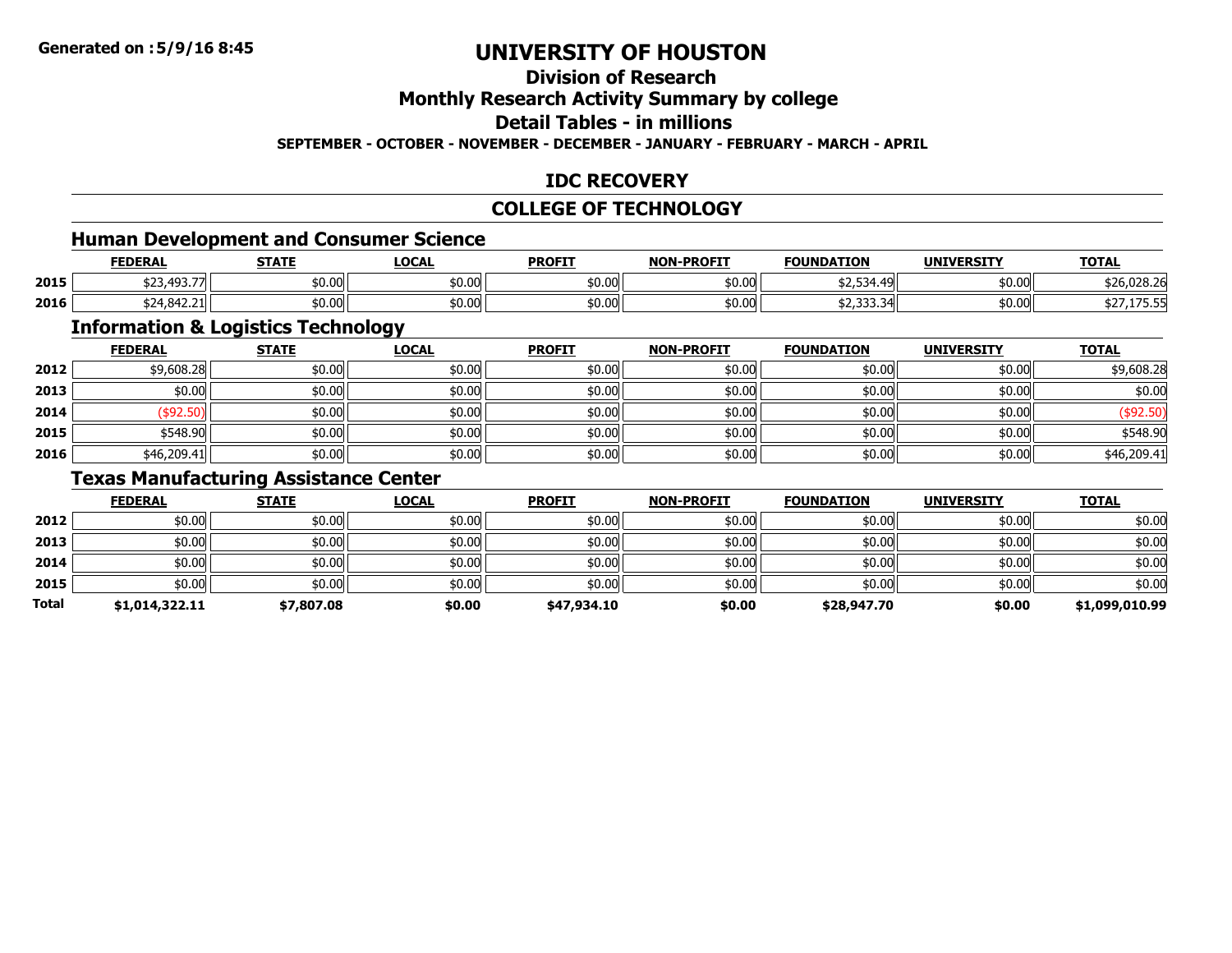## **Division of Research**

## **Monthly Research Activity Summary by college**

## **Detail Tables - in millions**

#### **SEPTEMBER - OCTOBER - NOVEMBER - DECEMBER - JANUARY - FEBRUARY - MARCH - APRIL**

### **IDC RECOVERY**

#### **CULLEN COLLEGE OF ENGINEERING**

### **Biomedical Engineering**

|      | <b>FEDERAL</b> | <b>STATE</b> | <u>LOCAL</u> | <b>PROFIT</b> | <b>NON-PROFIT</b> | <b>FOUNDATION</b> | <b>UNIVERSITY</b> | <u>TOTAL</u> |
|------|----------------|--------------|--------------|---------------|-------------------|-------------------|-------------------|--------------|
| 2012 | \$65,029.12    | \$0.00       | \$0.00       | \$0.00        | \$0.00            | \$0.00            | \$0.00            | \$65,029.12  |
| 2013 | \$176,452.90   | \$0.00       | \$0.00       | \$0.00        | \$0.00            | \$0.00            | \$0.00            | \$176,452.90 |
| 2014 | \$396,058.23   | \$0.00       | \$0.00       | \$0.00        | \$0.00            | \$0.00            | \$0.00            | \$396,058.23 |
| 2015 | \$504,651.36   | \$0.00       | \$0.00       | \$0.00        | \$9,217.36        | \$0.00            | \$0.00            | \$513,868.72 |
| 2016 | \$278,691.28   | \$0.00       | \$0.00       | \$1,172.53    | \$2,299.10        | \$0.00            | \$0.00            | \$282,162.91 |

### **Center for Innovative Grouting Materials and Tech**

|      | <u>FEDERAL</u> | <b>STATE</b> | <b>LOCAL</b> | <b>PROFIT</b> | <b>NON-PROFIT</b> | <b>FOUNDATION</b> | <b>UNIVERSITY</b> | <b>TOTAL</b> |
|------|----------------|--------------|--------------|---------------|-------------------|-------------------|-------------------|--------------|
| 2012 | \$0.00         | \$0.00       | \$0.00       | \$0.00        | \$0.00            | \$0.00            | \$0.00            | \$0.00       |
| 2013 | \$0.00         | \$0.00       | \$0.00       | \$0.00        | \$0.00            | \$0.00            | \$0.00            | \$0.00       |
| 2014 | \$0.00         | \$0.00       | \$0.00       | \$0.00        | \$0.00            | \$0.00            | \$0.00            | \$0.00       |
| 2015 | \$0.00         | \$0.00       | \$0.00       | \$0.00        | \$0.00            | \$0.00            | \$0.00            | \$0.00       |
| 2016 | \$0.00         | \$0.00       | \$0.00       | \$0.00        | \$0.00            | \$0.00            | \$0.00            | \$0.00       |

### **Chemical Engineering**

|      | <b>FEDERAL</b> | <b>STATE</b> | <b>LOCAL</b> | <b>PROFIT</b> | <b>NON-PROFIT</b> | <b>FOUNDATION</b> | <b>UNIVERSITY</b>        | <b>TOTAL</b> |
|------|----------------|--------------|--------------|---------------|-------------------|-------------------|--------------------------|--------------|
| 2012 | \$522,849.24   | \$5,538.57   | \$339.62     | \$187,748.99  | \$0.00            | \$128.17          | \$0.02                   | \$716,604.61 |
| 2013 | \$586,193.69   | \$6,300.59   | \$0.00       | \$114,745.23  | \$0.00            | (\$15.16)         | $(*493.34)$              | \$706,731.01 |
| 2014 | \$595,283.18   | \$1,161.23   | \$0.00       | \$230,083.43  | \$0.00            | \$1,227.24        | \$6,882.81               | \$834,637.89 |
| 2015 | \$507,927.55   | \$8,513.58   | \$0.00       | \$219,023.10  | \$0.00            | \$2,887.76        | \$3.624.94               | \$741,976.93 |
| 2016 | \$602,315.34   | \$23,625.36  | \$0.00       | \$353,833.02  | \$6,628.05        | \$3,137.68        | $($ \$89.06) $\parallel$ | \$989,450.38 |

#### **Civil Engineering**

|      | <b>FEDERAL</b> | <b>STATE</b> | <u>LOCAL</u>    | <b>PROFIT</b> | <b>NON-PROFIT</b> | <b>FOUNDATION</b> | <b>UNIVERSITY</b> | <b>TOTAL</b> |
|------|----------------|--------------|-----------------|---------------|-------------------|-------------------|-------------------|--------------|
| 2012 | \$124,408.40   | \$15,675.07  | \$25,274.12     | \$19,679.65   | \$12,092.18       | \$0.00            | \$0.00            | \$197,129.42 |
| 2013 | \$348,569.58   | \$14,205.21  | \$3,214.74      | \$47,314.45   | \$15,471.04       | \$0.00            | \$2,252.93        | \$431,027.94 |
| 2014 | \$486,189.90   | \$7,472.18   | $($ \$1,308.66) | \$23,428.86   | \$17,277.51       | \$3,997.32        | \$0.00            | \$537,057.11 |
| 2015 | \$575,729.74   | \$18,252.33  | \$0.00          | \$36,327.67   | \$6,951.97        | \$12,421.18       | \$0.00            | \$649,682.90 |
| 2016 | \$414,430.22   | \$19,491.83  | \$0.00          | \$21,497.71   | \$12,529.15       | \$3,504.00        | \$2,857.18        | \$474,310.09 |

### **Composites Engineering and Applications Center**

|      | <b>FEDERAL</b>     | <b>STATE</b> | LOCAL  | <b>PROFIT</b> | <b>NON-PROFIT</b> | <b>FOUNDATION</b> | <b>UNIVERSITY</b> | <b>TOTAL</b>            |
|------|--------------------|--------------|--------|---------------|-------------------|-------------------|-------------------|-------------------------|
| 2012 | ឹ∩ ∩∩<br>JU.UU     | \$0.00       | \$0.00 | \$0.00        | \$0.00            | \$0.00            | \$0.00            | $+0.0o$<br><b>SU.UU</b> |
| 2013 | $\sim$ 00<br>JU.UU | \$0.00       | \$0.00 | \$0.00        | \$0.00            | \$0.00            | \$0.00            | ተሰ ሰጣ<br><b>SU.UU</b>   |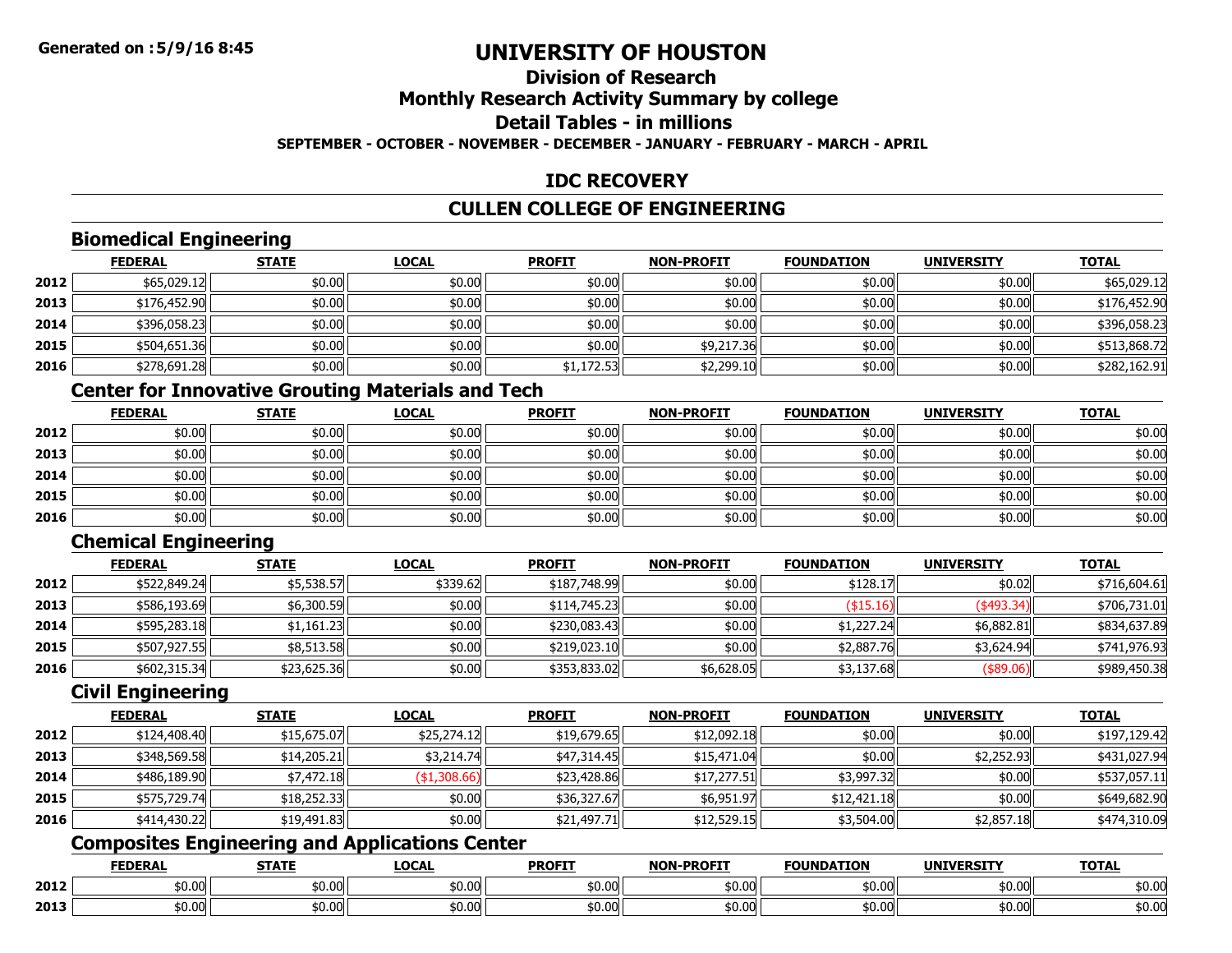## **Division of Research**

#### **Monthly Research Activity Summary by college**

#### **Detail Tables - in millions**

**SEPTEMBER - OCTOBER - NOVEMBER - DECEMBER - JANUARY - FEBRUARY - MARCH - APRIL**

#### **IDC RECOVERY**

#### **CULLEN COLLEGE OF ENGINEERING**

## **Composites Engineering and Applications Center**

|      | <b>FEDERAL</b>                                       | <b>STATF</b> | <b>LOCAL</b>        | <b>PROFIT</b> | <b>NON-DDOCTT</b> | <b>FOUNDATION</b> | <b>UNIVERSITY</b> | <b>TOTAI</b> |
|------|------------------------------------------------------|--------------|---------------------|---------------|-------------------|-------------------|-------------------|--------------|
| 2014 | $+0.00$<br>וטט.טע                                    | \$0.00       | $\sqrt{2}$<br>JU.UU | \$0.00        | \$0.00            | 40.00<br>וטט.טע   | \$0.00            | \$0.00       |
| 2015 | $\uparrow$ $\uparrow$ $\uparrow$ $\uparrow$<br>DU.UU | \$0.00       | $\sqrt{2}$<br>JU.UU | \$0.00        | \$0.00            | \$0.00            | \$0.00            | \$0.00       |

<u> 1989 - Andrea Barbara, amerikana amerikana amerikana amerikana amerikana amerikana amerikana amerikana amerika</u>

#### **Dean, Engineering**

|      | <b>FEDERAL</b> | <b>STATE</b> | <b>LOCAL</b> | <b>PROFIT</b> | <b>NON-PROFIT</b> | <b>FOUNDATION</b> | <b>UNIVERSITY</b> | <b>TOTAL</b> |
|------|----------------|--------------|--------------|---------------|-------------------|-------------------|-------------------|--------------|
| 2012 | \$3,140.92     | \$0.00       | \$0.00       | \$0.00        | \$0.00            | \$0.00            | \$0.00            | \$3,140.92   |
| 2013 | \$3,276.67     | \$0.00       | \$0.00       | \$0.00        | \$0.00            | \$0.00            | \$0.00            | \$3,276.67   |
| 2014 | \$3,153.01     | \$0.00       | \$0.00       | \$0.00        | \$0.00            | \$0.00            | \$0.00            | \$3,153.01   |
| 2015 | \$2,041.98     | \$0.00       | \$0.00       | \$0.00        | \$0.00            | \$0.00            | \$0.00            | \$2,041.98   |
| 2016 | \$24,909.20    | \$0.00       | \$0.00       | \$0.00        | \$0.00            | \$0.00            | \$0.00            | \$24,909.20  |

### **Electrical & Computer Engineering**

|      | <b>FEDERAL</b> | <b>STATE</b> | <b>LOCAL</b> | <b>PROFIT</b> | <b>NON-PROFIT</b> | <b>FOUNDATION</b> | <b>UNIVERSITY</b> | <b>TOTAL</b> |
|------|----------------|--------------|--------------|---------------|-------------------|-------------------|-------------------|--------------|
| 2012 | \$456,298,35   | \$1,030.52   | \$0.00       | \$76,104.66   | $(*3,375.31)$     | ( \$16, 163.66)   | \$0.21            | \$513,894.77 |
| 2013 | \$513,471.01   | \$503.55     | \$0.00       | \$41,934.89   | \$6,924.41        | \$316.20          | \$0.00            | \$563,150.07 |
| 2014 | \$430,184.03   | \$566.66     | \$0.00       | \$100,353.49  | \$26,214.67       | \$6,067.51        | \$0.00            | \$563,386.37 |
| 2015 | \$627,712.41   | \$866.34     | \$0.00       | \$75,763.50   | \$10,206.75       | \$11,510.72       | \$0.00            | \$726,059.72 |
| 2016 | \$564,949.38   | \$41,870.65  | \$0.00       | \$37,736.61   | \$62,430.52       | \$0.00            | \$0.00            | \$706,987.17 |

#### **Industrial Engineering**

|      | <b>FEDERAL</b> | <b>STATE</b> | <b>LOCAL</b> | <b>PROFIT</b> | <b>NON-PROFIT</b> | <b>FOUNDATION</b> | <b>UNIVERSITY</b> | <b>TOTAL</b> |
|------|----------------|--------------|--------------|---------------|-------------------|-------------------|-------------------|--------------|
| 2012 | \$20,372.17    | \$100.00     | \$14,481.92  | \$0.00        | \$0.00            | \$0.00            | \$0.00            | \$34,754.09  |
| 2013 | \$13,383.77    | \$5,986.77   | \$2,303.40   | \$0.00        | \$0.00            | \$2,270.73        | \$0.00            | \$23,944.67  |
| 2014 | \$37,860.98    | \$5,348.67   | \$9,354.11   | \$0.00        | \$0.00            | \$5,675.62        | \$0.00            | \$58,239.38  |
| 2015 | \$32,311.87    | \$5,334.69   | \$6,874.84   | \$2,213.43    | \$0.00            | \$9,682.28        | \$0.00            | \$56,417.11  |
| 2016 | \$15,964.63    | \$5,185.69   | \$32.00      | \$476.08      | \$0.00            | \$6,482.37        | \$0.00            | \$28,140.77  |

#### **Mechanical Engineering**

|      | <b>FEDERAL</b> | <b>STATE</b>  | <b>LOCAL</b> | <b>PROFIT</b> | <b>NON-PROFIT</b> | <b>FOUNDATION</b> | <b>UNIVERSITY</b> | <u>TOTAL</u> |
|------|----------------|---------------|--------------|---------------|-------------------|-------------------|-------------------|--------------|
| 2012 | \$410,880.20   | \$11,466.72   | \$0.00       | \$57,509.08   | \$13,718.80       | \$6,325.41        | \$0.00            | \$499,900.21 |
| 2013 | \$576,501.45   | \$10,747.67   | \$0.00       | \$59,177.04   | \$0.00            | \$17,544.35       | \$0.00            | \$663,970.51 |
| 2014 | \$613,337.59   | \$9,881.37    | \$0.00       | \$193,293.18  | \$0.00            | \$25,548.19       | \$0.00            | \$842,060.33 |
| 2015 | \$562,605.52   | $(*4,235.99)$ | \$0.00       | \$226,909.27  | \$0.00            | \$4,950.37        | \$0.00            | \$790,229.16 |
| 2016 | \$325,547.73   | (\$10,310.03) | \$0.00       | \$130,124.38  | \$0.00            | \$27,316.05       | \$0.00            | \$472,678.13 |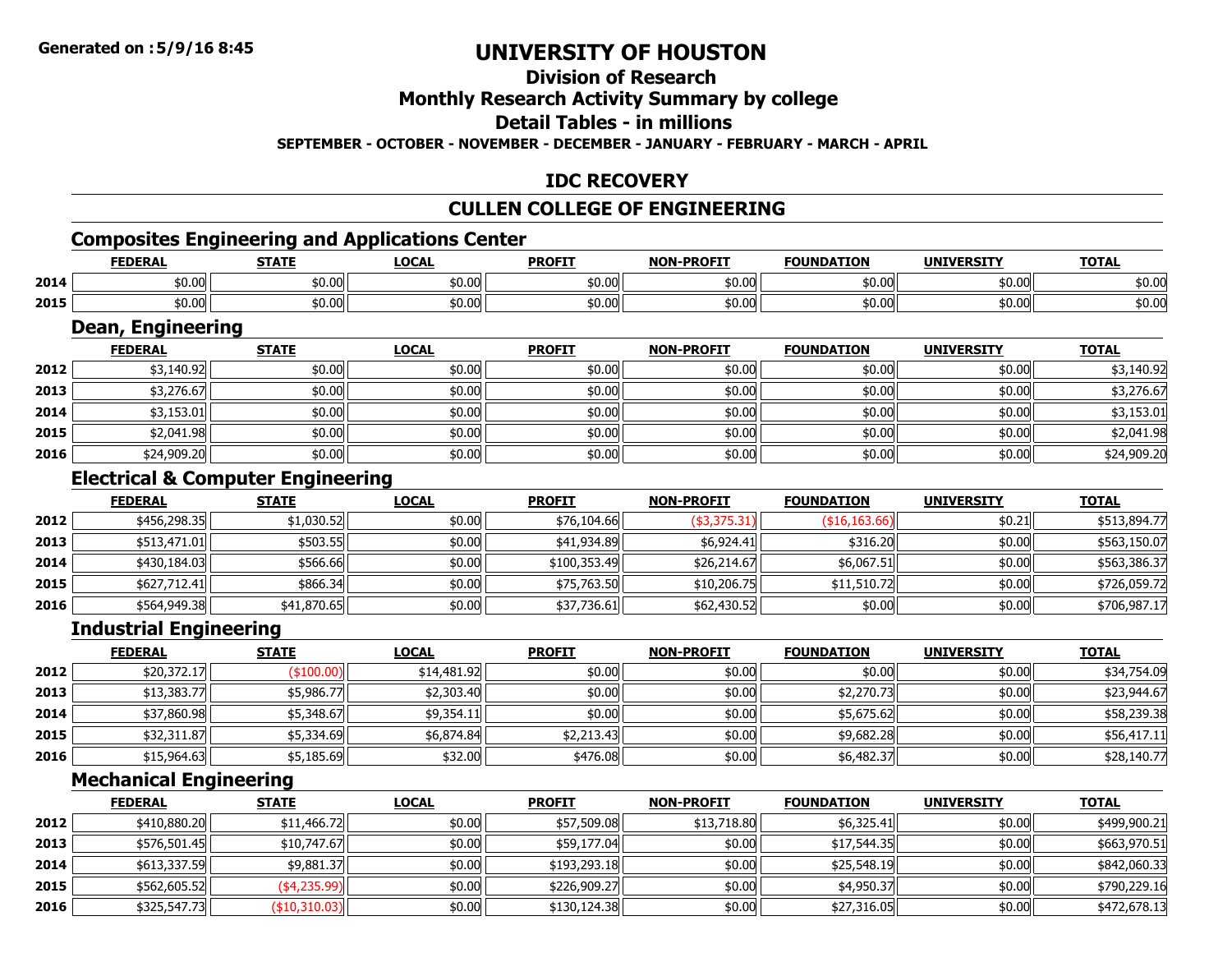# **Division of Research**

## **Monthly Research Activity Summary by college**

## **Detail Tables - in millions**

**SEPTEMBER - OCTOBER - NOVEMBER - DECEMBER - JANUARY - FEBRUARY - MARCH - APRIL**

### **IDC RECOVERY**

#### **CULLEN COLLEGE OF ENGINEERING**

## **National Center for Airborne Laser Mapping**

|      | <b>National Center for Airborne Laser Mapping</b> |              |              |               |                   |                   |                   |              |  |  |  |  |
|------|---------------------------------------------------|--------------|--------------|---------------|-------------------|-------------------|-------------------|--------------|--|--|--|--|
|      | <b>FEDERAL</b>                                    | <b>STATE</b> | <b>LOCAL</b> | <b>PROFIT</b> | <b>NON-PROFIT</b> | <b>FOUNDATION</b> | <b>UNIVERSITY</b> | <b>TOTAL</b> |  |  |  |  |
| 2012 | \$35,329.42                                       | \$0.00       | \$0.00       | \$0.00        | \$0.00            | \$0.00            | \$0.00            | \$35,329.42  |  |  |  |  |
| 2013 | \$36,303.75                                       | \$0.00       | \$0.00       | \$0.00        | \$0.00            | \$0.00            | \$0.00            | \$36,303.75  |  |  |  |  |
| 2014 | \$78,860.45                                       | \$0.00       | \$0.00       | \$0.00        | \$0.00            | \$5,995.99        | \$0.00            | \$84,856.44  |  |  |  |  |
| 2015 | \$180,146.32                                      | \$0.00       | \$0.00       | \$0.00        | \$0.00            | \$0.00            | \$8,771.95        | \$188,918.27 |  |  |  |  |
| 2016 | \$155,116.90                                      | \$0.00       | \$0.00       | \$0.00        | \$92,354.60       | \$0.00            | \$0.00            | \$247,471.50 |  |  |  |  |

### **Petroleum Engineering**

|      | <b>FEDERAL</b> | <b>STATE</b> | <u>LOCAL</u> | <b>PROFIT</b> | <b>NON-PROFIT</b> | <b>FOUNDATION</b> | <b>UNIVERSITY</b> | <b>TOTAL</b> |
|------|----------------|--------------|--------------|---------------|-------------------|-------------------|-------------------|--------------|
| 2014 | \$10,090.88    | \$0.00       | \$0.00       | \$33,014.43   | \$0.00            | \$0.00            | \$0.00 l          | \$43,105.31  |
| 2015 |                | \$0.00       | \$0.00       | \$168,402.85  | \$0.00            | \$0.00            | \$0.00            | \$158,336.14 |
| 2016 |                | \$0.00       | \$0.00       | \$48,704.15   | \$0.00            | \$0.00            | \$0.00            | \$34,243.02  |

#### **Wind Energy Center**

|              | <b>FEDERAL</b>  | <b>STATE</b> | <b>LOCAL</b> | <b>PROFIT</b>  | <b>NON-PROFIT</b> | <b>FOUNDATION</b> | <b>UNIVERSITY</b> | <b>TOTAL</b>    |
|--------------|-----------------|--------------|--------------|----------------|-------------------|-------------------|-------------------|-----------------|
| 2012         | \$0.00          | \$0.00       | \$0.00       | \$0.00         | \$0.00            | \$0.00            | \$0.00            | \$0.00          |
| 2013         | \$0.00          | \$0.00       | \$0.00       | \$0.00         | \$0.00            | \$0.00            | \$0.00            | \$0.00          |
| 2014         | \$0.00          | \$0.00       | \$0.00       | \$0.00         | \$0.00            | \$0.00            | \$0.00            | \$0.00          |
| 2015         | \$0.00          | \$0.00       | \$0.00       | \$0.00         | \$0.00            | \$0.00            | \$0.00            | \$0.00          |
| 2016         | \$0.00          | \$0.00       | \$0.00       | \$0.00         | \$0.00            | \$0.00            | \$0.00            | \$0.00          |
| <b>Total</b> | \$11,894,002.47 | \$204,379.22 | \$60,566.09  | \$2,506,571.68 | \$290,940.80      | \$140,810.32      | \$23,807.64       | \$15,121,078.22 |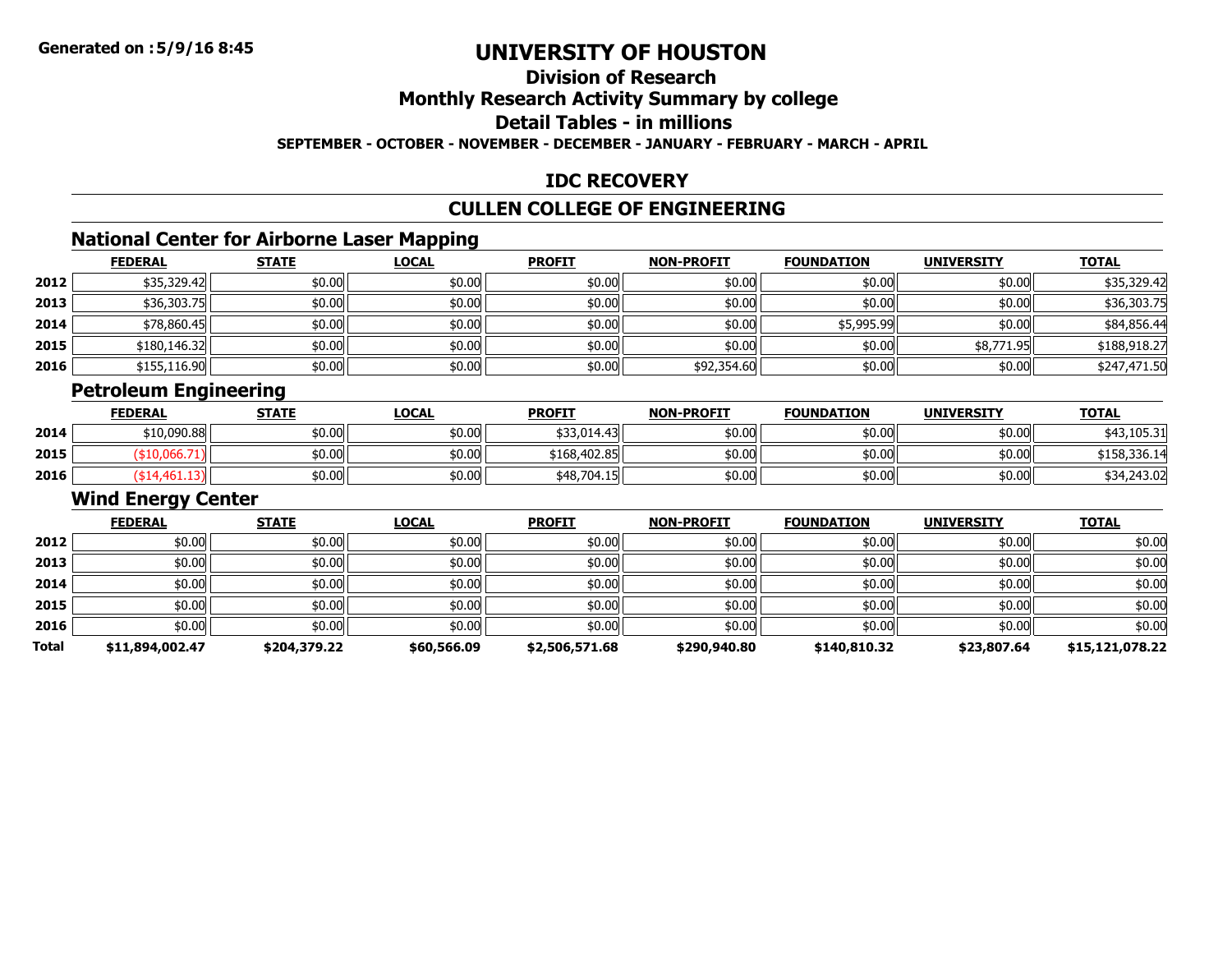### **Division of Research**

#### **Monthly Research Activity Summary by college**

#### **Detail Tables - in millions**

#### **SEPTEMBER - OCTOBER - NOVEMBER - DECEMBER - JANUARY - FEBRUARY - MARCH - APRIL**

#### **IDC RECOVERY**

#### **DIVISION OF RESEARCH**

### **Allied Geophysical Laboratories**

|      | <b>FEDERAL</b> | STATI                   | $\sum$<br>.ULAI | <b>PROFIT</b>                                         | -PROFIT<br>NON- | <b>FOUNDATION</b> | <b>UNIVERSITY</b> | <b>TOTAL</b><br>UIAI  |
|------|----------------|-------------------------|-----------------|-------------------------------------------------------|-----------------|-------------------|-------------------|-----------------------|
| 2012 | \$0.00         | $+0.05$<br>וטט.טע       | \$0.00          | $\sim$<br>.<br>127.UZ                                 | \$0.00          | ሐስ ሰሰ<br>JU.UU    | \$0.00            | ∕ ∪ . <del>ا</del> ∠، |
| 2013 | \$0.00         | $\mathbb{R}^n$<br>JU.UU | \$0.00          | $\lambda$ 2.22<br>$\overline{\phantom{a}}$<br>53.U/b. | \$0.00          | \$0.00            | \$0.00            | 076.40                |

#### **Center for Advanced Computing and Data Systems**

|      | <b>FEDERAL</b> | <b>STATE</b> | <b>LOCAL</b> | <b>PROFIT</b> | <b>NON-PROFIT</b> | <b>FOUNDATION</b> | <b>UNIVERSITY</b> | <b>TOTAL</b> |
|------|----------------|--------------|--------------|---------------|-------------------|-------------------|-------------------|--------------|
| 2012 | \$100,991.97   | \$0.00       | \$0.00       | \$22,337.22   | \$0.00            | \$0.00            | \$0.00            | \$123,329.19 |
| 2013 | \$37,199.88    | \$0.00       | \$0.00       | \$55,002.94   | \$0.00            | \$0.00            | \$0.00            | \$92,202.82  |
| 2014 | (\$3,458.04)   | \$0.00       | \$0.00       | \$0.00        | \$0.00            | \$0.00            | \$0.00            | (\$3,458.04) |
| 2015 | \$1,397.96     | \$0.00       | \$0.00       | \$0.00        | \$0.00            | \$0.00            | \$0.00            | \$1,397.96   |
| 2016 | \$592.78       | \$0.00       | \$0.00       | \$0.00        | \$0.00            | \$0.00            | \$0.00            | \$592.78     |

#### **Center for Advanced Materials**

|      | <u>FEDERAL</u> | <b>STATE</b> | <b>LOCAL</b> | <b>PROFIT</b> | <b>NON-PROFIT</b> | <b>FOUNDATION</b> | <b>UNIVERSITY</b> | <b>TOTAL</b> |
|------|----------------|--------------|--------------|---------------|-------------------|-------------------|-------------------|--------------|
| 2012 | (\$160.97)     | \$0.00       | \$0.00       | \$0.00        | \$0.00            | \$0.00            | \$0.00            | (\$160.97)   |
| 2013 | \$0.00         | \$0.00       | \$0.00       | \$0.00        | \$0.00            | \$0.00            | \$0.00            | \$0.00       |
| 2014 | \$0.00         | \$0.00       | \$0.00       | \$0.00        | \$0.00            | \$0.00            | \$0.00            | \$0.00       |
| 2015 | \$0.00         | \$0.00       | \$0.00       | \$15,150.40   | \$0.00            | \$0.00            | \$0.00            | \$15,150.40  |
| 2016 | \$0.00         | \$0.00       | \$0.00       | \$0.00        | \$0.00            | \$0.00            | \$0.00            | \$0.00       |

#### **Center for Biomedical & Environmental Genomics**

|      | <b>FEDERAL</b> | <b>STATE</b> | <u>LOCAL</u> | <b>PROFIT</b> | <b>NON-PROFIT</b> | <b>FOUNDATION</b> | <b>UNIVERSITY</b> | <b>TOTAL</b> |
|------|----------------|--------------|--------------|---------------|-------------------|-------------------|-------------------|--------------|
| 2012 | \$0.00         | \$0.00       | \$0.00       | \$0.00        | \$0.00            | \$0.00            | \$0.00            | \$0.00       |
| 2013 | \$0.00         | \$0.00       | \$0.00       | \$0.00        | \$0.00            | \$0.00            | \$0.00            | \$0.00       |
| 2014 | \$0.00         | \$0.00       | \$0.00       | \$0.00        | \$0.00            | \$0.00            | \$0.00            | \$0.00       |
| 2015 | \$0.00         | \$0.00       | \$0.00       | \$0.00        | \$0.00            | \$0.00            | \$0.00            | \$0.00       |
| 2016 | \$0.00         | \$0.00       | \$0.00       | \$0.00        | \$0.00            | \$0.00            | \$0.00            | \$0.00       |

### **Center for Industrial Partnerships**

|      | <b>FEDERAL</b> | <b>STATE</b> | <b>LOCAL</b> | <b>PROFIT</b> | <b>NON-PROFIT</b> | <b>FOUNDATION</b> | <b>UNIVERSITY</b> | <b>TOTAL</b> |
|------|----------------|--------------|--------------|---------------|-------------------|-------------------|-------------------|--------------|
| 2012 | \$18,089.85    | \$0.00       | \$0.00       | \$5,941.50    | \$0.00            | \$0.00            | \$0.00            | \$24,031.34  |
| 2013 | \$1,910.58     | \$0.00       | \$0.00       | \$5,240.16    | \$0.00            | \$0.00            | \$0.00            | \$7,150.73   |
| 2014 | \$1,908.95     | \$0.00       | \$0.00       | \$6,572.34    | \$0.00            | \$0.00            | \$0.00            | \$8,481.28   |
| 2015 | \$1,223.41     | \$0.00       | \$0.00       | \$3,409.54    | \$0.00            | \$0.00            | \$0.00            | \$4,632.95   |
| 2016 | \$6,661.32     | \$0.00       | \$0.00       | \$0.00        | \$0.00            | \$0.00            | \$0.00            | \$6,661.32   |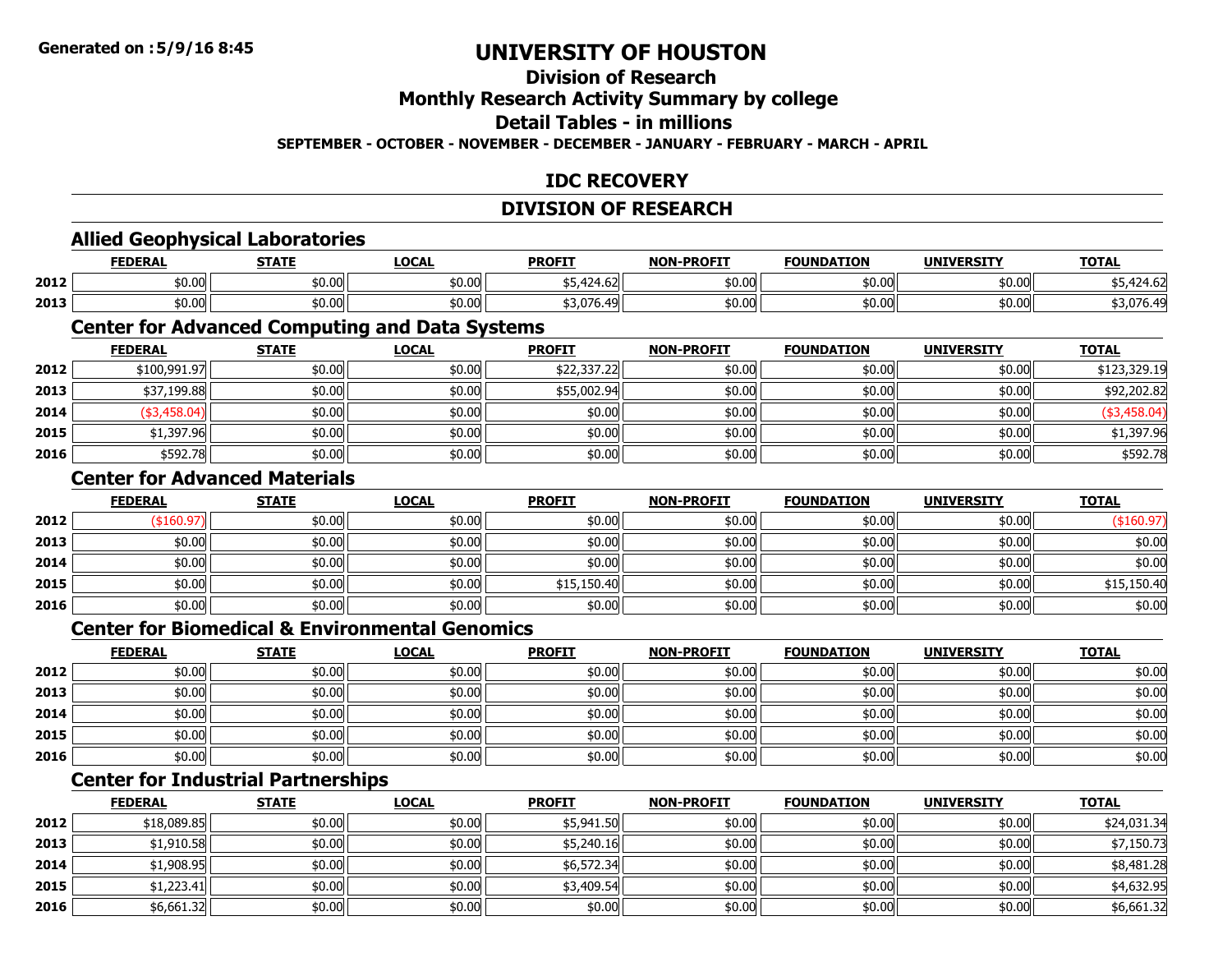#### **Division of ResearchMonthly Research Activity Summary by college Detail Tables - in millions SEPTEMBER - OCTOBER - NOVEMBER - DECEMBER - JANUARY - FEBRUARY - MARCH - APRIL**

#### **IDC RECOVERY**

#### **DIVISION OF RESEARCH**

|      | <b>FEDERAL</b>                        | <b>STATE</b> | <b>LOCAL</b> | <b>PROFIT</b> | <b>NON-PROFIT</b> | <b>FOUNDATION</b> | <b>UNIVERSITY</b>  | <b>TOTAL</b> |
|------|---------------------------------------|--------------|--------------|---------------|-------------------|-------------------|--------------------|--------------|
| 2012 | (\$0.00)                              | \$0.00       | \$0.00       | \$0.00        | \$0.00            | \$0.00            | \$0.00             | (\$0.00)     |
| 2013 | ( \$67.82)                            | \$0.00       | \$0.00       | \$0.00        | \$0.00            | \$0.00            | \$0.00             | (\$67.82)    |
| 2014 | \$0.00                                | \$0.00       | \$0.00       | \$0.00        | \$0.00            | \$0.00            | \$0.00             | \$0.00       |
| 2015 | \$0.00                                | \$0.00       | \$0.00       | \$0.00        | \$0.00            | \$0.00            | \$0.00             | \$0.00       |
| 2016 | \$0.00                                | \$0.00       | \$0.00       | \$0.00        | \$0.00            | \$0.00            | \$0.00             | \$0.00       |
|      | <b>Office of Contracts and Grants</b> |              |              |               |                   |                   |                    |              |
|      | <b>FEDERAL</b>                        | <b>STATE</b> | <b>LOCAL</b> | <b>PROFIT</b> | <b>NON-PROFIT</b> | <b>FOUNDATION</b> | <b>UNIVERSITY</b>  | <b>TOTAL</b> |
| 2012 | \$0.00                                | \$0.00       | \$0.00       | \$0.00        | \$0.00            | \$0.00            | \$0.00             | \$0.00       |
| 2013 | \$0.00                                | \$0.00       | \$0.00       | \$0.00        | \$0.00            | \$0.00            | \$0.00             | \$0.00       |
| 2014 | \$0.00                                | \$0.00       | \$0.00       | \$0.00        | \$0.00            | \$0.00            | \$0.00             | \$0.00       |
|      | <b>TcSUH</b>                          |              |              |               |                   |                   |                    |              |
|      | <b>FEDERAL</b>                        | <b>STATE</b> | <b>LOCAL</b> | <b>PROFIT</b> | <b>NON-PROFIT</b> | <b>FOUNDATION</b> | <b>UNIVERSITY</b>  | <b>TOTAL</b> |
| 2012 | \$12,408.07                           | \$1,545.77   | \$0.00       | \$26,486.25   | \$0.00            | \$0.00            | \$0.00             | \$40,440.09  |
| 2013 | \$15,558.64                           | \$755.33     | \$0.00       | \$15,593.67   | \$0.00            | \$0.00            | \$0.00             | \$31,907.64  |
| 2014 | \$52,353.83                           | \$454.91     | \$0.00       | \$11,641.15   | \$0.00            | \$0.00            | \$0.00             | \$64,449.89  |
| 2015 | \$17,112.97                           | \$0.00       | \$0.00       | \$5,702.94    | \$0.00            | \$0.00            | \$0.00             | \$22,815.91  |
| 2016 | \$43,609.24                           | \$0.00       | \$0.00       | \$19,456.33   | \$0.00            | \$0.00            | \$0.00             | \$63,065.57  |
|      | <b>Texas Obesity Research Center</b>  |              |              |               |                   |                   |                    |              |
|      | <b>FEDERAL</b>                        | <b>STATE</b> | <b>LOCAL</b> | <b>PROFIT</b> | <b>NON-PROFIT</b> | <b>FOUNDATION</b> | <b>UNIVERSITY</b>  | <b>TOTAL</b> |
| 2012 | \$0.00                                | \$0.00       | \$0.00       | \$0.00        | \$0.00            | \$0.00            | \$0.00             | \$0.00       |
| 2013 | \$0.00                                | \$0.00       | \$0.00       | \$0.00        | \$0.00            | \$0.00            | \$0.00             | \$0.00       |
| 2014 | \$0.00                                | \$0.00       | \$0.00       | \$0.00        | \$0.00            | \$0.00            | \$0.00             | \$0.00       |
| 2015 | \$0.00                                | \$0.00       | \$0.00       | \$0.00        | \$0.00            | \$0.00            | \$0.00             | \$0.00       |
| 2016 | \$0.00                                | \$0.00       | \$0.00       | \$0.00        | \$15,451.30       | \$0.00            | \$0.00             | \$15,451.30  |
|      | TIMES                                 |              |              |               |                   |                   |                    |              |
|      | <b>FFDFRAI</b>                        | <b>STATE</b> | LOCAL        | <b>PROFIT</b> | <b>NON-PROFIT</b> | <b>FOUNDATION</b> | <b>IINTVERSITY</b> | <b>TOTAL</b> |

|      | <b>FEDERAL</b> | <b>STATE</b> | <b>LOCAL</b> | <b>PROFIT</b> | <b>NON-PROFIT</b> | <b>FOUNDATION</b> | <b>UNIVERSITY</b> | <b>TOTAL</b> |
|------|----------------|--------------|--------------|---------------|-------------------|-------------------|-------------------|--------------|
| 2012 | \$323,349.58   | \$0.01       | \$0.00       | \$0.00        | \$0.00            | \$0.00            | \$0.00            | \$323,349.59 |
| 2013 | \$399,297.18   | \$366.41     | \$0.00       | \$0.00        | \$0.00            | \$0.00            | \$0.00            | \$399,663.59 |
| 2014 | \$306,855.18   | \$3,586.78   | \$0.00       | \$0.00        | \$0.00            | \$0.00            | \$0.00            | \$310,441.96 |
| 2015 | \$235,283.87   | \$2,158.87   | \$0.00       | \$0.00        | \$1,115.65        | \$0.00            | \$0.00            | \$238,558.39 |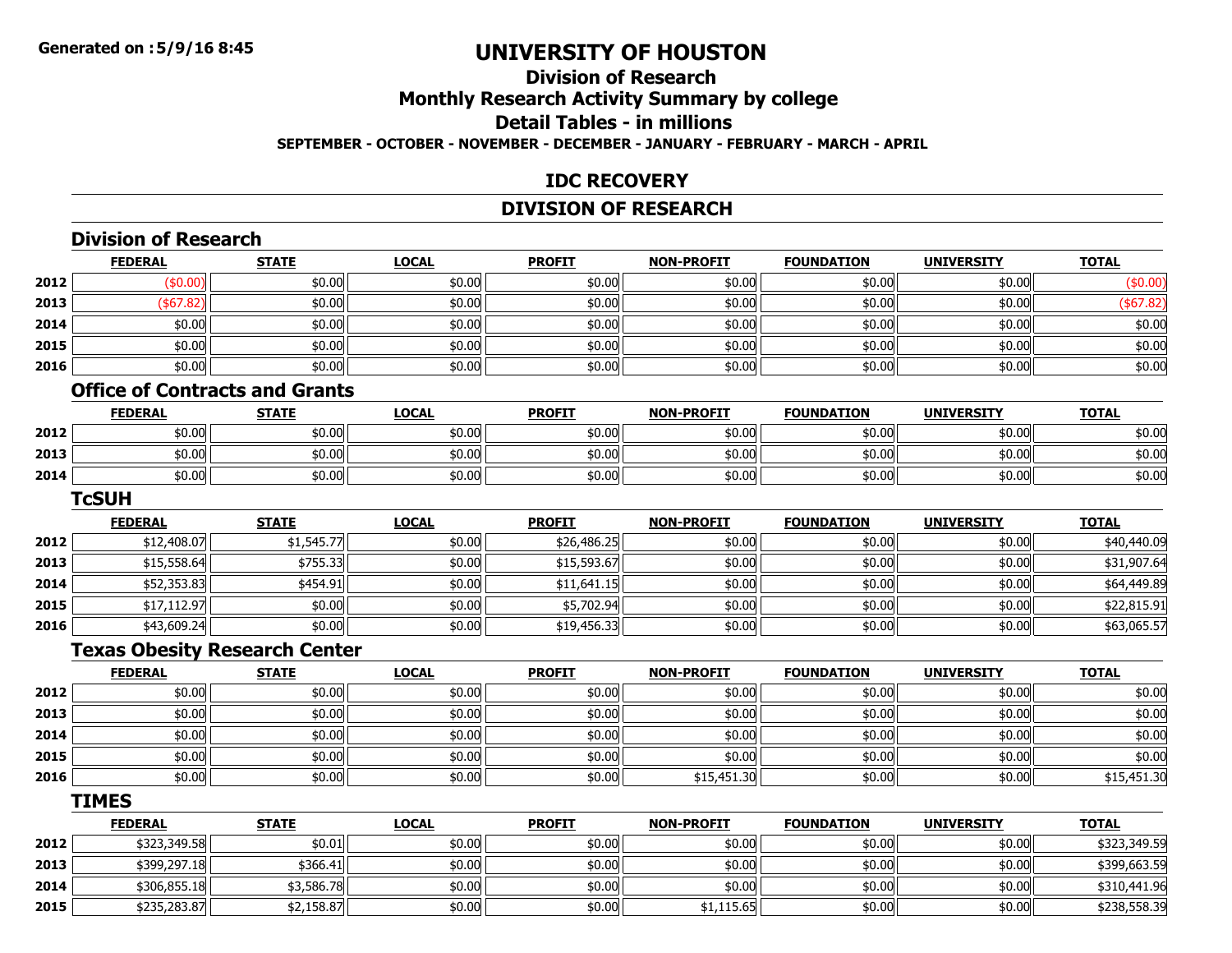**Division of Research**

**Monthly Research Activity Summary by college**

**Detail Tables - in millions**

**SEPTEMBER - OCTOBER - NOVEMBER - DECEMBER - JANUARY - FEBRUARY - MARCH - APRIL**

#### **IDC RECOVERY**

#### **DIVISION OF RESEARCH**

|              | <b>TIMES</b>   |              |              |               |                   |                   |                   |                |  |  |  |
|--------------|----------------|--------------|--------------|---------------|-------------------|-------------------|-------------------|----------------|--|--|--|
|              | <b>FEDERAL</b> | <b>STATE</b> | <u>LOCAL</u> | <b>PROFIT</b> | <b>NON-PROFIT</b> | <b>FOUNDATION</b> | <b>UNIVERSITY</b> | <b>TOTAL</b>   |  |  |  |
| 2016         | \$215,441.68   |              | \$0.00       | \$0.00        | \$393.05          | \$0.00            | \$0.00            | \$215,755.71   |  |  |  |
| <b>Total</b> | \$1,787,560.11 | \$8,789.06   | \$0.00       | \$201,035.53  | \$16,960.00       | \$0.00            | \$0.00            | \$2,014,344.71 |  |  |  |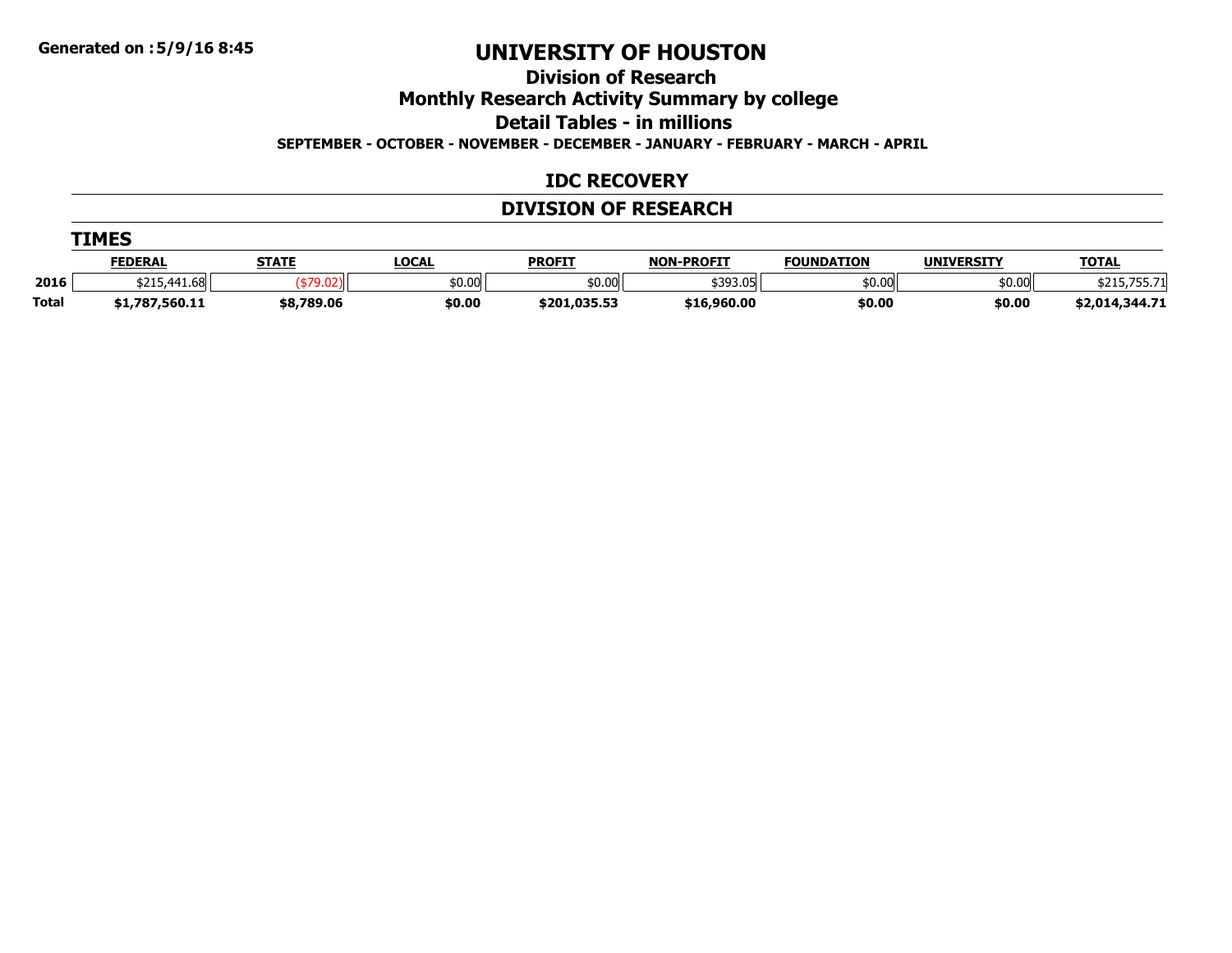## **Division of Research**

### **Monthly Research Activity Summary by college**

#### **Detail Tables - in millions**

**SEPTEMBER - OCTOBER - NOVEMBER - DECEMBER - JANUARY - FEBRUARY - MARCH - APRIL**

### **IDC RECOVERY**

#### **GRADUATE COLLEGE OF SOCIAL WORK**

### **Center for Drug and Social Policy Research**

|      | <b>FEDERAL</b> | <b>STATE</b> | <b>LOCAL</b> | <b>PROFIT</b> | <b>NON-PROFIT</b> | <b>FOUNDATION</b> | <b>UNIVERSITY</b> | <b>TOTAL</b> |
|------|----------------|--------------|--------------|---------------|-------------------|-------------------|-------------------|--------------|
| 2012 | \$4,605.93     | \$0.00       | \$0.00       | \$0.00        | \$0.00            | \$0.00            | \$0.00            | \$4,605.93   |
| 2013 | \$1,641.93     | \$0.00       | \$0.00       | \$0.00        | \$0.00            | \$0.00            | \$0.00            | \$1,641.93   |
| 2014 | \$3,405.39     | \$0.00       | \$0.00       | \$0.00        | \$0.00            | \$0.00            | \$0.00            | \$3,405.39   |
| 2015 | \$37,698.94    | \$0.00       | \$0.00       | \$0.00        | \$0.00            | \$0.00            | \$0.00            | \$37,698.94  |
| 2016 | \$78,866.68    | \$0.00       | \$0.00       | \$0.00        | \$0.00            | \$0.00            | \$0.00            | \$78,866.68  |

#### **Center for Health Equities & Evaluation Research**

|      | <u>FEDERAL</u> | <b>STATE</b> | <b>LOCAL</b> | <b>PROFIT</b> | <b>NON-PROFIT</b> | <b>FOUNDATION</b> | <b>UNIVERSITY</b> | <u>TOTAL</u> |
|------|----------------|--------------|--------------|---------------|-------------------|-------------------|-------------------|--------------|
| 2012 | \$10,836.30    | \$0.00       | \$0.00       | \$0.00        | \$0.00            | \$0.00            | \$0.00            | \$10,836.30  |
| 2013 | \$7,293.66     | \$0.00       | \$0.00       | \$0.00        | \$0.00            | \$0.00            | \$0.00            | \$7,293.66   |
| 2014 | \$7,858.20     | \$0.00       | \$0.00       | \$0.00        | \$0.00            | \$0.00            | \$0.00            | \$7,858.20   |
| 2015 | \$6,009.06     | \$0.00       | \$0.00       | \$0.00        | \$0.00            | \$0.00            | \$0.00            | \$6,009.06   |
| 2016 | \$5,757.38     | \$0.00       | \$0.00       | \$0.00        | \$0.00            | \$0.00            | \$0.00            | \$5,757.38   |

## **Child & Family for Innovative Research**

|      | <b>FEDERAL</b> | <b>STATE</b> | <b>LOCAL</b> | <b>PROFIT</b> | <b>NON-PROFIT</b> | <b>FOUNDATION</b> | <b>UNIVERSITY</b> | <b>TOTAL</b> |
|------|----------------|--------------|--------------|---------------|-------------------|-------------------|-------------------|--------------|
| 2012 | \$155,426.59   | \$0.00       | \$0.00       | \$6,540.08    | \$0.00            | \$0.00            | \$0.00            | \$161,966.67 |
| 2013 | \$116,280.22   | \$613.93     | \$3,018.00   | (\$367.56)    | \$0.83            | \$0.00            | \$0.00            | \$119,545.42 |
| 2014 | \$36,754.92    | \$807.08     | \$1,292.69   | \$0.00        | \$133.65          | \$1,095.24        | \$0.00            | \$40,083.58  |
| 2015 | \$75,427.46    | \$445.20     | \$0.00       | \$0.00        | \$0.00            | \$8,087.43        | \$0.00            | \$83,960.09  |
| 2016 | \$23,101.55    | \$0.00       | \$0.00       | \$0.00        | \$0.00            | \$5,509.54        | \$0.00            | \$28,611.09  |

#### **Community Projects - Social Work**

|      | <b>FEDERAI</b>   | <b>STATE</b> | <b>LOCA.</b> | <b>PROFIT</b> | <b>NON-PROFIT</b> | <b>המטווור</b><br>ΓΤΩΝ | <b>UNIVERSITY</b> | <b>TOTAL</b>           |
|------|------------------|--------------|--------------|---------------|-------------------|------------------------|-------------------|------------------------|
| 2012 | $\sim$<br>538.31 | \$0.00       | \$0.00       | \$0.00        | \$0.00            | \$0.00                 | \$0.00            | $\overline{a}$<br>, JU |
| 2013 | 50.UL            | \$0.00       | \$0.00       | \$0.00        | \$0.00            | \$0.00                 | \$0.00            |                        |

#### **Dean, Social Work**

|      | <b>FEDERAL</b> | <b>STATE</b> | <b>LOCAL</b> | <b>PROFIT</b> | <b>NON-PROFIT</b> | <b>FOUNDATION</b> | <b>UNIVERSITY</b> | <b>TOTAL</b> |
|------|----------------|--------------|--------------|---------------|-------------------|-------------------|-------------------|--------------|
| 2012 | \$1,004.73)    | \$0.00       | \$0.00       | \$0.00        | \$0.00            | \$0.00            | \$0.00            | (\$1,004.73) |
| 2013 | \$5,849.75     | \$0.00       | \$0.00       | \$0.00        | \$0.00            | \$0.00            | \$0.00            | \$5,849.75   |
| 2014 | \$0.00         | \$0.00       | \$0.00       | \$0.00        | \$0.00            | \$0.00            | \$0.00            | \$0.00       |
| 2015 | \$1,477.12     | \$0.00       | \$0.00       | \$0.00        | \$0.00            | \$0.00            | \$0.00            | \$1,477.12   |
| 2016 | \$13,943.25    | \$0.00       | \$0.00       | \$3,695.08    | \$3,097.05        | \$6,881.86        | \$0.00            | \$27,617.24  |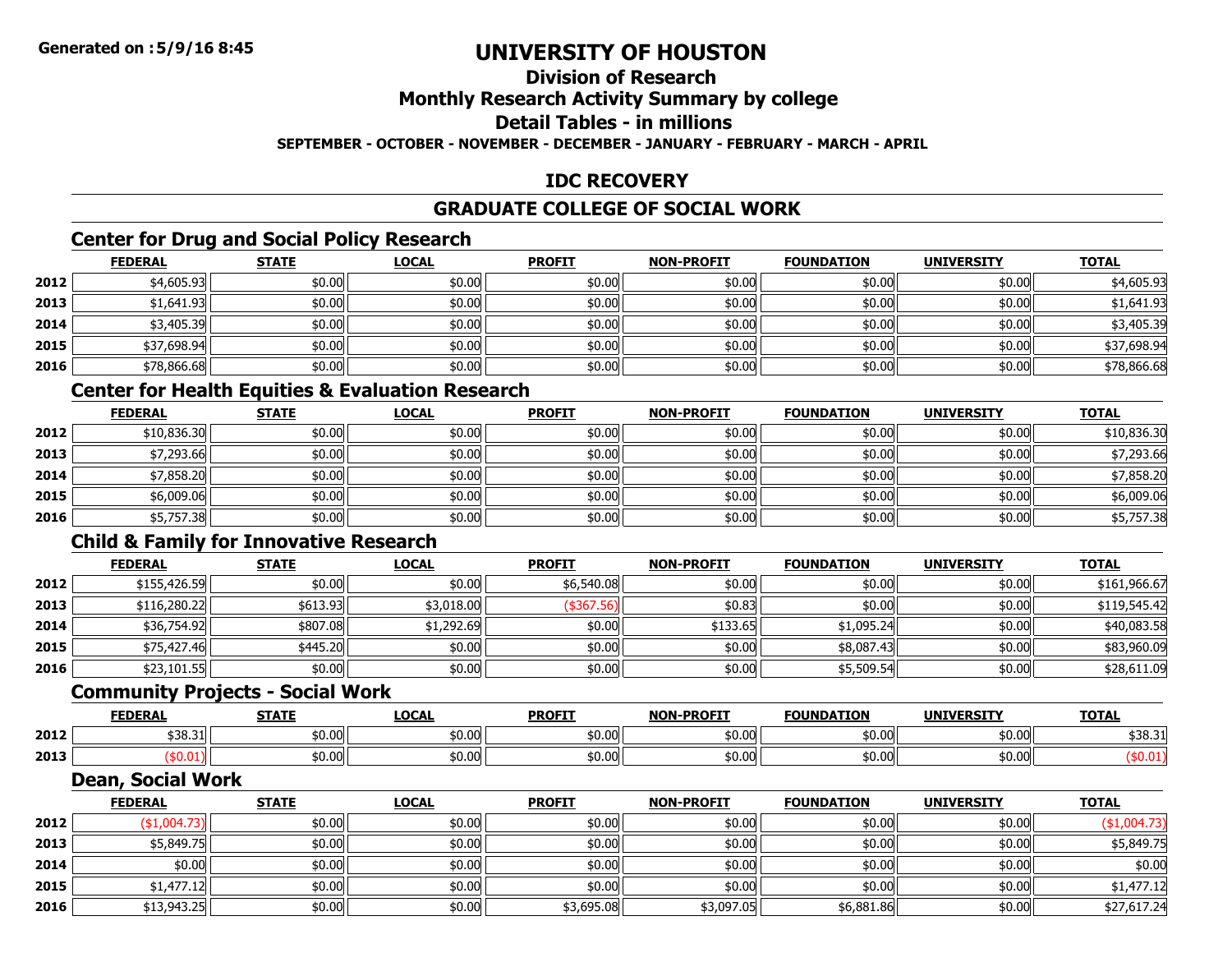### **Division of Research**

**Monthly Research Activity Summary by college**

**Detail Tables - in millions**

**SEPTEMBER - OCTOBER - NOVEMBER - DECEMBER - JANUARY - FEBRUARY - MARCH - APRIL**

#### **IDC RECOVERY**

#### **GRADUATE COLLEGE OF SOCIAL WORK**

## **Office for Drug SPR**

|              | <b>FEDERAL</b> | <b>STATE</b> | <u>LOCAL</u> | <b>PROFIT</b> | <b>NON-PROFIT</b> | <b>FOUNDATION</b> | <b>UNIVERSITY</b> | <u>TOTAL</u> |
|--------------|----------------|--------------|--------------|---------------|-------------------|-------------------|-------------------|--------------|
| 2012         | \$0.00         | \$0.00       | \$0.00       | \$0.00        | \$0.00            | \$0.00            | \$0.00            | \$0.00       |
| 2013         | \$0.00         | \$0.00       | \$0.00       | \$0.00        | \$0.00            | \$0.00            | \$0.00            | \$0.00       |
| 2015         | \$0.00         | \$0.00       | \$0.00       | \$0.00        | \$0.00            | \$0.00            | \$0.00            | \$0.00       |
| <b>Total</b> | \$591,267.89   | \$1,866.21   | \$4,310.69   | \$9,867.60    | \$3,231.53        | \$21,574.07       | \$0.00            | \$632,117.99 |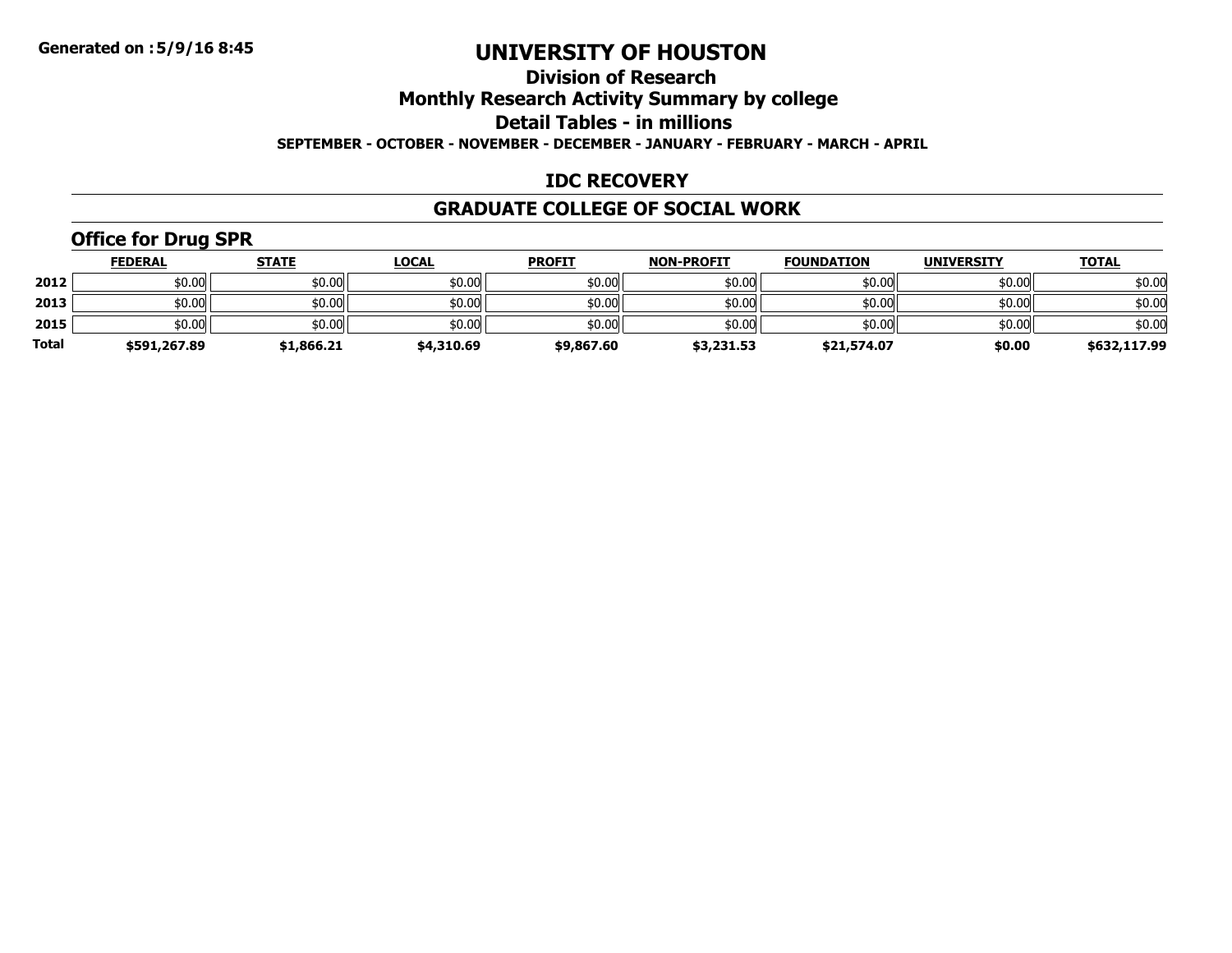## **Division of Research**

## **Monthly Research Activity Summary by college**

### **Detail Tables - in millions**

**SEPTEMBER - OCTOBER - NOVEMBER - DECEMBER - JANUARY - FEBRUARY - MARCH - APRIL**

### **IDC RECOVERY**

### **HILTON COLLEGE OF HOTEL AND RESTAURANT MANAGEMENT**

### **Hotel and Restaurant Management**

|       | <b>FEDERAL</b> | <b>STATE</b> | <b>LOCAL</b> | <b>PROFIT</b> | <b>NON-PROFIT</b> | <b>FOUNDATION</b> | <b>UNIVERSITY</b> | <b>TOTAL</b> |
|-------|----------------|--------------|--------------|---------------|-------------------|-------------------|-------------------|--------------|
| 2012  | \$2,932.80     | \$14,060.77  | \$0.00       | \$8.59        | \$3,044.34        | \$0.00            | \$0.00            | \$20,046.50  |
| 2013  | \$3,590.80     | \$804.38     | \$0.00       | \$0.00        | \$0.00            | \$0.00            | \$0.00            | \$4,395.18   |
| 2014  | \$11,296.97    | \$28.71      | \$0.00       | \$0.00        | \$0.00            | \$2,050.91        | \$0.00            | \$13,319.17  |
| 2015  | \$25,552.84    | \$0.00       | \$0.00       | \$0.00        | \$0.00            | \$1,717.80        | \$0.00            | \$27,270.64  |
| 2016  | \$22,032.62    | \$0.00       | \$0.00       | \$0.00        | \$0.00            | \$0.00            | \$0.00            | \$22,032.62  |
| Total | \$65,406.03    | \$14,836.44  | \$0.00       | \$8.59        | \$3,044.34        | \$3,768.71        | \$0.00            | \$87,064.11  |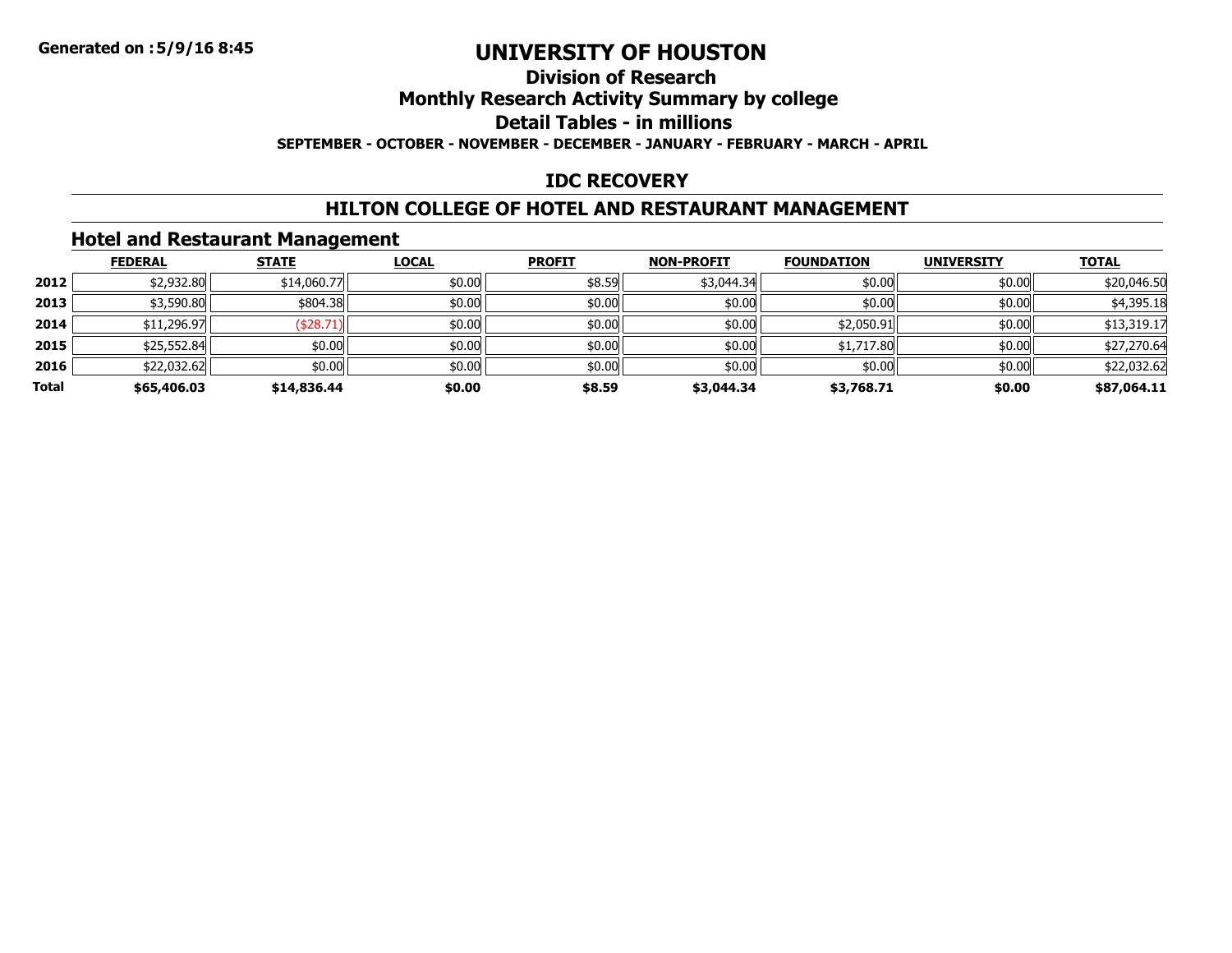#### **Division of ResearchMonthly Research Activity Summary by college Detail Tables - in millions SEPTEMBER - OCTOBER - NOVEMBER - DECEMBER - JANUARY - FEBRUARY - MARCH - APRIL**

#### **IDC RECOVERY**

#### **HONORS COLLEGE**

### **Dean, Honors College**

|       | <b>FEDERAL</b> | <b>STATE</b> | <b>LOCAL</b> | <b>PROFIT</b> | <b>NON-PROFIT</b> | <b>FOUNDATION</b> | <b>UNIVERSITY</b> | <b>TOTAL</b> |
|-------|----------------|--------------|--------------|---------------|-------------------|-------------------|-------------------|--------------|
| 2012  | \$4,466.28     | \$0.00       | \$0.00       | \$0.00        | \$4,856.68        | \$0.00            | \$0.00            | \$9,322.96   |
| 2013  | \$4,610.35     | \$0.00       | \$0.00       | \$0.00        | \$2,892.81        | \$0.00            | \$0.00            | \$7,503.16   |
| 2014  | \$892.24       | \$0.00       | \$0.00       | \$0.00        | \$2,985.57        | \$51.53           | \$0.00            | \$3,929.34   |
| 2015  | \$0.00         | \$0.00       | \$0.00       | \$0.00        | (\$5.90)          | \$28.75           | \$0.00            | \$22.85      |
| 2016  | \$0.00         | \$0.00       | \$0.00       | \$0.00        | \$0.00            | \$9.78            | \$0.00            | \$9.78       |
| Total | \$9,968.87     | \$0.00       | \$0.00       | \$0.00        | \$10,729.15       | \$90.06           | \$0.00            | \$20,788.08  |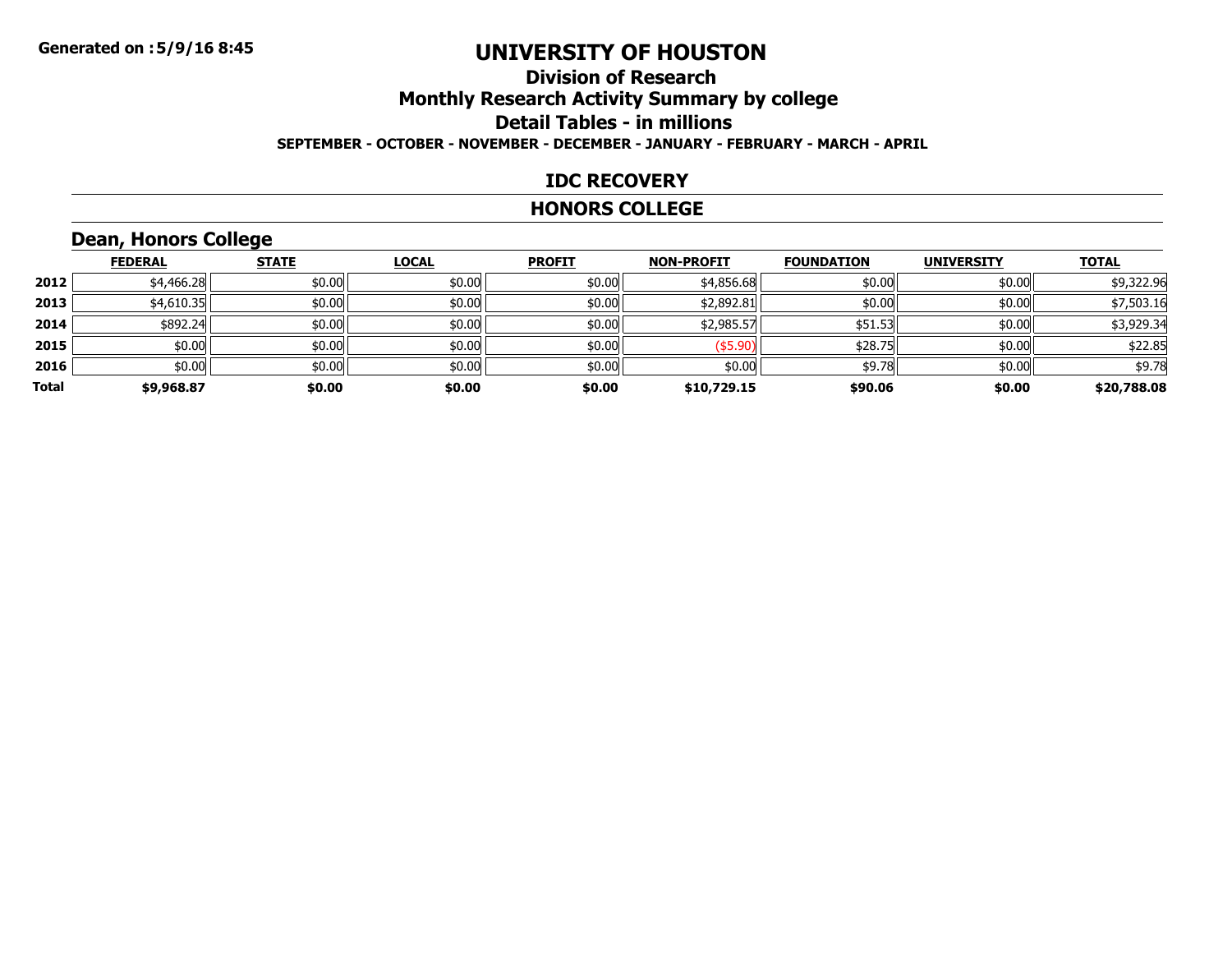#### **Division of ResearchMonthly Research Activity Summary by college Detail Tables - in millions SEPTEMBER - OCTOBER - NOVEMBER - DECEMBER - JANUARY - FEBRUARY - MARCH - APRIL**

#### **IDC RECOVERY**

#### **LIBRARY**

### **Administration, Library**

|       | <b>FEDERAL</b> | <b>STATE</b> | <b>LOCAL</b> | <b>PROFIT</b> | <b>NON-PROFIT</b> | <b>FOUNDATION</b> | <b>UNIVERSITY</b> | <b>TOTAL</b> |
|-------|----------------|--------------|--------------|---------------|-------------------|-------------------|-------------------|--------------|
| 2012  | \$0.00         | \$0.00       | \$0.00       | \$0.00        | \$0.00            | \$0.00            | \$0.00            | \$0.00       |
| 2013  | \$0.00         | \$0.00       | \$0.00       | \$0.00        | \$0.00            | \$0.00            | \$0.00            | \$0.00       |
| 2014  | \$0.00         | \$0.00       | \$0.00       | \$0.00        | \$0.00            | \$0.00            | \$0.00            | \$0.00       |
| 2016  | \$0.00         | \$0.00       | \$0.00       | \$0.00        | \$0.00            | \$0.00            | \$0.00            | \$0.00       |
| Total | \$0.00         | \$0.00       | \$0.00       | \$0.00        | \$0.00            | \$0.00            | \$0.00            | \$0.00       |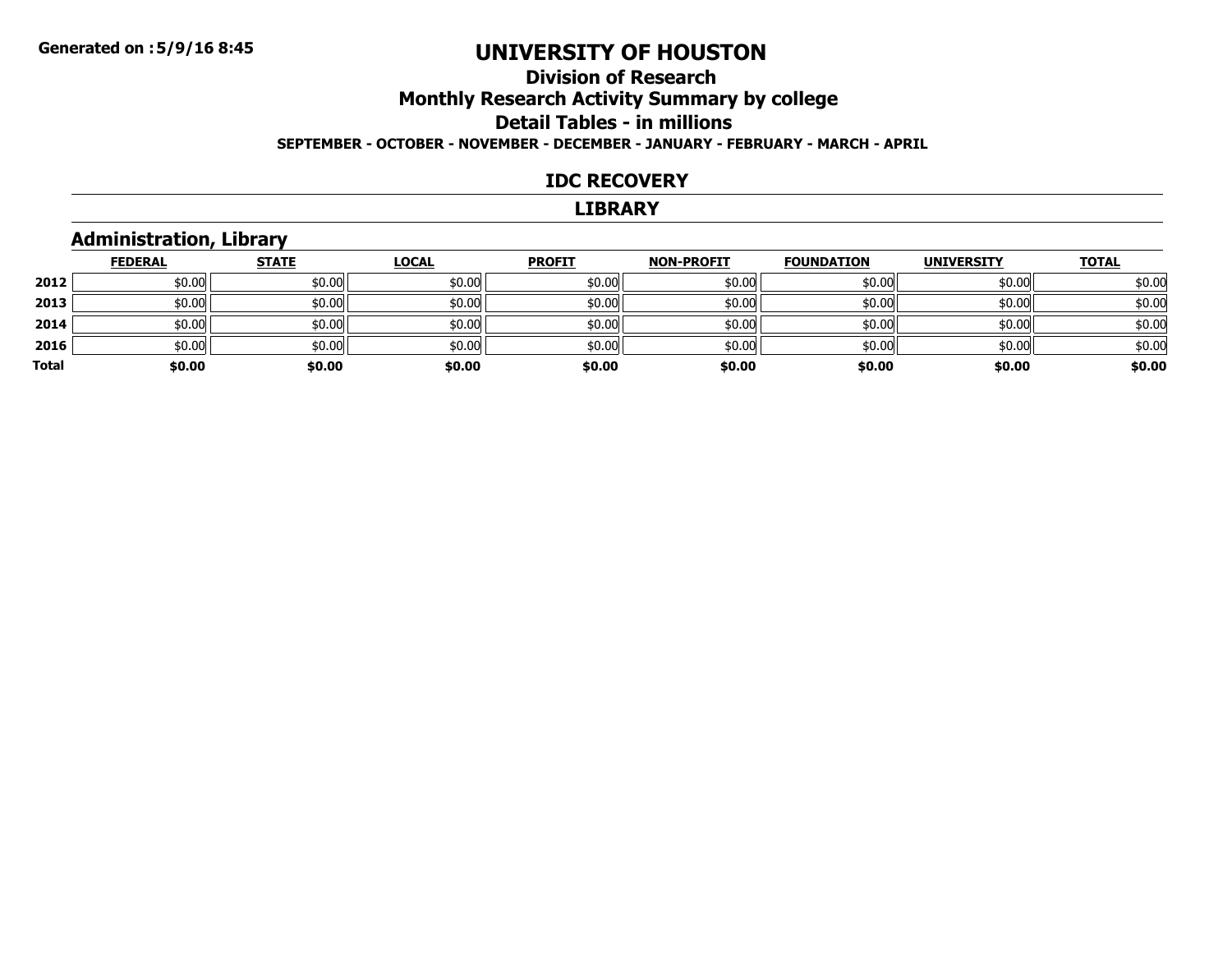## **Division of ResearchMonthly Research Activity Summary by college Detail Tables - in millions**

**SEPTEMBER - OCTOBER - NOVEMBER - DECEMBER - JANUARY - FEBRUARY - MARCH - APRIL**

#### **IDC RECOVERY**

#### **PRESIDENT**

#### **Office of the President**

|       | <b>FEDERAL</b> | STATE  | <u>LOCAL</u> | <b>PROFIT</b> | <b>NON-PROFIT</b> | <b>FOUNDATION</b> | <b>UNIVERSITY</b> | <b>TOTAL</b> |
|-------|----------------|--------|--------------|---------------|-------------------|-------------------|-------------------|--------------|
| 2015  | \$0.00         | \$0.00 | 50.00        | \$0.00        | \$0.00            | \$0.00            | \$0.00            | \$0.00       |
| 2016  | \$0.00         | \$0.00 | \$0.00       | \$0.00        | \$0.00            | \$0.00            | \$0.00            | \$0.00       |
| Total | \$0.00         | \$0.00 | \$0.00       | \$0.00        | \$0.00            | \$0.00            | \$0.00            | \$0.00       |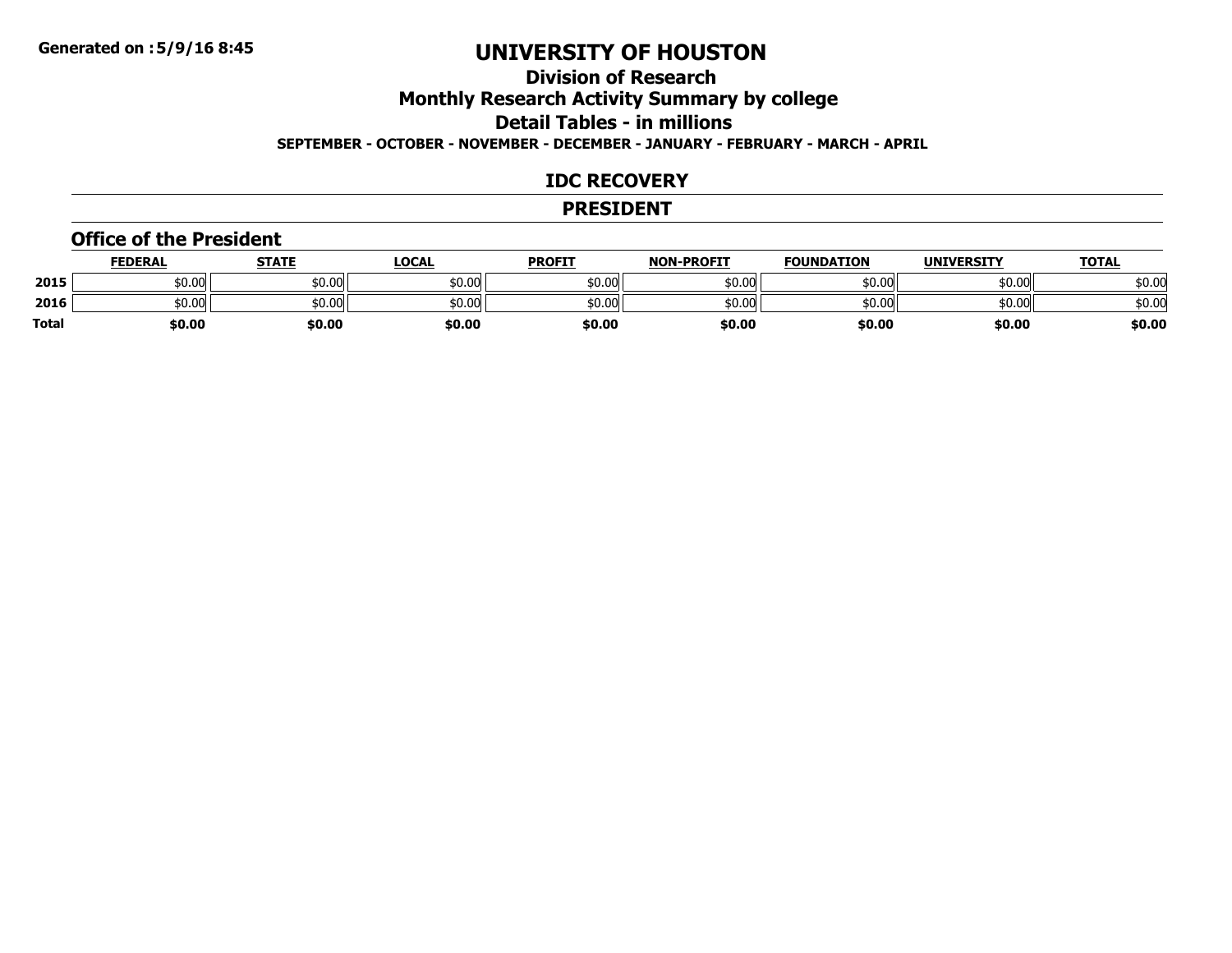#### **Division of ResearchMonthly Research Activity Summary by college Detail Tables - in millions SEPTEMBER - OCTOBER - NOVEMBER - DECEMBER - JANUARY - FEBRUARY - MARCH - APRIL**

#### **IDC RECOVERY**

#### **SENIOR V.P. FOR ACADEMIC AFFAIRS AND PROVOST**

|      | <b>Challenger Program</b><br><b>FEDERAL</b>         | <b>STATE</b>  | <b>LOCAL</b> | <b>PROFIT</b> | <b>NON-PROFIT</b> | <b>FOUNDATION</b> | <b>UNIVERSITY</b> | <b>TOTAL</b> |
|------|-----------------------------------------------------|---------------|--------------|---------------|-------------------|-------------------|-------------------|--------------|
| 2012 | \$0.00                                              | \$0.00        | \$0.00       | \$0.00        | \$0.00            | \$0.00            | \$0.00            | \$0.00       |
| 2013 | \$0.00                                              | \$0.00        | \$0.00       | \$0.00        | \$0.00            | \$0.00            | \$0.00            | \$0.00       |
| 2014 | \$0.00                                              | \$0.00        | \$0.00       | \$0.00        | \$0.00            | \$0.00            | \$0.00            | \$0.00       |
| 2015 | \$0.00                                              | \$0.00        | \$0.00       | \$0.00        | \$0.00            | \$0.00            | \$0.00            | \$0.00       |
| 2016 | \$0.00                                              | \$0.00        | \$0.00       | \$0.00        | \$0.00            | \$0.00            | \$0.00            | \$0.00       |
|      | <b>Learning Support Services</b>                    |               |              |               |                   |                   |                   |              |
|      | <b>FEDERAL</b>                                      | <b>STATE</b>  | <b>LOCAL</b> | <b>PROFIT</b> | <b>NON-PROFIT</b> | <b>FOUNDATION</b> | <b>UNIVERSITY</b> | <b>TOTAL</b> |
| 2012 | \$0.00                                              | \$0.00        | \$0.00       | \$0.00        | \$0.00            | \$0.00            | \$0.00            | \$0.00       |
| 2013 | \$0.00                                              | \$0.00        | \$0.00       | \$0.00        | \$0.00            | \$0.00            | \$0.00            | \$0.00       |
|      | <b>Senior V.P. for Academic Affairs and Provost</b> |               |              |               |                   |                   |                   |              |
|      | <b>FEDERAL</b>                                      | <b>STATE</b>  | <b>LOCAL</b> | <b>PROFIT</b> | <b>NON-PROFIT</b> | <b>FOUNDATION</b> | <b>UNIVERSITY</b> | <b>TOTAL</b> |
| 2015 | \$0.00                                              | \$0.00        | \$0.00       | \$0.00        | \$0.00            | \$0.00            | \$0.00            | \$0.00       |
| 2016 | \$0.00                                              | \$0.00        | \$0.00       | \$0.00        | \$0.00            | \$0.00            | \$0.00            | \$0.00       |
|      | <b>Student Support Services</b>                     |               |              |               |                   |                   |                   |              |
|      | <b>FEDERAL</b>                                      | <b>STATE</b>  | <b>LOCAL</b> | <b>PROFIT</b> | <b>NON-PROFIT</b> | <b>FOUNDATION</b> | <b>UNIVERSITY</b> | <b>TOTAL</b> |
| 2014 | \$0.00                                              | \$0.00        | \$0.00       | \$0.00        | \$0.00            | \$0.00            | \$0.00            | \$0.00       |
| 2015 | \$0.00                                              | \$0.00        | \$0.00       | \$0.00        | \$0.00            | \$0.00            | \$0.00            | \$0.00       |
| 2016 | \$0.00                                              | \$0.00        | \$0.00       | \$0.00        | \$0.00            | \$0.00            | \$0.00            | \$0.00       |
|      | <b>UH Energy</b>                                    |               |              |               |                   |                   |                   |              |
|      | <b>FEDERAL</b>                                      | <b>STATE</b>  | <b>LOCAL</b> | <b>PROFIT</b> | <b>NON-PROFIT</b> | <b>FOUNDATION</b> | <b>UNIVERSITY</b> | <b>TOTAL</b> |
| 2015 | \$0.00                                              | \$0.00        | \$0.00       | \$0.00        | \$0.00            | \$0.00            | \$0.00            | \$0.00       |
| 2016 | \$0.00                                              | \$0.00        | \$0.00       | \$0.00        | \$0.00            | \$0.00            | \$0.00            | \$0.00       |
|      | <b>Undergraduate Student Success</b>                |               |              |               |                   |                   |                   |              |
|      | <b>FEDERAL</b>                                      | <b>STATE</b>  | <b>LOCAL</b> | <b>PROFIT</b> | <b>NON-PROFIT</b> | <b>FOUNDATION</b> | <b>UNIVERSITY</b> | <b>TOTAL</b> |
| 2014 | \$0.00                                              | \$0.00        | \$0.00       | \$0.00        | \$0.00            | \$0.00            | \$0.00            | \$0.00       |
| 2015 | \$14,590.95                                         | \$0.00        | \$0.00       | \$0.00        | \$0.00            | \$0.00            | \$0.00            | \$14,590.95  |
| 2016 | \$1,306.56                                          | \$0.00        | \$0.00       | \$0.00        | \$0.00            | \$0.00            | \$0.00            | \$1,306.56   |
|      | <b>Undergraduate Student Success Center</b>         |               |              |               |                   |                   |                   |              |
|      | <b>FEDERAL</b>                                      | <b>STATE</b>  | <b>LOCAL</b> | <b>PROFIT</b> | <b>NON-PROFIT</b> | <b>FOUNDATION</b> | <b>UNIVERSITY</b> | <b>TOTAL</b> |
| 2012 | \$15,434.05                                         | $($ \$121.33) | \$0.00       | \$0.00        | \$0.00            | \$0.00            | \$0.00            | \$15,312.72  |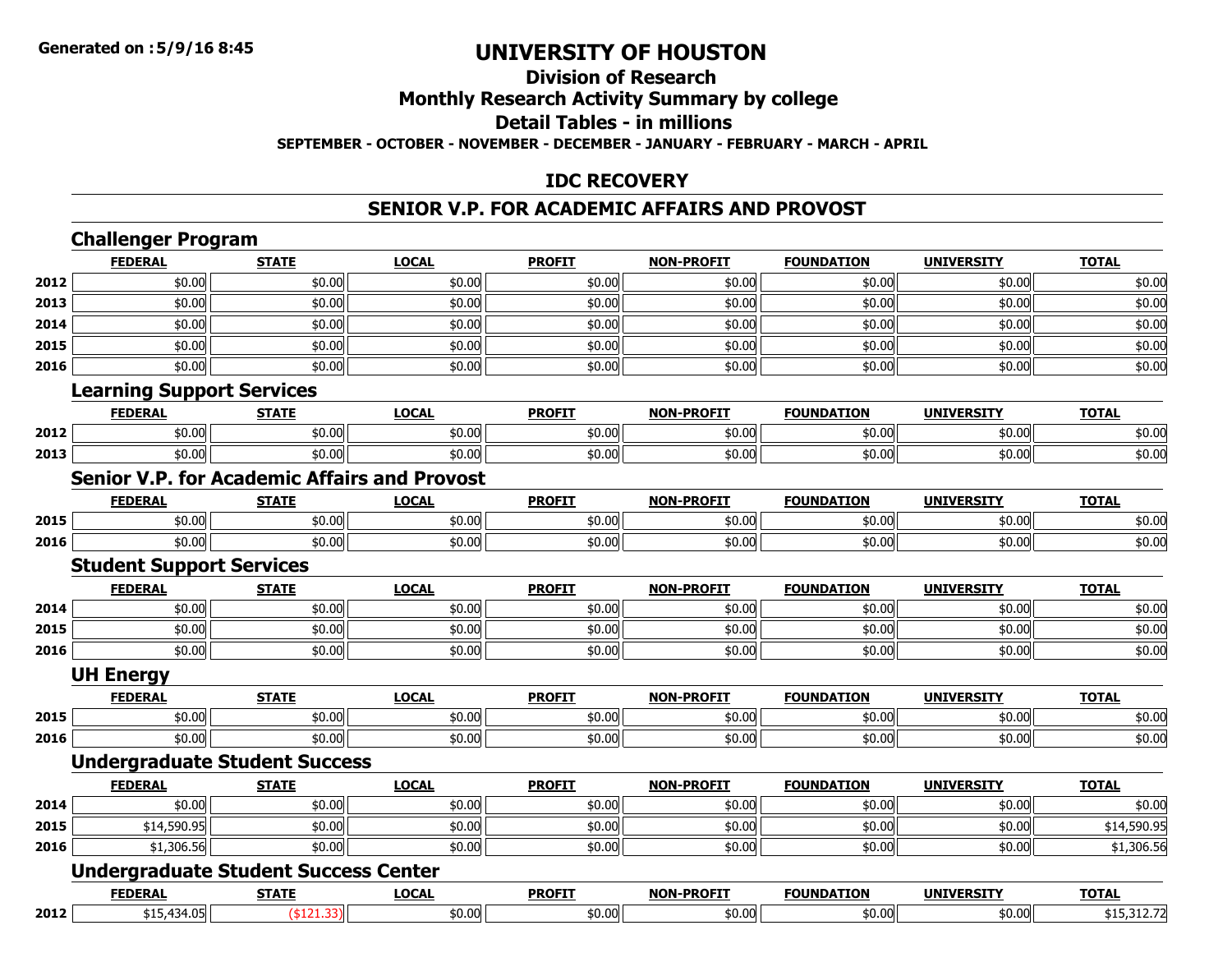#### **Division of ResearchMonthly Research Activity Summary by college Detail Tables - in millionsSEPTEMBER - OCTOBER - NOVEMBER - DECEMBER - JANUARY - FEBRUARY - MARCH - APRIL**

#### **IDC RECOVERY**

#### **SENIOR V.P. FOR ACADEMIC AFFAIRS AND PROVOST**

### **Undergraduate Student Success Center**

|       | <b>FEDERAL</b> | <b>STATE</b> | <b>LOCAL</b> | <b>PROFIT</b> | <b>NON-PROFIT</b> | <b>FOUNDATION</b> | <b>UNIVERSITY</b> | <b>TOTAL</b> |
|-------|----------------|--------------|--------------|---------------|-------------------|-------------------|-------------------|--------------|
| 2013  | \$14,660.27    | \$6,410.03   | \$0.00       | \$0.00        | \$0.00            | \$0.00            | \$0.00            | \$21,070.30  |
| 2014  | \$15,551.85    | \$5,701.48   | \$0.00       | \$0.00        | \$0.00            | \$0.00            | \$0.00            | \$21,253.33  |
| 2015  | \$0.00         | \$6,385.83   | \$0.00       | \$0.00        | \$0.00            | \$0.00            | \$0.00            | \$6,385.83   |
| 2016  | \$0.00         | \$5,530.82   | \$0.00       | \$0.00        | \$0.00            | \$0.00            | \$0.00            | \$5,530.82   |
| Total | \$61,543.68    | \$23,906.83  | \$0.00       | \$0.00        | \$0.00            | \$0.00            | \$0.00            | \$85,450.51  |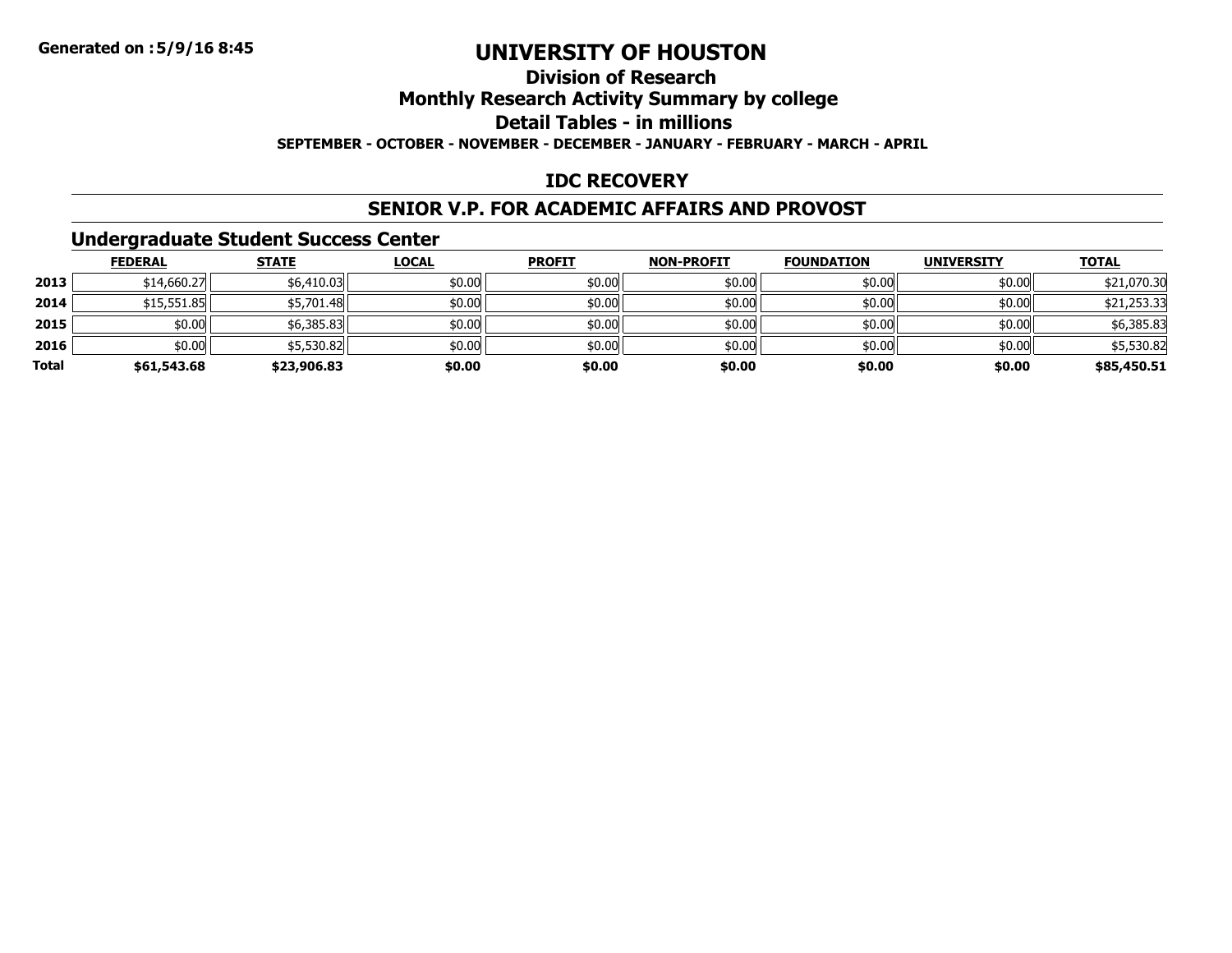#### **Division of ResearchMonthly Research Activity Summary by college Detail Tables - in millions SEPTEMBER - OCTOBER - NOVEMBER - DECEMBER - JANUARY - FEBRUARY - MARCH - APRIL**

#### **IDC RECOVERY**

#### **UH LAW CENTER**

|              | Dean, Law      |              |              |               |                   |                   |                   |               |
|--------------|----------------|--------------|--------------|---------------|-------------------|-------------------|-------------------|---------------|
|              | <b>FEDERAL</b> | <b>STATE</b> | <b>LOCAL</b> | <b>PROFIT</b> | <b>NON-PROFIT</b> | <b>FOUNDATION</b> | <b>UNIVERSITY</b> | <b>TOTAL</b>  |
| 2012         | $(*70,357.49)$ | \$0.00       | \$0.00       | \$0.00        | \$0.00            | \$0.00            | \$0.00            | (\$70,357.49) |
| 2013         | \$0.00         | \$0.00       | \$0.00       | \$0.00        | \$0.00            | \$0.00            | \$0.00            | \$0.00        |
| 2016         | \$0.00         | \$14,844.06  | \$0.00       | \$0.00        | \$0.00            | \$0.00            | \$0.00            | \$14,844.06   |
|              | Law-UH         |              |              |               |                   |                   |                   |               |
|              | <b>FEDERAL</b> | <b>STATE</b> | <b>LOCAL</b> | <b>PROFIT</b> | <b>NON-PROFIT</b> | <b>FOUNDATION</b> | <b>UNIVERSITY</b> | <b>TOTAL</b>  |
| 2012         | \$1,239.60     | \$0.00       | \$0.00       | \$0.00        | \$0.00            | \$2,426.87        | \$0.00            | \$3,666.47    |
| 2013         | \$44,281.44    | \$13,264.91  | \$0.00       | \$0.00        | \$0.00            | \$2,412.70        | \$0.00            | \$59,959.05   |
| 2014         | \$5,629.40     | \$20,757.52  | \$0.00       | \$0.00        | \$0.00            | \$0.00            | \$0.00            | \$26,386.92   |
| 2015         | \$12,927.53    | \$20,033.25  | \$0.00       | \$0.00        | \$0.00            | \$0.00            | \$0.00            | \$32,960.78   |
| 2016         | \$1,961.24     | \$3,030.00   | \$0.00       | \$0.00        | \$0.00            | \$1,933.19        | \$0.00            | \$6,924.42    |
| <b>Total</b> | ( \$4,318.29)  | \$71,929.74  | \$0.00       | \$0.00        | \$0.00            | \$6,772.76        | \$0.00            | \$74,384.21   |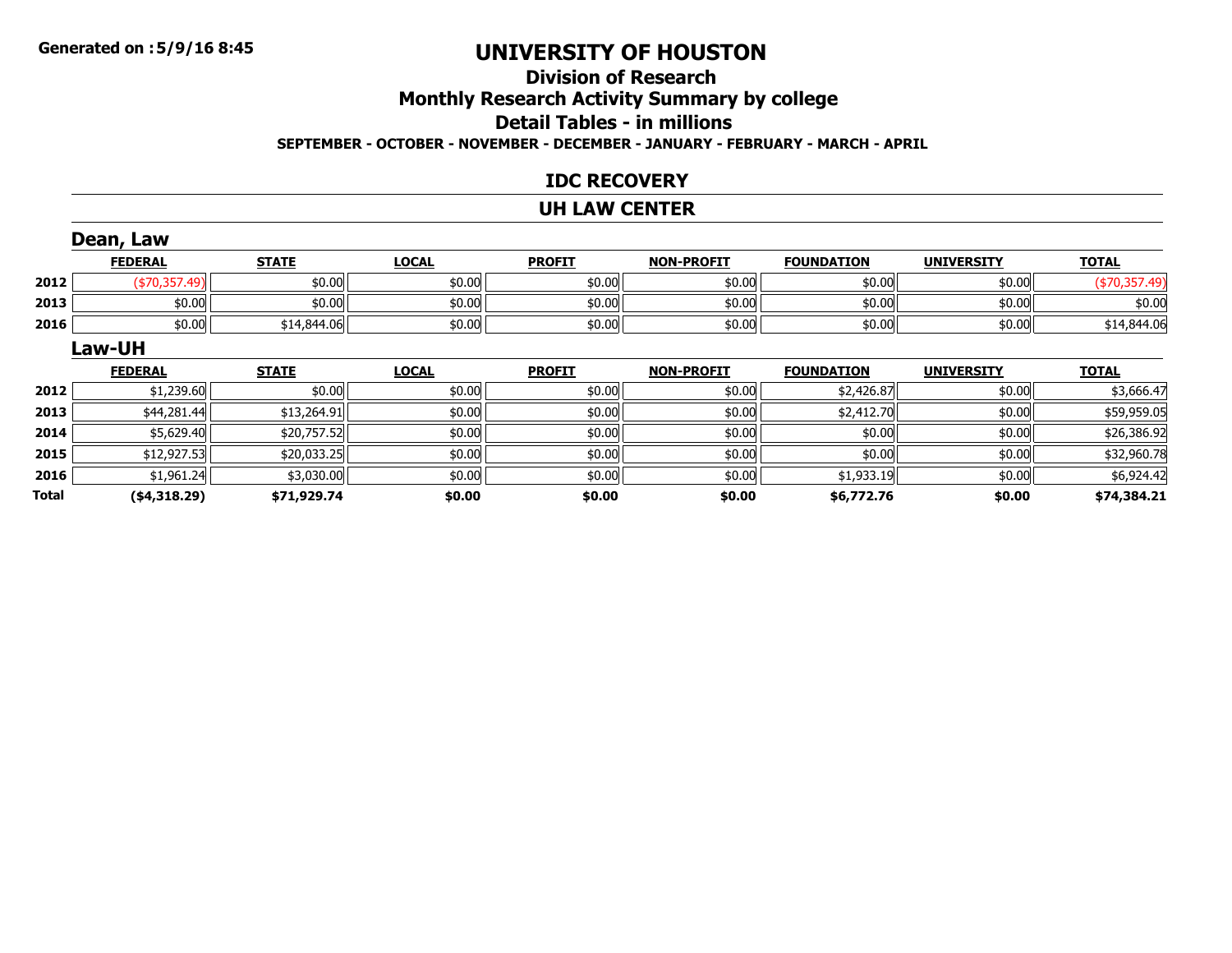## **Division of Research**

**Monthly Research Activity Summary by college**

**Detail Tables - in millions**

**SEPTEMBER - OCTOBER - NOVEMBER - DECEMBER - JANUARY - FEBRUARY - MARCH - APRIL**

### **IDC RECOVERY**

#### **UKNOWN COLLEGE**

#### **Unknown Department**

|      | <b>FEDERAL</b>    | <b>STATE</b><br>,,,,,, | LOCAL              | <b>PROFIT</b> | <b>LDDOETT</b><br><b>NIONI</b> | <b>FOUNDATION</b> | <b>IINITVEDCTTV</b> | <b>TOTAL</b>            |
|------|-------------------|------------------------|--------------------|---------------|--------------------------------|-------------------|---------------------|-------------------------|
| 2015 | ا 0.00 $^{\circ}$ | \$0.00                 | $\sim$ 00<br>JU.UU | \$0.00        | \$0.00                         | ሐሴ ሰሰ<br>וטי.טע   | \$0.00              | $\sim$ $\sim$<br>\$0.00 |
| 2016 | \$0.00            | \$0.00                 | $\sim$ 00<br>JU.UU | \$0.00        | \$0.00                         | ሐስ ሰሰ<br>JU.UU    | \$0.00              | \$0.00                  |

#### **Wrong Department - Please Dont Select It**

|              | <b>FEDERAL</b> | <b>STATE</b> | <u>LOCAL</u> | <b>PROFIT</b> | <b>NON-PROFIT</b> | <b>FOUNDATION</b> | <b>UNIVERSITY</b> | <b>TOTAL</b> |
|--------------|----------------|--------------|--------------|---------------|-------------------|-------------------|-------------------|--------------|
| 2012         | \$0.00         | \$0.00       | \$0.00       | \$0.00        | \$0.00            | \$0.00            | \$0.00            | \$0.00       |
| 2014         | \$0.00         | \$0.00       | \$0.00       | \$0.00        | \$0.00            | \$0.00            | \$0.00            | \$0.00       |
| 2016         | \$0.00         | \$0.00       | \$0.00       | \$0.00        | \$0.00            | \$0.00            | \$0.00            | \$0.00       |
| <b>Total</b> | \$0.00         | \$0.00       | \$0.00       | \$0.00        | \$0.00            | \$0.00            | \$0.00            | \$0.00       |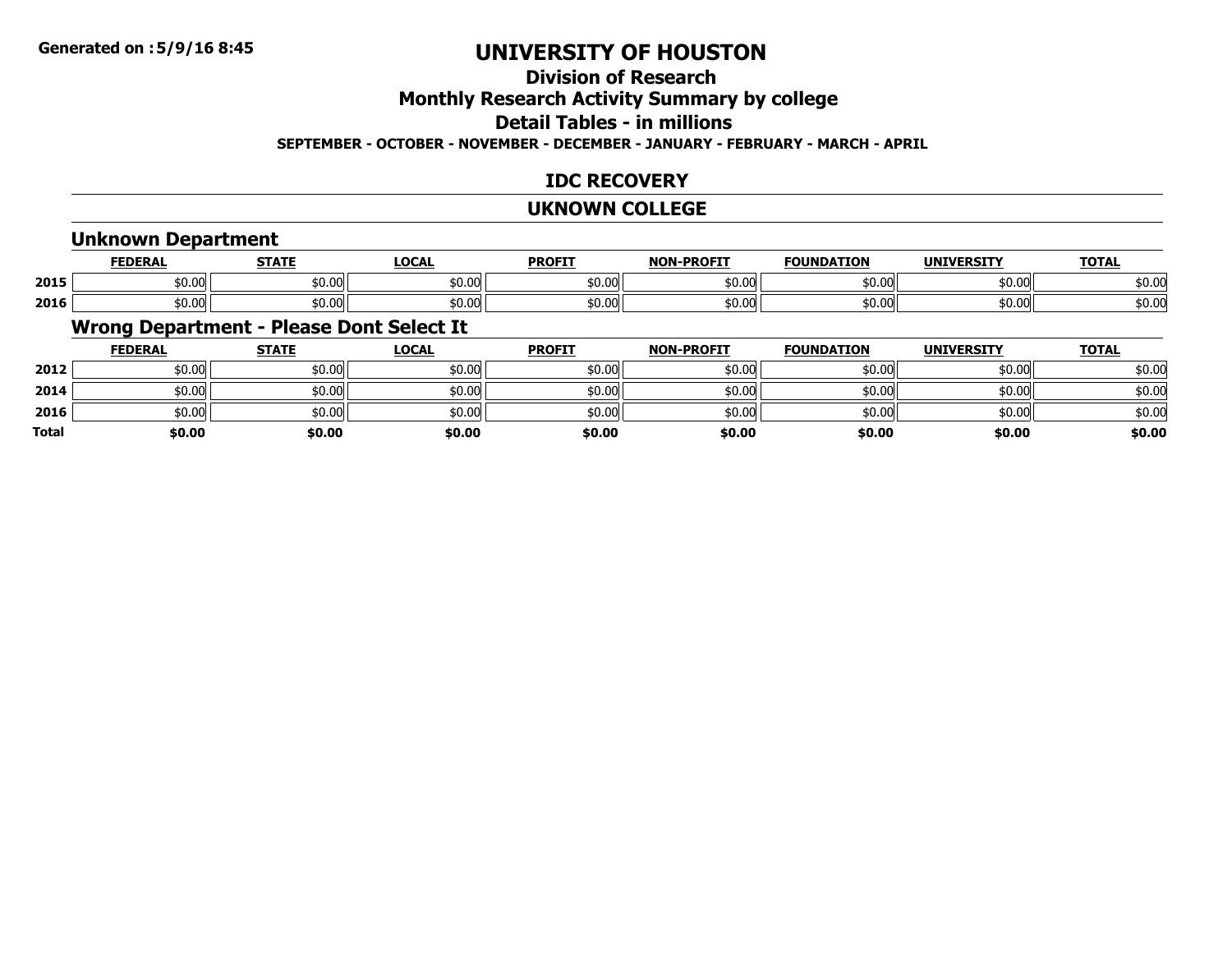#### **Division of ResearchMonthly Research Activity Summary by college Detail Tables - in millions SEPTEMBER - OCTOBER - NOVEMBER - DECEMBER - JANUARY - FEBRUARY - MARCH - APRIL**

#### **IDC RECOVERY**

### **VICE PRESIDENT FOR ADMINISTRATION**

|       | <b>Physical Plant</b> |              |              |               |                   |                   |                   |              |
|-------|-----------------------|--------------|--------------|---------------|-------------------|-------------------|-------------------|--------------|
|       | <b>FEDERAL</b>        | <b>STATE</b> | <b>LOCAL</b> | <b>PROFIT</b> | <b>NON-PROFIT</b> | <b>FOUNDATION</b> | <b>UNIVERSITY</b> | <b>TOTAL</b> |
| 2013  | \$0.00                | \$0.00       | \$0.00       | \$0.00        | \$0.00            | \$0.00            | \$0.00            | \$0.00       |
| 2014  | \$0.00                | \$0.00       | \$0.00       | \$0.00        | \$0.00            | \$0.00            | \$0.00            | \$0.00       |
| 2015  | \$0.00                | \$0.00       | \$0.00       | \$0.00        | \$0.00            | \$0.00            | \$0.00            | \$0.00       |
| 2016  | \$0.00                | \$0.00       | \$0.00       | \$0.00        | \$0.00            | \$0.00            | \$0.00            | \$0.00       |
| Total | \$0.00                | \$0.00       | \$0.00       | \$0.00        | \$0.00            | \$0.00            | \$0.00            | \$0.00       |
|       |                       |              |              |               |                   |                   |                   |              |

## **Physical Plant**